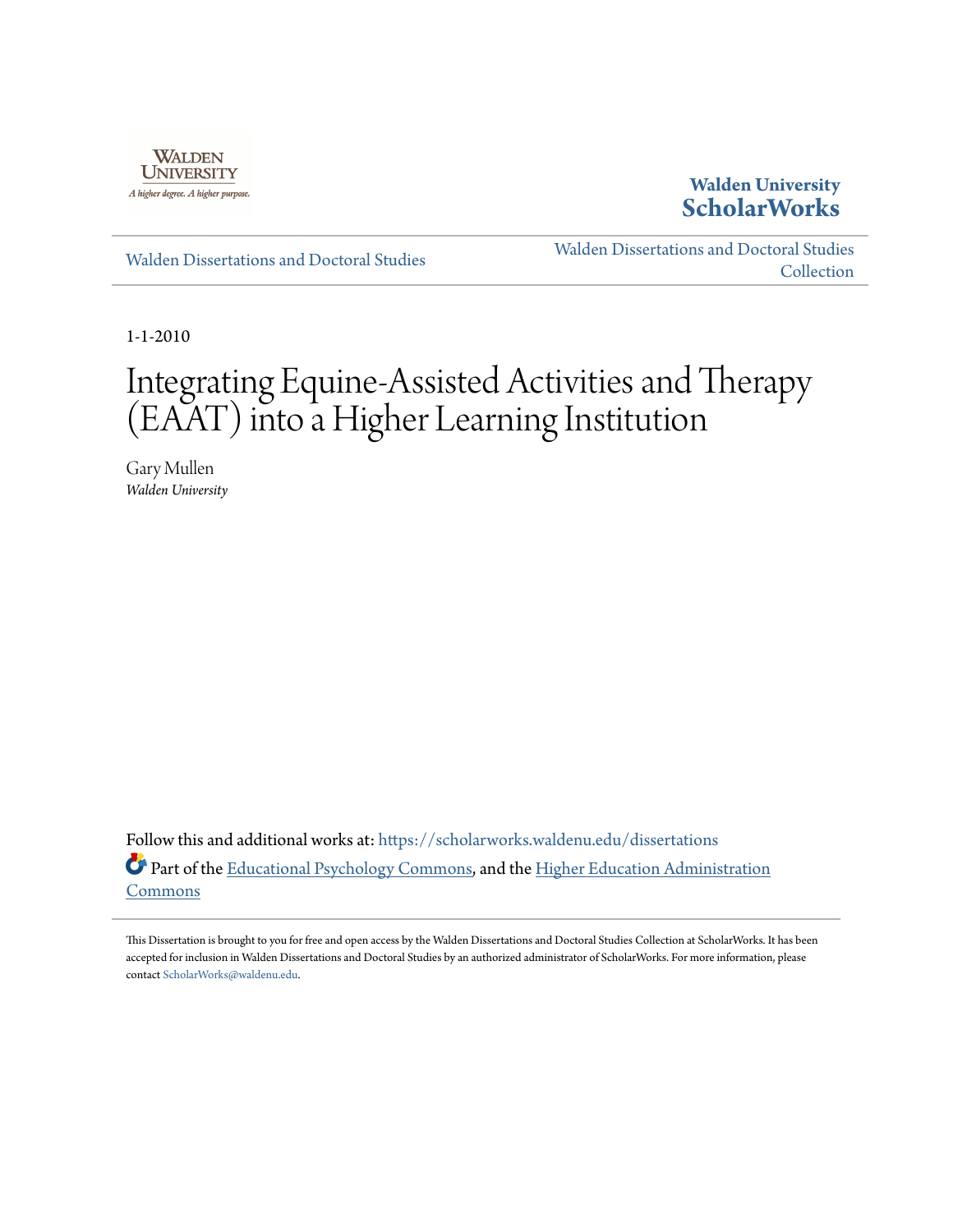## Walden University

#### COLLEGE OF EDUCATION

This is to certify that the doctoral study by

Gary Mullen

has been found to be complete and satisfactory in all respects, and that any and all revisions required by the review committee have been made.

Review Committee Dr. Kathleen Lynch, Committee Chairperson, Education Faculty Dr. James Miller, Committee Member, Education Faculty Dr. Robert McClure, University Reviewer, Education Faculty

Chief Academic Officer

David Clinefelter, Ph.D.

Walden University

2010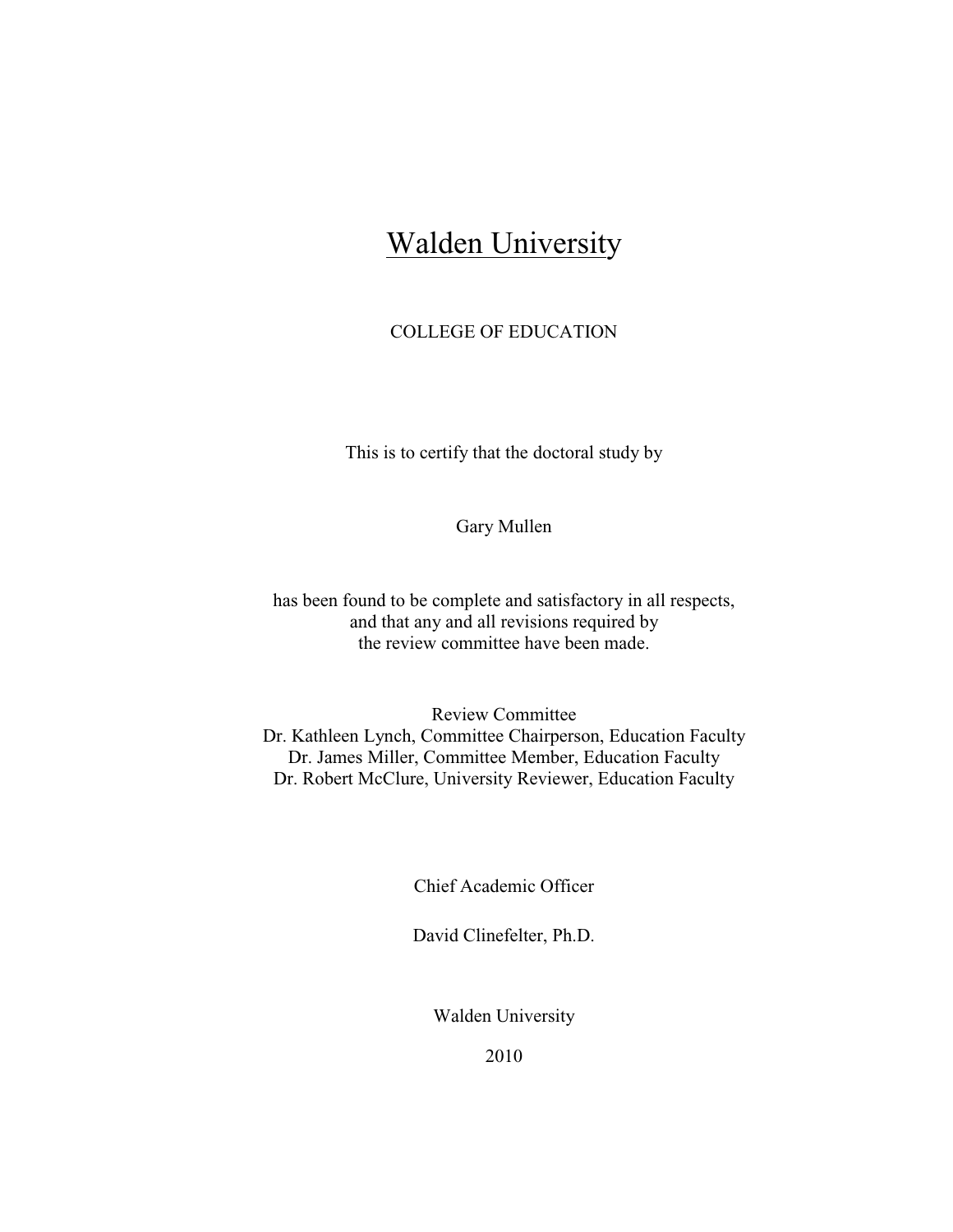### ABSTRACT

## Integrating Equine-Assisted Activities and Therapy (EAAT) into a Higher Learning Institution

by

Gary Mullen

### M.S., Colorado State University, 1977

B.S., California State Polytechnic University, 1975

Proposal Submitted in Partial Fulfillment

of the Requirements for the Degree of

Doctor of Education

Administrative Leadership for Teacher Learning

Walden University

December, 2010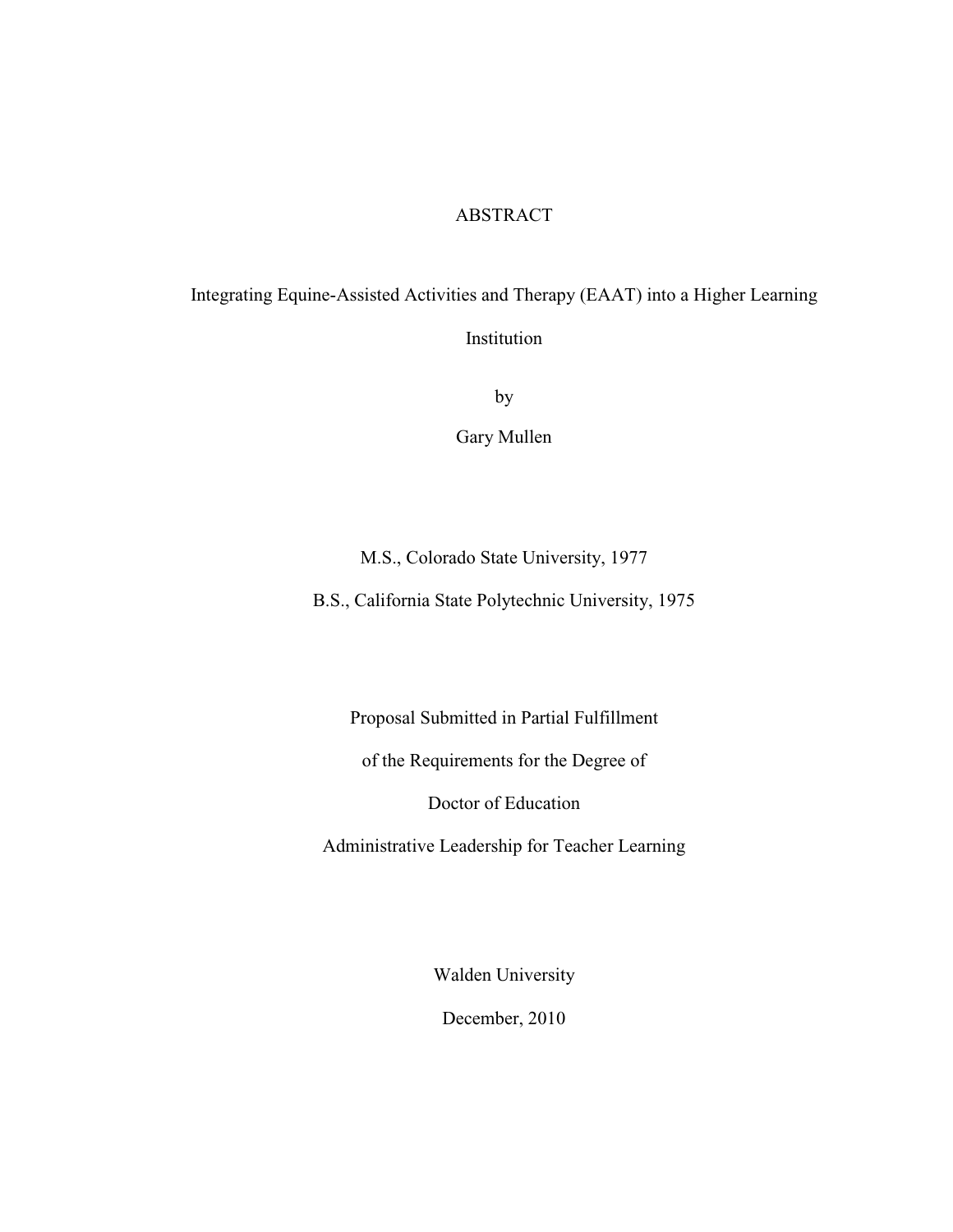#### Abstract

Collegiate equestrian programs are costly to operate, and cost often exceeds revenue from tuition. The local problem in this project study was the need for supplemental revenue to support a cost-intensive equestrian program, without cutbacks or raising student fees. The study examined the integration of an equine-assisted activities and therapy (EAAT) program for additional income, while capitalizing on existing institutional resources at a Midwestern university in the United States. Research questions explored how to implement an EAAT program to close the budgetary gap at the project site. Systems theory formed the conceptual framework for analyzing the relationship between program characteristics and budgetary adequacy, as well as promising points of intervention in the systemic relationship between program and budget. A mixed methods design included a quantitative survey of all U.S. post-secondary institutions (37) with EAAT programs. Survey data were expanded and validated through open-ended interviews using a panel of five experts selected from the survey group. Data analysis included the constant comparative method, member checking, and triangulation procedures. Focus groups provided feedback on analyzed data regarding application to the project site. Results revealed dominant themes: collaborations; the relationship with administration; finances; staffing; scheduling; and employability. A three-option proposal was created to integrate EAAT, which included students providing community EAAT services to enhance their professional skills, and program revenue. Beyond addressing the financial issue, the social change implications of this study include preparing college graduates for servicebased careers that advance a culture of equity and diversity in the workplaces to which they will bring the values learned in the EAAT program.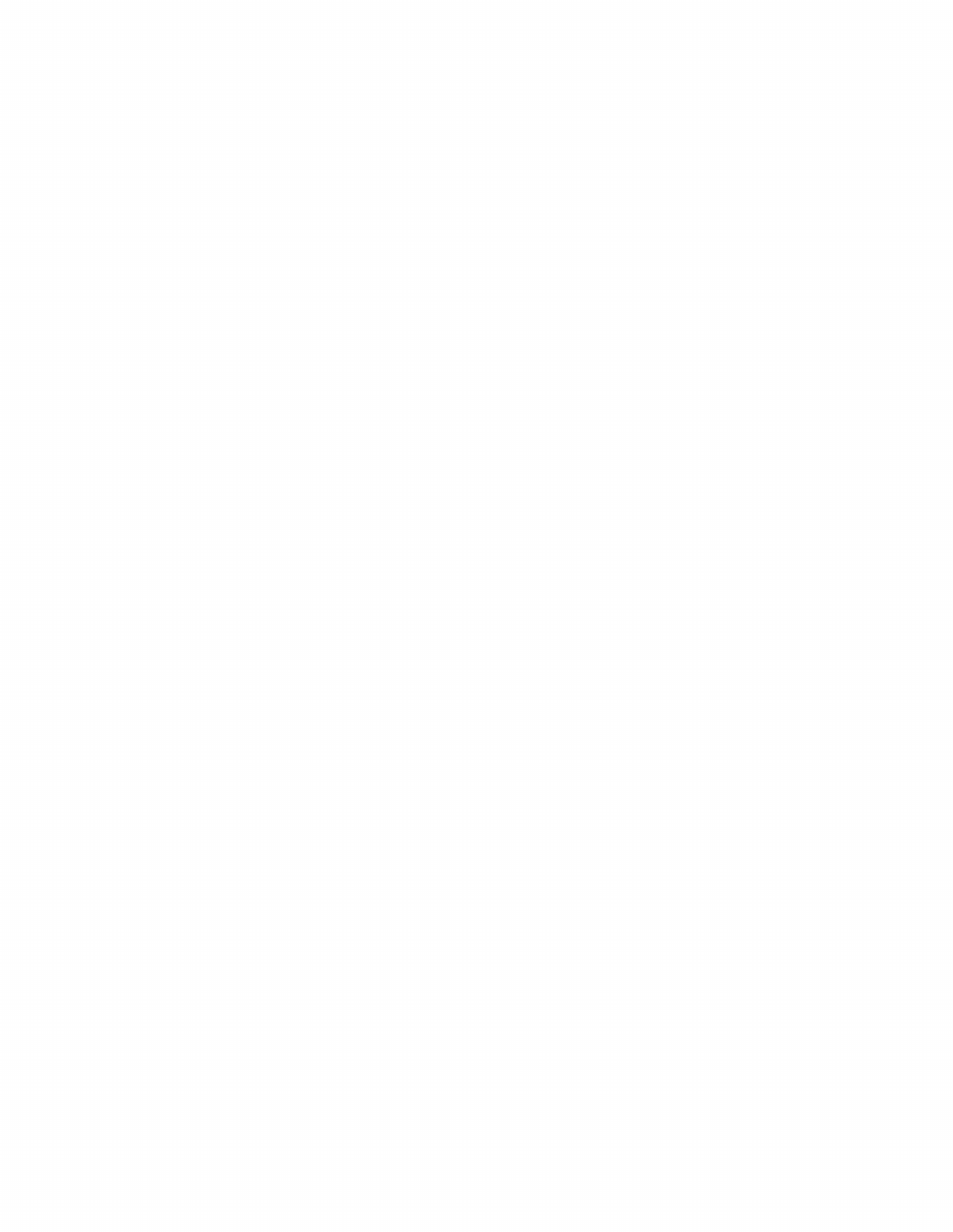Integrating Equine-Assisted Activities and Therapy (EAAT)

into a Higher Learning Institution

by

Gary Mullen

M.S., Colorado State University, 1977

B.S., California State Polytechnic University, 1975

Proposal Submitted in Partial Fulfillment

of the Requirements for the Degree of

Doctor of Education

Administrative Leadership for Teacher Learning

Walden University

December, 2010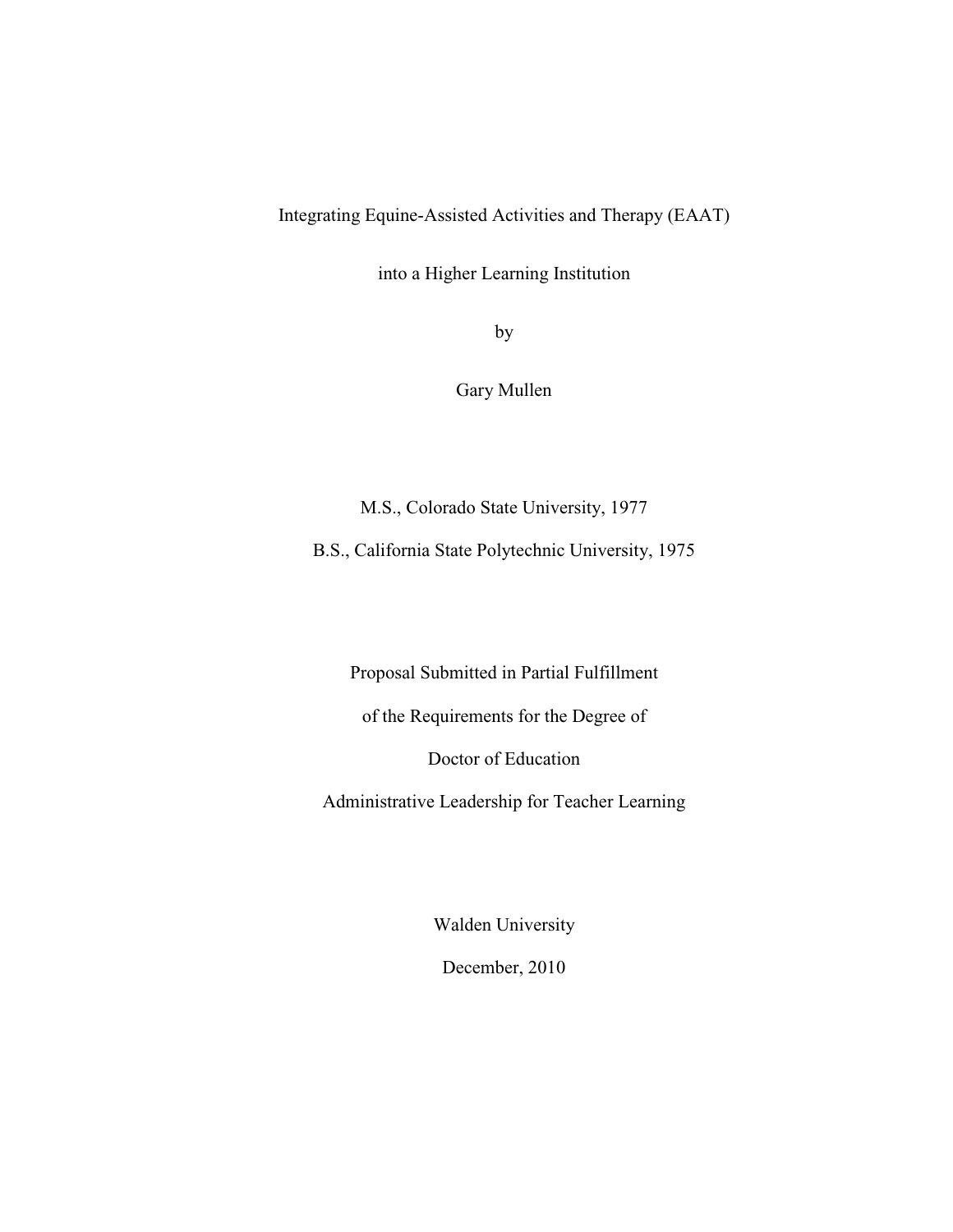UMI Number: 3433524

All rights reserved

INFORMATION TO ALL USERS The quality of this reproduction is dependent upon the quality of the copy submitted.

In the unlikely event that the author did not send a complete manuscript and there are missing pages, these will be noted. Also, if material had to be removed, a note will indicate the deletion.



UMI 3433524 Copyright 2011 by ProQuest LLC. All rights reserved. This edition of the work is protected against unauthorized copying under Title 17, United States Code.



ProQuest LLC 789 East Eisenhower Parkway P.O. Box 1346 Ann Arbor, MI 48106-1346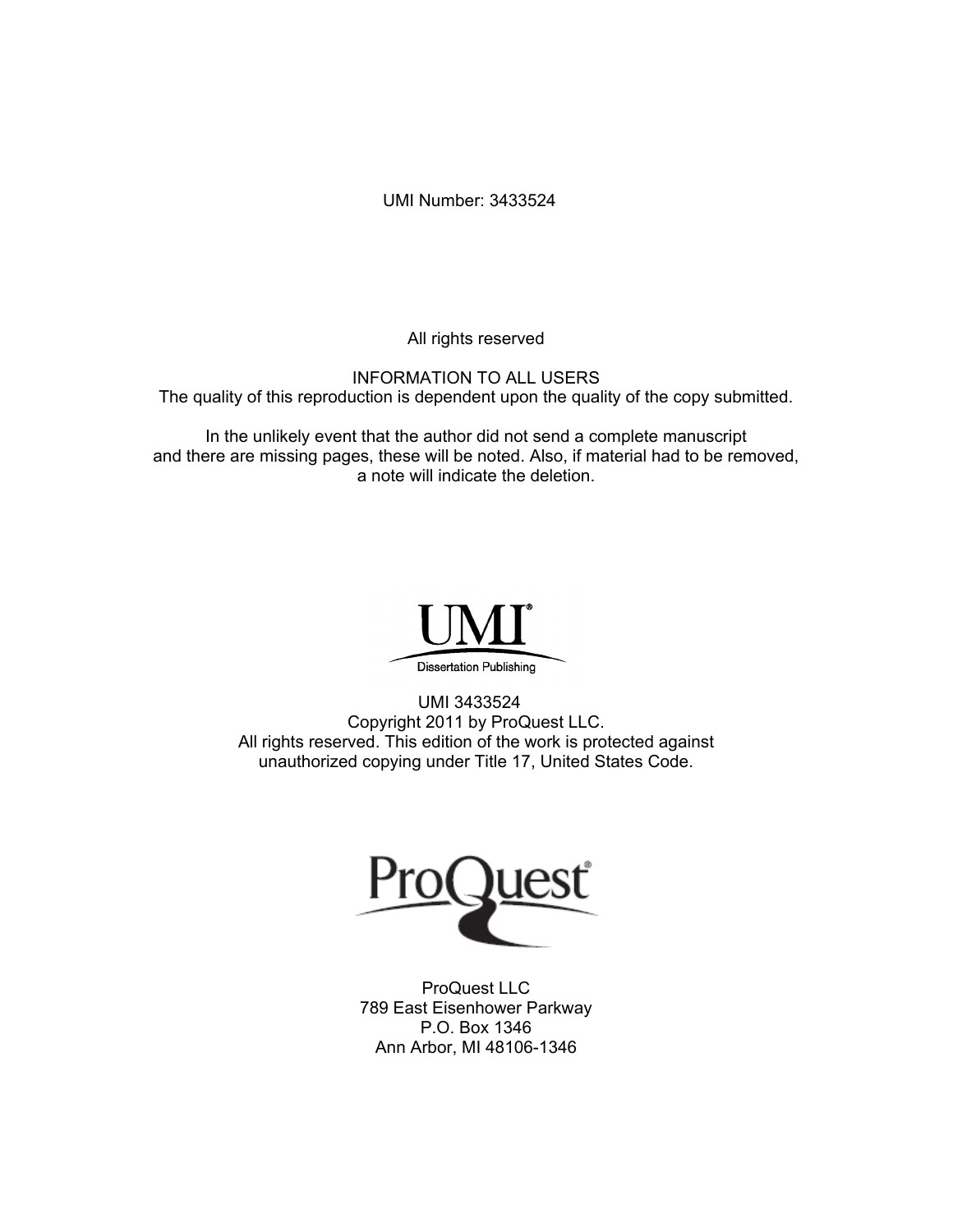#### Acknowledgments

 I was blessed with phenomenal support throughout this study. My children, Genni, Carly, Lindsay, Jordan, Katie, and Ryanne, consistently gave me words of encouragement and a reason to succeed. My elderly mother, Gloria Mullen, patiently served as a sounding board for my ideas, and a cheerleader for my victories. My academic dean at William Woods University, Dr. Sherry McCarthy, daily demonstrated the leadership principles I learned in my Walden studies, and she built me up as a person and practitioner. Dr. Miller, my methodologist inspired me with his disciplined lifestyle, his eye for detail, and his pleasant, personable teaching style. Lastly, I want to acknowledge my doctoral chair, Dr. Kathleen Lynch. I was absolutely impressed by her depth of knowledge; her clear and positive instruction; her willingness to help at the most inopportune times; and her wonderful illustrations and sense of humor. Dr. Lynch not only taught me about becoming a scholarly practitioner, she showed me how to be one.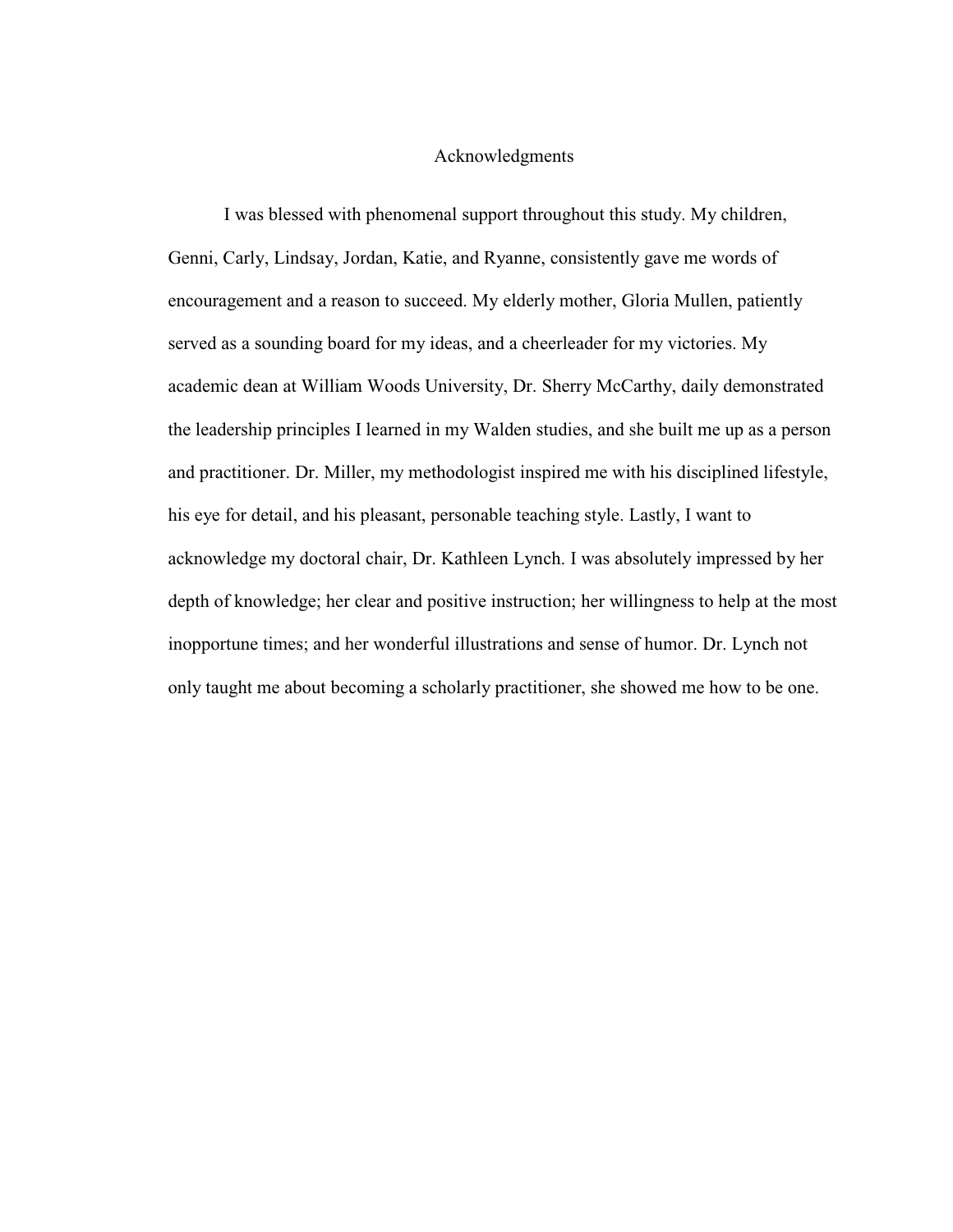## Table of Contents

|                        | iv |
|------------------------|----|
|                        | V  |
|                        | 1  |
|                        | 1  |
|                        | 3  |
|                        | 8  |
|                        | 9  |
|                        | 13 |
|                        | 14 |
|                        | 14 |
|                        | 15 |
|                        | 19 |
|                        | 35 |
|                        | 51 |
|                        | 52 |
|                        | 53 |
| Section 2: Methodology |    |
|                        | 55 |
|                        | 56 |
|                        | 57 |
|                        | 58 |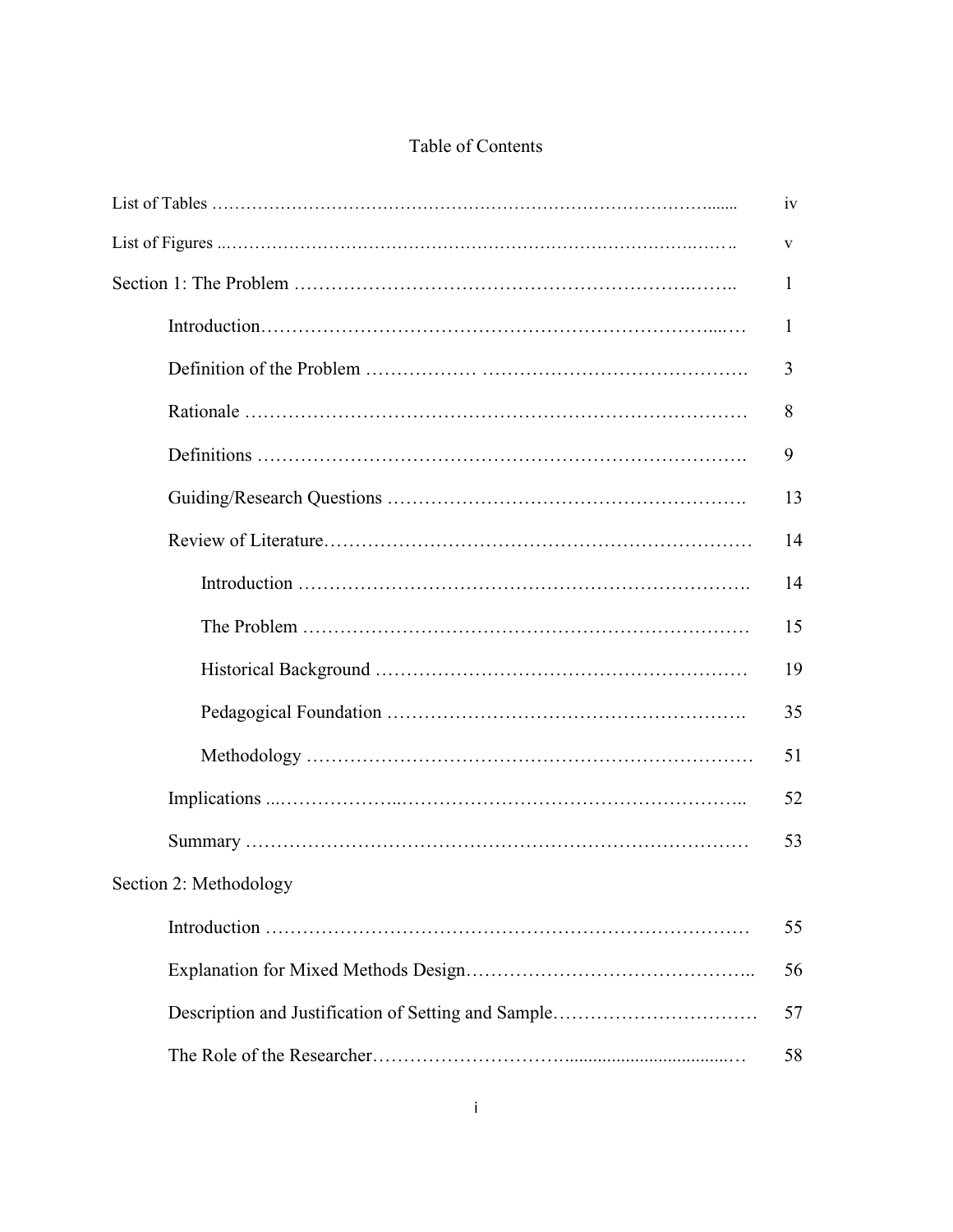|                                                             | 59  |
|-------------------------------------------------------------|-----|
|                                                             | 61  |
|                                                             | 65  |
|                                                             | 66  |
|                                                             | 66  |
|                                                             | 79  |
|                                                             | 106 |
| Section 3: The Project                                      |     |
|                                                             | 116 |
|                                                             | 118 |
|                                                             | 118 |
|                                                             | 121 |
|                                                             | 126 |
|                                                             | 129 |
|                                                             | 134 |
|                                                             | 140 |
| Needed Resources, Existing Supports, and Potential Barriers | 141 |
|                                                             | 144 |
|                                                             | 146 |
|                                                             | 148 |
|                                                             | 149 |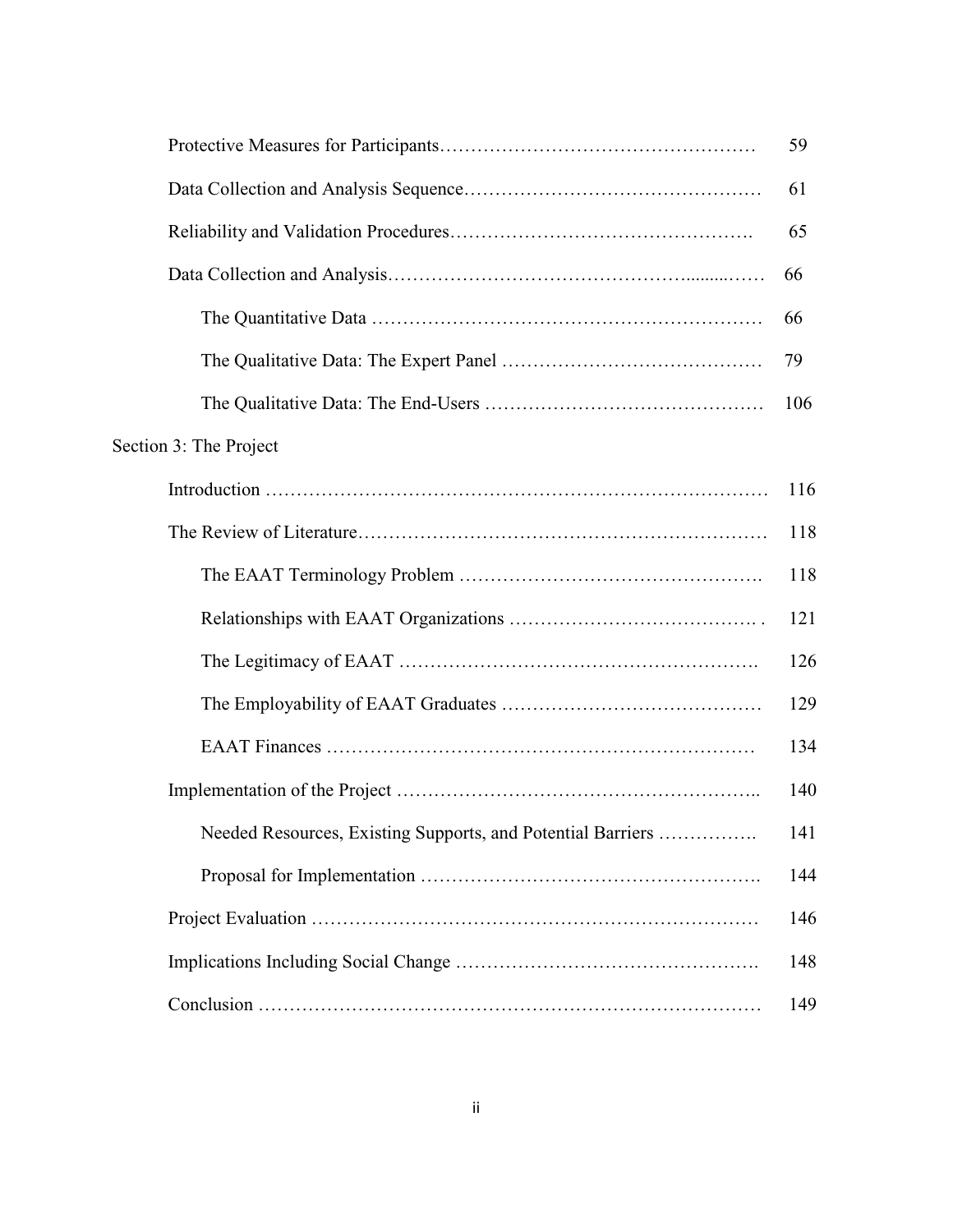## Section 4: Reflections and Conclusions

|                                                                | 151 |
|----------------------------------------------------------------|-----|
|                                                                | 151 |
| Recommendations for Remediation of Limitations                 | 152 |
|                                                                | 153 |
|                                                                | 155 |
|                                                                | 156 |
|                                                                | 157 |
|                                                                | 158 |
|                                                                | 159 |
|                                                                | 160 |
| Implications, Applications, and Directions for Future Research | 161 |
|                                                                | 162 |
|                                                                | 164 |
|                                                                | 184 |
|                                                                | 218 |
|                                                                | 223 |
|                                                                | 224 |
|                                                                | 226 |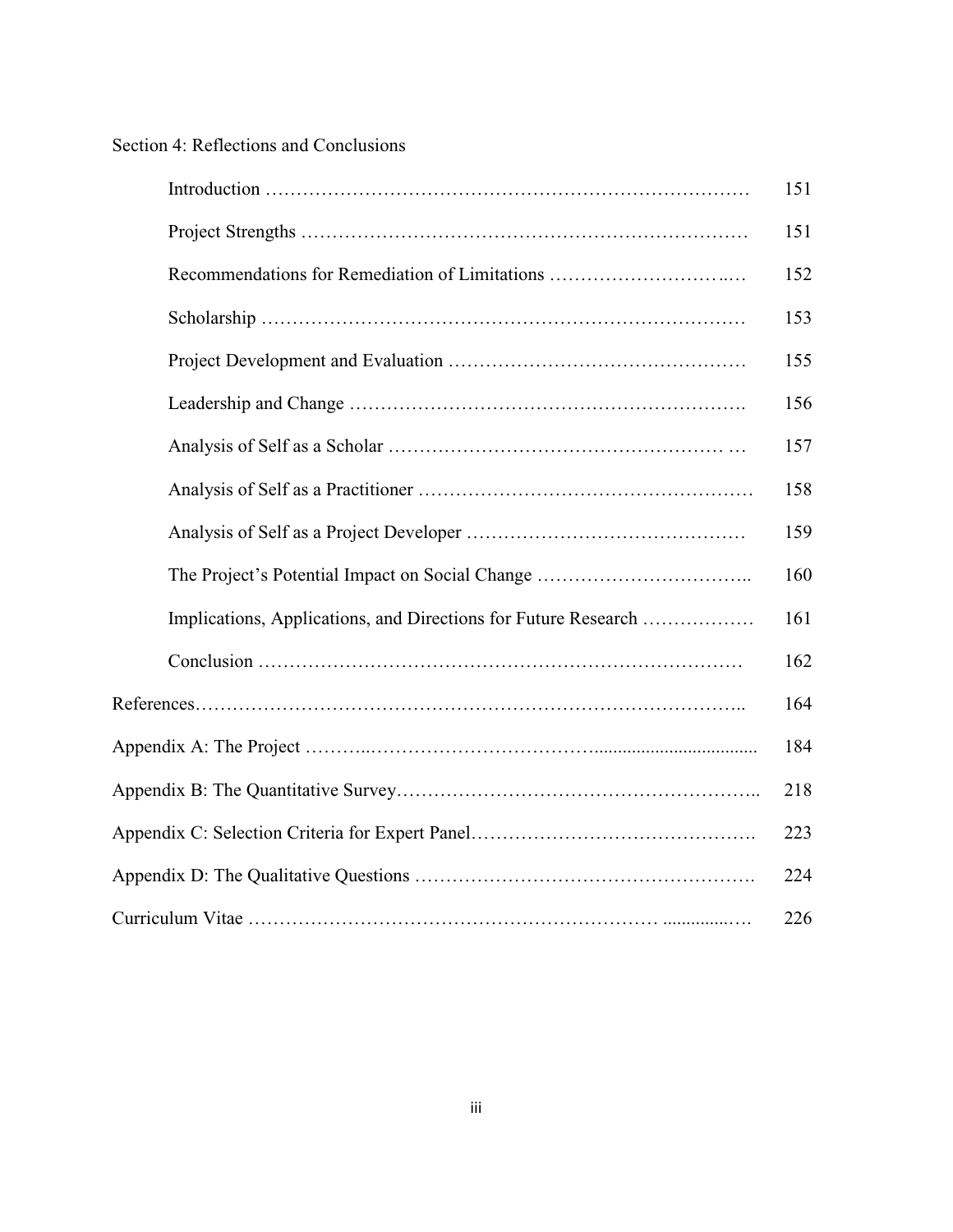## List of Tables

| Table 3. Expert Panel Responses Regarding Their Institutions'  |
|----------------------------------------------------------------|
|                                                                |
| Table 5. Expert Panel Responses Regarding the EAAT Program     |
| Table 6. The Expert Panel Responses Regarding the Relationship |
|                                                                |
|                                                                |
|                                                                |
| Table 10. Expert Panel Insights Regarding the Employability    |
|                                                                |
| Table 12. End-User Group I Highlighted Response                |
| Table 13. End-User Group I Highlighted Response                |
| Table 14. End-User Group I Highlighted Response                |
| Table 15. End-User Group I Highlighted Response                |
| Table 16. End-User Group I Highlighted Response                |
| Table 17. End-User Group I Highlighted Response                |
| Table 18. End-User Group I Highlighted Response                |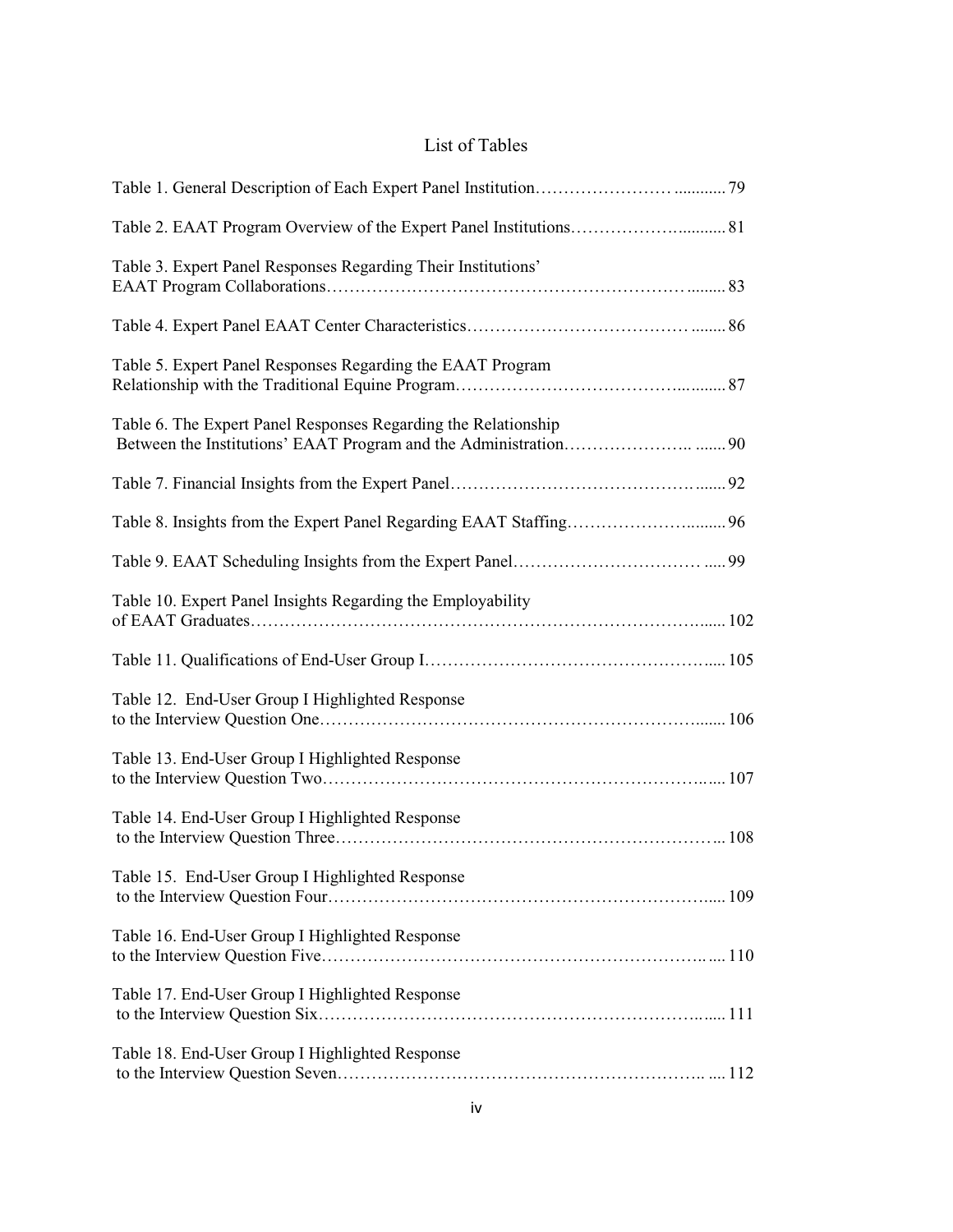## List of Figures

| Figure 14. Funding Formula for Proposed EAAT Program133 |
|---------------------------------------------------------|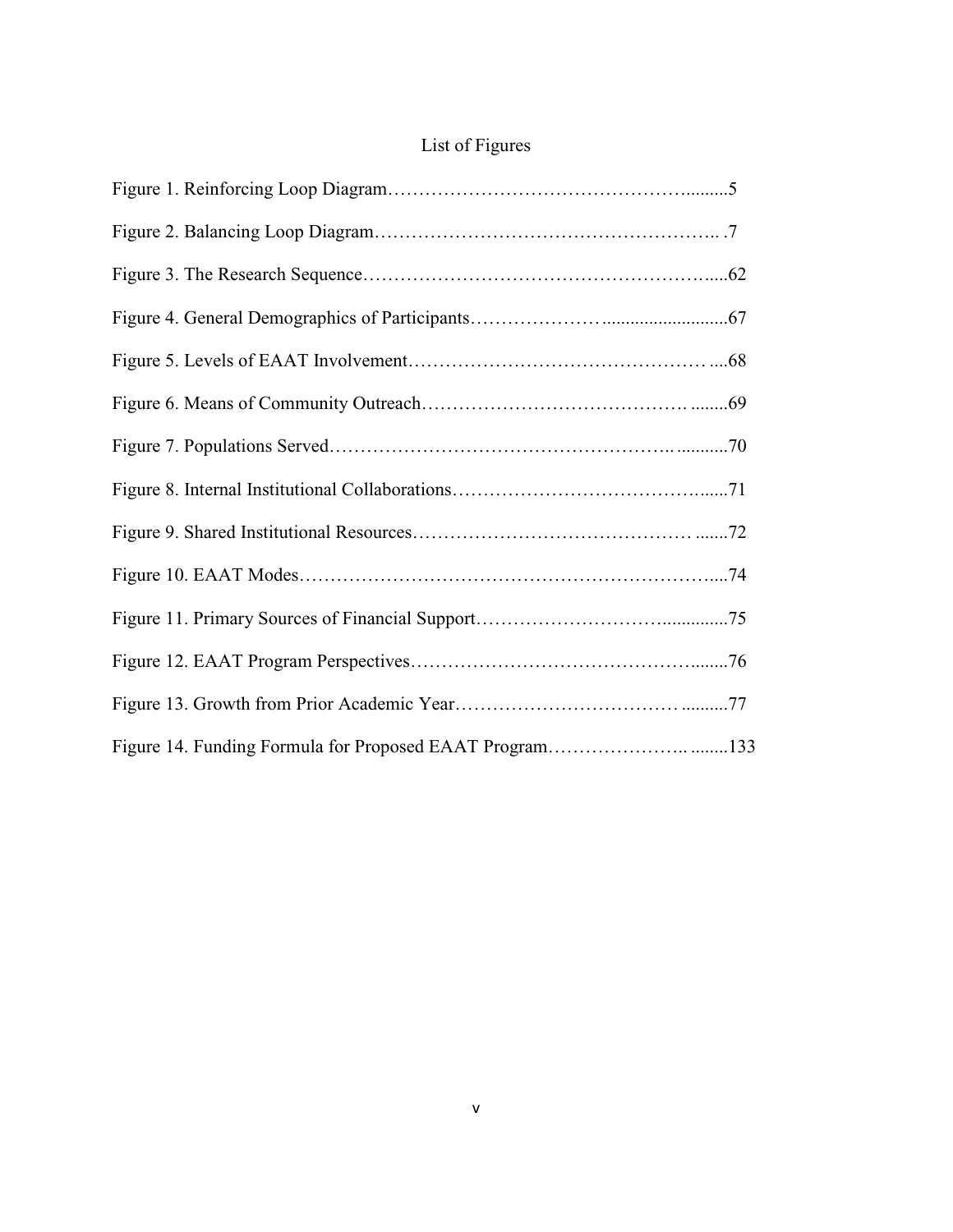#### Section 1: The Problem

#### **Introduction**

 William Woods University (WWU) in Fulton, MO has been the home to one of the oldest and finest equestrian programs in the United States, since 1924. It is, however, not exempt from the arduous task of balancing three primary components that guide equine programs---the areas of administration, academic rigor, and equestrian knowledge. Administrative focus is acutely directed towards the business, financial side of these costintensive equine programs which utilize a "living curriculum"---horses---in a university setting. Academic rigor is primarily concerned with curriculum, teaching methods, standards, and enriched learning experiences. The equestrian knowledge component consists of concerns that reach beyond traditional pedagogy to include discipline-specific factors, such as rider safety, equine care, and training methods. When one of the three primary components is out of balance, the entire equine program is adversely affected. At the local level for WWU, the financial component is out of alignment with academic and equestrian goals as is common with most equine programs. Therefore, establishing equilibrium for this trichotomy was the problem addressed in this project study. As the equine division chair at WWU, my approach to the project was to research promising ways to equalize the program components by supplementing and/or maximizing existing resources to sustain the costly program in a manner that lead to enriched, quality learning. Specifically, I researched the ways and means of integrating equine-assisted activities and therapy (EAAT) into the university, using existing institutional resources.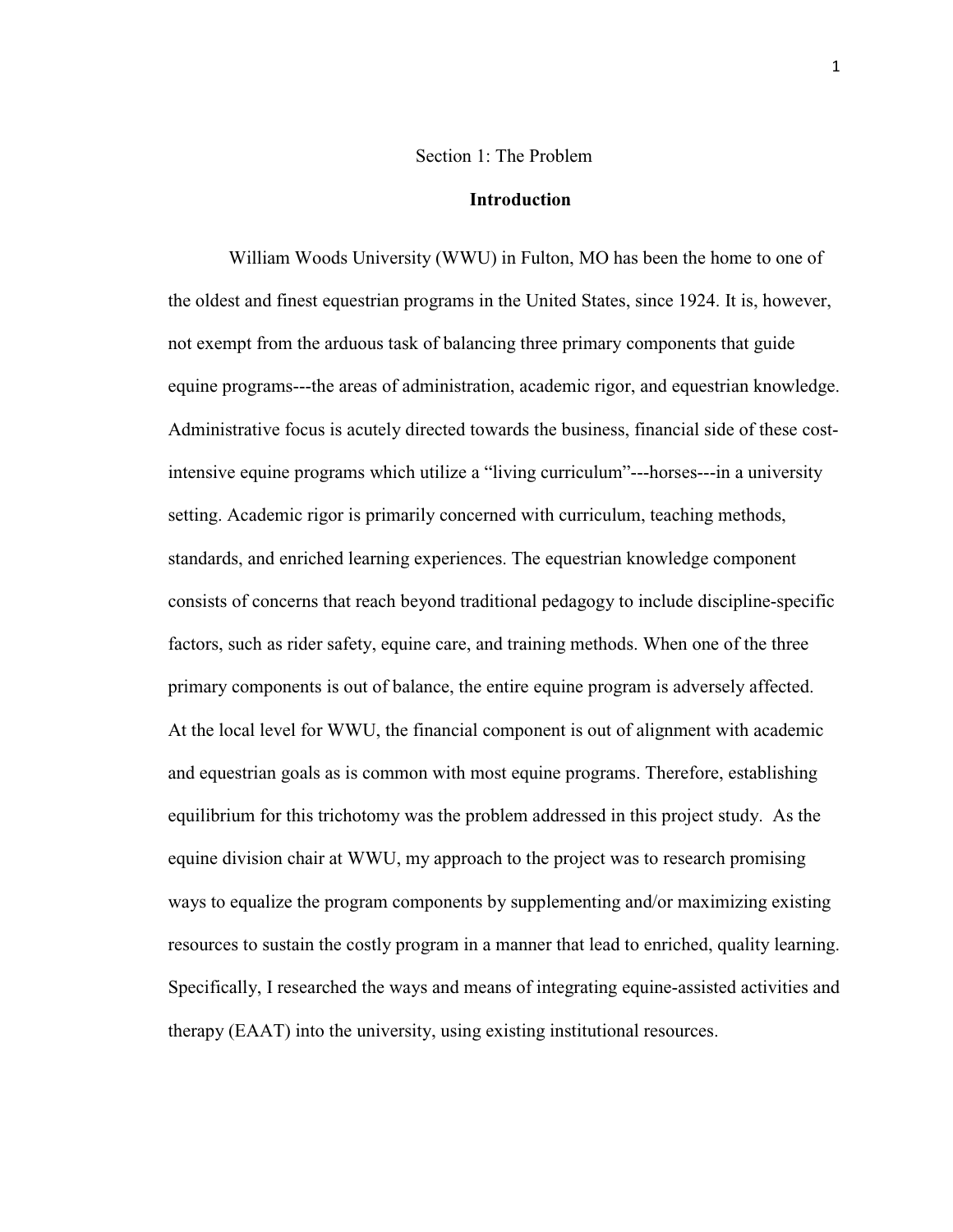In the past 10 years, EAAT programs have become increasingly popular in equine-related programs in higher education. Both entities can be mutually benefited by this relationship which has the potential to achieve significant social change. Enriched learning opportunities, via an EAAT program, can be provided through *experiential learning*, *service learning*, and *entrepreneurial learning*. This use of equines in EAAT programs as valuable therapeutic tools for those with physical and mental disabilities is undisputable, according to the literature (Brouilette, 2006; Foley, 2008; North American Riding for the Handicapped [NARHA] 2009; Shultz, Remick-Barlow & Robbins, 2006; Trotter, 2008). A myriad of creative and innovative equine therapies are now practiced using horse vaulting, horse driving, horse riding, or just horse handling on the ground (NARHA, 2009). Besides equine therapy for common mental and physical disabilities, EAAT programs are experiencing treatment success with issues related to post-traumatic disorders, eating disorders, obsessive compulsive behavior, criminal rehabilitation, children at-risk, ineffective leadership, dysfunctional relationships, and a plethora of other disorders (Esbjorn, 2006; Graham, 2007; Koch, 2008; NARHA, 2009; Ridding, 2005; Sole, 2006).

Additional social change could be experienced by the growing EAAT movement which has struggled to establish credibility and optimal quality because of its newness. EAAT programs could potentially gain credibility and enriched quality through the higher learning collaboration. In turn, equine programs might be able to maximize the use of their horses and resources to provide a better return on their financial investment---an integral factor in this study.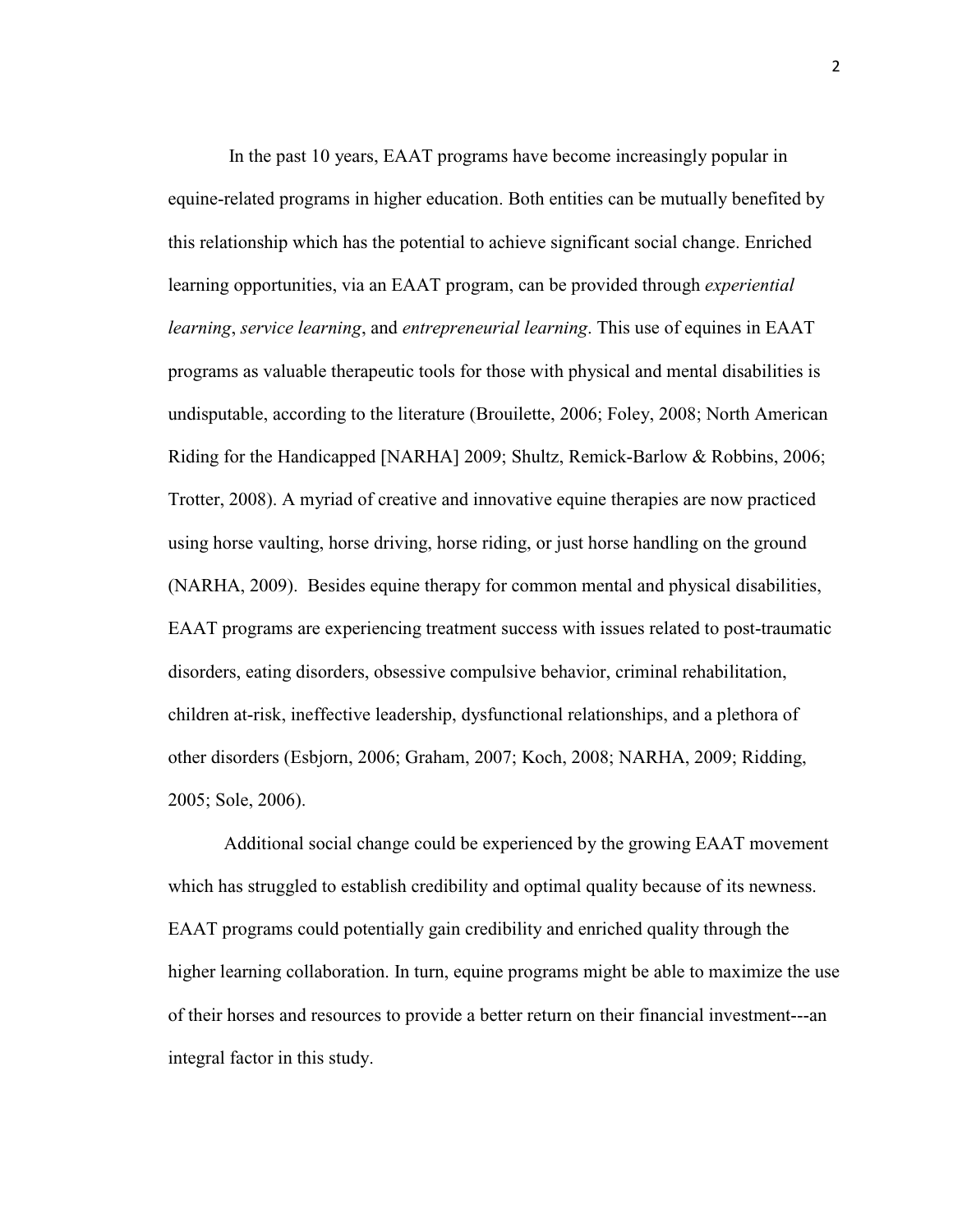Section 1 further identifies the problem; the rationale for the problem; the special terms associated with the problem; and the guiding research questions. The section also includes a critical perspective of why the study is important to the local context and to the larger educational context, the review of current literature that relates to the problem, and the implications for possible project directions based on anticipated findings of the data collection and analysis. The section concludes with discussion of the project, which is a multi-option proposal to integrate an EAAT program into an existing equine department in a university setting.

#### **Definition of the Problem**

The local problem that prompted this study was the need for supplemental revenue to aid in the sustenance of the cost-intensive equine program at WWU as evidenced by the institutional financial reports from the Chief Financial Officer (CFO) (Fessler, 2009). Financing of education is a major concern, which often leads institutions to seek additional revenue streams to meet the need for supplementation beyond the allotted fiscal budgets (Mazurek & Winzer, 2006). This concern, based on the WWU financial reports (Fessler, 2009), incited the WWU president to request division chairs to investigate ways to become more cost-effective in their programs. A creative way to address this problem is to maximize resources and get a better return on investment (e.g. existing horses, facilities, faculty, and institutional resources). This premise inspired the WWU president to request the academic dean and division chairs to investigate the potential for incorporating a veterinary technician program into the equine division in collaboration with the science division (McCarthy, personal communication, May 8,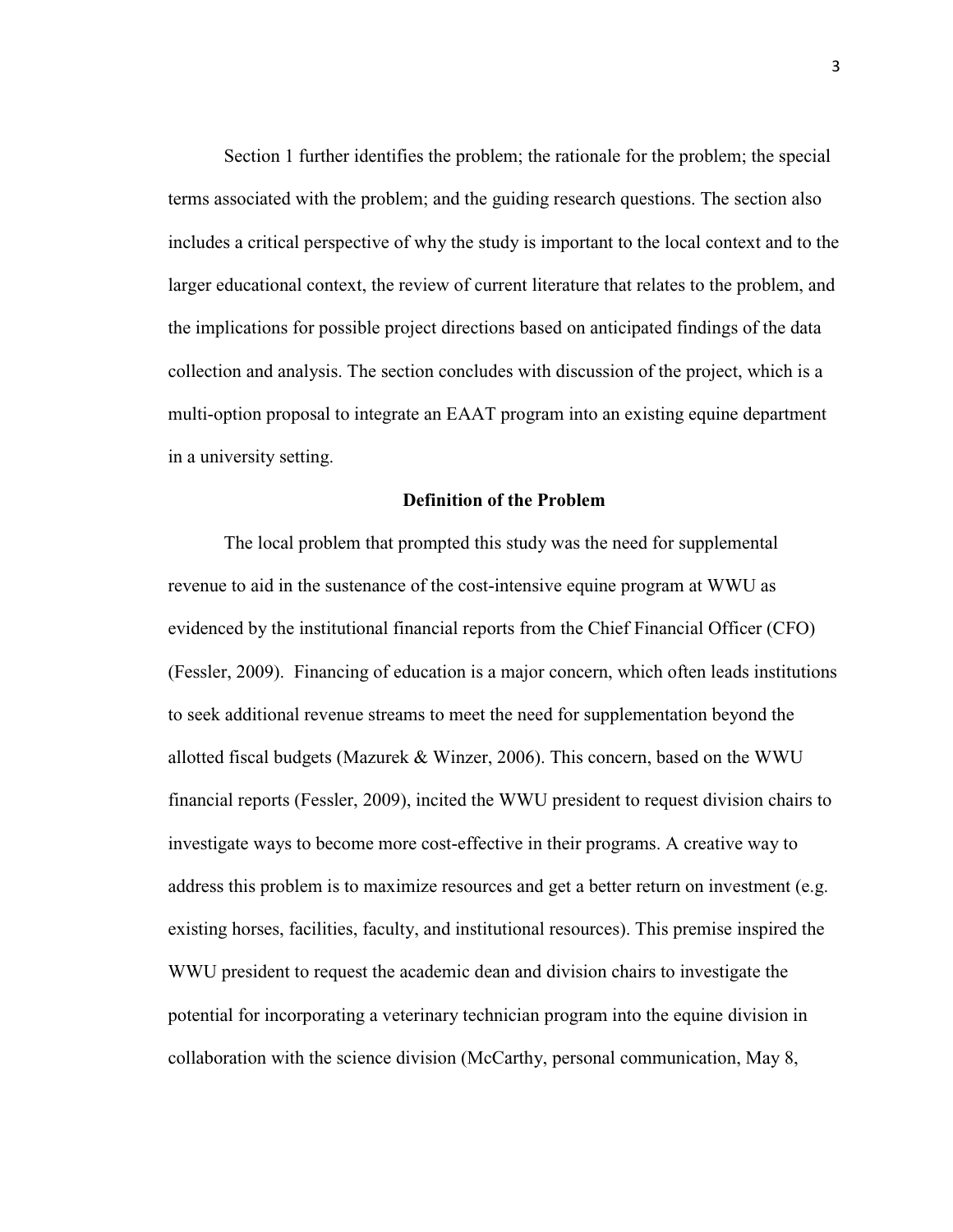2009). The triad of overarching components that influence decision-making in the equine division---administration, academic rigor, and equestrian knowledge---came into play when the president made this request. The administration component involved the academic dean, the science division chair, the equine division chair, and the biology professor meeting to discuss how the veterinary technician program could align with the academic rigor component and the equestrian knowledge component at WWU. After much discussion in the meeting, it was the consensus of the division chairs that a veterinary technician program was not compatible with the needs and capabilities of WWU. Therefore, the academic dean, in an effort to fulfill the president's request for investigation of new and innovative programs, opened the discussion to alternative ideas. The discussion led to a well-received concept by the division chairs and the academic dean for the potential development of an EAAT program that would involve a collaboration of various divisions with the equine department. The academic dean then requested that I, as the equine division chair, work on developing a proposal that would include various options on the ways and means of incorporating an EEAT program into the institution (WWU meeting minutes, May 11, 2009).

The problem for this project study arose out of the university president's request for divisions to become more cost-efficient (McCarthy, personal communication, May 8, 2009). The problem is finding a way to secure additional income to sustain a quality level of instruction, without making negative cutbacks or raising student fees. Senge (2006) explains how *systems thinking* can be applied to this problem where a balancing process is needed to reduce a gap between what is desired and what exists (p. 87). In this case, the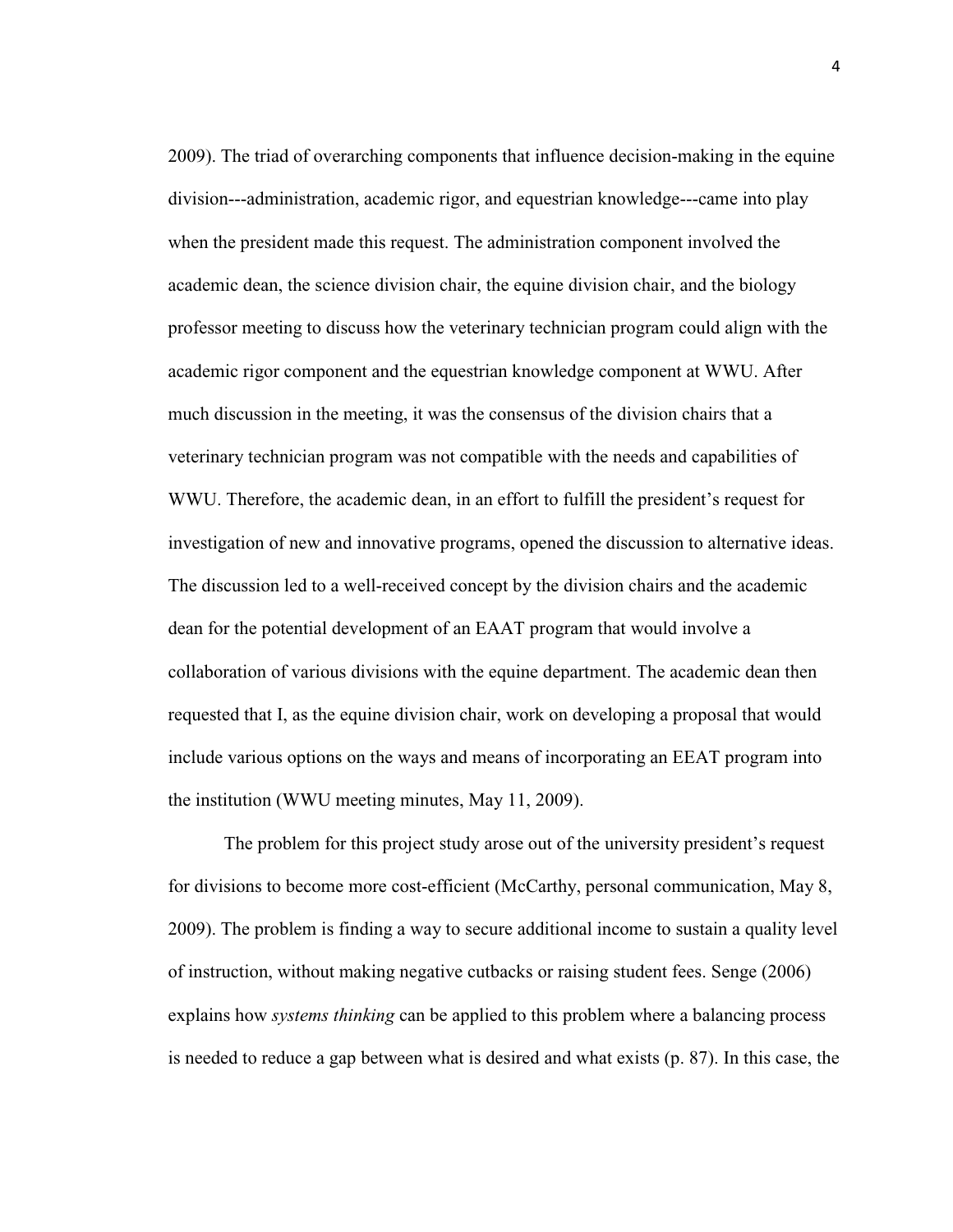gap is between the budget necessary to support a high quality equestrian program and the income needed to support the budget. Senge describes how reality is made up of cycles, and any influence on a system has both a cause and effect (p. 73). Causal loop diagrams based on Senge's approach (Figures 1 and 2) show the major interrelationships underlying the problem which can lead to new insights into what might be done to solve the problem (p. 72).

*Figure 1.* Reinforcing loop diagram



*Figure 1.* This causal loop diagram has a reinforcing (R) feedback loop. The feedback continues in a cyclical direction reinforcing the same (S) effect. Inadequate income leads to demands to make budget cuts or raise student fees. This negative feedback leads to a reduction in the quality of instructional equipment, facilities, and horse care, which in turn leads to decreased instructional quality in the equine program. Diminished program quality contributes to decreased student enrollment. Reduced enrollment means less income.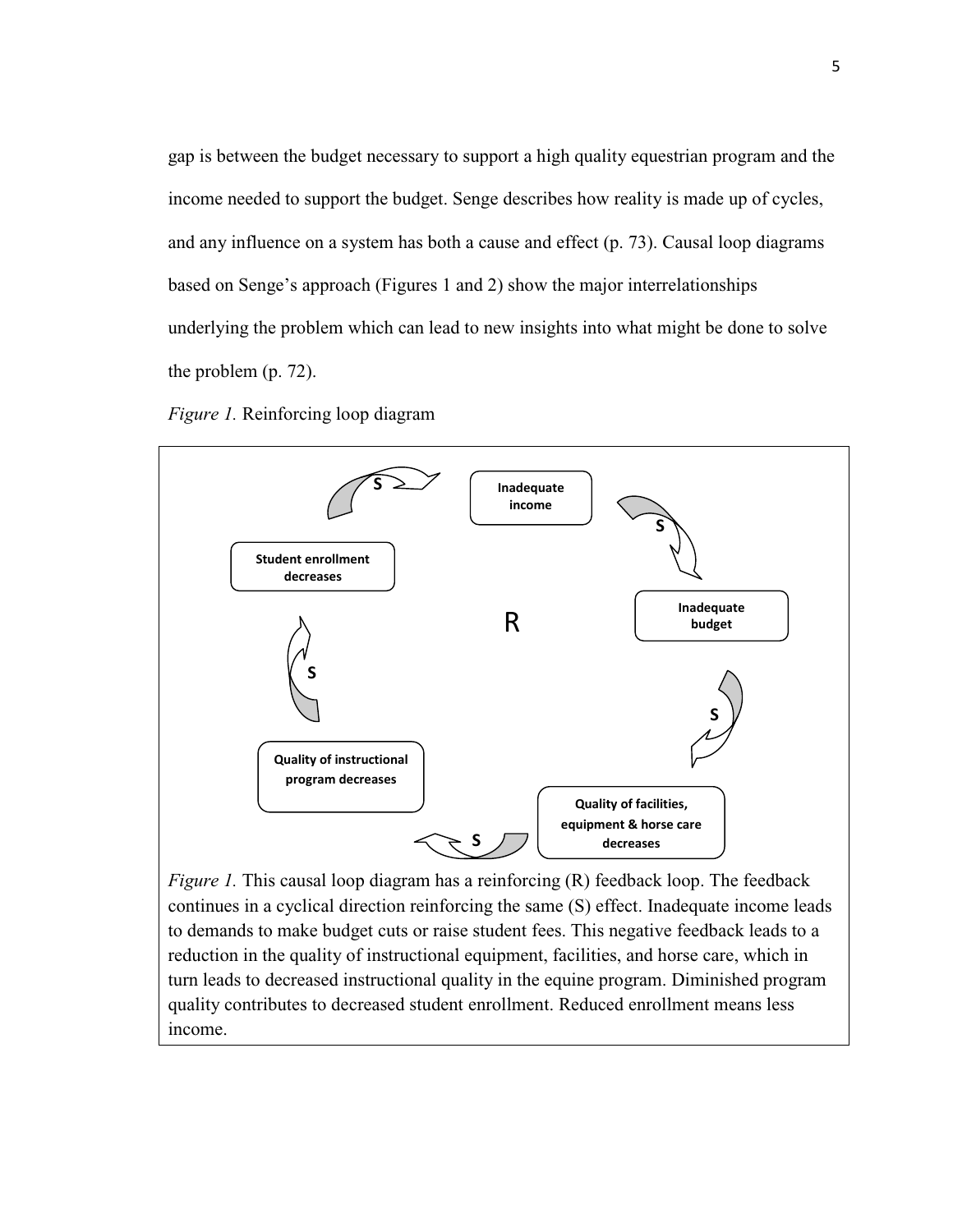Figure 1 illustrates the income/budget gap for WWU as a reinforcing (R) causal loop, which Senge (2006) describes as a "vicious cycle" (p.80). The causal relationships are self-sustaining unless a deliberate intervention is introduced. For an equine division chair, the problem is to find an intervention that can secure additional income to sustain a quality level of instruction, without making cutbacks that negatively affect programs or facilities, and without raising student fees. The approach to the problem was to research promising ways and means of incorporating EAAT into the university, using existing resources. The intent was to use this EAAT intervention as a means of turning the "vicious cycle" into a "virtuous cycle," as described by Senge (p. 81). Figure 2 is a balancing loop diagram that demonstrates the stabilizing effect that an EAAT program will have on the negative feedback cycle.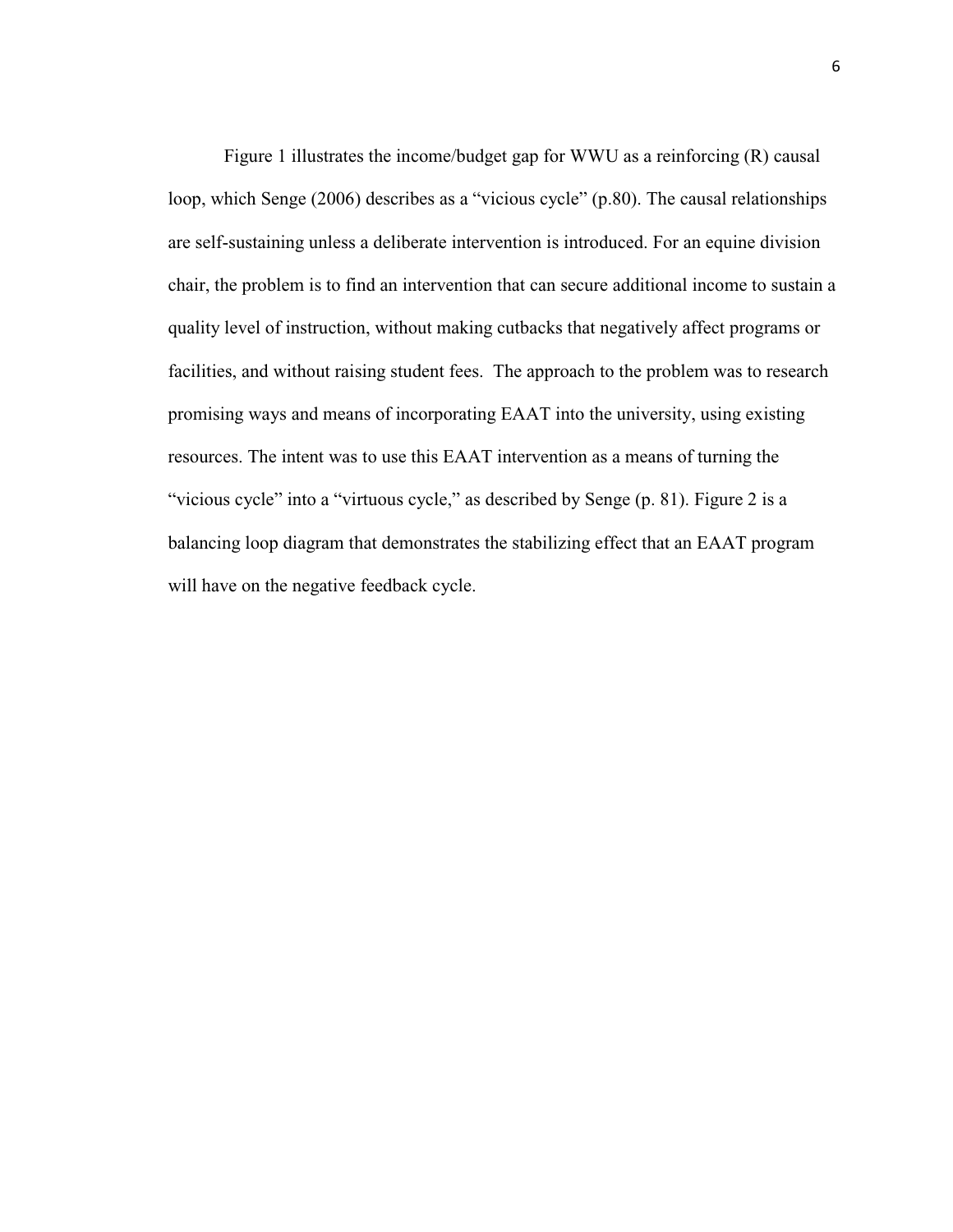*Figure 2.* Balancing loop diagram



*Figure 2.* This causal loop diagram has a balancing (B) feedback loop. The integration of an EAAT program will utilize existing higher learning resources, and improve income generation. This feedback creates an opposite (O) effect on the gap between income and budget. The positive effect on income will lead to a more substantial division budget, which is conducive to increased quality of facilities, equipment, and horse care. Then, overall instructional program quality increases, and more students are attracted to the program and retained. Increased enrollment leads to an increase in revenue.

The original impetus for this project study was business/administration related (McCarthy, personal communication, May 8, 2009); however the problem extends to two other program components---educational and equestrian. All three perspectives have existing commonalities, but their emphases are dependent on their goals, values, and beliefs. Whereas, administrators may be more focused on financial and managerial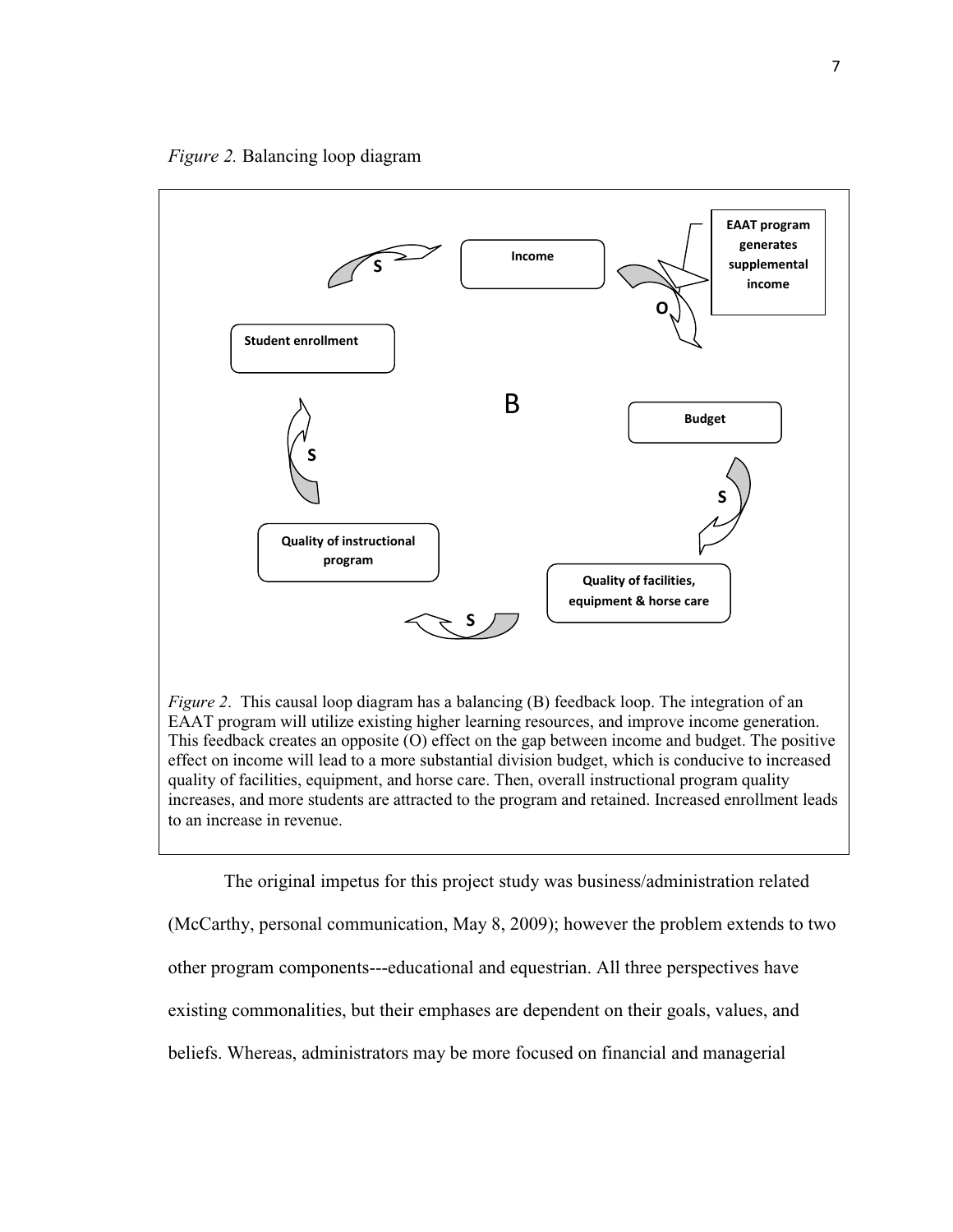aspects, educators may center on curriculum and sound pedagogy. Equestrians typically have special concerns about safety, horse care, and horse training methods. This project study researched these three perspectives in an attempt to understand and reconcile the tensions that exist within these concepts as they relate to an intervention in the income/budget phase of the causal loop, which was described in Figure 1.

The multi-dimensional problem is complicated by the fact that the incorporation of EAAT into higher learning is a relatively new concept. These popular new programs are diverse in design with limited available models and data. Thus far, approximately, only 40 of 185 U.S. equine institutions have implemented EAAT (Almos, 2009; NARHA, 2009). This project study was designed to research and expand the sparse higher learning/EAAT knowledge base. Information gleaned was related to the program needs and capabilities of WWU, with the intent of resolving the tension that exists among the three overarching components of the equine department at WWU---administration, academic rigor, and equestrian knowledge.

#### **Rationale**

An intervention is needed to break the cycle of inadequate income leading to inadequate budgets for the equine division at WWU (Fessler, 2009; McCarthy, personal communication, May 8, 2009). The integration of EAAT will serve as an intervention to reduce the tension that exists among administration, academic rigor, and equestrian knowledge in the equine division at WWU. The tension is caused by the lack of adequate funds for the cost-intensive program, and it is amplified by a current depressed economy. Figure 2 illustrates how stabilization of the various equine division components could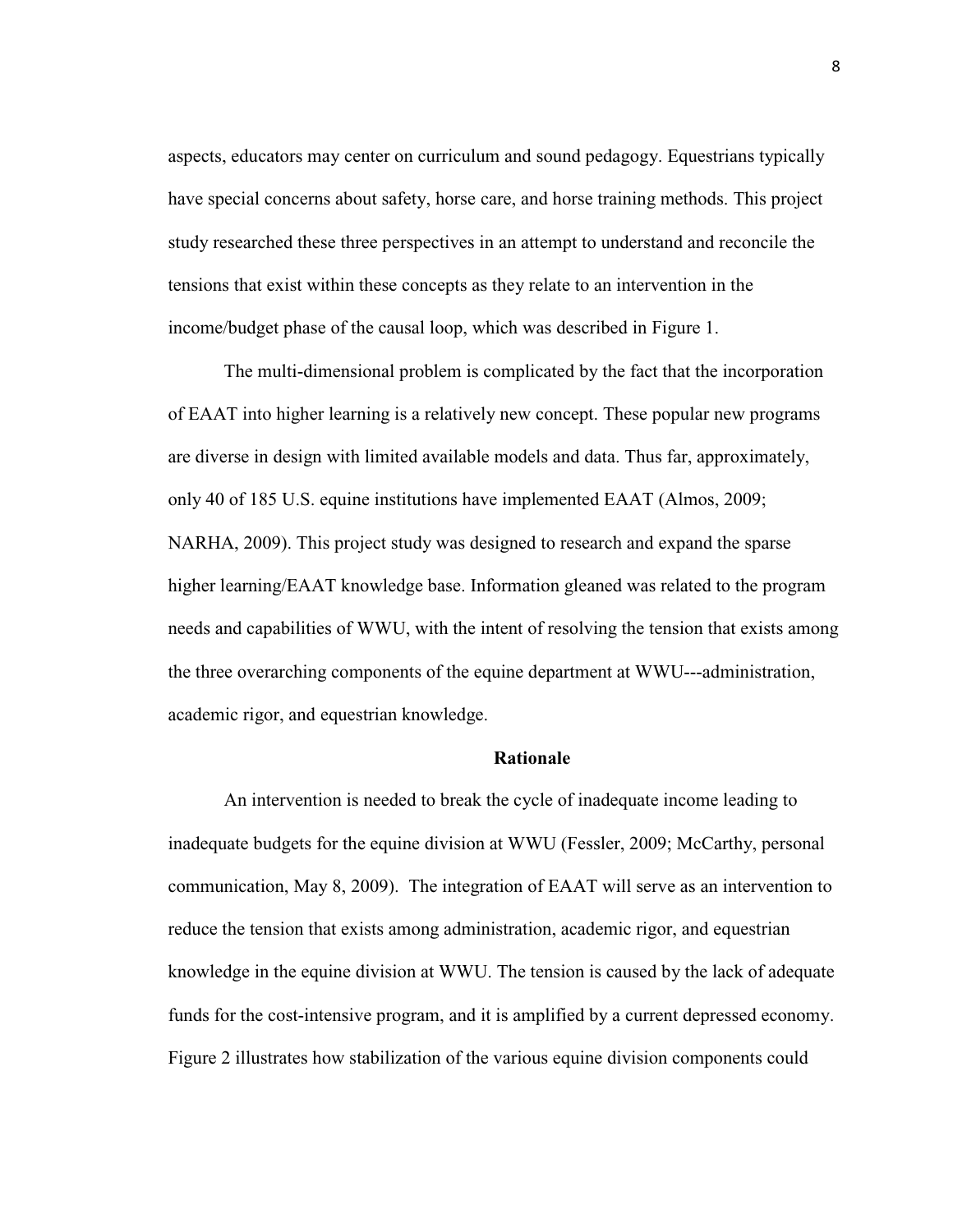occur when an EAAT program is implemented with existing institutional resources, rather than making negative budget cutbacks or raising student fees. The increased revenue will enhance the capability of the budget to provide adequate facilities, equipment, and equine care. In turn, overall equine program quality will be sustained and fortified. Enhancement will come in the form of service learning and entrepreneurial learning in the EAAT program that provides social justice to those who are unique learners that desire an affordable degree program in equine education. Significant social justice will extend to the local community with disabilities. The improved program will increase the likelihood of attracting more students and retaining them. Increased enrollment feeds additional revenue into the equine division's operational budget, and the positive "virtuous cycle" continues (Senge, 2006, p. 83).

The entire process of addressing the problem at the local level will provide stakeholders with an opportunity to grow as a learning community of practice (Lunenburg and Ornstein, 2004; Senge, 2006) through the introduction of systems thinking as it applies to the university as a whole system made up of interrelating parts that have cause and effect. The solution to the problem also has significance that extends beyond the local level. The EAAT prototype(s), in addition to the related decisionmaking model, could be useful to other institutions that are in need of cost-efficiency and improvement analysis in their equine programs (Scott, 2009).

#### **Definitions**

It is noteworthy that the EAAT movement has undergone rapid growth in the past two decades, and terms have evolved due to treatment innovations and the development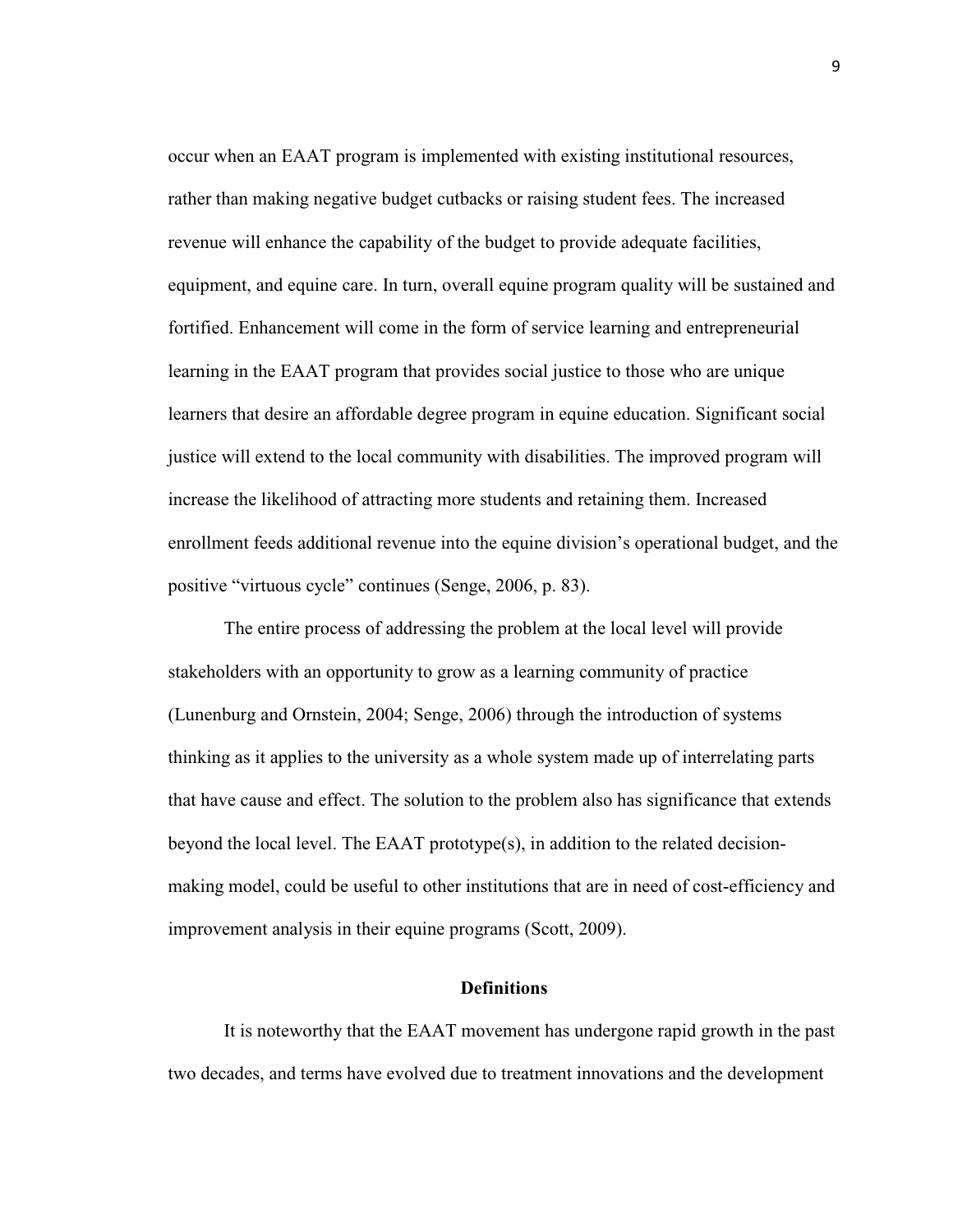of politically correct language. To illustrate this point, two major organizations are currently in the process of name changes. The North American Riding for the Handicapped Association (NARHA) is working on a new organization name to eliminate the word *handicapped* (Strides Magazine, NARHA, 2009)*,* and the Federation of Riding for the Disabled International (FRDI) is working on a new name to remove the word *disabled* (FRDI, 2010).

Following are some special terms associated with the problem in this project study:

*Causal loop diagram* (CLD) provides a language for expressing understanding of the dynamic, interrelated variables in our world. CLDs use arrows to connect variables in a way that illustrates how one variable affects another. The arrows are labeled with an *S*  or an *O.* An arrow between variables labeled with an *S* means when the first variable changes, the next variable changes in the same direction. If an arrow between variables is labeled with an *O*, when the first variable changes, the following variable changes in the opposite direction. A *reinforcing loop* is observed when feedback increases the impact (positive or negative) of a change. A *balancing loop* is observed when feedback reduces the impact of a change to provide equilibrium (Senge, 2006).

*Equine assisted activities* (EAA) is a term often used interchangeably with the term *therapeutic horsemanship,* which provides opportunities for motivational, educational, and/or recreational benefits through riding, driving, vaulting, and ground work with horses (Macauley, 2006; NARHA, 2010). EAA has a recreational/competitive focus (Macauley, 2006).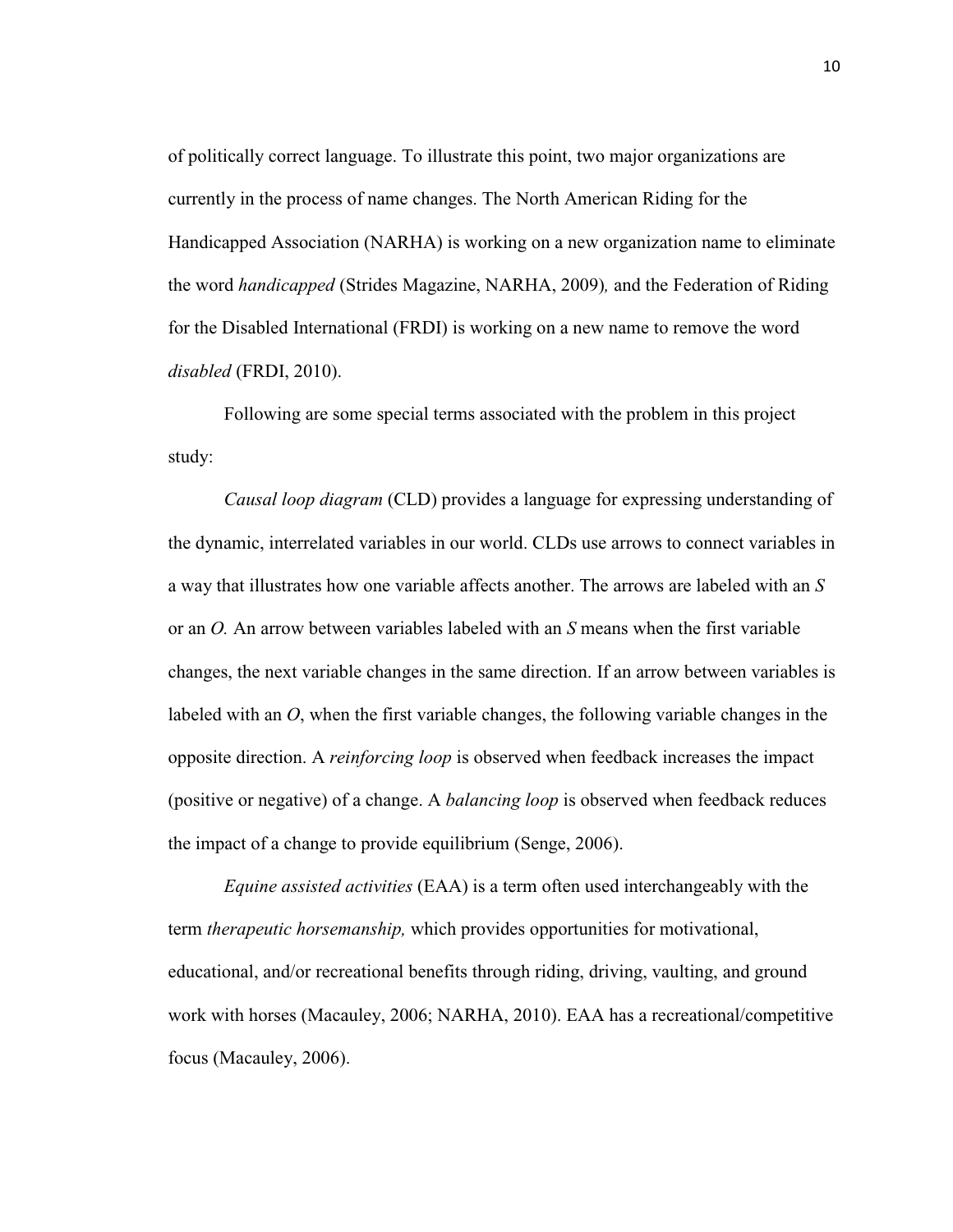*Equine assisted activities and therapy* (EAAT) is an umbrella term that includes most forms of equine/ human activities (e.g., riding, vaulting, driving, ground work) for motivation, educational, and recreational benefits, in addition to therapeutic treatments for those with mental and physical disabilities. The term is often used interchangeably with the terms therapeutic riding, therapeutic horsemanship, and hippotherapy (Macauley, 2006, p. vi; NARHA, 2003, p. 7).

*Equine assisted therapy* is designed to promote improvement in a person's physical, social, emotional, and/or cognitive functioning (NARHA, 2003, p.7). EAT has a medical/rehabilitative focus (Macauley, 2006, p. vi).

*Equine facilitated learning* is a term used by the Equine Facilitated Mental Health Association (EFMHA)*.* It is an educational approach that includes equine facilitated activities incorporating the experience of equine/human interaction in an environment of learning or self discovery. EFL encourages personal explorations of feelings and behaviors to help promote human growth and development (Ewing, MacDonald, Taylor & Bowers, 2007, p. 60).

*Equine facilitated mental health* is a term inclusive of equine assisted activities and therapies with a focus on mental health issues (Macauley, 2006, p. x).

*Equine Facilitated Mental Health Association* (EFMHA) is an association within NARHA (formerly known as *North American Riding for the Handicapped Association*). In October of 2009, these two organizations merged (Strides Magazine, NARHA, 2009).

*Equine facilitated psychotherapy* (EFP) is a term often used interchangeably with equine assisted psychotherapy (EAP). The term is used accurately by the Equine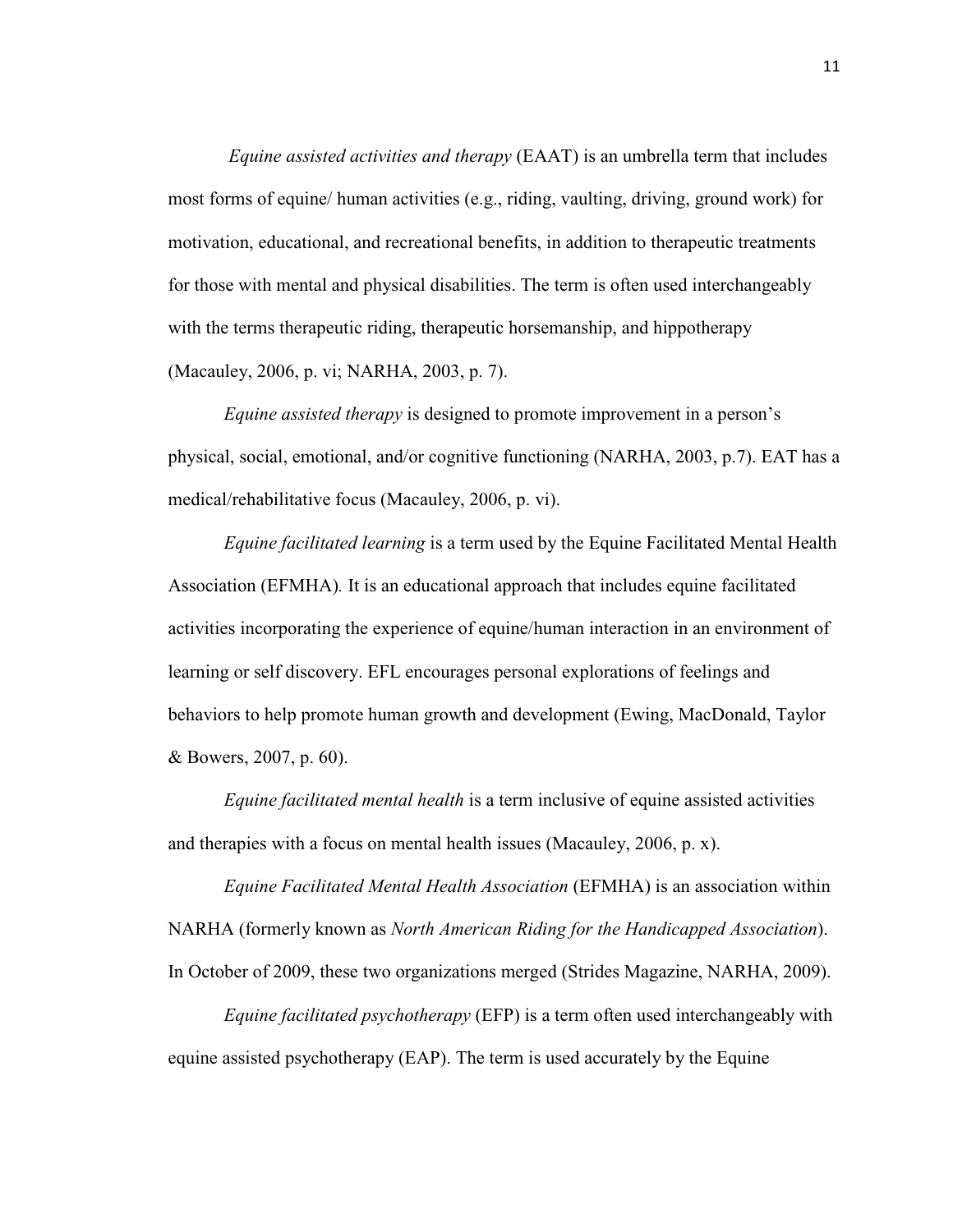Facilitated Mental Health Association as experiential psychotherapy that involves equines. It may include, but is not limited to, such mutually respectful equine activities as handling, grooming, longing, riding, driving, and vaulting. EFP is facilitated by a licensed, credentialed mental health professional working with an appropriately credentialed equine professional. EFP may also be facilitated by a mental health professional that is also credentialed as an equine professional (EFMHA, 2010).

*Entrepreneurial learning* involves the virtues of creativity, leadership, and sustainability (Wasley, 2008; Wessels, 2005).

*Equine:* "relating to the horse" (Merriam-Webster, 2006).

*Equestrian:* "Adjective---relating to horseback riding. Noun---horseback rider" (Merriam-Webster, 2006).

*Experiential learning*, also termed *activity learning*, is accomplished as students work directly with equines and riders in a hands-on setting (Tracey & Morrow, 2006).

*Hippotherapy* (HPOT) is a physical, occupational, or speech therapy treatment strategy that utilizes equine movement. With a licensed therapist present, this strategy is used as part of an integrated treatment program to achieve functional outcomes. Hippotherapy has been shown to improve muscle tone, balance, posture, coordination, motor development as well as emotional well-being (American Hippotherapy Association, 2010).

*NARHA* was once an acronym for the National American Riding for the Handicapped Association, but now it is solely a name for the organization (due to political correctness issues with the term handicapped, the fact that the organization is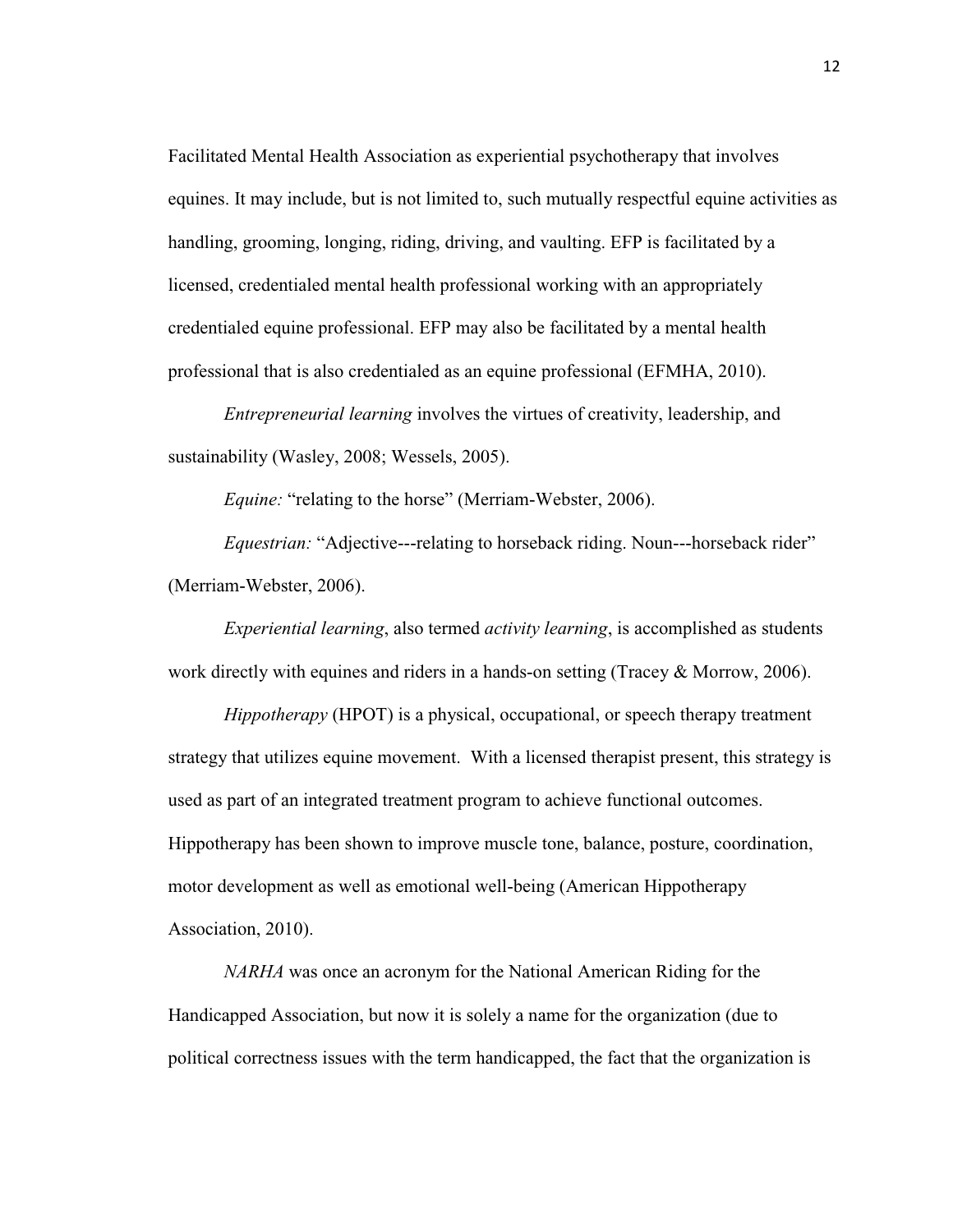now international, and the fact that riding is no longer the only mode of activity and therapy). This organization is an accrediting agency for instructors and centers. It is also the mother organization for the Equine Facilitated Mental Health Association. The two entities merged as one organization in October, 2009. Due to this transition, the NARHA name is currently under study for a potential name change that is more accurate and politically correct (Strides Magazine, NARHA, 2009, p. 2).

*Service learning* incorporates academic course work with civic responsibility, such as an EEAT program providing educational and therapeutic benefits, fortified with social equity for those with disabilities (Macfarlane, 2007; Thomsen, 2006).

#### **Guiding Research Questions**

The two guiding research questions are: (a) Among higher learning institutions, to what extent are internal and external resources used to integrate EAAT as an intervention to close the gap between income and the budget needed for a quality equestrian studies program? and (b) How is an EAAT program compatible with the needs and capabilities of the institution, WWU? Past research identifies how EAAT programs are excellent mediums for service-learning and experiential learning, profoundly benefiting people with or without disabilities (Brouillette, 2006; Esbjorn, 2006; Foley, 2008; Graham, 2007; Koch, 2008; NARHA, 2009; Ridding, 2005; Schultz, Remick-Barlow & Robbins, 2006; Sole, 2006; Trotter, 2008). These EAAT programs have existed for more than 75 years, but incorporating them into higher education is a relatively new concept. Thus far, approximately 40 of 185 equine institutions in the United States have implemented EAAT (Almos, 2009: NARHA, 2009). It is problematic that these popular new programs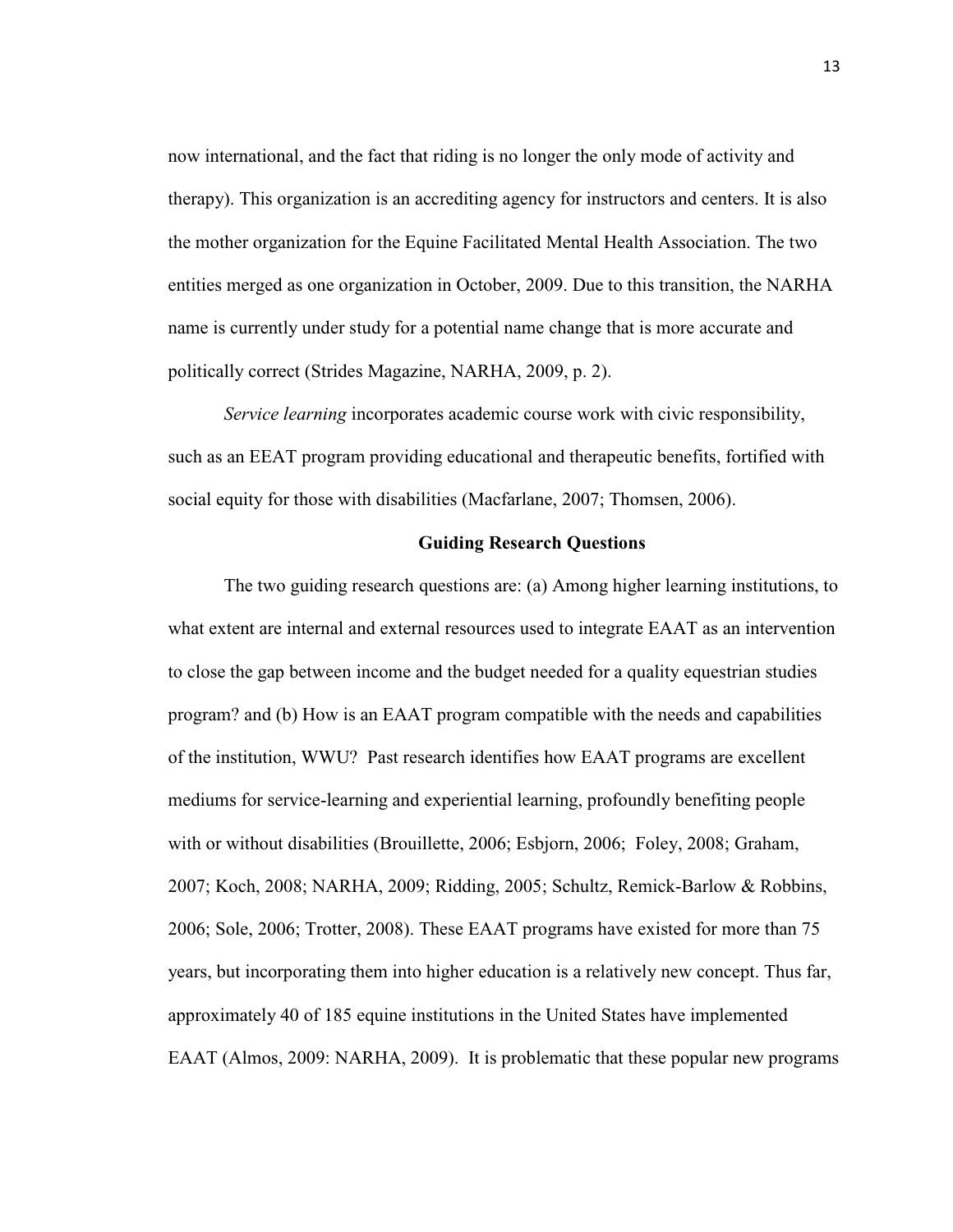are diverse, designed with limited access to models and data. Still, little is known about the ways and means for utilizing existing institutional resources to effectively operate an EAAT program in a cost-effective manner. A quantitative survey, expert panel interviews, and end-user interviews addressed the guiding questions and reveal the nature of EAAT programs within higher learning. The resulting information was analyzed and synthesized into a proposal that includes model options of varying levels for possible implementation of an EAAT program at WWU or other institutions.

#### **Review of the Literature**

#### **Introduction**

 This literature review builds on a framework that constitutes a relationship between an EAAT program and an institution of higher learning. The development of the relationship is overshadowed by the theories of *constructivism* and *systems thinking* as they relate to the three influential components of an equine program---administration, academic rigor, and equestrian knowledge. These three components permeate this literature review relative to the problem, historical background, pedagogical foundation, and methodology. The problem section focuses on general and local issues. The historical background section includes insights into local administration, local academic rigor, equine education, the equine industry, and the EAAT movement. The pedagogical foundation and the methodology sections includes the review of constructivism and systems thinking relative to service learning, entrepreneurial learning, experiential learning, curriculum development, and leadership.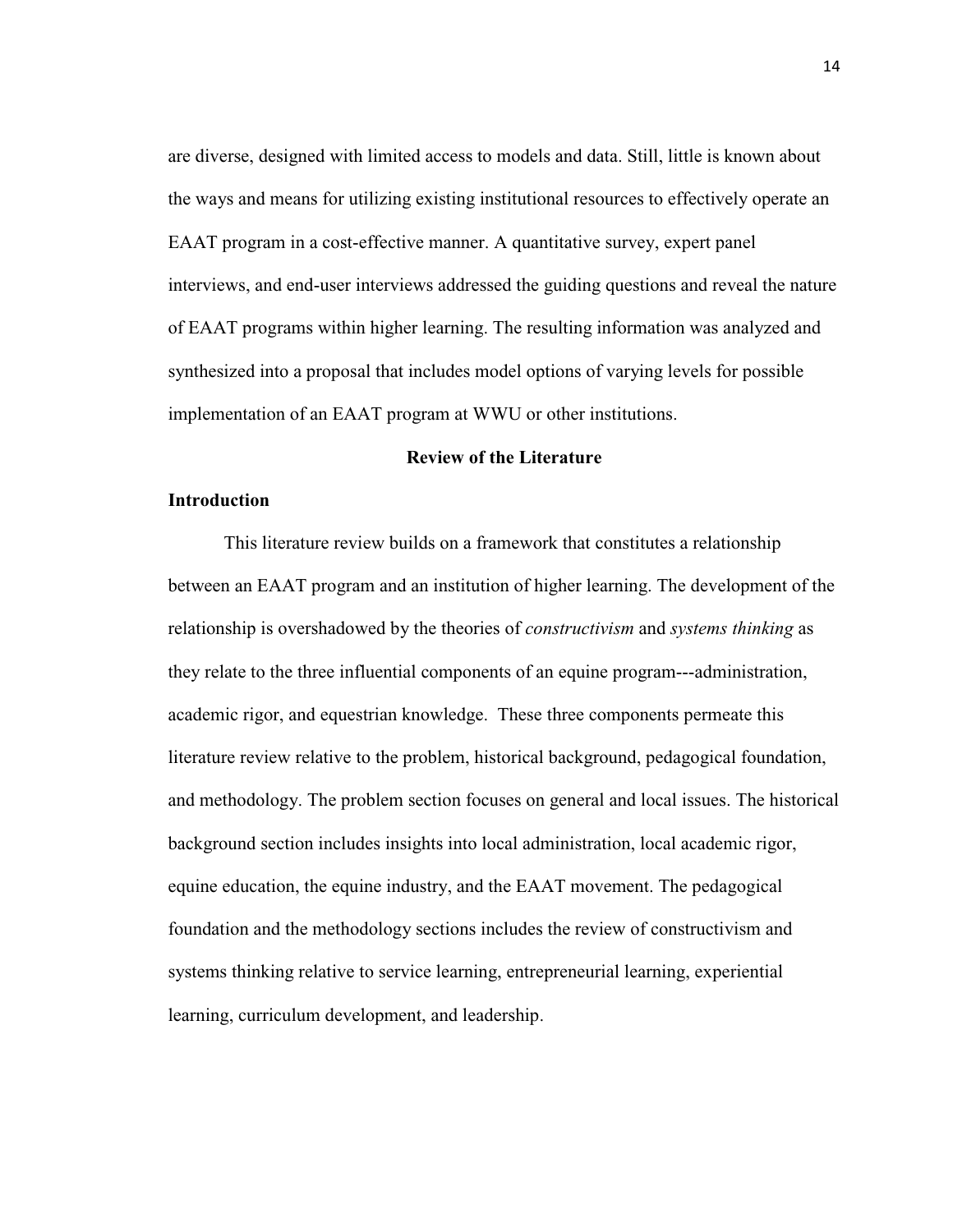#### **The Problem**

The problem on which this project focuses is the self-reinforcing cycle of income that is inadequate to meet the budget needs of the equine program at WWU, which negatively affects student enrollment and leads to continued inadequate income. The project was designed to show how an EAAT program might serve as an intervention to balance the relationships among the variables that include income, budget, program quality, and enrollment. On the local level, at WWU, an administrative concern is that the business/financial side of the equine program is out of balance (Fessler, 2009; McCarthy, personal communication, 2009). The problem was to find a way to secure additional income to sustain a quality level of instruction, without making financial cutbacks or raising student fees. Equilibrium of program components needs to be established, as is the case in most institutions of higher learning. According to Mazurek and Winzer (2006), a financial crisis has gripped the world's school system" (p. 18). This problem especially applies to equine departments in higher learning, which have the overwhelming task of managing a budget to provide for equines, the cost-intensive "living curriculum" (Bump, 2009; Matte, 1994; Parmenter, 1978; Rudolph, 1979). This curriculum cannot be stored on a bookshelf, and it must be fed and cared for under a recessed national economy that is affecting colleges across the nation (Fain, 2009). Green-based initiatives, which promote environmental and human welfare, have led to dramatic increases in food prices which negatively affect the affordability of an equine program. Biofuel research has led to large volumes of food crops (horse grains) being shifted into bioethanol and biodiesel production (Rosengrant, 2008).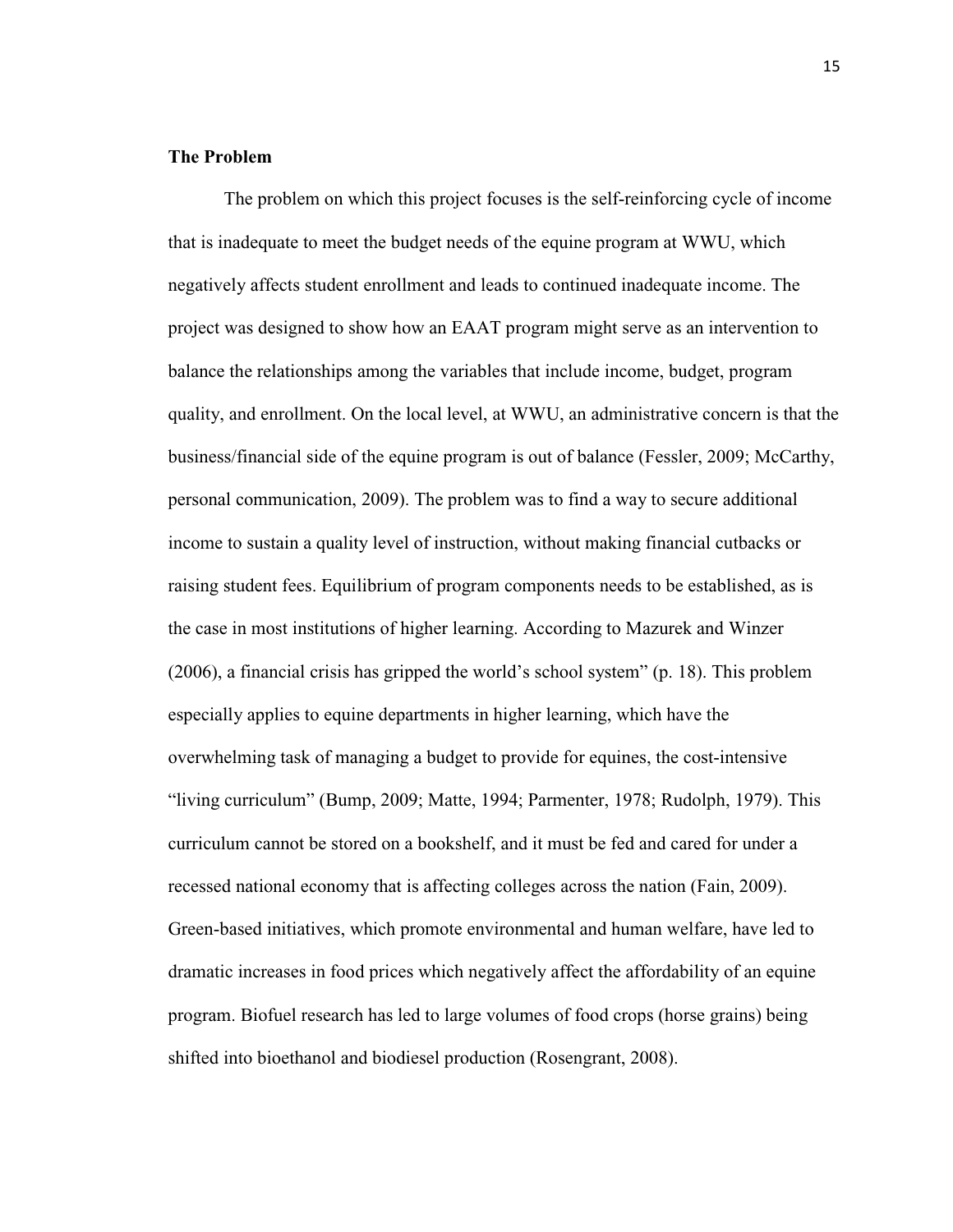Even in the 1970s, the primary struggles for equine programs were indentified as "insufficient funds, inadequate facilities, and lack of administrative support" (Rudolph, 1979, p. 11). Unfortunately, this dilemma still holds true for current times, and the time gap has not been filled with substantial solutions. Equine educator and researcher, Karen Bump (2009), explained,

Despite the apparent growth in student interest in the discipline, there is consistent discussion that equine departments, equine courses, and equine research receives less funding and less support than many other animal based disciplines, particularly in land-grant universities. (p.13)

Equine division chairs are feeling this pressure. Two surveys of different equine programs revealed that the number one concern of equine education leaders was finances (Bump, 2004; Mullen, 2008).

Mazurek and Winzer (2006) explained how the changed state of the global economy has impacted educational systems, requiring them to learn new ways to cope with the change. One coping mechanism is for institutions to seek additional revenue streams beyond the allotted fiscal budgets. If an institution, such as my workplace, does not become creative in producing additional revenue streams, negative impact might be observed in the form of increased student fees or reduced program quality. The ramifications can potentially extend to enrollment size. Gardner (2008), in a discussion of the creative mind in corporate America, explains:

Those corporations that do not embrace innovation will almost inevitably be muscled out by those that do. Indeed, insufficient attention to innovation may be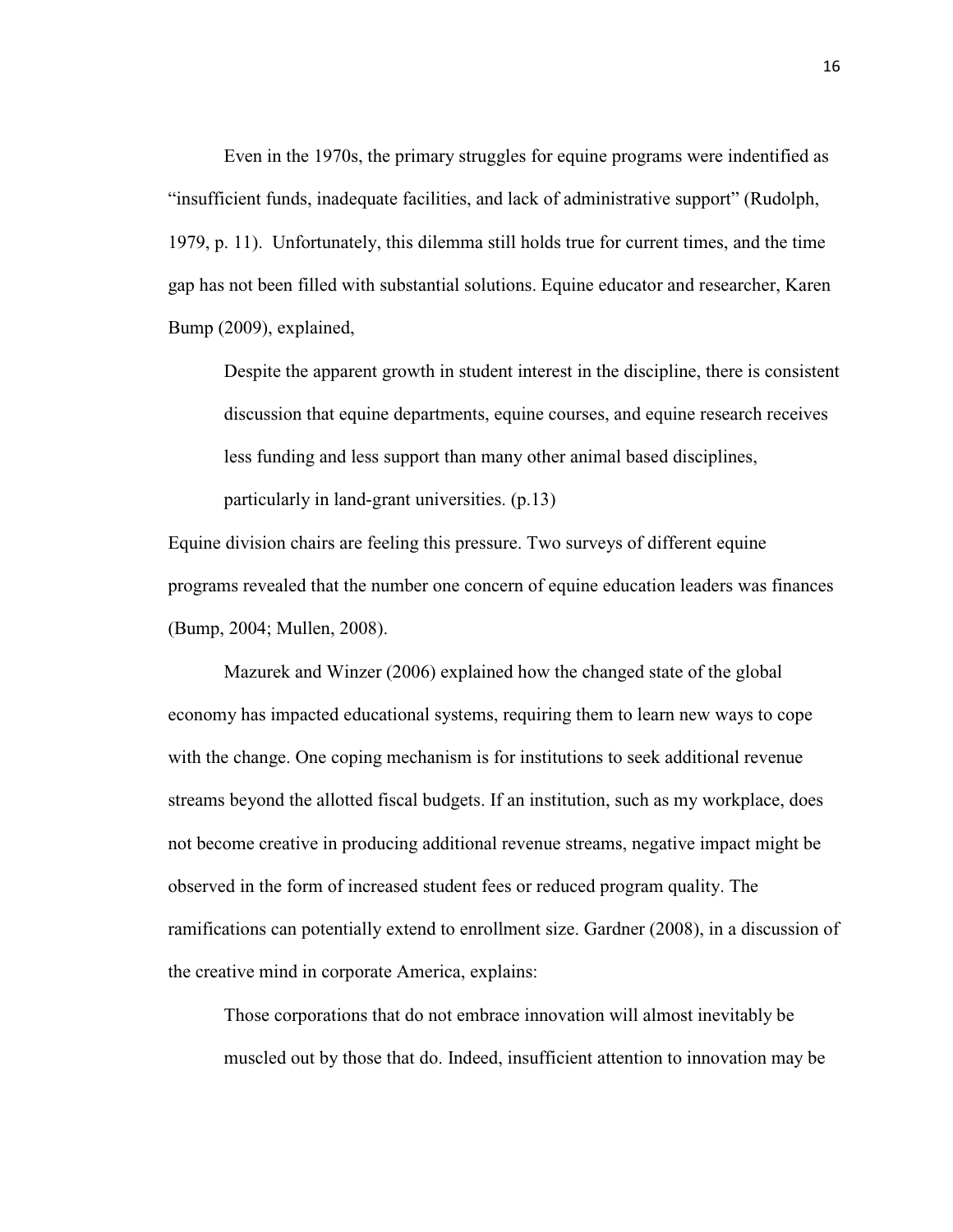the principal reason that many of the leading American corporations of 50 years ago (think Sears Roebuck, American Motors, Pan American Airlines, and Westinghouse) have either shrunk in size or gone out of business altogether. (p. 78)

With more than 40 higher learning institutions already incorporating EAAT into their equestrian programs (NARHA, 2010), the competition for enrolling prospective students has increased. Therefore, innovation is being embraced by WWU to avoid being muscled out by the competition. The concept of financial supplementation through the innovative use of resources prompted the WWU president to mandate meetings between the academic dean and division chairs to research ways and means of balancing the financial aspect of the costly equine program (McCarthy, personal communication, 2009). One promising concept was the integration of higher learning resources into the development of an EAAT program at WUU. Per approval of the academic dean (McCarthy, personal communication, 2009), this project study will research this concept and culminate in a multi-option proposal for the integration of an EAAT program into the existing equine division. When endeavoring to be innovative, however, it is probable that conflict will ensue, related to an institution's cultural issues that are political, legal, historical, social, and economic in nature (Campbell-Jones, Lindsey & Roberts, 2005). All points of conflict must be resolved with the overarching school mission in mind, with the leader as the steward of the mission and unifying purposes (Reeves, 2009, p. 38). Lapovsky (2008) recognizes that schools must determine which "expensive" policies and practices actually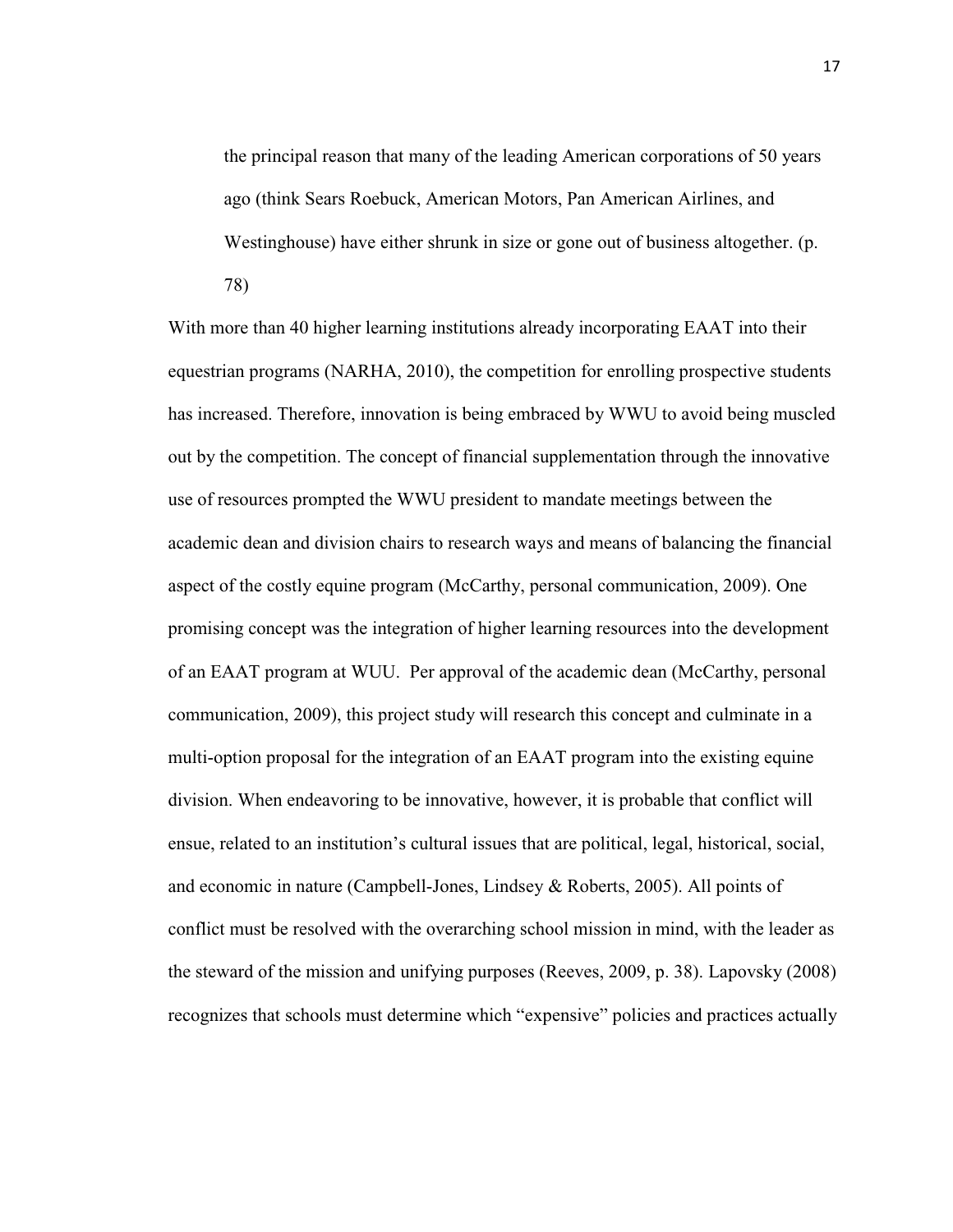contribute to the overall mission of the institution. It is problematic to lack courage and a commitment to mission when dealing with such weighty matters.

An equine division must also balance academic rigor and equine knowledge with the administrative/business component. Bump (2009) stated, "the challenges to address new emerging and contemporary issues within the curriculum must be faced by equine affiliated academic programs just as they must be faced by all other degree programs" (p.14). This involves attention to the credibility problem for equine educational programs within higher learning. According to Bump (2009),

By all informal reports, university programs affiliated with equine studies have struggled for recognition within their academic departments. . . perhaps it is the emotional connection to the horse that has left it less than respected by other animal science disciplines. It is seen as more frivolous and less deserving of serious attention---despite the increased interest of society for all things horsey.

(p.13)

In today's society, there is an emotional connection with the horse that is not commonly observed in other farm animals. Horses now have a different purpose than other farm animals as they are used more commonly for service (i.e., recreation, sport, therapy, work force) and less commonly for food (NAEAA, 2009). It is important to realize that emotional connection is foundational to the use of the horse in equine-assisted activities and therapy (NARHA, 2010).

The credibility issue is also a concern for independently operated EAAT programs. Holt, Brown, Spink and Tebay (1994) were among the first to recognize that,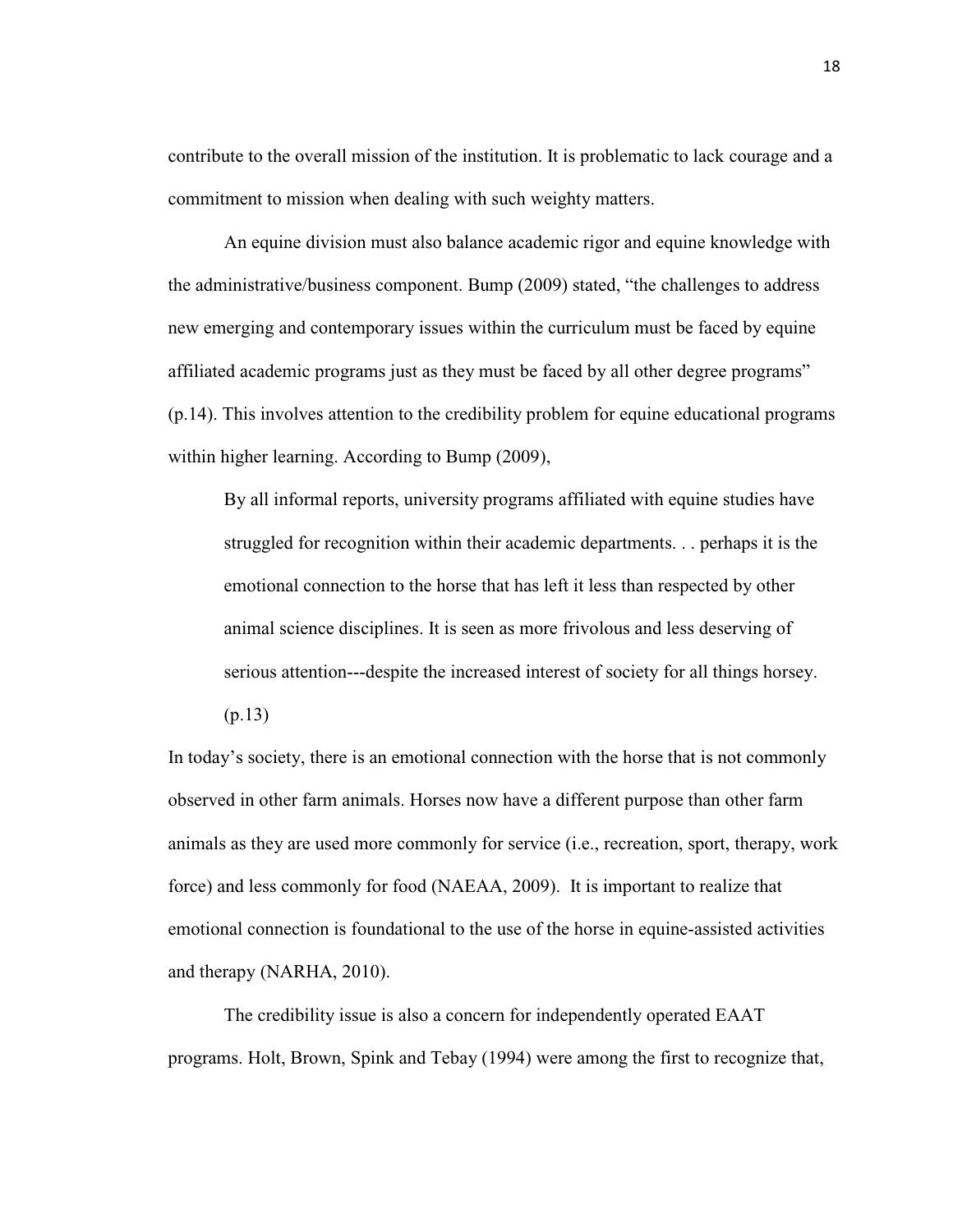We are at a stage of maturity in therapeutic riding where, in order for this discipline to be fully accepted as having therapeutic merit, and the personnel involved in it to be considered true professionals, education and training needs to be of the highest caliber and at the highest level. (p.1)

 Karol (2007) recognizes the unfortunate fact that few EAAT programs utilize the expertise of psychologists, clinical social workers, or psychiatrists at the master's and doctoral levels. The integration of an EAAT program into an existing university equine program, as proposed in this study, may help to mutually enhance the caliber of academic rigor, thereby adding credibility to both entities (NARHA Higher Education Committee, 2005).

#### **Historical Background**

**Historical insights into the equine industry.** Throughout the ages, horses have assumed a vital role in work, warfare, art, literature, sport, and religion (Shultz-Rathbun, 2009). For most of recorded human history, the horse has been especially effective as a desirable mode of transportation, a fact that changed with the advent of mechanized transportation (Shultz-Rathbun, 2009).

In the early 1900s, approximately half of all Americans lived on farms and used horses to contribute towards economic sustenance (Rudolph, 1979). At that time, approximately 17 million horses fulfilled working and transportation roles (Bump, 2009). As a result of the industrial revolution, the horse population in the United States dwindled down to a mere 4.5 million by 1959 (Parmenter, 1978). Horses at that time were finding a more significant role in sporting venues such as competition and racing. Horseracing, the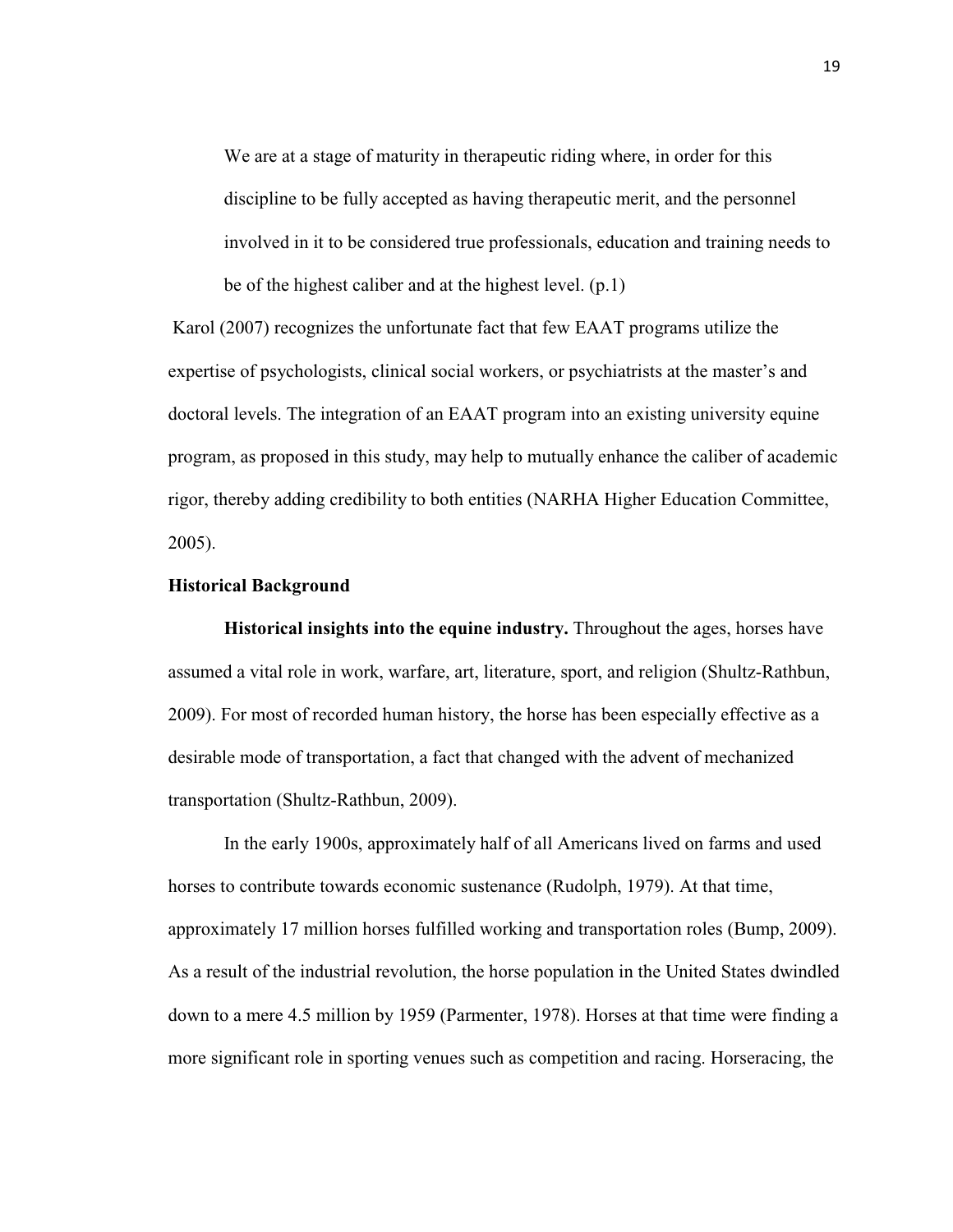primary component of the 1970s industry, was soon surpassed by recreational riding and competitive horse showing (Deloitte, 2006). Bump (2009) sums up the horse industry in the 1970s and the 1980s:

A shift in the use of the horse began in the late 1960s as Americans found the recreational pleasure of the horse on an individual level. What was once a relationship based primarily on economic need now was growing into a relationship based on emotional connections and recreational satisfaction. In the 1970s the weekend horse show arrived . . . in the 1980s the horse show "circuit" arrived and a new equine industry was truly born. (p. 9)

Use of the horse for recreational satisfaction and emotional connection eventually lead to the establishment of the first equine-assisted activities and therapy programs in North America in the early 1970s (NARHA, 2010).

 Since the 1990s, horses have been used primarily for recreation, competition, and leisure, with a smaller percentage used for farm work, police mounts, and tools in equineassisted activities and therapy (EAAT). This change in usage is verified by American Horse Council (AHC) reports, which span a 30 year time period (American Horse Council, 1979-2009). The shift accompanies a rejuvenated horse population with a stronger economic impact. According to Bump (2009), the horse population in the early 1900s was close to 17 million. In the late 1950s, the horse population was at a low point with approximately 4.5 million horses (Parmenter, 1978, p. 6). By the late 1970s, the horse population had increased to 8.5 million (Rudolph, 1979, p. 2). Most recently, 30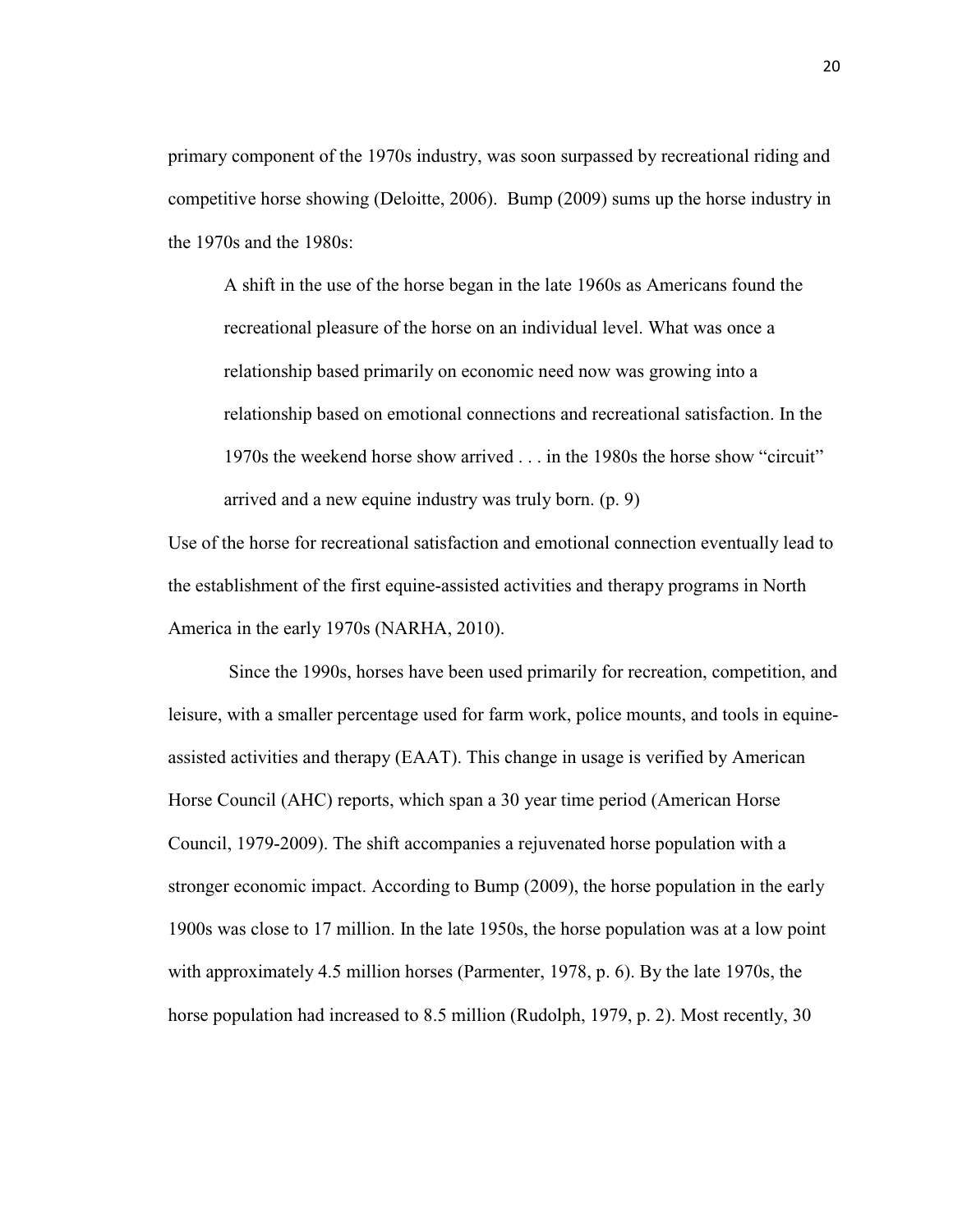years later, according to a 2009 report by the American Horse Council, the horse population expanded to approximately 9.2 million.

Current uses for the horse are ranked as: 1) recreation, involving approximately four million horses, 2) showing, involving approximately three million horses, 3) other uses, such as rodeo, carriage driving, work, polo, therapeutic riding, and parades, involving approximately 2 million horses, and 4) racing, involving approximately 1 million horses (AHC, 2009). The modification in the use of the horse is also observed within the world of competition. A survey conducted by the magazine *Equus* (LanGrish, 2006), revealed the following membership increases in major equine organizations between 1995 and 2005: the American Driving Society (21%), National Reining Association (90%), National Cutting Horse Association (26%), and the United States Equestrian Federation (38%). The article also cited how certain horse breed registration numbers and popular equine organizations have experienced decreases. These factors influence the nature of the equine education movement, the focus of this study.

 Today's equine industry contributes approximately \$102 billion to the country's annual gross domestic product (GDP), providing nearly 144,000 full time equivalent jobs (AHC, 2009). It is, however, imperative to recognize that the recently depressed economy has placed the horse industry, including equine education and EAAT programs, into a chaotic and challenging situation (Fain, 2009). The increased cost of feed and services, in conjunction with the 2007 closing of all slaughter houses in the United States (Messier, 2009), has prompted the labeling of many horses as *unwanted*. Due to the closing of slaughter houses for humane reasons, fewer horses are being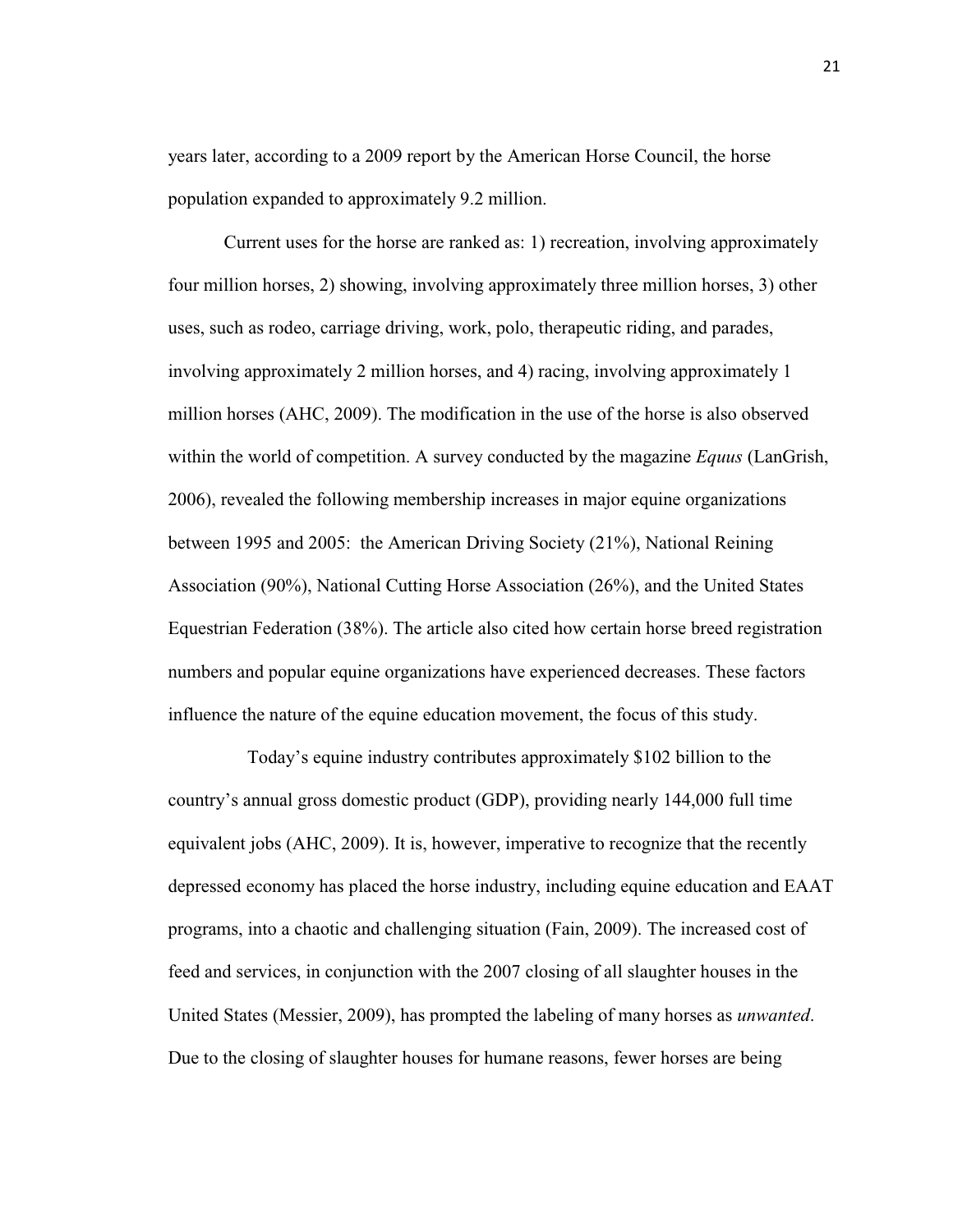slaughtered and more horses are maintained alive. The current number of cases involving abuse, neglect, and abandonment are unprecedented (Heleski, 2009). According to Bump (2009) in a presentation at the USDA/AHC Forum on the Unwanted Horse,

There seems to be no disagreement on the fact that there is a significant problem at hand with unwanted horses---some might even say it is a crisis, but there is real disagreement and understanding of the underlying factors, causes, and solutions.

(p. 27)

 These conditions will need to be considered when pursuing an innovative venture such as an EAAT program.

 **Historical insights into equine education.** Agriculture-based studies have been a presence in higher education since 1862, even though the programs, enrollment trends, and types of students that enroll have changed (Bump, 2009, p. 7). The horse industry has undergone some major transformations leading into the twenty-first century that have affected the mission statements and practices of today's equine programs. Rudolph (1979) described these changes:

In 1915 horse numbers peaked 26 million due to their use in the work force and as a source of transportation. Colleges and universities offered horse production courses which directly related to the use of working draft horse and mules. Due to mechanization and automation, horse numbers dipped to their lowest levels in the 1960s. After that date, the horse population reversed it downward trend, and the "light horses" became more popular for racing, pleasure riding, and show competitions. In 1966, 4-H horse projects exceeded beef cattle projects for the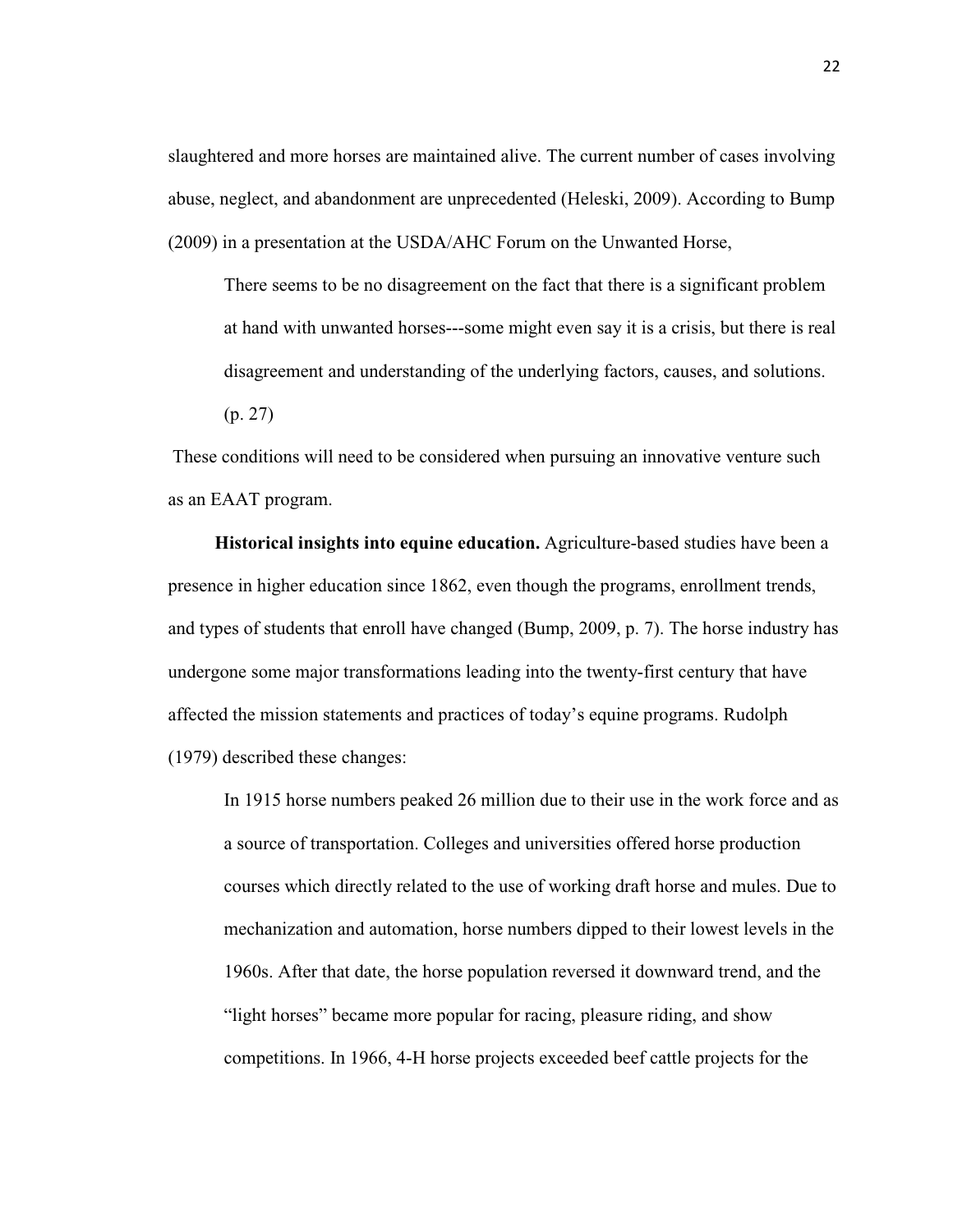first time, and horse racing continued as America's leading spectator sport. Horse production courses again started showing up as part of many college and university curriculums in the late 1960s and early 1970s. (p. 2)

Rudolph (1979) revealed approximately 48 equine programs were in place in U.S. colleges and universities, in 1971, and by 1979 there were 112 equine programs. Equine programs were primarily vocational in nature, focusing on horse related careers for graduates. "Technical training and horsemanship were the guiding values of the curriculum at the time, as students were being prepared for hands-on work in the horse industry in positions such as managers and horse trainers (Bump, 2009, p.12). Equine courses were located in either animal husbandry programs in departments of agriculture, or in physical education departments (Parmenter, 1978). A recent study by Bump (2009) revealed 148 equine-affiliated undergraduate programs.

Bump (2009) cited data showing enrollment trends to be positive with an "explosion of expansion and growth both in terms of educational facilities and course offerings" (p. 14). McClaren's (2007) dissertation about online equine education revealed several domains of knowledge that are common to undergraduate programs of study in equestrian education. The domains include an introduction to theoretical foundations of horse selection, horse health management, stable management, equestrian business practices, riding instruction, and horse training (p. 5). Program types and curriculum are, however, more diverse than ever, indicative of the current horse industry and the trends that characterize it. Bump (2009) recognizes that there is a general agreement among animal scientists that training in contemporary issues is an appropriate goal of the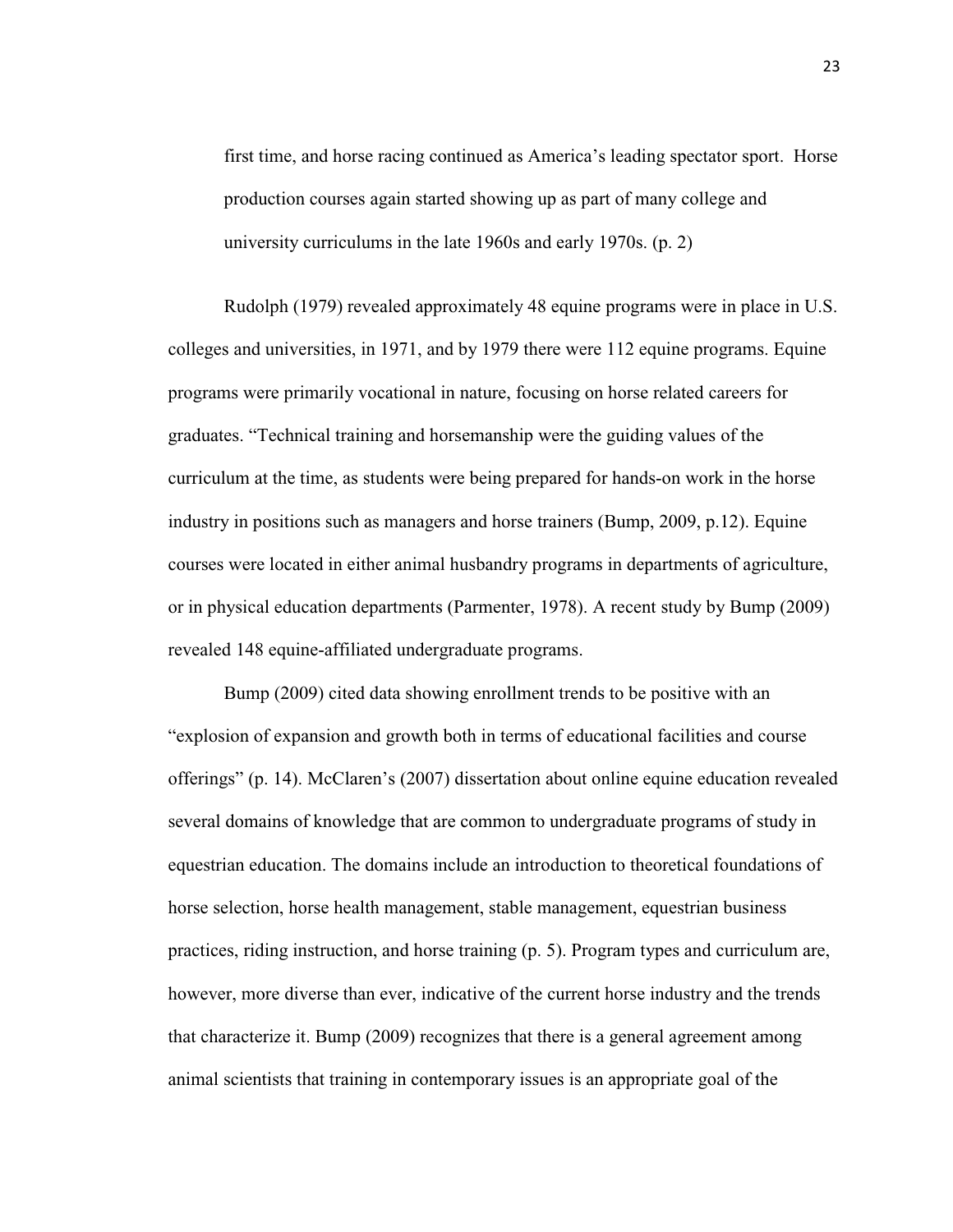curriculum in order to accommodate the changing interests of students and the changing needs of their future employers(p.7). Contemporary equine educational trends as described by Almos (2007) in the book entitled *Horse Schools* include equine assisted therapy, massage therapy, natural horsemanship, race track management, homeopathic therapy, business management, online education, equine marketing, equine technologies, web design, management software, reproduction, health care, nutrition, equine journalism, pre-veterinary medicine, and more (pp. 15- 40).

Almos (2007) separated equine schools into categories, two of which are *traditional schools* and *specialty schools*. *Traditional schools* are those college and universities that offer some form of an equine-related undergraduate or graduate degree, often in conjunction with a liberal arts based curriculum. This category includes junior colleges. *Specialty schools* are those that primarily offer certifications for a specific facet of the horse industry such as equine massage therapy, horseshoeing, and natural horsemanship (p.2). These categories are not all inclusive, as some universities, public and private, provide certifications and specialized training that accompany 4-year degrees. Many community colleges and private institutions and vocational-technical schools are now offering 2-year degrees and short-term certification programs for a plethora of "specialties" (pp. 15- 40).

Schools that offer full majors in equine science are a minority, with most of schools only offering equine-related degrees in the form of minors, concentrations, or emphases (Almos, 2007). These typically include equine management, business, science; riding instruction; horse training; pre-veterinary medicine; and, more recently therapeutic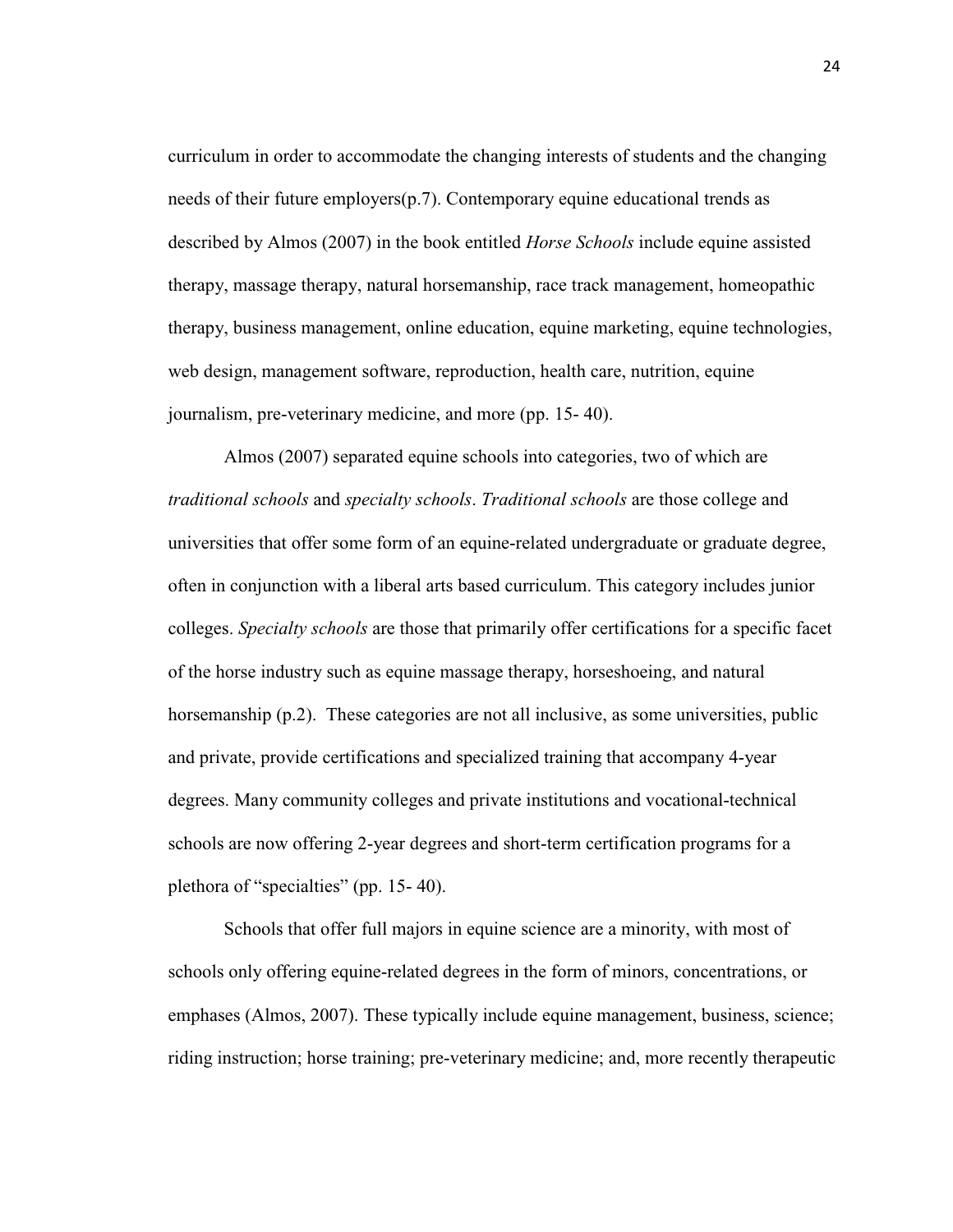riding. Those schools, most of which are private, that do offer a full major in equine studies typically have one or two majors entitled *equine science* (also termed *equine studies, equestrian studies*) or *equine administration* (also termed *equine management, equine business* ). Private schools, which are often not research-directed, appear to be more "broad spectrum" than public institutions, delving into more of the competency based components of an equine curriculum (pp. 15 - 139).

Equine concentrations, minors, and emphases are especially prevalent in landgrant institutions where the equine programs are a part of the animal science or agriculture departments, in accordance with the Morrill Land Grant Act of 1862 (Bump, 2009). Majors in these research institutions often relate to veterinary medicine and reproduction, rather than equine studies or equine administration (Almos, 2007).

Internships, optional or required, are a common component of most degree programs, allowing for additional intensive, specialized, hands-on learning (Almos, 2007, p.2). McClaren (2007) explained how equine education follows a tradition of face-toface, master-apprentice models of instruction, typically introducing theoretical knowledge in the classroom, followed by hands-on experience in the stables. McClaren likened equine education to art education with a history of hands-on, master-apprentice types of learning (p. 4). Matte's (1994) dissertation on equine programs alluded to the fact that practicum-based, entrepreneurial activities are often incorporated into many equine programs. These activities can range from campus boarding operations; public horse training and riding lessons; horse breeding and sales; hosting of clinics and horse shows, for example. Matte shared how Colorado State University in Fort Collins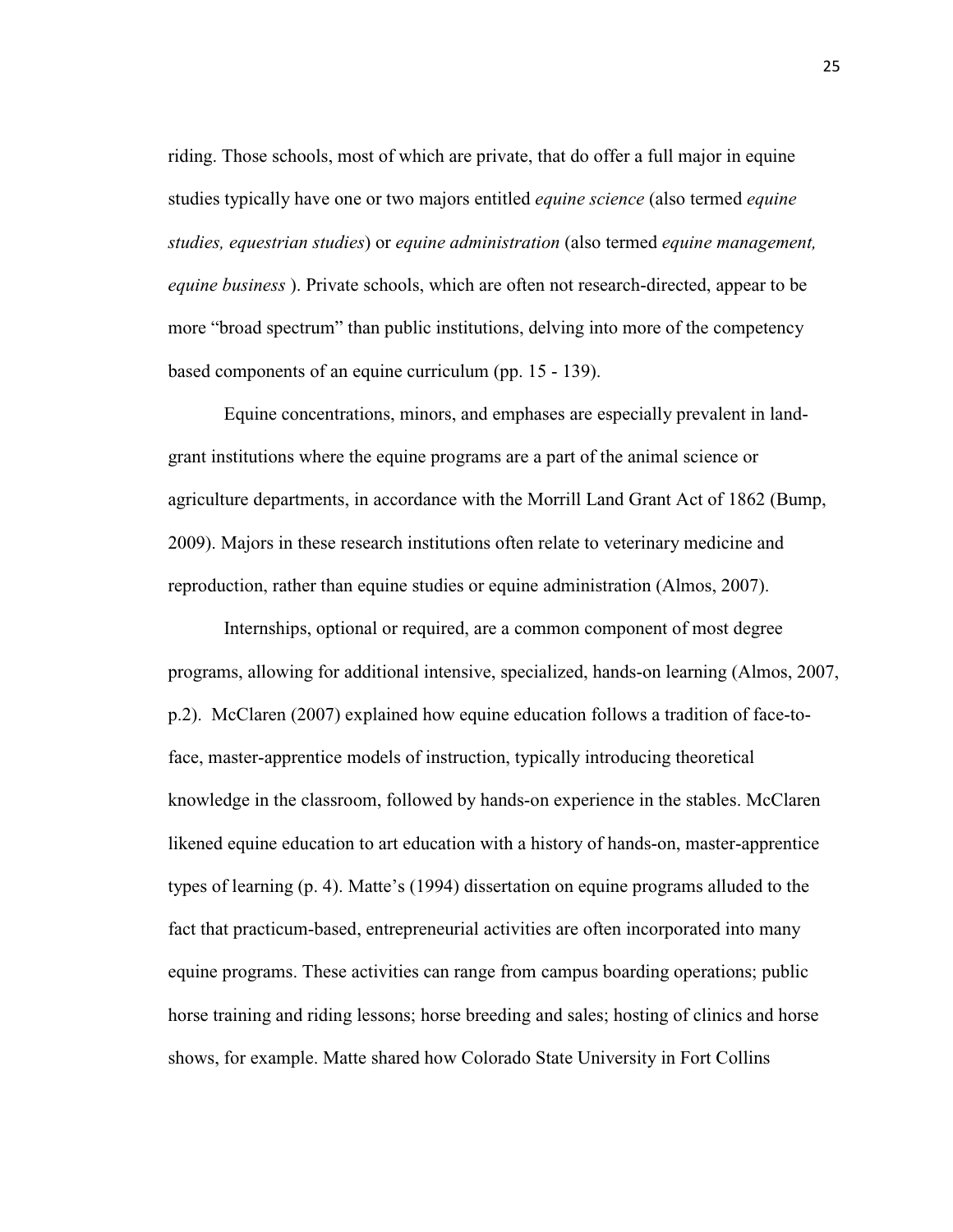incorporates activities such as horse breeding farms and veterinary hospitals, for the primary purpose of providing professional experiences for students, with the added value of reduced cost for instruction through earned revenue (p. 17).

In the past twenty years, a major force in equine education has been the Intercollegiate Horse Shows Association (IHSA). This organization, started in 1999, attracts involvement by more than 300 colleges and universities, including those that offer very limited, or no equine education (IHSA, 2009). Students may major in traditional degree programs while at the same time maintaining their passion for equestrian competition. Similar to campus sports teams, these IHSA programs are often considered a wise recruiting tool. The collegiate level is a potential all- star player in horse sport marketing. Even Ivy League schools are joining this movement (Almos, 2008, p. 3). Another collegiate organization, Varsity Equestrian, is working towards gaining National Collegiate Athletic Association (NCAA) status. The concept is gaining popularity in more than 200 middle schools and high schools that now have their own interscholastic equestrian leagues (Interscholastic Equestrian Association, 2009). Scholarships are becoming more prevalent and promoted, as evidenced by equine scholarship websites (Equestrian College Recruiter, 2008).

Equine affiliated inter-institutional cooperation is on the upswing. According to the mission statement of the Equine Science Society (ESS), "The ESS strives to establish effective communication among researchers, teachers, extension, and production personnel regarding equine nutrition and physiology" (ESS, 2009, p. 1). The National Association of Equine Affiliated Academics (NAEAA) was established in 2009, with a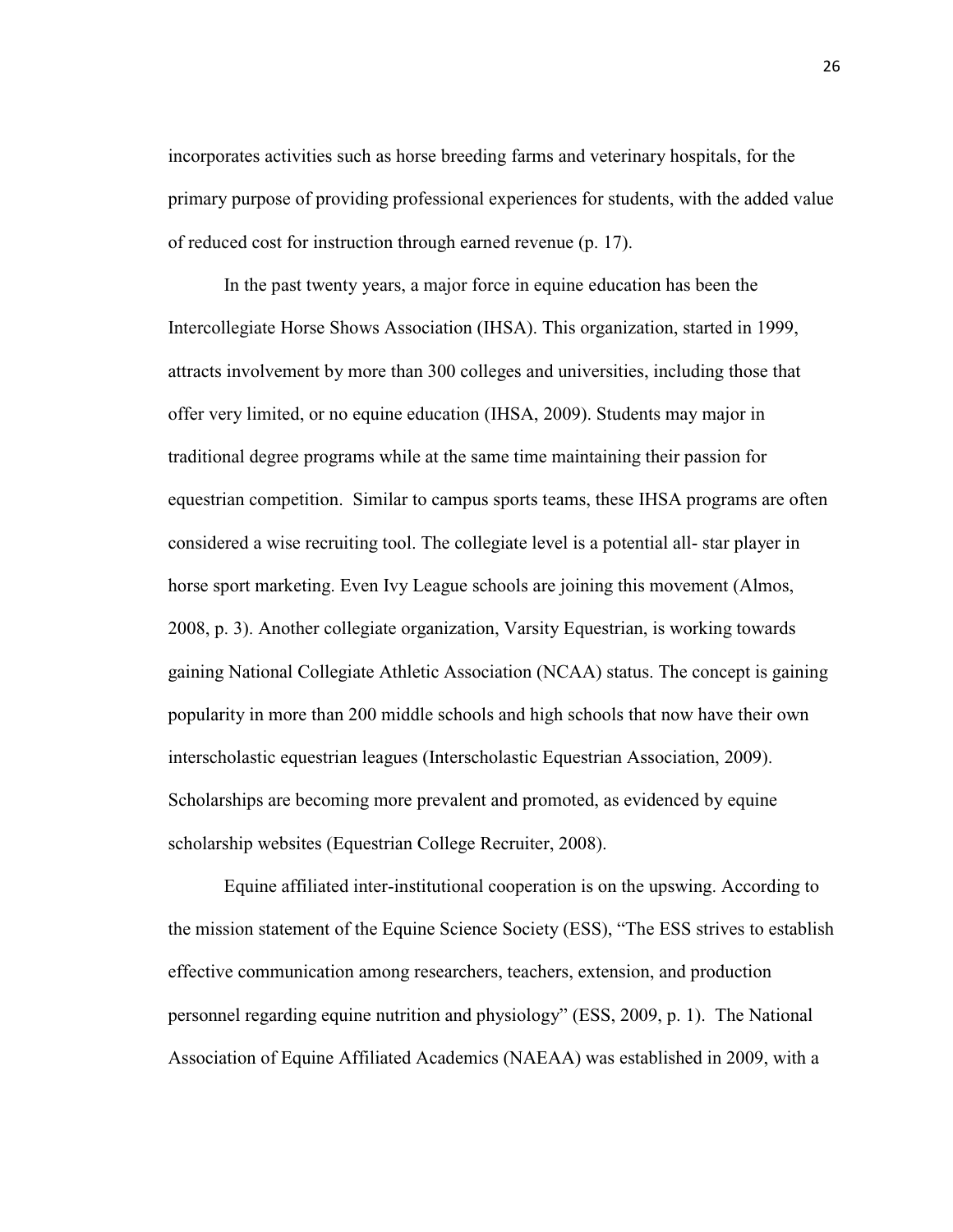focus specifically on the equine academic discipline. This new organization serves to support and assist in program development, evolvement, and assessment (Bump, 2009). The founding of the organization was prompted by a survey (Bump, 2004) of 175 colleges, revealing the need of an inter-institutional exchange. The participants, equine educators, revealed the following ranked order of concerns:

- 1. Equine specific fess above tuition (83%),
- 2. Revenue-generating activities (80%),
- 3. Financial costs of running programs (76%),
- 4. Job placement for graduates (75%),
- 5. Internship practices (74%),
- 6. Degree requirements (74%),
- 7. Enrollment trends (71%),
- 8. Facilities (69%),
- 9. Student/faculty ratios (65%),
- 10. Student tuition (57%),
- 11. Student/animal ratios (55%),
- 12. Horse donation practices (51%), and
- 13. Horse culling practices (41%).

# **Historical insights into equine-assisted activities and therapy (EAAT).**

Kachelmeier (2008) described a systematic study of therapeutic riding tracing back to a French physician in 1875. Deliberate use of Equine activities for the disabled is believed to have begun in Europe in the late 1950s (Schultz-Rathbun, 2009). In the early 1960s,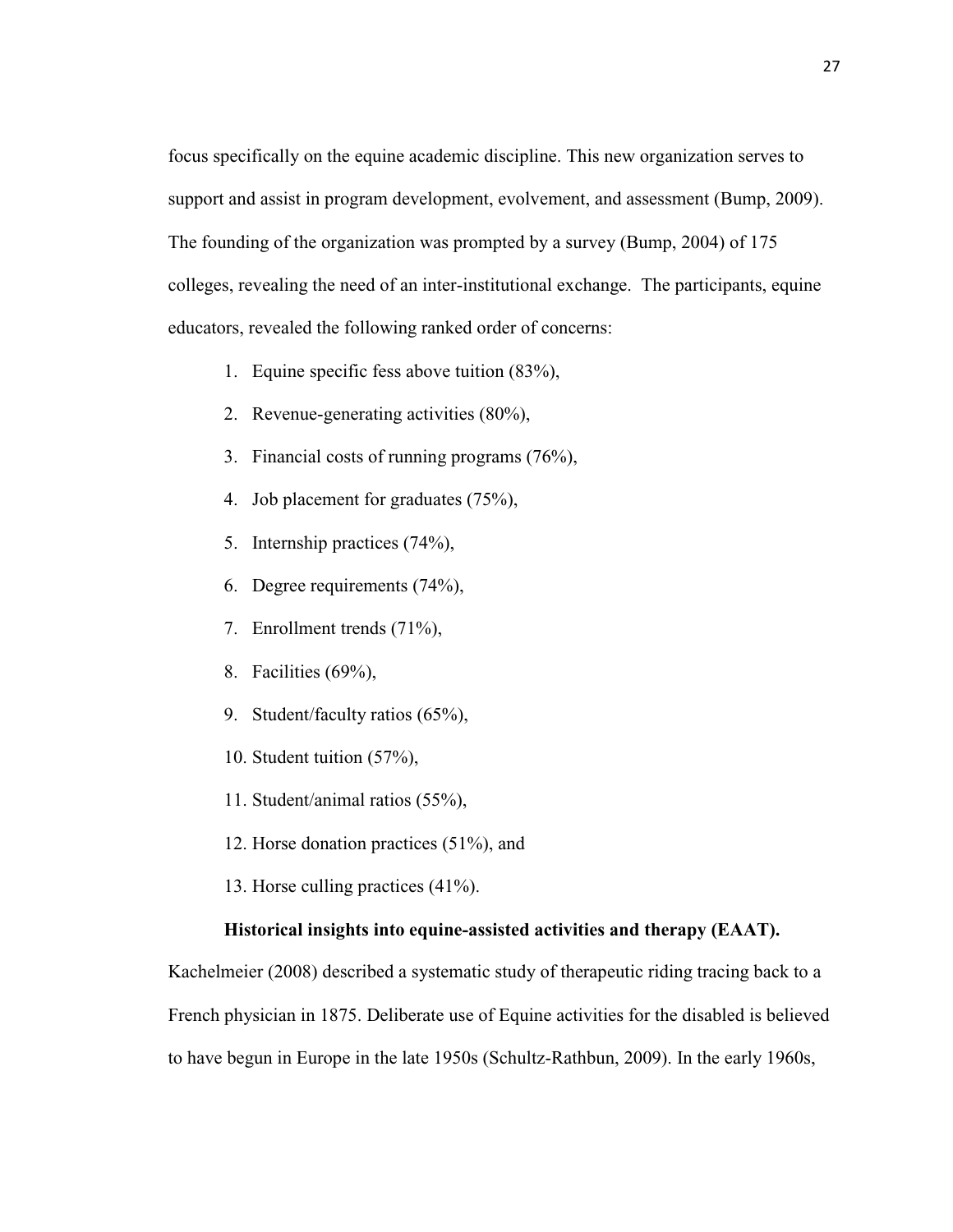therapeutic horseback riding debuted in the United States, accompanied by the formation of the North American Riding for the Handicapped Association (NARHA) in 1969 (Kachelmeier, 2008). When the Cheff Center for the Handicapped opened in 1970, it provided a catalyst for the subsequent nationwide development of riding programs (NARHA, 2009).

A plethora of innovative EAAT applications (Macauley, 2006; Morrison, 2007) are creating a profound impact on the equine industry and equine education . In addition to treatment benefits for the more common physical and mental disabilities (Hamill, Washington & White, 2007; Silkwood-Sherer & Warmbier, 2007;Snider, et al.2007), research studies reveal significant benefits of EAAT for:

- Special education (Bass, Duchowny & Llabre, 2007; Brouillette, 2006);
- Eating disorders (Helm, 2009);
- Language-learning disorders (Macauley, 2004);
- Fitness and exercise (Dhindsa, Barnes, Devan, Nualnim & Tanaka, 2008);
- Occupational therapy (Engel & MacKinnon, 2008);
- At-risk children (Foley, 2008) and at-risk adolescents (Trotte, Chandler, Goodwin-Bond, and Casey, 2008);
- Emotionally disturbed children (Ewing, MacDonald, Taylor & Bowers, 2007; Gasalberti, 2006);
- Intra-family violence (Froeschle, 2009; Schultz, Remick-Barlow, & Robbins, 2006);
- Sufferers of catastrophic loss (Graham, 2007; Yorke, Adams & Coady, 2008);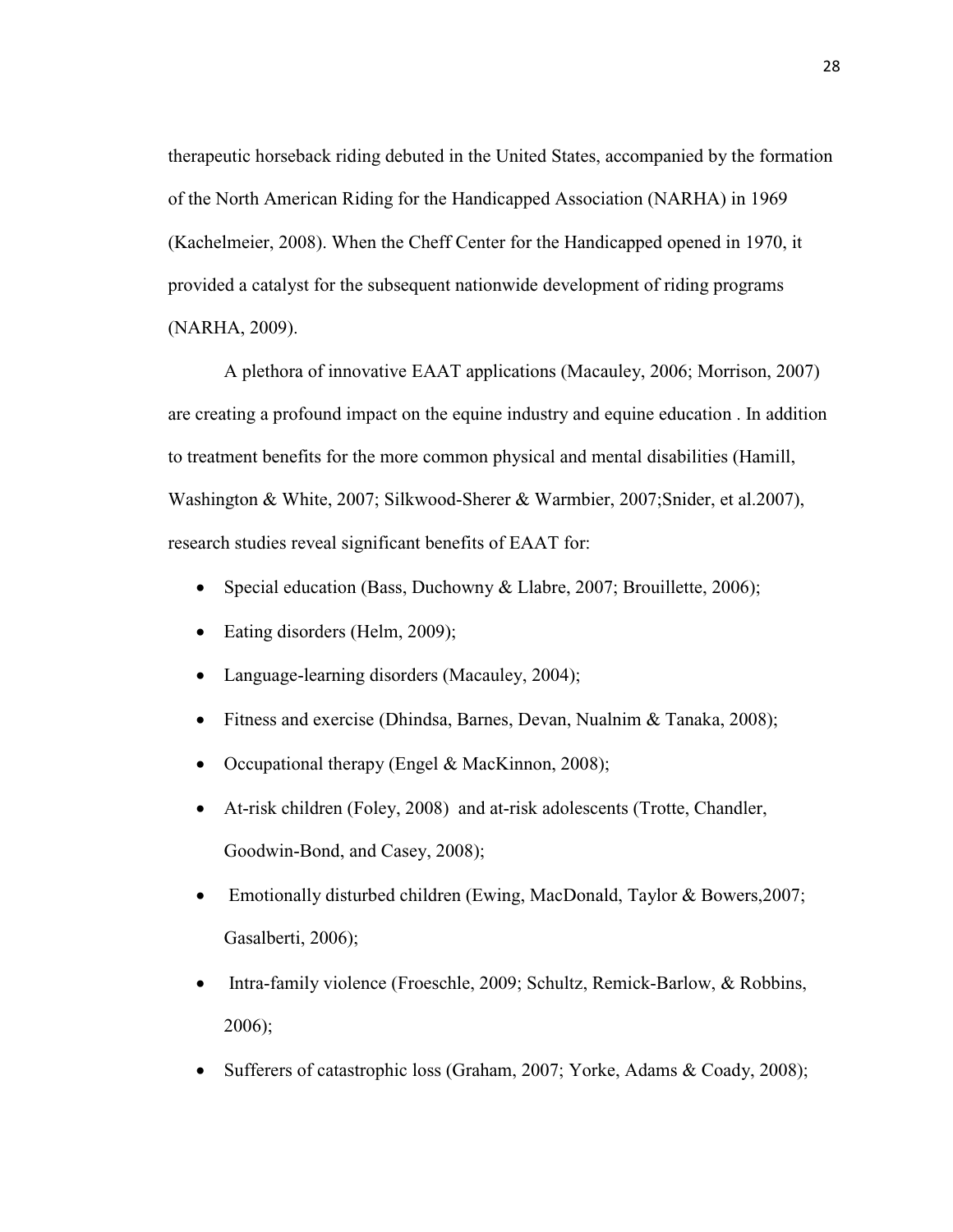- Emotional well-being of women (Koch, 2008; Porter-Wenzlaff, 2007);
- Self-efficacy beliefs (Sole, 2006; Traeen & Wang, 2006);
- Cancer survivors (Haylock & Cantril, 2006);
- Couples therapy (Russel-Martin, 2006);
- Psychotherapy (Esbjorn, 2006);
- Resiliency in adolescents (Hayden, 2005);
- Models for leadership (Ridding, 2005);
- Post-war trauma (NARHA, 2009); and
- Rehabilitation in prisons (Strimple, 2003).

NARHA currently boasts more than 800 centers, serving more than 38,000 individuals with physical, mental, behavioral, and learning disabilities (NARHA, 2009). The organization offers training and certification for instructors and centers. Instructor certification categories include riding, driving, and vaulting. The newly formed NARHA Higher Education Committee focuses on the rapidly emerging relationships between EAAT centers and institutions of higher learning. As of 2009, at least 28 colleges and universities have some form of a relationship with EAAT and NARHA (NARHA, 2009).

At least three organizations offer training and certification in the field of equine mental health. A branch of NARHA is the Equine Facilitated Mental Health Association (EFMHA), which was formed in 1996 to serve the growing field of equine facilitated learning (EFL) and equine facilitated psychotherapy (EFP) (NARHA, 2009). In October 2009, the two branches merged as one entity with the proposal to make a name change for the new organization in the near future (Strides, 2009). According to Shultz-Rathbun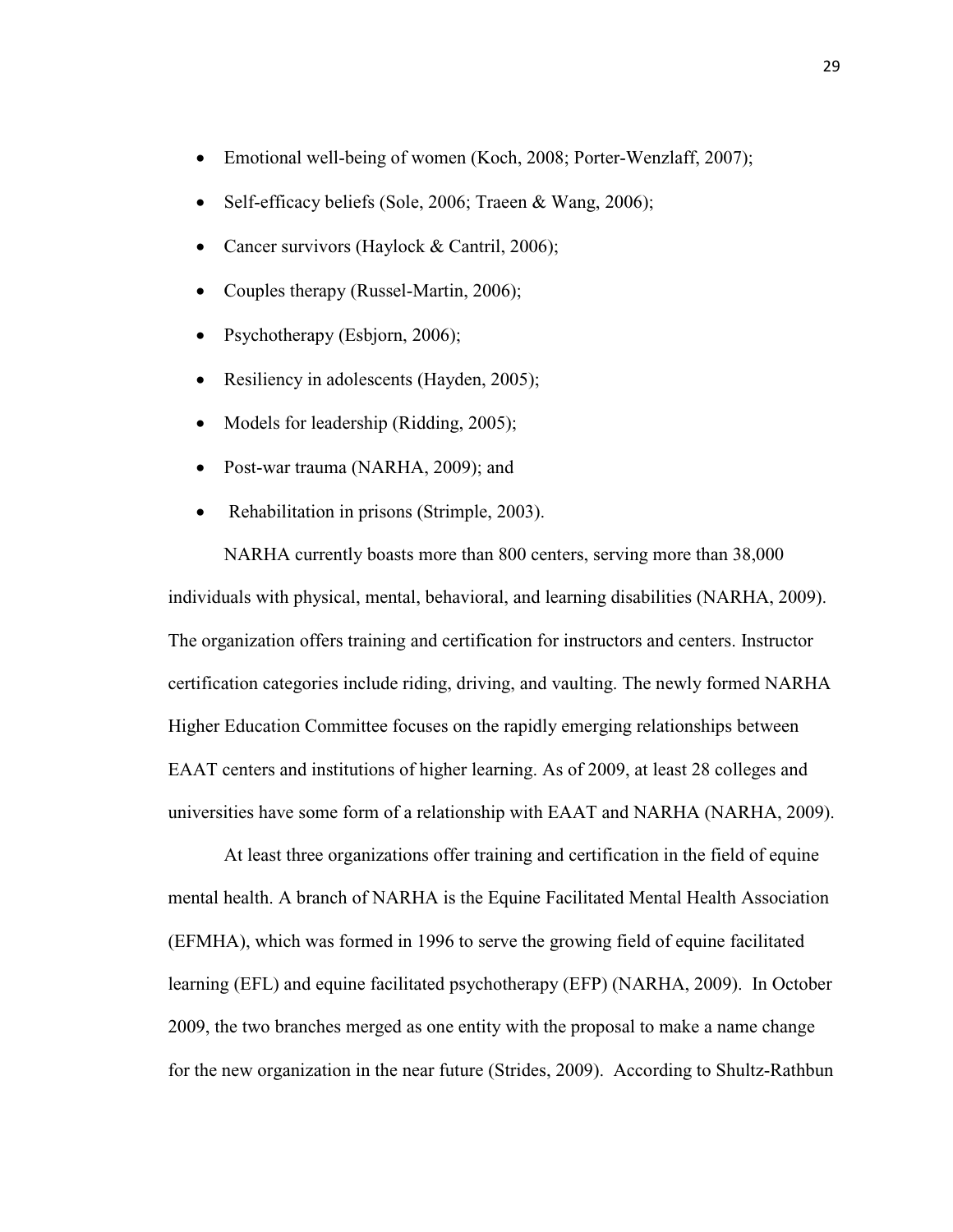(2009), 3 years after the EFMHA was established, the formation of another nonprofit organization came into existence, the Equine Assisted Growth and learning Association (EAGALA). In 2002, a third organization joined the equine mental health field, called the Equine Guided Education Association (Shultz-Rathbun, 2009).

Higher learning and EAAT collaborations are emerging at a rapid pace, whether it is in the form of affiliation or incorporation. Some institutions use nearby EAAT centers for volunteer work in a hands-on setting. Some institutions have EAAT as a class, a concentration, or a minor. Very few schools have EAAT as a major. Some institutions run their own EAAT center, have a complete EAAT major, and have been accredited by NARHA as a certified training center for instructors (NARHA, 2009). This later scenario is the ultimate goal of the proposal for this project study.

**Historical insights into WWU.** The WWU Promotional Manual (WWU, 2009), developed by the Office of University Relations, provides historical insights into the university. Throughout its history, William Woods was known as The Female Orphan School (1870 - 1899), Daughters College (1899-1900), William Woods College (1901 - 1992), and William Woods University (1993 until the present time). Situated in mid-Missouri, the scenic 170-acre campus is approximately 100 miles west of St. Louis and 150 miles east of Kansas City. The Missouri state capital and the Lake of the Ozarks are nearby. William Woods University is located in historic Fulton, MO, a growing professional community of approximately 12,000 people (p. 7).

WWU is a coeducational, independent, professions-oriented institution of 3,000 students, representing most states and approximately 20 foreign countries. The university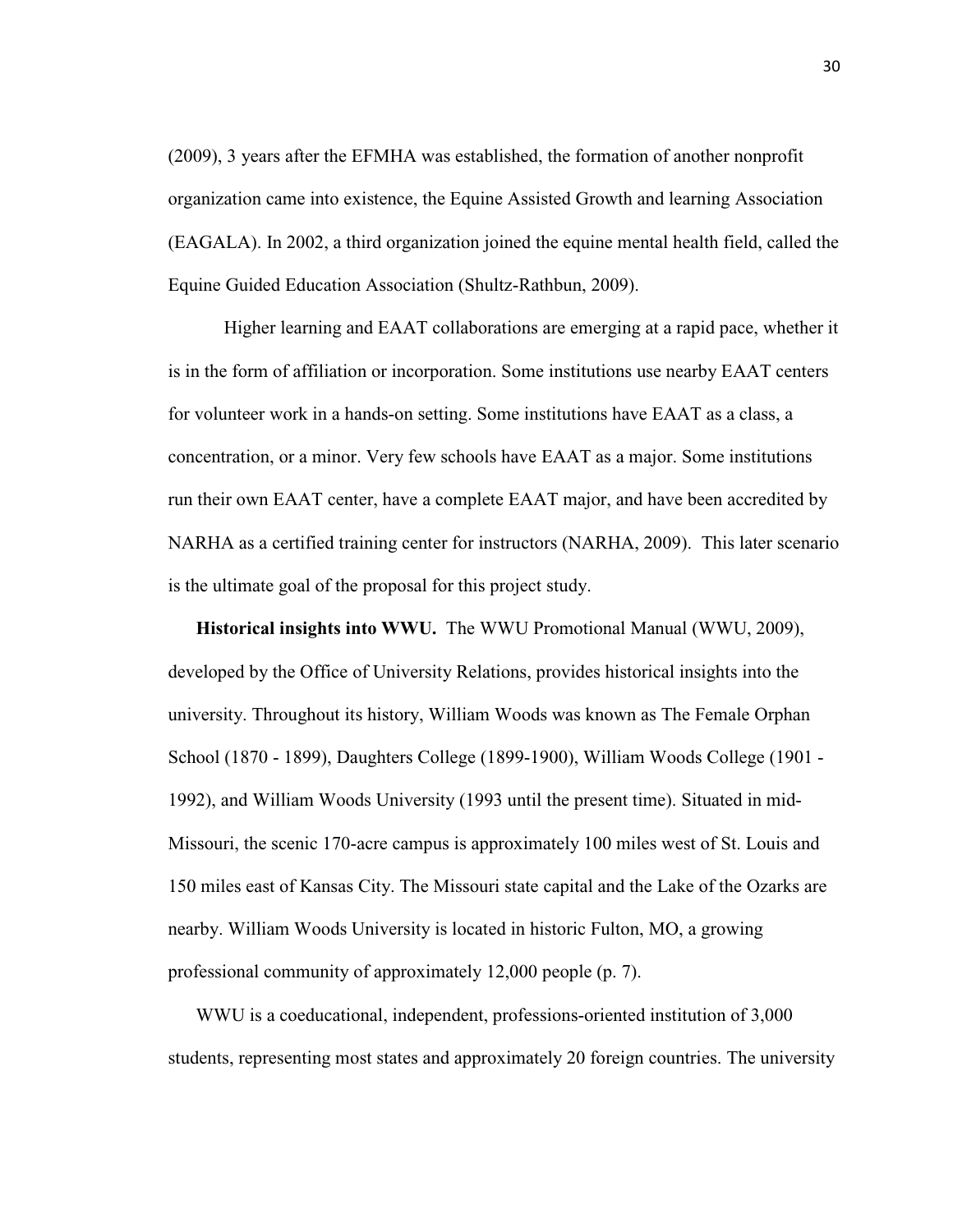offers undergraduate and graduate degrees in a variety of disciplines in both campus and outreach settings. WWU is accredited by the Higher Learning Commission and is a member of the North Central Association. Unique programs of study include an internationally recognized equestrian studies program, a 4-year American Sign Language Interpreting program (one of only 25 in North America), the first juvenile justice degree in the state and a criminal justice degree with homeland security emphasis (WWU promotional manual, 2009, p. 8).

The Board of Trustees has approved the following mission statement for WWU: An independent voice in higher education, William Woods University distinguishes itself as a student-centered and professions-oriented university committed to the values of ethics, self-liberation, and lifelong education of students in the world community (WWU promotional manual, 2009, p. 14).

The University's affirmative action statement allows for the incorporation of EAAT activities on the WWU campus, as noted in this excerpt:

Equal opportunity shall be provided for all employees and applicants for employment, on the basis of their demonstrated ability and competence without discrimination on the basis of their race, color, religion, sex, national origin, age, status as Vietnam era veteran, protected physical or mental disability, medical condition, sexual orientation, or any other characteristics, protected by law. This also applies to the administration of personnel policies and procedures. (WWU promotional manual, 2009, p. 14)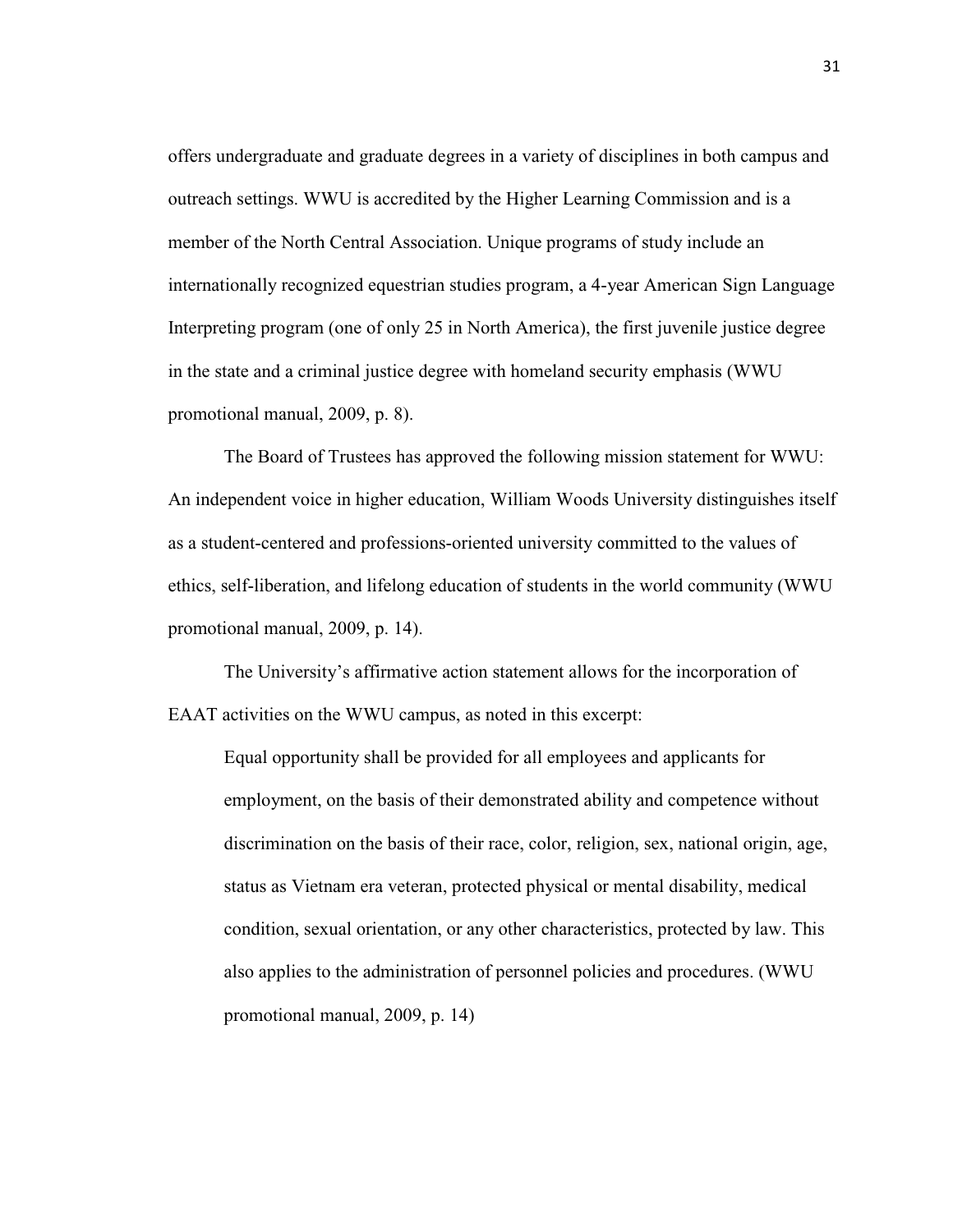With regards to governance, according to the WWU Faculty Handbook (WWU, 2009), the institution has been under the leadership of twelve different presidents. The current leader is Dr. Jahnae Barnett, the first female president at William Woods, who began her service in 1990. The area of academic affairs is headed by the vice president of academic affairs (academic dean), who is the chief academic officer of the university, appointed by and reporting directly to the president. Faculty members are organized into divisions, each of which is headed by a division chair. The chair is the senior academic officer of the division and is responsible to the academic dean for the effective and efficient administration of all human, fiscal, and material resources of the division. Chairs are appointed by the academic dean with the concurrence of the president. An academic council consists of all division chairs to serve in an advisory capacity to the academic dean "on all matters pertaining to the academic operations and well-being of the university"  $(p, 5)$ .

The 1940 Statement of Principles of Academic Freedom is followed at the university, and faculty participation in the management of the university is a respected tradition. "Faculty members are expected to manage the university curriculum and to be involved with the review of their peers. The sharing of responsibility between the faculty, the academic dean, and the president provides a system of checks and balances for the university's management system, yet recognizes the final authority of the president and the board of trustees" (WWU Faculty Handbook, 2009, p. 3). This project study will probably require dialogue and decisions at many levels of university governance. At one point or another, the process could involve the president, the board of trustees, the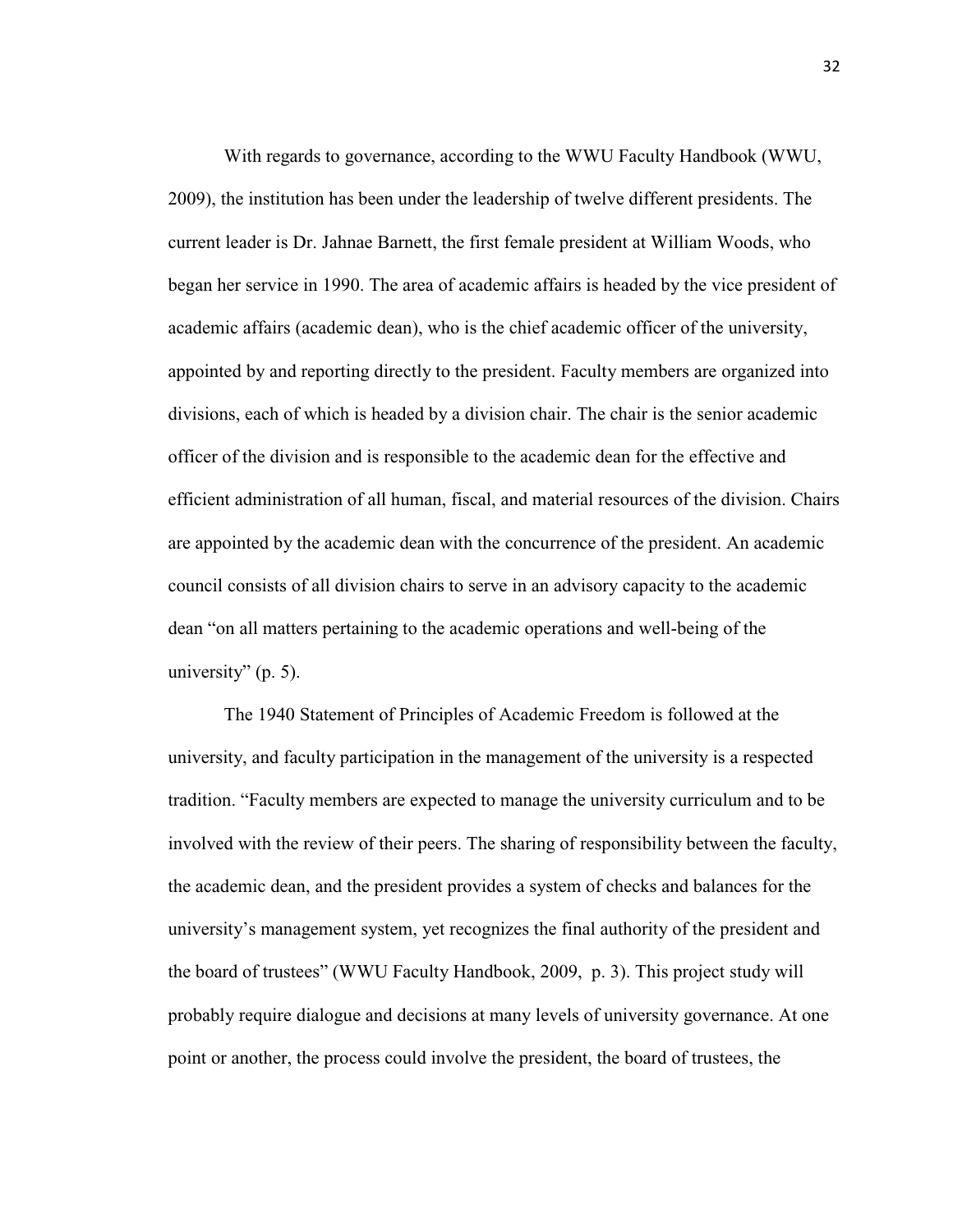academic dean, the division chairs, the curriculum committee, and the equestrian studies division faculty members.

**Historical insights into the WWU equine program.** The Higher Learning Commission (HLC) program review for the equestrian division (WWU HLC, 2006) provides an overview of the equestrian program, past and present. The WWU riding program began in 1924 when the institution was a women's college. Later, in 1972, WWU became the first university in the U.S. to offer a bachelor's of science degree in equine science. After becoming a co-educational institution, an equine administration (EQA) major was incorporated into the equestrian studies program in 1992. The educational philosophy of the equestrian studies program is to expose students to a microcosm of the equine industry through experiences with horses, philosophies, and traditions outside their own specializations (pp. 2 - 6).

The major in equestrian science (EQS) was designed specifically for those students who intend to pursue careers in the equine industry as instructors, trainers, equine managers, and riders. Students are exposed to a broad range of theoretical and practical equestrian experiences. They are required to ride at least one semester in three of the four disciplines taught at WWU---hunt seat, western, saddle seat, and dressage. They also complete a six semester sequence of teaching applied riding. EQS majors must pass a proficiency examination in order to officially declare the major. EQS majors are encouraged to take advantage of horse competition opportunities with the university. Showing allows riders the opportunity to have their skills assessed by industry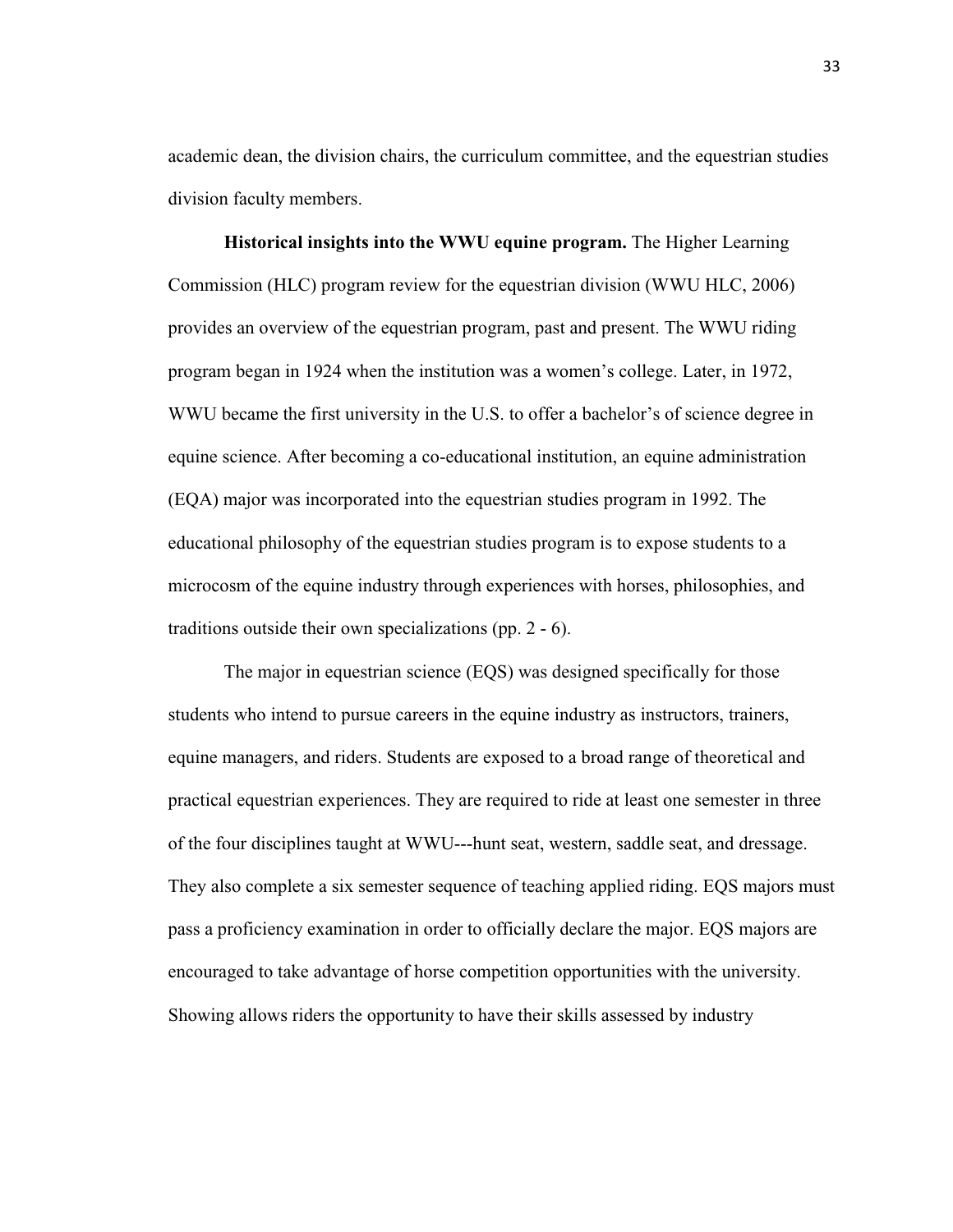professionals outside of William Woods University. It also lays the foundation for future internship and employment opportunities (WWU HLC, 2006, p. 10).

The major in equine administration was designed specifically for those students who intend to pursue career opportunities within equine industries and business organizations functioning as professional leaders, facility managers, administrators, and equine entrepreneurs. Students complete coursework in the techniques of horse management, horse industry overview, techniques of facility management, equine law and taxation, and equine entrepreneurship. A solid business foundation is added to horse management skills through the blending of resources available in the university's business program, management information systems program, and the legal studies program (WWU HLC, 2006, p. 11).

The university specializes in four distinct riding disciplines: dressage, hunter/jumper, saddle seat and western. Each of these riding seats maintains its respective group of lesson horses. Each seat has beginner to advanced horses, with the advanced horses being suitable for showing in open competitions. The students, under faculty supervision, through their required coursework and work-study assignments and under faculty supervision, provide all care and conditioning of the horses. During their educational experience, students care for more than 200 horses representing a variety of breeds and disciplines. All horses, many of which are former world and national champions, are received through tax-deductible, charitable donations (WWU HLC, 2006, p. 10).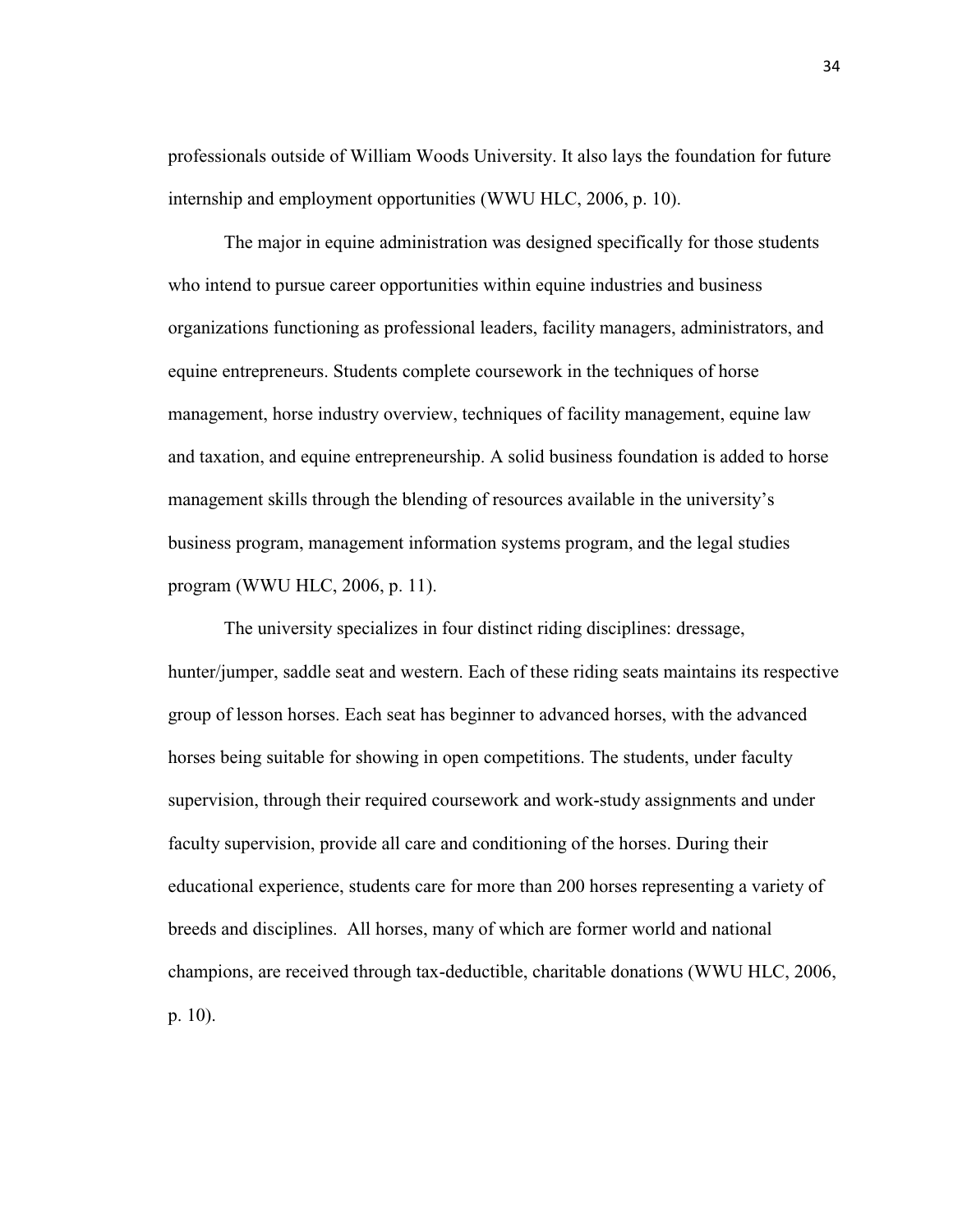There are currently 152 equestrian science majors and 54 equine administration majors, making the equestrian studies division the largest program on campus (WWU registrar record, 2010). Seven full-time faculty members teach theory courses and applied riding courses in four disciplines—hunter/jumper, dressage, western, and saddle seat. On campus, the university's multi-million dollar equestrian facilities encompass a city block, with 150 large box stalls in four heated barns, two heated indoor arenas, a lighted outdoor arena, one round pen, a 40-acre cross country jump course, and an office/educational complex with two classrooms. Additional properties include a nearby 5-acre stable annex (school-owned) and two 10-acre pastures (leased) where horses go for rest and/or health rehabilitation (WWU HLC, 2006).

# **Pedagogical Foundation**

**Systems thinking.** Gardner (2008) in his book, "Five Minds for the Future," relates how today's learners must have "conceptual agility" when dealing with a topic or problem, so as to avoid single, narrow perspectives which can stifle understanding and creativity (p. 34). This open-minded approach is consistent with *systems thinking*, a discipline that stresses the importance of seeing the whole picture (Senge, 2006, p. 68). *Systems thinking* focuses on the interrelationships between parts and their relationship to a functioning whole (Dutta & Roy, 2005; Guttierez, Shasha & Coruzzi, 2005; Senge, 2006; Trochim, Cabrera, Milstein, Gallagher & Leischow, 2006). It can prevent the putting of a complex, dynamic, and circular world (or organization) into linear, isolated segments, which may result in a total misreading of the very reality that is sought to be understood (The Systems Thinker, 2010). The problem in this project study will focus on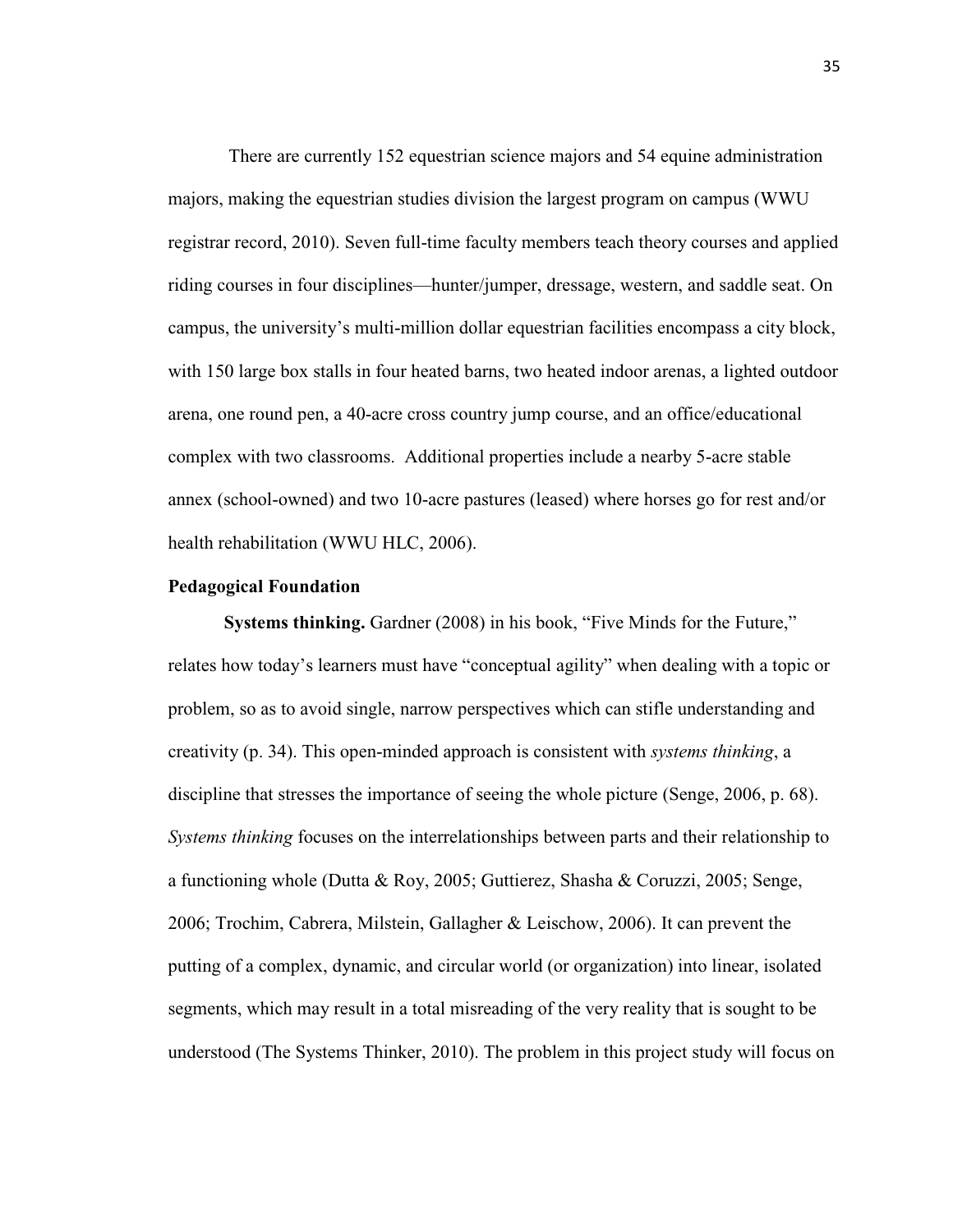integrating an EAAT program into a whole system, a university, which is comprised of interrelationships between departments, faculty, beliefs, values, goals, history, economics, and a host of other variables.

 In the 1930s and 1940s, biologist Bertalanffy, the father of the *general systems theory*, developed system thinking principles which lead to contributions in biology, medicine, psychiatry, history, sociology, education and philosophy (Davidson, 1983). Bertalanffy (1975) clarified that the systems approach is as old as European philosophy and is just a contemporary expression of thoughts that have been recognized for centuries. According to Bertalanffy,

Since the fundamental character of the living thing is its organization, the customary investigation of the single parts and processes cannot provide a complete explanation of the vital phenomena. The investigation gives us no information about the coordination of parts and processes. Thus the chief task of biology must be to discover the laws of biological systems (at all levels of organization). We believe that the attempts to find a foundation for theoretical biology put a fundamental change in the world picture. This view considered as a method of investigation, we shall call *organismic biology*, and, as an attempt at an explanation, *the systems theory of an organization.* (p. 152)

This investigative process is used for solving the problem in this project study---finding an intervention to close the budget/income gap at WWU through an intervention (EAAT program) that will have a profound positive effect on the entire organism, the institution.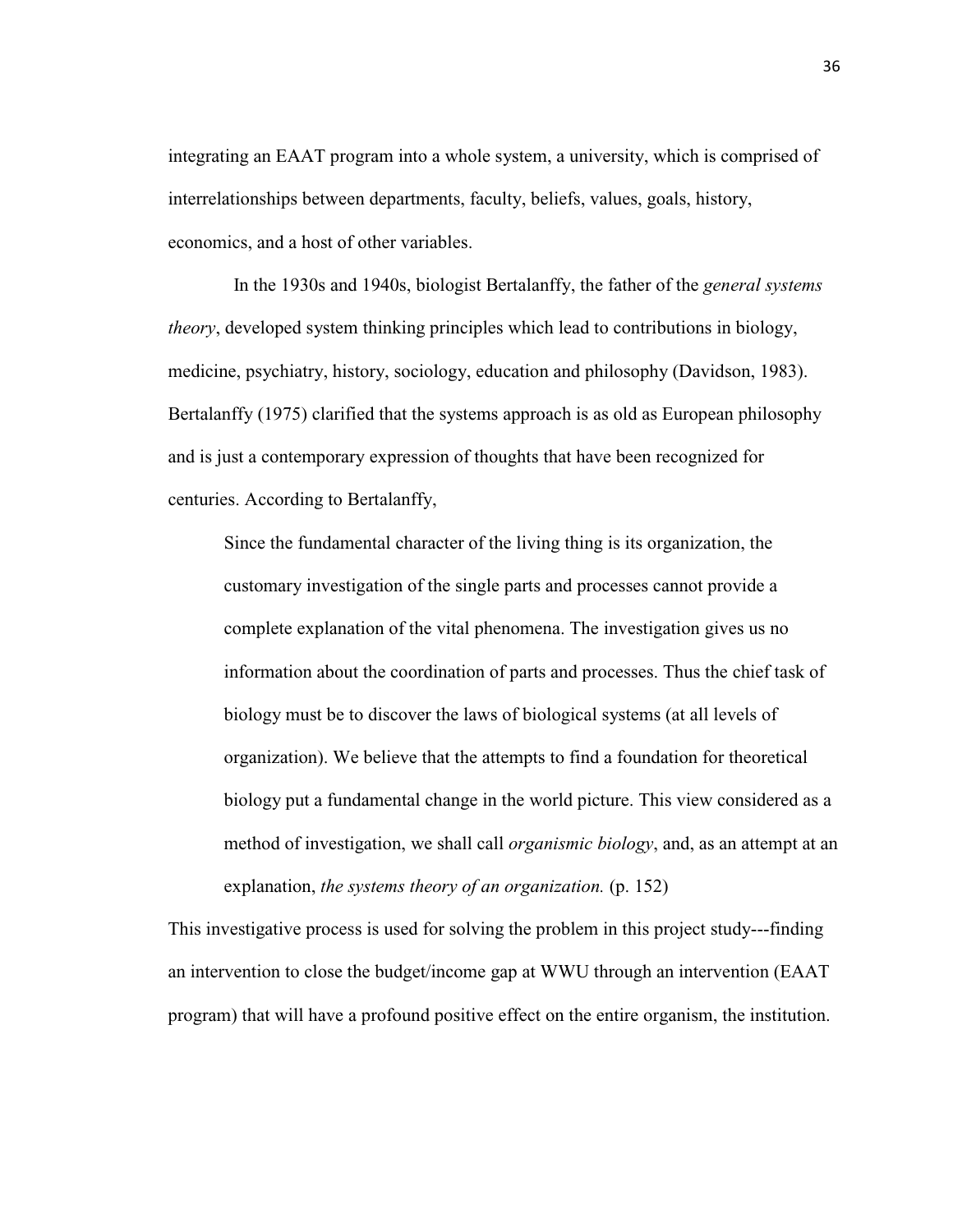Bertalanffy's *general systems theory,* with its biological perspective, became influential in other fields of study. In the mid-1950s, computer pioneer Jay Forrester, became the founder of *system dynamics* (Homer & Hirsch, 2006). In his book, "Industrial Dynamics," Forrester described the complex behavior of social and organizational systems as the result of ongoing interaction between people, information, material, financial matters, and biological or psychological states, accompanied by both balancing and reinforcing feedback mechanisms (Forrester, 1961; Homer & Hirsch, 2006). Originally, Forrester used *system dynamics* for modeling electro-mechanical processes, but today it is being used to model social, economic, organizational, biological, and other types of systems (Toole, 2005). This concept of an interactive system was further developed by Forrester (1973) in his book, "World Dynamics," where he presents a world model that uses *system dynamics* as a vehicle for interdisciplinary communication to show how present policies lead to future consequences in the interactive areas of ethical, political, technical, physical, social, and economic forces.

In the late 1940s, sociologist Lewin contributed to the development of systems thinking relative to resolving social-psychological conflicts (Lewin, 1948). Lewin promoted the concept of *causality* to determine why a given situation in a particular environment has a certain result, based on a system's history and its present dynamics of integral parts. He identified the cause of an event as a series of causal chains at a point of convergence (Lewin, 1966, p. 32). Understanding causal relationships can aid in determining how to institute change, but one must understand the rich interplay between environmental forces (protocols, rules, structures, systems) and personal psychological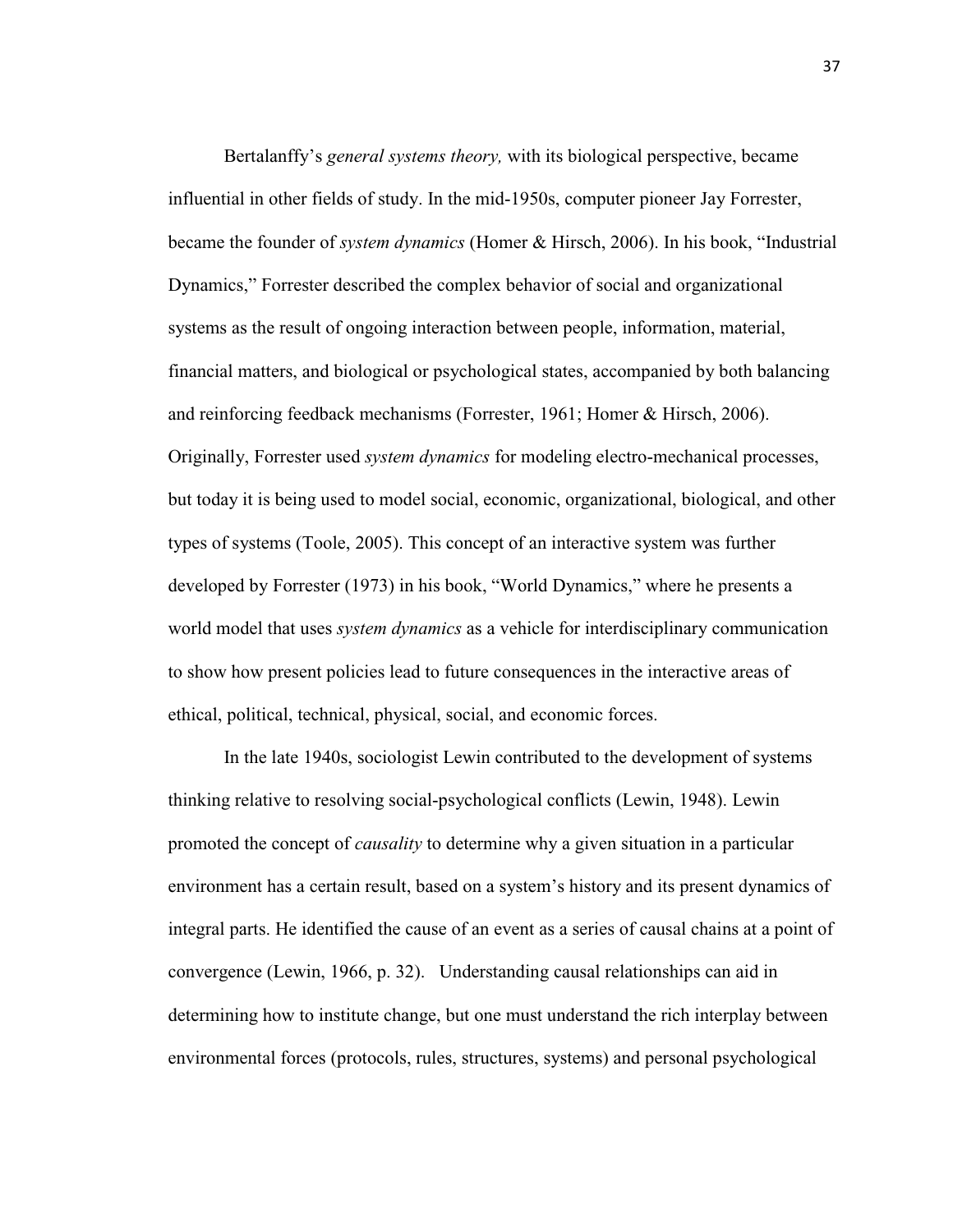forces (aspirations, thoughts, desires, needs, fears), according to Lewin (Scott, 2009). Lewin's *change model* explains that if an organization wants to make a change that is successful, it must involve the gatekeepers of the system. Restraining forces are reduced when gatekeepers are involved in defining the "change challenge," and designing the solution (Scott, 2009).

Senge further developed this systemic approach to organizations and business systems in the 1990s (Senge, 2006; Sundstrom & Hollangel, 2006). Senge (2006) describes a *learning organization* as one that is ever-learning, collaborative, and working towards a shared vision. A *learning organization,* however, consists of a culture that is ever-changing, contingent on guiding ideas; theory, methods and tools; and innovations in organization infrastructure (285). In regards to efficiency improvements, costreductions, management of supply chains, Senge (2006) stresses that it is required for the stakeholders in an organization to see the larger system that they are creating and discover innovating new ways of operating together (p. 352).

*Systems thinking* is always associated with visual tools (diagrams, graphs, models, and simulations), which serve as a language to clarify an organization's circular dynamics, and the cause-and-effect relationship of all variables involved (Mind Tools, 2010; Toole, 2005). From these tools, *causal loop diagrams* (CLDs) can be used to provide a visual understanding of the circular feedback as it relates to the problem (Magnuszewki, Sendzimir & Kronenberg, 2005; Toole, 2005). These tools can be used for the problem in this project study -- finding a way to sustain a quality equestrian program at WWU, without making budget cutbacks or raising student fees. To solve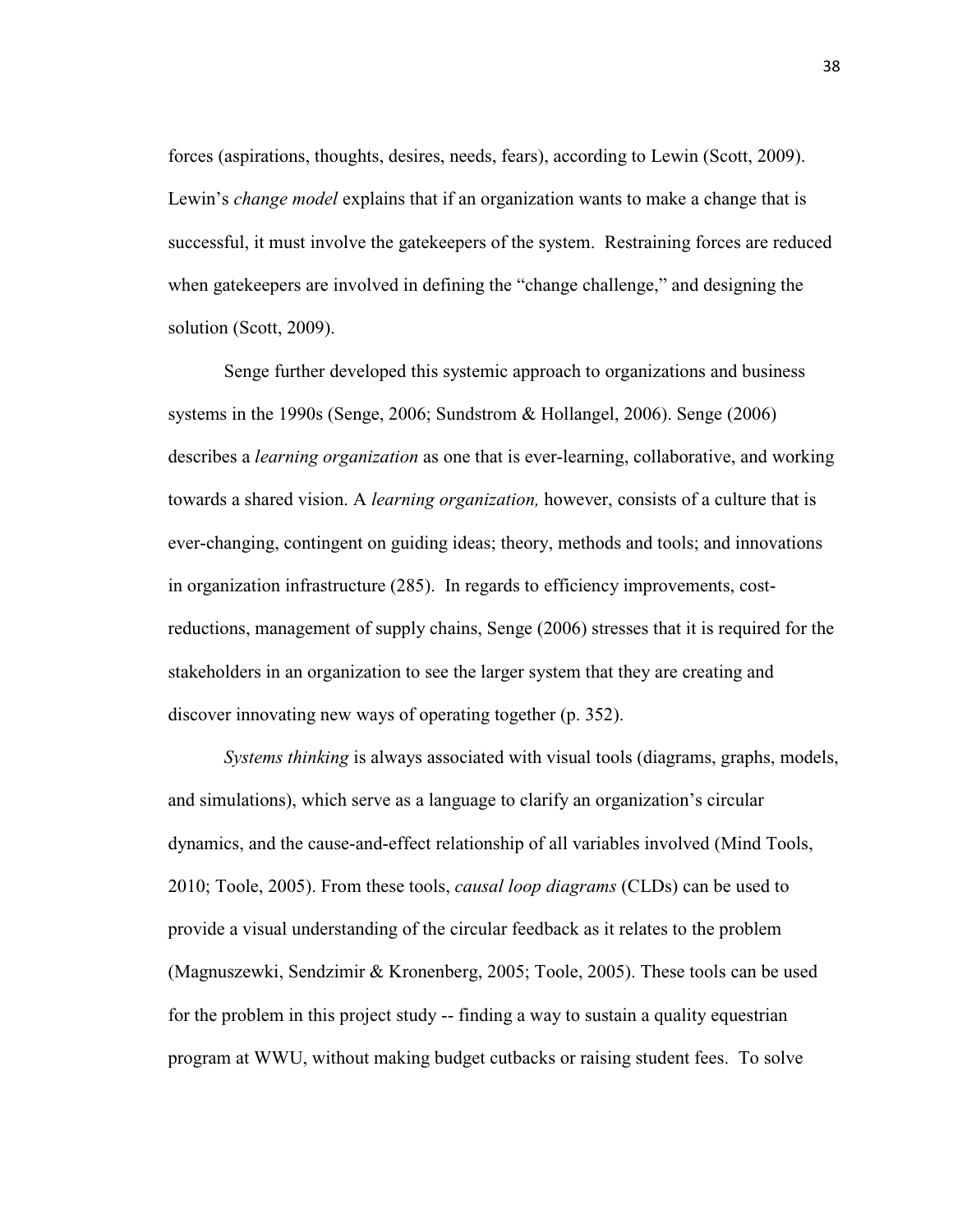system problems, external factors can be introduced to impact and improve the systems model (Mind Tools, 2010). In this study, an external factor (i.e. an EAAT program) can be applied as an intervention to positively balance the WWU system model. Causal loop diagrams (figures  $1 \& 2$  on pages  $10 \& 11$ ) show the major interrelationships underlying the problem of this study which can lead to new insights into what might be done to solve the problem (Magnuszewki et al., 2005; Senge, 2006; Toole, 2005). If financial cutbacks, or the raising of student fees, were implemented as a solution to the problem, it could be a "quick fix" without a full understanding of the long term ramifications. Such remedies may appear "obvious," because they are close at hand, but in actuality they may be irrelevant to the real problem, and they may worsen matters (Forrester in Senge, 2000). *Systems thinking* will be used to avoid this "quick fix" mentality when it comes to dealing with the problem in this study.

**Constructivism.** Constructivists believe knowledge is not static, but rather dynamic; not a thing, but rather a process; not an object, but rather a pattern of action, according to Gagnon & Collay (2006, xv). A foundational principle of constructivism is that students create or construct their own knowledge rather than learning through the absorption of facts, and they are not recorders of knowledge, but rather designers or builders of knowledge structures (Goodman, 2008, p. 259). When addressing change, adults in a community can collaborate in ways to construct individual and collective meaning and knowledge structures (Gagnon & Collay, 2006; Kinchole, 2005; Marlowe & Page, 2005; Goodman, 2008).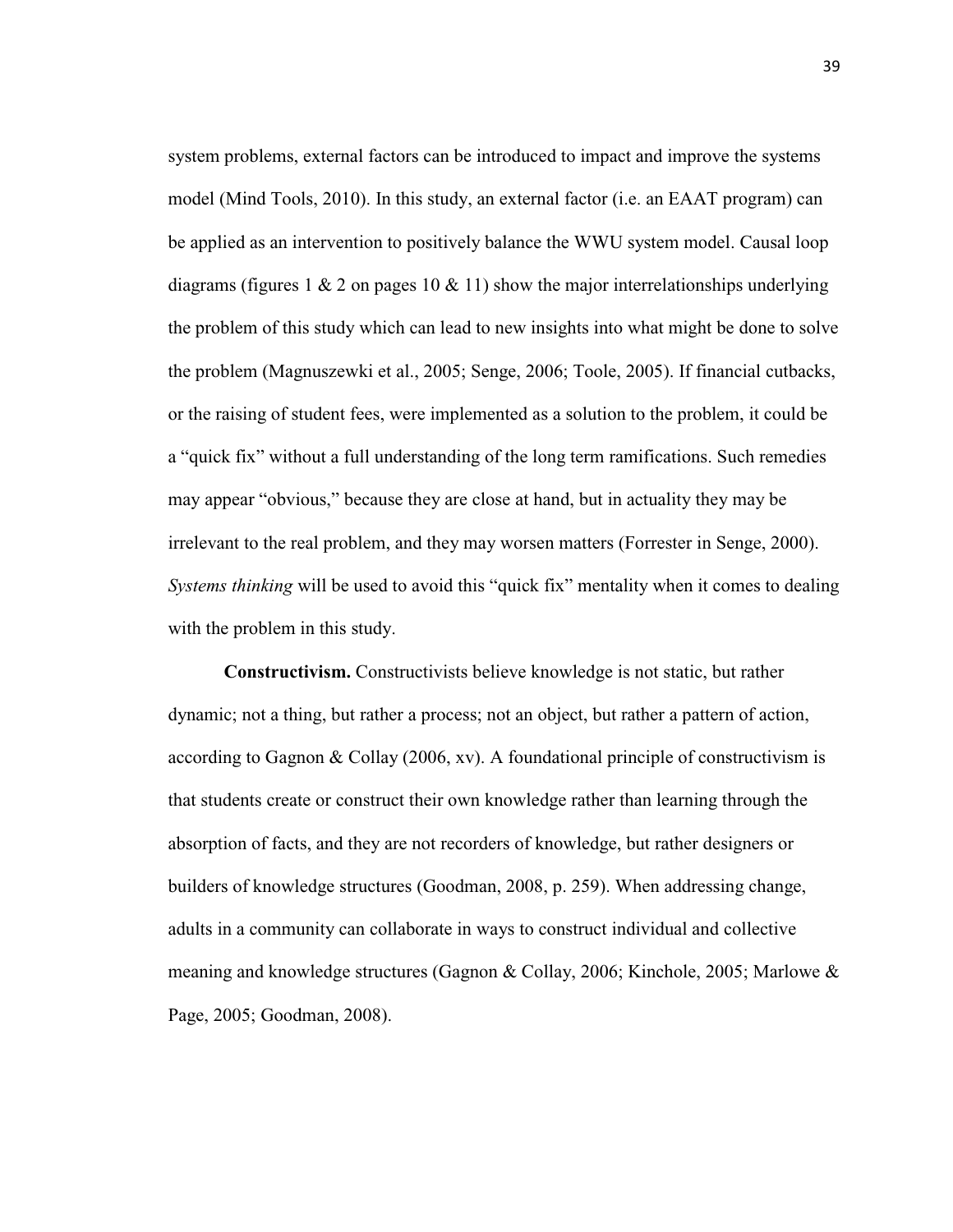In addition to systems thinking, constructivism is an overarching theory that guides this project study which culminates in a proposal for integrating an EAAT program into a university setting. Constructivism theory permeates the entire program design process relative to context, collaboration, curriculum, leadership, and methodology.

**Constructivism and context.** Contexts are not static, controllable entities. They are dynamic and complex, and they are embedded within larger cultural, historical, and political frameworks that must be considered as programs are planned (Kincheloe, 2005). Just because an educational program works in one setting, does not necessarily mean it will work in a different setting. Nahas (2005) believes that in many countries, higher education is suffering from a lack of contextualization, referencing the fact that many countries import academic programs only to eventually realize that the programs do not meet their needs or expectations (p. 227). Constructivism addresses this problem of insufficient contextualization. "Construction" refers to a foundation upon which, or a context in which knowledge is built by the individual (Cobern, 2004). Cobern (2004) explains that contextual constructivism is about the understanding of fundamental, culturally-based beliefs that both learners and leaders bring to a setting, and how these beliefs are supported by culture (p. 41). Mohr (2004) explains the role of context in research:

Teacher research requires description of the context for teaching and learning. Rather than attempt to control variables, teacher researchers strive to define, articulate, and elucidate the context as a whole, to reveal the assumptions at work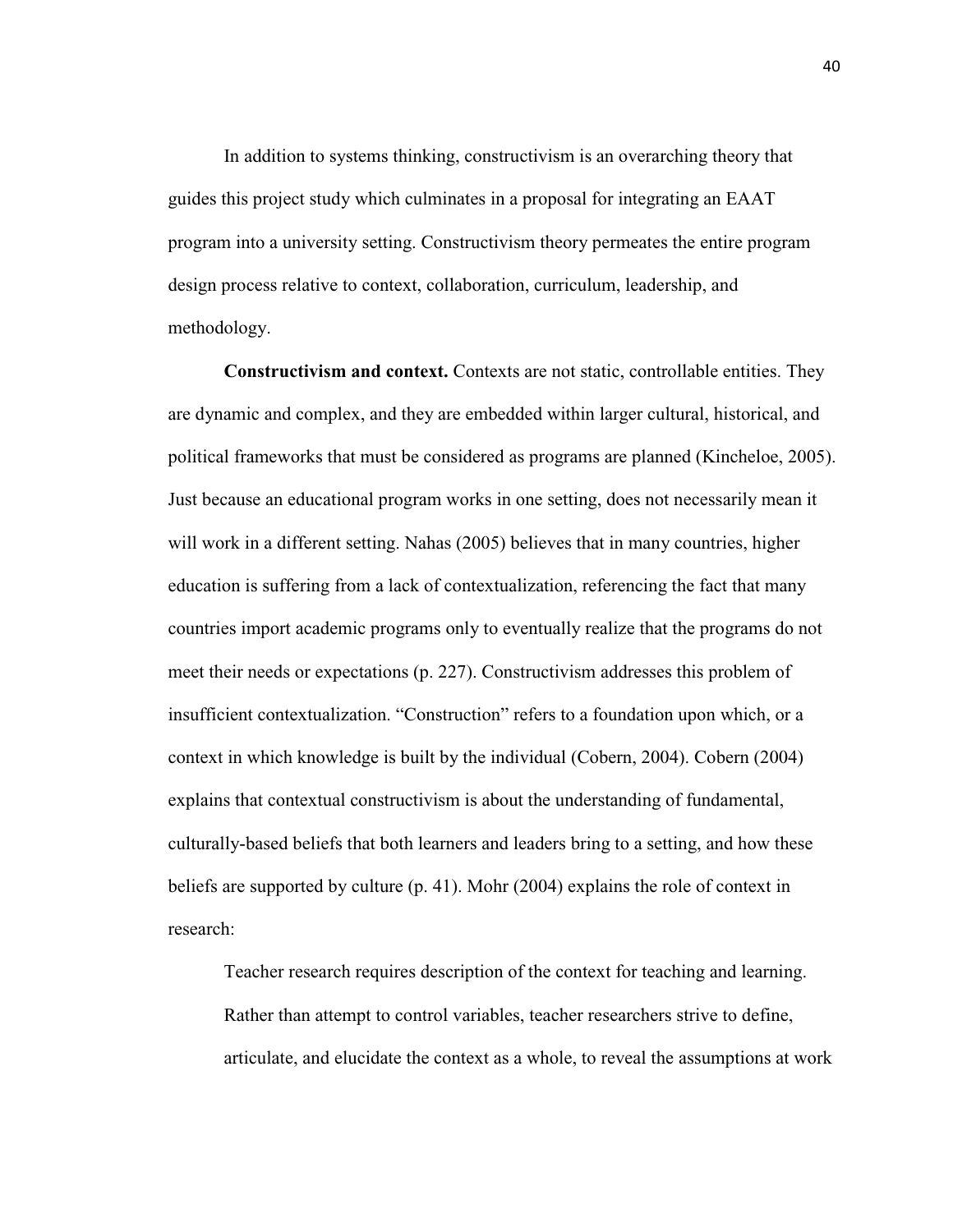within the context, and to uncover connections as well as tensions among elements of that context. (p. 25)

Program development, such as the EAAT program in this study, must be addressed within the context of an institution's mission, values, and beliefs. Mission should drive the curriculum, not vice versa. "A program is effective only if its outcome is strongly linked to an institutional goal," according to Franz and Morrison (2005, p. 14). The mission serves as the common purpose to unite an organization. Groccia & Miller (2005), however, express the concern that mission statements in higher education are too broad, and that a clear vision of the future is needed (p.5). Therefore, leaders continuously struggle to develop a binding and solid agreement that represents a value system for living together and forms the basis for decisions and actions (Gagnon & Collay, 2006, p. 26).

Strategic planning is affected by an institution's historical context. Context can be described as a culturally and historically situated place and time (Kincheloe, 2005, p. 2). Existing educational cultures have a history, and these cultures are constituted by their past. They are "communities of memory" which do not forget their past. Nahas (2005) believes that changes in curricula are often constrained by their preset frameworks, closely tied to their historic development (p. 227). History, therefore, constitutes a vital part of the meaning construction and reconstruction that goes on in schools (Gagnon & Collay, 2006; Kincheloe, 2005).

Curricular changes need to be viewed within the context of the industry which graduates will service. It is vital that curriculum reviews include evaluation of industry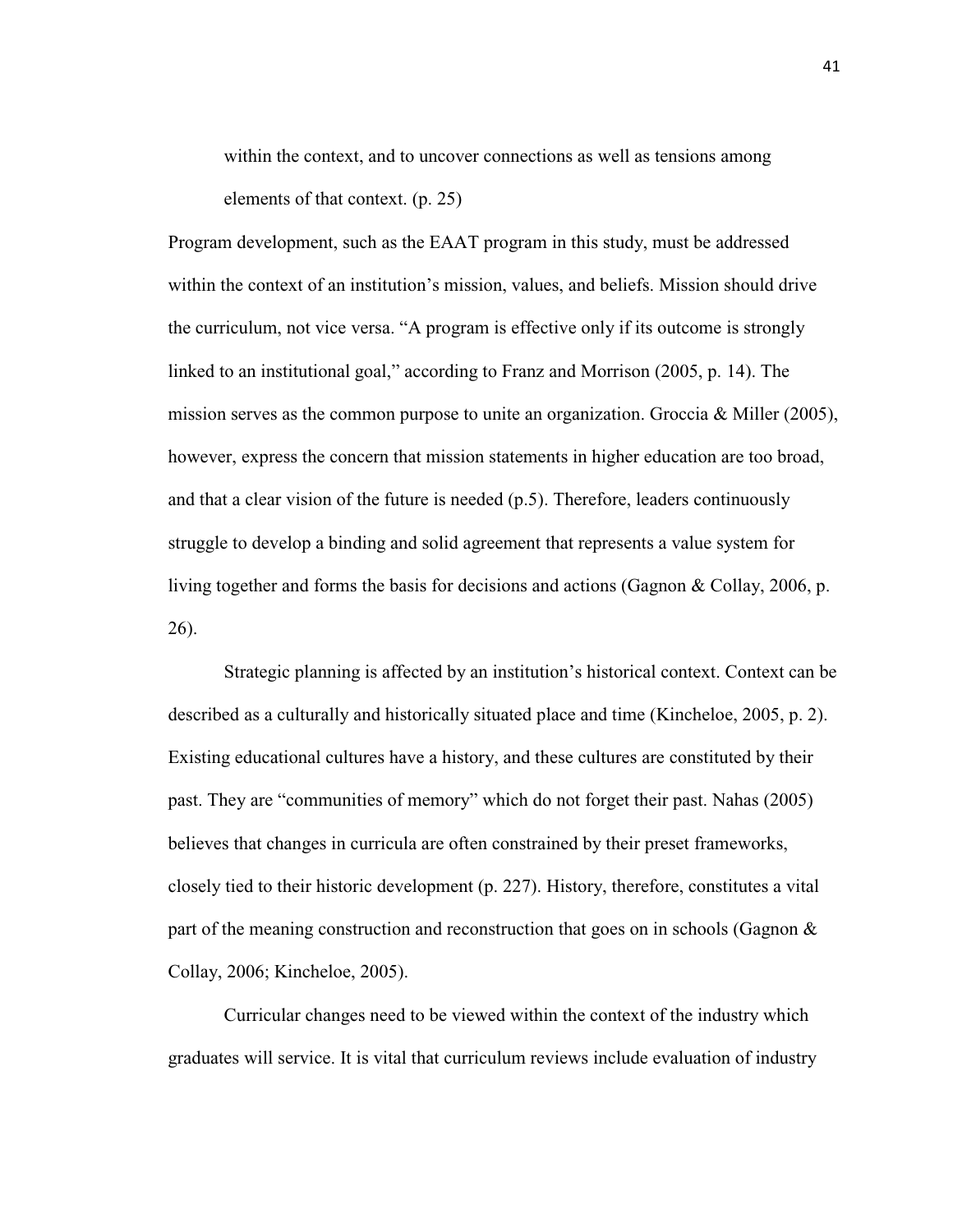changes as they pertain to the current job market, as voiced by Matte (1994, p. 25). Institutions have an ethical obligation to provide an education that properly prepares graduates for employability (Sergiovanni, 2005). Curriculum analysis is needed to address advancements in technology, medicine, and the globalization of the equine industry. This is consistent with Tyler's model of curriculum development which implements the analyses of changing society at the local, state, or national level, so it could be determined what goals (and also what subject matter) are most important (Lunenburg & Ornstein, 2004, p. 486). Bump (2009) confirms that there seems to be general agreement among animal scientists that training in contemporary issues is an appropriate goal of animal science curriculums (p. 4). Grumet, Anderson, and Osmond (in Gallagher, 2008) express that curriculum development is also contingent on relative themes that extend beyond the local, state, and national level, reaching a global context.

It is prudent for strategic planning to consider the context of economics. Guskin and Marcy (2005) believe that budgetary problems in higher education are likely to be deep and long-lasting, and that these problems will require significant transformation in the way institutions operate  $(p, 3)$ . Lapovsky  $(2008)$  recognizes that schools must determine which "expensive" policies and practices actually contribute to the overall mission of the institution. Franz and Morrison (2005) advocate strategic planning to offer "a framework for understanding which innovative programs merit attention and continued support, focusing institutional actors on the mission and overall direction of the institution" (p. 14). Spring (2008) revealed how a 1920 Spaulding study evaluated the economic value of different parts of the curriculum based on a formula. The study's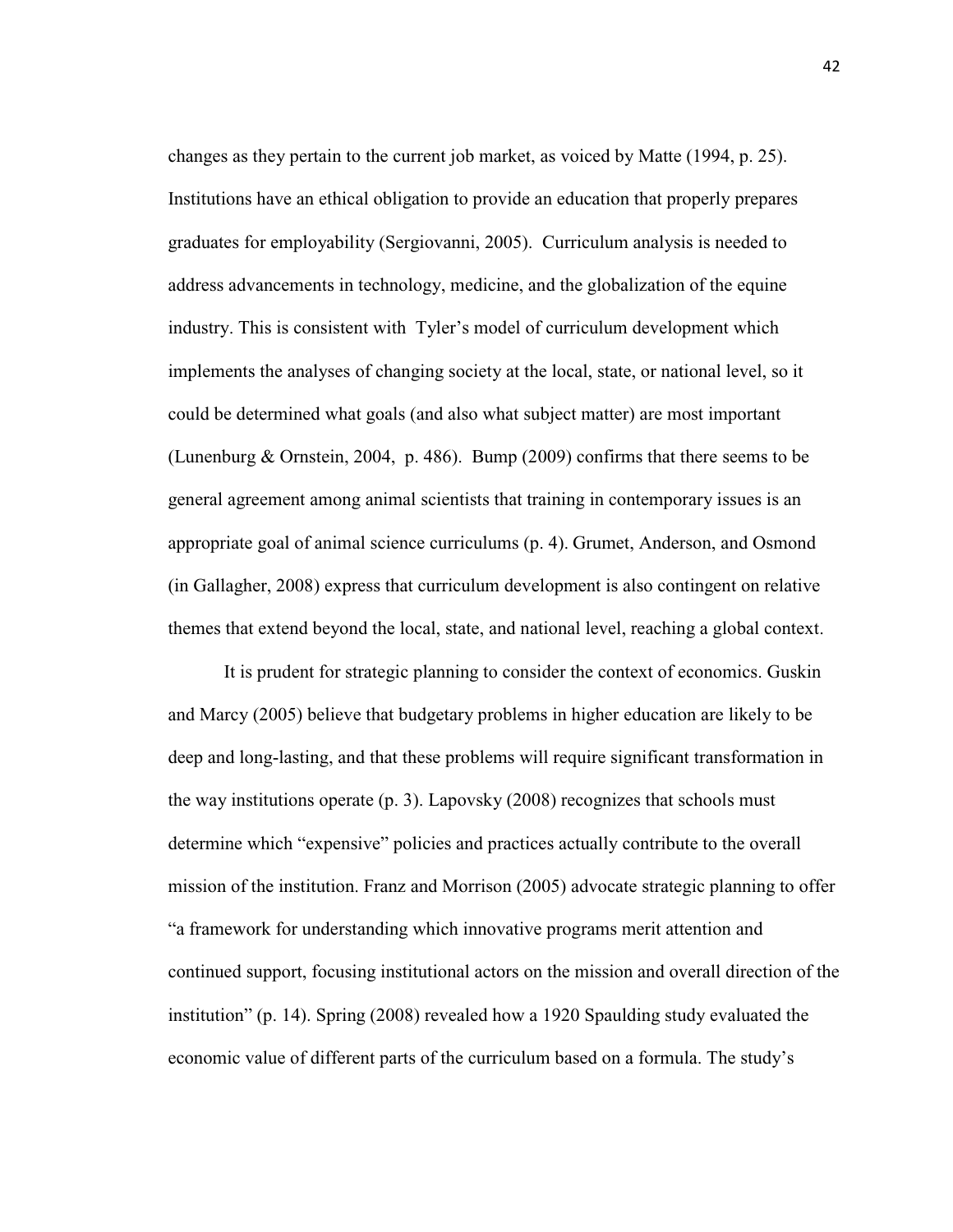purpose was to show that educational administrators needed to determine the cost and educative value of the subjects taught so that scientific decisions could be made about a curriculum's cost-efficiency.

**Constructivism and collaboration.** Collaboration, a major tenet of constructivism, embraces the concept of "collective intelligence." Sergiovanni (2005) states, "collaborative cultures mean collective brain power, and that should be our motto" (p. 134). Locally and globally, collaborations can exist at all levels. Marshall (2006) reveals how success with social issues depends on multiple approaches and collaboration among many partners, including agencies, professional associations, higher education, policy makers, and coalitions of various interest groups ( p. 118). As this project study evolves into a proposal to integrate an EAAT program into a local university setting, many levels of collaboration will be encountered.

Within the institution, all stakeholders have the ability to significantly contribute to the planning of an EAAT program. Relating the constructivist theory to educational leadership, program development should be reviewed with the involvement of most stakeholders, including administrators, faculty, staff, students, parents, and alumni (Gagnon & Collay, 2006; Kincheloe, 2005; Marlowe & Page, 2005; Goodman, 2008). Willis (2007) introduces instructional design that is rooted in constructivist theories of learning, based on artistic and scientific reflective practice that includes problem framing, improvisation, and understanding of the context in which the professional work takes place. This approach "involves participation rather than just specialists or experts with unchallenged authority and power . . . a partnership between implementers and users . . .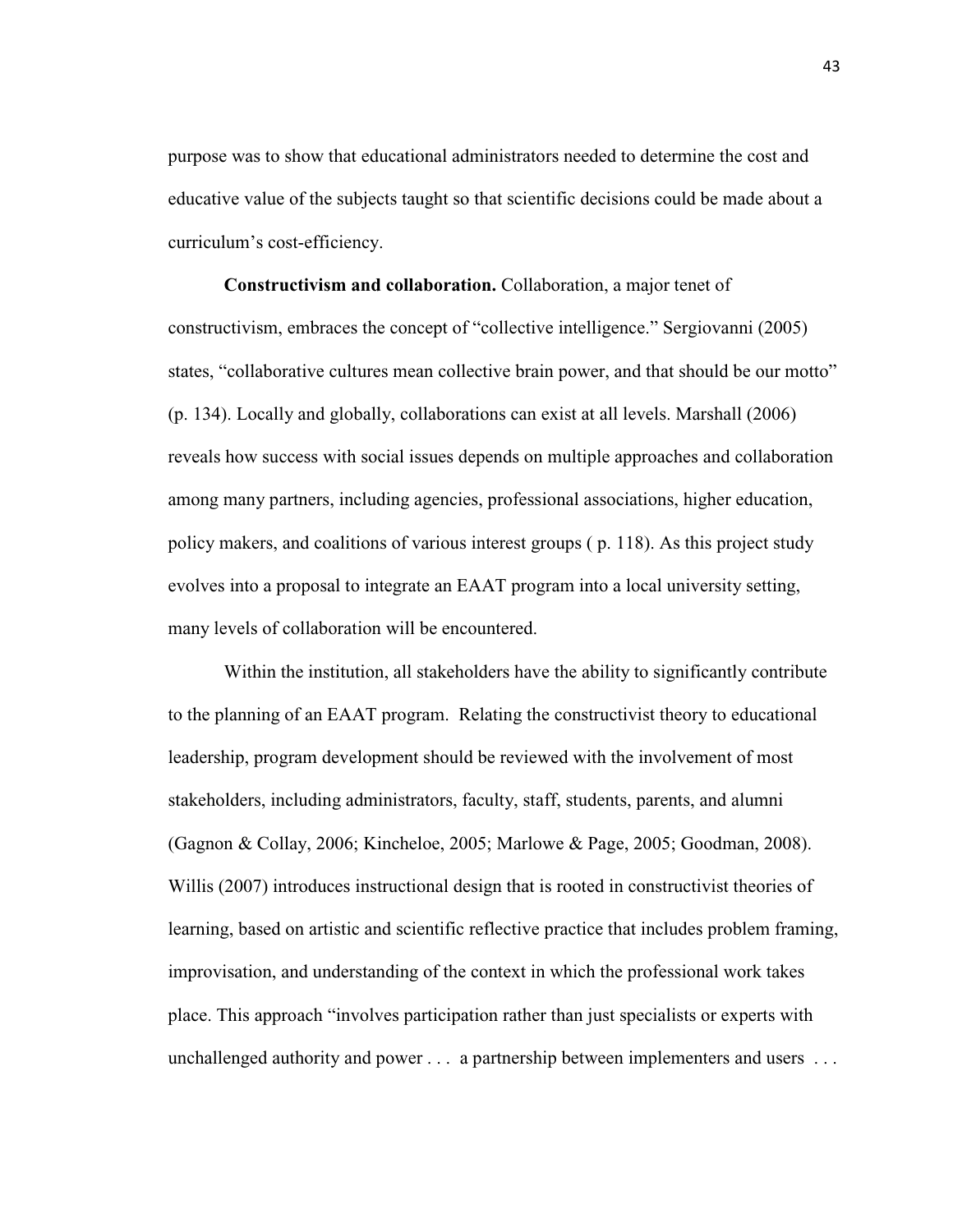and everyone takes responsibility for the success of the project" (Willis, 2007, p. 272). Patton, Wesley, and Zimmerman (2006) explain how these collaborative efforts lead to a wonderful sense of "collective ownership," and the participants feel this is their project or cause, and their time to change the world (p. 130).

Bump (2009) recognized that issues facing society are exceedingly complex and require interdisciplinary teams to work on solutions (p. 35). Because this study involves integrating many university departments into an EAAT program, collaboration will also become cross-disciplinary. Nahas (2005) believes that cognitive-based approaches, based on constructivism, require a drastic review of teaching strategies and curriculum design policies, and the development of cross-disciplinary programs (p. 238). Equestrian science is considered the ultimate crossover discipline because it goes together with so many things (Bump, 2009).

Beyond the local setting, this project study will involve collaborations with other institutions and agencies. According to Lunenburg and Ornstein (2004), in reference to Tyler's curriculum model, "by consulting with subject "specialists," helpful decisions could be determined about skills, and tasks to be taught in various subjects" (p. 486). Bump (2009) explains how the newly formed National Association of Equine Affiliated Academics (NAEAA) serves as an inter-institutional cooperative association to provide maximum resources for the development, evolvement, and assessment of interdisciplinary programs related to many fields, including the therapeutic riding industry. The NARHA Higher Education Committee (2005) is another agency of collaboration which unites EAAT programs with higher learning to promote shared goals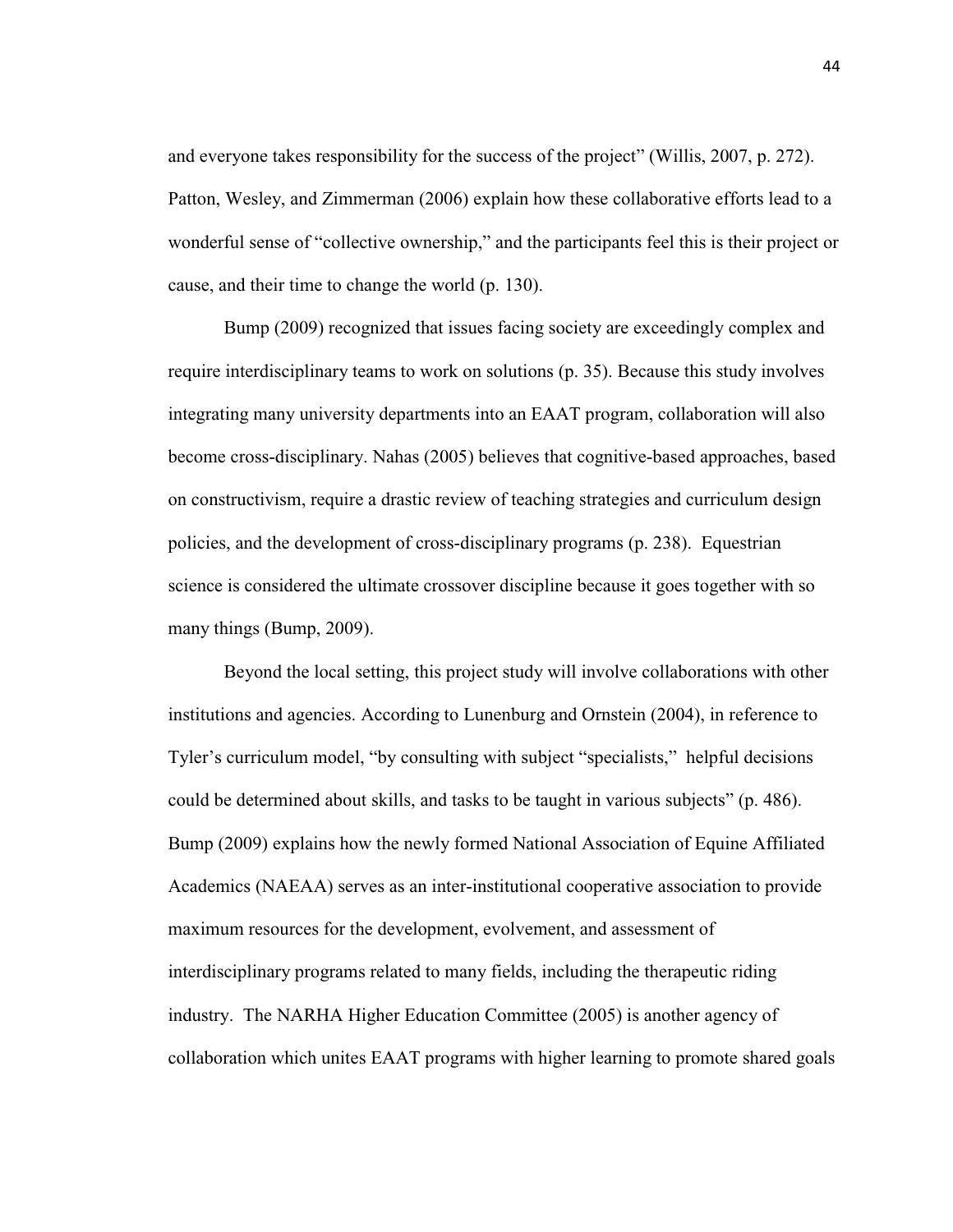and resources. Approximately thirty U.S. schools have already formed ongoing collaborations with EAAT programs, combining their resources and goals (NARHA, 2009). Some schools offer EAAT programs (partial or complete) through their equine departments, health profession departments, or other departments; whereas some schools have collaborations with full-service EAAT centers that independently operate off campus (NARHA, 2009).

**Constructivism and curriculum.** When developing curriculum for an EAAT program, it is essential to consider the relationship of curriculum to learning theory. Tracey (2006) considers John Dewey (1859 -1952) to be one of the first American Constructivists. His *inquiry learning* philosophy of education involved learners making hypotheses, testing them, drawing conclusions, and reflecting to a high degree. The philosophy was constructivist in nature, in that it emphasized the role of the environment in education, problem-based learning, and social collaboration (p. 49). Dewey's philosophy is consistent with the constructivist theory which stresses the importance of acknowledging prior experiences, constructing knowledge, and applying knowledge to new situations (Kincheloe, 2005; Goodman, 2008; Marlowe & Page, 2005). Tracey (2006) explains that constructivist learning occurs when the learner is actively involved in the learning process as they integrate new knowledge with existing knowledge (p. 47). Tracey (2006) further explains constructivism with the following three theoretical components: (1) learning is not observable to the external viewer because learning takes place through internal mechanisms, (2) learning often results from hypothesis-testing experiences by the learner, and (3) learning results from the process of "inferencing,"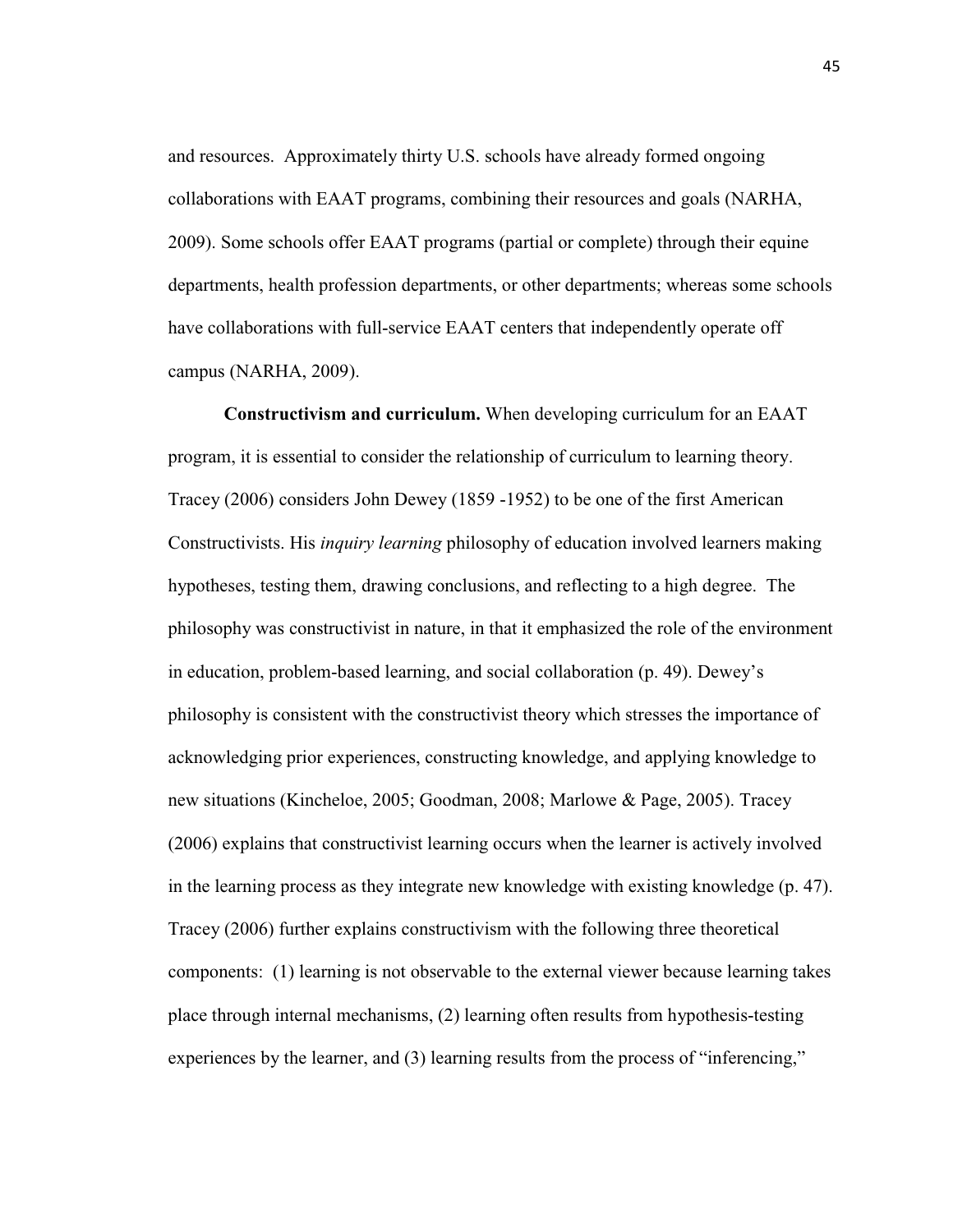which is known as "filling in the gaps" and "reading between the lines" by the learner (p. 48).

*Schema theory* is a constructivist component that suggests that people organize everything they know into schemas, or knowledge structures such as schemas for language, schemas for skills, schemas for beliefs. These existing knowledge structures are constantly changing (Tracey, 2006, p. 52). Snow (2005) explains how constructivist instructional practice capitalizes on this private experience and encourages students to come to their own understanding of the concept at hand (p. 10).

In regards to curriculum development, Nahas (2005) explains how the cognitive approach, based on constructivism, is a promising framework for enhancing productivity through substantial curricular changes. Nahas (2005) suggests that this approach should lead to a serious review of teaching strategies and curriculum design policies and the development of cross-disciplinary programs (p. 238). In the development of an EAAT program, as proposed in this project study, attention will be given to these foundational principles relative to experiential learning, service learning, and entrepreneurial learning.

*Experiential learning.* Experiential learning is often closely associated with *hands-on learning* (Shultz-Rathbun, 2009). Wessels (2005) defines experiential learning as an extension of formal education with the aim of facilitating learning in the real workplace (p.11). Wessels uses the term *cooperative education* to describe an integrated curriculum that combines the formal academic component with the experiential training component. Experiential learning can assume various forms (Wessels, 2005). Two examples of experiential learning approaches are the *studio concept* and the *constructivist*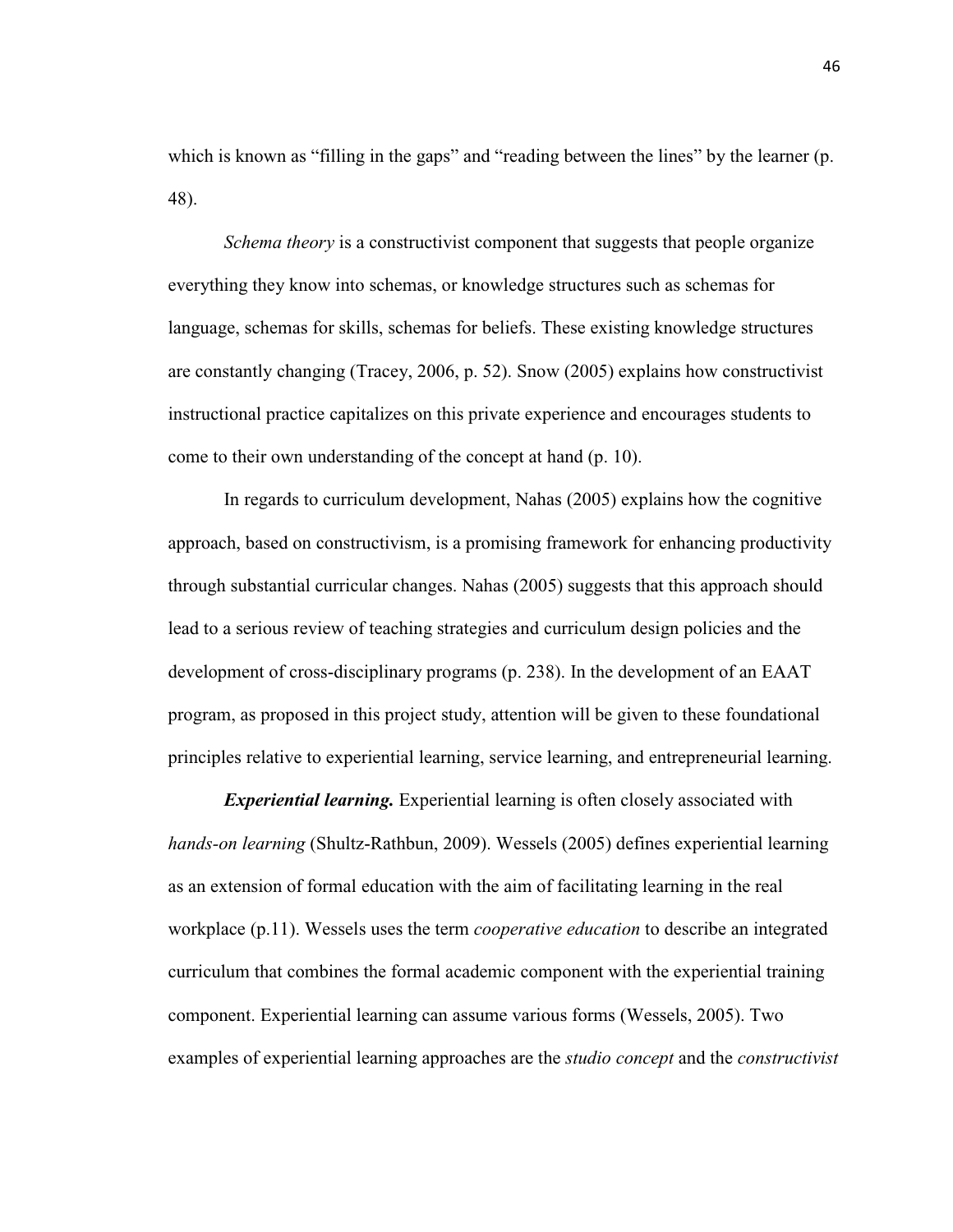*learning design* (CLD). Cummings (2005) describes the studio approach which integrates lecture, laboratory experience, and problem solving skills. Students work collaboratively on in-class tasks for a time period of 110 minutes (p. 303). Gagnon and Collay (2006) describe the *constructivist learning design* (CLD) as a natural process where education is carried out by the individual through experiences upon the environment. They consider CLD to be a process involving a "learning episode" versus a "lesson" because of the focus on active engagement by the student rather than instruction by the teacher (p. 1). This learning design is similar to what Anfara and Mertz (2006) describe as the *transformational learning theory* which is rooted in constructivism and it is seen when learners construct meaning of their life situation and, in turn, this meaningmaking impacts their development (p. 26). An EAAT program in a higher learning setting has potential to provide students with many of these benefits. The benefits of experiential learning, however, can also extend to community participants who are serviced by the students. In Klontz's (2007) study, equine activities were integrated with the theory and techniques of experiential learning, revealing significant reductions in psychological distress and enhancement of psychological well being for the students.

*Entrepreneurial learning.* Masterson (2009) revealed how research, inventions, and entrepreneurial programs produce income for higher education as a partial solution for a recession-battered economy, indicating a bright future for those institutions that are inventive and entrepreneurial. One way to minimize financial pressure is through supplementation of allotted fiscal budgets through college enterprises (Young, 2008). Matte's (1994) dissertation on equine programs also alludes to the fact that sometimes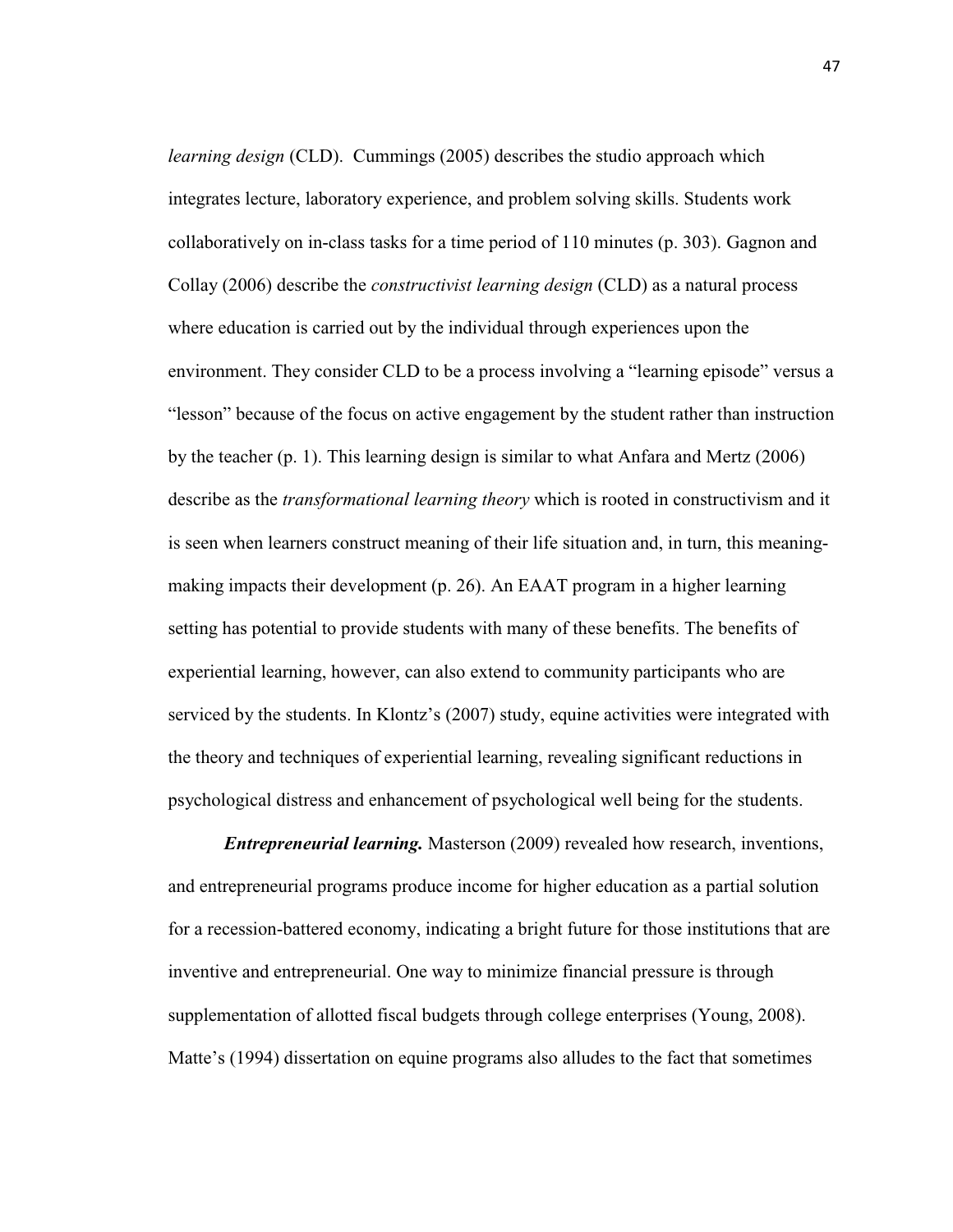additional funds may be derived through sales and services related to an academic department. Matte cited how Colorado State University incorporates activities such as horse breeding farms and veterinary hospitals, "primarily for the purpose of providing professional experiences for students. The activities' earnings are incidental to the educational function, but may serve to reduce the cost of instruction" (p. 17).

 Should higher learning's need for increased revenue be the driving force for instituting entrepreneurialism in a curriculum? Macfarlane (2007) uses a term *entrepreneurial service* and expresses that academicians can look disdainfully at conducting activities labeled *entrepreneurial service* that profit the university. Macfarlane believes a re-assessment is needed of the underlying reasons for such activity and the contribution the activity makes to service (p. 84). Entrepreneurialism, per constructivism, needs to be aligned with the institutional missions, values, and beliefs (Franz and Morrison, 2005). Entrepreneurial virtues that could align are identified by Mars (2006) as advancing social change agendas, economic development efforts, the preparation of students, and the innovation of programmatic models" (p. 640). Wasley (2008) identified how some institutions are expanding the entrepreneurial concept beyond the traditional business programs to the fine arts where entrepreneurship teaches undergraduates to tap into the virtues of creativity, leadership, and sustainability. The Consortium for Entrepreneurship Education(2006) compiled many of the benefits to learners in entrepreneurship education programs which include opportunity to exercise creative freedoms, higher self-esteem, and greater sense of control over their own lives (Cannon, p. 26). Fisher (2008), in an article about the role of colleges in economic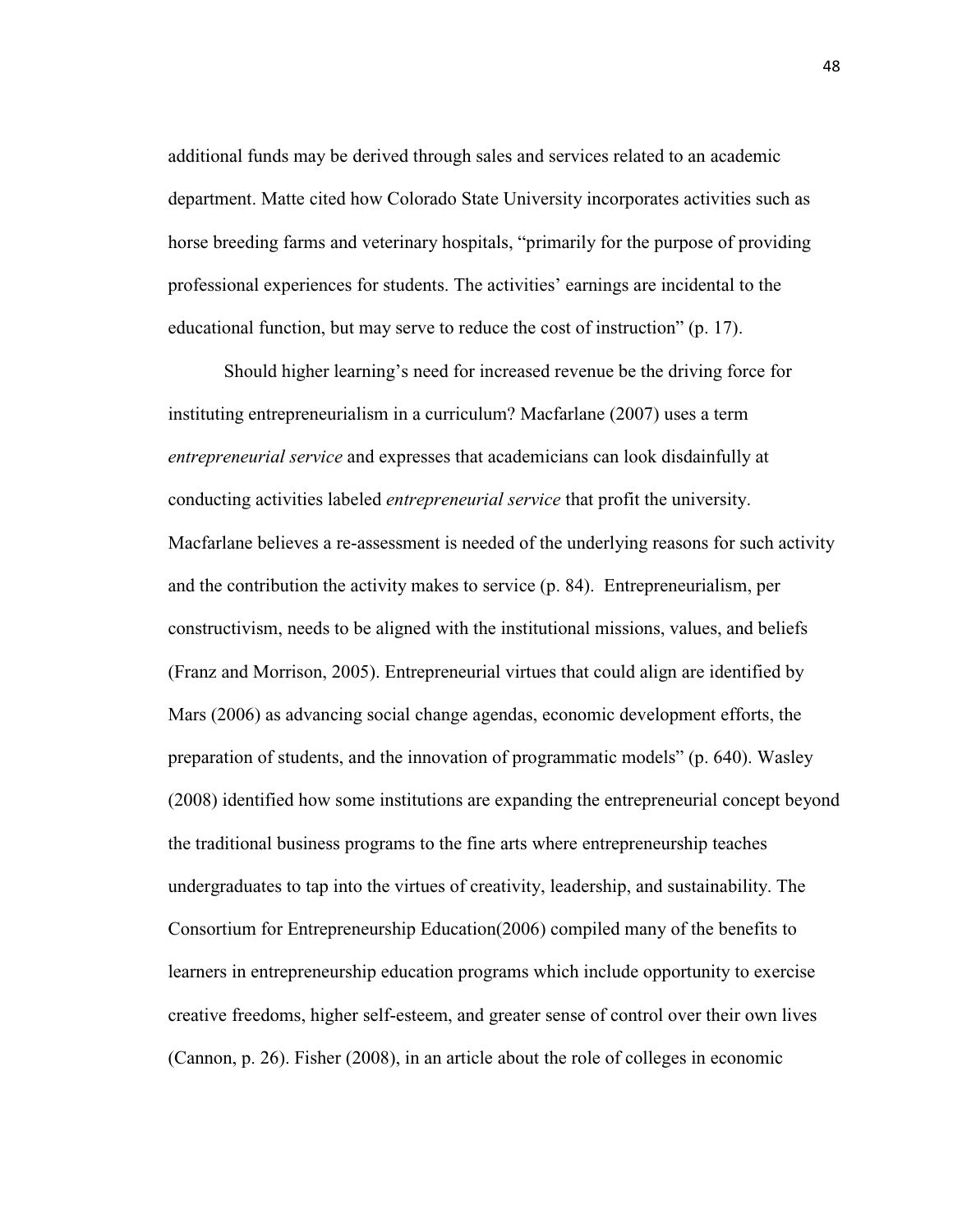development, identifies that some universities are revamping their curriculum in an attempt to graduate more lateral-thinking or "entrepreneurial" students. Cannon (2008) described the constructionist attributes of innovative thinking and decision making as the hallmarks of entrepreneurship (p. 25).

*Service learning*. Witmer, Silverman, and Gaschen (2009) identified service learning as one of ten promising "high impact" activities for engaging students and improving learning, according to a report from the Association of American Colleges and Universities (AACU, 2007). Service learning incorporates course content with civic responsibility, accompanied by reflection activities (Macfarlane, 2007). Service learning is distinct from volunteerism because of the integrated academic component (Thomsen, 2006). According to Brady (2005) service learning, which is an experiential approach founded on reciprocal learning, is a rapidly growing form of active learning in higher education with many positive effects on students. At Texas Tech University in Lubbock, they use a service-based learning approach to an elective course within the agriculture curriculum, called *principles of therapeutic riding*. Post course evaluations from four semesters showed students had greater understanding about disabilities, a better understanding of what families with disabled children face, and felt that they had changed as a result of the course (Brady, 2005, p. 1).

Incorporating an EAAT program into a local university setting is consistent with the study done by Jenkins and Sheehey (2009) which found that service learning is an effective instructional strategy for teaching course content and social values in conjunction with courses in a special education teacher training program. In an EAAT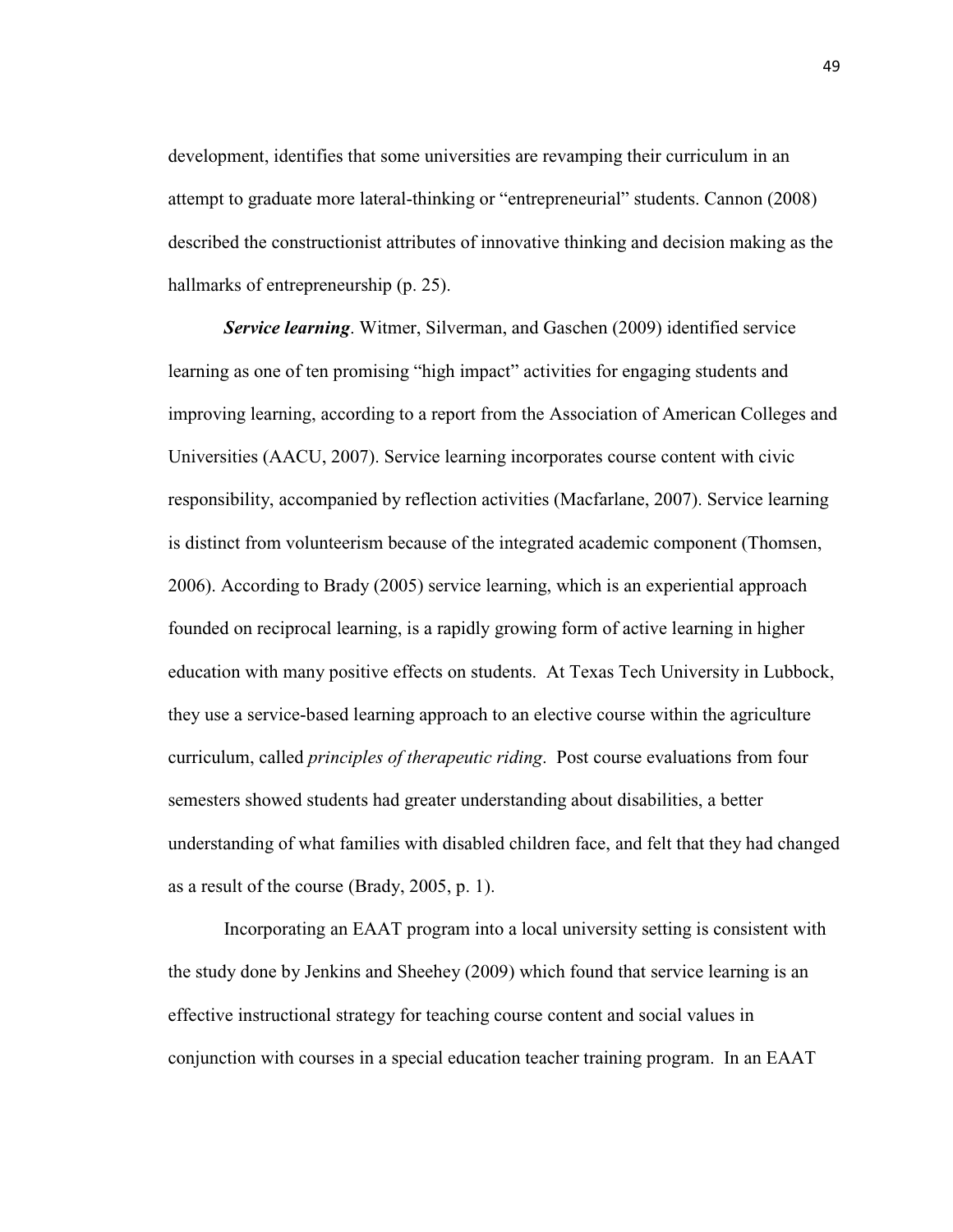program, service learning can extend to sororities, fraternities, and majors outside of an equine department. Service-learning is not necessarily organized around professional skills, such as in practica or internships, and therefore can involve a larger population of students with diverse background and goals (Thomsen, 2006; Macfarlane, 2007).

The time these courses take to set up and teach is a drawback in designing a service-based learning course at the university level (Brady, 2005). There is a need for universities to provide stronger frameworks and patterns for service-based learning curricula, so more professors will envision a role of service in varied disciplines including agricultural sciences (Brady 2005). The service learning study of Jenkins and Sheehey (2009) revealed the need for attention to syllabi relative to course goals and objectives, the use of reflection activities, and the development of evaluation rubrics.

**Constructivism and leadership.** The intended outcome for this study is the blending of two communities (EAAT and higher learning) into one entity, metaphorically similar to weaving whole cloth from threads of different textures, colors, and lengths. Using constructivist leadership principles, the leader must work with stakeholders to construct knowledge that aligns with the values and goals of both EAAT and higher learning. Donaldson (2006) explains how leaders build a belief in "action-in-common" through demonstrating values that reinforce the importance of collective responsibility and collaborative work (p. 107). Constructive leadership involves active problem solving and "sense building" through the pooling of human resources and the fostering of collegial values, leading to shared purposes of the school (Sergiovanni, 2005, p. 38). Murphy (2005) alludes to constructivism by suggesting that the time is ripe for effective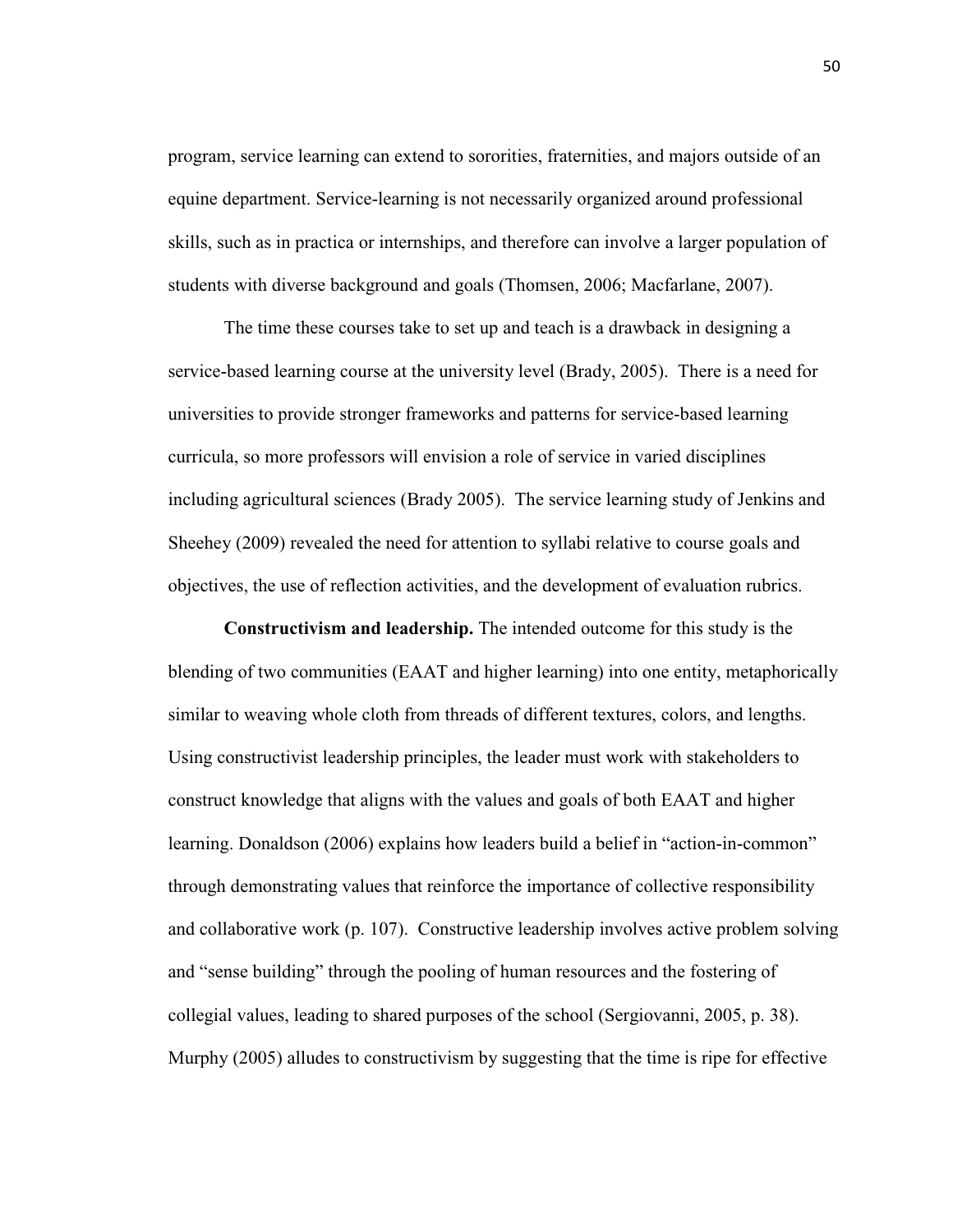leadership that is shared, redistributed, collegial, enabling, entrusting, empowering, and not heavily dependent on a particular person or position (p. 29).

Leaders have experienced success when adopting a questioning attitude in the workplace, thereby fostering stakeholders to become open to new experiences, new constructions of meaning by engaging in a reciprocal relationship that involves the pursuit of critical reflection, innovation, and transformative learning (Greyling, 2008). Successful constructivist leadership, however, depends highly on the leader having the capacity to foster strong relationships through reciprocal trust and respect (Donaldson, 2006, p. 137). This premise is especially important when the decision maker is amidst a network of environmental influences that affect rational decision making, such as organizational life, internal and external politics, requirements for conflict resolution, power distribution, and limitations of human rationality. Grumet, Anderson, and Osmond in Gallagher (2008) also allude to leadership challenges that can be encountered when constructing knowledge for curriculum research---"the distractions of tradition; the desire for approval; the influence of ideology; and the boundaries that separate discourse communities" (p. 155). These leadership challenges are an integral part of this doctoral study, as it focuses on the three diverse components that drive an equine program-- administration, academic rigor, and equestrian knowledge.

### **Methodology**

In this mixed-methods project study, a quantitative survey precedes the qualitative portion that involves interviews of an expert panel and WWU end-users. The descriptive data from the survey can help to identify frequencies and correlations among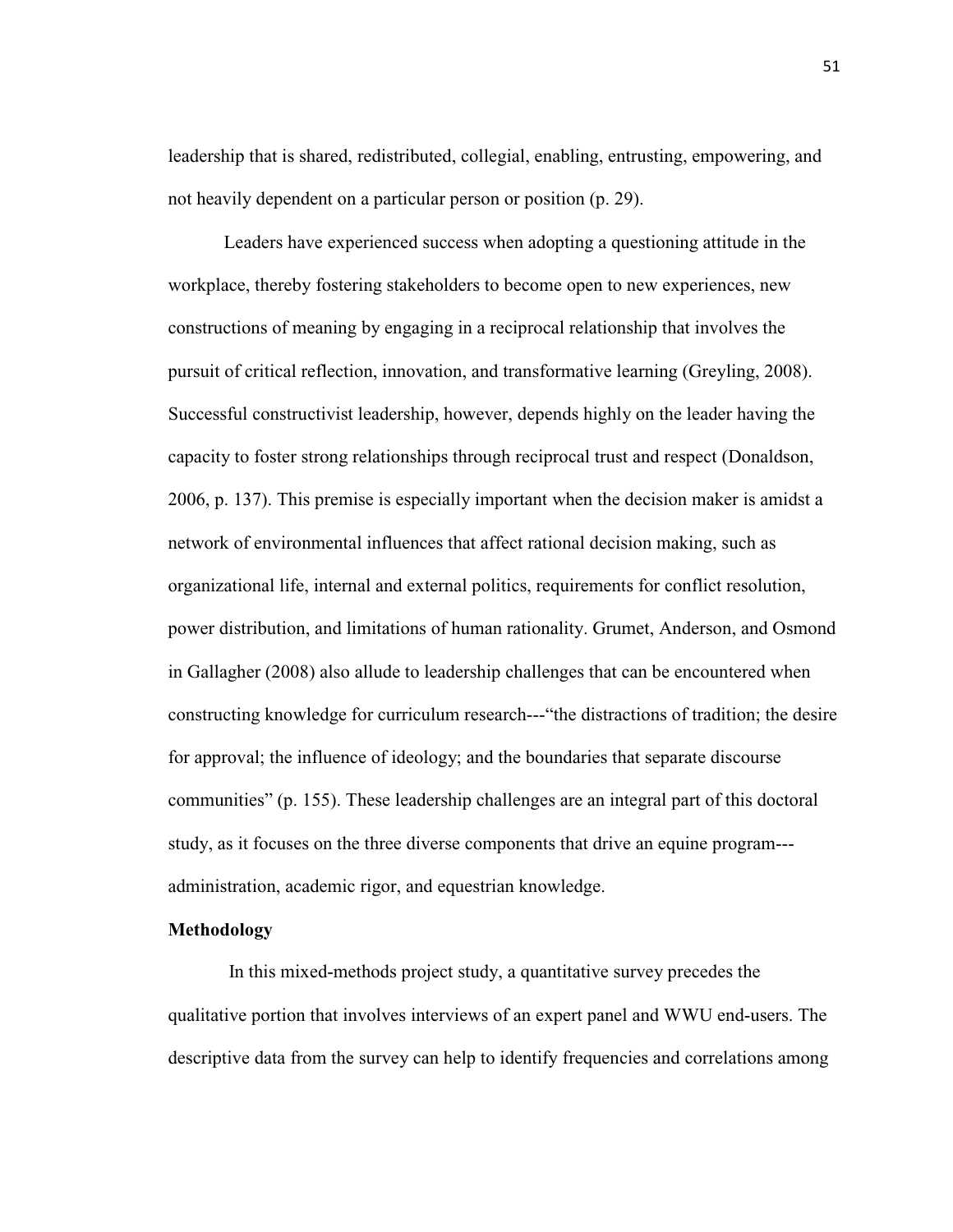the EAAT phenomena (Gravetter and Wallnau, 2008). The interviews will report the multiple realities of different individuals (Creswell, 2007). The paradigm stance of this study is constructivism. In this worldview, the researcher relies as much as possible on the particpants' view of the situation (i.e., EAAT and higher learning) based on social, political, and historical contexts. Open-ended questions help the participants to construct meaning, all of which is interpreted by the researcher, who is also influenced by personal experiences and beliefs (Creswell 2007, pp. 17 - 21).

Systems thinking principles and modeling will be used for understanding this project study's problem which involves a whole unit, the university and its interacting parts (the faculty, divisions, values, beliefs, goals, and history). According to Lewin's change model, successful change requires the gatekeepers of the problem at hand to be involved in the change process, because their interacting backgrounds and beliefs have a causal effect on the whole system (Scott, 2009). Therefore, in this project study, gatekeepers will participate in the quantitative survey, the expert panel interviews, and the end-user interviews.

#### **Implications**

 Anticipated findings from the survey of EAAT affiliated schools include the revelation of varying degrees of integration within higher learning. Some schools may reveal collaborations with independently operated, off-campus EAAT centers, whereas others might express involvement in a modified to full-scale EAAT program on campus. It is anticipated that some creative ideas will be discovered on how to integrate equine and non-equine departments, programs and resources. The implications for possible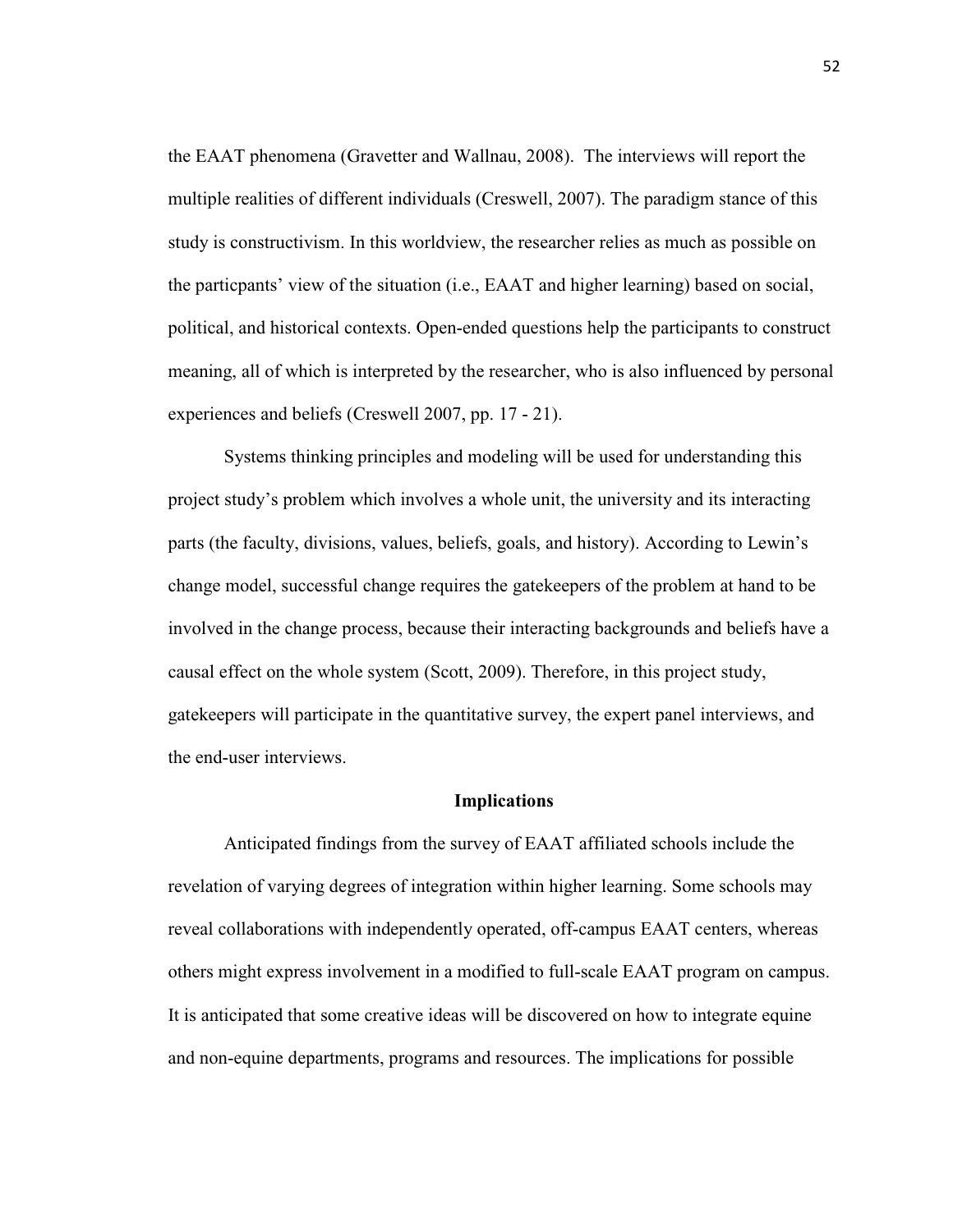project direction involve a proposal for some level of EAAT integration into my local university setting, with high expectations that it could be at the level of a major, on campus. The proposal could include modified options for various levels of EAAT involvement.

### **Summary**

At the local level, a gap exists between the income and the budget necessary to operate a quality equestrian program. The problem addressed is finding an intervention to bridge the income/budget gap. This project study will research the ways and means of integrating an EAAT program into the institution, as an intervention. The study will culminate in a project that is a multi-option proposal for EAAT integration. Significance could be derived in the form of increased revenue that leads to an adequate budget for providing quality equipment, facilities, and horses. This boost can lead to increased program quality, which helps to attract and retain students. Enhanced student experience is gained through the inclusion of service learning, experiential learning, and entrepreneurialism. Further significance is observed when an EAAT program serves community members with disabilities. The mixed methods research approach will include a preliminary survey to discover frequencies and descriptive data for EAAT phenomena, followed by individual, open-ended interviews of an expert panel and WWU end-users which can lead to constructed meaning and knowledge to use in the development of the project. The entire study is guided by the overarching *constructivist theory* and *systems theory.* Per the constructivist principle of history as a part of understanding, historical insight is considered relative to the equine industry, EAAT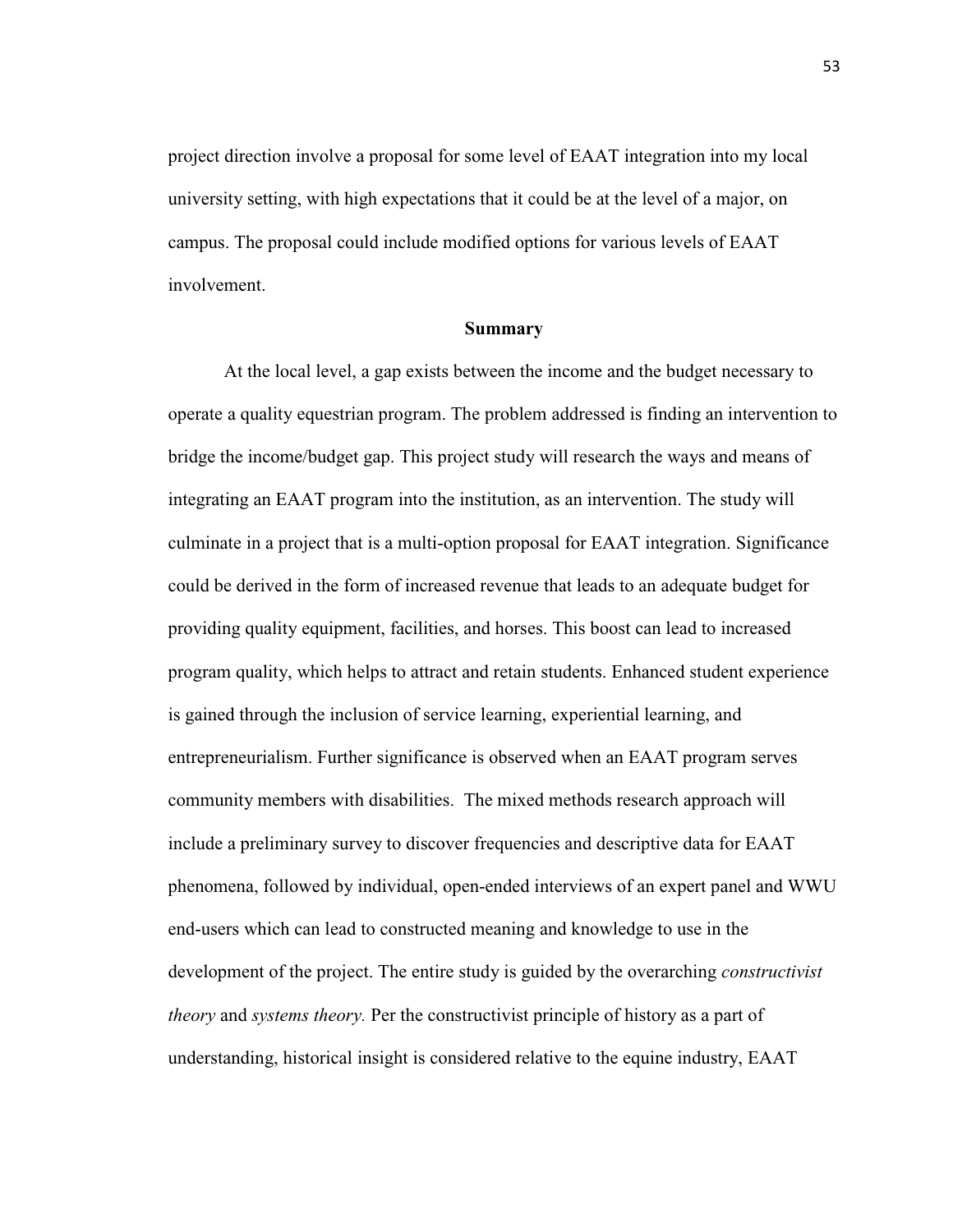programs, and equine education. Contextual relationships, curriculum development, leadership approaches, and research methodology are viewed through the lens of constructivism and systems theory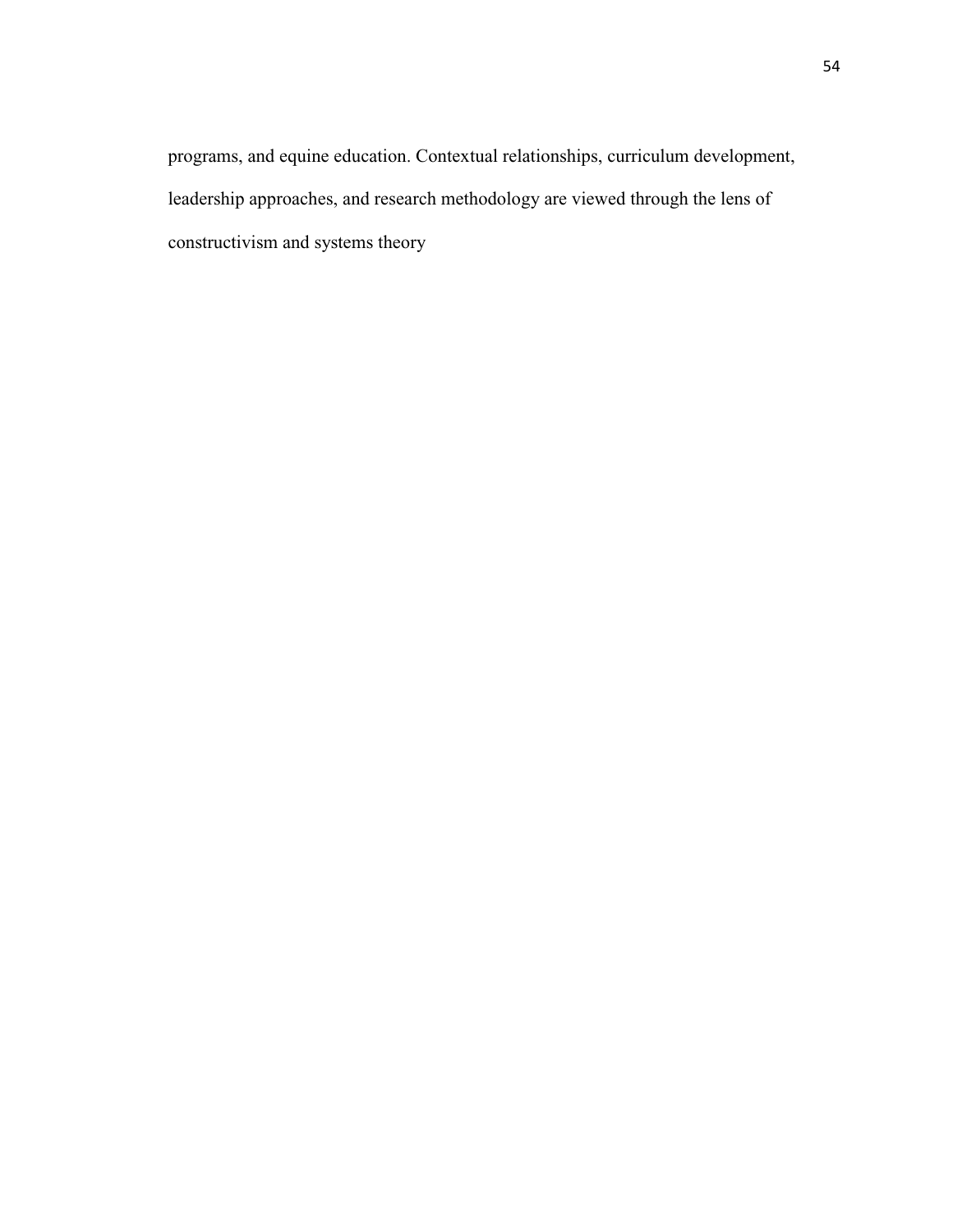## Section 2: Methodology

### **Introduction**

This project study was designed as a challenge in constructivist leadership culminating in a proposal of a multi-option plan to integrate existing institutional resources into an equine-assisted activities and therapy (EAAT) program at William Woods University (WWU). The challenge was mandated by the university president and the academic dean, in an effort to address the problem of equalizing the misaligned business/financial component of WWU equine division with the other two major program components -- academic rigor, and equestrian knowledge (Fessler, 2009; McCarthy, 2009). The two guiding research questions for the mixed methods project study are as follows: (a) Among higher learning institutions, to what extent are internal and external resources used to integrate EAAT as an intervention to close the gap between income and the budget needed for a quality equestrian studies program? and (b) How is an EAAT program compatible with the needs and capabilities of the institution, WWU? The quantitative component was in the form of a one-time survey to all identified U.S. higher learning institutions (37) that have an EAAT emphasis, minor, or major. The survey addressed the descriptive portion (ways and means) of the guiding research question. Research on how to align the survey data with WWU's "needs and capabilities" was done in the multi-faceted qualitative design involving five phone interviews involving experts (selected school administrators) and individual phone/e-mail interviews with two enduser groups (WWU equine division faculty; and select WWU division chairs). After all the quantitative and qualitative information was compiled and analyzed, it was further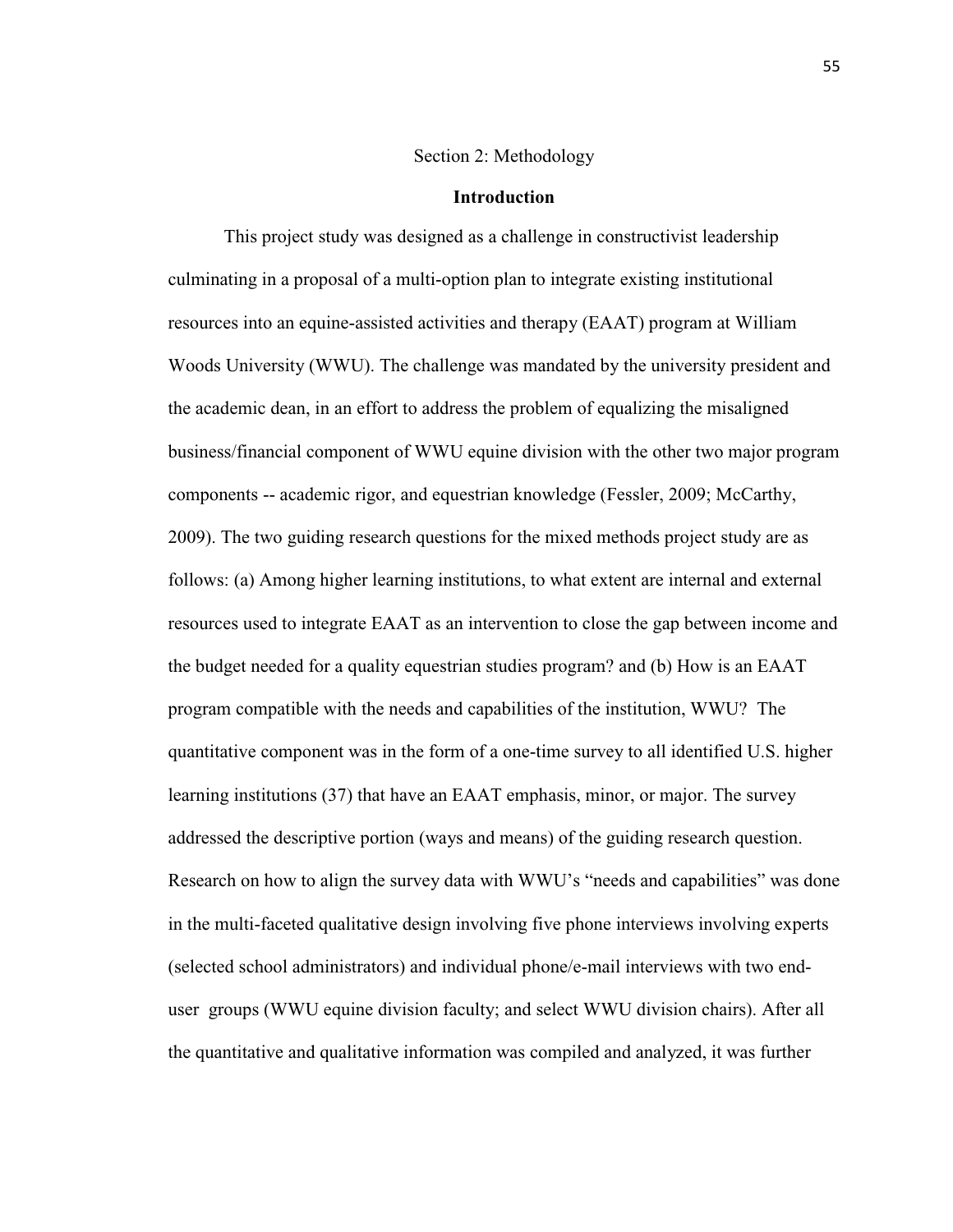refined into prototypes for various levels of EAAT involvement at WWU, and a written, multi-optioned proposal was developed. The draft was sent for member checking by the expert panel and end-user groups. After final review of all data, the multi-optioned proposal was refined and put into presentation format for the WWU the academic dean to consider for implementation at WWU.

# **Explanation for the Mixed Method Design**

The sequential explanatory strategy was used in this mixed methods approach. According to Creswell (2009), this strategy has two distinct collection phases with the quantitative collection and analysis preceding the qualitative phase. This study began with a quantitative survey, followed by the individual interviews of the expert panel and then the end users. Justification can be made for the use of multiple forms of data collection and analysis. Multiple techniques of data collection enhance validity of findings (Creswell, 2007). The interviews were designed to clarify and build upon the themes discovered in the survey data. Priority could have been given to either phase of research, and in this case more time and attention was required for the multi-faceted qualitative portion.

The sequential explanatory strategy typically involves a theoretical perspective to guide the study. The theoretical perspective in this study involved *constructivism* and *systems thinking* because an expert panel and end-users with diverse perspectives would construct unified meaning out of the quantitative data in relation to the contextual setting at WWU (Senge, 2006). The sequential explanatory strategy is widely used by researchers because it is straightforward in nature, with clear stages that are easy to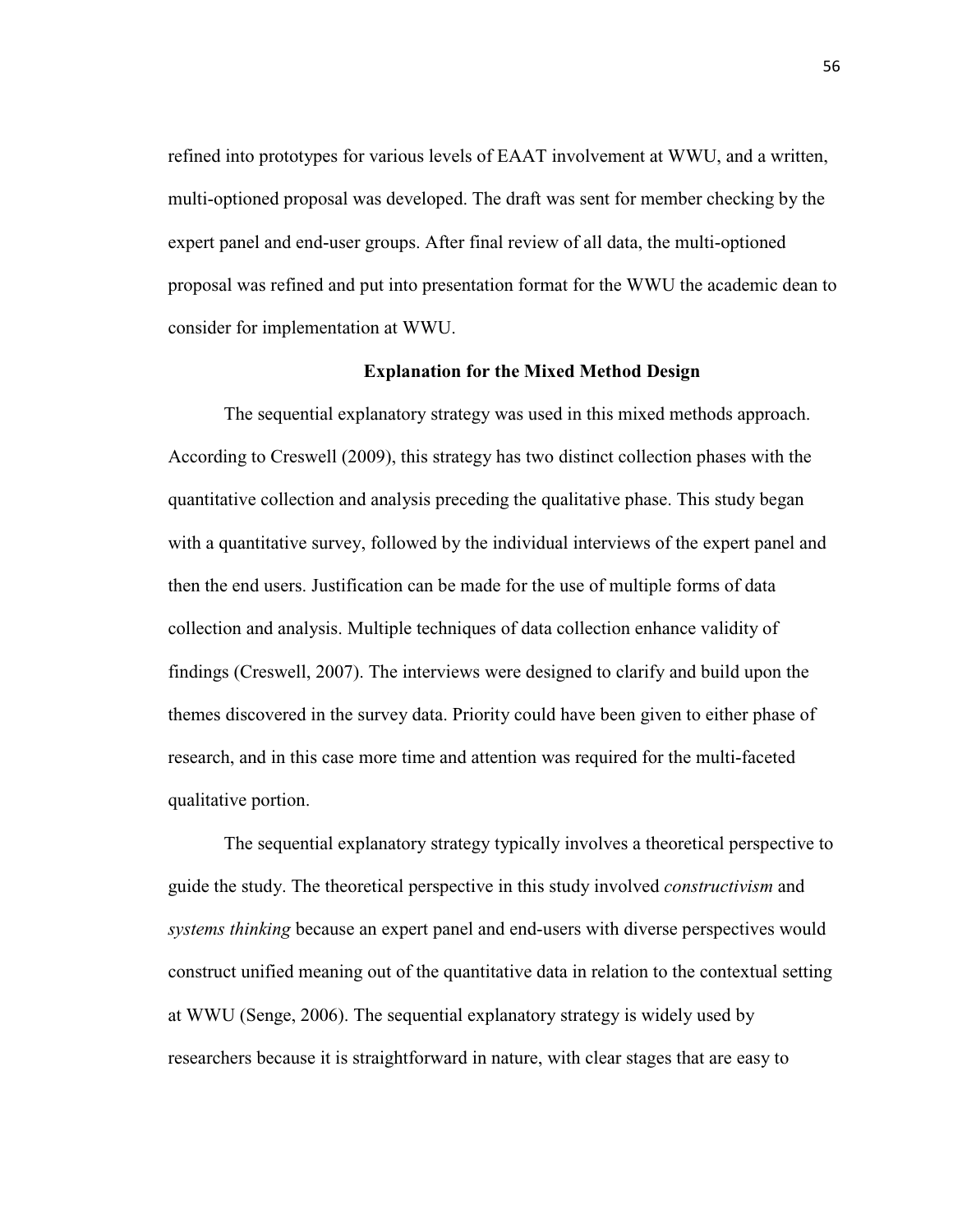describe and report (Creswell, 2003). A drawback may be the length of time involved in the data collection (p. 217), but it was my intent to be well-prepared and proactive in use of time.

# **Description and Justification of Setting and Sample**

The quantitative survey population was drawn from U.S. institutions of higher learning. Per directory and marketing information, the population included all institutions that have an EAAT emphasis, minor, or major. There were only 37 identified institutions that fell into this category (Almos, 2009; NARHA, 2009). Because the population was relatively small, it was feasible to survey all institutions that meet the criteria. There was not a sampling, which helped to validate the findings as objective and representative of the entire population (Fink, 2006, pp. 45 - 47).

 A purposeful sampling approach (Creswell, 2007) was used to select the expert panel for the five qualitative phone interviews. These participants consisted of equine program directors. These directors were selected based on the similarity of their institution to WWU, but they must have possessed some level of involvement in EAAT so reality-based information could be gleaned on the EAAT/higher learning relationship. Appendix C is a self-designed matrix that was used for a systematic approach to the purposeful sampling.

The two end-user groups were purposefully selected based on the three components that guide equine programs---administration, academic rigor, and equestrian knowledge. The first group, the six member equestrian faculty, was selected because they were end-users, and they could best provide the needed equestrian knowledge. The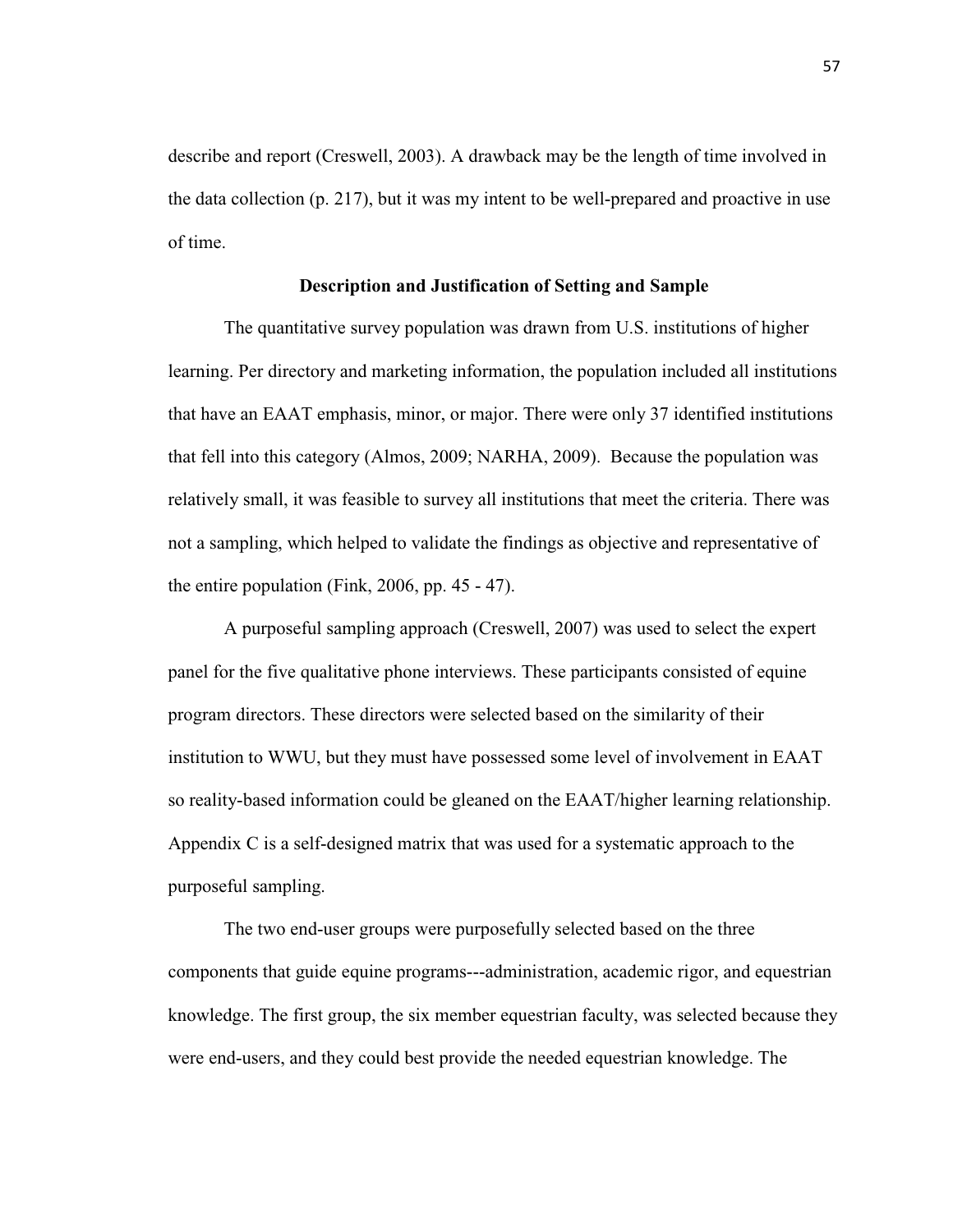second end-user group consisted of WWU division chairs and program directors-- experts in academic rigor. They were selected after analyzing the initial survey and expert panel interview data. With that information, the division chair/program director group would only consist of those in programs with resources (curriculum, equipment, faculty, etc.) that had potential for integration into an EAAT program.

# **The Role of the Researcher**

 I was the one gathering the information for the survey, expert panel interviews, and the end-user interviews. This role, in the qualitative interview phases involved the facilitation of a comfortable, nonjudgmental, safe environment (Rubin, 2005, p. 83). To appear less threatening, it was communicated that my role as a former equine division chair was similar to their role, and that we probably had some common interests and concerns (Rubin, 2005, p.84). Following a constructivist assumption, the researcher and the participants would develop some sort of co-constructed understanding about what was happening in the research context (Gagnon & Collay, 2006; Kincheloe, 2005; Marlowe & Page, 2005; Goodman, 2008).

Some form of a pre-existing relationship existed between the researcher and the members of the two end-user interview groups. The equine division group consisted of people who I daily supervised when I was their former division chair, three months prior to the data collection. At the time of the interviews, I had absolutely no responsibility or authority at William Woods University; however the nature of the previous superior/subordinate relationship could potentially create a bias as faculty members attempted to please or displease me. The second end-user group consisted of former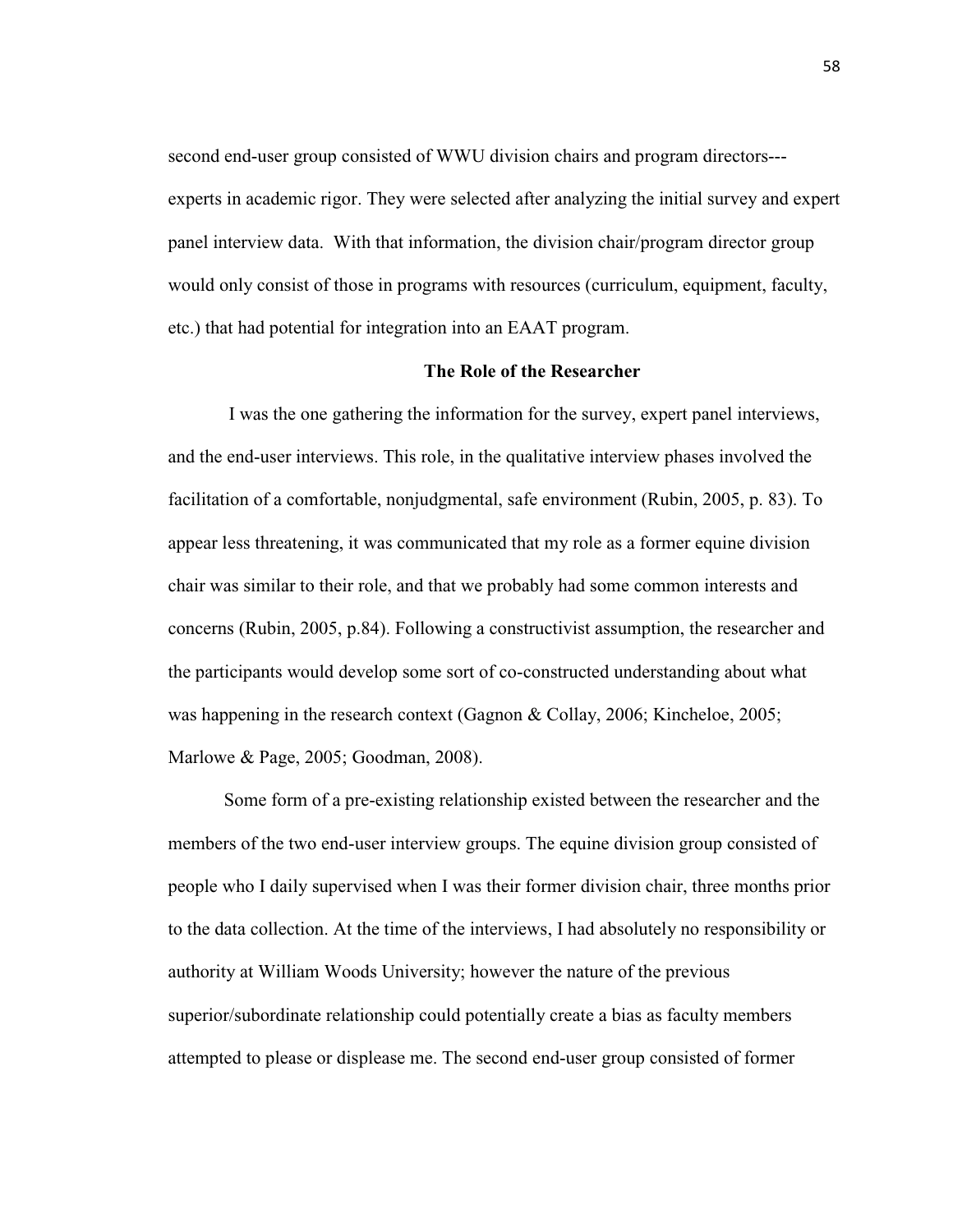colleagues or peers. Again, credibility may have been affected by their desire to please or displease me and/or the administration that mandated the project.

Based on my experience and history, I held known and unknown biases which needed to be examined to offset prejudice (Rubin, 2005, p. 82). I have a passion for EAAT which developed through EAAT activities with my daughter who was born with Spina Bifida. I am a certified therapeutic riding instructor who has personally witnessed the benefits of EAAT. If allowed, this passion and belief in EAAT could taint my objective view of the data. Another bias is my desire to be on the "cutting edge" of innovation in equine education. All of these potential biases were counterbalanced through the processes of triangulation and member-checking of the multiple data sources. Triangulation involved corroborating evidence from the different sources to validate themes and perspectives (Creswell, 2007, p. 208). Member-checking involved periodically taking the data, analysis, and interpretations back to the participants for their perspective on the accuracy of the information (Creswell, 2007, p. 208).

### **Protective Measures for Participants**

The research in this project study followed the guidelines of the Walden University institutional review board (IRB). These guidelines comply with the university's ethical standards as well as any applicable federal and international guidelines. Application was made to the IRB, and approval number 07-09-10-035963 was granted to conduct research.

The Walden University application (Walden, 2009) included the following safeguards for the welfare of participants: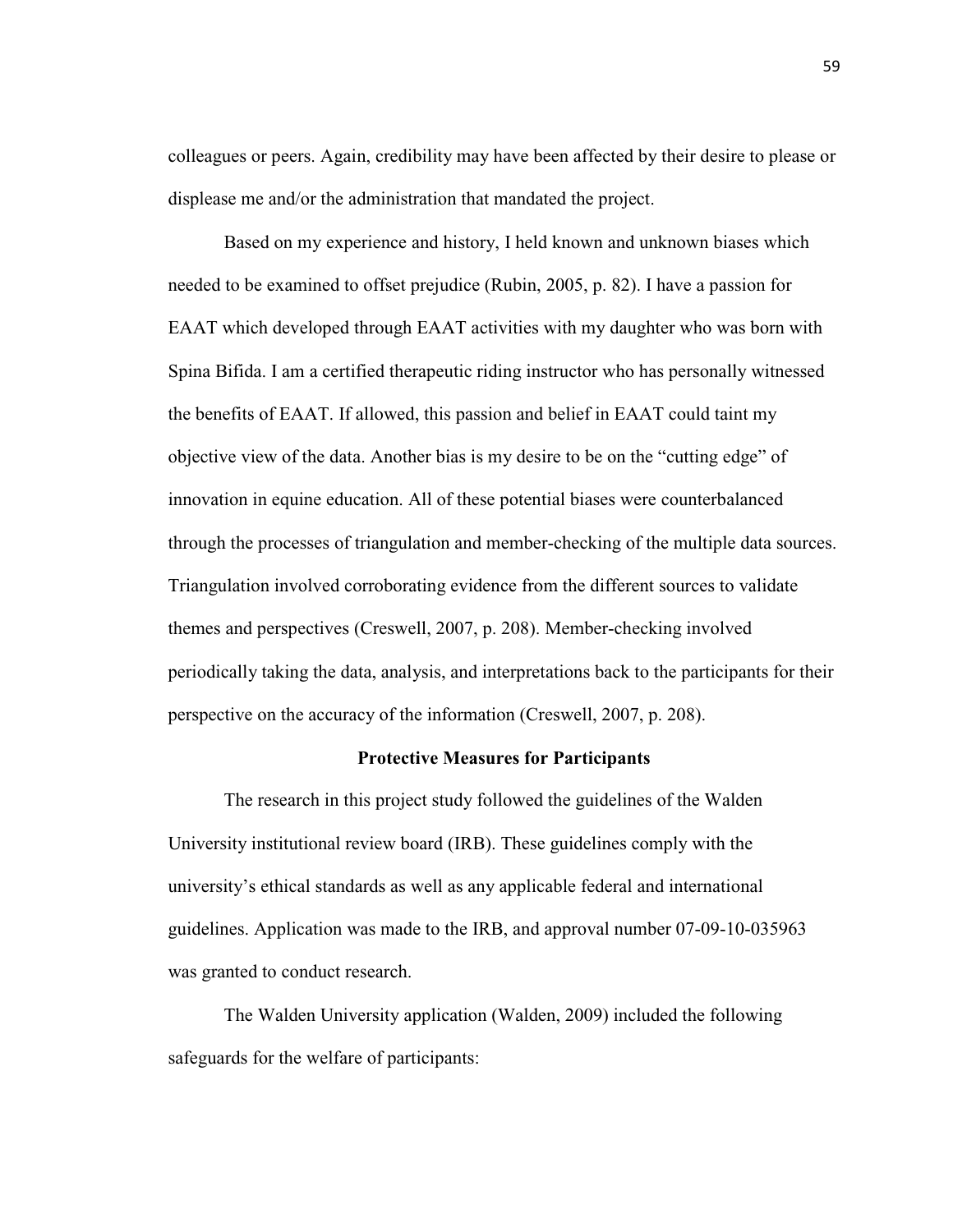- Describe participants' tasks;
- Submit data collection instruments with evidence of compliance with copyright holders' terms of usage, and permission for reproduction of instruments;
- Describe the participants in research;
- Submit a signed Letter of Cooperation from those helping with data collection;
- Submit a signed Data Use Agreement from organizations providing records;
- Describe a plan to share data with stakeholders;
- Describe potential risks and benefits to stakeholders and provisions to address them;
- Describe procedures to maintain confidentiality and integrity of data;
- Submit signed certificates of confidentiality for those accessing the data;
- Disclose potential conflicts of interest and a plan to manage them;
- Obtain and document informed consent from all participants; or parents, guardians and caregivers; and
- Submit unsigned consent documents.

 Walden IRB guidelines were strictly followed, and pertinent information for participant protection was disclosed in the invitations and the informed consent documents. These forms were signed by the participants (Rubin, 2005). The assurance of confidentiality was restated prior to the start of each method of collection. Participants were informed of risks and benefits, and they were given the right to withdraw consent and discontinue participation (Fink, 2006, p. 41). They were made aware that they had the right to retract information, and they would be given the opportunity to read the final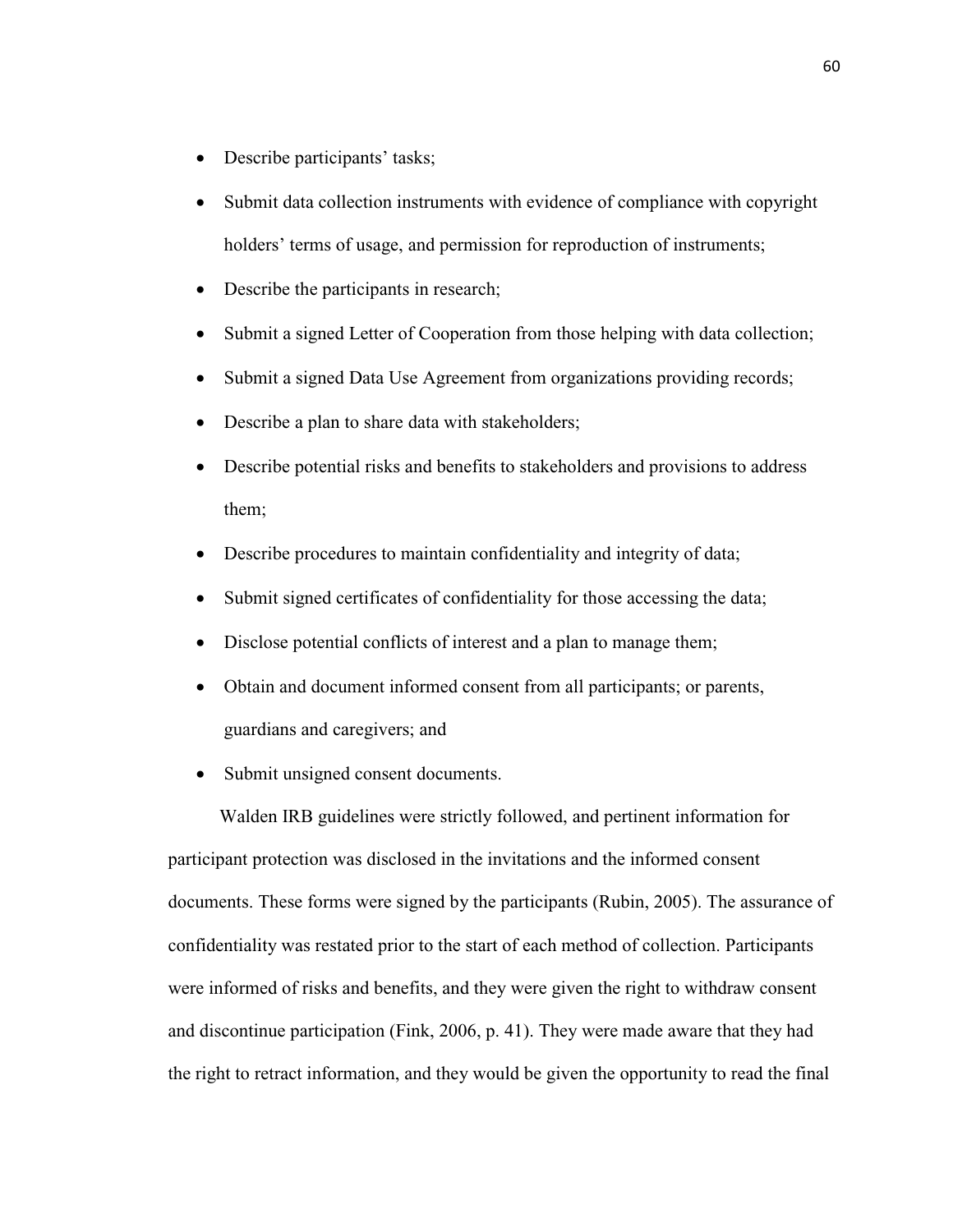manuscript prior to publication (Rubin, 2005, p. 97 - 107). After final project study approval, all surveys and transcriptions will be shredded (Fink, 2006, p. 41).

## **Data Collection and Analysis Sequence**

 In this project study, research began with the quantitative survey for all identified higher learning institutions (37) with an EAAT concentration, minor, or major. Surveys, which could be easily self-administered by hand or computer, were used to collect information to describe, compare, or explain knowledge, feelings, values, and behavior (Fink, 2006, p. 1). The survey for this study was used to secure the descriptive quantitative information needed to understand the ways and means of incorporating institutional resources into an EAAT program. Analysis of the survey data involved descriptive statistics which included counts, proportions, and measures of central tendency. No hypothesis was being tested in the quantitative survey. The survey was purely descriptive with no testing taking place. The descriptive statistics were needed to add insight and validity to the development of the EAAT prototype(s) and the future decisions to be made about them.

 After the quantitative survey was completed and analyzed, an expert panel-- program directors from five institutions similar to WWU---was selected from the original survey group for individual phone interviews. *Interpretive constructivism* was involved through the use of "responsive interviewing" which recognizes the interviewer and interviewee in a relationship constructing meaning in a flexible manner (Rubin & Rubin, 2005, p. 30). In qualitative interviews, the breadth of focus can be narrow or broad, and the subject of focus can be on meaning or description (Rubin, 2005, p. 5). This flexibility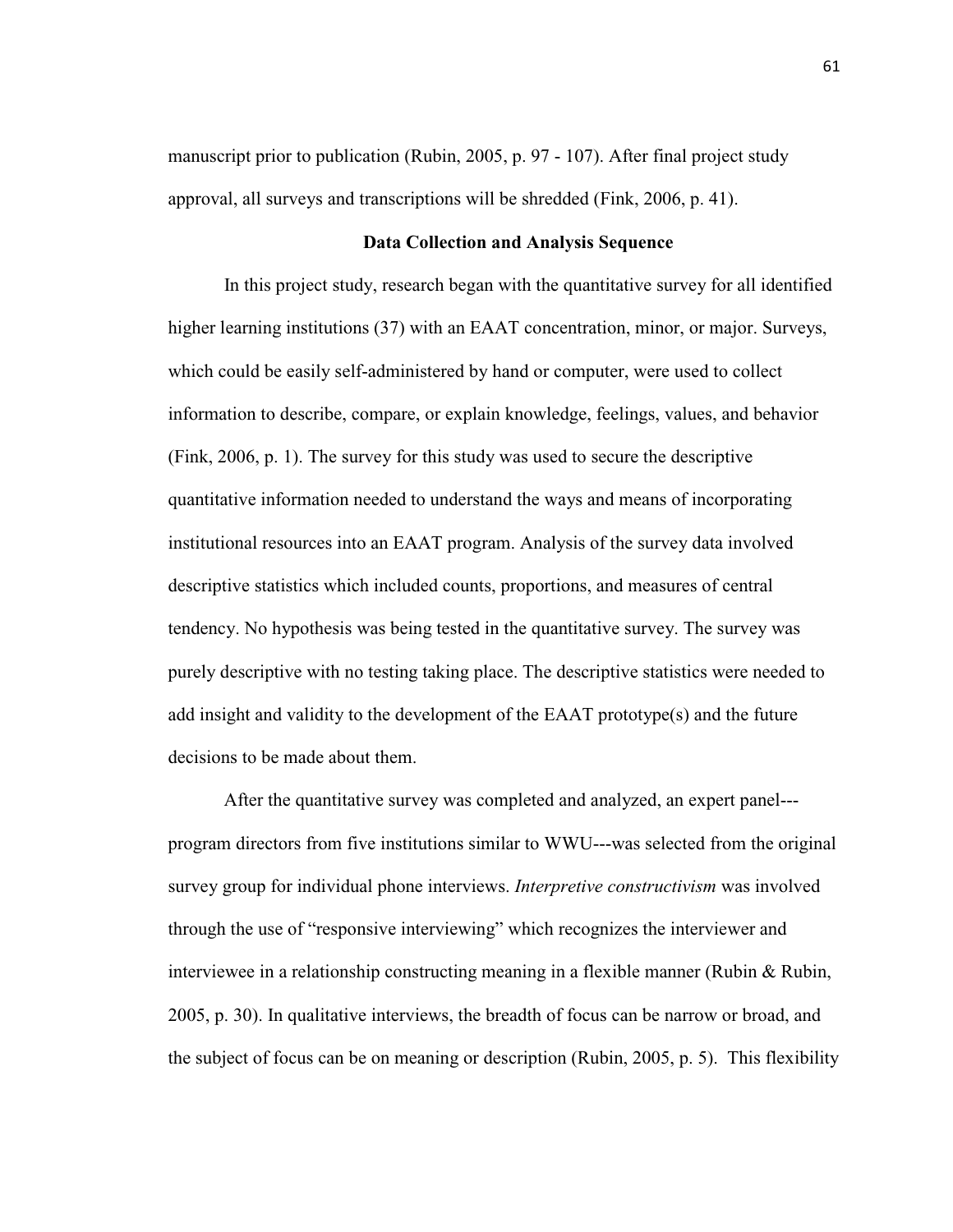in the focus of my interviews was conducive to healthy "responsive interviewing." The interviews also involved the process of "triangulation'' leading to the investigation, clarification, and elaboration of the raw data from the surveys (Creswell, 2007).

Once the descriptive survey data had been analyzed and then clarified by the five phone interviews, the information was conceptualized into ways and means of incorporating an EAAT program at WWU, capitalizing on the use of the institution's existing resources. Various levels of EAAT involvement was then presented for discussion to WWU end-users, via individual interviews. The end-users included WWU faculty members who, at varying levels, would ultimately become involved in the proposed EAAT program. Here is where the theoretical aspect of the sequential explanatory strategy came into play. The theory of constructivism espouses collaboration and collective construction of meaning, *meaning-making,* in an educational community (Donaldson, 2006; Greyling, 2008; Murphy, 2005; Sergiovanni, 2005; Gagnan & Collay, 2006). The end-user participants were introduced to the data from the survey and five interviews for application to their contextual setting. Because these end-users were individuals with similar characteristics and/or similar shared experiences, they provided the advantage of interaction to produce data and insights in a relatively short period of time (Creswell, 2007, p. 133). The end-user participants included the WWU equine faculty, and select division chairs/program directors. Each group had unique perspectives regarding the logistics of incorporating an EAAT program at WWU. The equine faculty provided extensive equine knowledge to guide their meaning-making, and the division chairs/program directors provided perspective that is crucial to academic rigor.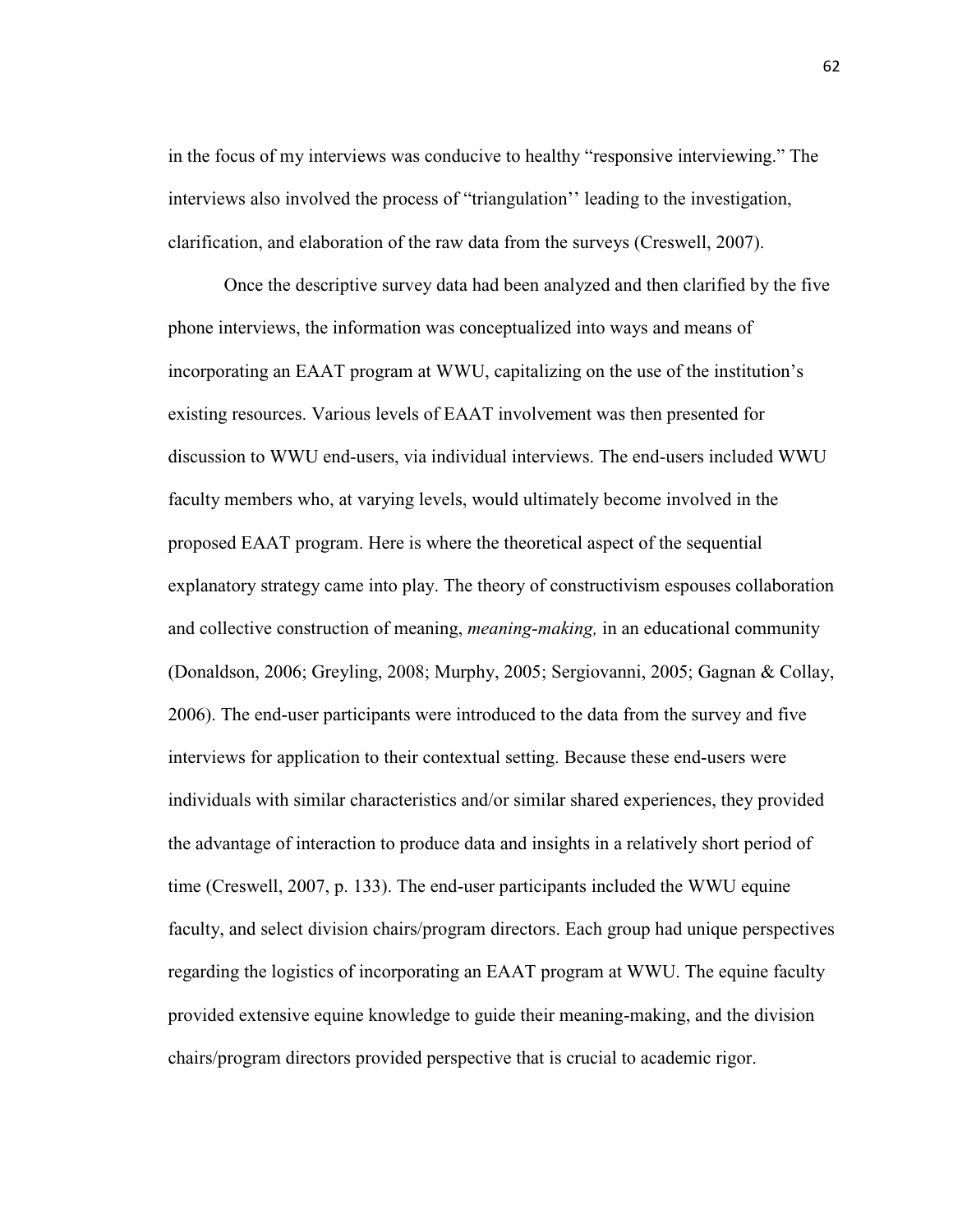The acquired insights from the end-user interviews were then analyzed to construct meaning out of differing viewpoints. Conflicts in values, goals, purposes and interests must be reflected upon and reconstructed from "messes" into "manageable plans" (Gagnon & Collay, 2006; Kincheloe, 2005; Marlowe & Page, 2005; Goodman, 2008). This constructed information was then put into the form of a written, multioptioned proposal that was sent to the expert panel and end-user participants for further consideration and evaluation. This review, member-checking, is vital to the constructivist process (Creswell, 2007).

After member-checking and additional literature review, a formal proposal was written that included model options for incorporating an EAAT program into WWU. The written proposal was then presented to a chief administrator, the academic dean. Figure 3 provides an overview of the entire data collection and analysis sequence.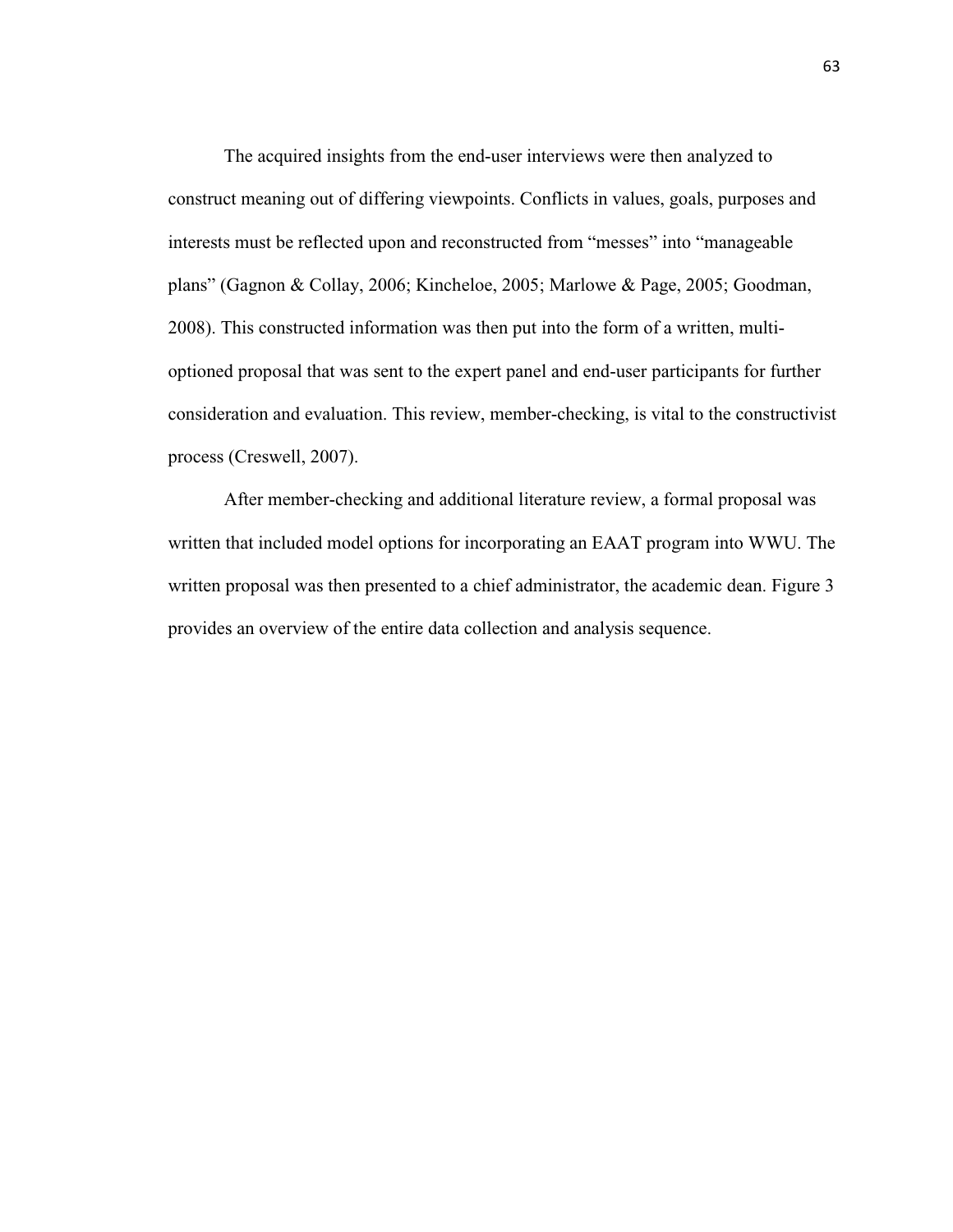*Figure 3.* Process flow chart describing the process for data collection and analysis.

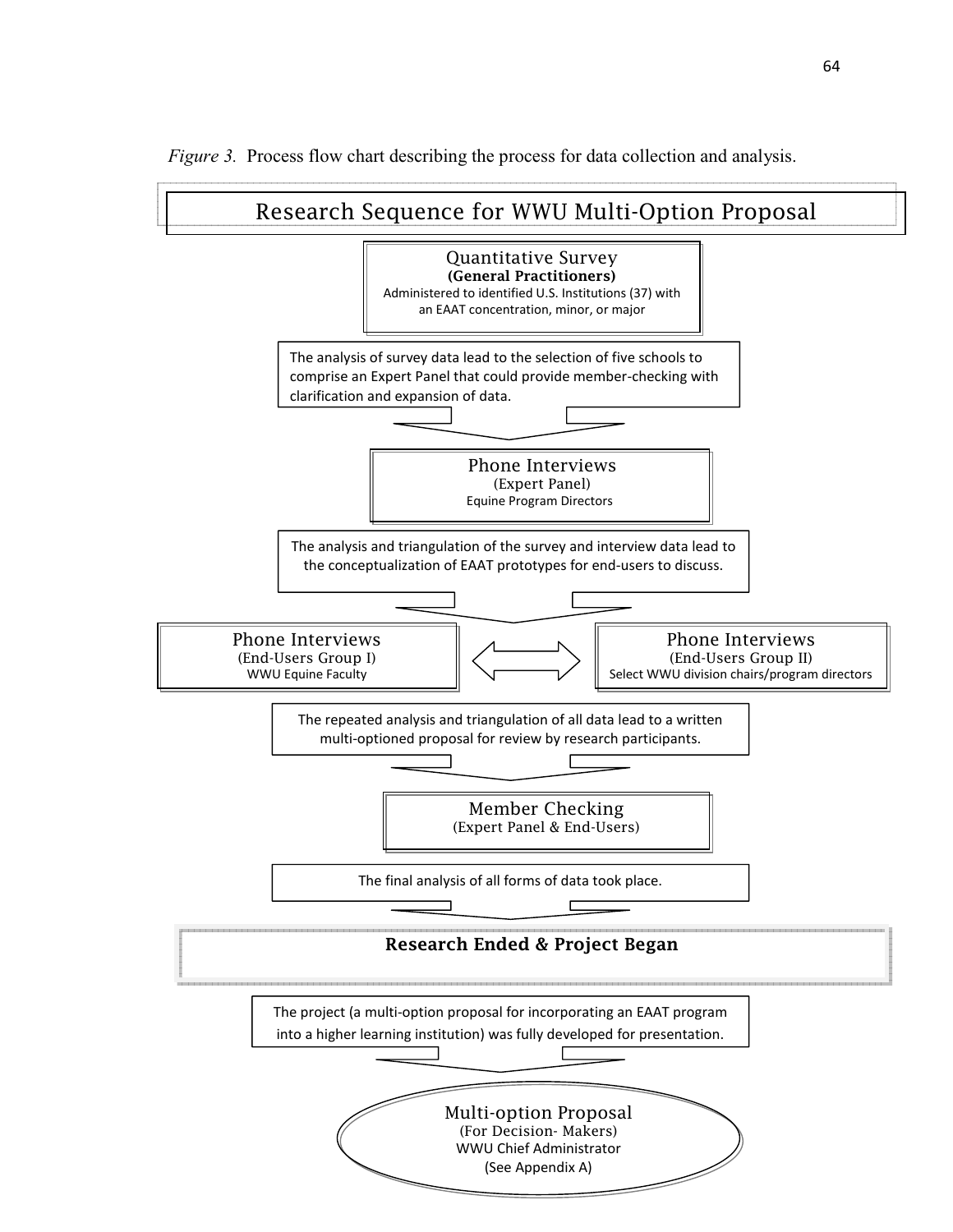#### **Reliability and Validation Procedures**

According to Robinson & Lai (2006), "the better your research design, methods, and analysis, the stronger the argument you can make for the validity of your research" (p.85). Fink (2006) agrees that the creation of well-designed, user-friendly surveys, as well as the conducting of pilot tests, can enhance reliability and validity. Therefore, in this study, a pilot test was administered to a respondent who was not participating in the actual survey, who had characteristics similar to the survey population. This person was able to critique the survey for user friendliness and clarity, so corrections could be made prior to utilizing the survey. The validity of the content is another point that was addressed. Content validity is usually established by content experts, assessing whether or not the content of the measurement technique is in consonance with the expert knowledge base (Singh, 2007). The knowledge experts in this project study included the pilot study participant and my doctoral chair, who has an extensive equestrian background.

The qualitative methods in this project study gained validation trough memberchecking, triangulation, and peer-debriefing during the various stages of analysis. Data collected through the quantitative survey, the expert panel interviews, and the end-user interviews were triangulated along with data that include participants' institutional documents and website information; the North American Riding for the Handicapped Association (NARHA) standards of accreditation; and other pertinent artifacts. The use of different data sources in the triangulation process ensures greater data reliability (Creswell, 2007) and adds breadth and depth to the analysis (Portelli in Sikes and Potts,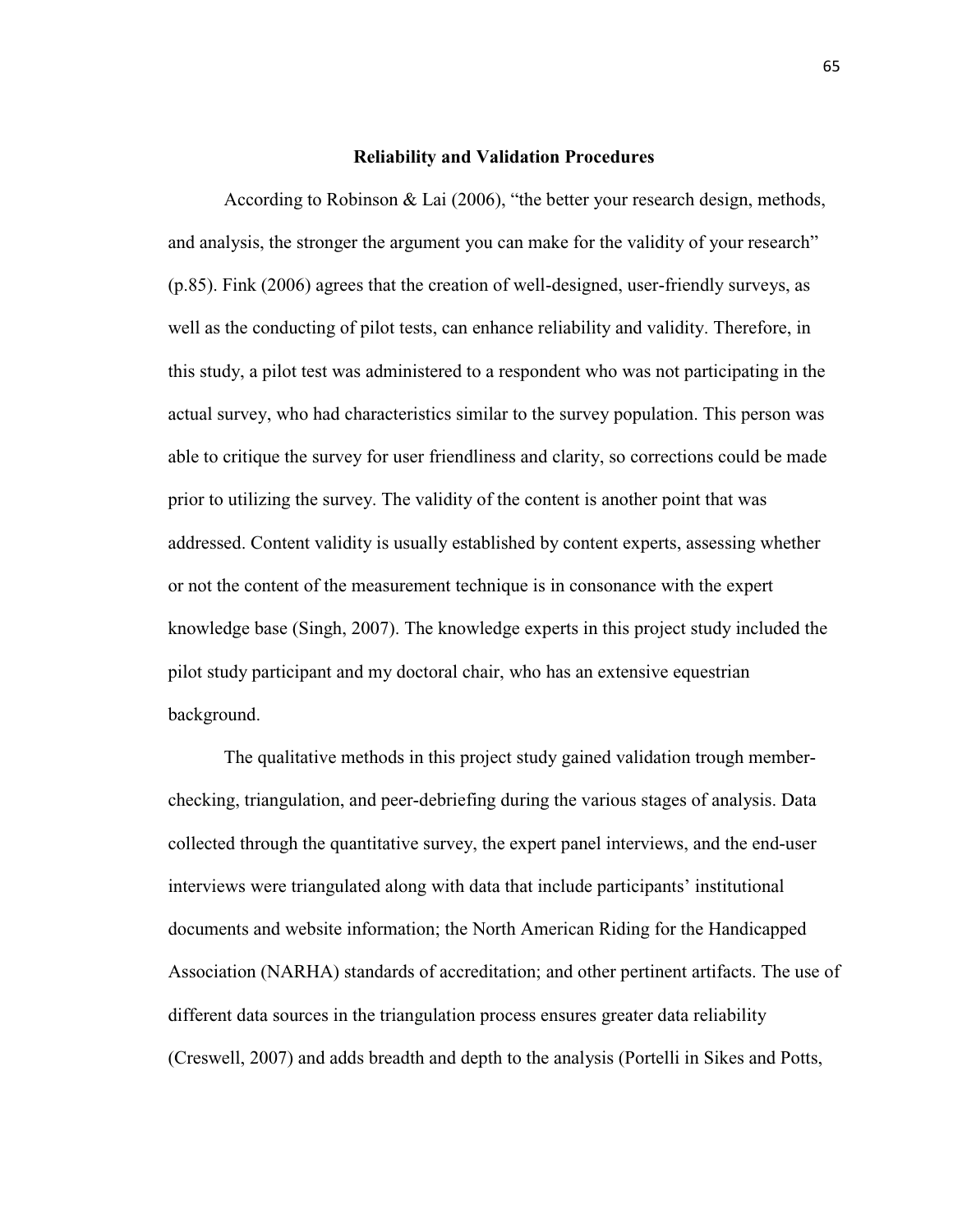2008). Data such as artifacts, documents, records, and archives are sources that are not directly connected to the researcher, so they are typically more objective in nature. Using this type of data is beneficial in the triangulation process because the data is somewhat removed from participant and researcher intervention (Creswell, 2007). The use of member-checking, or "respondent validation" (Robinson & Lai, 2006, p. 64) involves participant review of the researcher's data, analysis, and interpretation to determine its accuracy (Creswell, 2007). Peer debriefing was incorporated throughout all stages of analysis, using the consulting contributions of various colleagues and professionals who were not a part of the study. This peer debriefing helped to identify researcher bias and to control research quality (Rubin & Rubin, 2005; Creswell, 2007). Robinson & Lai (2006) refer to "audit trails" where others (peers and experts) are shown the original field notes, checklists, observations, notes, or sections of interviews. This results in the formation of an "audit trail" for others to check the validity of a researcher's interpretations, revealing a pattern of evidence to support the drawn conclusion (p. 61)

### **Data Collection and Analysis**

#### **The Quantitative Data**

The survey instrument (see Appendix A) was original in design. The one-time survey was designed to take less than fifteen minutes to complete, in order to improve survey response. The data collected were to be completely objective, based on answers to closed-ended questions. The purpose of securing this quantitative data was to address the first guiding research question: (a) Among higher learning institutions, to what extent are internal and external resources used to integrate EAAT as an intervention to close the gap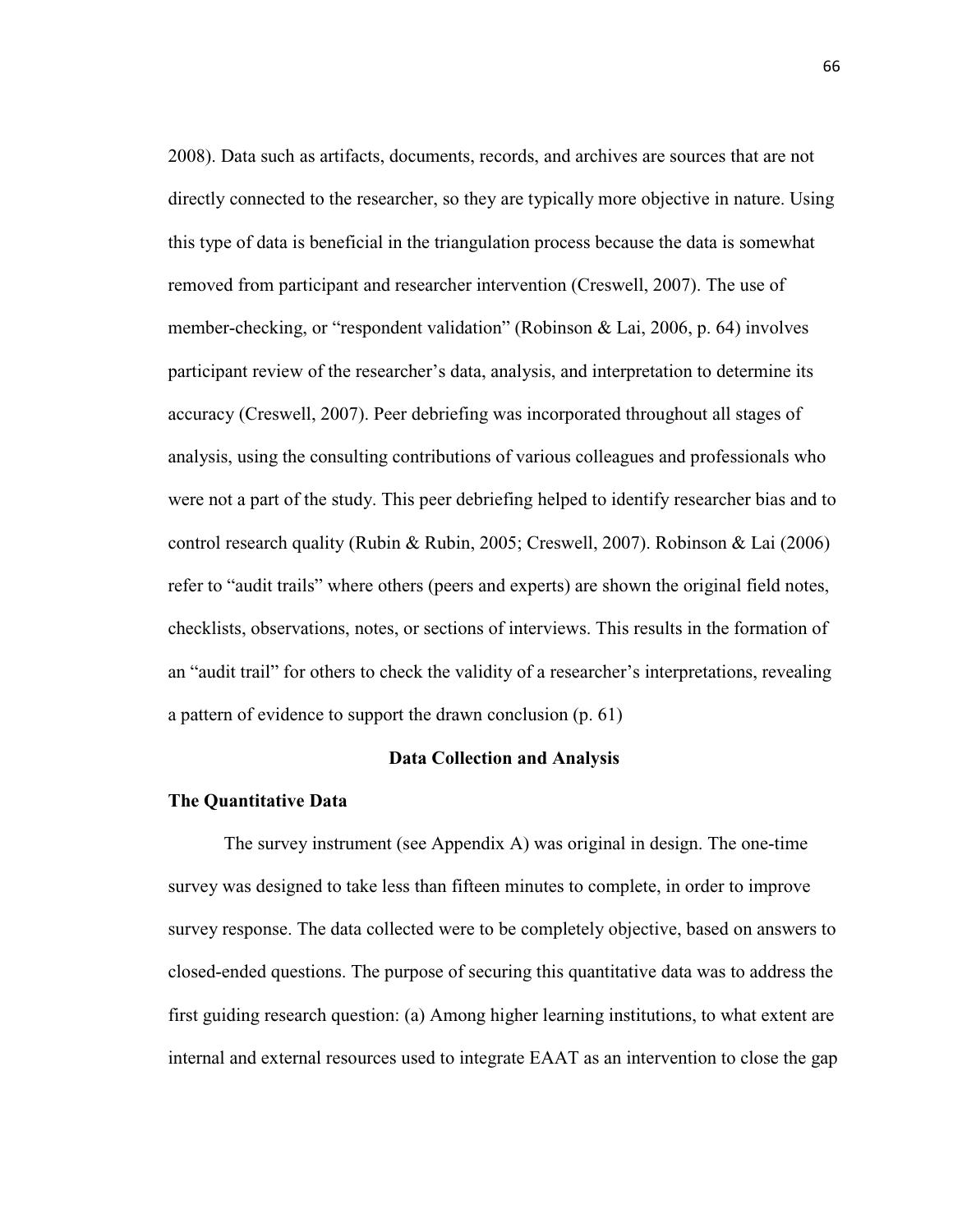between income and the budget needed for a quality equestrian studies program? The data would later be triangulated with qualitative data (via interviews) to aid in development of the project---a multi-optioned proposal for incorporating an EAAT program into an institution, primarily using existing resources (e.g., curriculum, facilities, faculty, equipment, and programs).

According to Fink (2006), well-designed, user-friendly surveys are conducive to reliability and validity. "A measurement procedure is considered reliable when it produces stable, consistent measurements" (Gravetter & Wallnau, 2008, p. 431). To get these consistent measurements, it may be advantageous to run a pilot test on the survey to enhance reliability (Fink, 2006, p. 6). An invitation for a survey pilot test was sent to two former equine department chairs who would not be involved in the actual survey; they did, however, have characteristics similar to the survey population. After sending a reminder invitation, only one of the two responded and took the pilot survey, providing a positive evaluation and no recommendation for changes.

The procedure for gaining access to the participants for the quantitative survey initially involved the identification of U.S. institutions that have an existing EAAT emphasis, minor, or major. That was accomplished through investigation of equine business directories, websites, and books such as "Horse Schools" (Amos, 2008). Once these schools (37) were identified, an invitation letter was electronically sent to all the program directors, requesting participation in a self-administered survey on SurveyMonkey.com.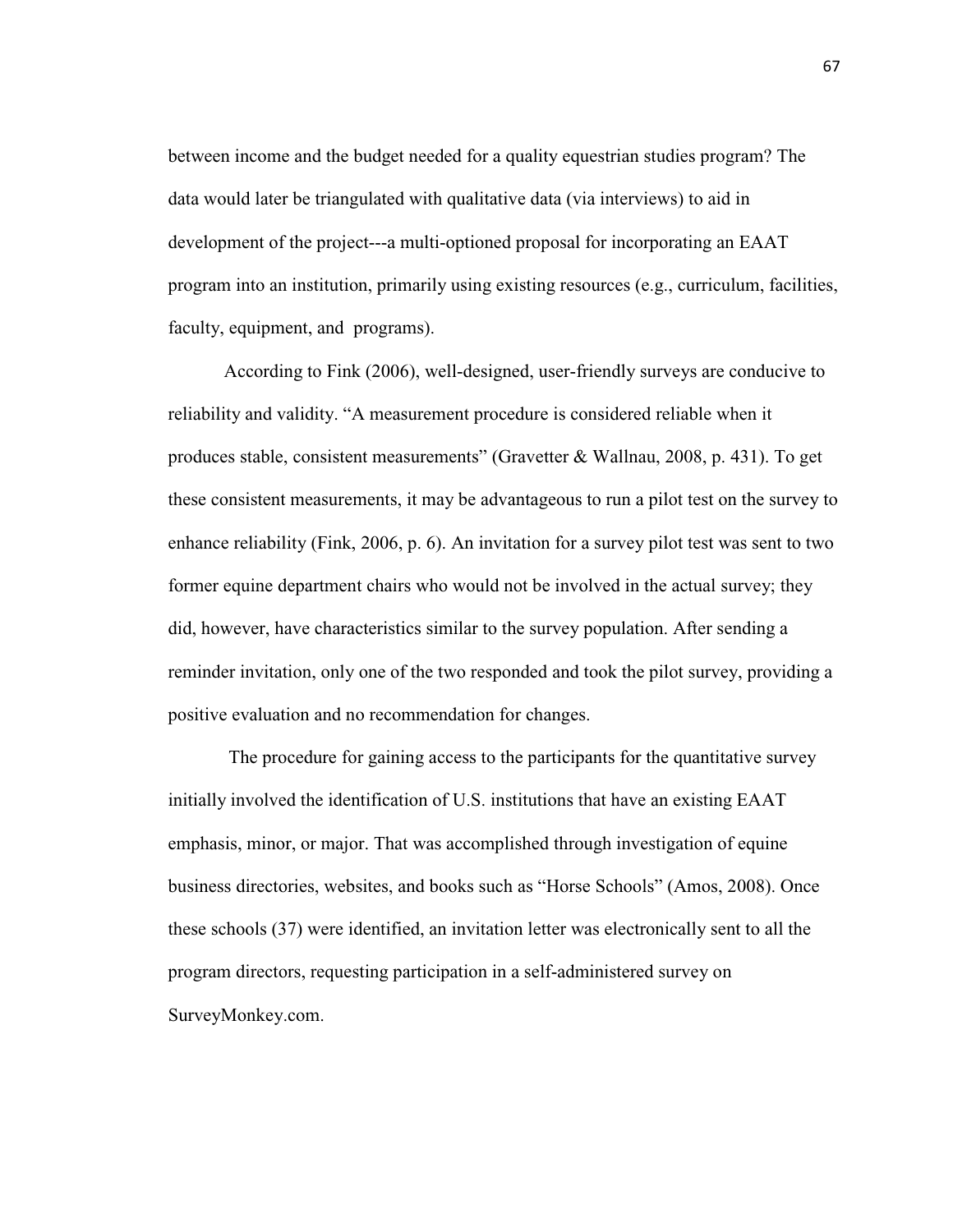Every researcher hopes for a good survey response rate because "failure to collect data from a high percentage of those selected is a major potential source of survey error" (Fowler, 2009, p. 49). "No matter how hard researchers try, there are always going to be people who will not participate in surveys . . . leading to a high non-response rate" (Singh, 2007, p. 68). Both Fowler (2009) and Fink (2006) agree that there is no set standard for minimum acceptable response rate. Fowler cited the extreme cases of the Bureau of Census typically getting a 95% response for in-person surveys, whereas many mail or e-mail surveys may only get a response rate of 5% - 20%. He suggested that most survey response lies somewhere between these extremes. Fowler did say that if the participants have a particular interest in the subject matter of the research, they are more likely to return mail questionnaires than those who are less interested. Fink (2006) agrees that the response rate can be enhanced if the participants are educated on the benefits of the research. Therefore, sending out informative invitation letters in advance, as well as making the survey request identifiable, the response rate might be enhanced (Fowler, 2009). The advance letters were identified as coming from the equine division of William Woods University, a name which is well known within the equine industry.

The desired response rate can at times be entirely subjective, and the general rule is "higher is better" (Fink, 2006, p. 7). In this study, a low response rate could mean fewer participants from which to select the expert panel for the five qualitative interviews. Fortunately, for my survey, the response rate was 25/37 (73%).

My first step in analysis involved a repeated reading of the completed surveys to identify commonalities, themes, and concepts for inquiry. Commonalities in best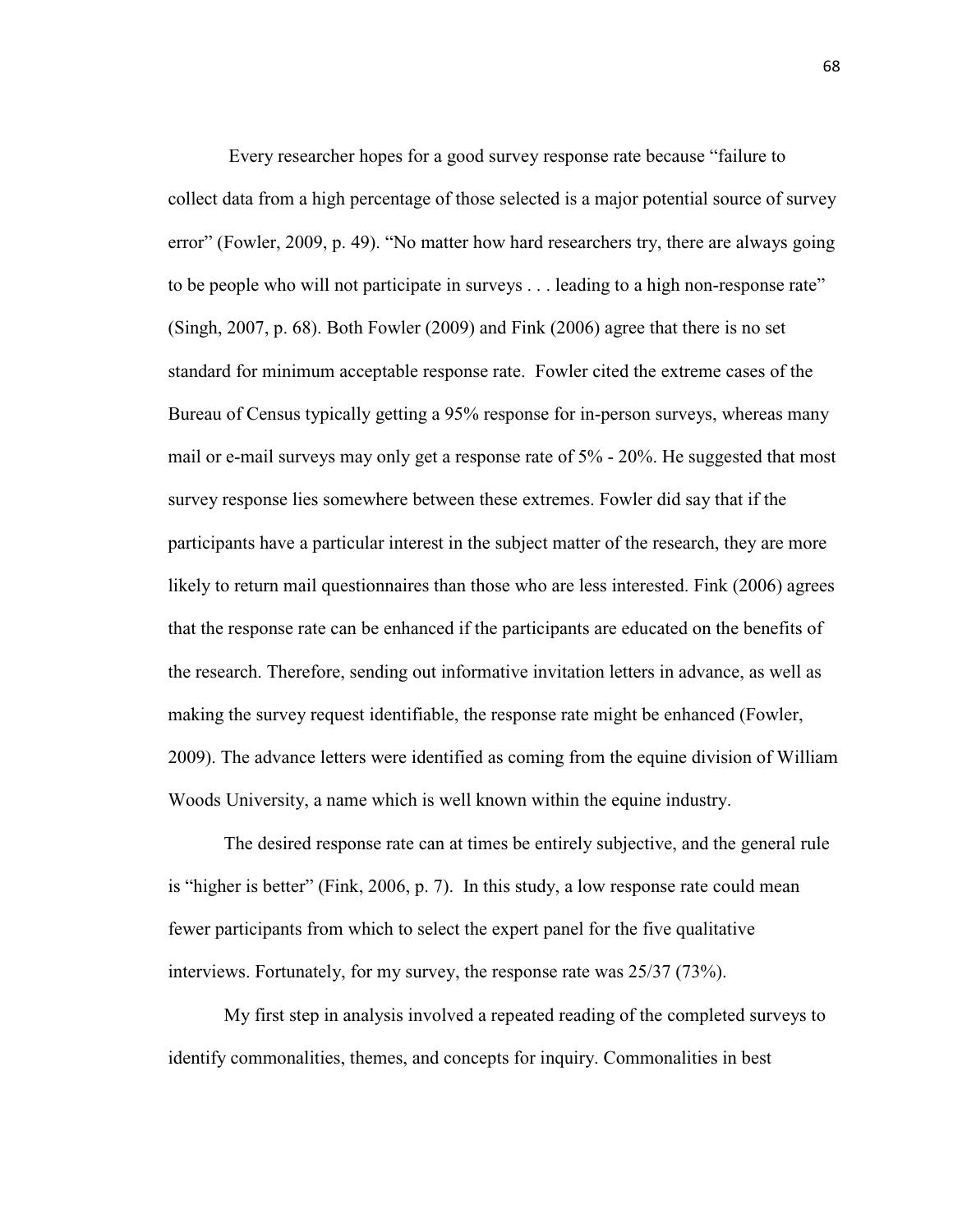practices and characteristics among institutions could be helpful in designing my project and giving it credibility. Notes were recorded in a journal, and the journal was always with me in case ideas spontaneously emerged throughout each day.

At the onset, I considered the major demographics of my 25 participants in order to gain insight into the perspectives from which the data originated (see Figure 4).



*Figure 4.* General demographics of institutions that participated in the survey.

Figure 4 reveals that public schools (48%) and private schools (52%) are almost equally committed to participating in EAAT. Of these institutions, 76% already had a traditional equine program in existence before involvement in EAAT, suggesting that such a transition is more common for institutions that have existing equine-related resources (e.g., faculty, equipment, facilities, and equines).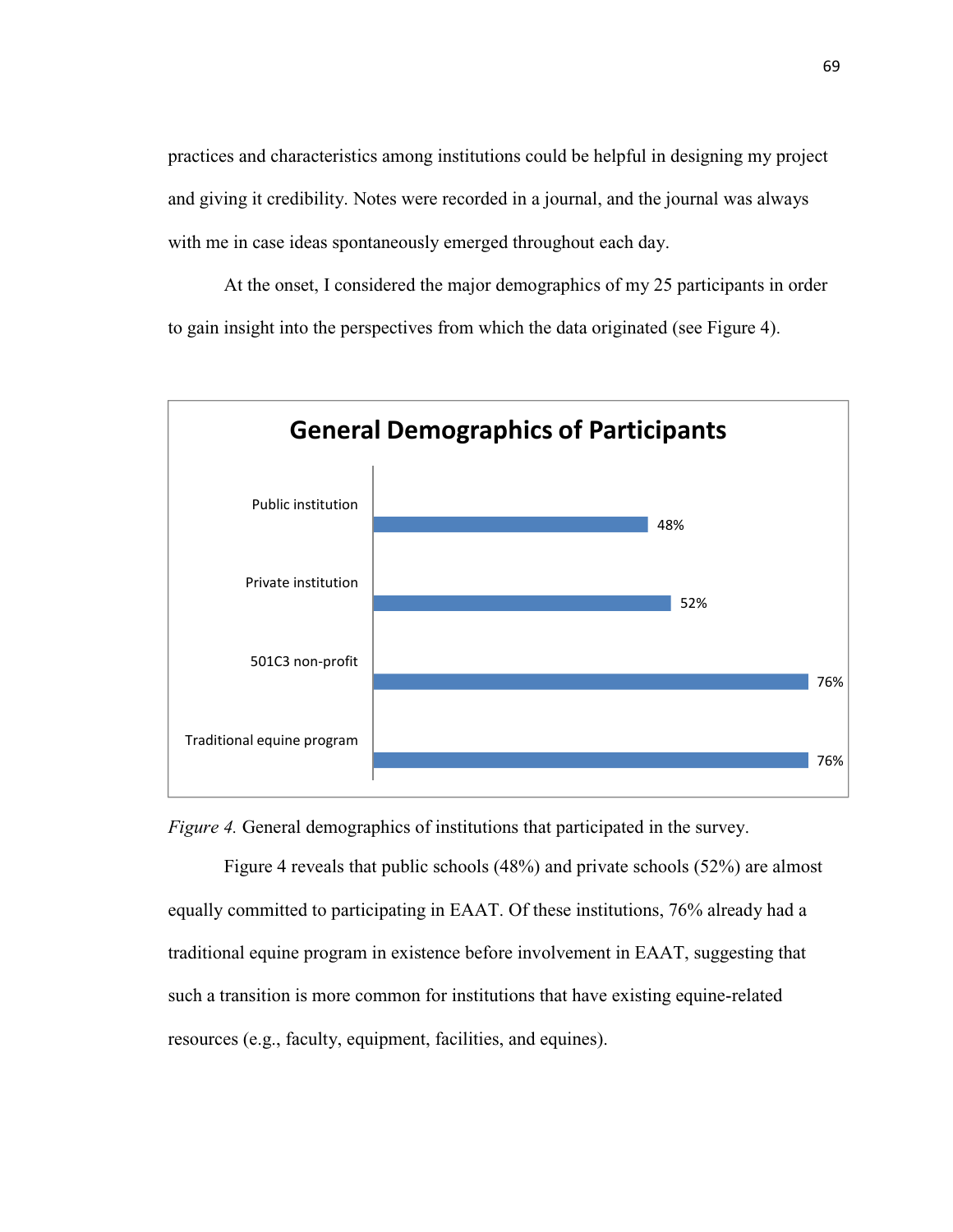Once the demographics were realized, I progressed to an understanding of the extent to which these institutions practiced EAAT (see Figure 5).



*Figure 5.* Levels of EAAT involvement by the survey participants.

All respondents (100%) had some form of EAAT participation. About half (52%) of the surveyed schools participated beyond offering just one EAAT course to the level of offering EAAT as at least a track, emphasis, or concentration, but fewer schools expanded to offering an EAAT minor (25%) or an EAAT major (12.5%), or instructor certification (32%). Some schools offered multiple levels of EAAT involvement. For example, the school that offered an EAAT major, also offered an EAAT minor.

 EAAT involvement often extends beyond the institution to those in the community with disadvantages or disabilities, as described in Figure 6.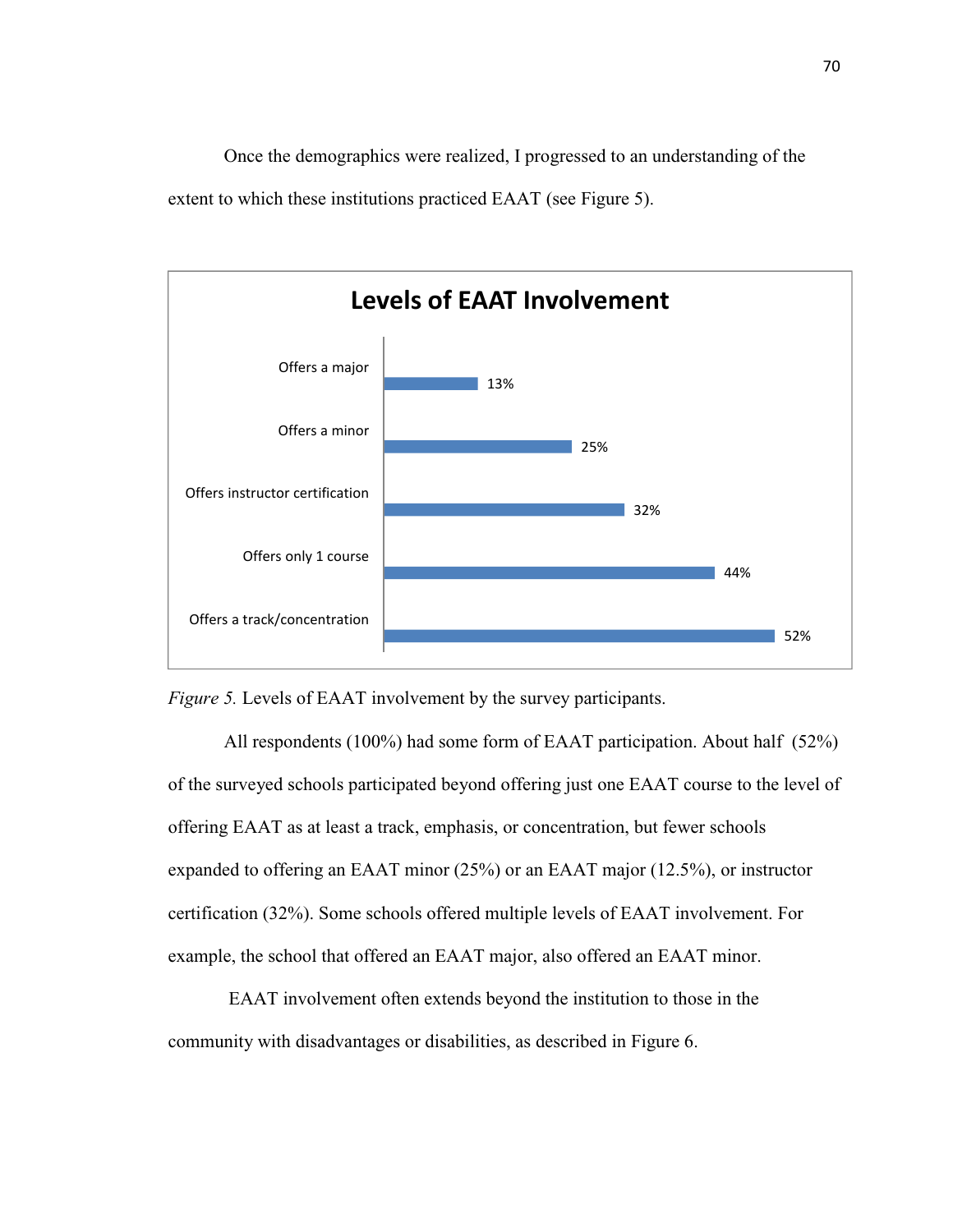

*Figure 6.* The means of community outreach that institutions use to serve those with disadvantages or disabilities.

Figure 6 reveals that 96% of the surveyed institutions see some type of value in using EAAT to serve those in the community with disadvantages or disabilities. The majority (52%) perform their community outreach using their own institutional resources (facilities, horses, faculty, equipment, etc.), whereas 28% conduct community outreach through association with an independent EAAT center. Internships or independent projects were used as a method of community outreach by 16% of the institutions.

Service-learning through community outreach is currently a prominent practice on many college campuses. Survey data indicate that 87.5% of the institutions integrate service-learning requirements for certain classes, Greek life, and student organizations into their EAAT programs.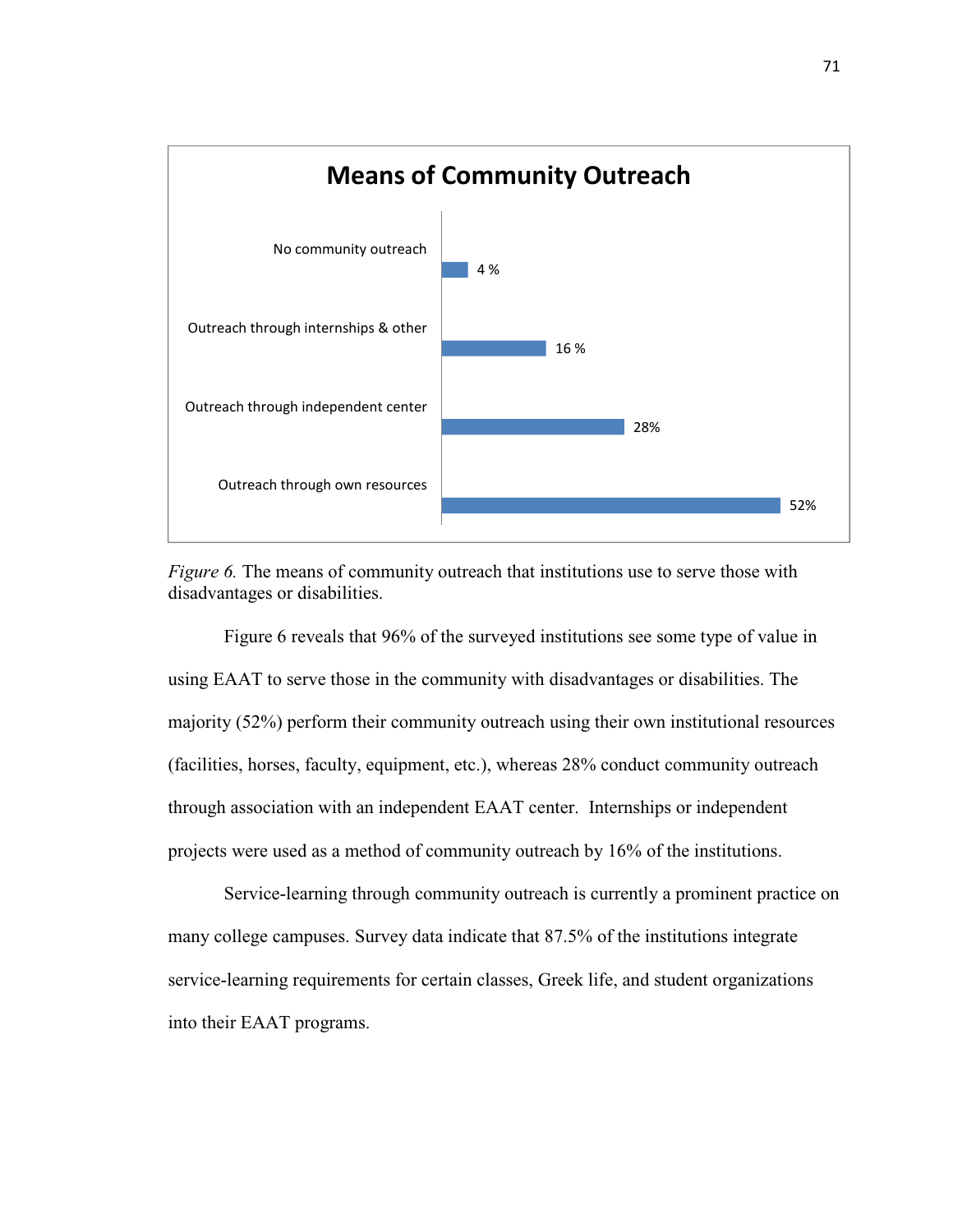

The community outreach involved various EAAT populations that are served, as described in Figure 7.

*Figure 7*. Community populations offered EAAT services by the surveyed institutions.

The majority of the institutions that provided community service reached out to those with developmental disabilities (100%), physical disabilities (91%), learning disabilities (86%), at-risk youth (73%) and mental health disabilities (68%). This information provided viable population options to serve for inclusion in my proposal, based on the needs and capabilities of my local institution, WWU. This would lead me to discover how WWU resources (e.g., faculty, departments, curriculum, and facilities) could align with these services. I also found it helpful to see how the participants used their resources for interdisciplinary collaborations (see Figure 8).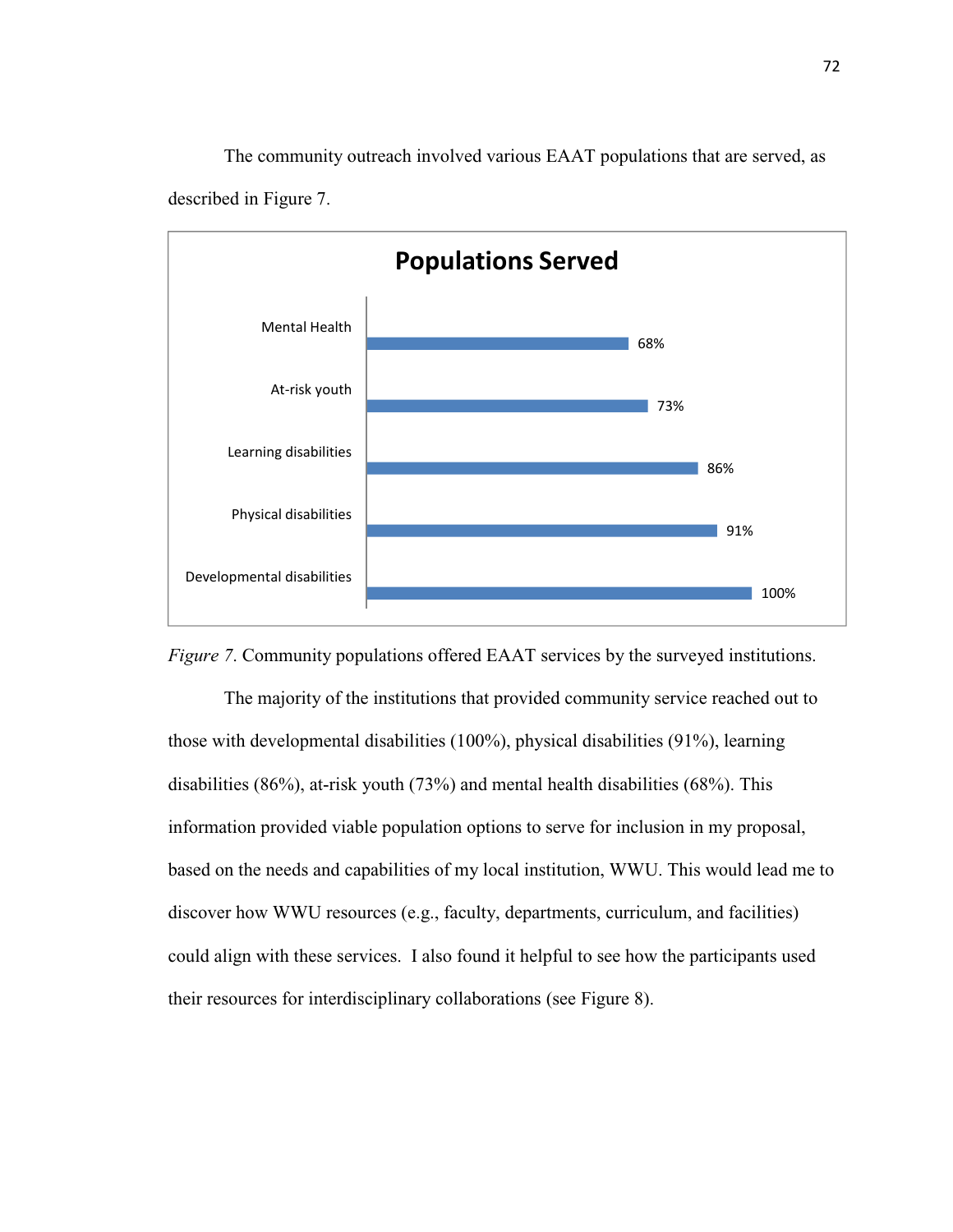

*Figure 8.* Interdisciplinary collaborations within surveyed institutions.

 A collaboration is a joint effort (e.g., EAAT program) between two parties that might not be immediately connected. An institution's equine department is the most common department (78.9%) to form an EAAT collaboration, followed by the departments of education (63.2%), special education (52.8%), business (28.3%), health (21.10%), and physical education (15.8%). Data also revealed that some institutions had multiple collaborations. With these data and my project in mind, I planned to expand my literature review and delve into the specific course offerings that might align with the curriculum offerings at the local institution, William Woods University. Figure 9 also relates specifically to my project, and helps to answer both of my guiding research questions, (a) Among higher learning institutions, to what extent are internal and external resources used to integrate EAAT as an intervention to close the gap between income and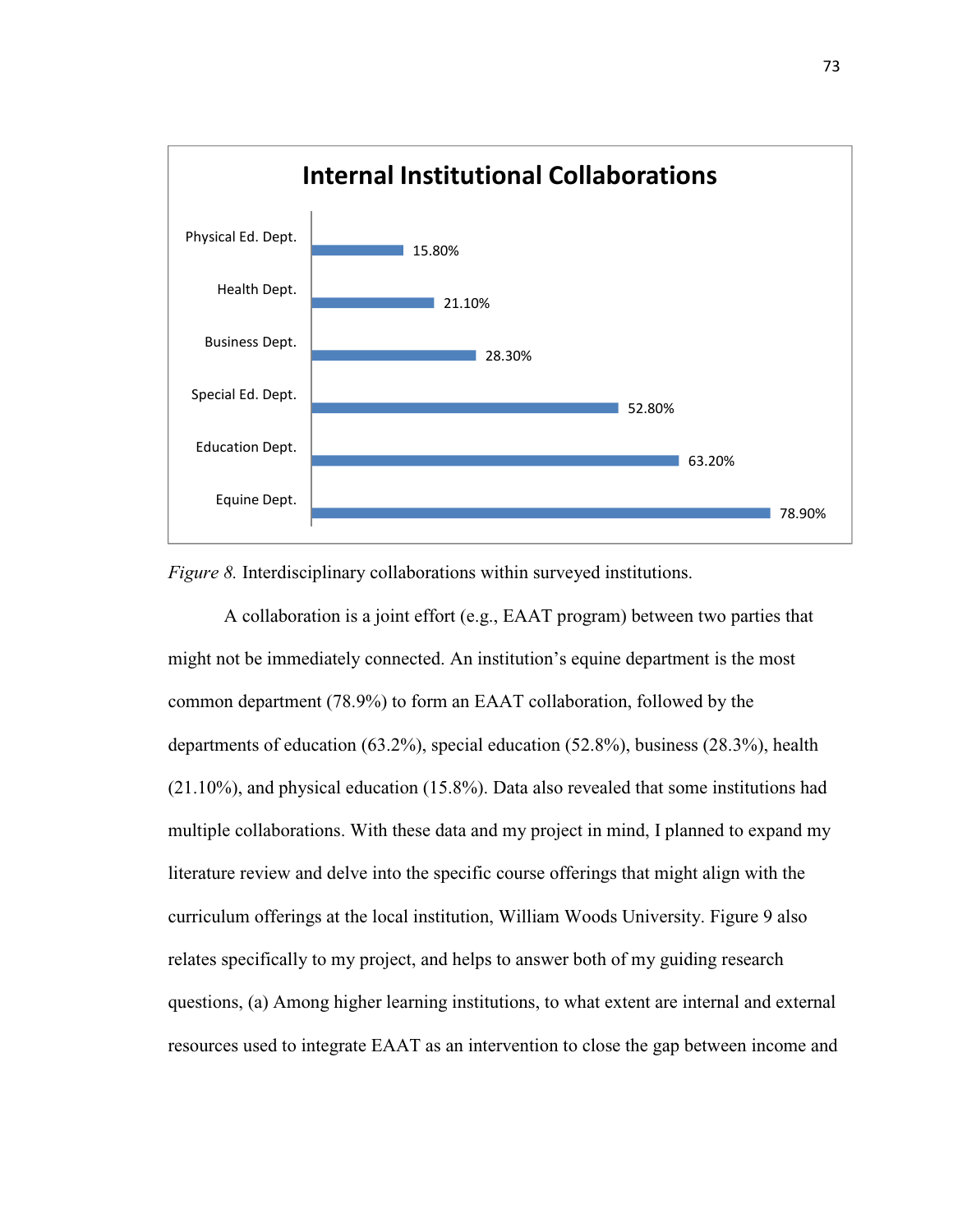the budget needed for a quality equestrian studies program? and (b) How is an EAAT program compatible with the needs and capabilities of the institution, WWU?





This chart shows how institutions share their existing resources with their EAAT program. In most cases there is mutual sharing, however some schools do not have or involve a traditional equine program, and they operate their EAAT program through offcampus collaborations with independent centers for service-learning, laboratory work, professional growth hours, independent study, or internships. Even though 87% of the institutions use their classrooms for EAAT courses, the classrooms are seldom shared by the independent centers; however, a few centers do hold EAAT workshops on a collaborating campus. As stated in chart 1, 76% of all institutions had an existing traditional equine program before their involvement in EAAT. The traditional equine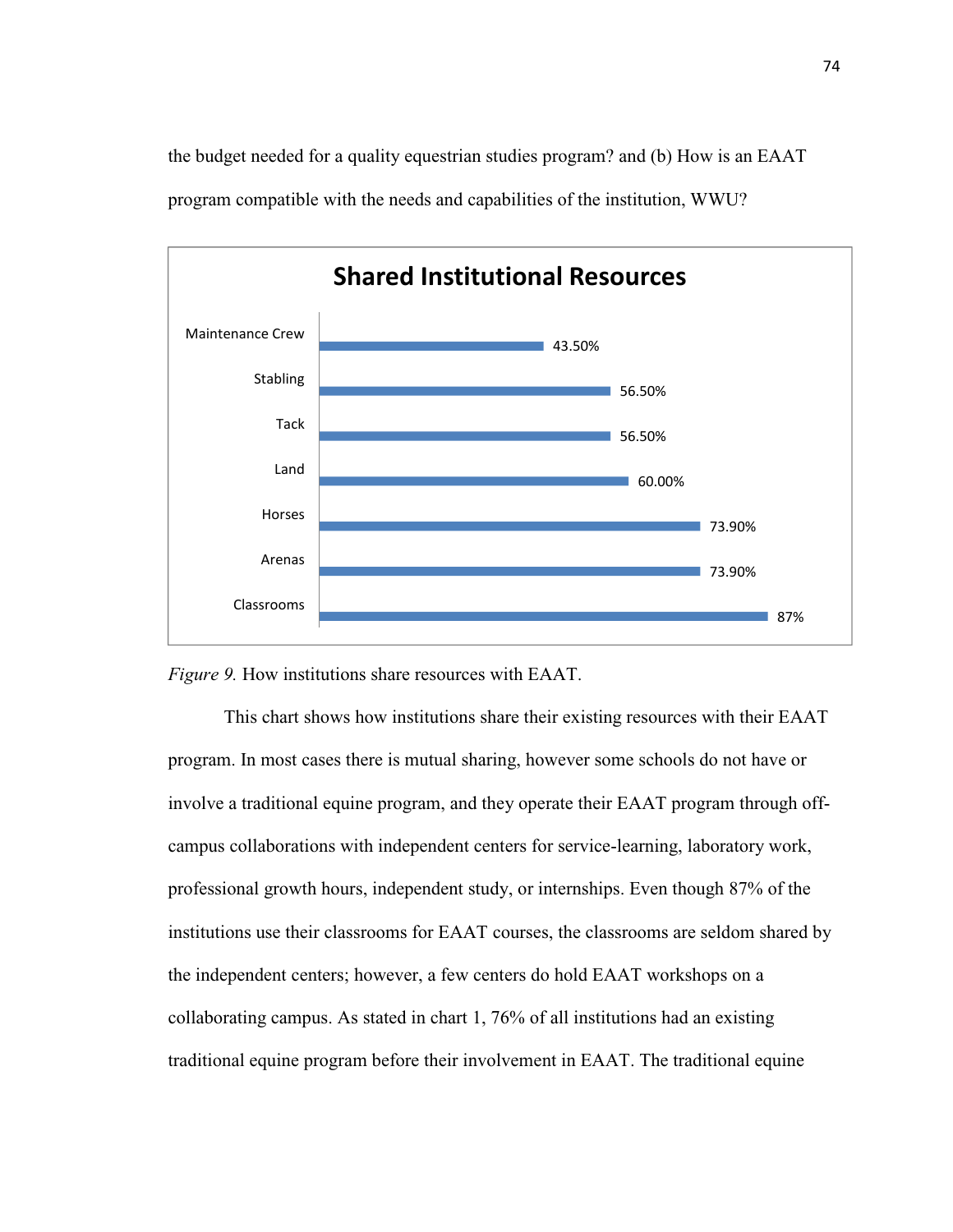programs and the EAAT programs have similar needs and objectives which can be shared. Figure 9 shows that surveyed institutions shared arenas (73.9%), horses (73.9%), land (60%), tack (56.5%), stabling (56.5%), and the maintenance crew (43.5%). The logistics for the sharing of these resources would be addressed in the expert panel and end-user interviews.

 Figure 10 reveals some of the details about EAAT that could be useful in the development of the project for my local institution.



*Figure 10.* The modes of instruction and therapy that institutions use for providing EAAT.

Riding (95%) was the most commonly used mode for providing instruction or therapy in the surveyed institutions. Riding is used as a treatment for most forms of therapy and recreation. Most of the schools (91%) see the value of incorporating ground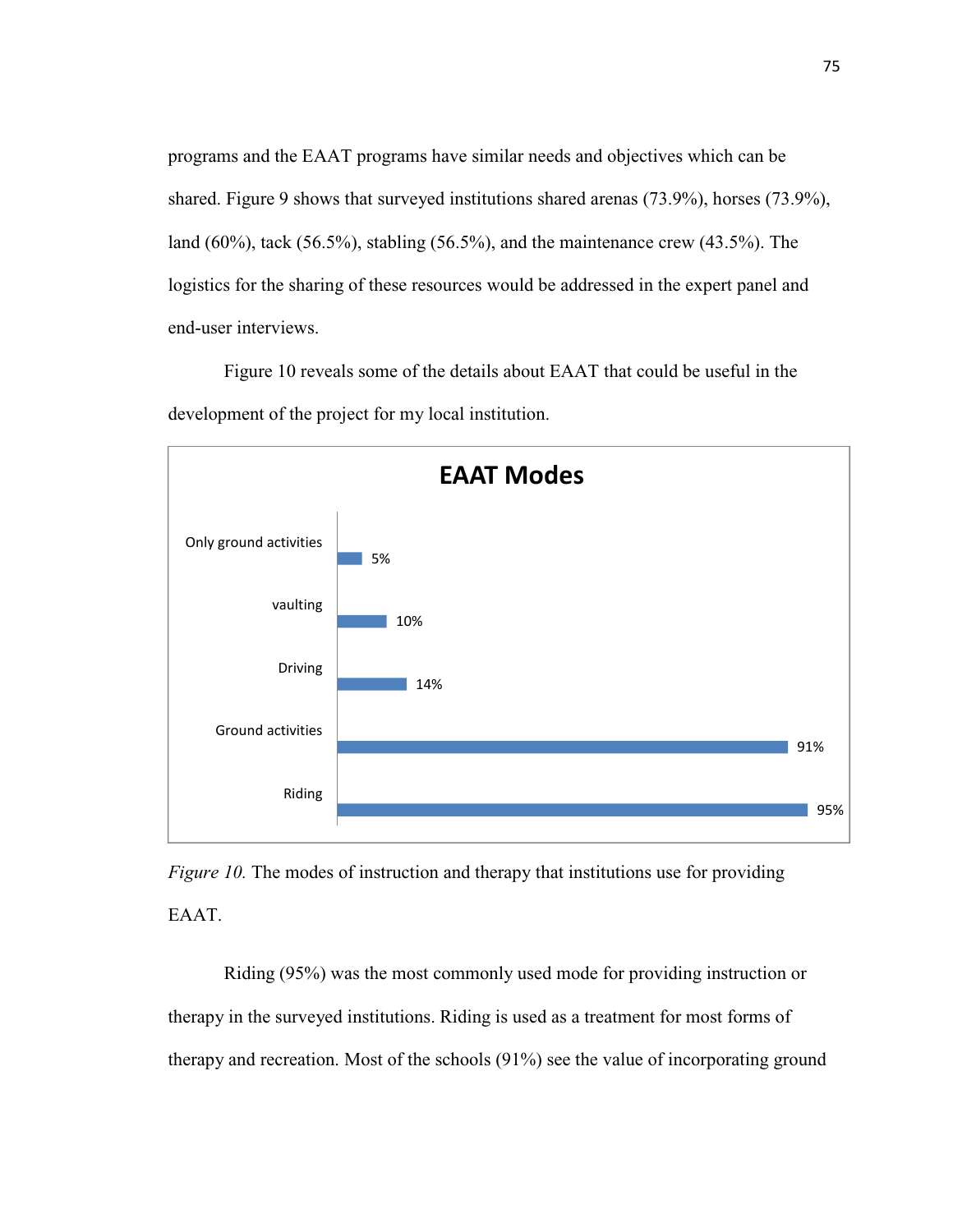activities (handling, grooming, and interacting with the horse on the ground) in conjunction with the riding. Driving (14%), which involves the use of a cart or carriage, and vaulting (10%), which involves doing gymnastic exercises on the horse, are modes that require more specialized training of the handlers and the horses. The schools (5%) that only provided EAAT on the ground were the ones that specialized in mental health treatments, and they did not deal with clients that had physical disabilities who could benefit from riding.

All of the previous charts and data could prove helpful in developing and presenting a proposal for implementation of an expanded EAAT program at WWU, but it was anticipated that the administration would have a logical concern about the financial side of the endeavor. Data in Figure 11 describe how the participants secured funding for their EAAT endeavors.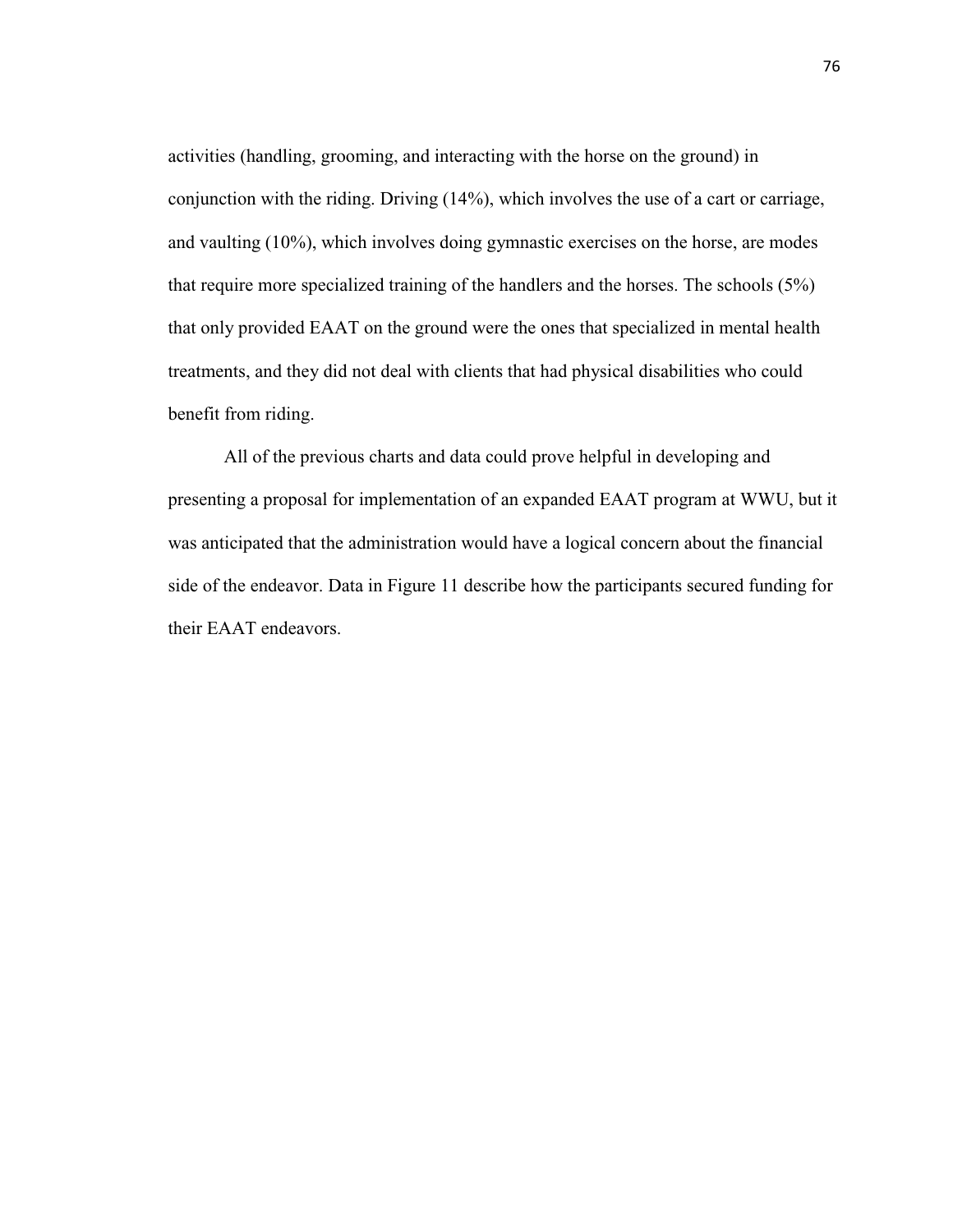

*Figure 11.* The top four sources of income for EAAT programs in surveyed institutions.

The primary source of financial support for 44 % of the surveyed EAAT programs is the allotted institutional budget, which is highly contingent upon the income from student enrollment. In 31% of the institutions, grants helped support the EAAT program. In 23% of the institutions, donations are a source of support. Revenue earned from providing EAAT services to the community provided some financial support in 17% of the institutions. So, if enrollment increased as the result of an EAAT program, and strong effort was put into securing grants and donations and providing EAAT community services, could an EAAT program be considered financially feasible and even successful? That question was asked of the participants, and 63% said they viewed their programs as financially successful. Figure 12 reveals other perceptions that the participants held in regards to the status of their EAAT programs.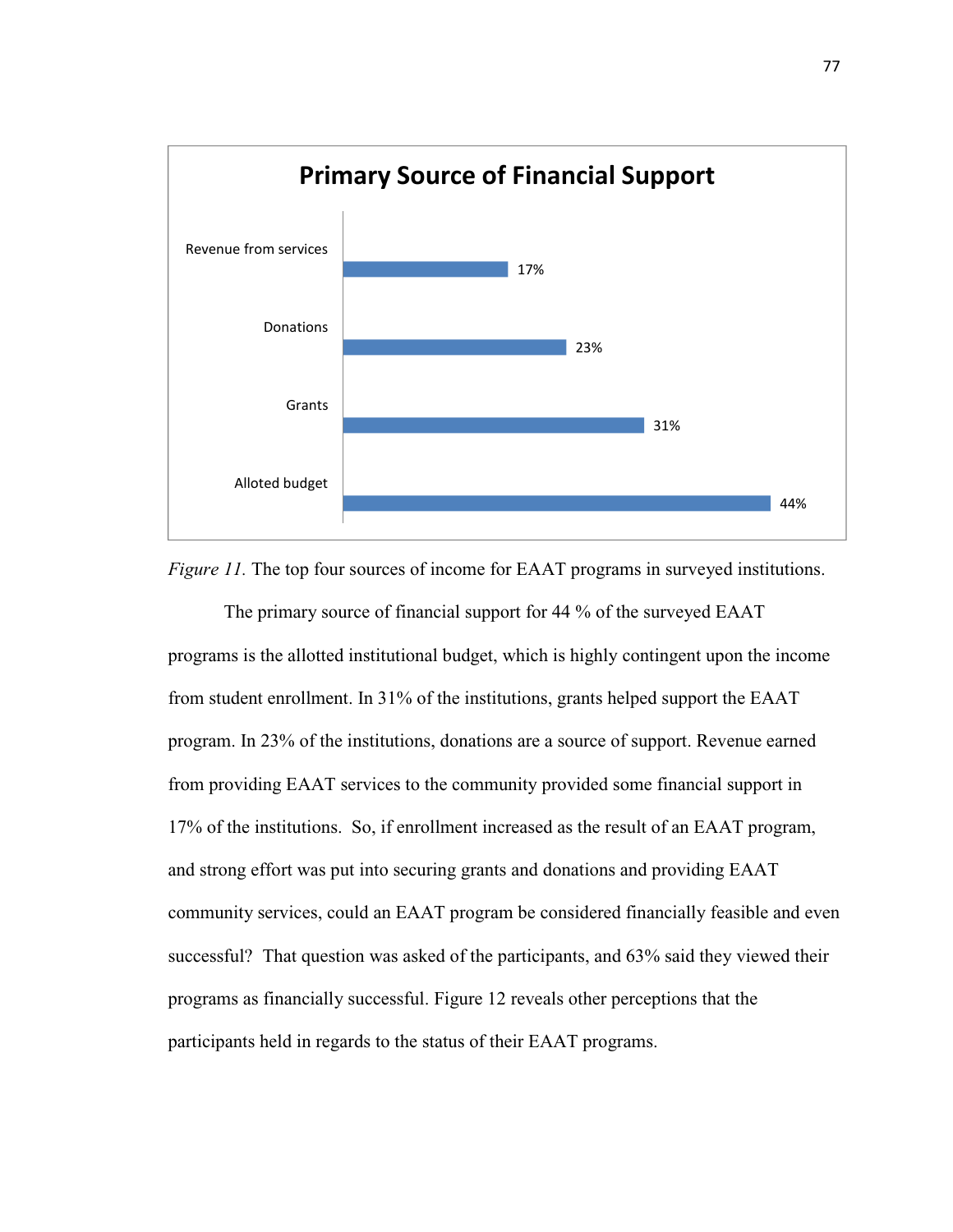

*Figure 12.* The perceptions of surveyed program directors.

Figure 12 was based on close-ended questions that required a "yes" or "no" answer. The percentages in the chart represent "yes" responses. As previously mentioned, only 63% of the participants viewed their EAAT programs as financially successful, but this chart shows that 83% anticipated financial success. This could be based on the fact that 80% were planning to expand their programs and 88% anticipated enrollment growth. What was it that these directors believed that warranted program expansion? Their understanding was probably contingent upon their history with EAAT, and this angle could be pursued in the expert panel interviews. Figure 13 shows the enrollment history of the participants.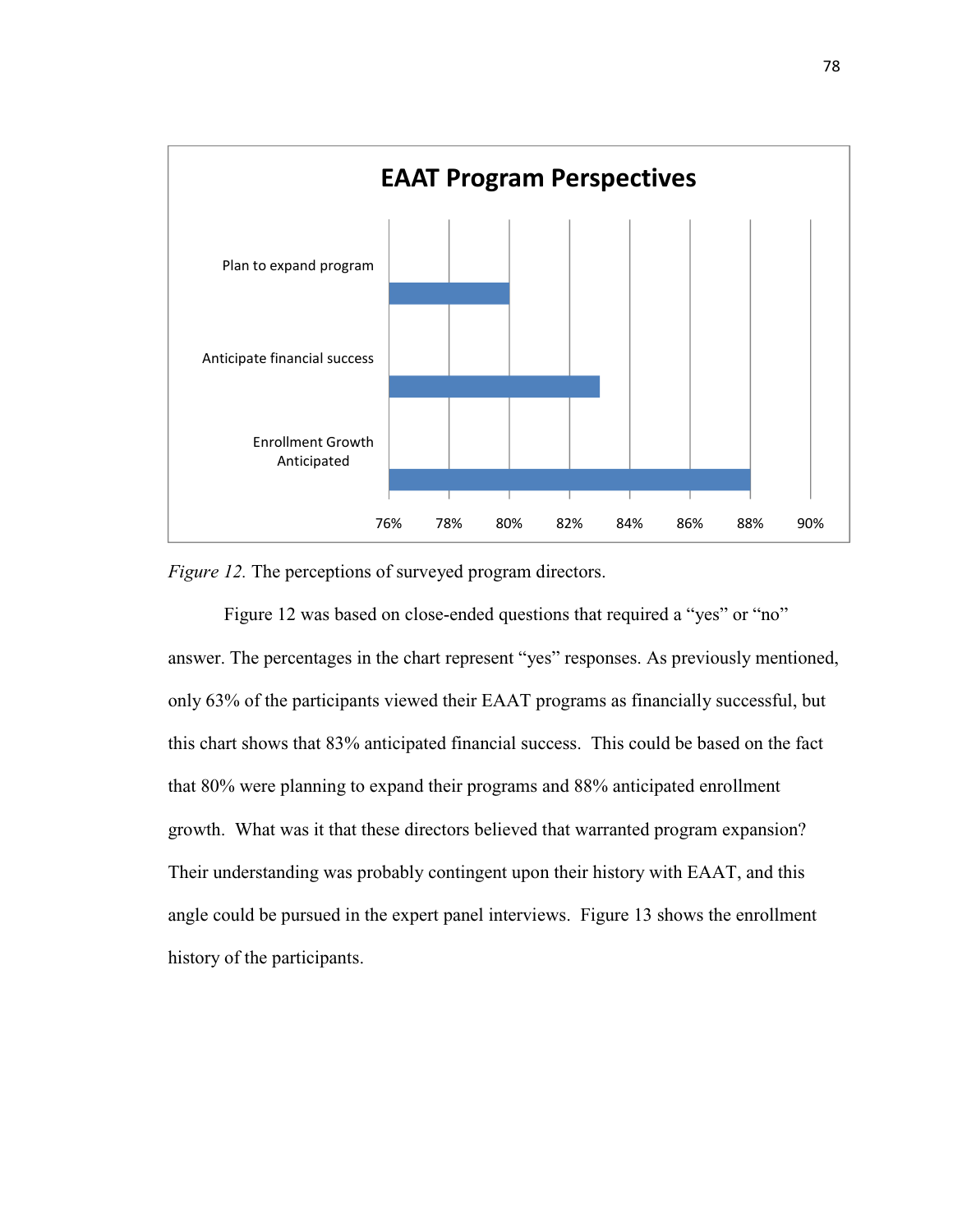

*Figure 13.* Enrollment growth from prior academic year of participating institutions.

The percentages in this chart represent "yes" responses to the survey questions regarding student enrollment. EAAT enrollment (from the academic year prior to the survey) increased in 70 % of the surveyed institutions, and it remained the same in 26% of them. Only 4% of the institutions noticed a decrease in enrollment. This trend could be cited to provide credibility to the project, the proposal to expand the EAAT program at WWU.

## **The Qualitative Data: The Expert Panel**

At the end of the quantitative survey, participants were asked if they would be willing to participate in a thirty minute, follow-up phone interview. Because some participants may have felt threatened by helping "the competition," they were informed of their access to the data which could potentially benefit their institution. Using my selfcreated Matrix for the Selection of an Expert Panel (Appendix C), I selected five experts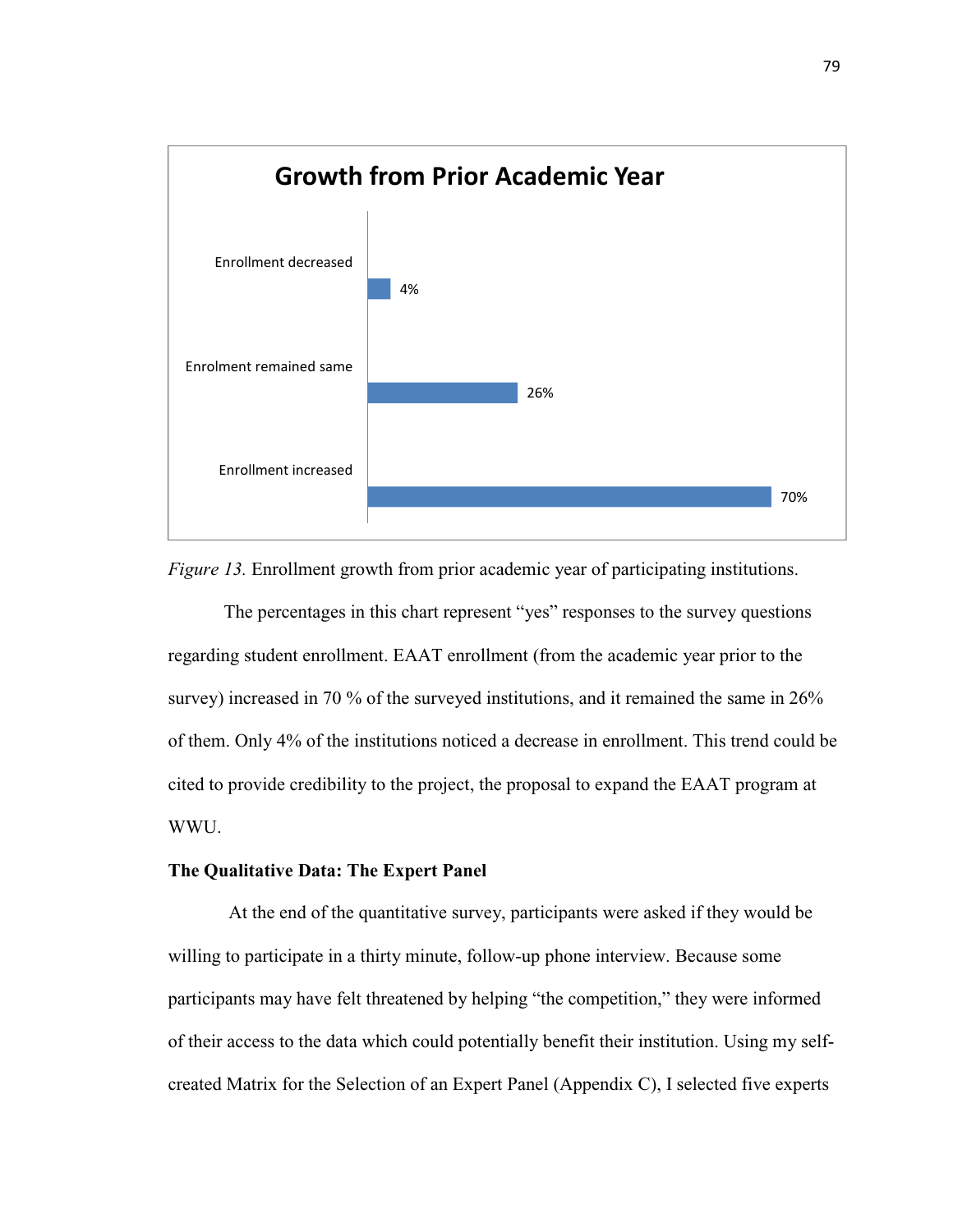(equine program directors) from the pool of those willing to participate in the phone interviews. Fortunately, 92% of the survey respondents agreed to participate in the interviews, giving me a substantial group from which to choose an expert panel. Selection was based on their institutional similarity to WWU, with preference to institutions that revealed creative and promising implementation practices. I did not show preference to whether or not the schools were private, but I did show preference to 501C3 status, as was my workplace. I selected and invited (via email) seven program directors instead of just five because many institutions were on summer break and some participants might be on summer vacation. I felt it was important to have at least five expert panel interviews with valuable, first-hand information on EAAT programs. To my surprise, all seven invitees were available and eager to participate. I decided to conduct all seven interviews, with the hopes of giving more credibility to my findings. For anonymity purposes, each of the seven participants was assigned a pseudonym based on a horse color. Following, in Table 1, is a general description of each institution: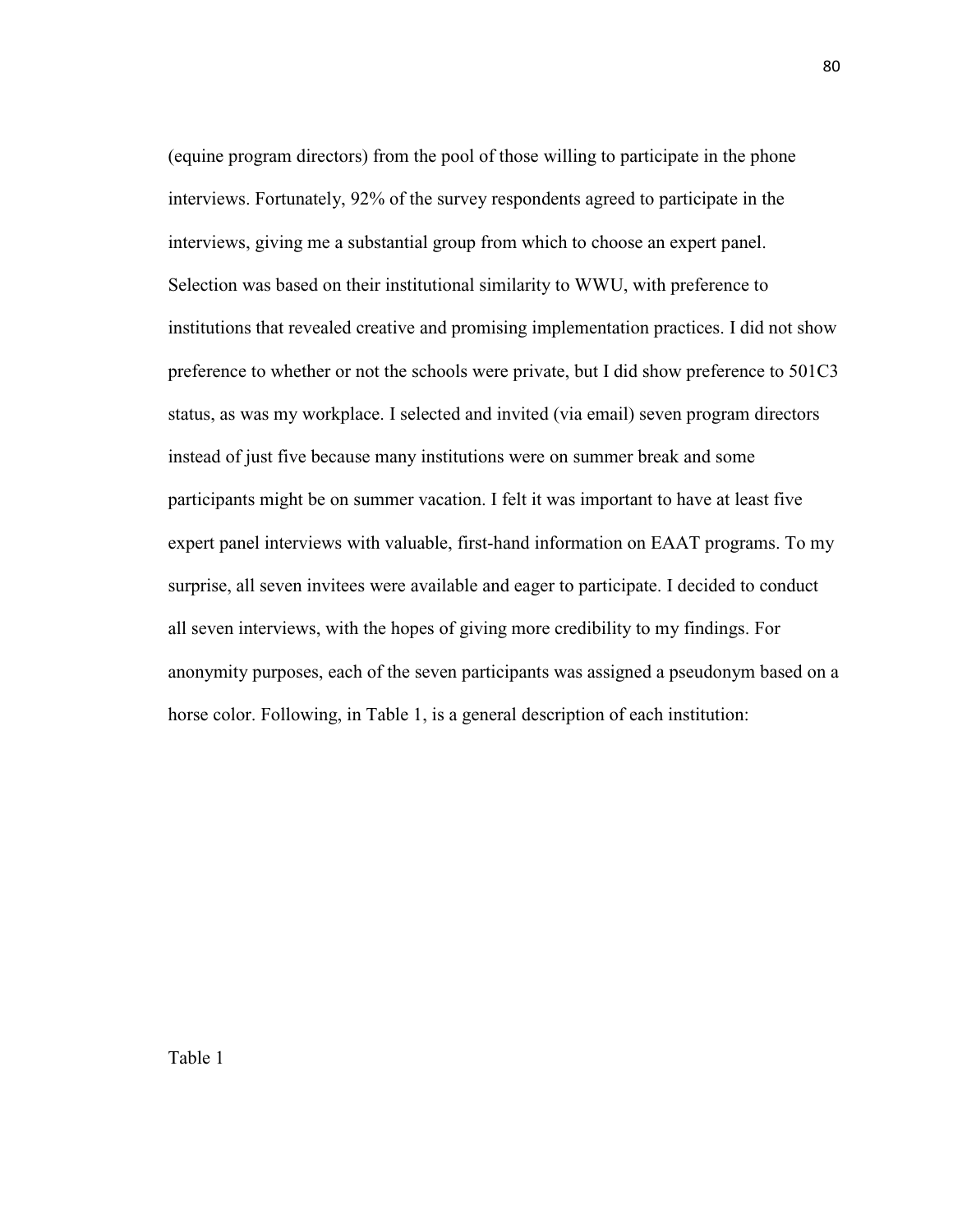| Palomino        | PAL is a northeastern, land grant institution with a science-based          |
|-----------------|-----------------------------------------------------------------------------|
| University      | curriculum. As of fall, 2010, graduates can earn a B.S. in Equine Studies   |
| (PAL)           | with a choice of three options: Equine Industry & Management,               |
|                 | Therapeutic Riding, and Equine Science. On campus, they have a 40-          |
|                 | year-old traditional equine program and a 20-year-old EAAT program          |
|                 | that includes the operation of a NARHA Premiere Center.                     |
| Appaloosa       | APP is a Midwestern land grant institution with a relatively new equine     |
| University      | program that offers a B.S. in Equine studies, a minor in Equine Studies     |
| (APP)           | and Therapeutic Horsemanship, and the option of a non-degree certificate    |
|                 | program in Equine Studies or Therapeutic Horsemanship. Their 3-year-        |
|                 | old Therapeutic Horsemanship program collaborates with an                   |
|                 | independently owned, off-campus EAAT center (which is seeking               |
|                 | NARHA Premiere Center accreditation).                                       |
| Roan            | RO, a Midwestern public institution, has a traditional equine program and   |
| University      | an EAAT center (seeking NARHA Premiere Center accreditation), 14            |
| (RO)            | miles from campus. RO offers an Associate in Science Degree in Equine       |
|                 | Studies. Their EAAT program is 11 years old.                                |
| Chestnut        | CH is a southeastern, private college with a traditional equine program     |
| College         | that offers diverse interdisciplinary tracks leading to a four-year degree. |
| (CH)            | CH has notable success in Intercollegiate Horse Show Association            |
|                 | (IHSA) competitions. Their15-year-old EAAT program involves the             |
|                 | operation of a NARHA Premiere Center which serves up to 120                 |
|                 | community clients per week. CH is one of the nation's only institutions to  |
|                 | offer an EAAT major.                                                        |
| Bay             | BAY is a southwestern, public institution that has a traditional equine     |
| University      | program and a 15-year-old EAAT program. They operate a NARHA                |
| (BAY)           | Premiere Center on campus, serving approximately 30 students per week.      |
|                 | Students earn a B.S. in animal science with an equine emphasis.             |
| Pinto           | PIN is a southwestern, public institution with no traditional equine        |
| University      | program. The 11-year-old EAAT program was recently terminated.              |
| (PIN)           | Through the kinesiology department, an EAAT center was operated on          |
|                 | leased property by PIN faculty and staff.                                   |
| <b>Buckskin</b> | BUC is a private, northeastern institution with a traditional equine        |
| University      | program, on campus, that offers a B.S. in Equine Business Management.       |
| (BUC)           | Their EAAT emphasis involves certification through an internship with a     |
|                 | 36-year-old NARHA Premiere Center, located more than an hour from           |
|                 | campus.                                                                     |

This table reveals that the seven selected institutions are diverse in location,

governmental relationship, degree offerings, and EAAT program history. However, as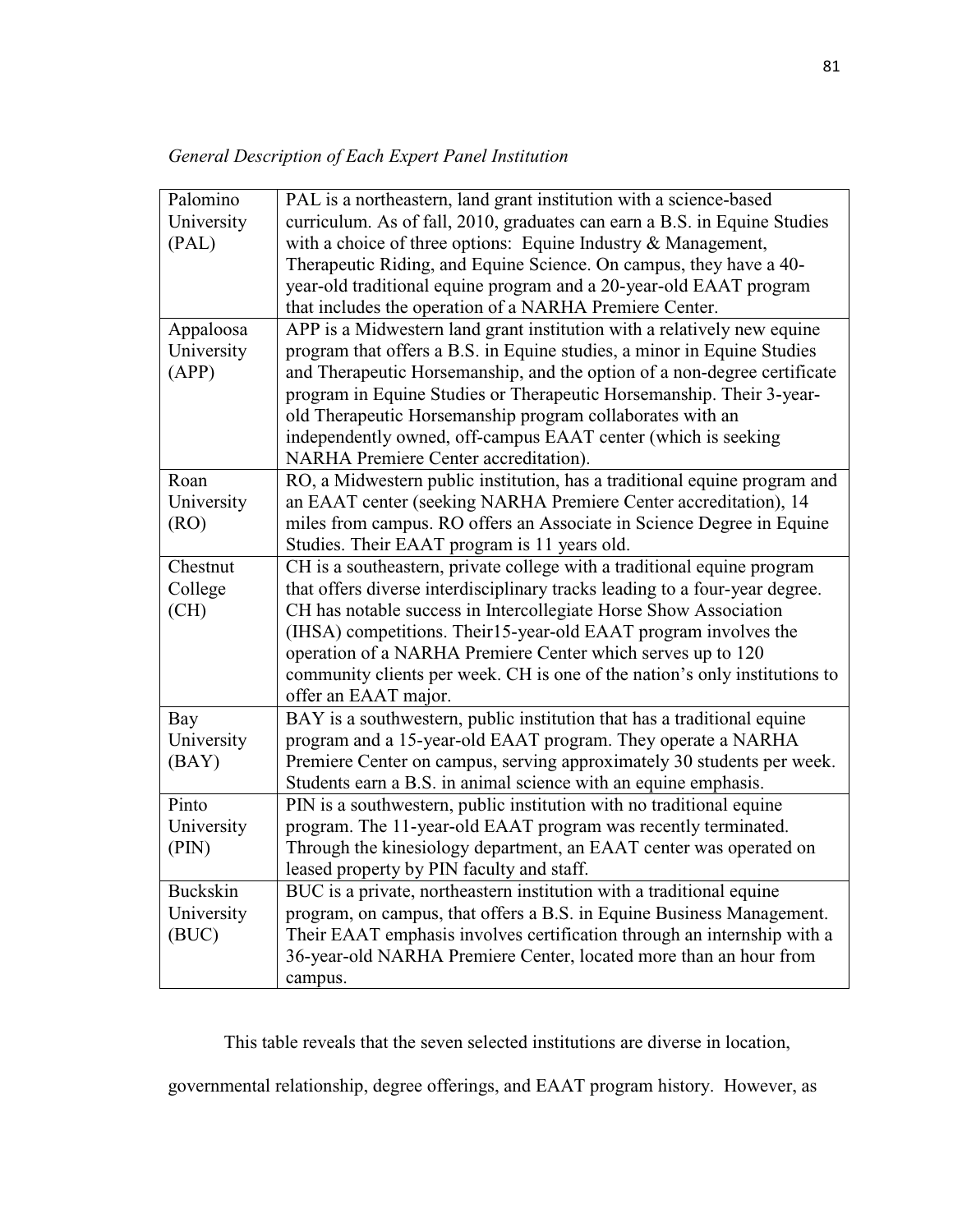required in my Matrix of Selection of the Expert Panel (Appendix C), they all have in

common a well-developed EAAT program that provides some level of student

involvement in an EAAT center which serves the local community.

More detailed characteristics of each institution's EAAT program are shown in

Table 2:

Table 2

*EAAT Program Overview of the Expert Panel Institutions* 

| School     | 501            | <b>EAAT</b> center | Off-campus  | Age of      | <b>NARHA</b> | Instructor    | Highest     |
|------------|----------------|--------------------|-------------|-------------|--------------|---------------|-------------|
| Code       | C <sub>3</sub> | operated by        | independent | <b>EAAT</b> | Premiere     | Certification | <b>EAAT</b> |
|            |                | institution        | center      | program     | Center       | Provided      | Degree      |
|            |                |                    |             | (yrs.)      | accredited   |               | Level       |
| PAL        | yes            | yes                | no          | 10          | yes          | yes           | minor       |
| <b>APP</b> | yes            | no                 | yes         | 3           | seeking      | seeking       | minor       |
| <b>RO</b>  | yes            | yes                | no          | 11          | seeking      | yes           | emphasis    |
| <b>CH</b>  | yes            | yes                | no          | 15          | yes          | yes           | major       |
| <b>BAY</b> | yes            | yes                | no          | 15          | yes          | yes           | none        |
| PIN        | no             | yes                | no          | 11          | no           | no            | none        |
| <b>BUC</b> | yes            | no                 | yes         | 26          | yes          | yes           | emphasis    |

All but one (PIN) of the expert panel institutions were of non-profit 501C3 status. I selected institution PIN because of its unique collaboration model and the fact that the program was recently terminated. I did want to better understand the two major types of EAAT collaborations, so I selected five institution-operated EAAT centers (PAL, RO, CH, PIN & BUC) which collaborated with on-campus departments, and two off-campus, independent EAAT centers (APP & BU) that collaborated with an institution. It was important to select institutions that had extensive EAAT experience to share, so all the selected institutions, except for one (APP), existed for ten or more years. The majority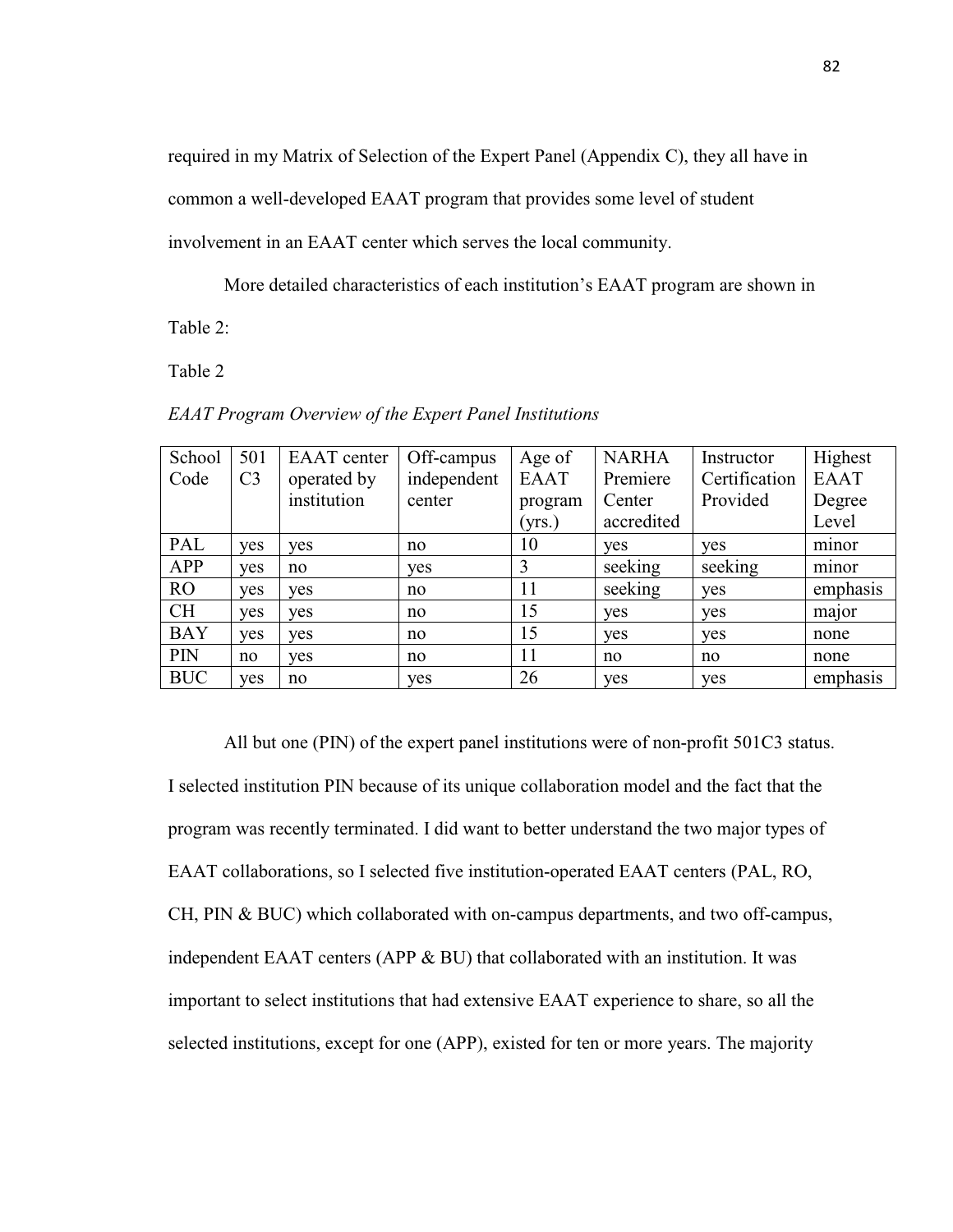(6/7) of the institutions were---or intended to be---accredited NARHA Premiere Centers with the ability to offer instructor certification. I purposefully selected institutions with diversity in the extent of their EAAT course offerings and degree levels, so I could understand various options for development in my project (proposal to expand EAAT at my local institution). Two institutions (BAY & PIN) offered only one course; two institutions (RO & BUC) offered an EAAT emphasis; two offered an EAAT minor (PAL & APP); and one (CH) offered an EAAT major.

 In the expert panel interviews, I sought clarification of survey data and expansion of patterns and themes gleaned through my survey analysis. My project and guiding research questions would serve as my perspective of inquiry. After analyzing the individual survey responses and the group survey data, questions were developed to inquire about the following items of interest as they uniquely pertained to each expert panel institution: collaborations, shared resources, obstacles encountered, finances, staffing, EAAT services, teacher certification, and creative practices.

 Each expert panel interview was held over the telephone and was tape recorded. Notes were taken during each call to compare to the tape recordings and serve as a backup source in the case of recorder failure. To ensure accuracy of information, the tape recordings were immediately transcribed, verbatim, while the information was fresh in my mind. All transcripts were reviewed multiple times and they were triangulated with the survey information. According to Creswell (2007), this process of taking data collection information and comparing it to emerging themes is called the *constant comparative method* of data analysis, a popular method when using the constructivist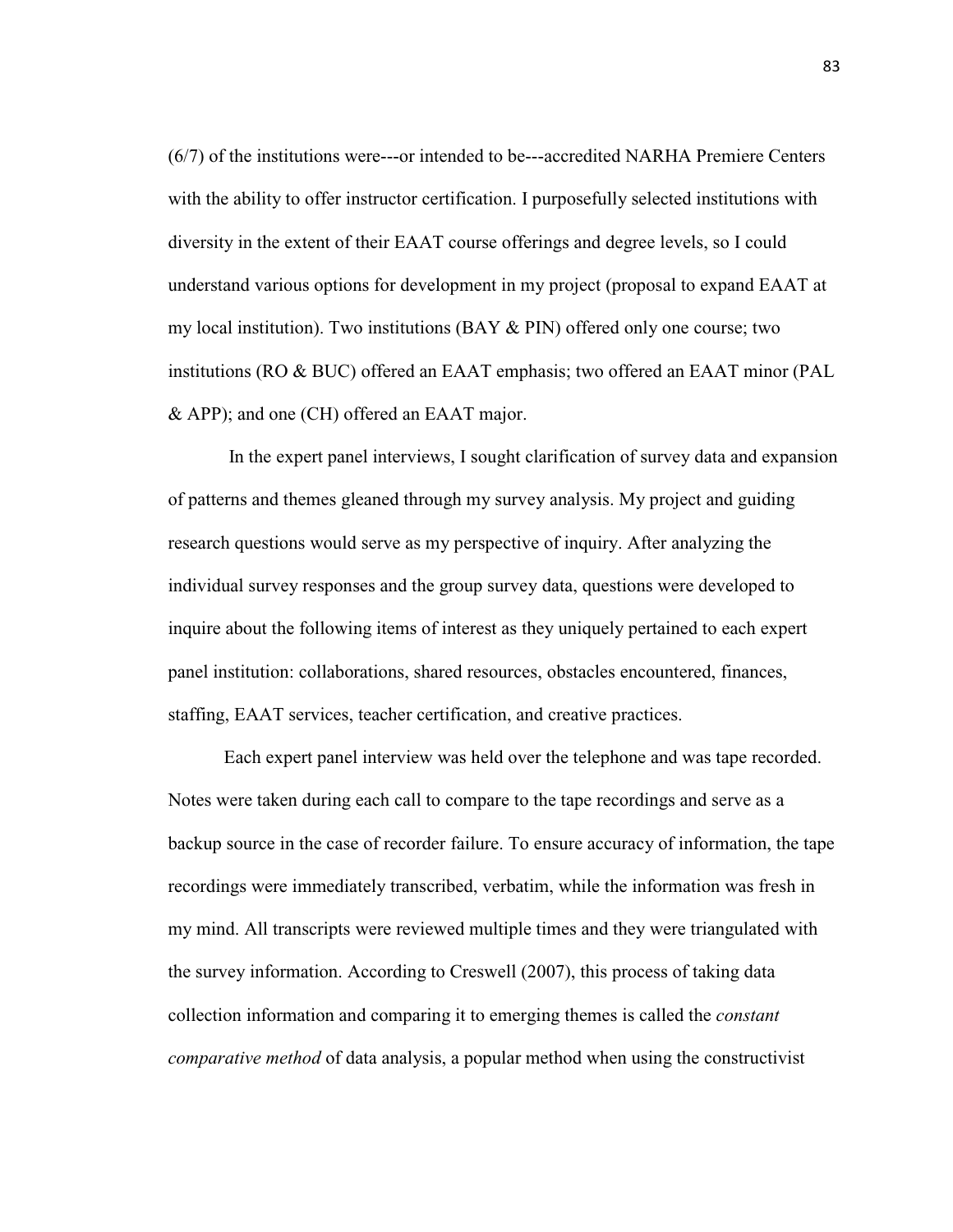approach to grounded theory studies (p. 64) Seven dominant themes that emerged, related to the project, include EAAT collaborations; the EAAT relationship with the traditional equine program; the EAAT relationship with the administration, finances; staffing; scheduling; and the employability of EAAT graduates.

**Theme 1: EAAT collaborations.** The quantitative survey revealed that 28% (7/25) of the institutions formed collaborations with an independent EAAT center, and 52% (13/25) had an EAAT program using their own institutional resources, often collaborating with other departments. These two scenarios are the most common forms of EAAT collaboration with higher learning. The selected expert panel institutions all fit within these two forms. Following, in Table 3, are the highlights of the expert panel responses: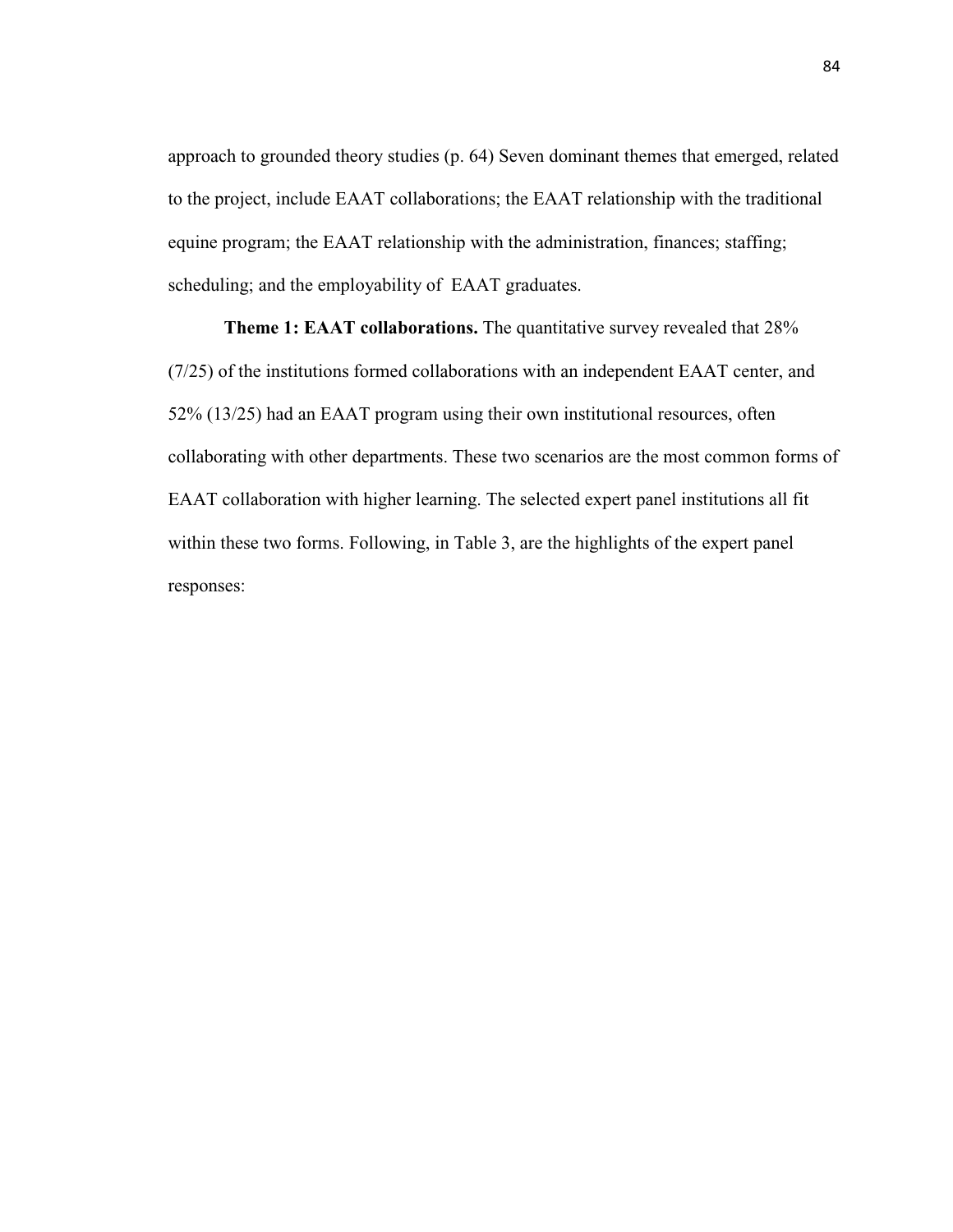Table 3

*Expert Panel Responses Regarding Their Institution's EAAT Program Collaborations* 

| Palomino University (PAL)                                                                        |  |
|--------------------------------------------------------------------------------------------------|--|
| PAL offers degrees in occupational therapy (OT), speech therapy (ST), and                        |  |
| recreational therapy (RT) in their College of Health and Human Services.                         |  |
| Students from these departments take advantage of the on-campus EAAT                             |  |
| program to fulfill various requirements for their classes.                                       |  |
| Their NARHA Premiere Center can provide NARHA instructor certification for<br>٠                  |  |
| the PAL students, and the public (non-PAL students).                                             |  |
| Other departments that are involved with EAAT include the education<br>$\bullet$                 |  |
| department, special education department, and the traditional equine department.                 |  |
| PAL has a service-learning program and a Greek Life program, both of which are                   |  |
| highly involved in EAAT.                                                                         |  |
| Appaloosa University (APP)                                                                       |  |
| APP, with an EAAT minor, formed a collaboration with an off-campus,                              |  |
| independent center that is 25 minutes from the institution.                                      |  |
| The independent NARHA center is seeking NARHA Premiere Center<br>$\bullet$                       |  |
| accreditation to allow APP students to acquire NARHA instructor certification.                   |  |
| APP is part of a tri-college system that consists of articulations with each other.<br>$\bullet$ |  |
| All three colleges have pre-professional OT ant PT curriculum. The other two                     |  |
| colleges could send students to APP to take advantage of the EAAT minor.                         |  |
| Likewise, students from APP could go to the other two colleges to take courses                   |  |
| which are not offered at their institution (special education, developmental                     |  |
| adaptive physical education, and autism). "We want to tap into their strengths and               |  |
| resources," said the EAAT director from APP. Since this was a newly formed                       |  |
| collaboration, the director plans on using this as a major marketing tool for                    |  |
| support of the EAAT program.                                                                     |  |
| Roan University (RO)                                                                             |  |
| RO has an EAAT program that shares a facility with their traditional equine<br>$\bullet$         |  |
| program, 14 miles from the main campus.                                                          |  |
| RO is a NARHA Premiere Center, and they are working towards offering<br>$\bullet$                |  |
| NARHA instructor certifications to the RO students.                                              |  |
| They do not have any therapists on staff, but clients can bring their own licensed<br>$\bullet$  |  |
| therapist. They started negotiations to form an articulation with a local university             |  |
| that has an OT and PT degree program.                                                            |  |
| Three departments at RO are involved in the EAAT program--the traditional                        |  |
| equine department, the education department, and the human services department.                  |  |
| RO involves service-learning, in accordance with the requirements of individual                  |  |
| campus classes and programs.                                                                     |  |

(Table continues)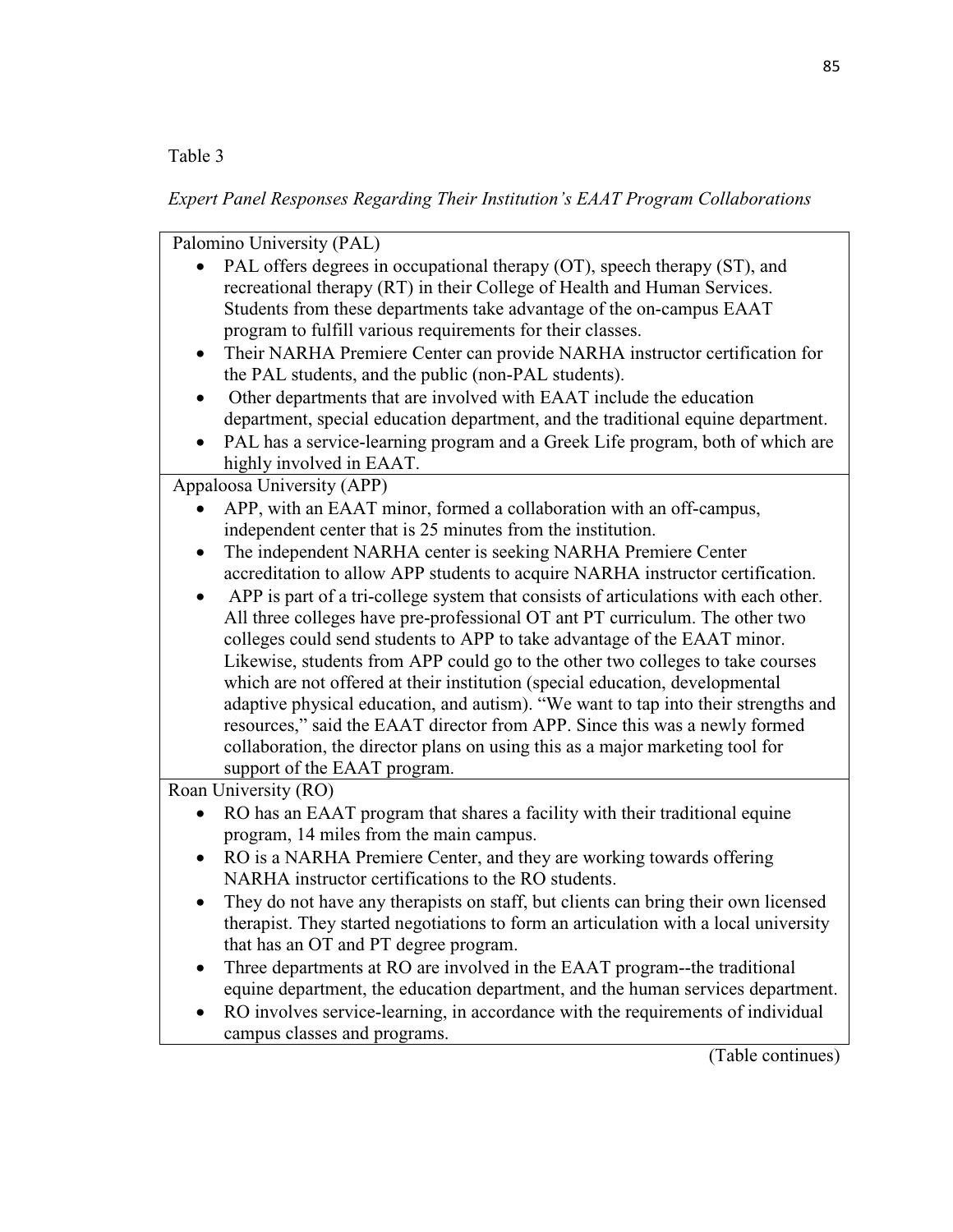Chestnut College (CH)

- CH has an on-campus NARHA Premiere Center that shares university-owned land with the traditional equine program. The property is 3 miles from the main campus.
- CH provides EAAT services to clientele from public schools and the local community. Serving up to 120 clients a week enables the CH students to learn in a practical laboratory and earn their NARHA instructor certification.
- CH departments that are involved in the EAAT program include education, equine, business, communications, health, and psychology.
- Sports teams get involved in EAAT to satisfy their service-learning requirements.

Bay University (BAY)

- BAY has an on-campus NARHA Premiere Center that is shared by the traditional equine program.
- BAY students can earn their NARHA instructor certification through the EAAT program.
- The departments at I-E that are involved in the EAAT program include education, physical education, special education, equine, and business.
- Students in the BAY certification programs in education, kinesiology, and psychology can earn their professional development points at the EAAT center.
- The business department instructor of Sports Advertising uses the EAAT center for a project in his class.
- According to the EAAT director, "the psychology department is involved, but not as closely as I would like them to be. It becomes a personality thing. Some instructors embrace the opportunity. Others just want to stay in the class room and lecture."
- The sociology department and student organizations require community service, and EAAT is one of their options.

Pinto University (PIN)

- PIN appeared unique in collaborations, among the 25 surveyed institutions. PIN did not have a traditional equine program, and the 11-year-old EAAT program was recently terminated.
- The EAAT program began with special funding. An EAAT director and teachers were hired by PIN, and they were provided offices on campus. PIN leased offcampus facilities to operate an EAAT center to serve those in the community with emotional and behavioral disabilities.
- The institution did not have an OT or PT program, but did have programs in speech therapy, kinesiology, counseling, and therapeutic recreation. Often, students from these programs would take the PIN course, Equine Therapy, and they would participate at the off-campus center.
- Termination of the program was a result of changes in the administration, accompanied by changes in vision and goals.

(Table continues)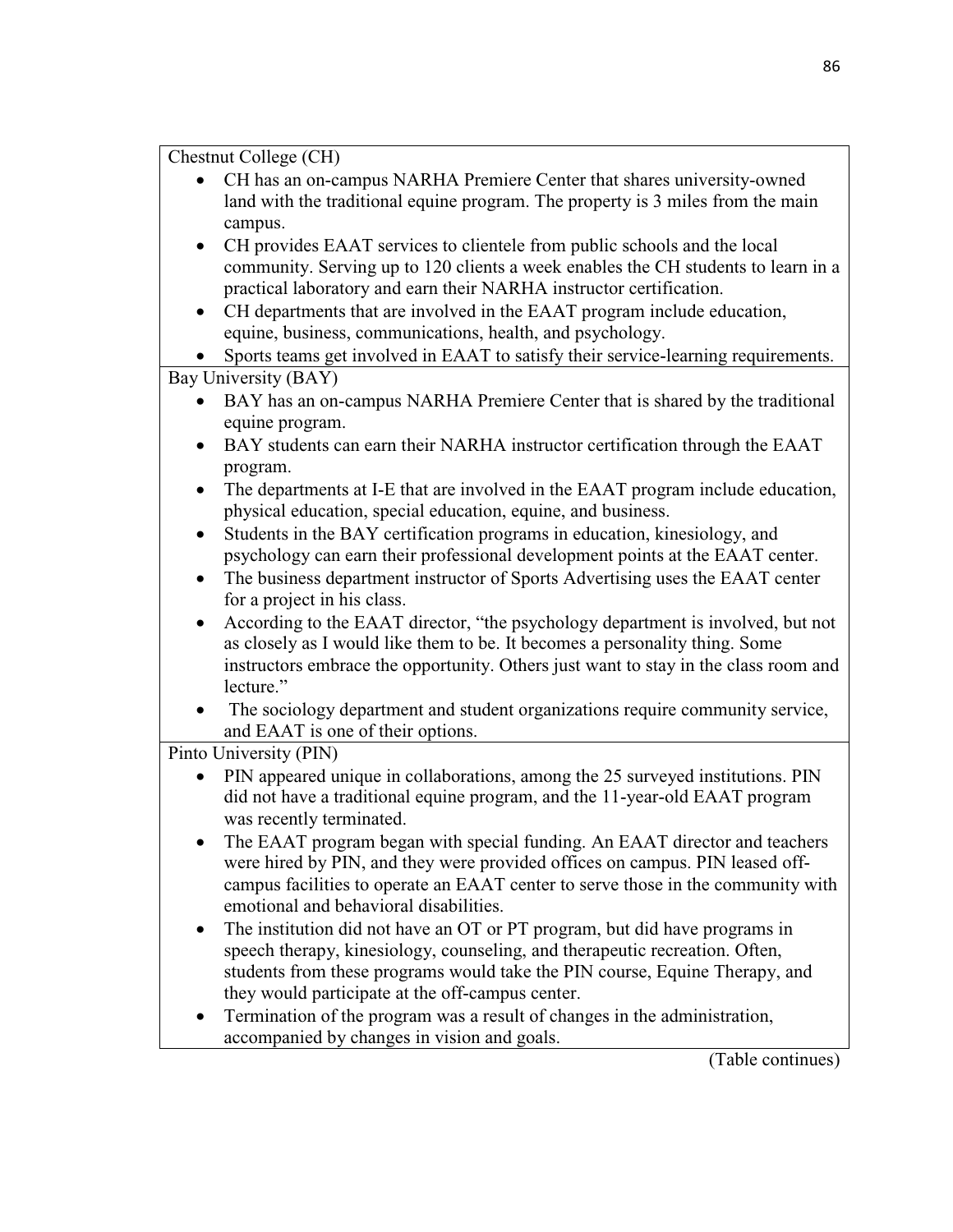Buckskin University (BUC)

- BUC has a long-distance collaborative relationship with a NARHA Premiere Center, which is 75 minutes away.
- BUC students are sent to the center to complete four to six month internships that culminate in NARHA instructor certification. BUC pays the center for teaching and supervising the internships.
- The relationship extends beyond internships. According to the director, "Sometimes they will bring a class for a field trip (such as equine facility design) and in the past we have gone there to do lectures, as guest lecturers."
- The center director also alluded to the fact that two additional universities have expressed interest in sending OT and PT students to their center for clinical supervision.
- The center has a staff member, an occupational therapist, who works at a local university. The director explained, "we are getting therapists who are wanting to specialize in hippotherapy (specialized equine-assisted physical therapy), and that is a nice liason." The staff member may soon be teaching a hippotherapy class at that university.

*Analysis of theme 1 data.* Relative to my problem, guiding research questions, and

project, I analyzed the above expert panel data and triangulated it with the quantitative

survey data to find elements that could align with the needs and capabilities of my local

institution. This method is consistent with the "constant comparative method," described

by Creswell (2007). My project, a proposal to expand the EAAT program at WWU,

would be developed in consideration of the following forms of EAAT collaboration:

- The institution's EAAT program could be as simple as just one course offering, with or without the addition of internal and external collaborations, practicum experience, and community services.
- The program could include internal relationships as well as external relationships with EAAT organizations (i.e., NARHA, EAGALA & AHA), public schools, other colleges, government organizations, and those in the community who have disadvantages or disabilities.The institution's EAAT program could involve an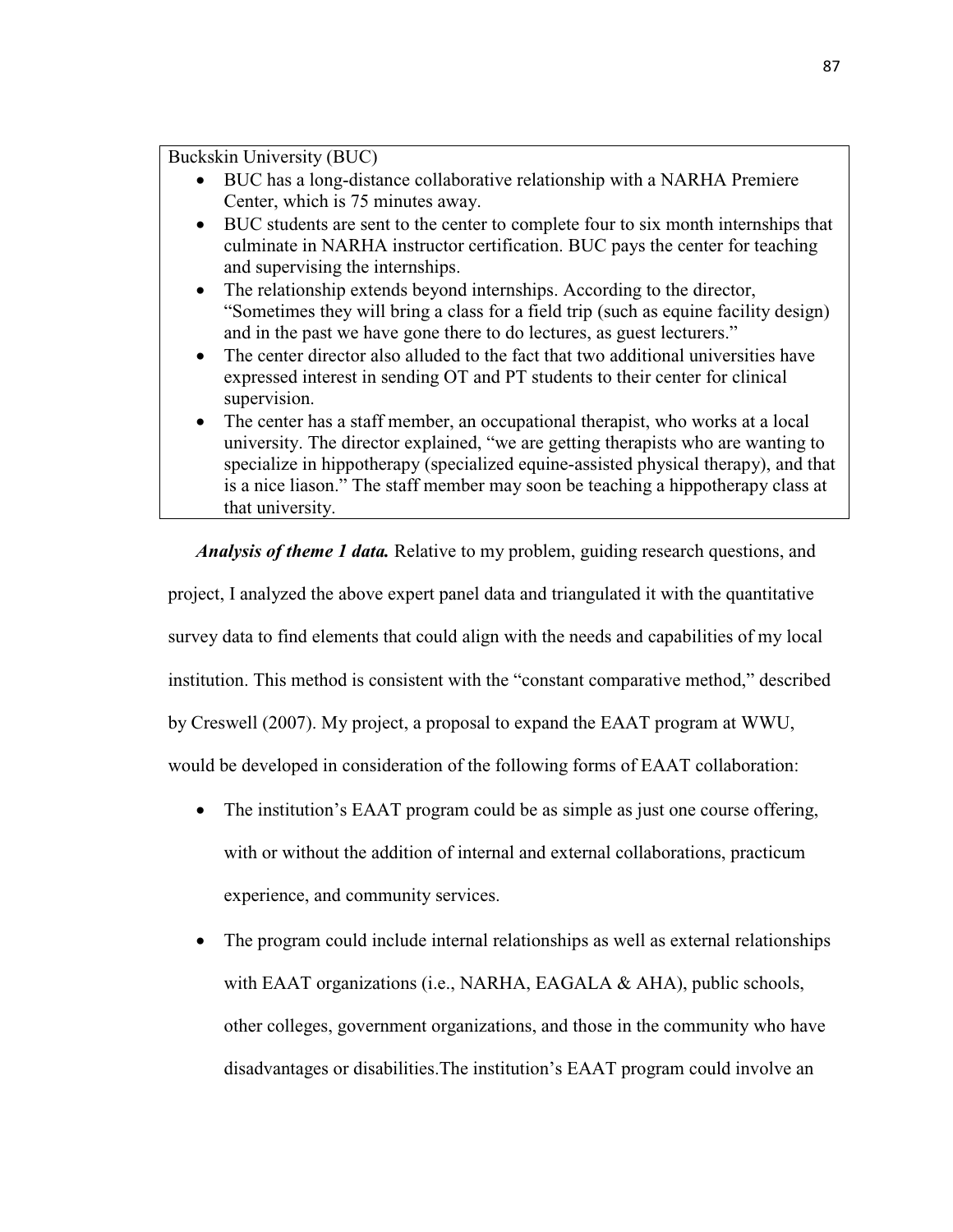actual EAAT center that provides services to those in the local community with disadvantages and disabilities. Based on the expert panel data, the following table reveals combinations of characteristics that could typify an EAAT center:

Table 4

|                                                   | Palomino   | Appaloosa     | Roan       | Chestnut   | Bay        | Pinto        | Buckskin      |
|---------------------------------------------------|------------|---------------|------------|------------|------------|--------------|---------------|
|                                                   | University | University    | University | University | University | University   | University    |
| University -owned                                 | X          |               | X          | X          | X          | X            |               |
| Independently -<br>owned                          |            | X             |            |            |            |              | X             |
| On-campus                                         | X          |               |            |            | X          |              |               |
| Off-campus                                        |            | 25<br>minutes | 14 miles   | 3 miles    |            | $< 10$ miles | 75<br>minutes |
| <b>NARHA</b> Premiere<br>Accreditation            | X          | seeking       | seeking    | X          | X          |              | X             |
| <b>NARHA</b> Instructor<br>Certification provided | X          | seeking       | seeking    | X          | X          |              | X             |
| Therapy services with<br>licensed therapist       |            |               |            |            |            | X            |               |
| Clinical supervision<br>for therapists            |            |               |            |            |            |              | seeking       |
| Interdisciplinary<br>relationships                | X          | X             | X          | X          | X          | X            |               |
| Involves service<br>learning                      | X          |               | X          | X          | X          |              |               |

 *Expert Panel EAAT Center Characteristics* 

 These combinations of EAAT center characteristics would be used to develop my proposal for the expansion of the EAAT program at WWU, which would include this concept of an operating EAAT center that could serve the local community.

**Theme 2: The relationship with the traditional equine program.** Five of the seven responding institutions collaborate with their traditional equine program, which is the case with the institution, WWU, the focus of this project study. Following, in Table 5, are the highlights of the responses from the expert panel: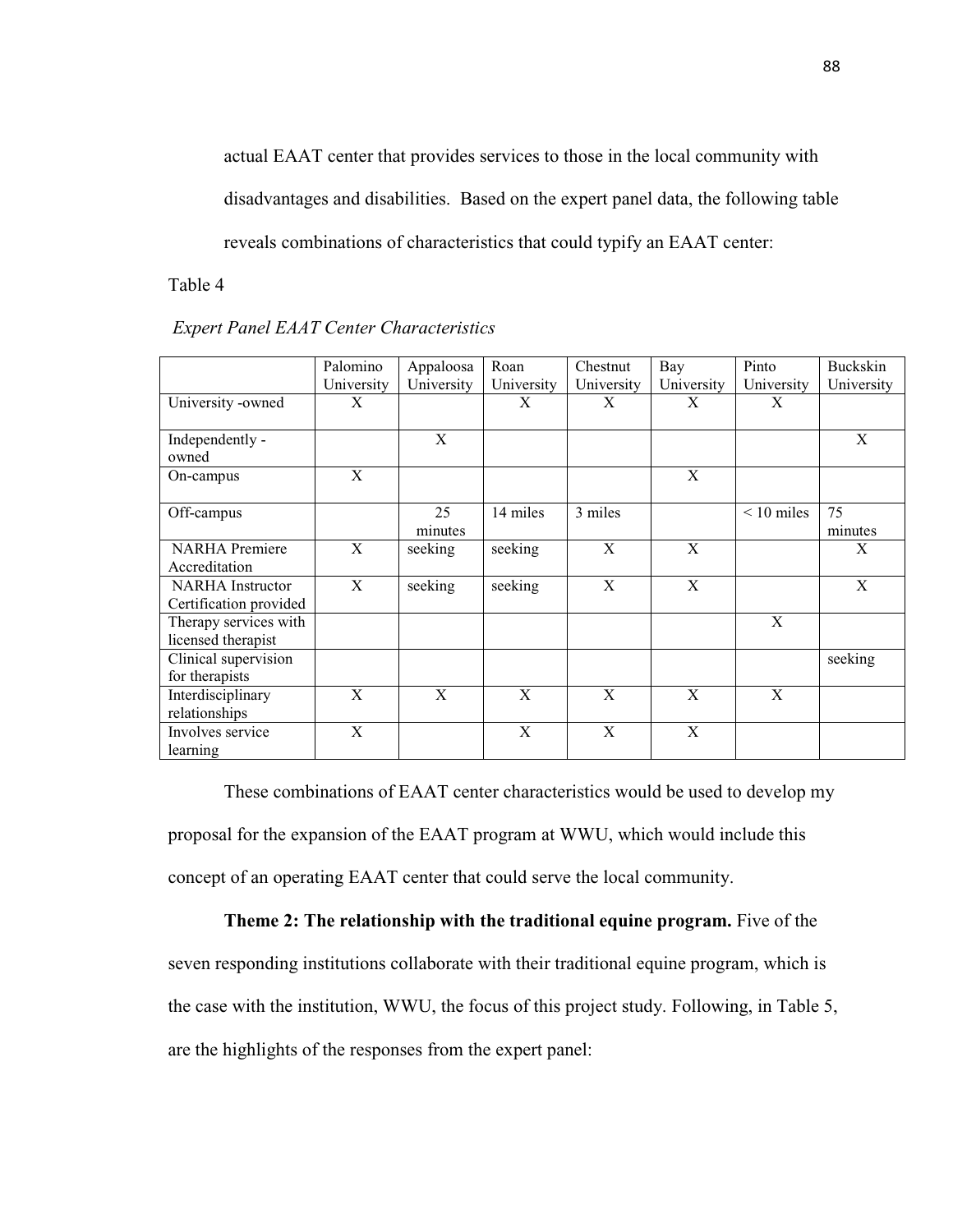Table 5

*Expert Panel Responses Regarding the EAAT Program Relationship With the Traditional Equine Program* 

| Lyume 1 rogram                                                                                                                                                    |
|-------------------------------------------------------------------------------------------------------------------------------------------------------------------|
| Palomino University (PAL)                                                                                                                                         |
| PAL operates its EAAT center on campus along with the traditional equine                                                                                          |
| program.                                                                                                                                                          |
| The programs share arenas and 8-10 beginning-level school horses.                                                                                                 |
| "We have facility issues. We have outgrown it. Our enrollment in equine program                                                                                   |
| has tripled in 10 years. With scheduling everything already with just one indoor                                                                                  |
| arena makes it so there is no room or time for expansion."                                                                                                        |
| Appaloosa University (APP)                                                                                                                                        |
| AP collaborates with an independent, off-campus EAAT center, and it keeps its                                                                                     |
| traditional equine facilities, tack, and equipment completely separate.                                                                                           |
| The independent center benefits when AP students volunteer their time to meet                                                                                     |
| AP course requirements.                                                                                                                                           |
| Roan University (RO)                                                                                                                                              |
| RO has an EAAT center on the same premises as their traditional equine program.                                                                                   |
| They share beginning-level school horses. "This [sharing of school horses] is<br>$\bullet$                                                                        |
| mutually beneficial. Traditional riding classes keep the horses exercised and                                                                                     |
| obedient, and the therapy horses are used for the beginning riders in the traditional                                                                             |
| program," according to the director. Problems encountered include things such as                                                                                  |
| traditional equine instructors and EAAT instructors agreeing on the training and                                                                                  |
| riding methods for the EAAT horses. An example would be whether or not to use                                                                                     |
| riding spurs.                                                                                                                                                     |
| Another problem is the proximity of the two programs. The director said, "the<br>$\bullet$                                                                        |
| EAAT program requires privacy, so we had to move our center walking distance                                                                                      |
| for the main center."                                                                                                                                             |
| Chestnut College (CH)                                                                                                                                             |
| Originally, CH operated both the traditional equine program and the EAAT<br>$\bullet$<br>program on leased property off the campus, but they were kept separated. |
| According to the director, "When I came on board, we received money from a<br>$\bullet$                                                                           |
| foundation to build our facility which really started the growth of the full                                                                                      |
| equestrian program." Today, the CH facilities have expanded to 300 acres which<br>accommodates both the EAAT program and the traditional equine program.          |
| Originally, the two programs shared horses, but as the programs grew they didn't                                                                                  |
| have time to share. The traditional program does, however, often borrow the                                                                                       |
| EAAT horses for horse shows and other needs.                                                                                                                      |
| The EAAT program does not operate in the summer, so horses are leased to                                                                                          |
| various summer camps.                                                                                                                                             |
| "Sometimes, we are not recognized as the competitive part of the program, but the                                                                                 |
| whole equestrian staff gets along really well."                                                                                                                   |

(Table continues)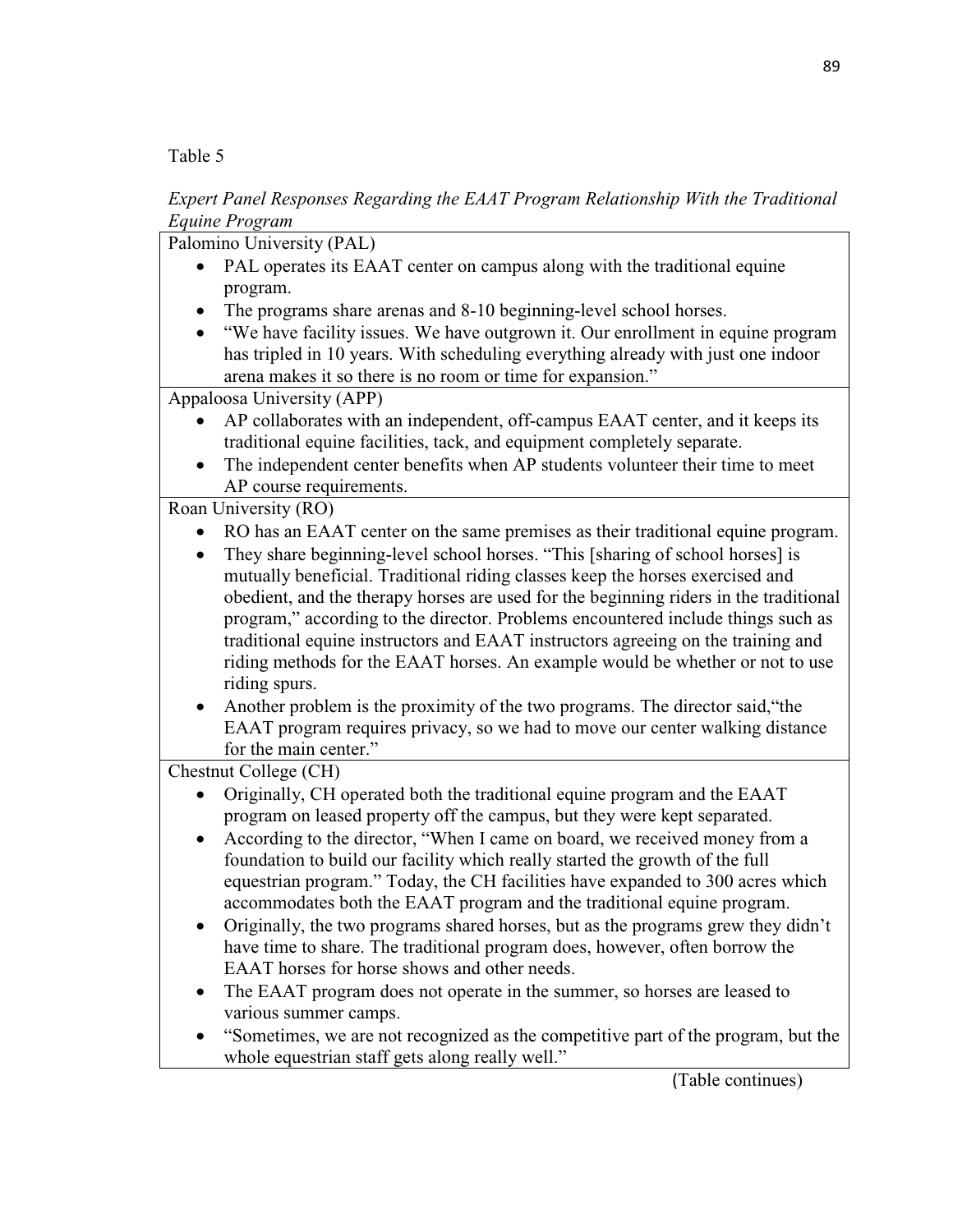Bay University (BAY)

- I-E has both the traditional equine program and the EAAT program on the same campus.
- Their NARHA Premiere Center is in the middle of the "university farm" and they have an indoor arena; however, they take advantage of the total farm by using trails to take EAAT clients to visit dairy calves, pet the baby pigs, and etcetera.
- The horses are not typically shared by both programs; however, a few are used in the beginning horsemanship class and a few are used by the ground work class, prior to exposing the students to unpredictable yearlings. According to the director, "you have to be pretty restrictive [in sharing horses] because the EAAT horses tend to be old or have physical problems."
- The EAAT and the traditional equine programs have grown to the point where they need more help (a director) and expanded facilities.

Buckskin University (BUC)

- An independent center works with the BUC director to provide student internships.
- According to the independent center's director, "we collaborated with the equine director at BUC and provided input on what courses [for the BUC curriculum] we thought would be helpful for those wanting to get a career in EAAT."
- The BUC director refers people to the center who are interested in becoming EAAT instructors, but they aren't interested in a university degree.
- The center also benefits BUC by welcoming field trips and providing guest lectures on campus.

*Analysis of theme 2 data.* The following data could be applied to my multi-option

proposal for the expansion of the EAAT program at WWU:

Three of the five respondents from institutions that have their own operating

EAAT center experienced enrollment growth in their overall equine program, to

the point of needing more facilities and staffing (PAL, CH, & BAY).

It may be possible to share facilities and arenas, but it may be best to keep them separated for various reasons, including scheduling conflicts (PAL, CH & BAY) and the privacy of the clients with disabilities (RO).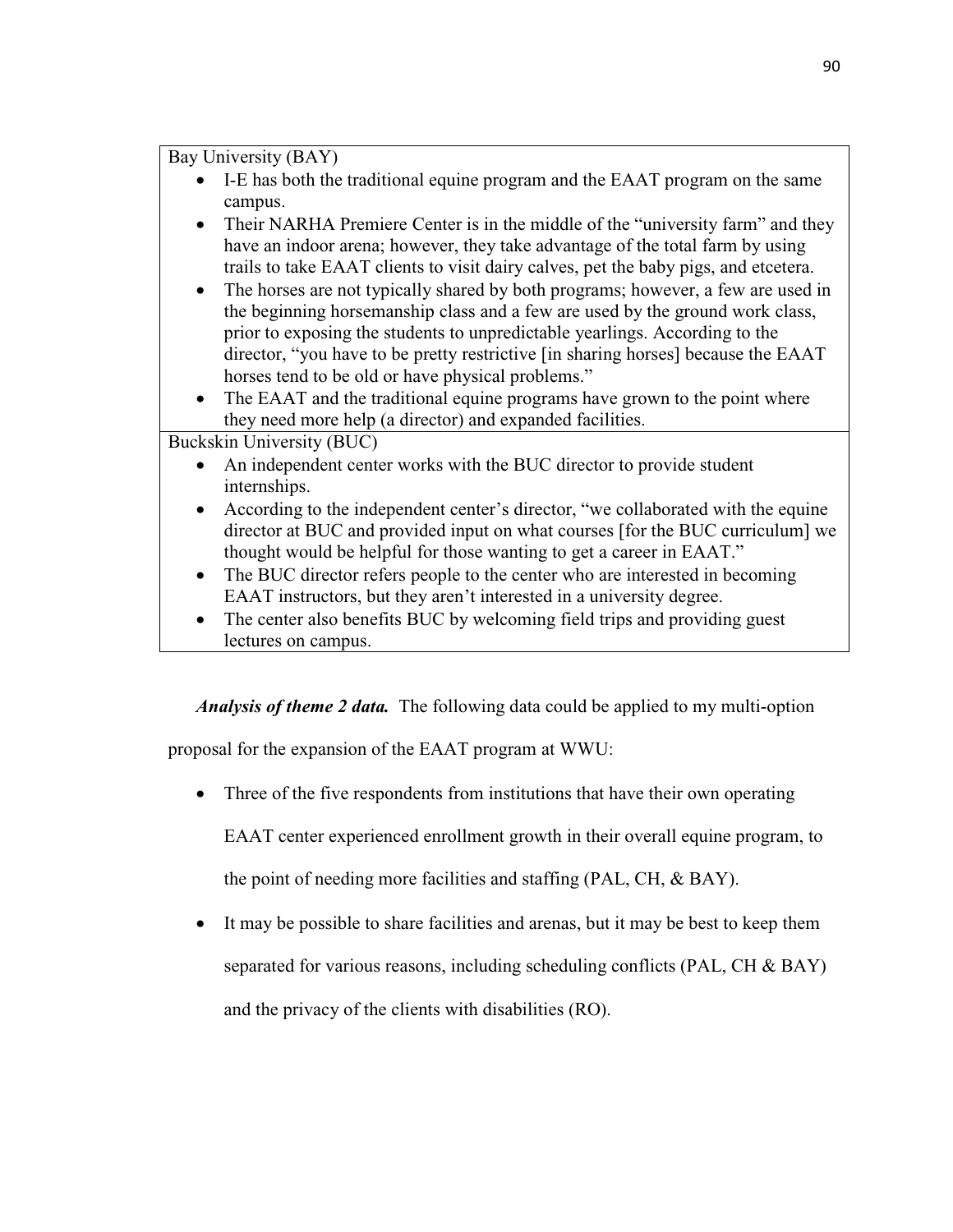- It is common practice to share beginning-level school horses with the advantage of keeping the horse fit and obedient by the traditional program riders (PAL, RO & BAY). These horses can also be suitable for the beginning riders in summer camps (CH).
- Training differences (RO), horse health issues (BAY), and horse overuse (CH) should be considered when the two programs share horses.
- Independent centers can benefit from an institutional relationship by gaining volunteers, potential instructors, and referrals for their instructor certification programs (AP & BUC).
- In addition to providing internships, practicum experience, and teacher certifications, independent centers can provide adjuncts, field trips and guest lecturing to the institution (BUC).

**Theme 3: The EAAT relationship with administration.** Typically, institutions have chief administrators who are not knowledgeable in the equestrian field. To gain EAAT support, effective, educative communication is necessary between the equine faculty and the administration. From a constructivist leadership stance, and according to systems thinking, I needed to approach this relationship from various viewpoints, if my project (EAAT proposal) was to be objectively considered by the administration (Scott, 2009; Murphy, 2005). Following, in Table 6, are the highlighted responses from various viewpoints, the members of the expert panel, in regards to their experiences with administration: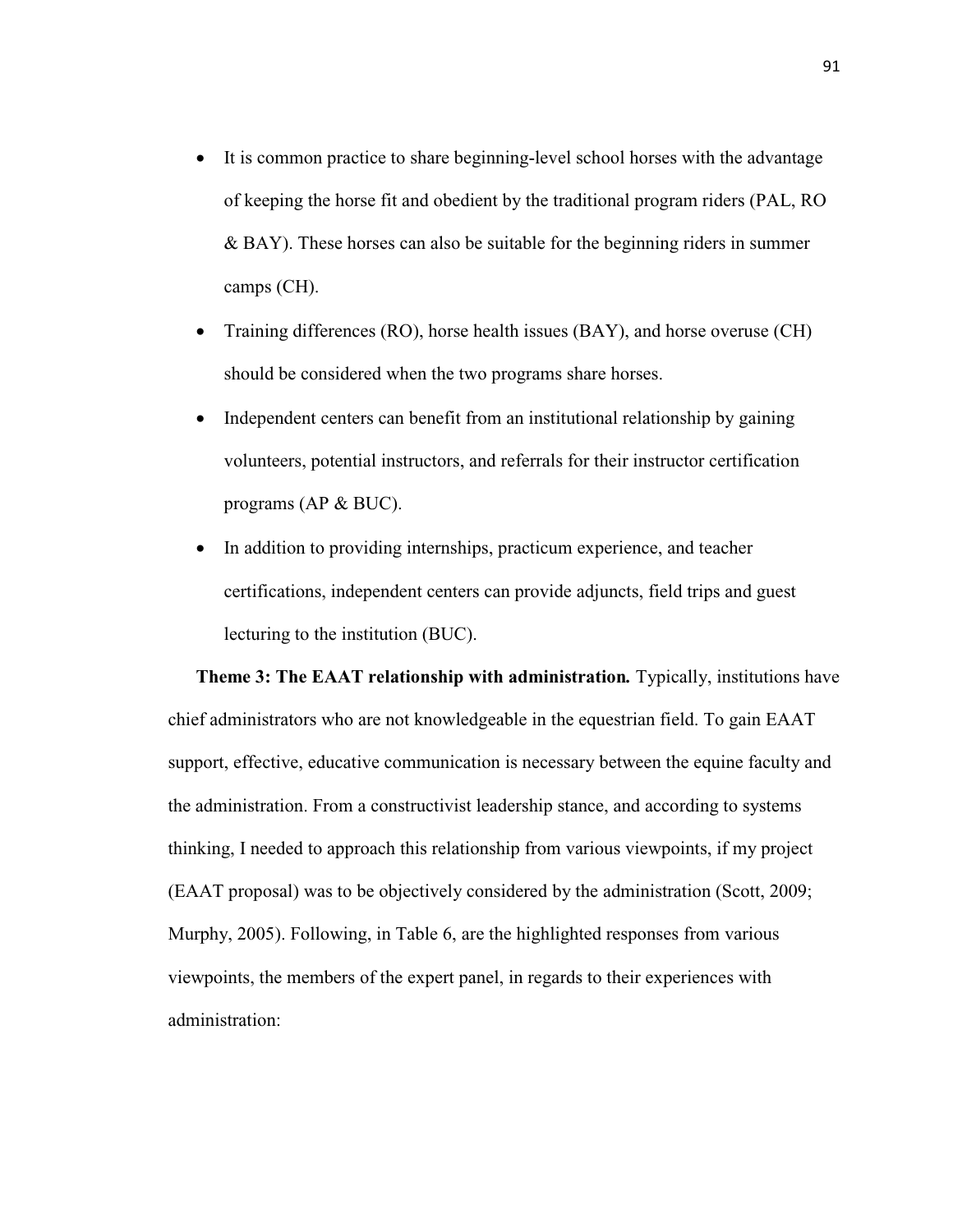Table 6

*The Expert Panel Responses Regarding the Relationship Between the Institution's EAAT Program and the Administration* 

Appaloosa University (APP) "My administration has been highly supportive. One thing that helps is that my state only has 5 [NARHA] certified instructors, and there is only one NARHA Premiere Center. We have a need here, so that helps." Roan University (RO) • "Some decisions are made by those who don't understand the nature of the horse." Chestnut College (CH) • "The whole college gives so much support as a small, liberal arts based college. Because we include some psychology, human anatomy, and exercise, everyone is very supportive." • "They all got excited when they saw the funding." Bay University (BAY) • "Administration [is the biggest obstacle]. Administration is tough. I started this program. I have never had a dean in all these [15] years who was supportive of the program; however, two presidents were. The current president put us up to be a representative video program for the state institutional system." • Director E said he felt that the administration was not supportive because of the cost and liability involved with EAAT. • "The high turnover [of administration] causes change. You must be thick skinned." Pinto University (PIN) • The EAAT program at PIN was recently terminated after there was a change in the department chair and the vision and the objectives for the program changed. • "[At the institution there was a] lot of bureaucracy. It was a problem just getting support. There was a lot of skepticism about the program. It was a two edged sword. Some wanted to be involved because it was at the university, and others did not want to be involved because of the bureaucracy. The time it took to get contracts trough, was tough. And the university took a substantial amount of our money when we would get funding. When we would get a grant they would take between 7 and 26% of the money, but not giving us staff to write grants." Buckskin University (BUC) An independent center works with the BUC director to provide student internships. "We [the EAAT center] are aligned with the current staff member [equine director] at BUC, and that could change and cause problems if there are personnel changes."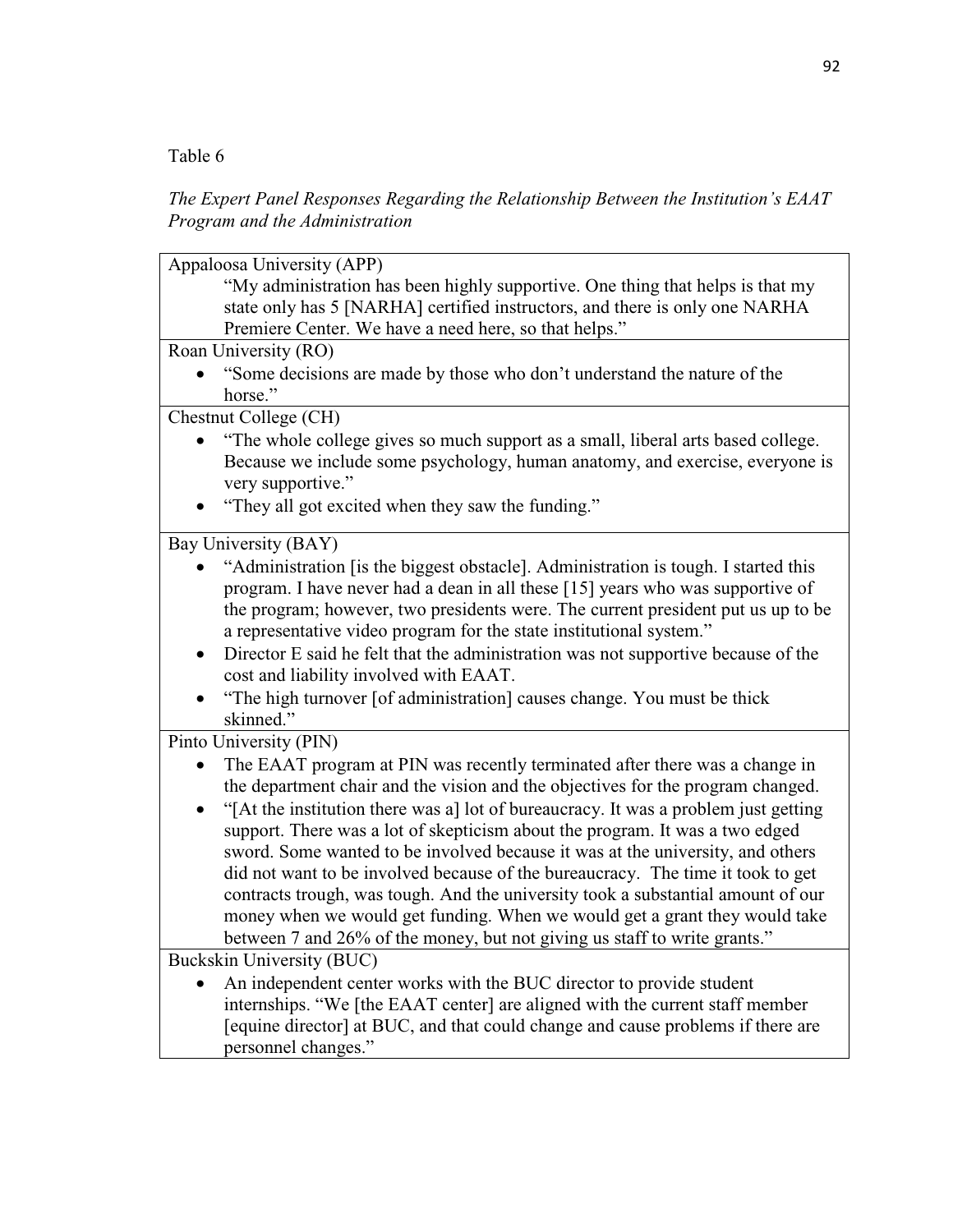*Analysis of theme 3 data.* With my project and guiding research questions in mind, I made the following analysis about the institutional relationship between an EAAT program and the administration:

- If it can be established that the EAAT industry needs higher learning graduates, as in institution AP, more credibility and support could be gained with the administrators. For my proposal, empirical evidence of this need would have to be provided through the literature review (Fine, 2006).
- It can be problematic dealing with administrators who do not have an equestrian background or limited equestrian knowledge (RO)). According to Donaldson (2006), an effective leader needs to be an educative leader when proposing change (p. 167).
- Interdisciplinary collaborations are known to be well-received by the administration (CH).
- Interdisciplinary collaborations can benefit stakeholders when funds are raised by an EAAT program; and, the funding can heighten institutional support (CH).
- EAAT vision and objectives may vary throughout the administration hierarchy, and changes in administration could alter the level of EAAT support (BAY, PIN & BUC). Educative leadership is needed (Donaldson, 2006).
- EAAT cost and liability can create primary concern for the administration (BAY).
- Administrators can be skeptical about the credibility of an EAAT program and whether or not it warrants support (BAY).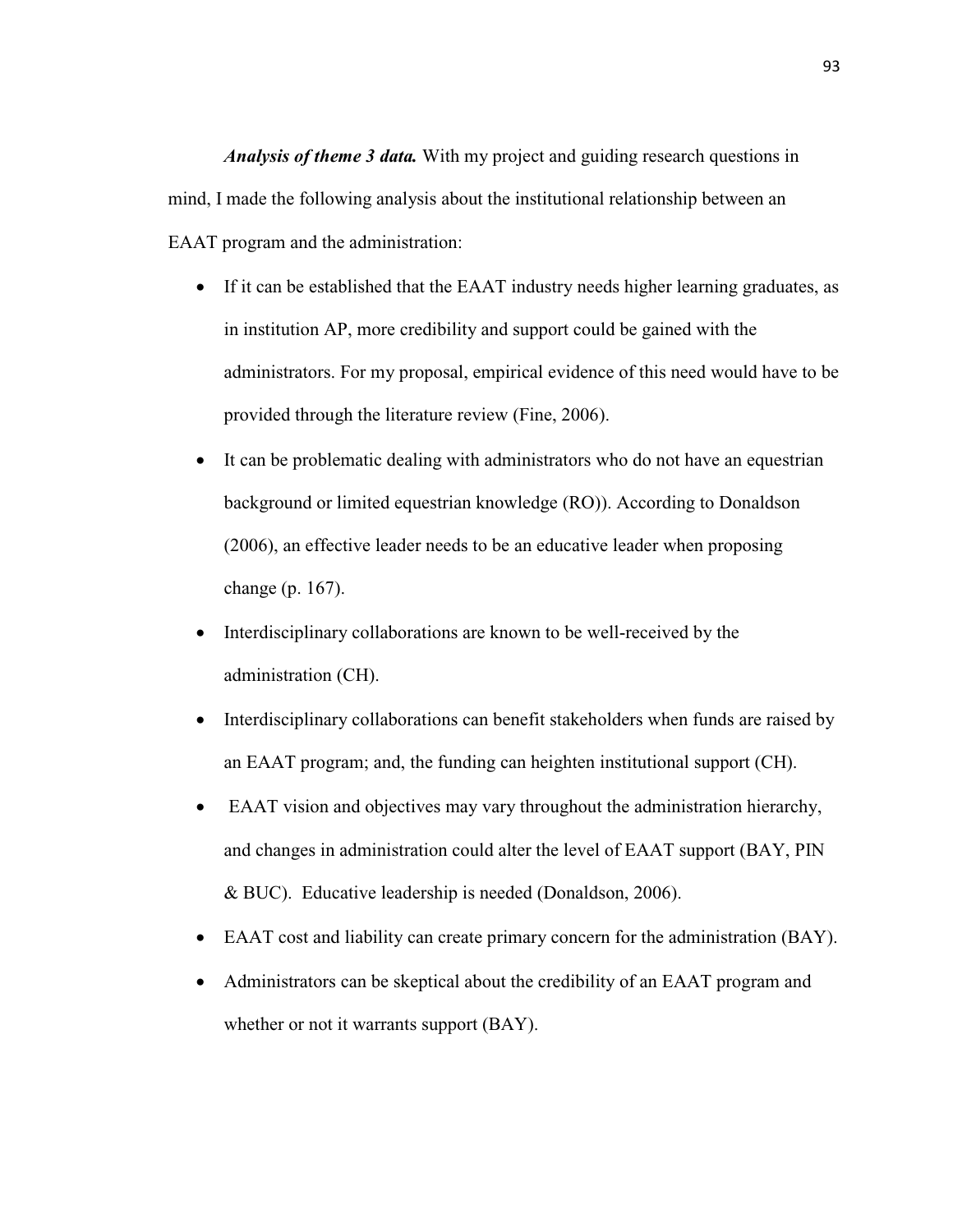**Theme 4: EAAT finances.** My research problem was to find a way to fill the

budgetary gap that is necessary to run a quality equine program at WWU. My project, a

multi-option proposal to expand EAAT at WWU, needed to not only be feasible. Ideally,

it would help fill the budgetary gap in the traditional equine program. Table 6 provides

insights from the expert panel regarding the financial aspect of EAAT at their institution.

Table 7

# *Financial Insights from the Expert Panel*

Palomino University (PAL)

- "We are a state school on a really tight budget. The EAAT program is stuck paying for a lot of overhead because we [the EAAT program and the traditional equine program] share resources."
- Fundraisers are the major source of income. The EAAT program runs 3-4 fundraisers, whereas the traditional equine program does not. They will often use the funds to purchase beginning level school horses which can be used by both programs.
- "We do use client fees and a couple of fundraisers to pay [EAAT] program staff and certain needs."
- PAL is one of the less expensive EAAT programs in their area. An eight week session, which meets once a week, is \$200. (\$25./lesson). Grooming (on the ground only) lessons and private lessons are more expensive.
- PAL has a scholarship fund for those who cannot afford EAAT services.
- PAL does not allow clients to make insurance claims for the services. "We don't collect insurance because in a university, it can be a giant ball of red tape. It would be a mess and be a complete nightmare," said the director.
- Course and service learning requirements fortify the labor force and reduce the financial burden.
- In response to maximizing resources, the director responded, "It is what you have to do when you have very limited resources."

(Table continues)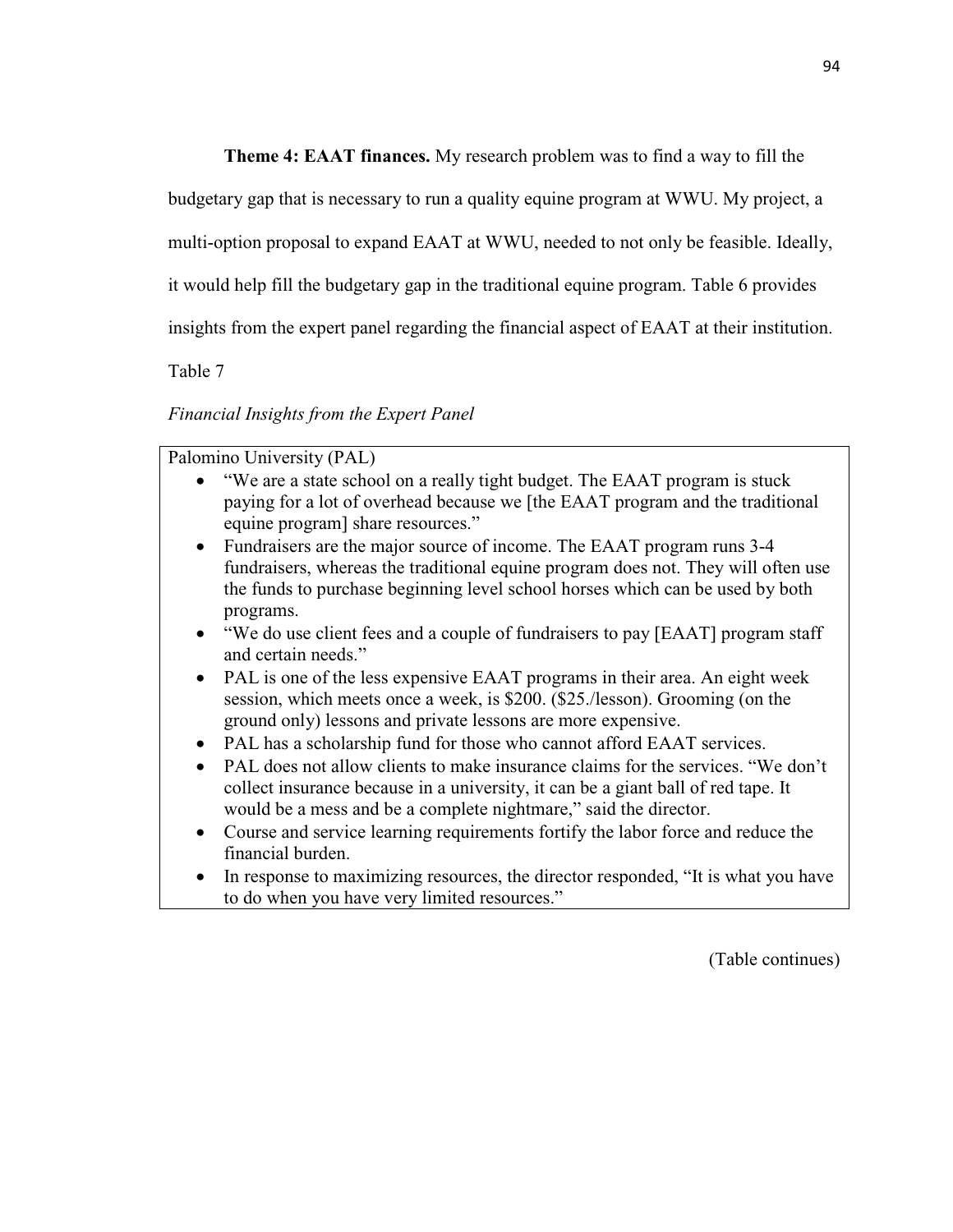| Appaloosa University (APP) |  |
|----------------------------|--|
|                            |  |

• "In the department of animal science, we [the EAAT program] are under the equine budget, as allotted by the dean."

Roan University (RO)

- "We have one budget for the entire horse program [EAAT and traditional equine program] and the faculty is hired by the university."
- RO charges \$25. per private EAAT session, and \$125. per group of 4-6 clients.
- The work study/financial aid program is used to pay for some student labor.
- Course and service learning requirements fortify the labor force and reduce the financial burden.

Chestnut College (CH)

- A FIPSE (Fund for the Improvement of Postsecondary Education) grant was secured to start the four year EAAT degree program.
- The EAAT budget is united with the [traditional] equine program.
- "We don't charge the school district. It is free because it was necessary to get school systems to buy into it about 15 years ago. And, they (the institution) even assisted with bussing at the beginning, using the FIPSE grant funds."
- "Community lesson clients can make a donation of about \$25. per lesson."
- No insurance claims are made for providing services because CH does not provide therapy with a licensed therapist.
- When asked if the EAAT program serves as a good marketing tool, the director responded, "for us, yes. Our enrollment [as an institution] has changed because of the economic downturn, but at the same time 10-15 freshmen are still interested in our EAAT program."
- Course and service learning requirements fortify the labor force and reduce the financial burden.
- Horses are leased out to summer camps when school is not in session, saving on the cost of horse care.

(Table continues)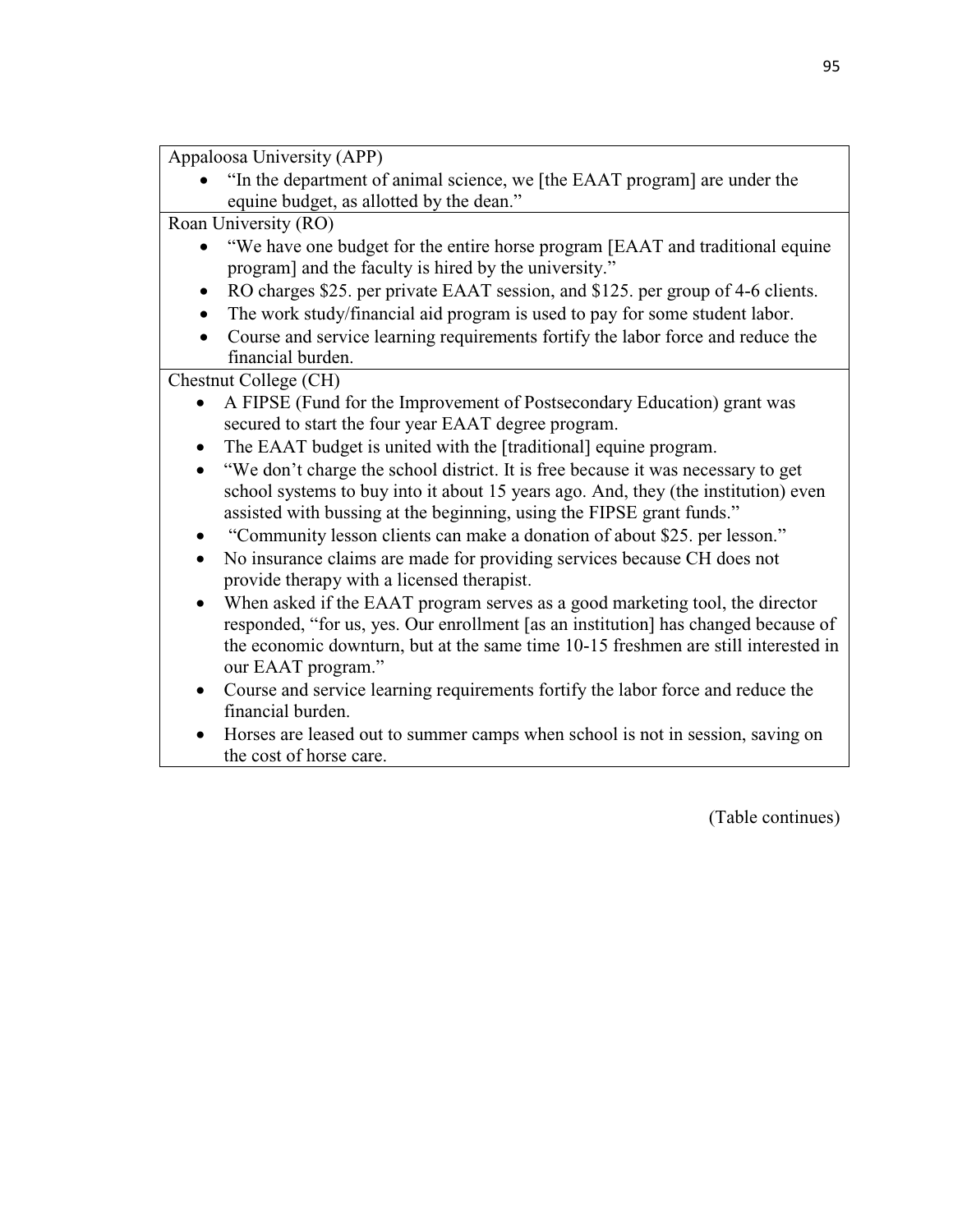Bay University (BAY)

- "It [EAAT] is good marketing for enrollment at the university.
- "Local supporters help balance the costs."
- "Twice a year, we do the Special Kids' Rodeo and bus in area [special education] school kids as far as 70 miles away. We set up mock rodeo events (wooden horses) and horseback riding. 200-250 kids come in for an all day event, and I will eventually get students (EAAT clients) from this. Walmart and Dodge are sponsors for the rodeo."
- "It [EAAT service] was a free program starting out."
- The EAAT lesson fee is only \$10, per ride.
- They offer scholarships for EAAT clients.
- The EAAT director, who is the equine department head, is not paid extra to run the EAAT program, and BAY is seeking a graduate assistant to balance out this problem.
- Course and service learning requirements fortify the labor force and reduce the financial burden.
- The work study/financial aid program is used to pay for some labor.

Pinto University (PIN)

- PIN charges \$125./mo. for a weekly session, which divides to \$31.25/lesson.
- "Private insurance claims are not used, but state insurance could be billed for mental health services."

Buckskin University (BUC)

- An independent center works with the BUC director to provide student internships.
- Students pay BUC, and then BUC reimburses the independent center.

*Analysis of theme 4 data.* The following analysis had potential for strengthening my

proposal to expand the EAAT program at WWU:

• EAAT can serve as a marketing tool to increase enrollment in the institution (CH

& BAY). This was the original premise that prompted my institution to seek the

addition of new programs, which lead me to my research problem and project

(McCarthy, 2008).

• Fundraisers can provide funding for an EAAT program, and they can benefit the traditional equine program as well (PAL).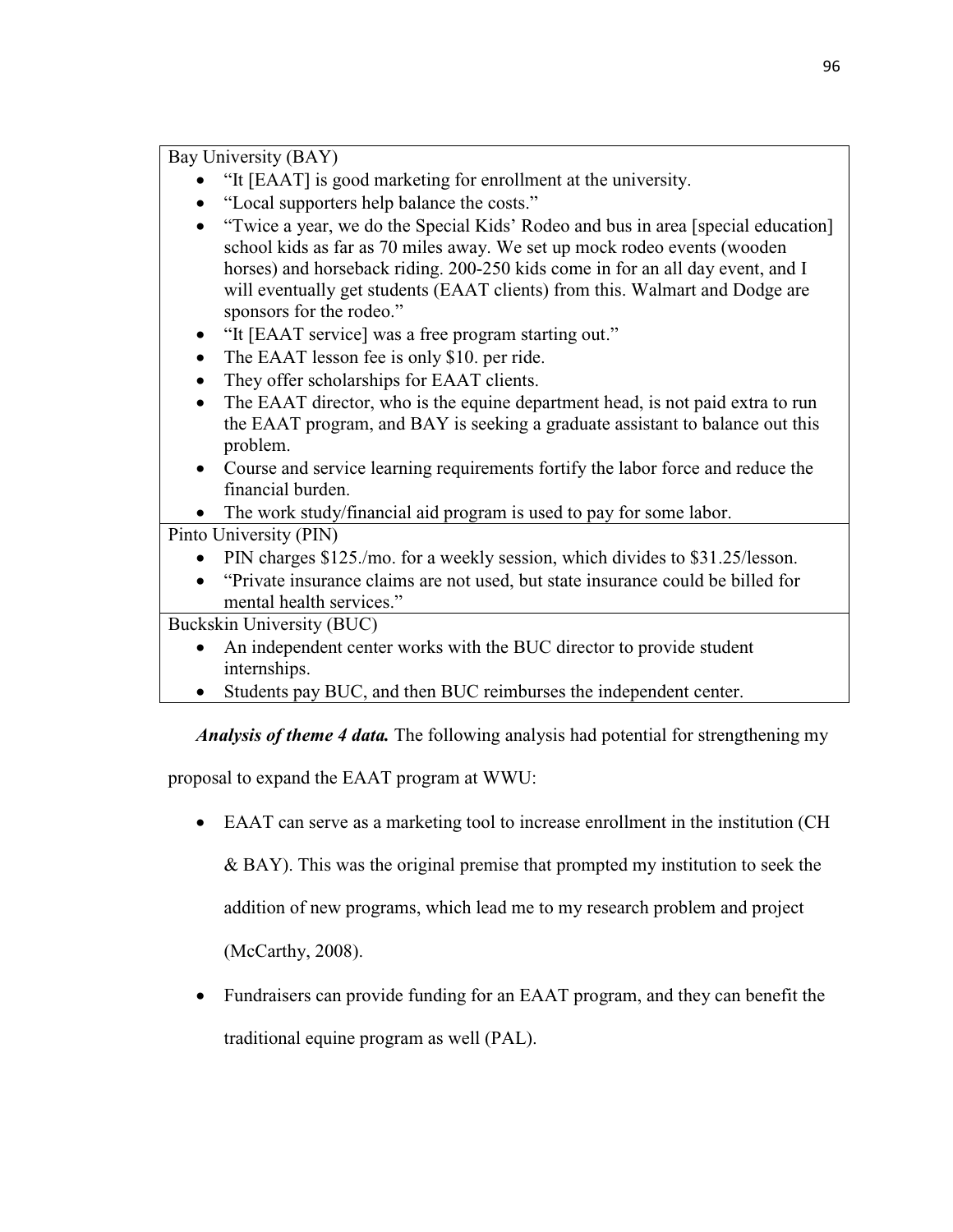- Major corporations, such as Walmart and Dodge, are known to sponsor EAAT fundraisers (BAY).
- For some institutions, the primary objective for establishing an EAAT center is to provide a learning laboratory for the students. Earning revenue by offering community services can be secondary in importance, similar to vocational beauty schools. The expert panel EAAT centers, which were institutionally operated, charged up to 75% less for the same services offered by independent centers (PAL, RO, CH, BAY & PIN).
- The claiming of insurance for EAAT services was not exercised in any of the expert panel institutions, based on a) the difficulty in dealing with institutional bureaucracy and b) the fact that insurance claims cannot be made unless a licensed therapist is part of the service team (PAL, CH & PIN).
- The traditional equine program and the EAAT program budgets are combined in 3/7 of the expert panel institutions (APP, RO & CH).
- PAL and APP completely separate their budgets from the independently owned and operated EAAT centers with which they collaborate. The cost of running the EAAT center is not the responsibility of these institutions, which may be perceived as a financially attractive situation to some administrators.
- If workable, an institution's current faculty may be asked to assume the responsibility of teaching EAAT courses and overseeing the program (BAY).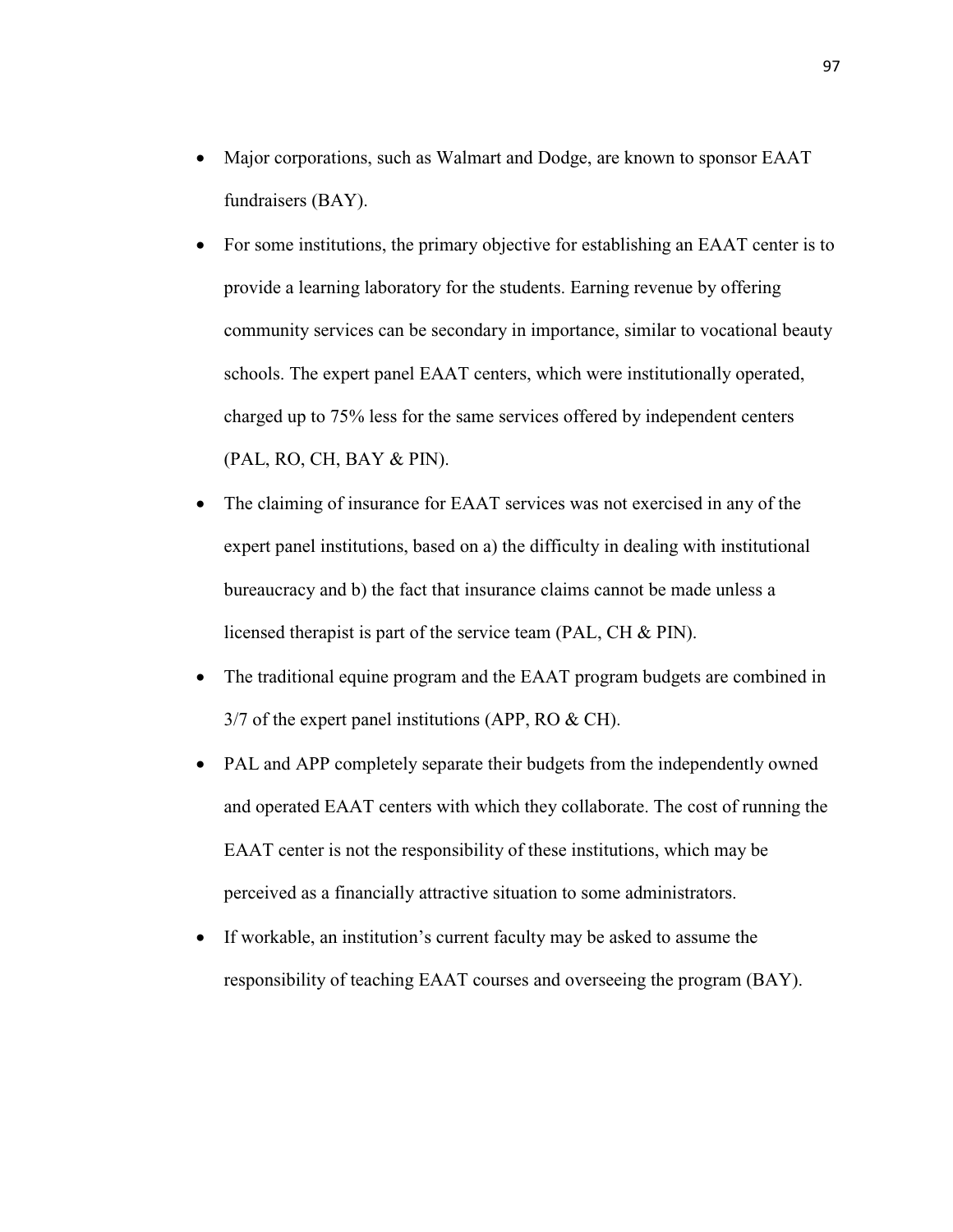- Much of the labor in offering EAAT services to the community can be inexpensively provided through course and service learning requirements (PAL, RO, CH & BAY), work study (RO & BAY), and graduate assistants (BAY).
- The expense of caring for the horses can be defrayed if the horses are leased to summer camps, when school is not in session (CH).

**Theme 5: Staffing.** My project, a multi-option proposal to expand the EAAT

emphasis at WWU, would likely incite the administration to inquire about securing

qualified staff at an affordable price. Table 8 provides insights from the expert panel on

creative ways and means of addressing this concern.

Table 8

*Insights from the Expert Panel Regarding EAAT Staffing* 

Palomino University (PAL)

- The traditional equine department chair, who was the head of EAAT program for 10 years, recently hired one part-time director/instructor/academic advisor. "[There are] too many pieces for one person to do all," commented the equine program director.
- "It is hard to keep good [EAAT] adjuncts."
- PAL does not have an OT or PT on the EAAT staff; however, they get consults from the clients' therapists, and volunteer consults by therapists from a local hospital.
- PAL graduates and seniors from the OT program help with EAAT clients.
- Course and service learning requirements fortify the labor force.

Appaloosa University (APP)

• APP has a faculty member in charge of the Therapeutic Horsemanship minor. Three years prior, this person started as an adjunct. With the growth of the EAAT program, she has become a full-time faculty member, even thought the EAAT center is operated off-campus by an independent organization.

(Table continues)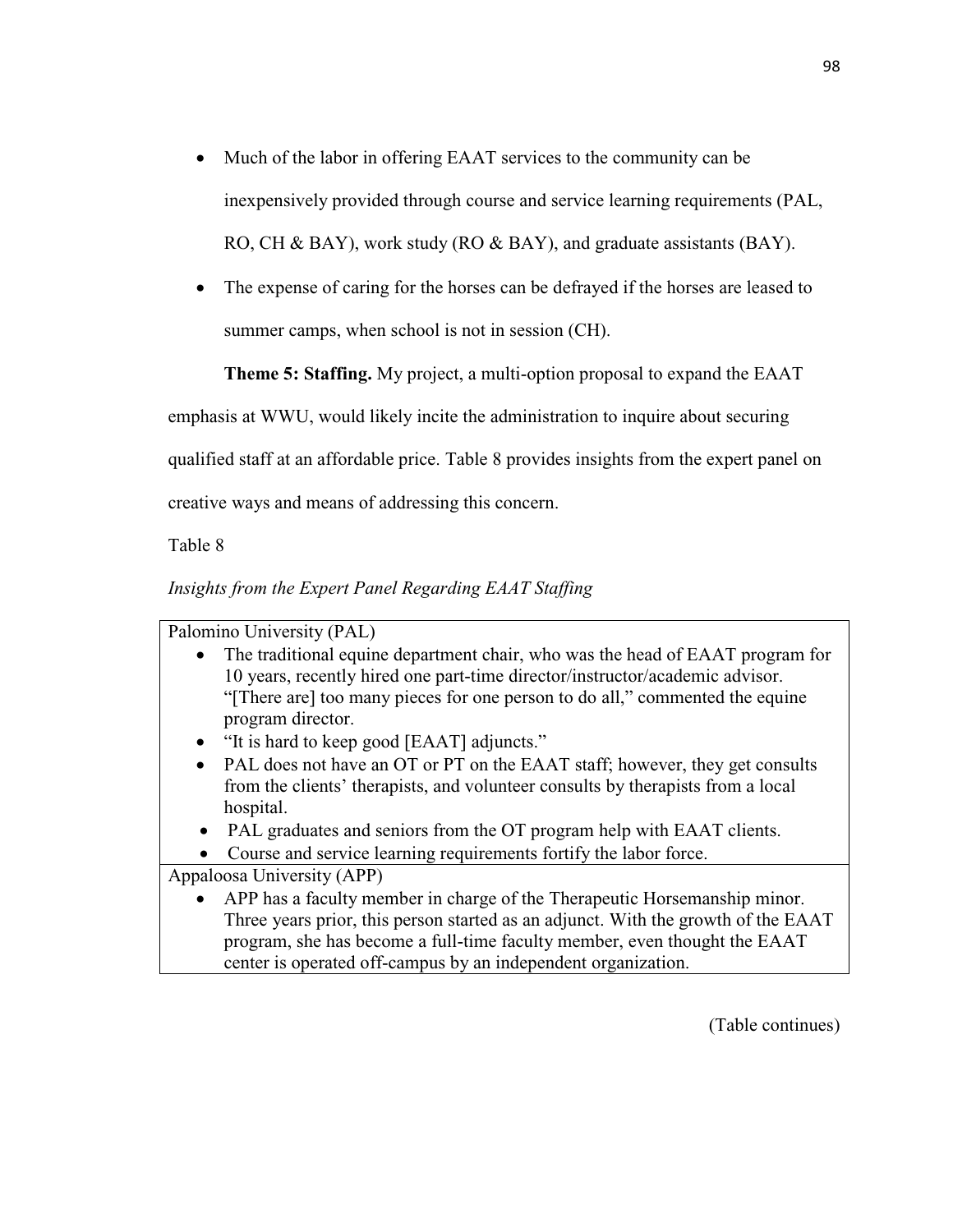Roan University (RO)

- "If I had a good certified instructor to hire 40 hours/week, I could double the clientele [for EAAT services]. I need the okay to hire the instructor so I can get the revenue to pay for her. We are going to try a graduate on a six month contract to see if the position justifies itself."
- "I have two girls working 20 hours a piece in the therapy program, making a little more than minimum wage. They do record keeping, volunteer training, wall papering, teaching, and anything! I use student labor through [the] work study [program] at minimum wage."
- In reference to obstacles with EAAT programs, the director said, "our graduates" don't stay to help you teach! We need to retain them."

• The labor force is increased through course and service learning requirements. Chestnut College (CH)

- The director of the on-campus EAAT center is also a NARHA Advanced Instructor who teaches with the aid of a full-time NARHA certified instructor.
	- Course and service learning requirements help to fortify the labor force.

Bay University (BAY)

- The BAY equine department chair has served as the director of the EAAT program since its inception, 15 years ago. The chair, who is not paid for the extra responsibilities said, "BAY needs a new facility and they need a director." BAY is seeking a graduate assistant to help alleviate the work load.
- The work study/financial aid program provides some workers, along with those provided through course and service learning requirements.

*Theme 5 data analysis.* My proposal to expand EAAT at WWU included various

staffing options based on the following analysis:

• Developing an EAAT program with an experienced EAAT adjunct may be

prudent, and it could possibly transition into a full-time position (APP). It could,

however, be difficult to keep quality adjuncts on staff (PAL).

When an existing faculty member or department chair assumes the development and/or operation of an EAAT program, it may save money; however, it might be an unreasonable and inefficient practice (PAL & BAY).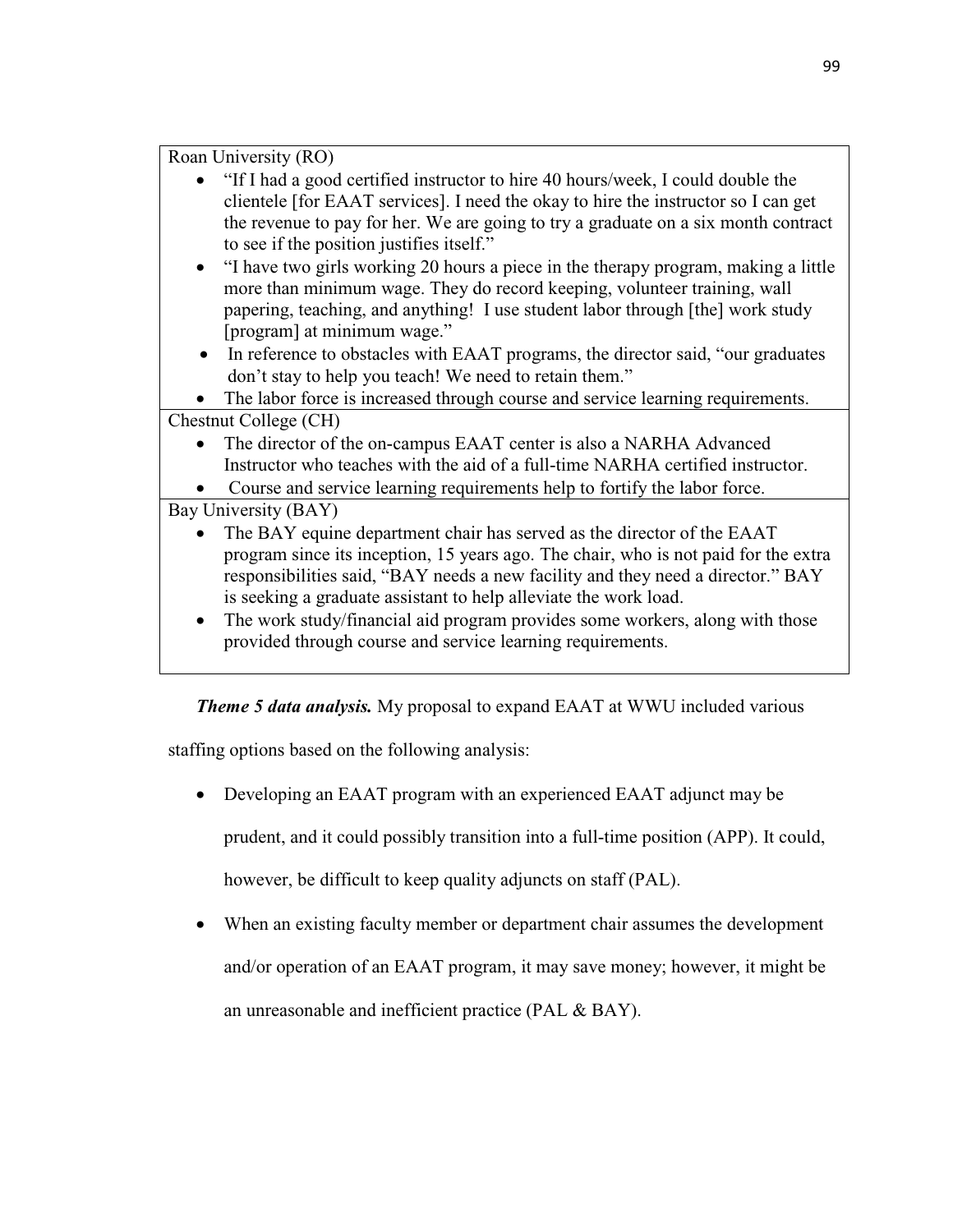- The work study/financial aid program can provide some workers (RO & BAY), along with those provided through course and service learning requirements (PAL, RO, CH, BAY & PIN) and the graduate assistant program (BAY).
- When an institution relies on students as part of the labor force, the turn-over rate upon graduation should be taken into account (RO).
- If an institution wants to certify students as instructors through NARHA, an advanced instructor needs to be employed to supervise the instruction (PAL, RO, CH & BAY)
- Licensed therapist(s) need to be on staff, if insurance claims are to be made, or if instructor certification is sought from the American Hippotherapy Association (AHA).

**Theme 6: Scheduling.** The logistics of implementing an EAAT program is something that would need to be addressed, especially if resource-sharing (i.e. arenas, horses, work study, etc.) was to be a major selling point in my proposal to expand EAAT at WWU. Table 9 reveals the various ways that the expert panel set their EAAT schedules.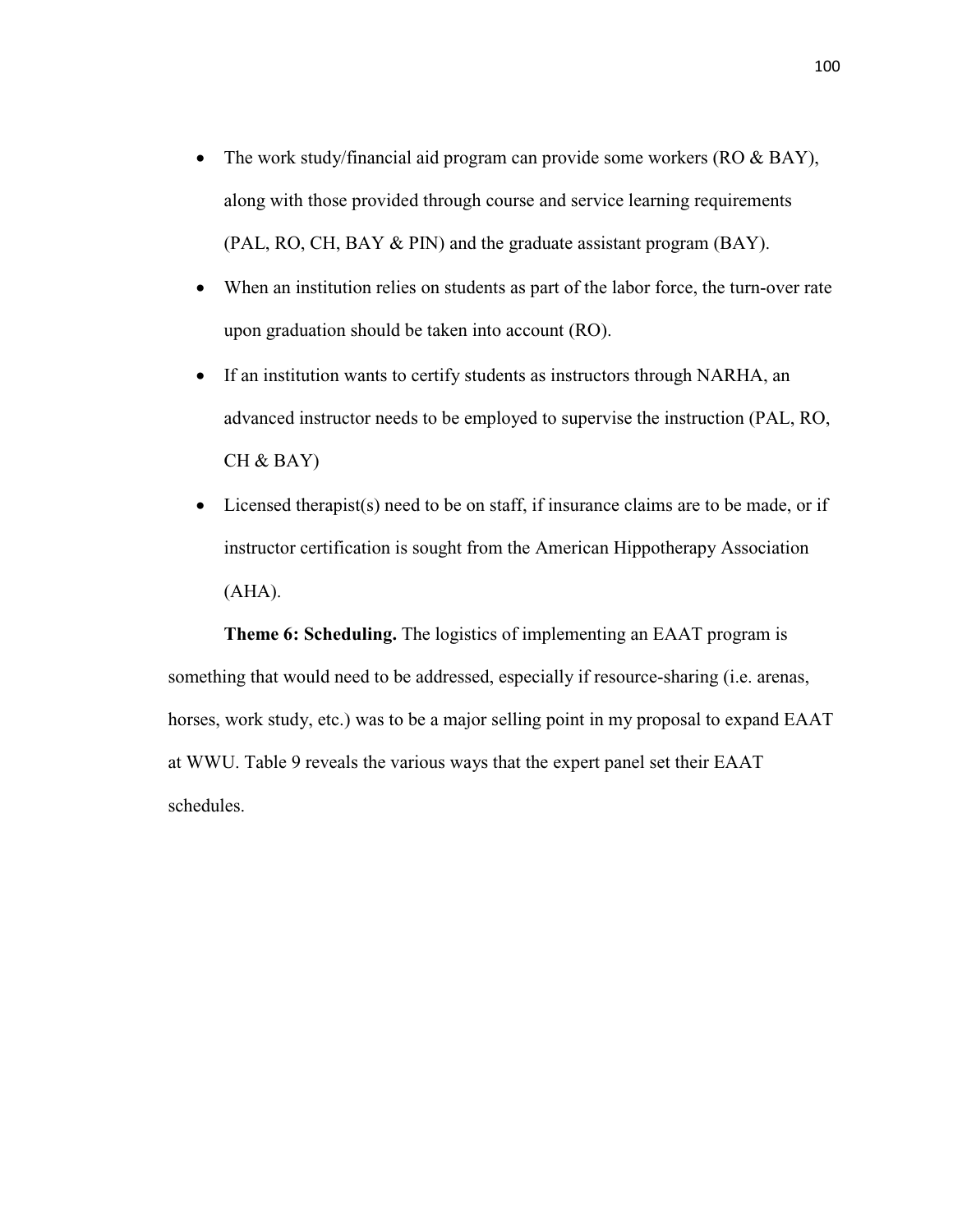Table 9

# *EAAT Scheduling Insights from the Expert Panel*

Palomino University (PAL)

- They hold 6-8 week sessions in the spring, fall, and summer. It is too cold in the winter.
- Fall and spring sessions are correlated with the lab times of the EAAT courses.
- Client services are only provided on two days of the week.
- Approximately 30 clients are served during a session.
- On each service day, they usually provide 3 or 4 group lessons. Each group has 3-4 clients.

Appaloosa University (APP)

- An EAAT class requires12 hours of service learning, so the students must volunteer at the off-campus, independently owned center.
- The center holds six week sessions, so APP students volunteer two hours per week. They car pool or drive there.
- The center holds a six week session in the spring, a twelve week session in the summer, and a six week session in the fall.
- In the spring session, the lab portion of [an upper level EAAT] class is held in the evenings at the center from 4:30 - 7:30 p.m. The lab is one day a week, and the APP instructor supervises the students as they help instruct at the center.

Roan University (RO)

- RO runs EAAT sessions for the community, after April and until November or December.
- "We tried [session] blocks (6 or 10 weeks). We are going to start limiting the blocks so more students can ride. They will be put on a waiting list, after participating in one block."

(Table continues)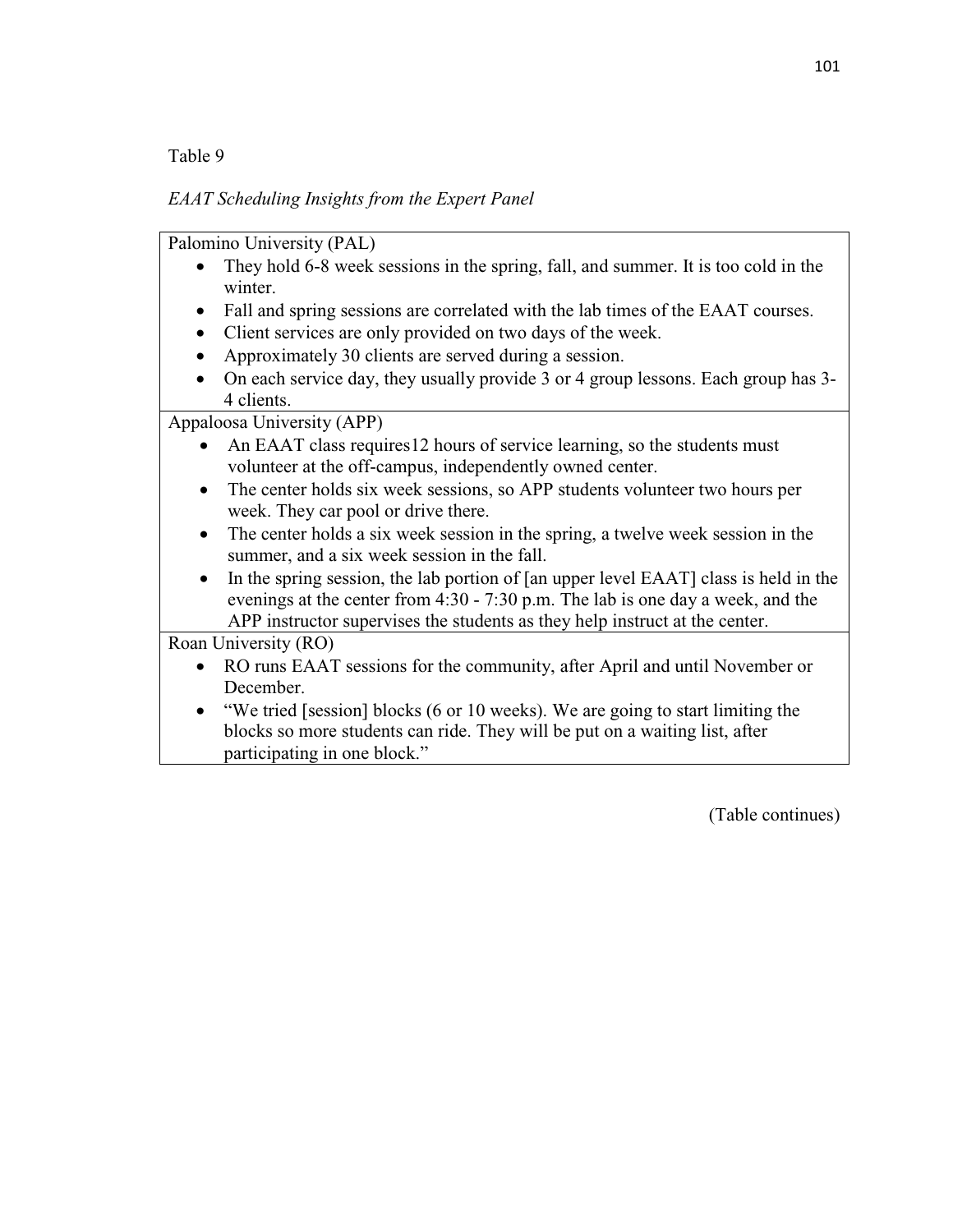# Chestnut College (CH)

- The EAAT center operates when the college is in session, and not in the summer.
- The EAAT schedule is also coordinated with the public schools' schedule.
- As many as 120 clients are served per week, Monday through Friday, 8:30 a.m.– 6:30 p.m.
- Most lessons are groups. In the afternoon, they are semi-private, or private.
- Most community clients are a considerable distance (30 45 miles) from the EAAT center, but CH does its best to accommodate the clients.
- The EAAT facility is 3 miles from the main campus. CH students drive their own cars or they carpool for their practicum EAAT experience at the center. "We talked about an on-campus building, but the current property is better," said the director.

Bay University (BAY)

- "Our program is different than a typical therapeutic riding program [EAAT center].The center serves as a laboratory for the students and is only open 2 days a week for 3 hours, on Mondays and Wednesdays."
- "We will stuff 25 30 riders in that slot. Every rider (client) is working with a group of I-E students. To an outsider it looks like mass confusion. We may have as many as 10 riders up [mounted] at the same time, doing different things in different locations."

Pinto University (PIN)

• PIN terminated their EAAT program. When it operated, it ran all year, except for August (too hot).

Buckskin University (BUC)

• University faculty and students cannot get involved on a daily basis because the independently owned EAAT center is 75 minutes away. BUC students schedule their 4 - 6 month internships according to the academic calendar.

*Theme 6 data analysis.* At WWU, the facilities, horses, and faculty are considered to be

performing at an optimal level. Keeping this in mind, the following analysis was made to

devise workable schedule options for my proposal:

• Students in 3/7 of the expert panel institutions assist with providing community

services just two days a week (PAL, APP & BAY), whereas one well-developed

EAAT program provides sessions 5 days a week, serving up to 120 clients (CH).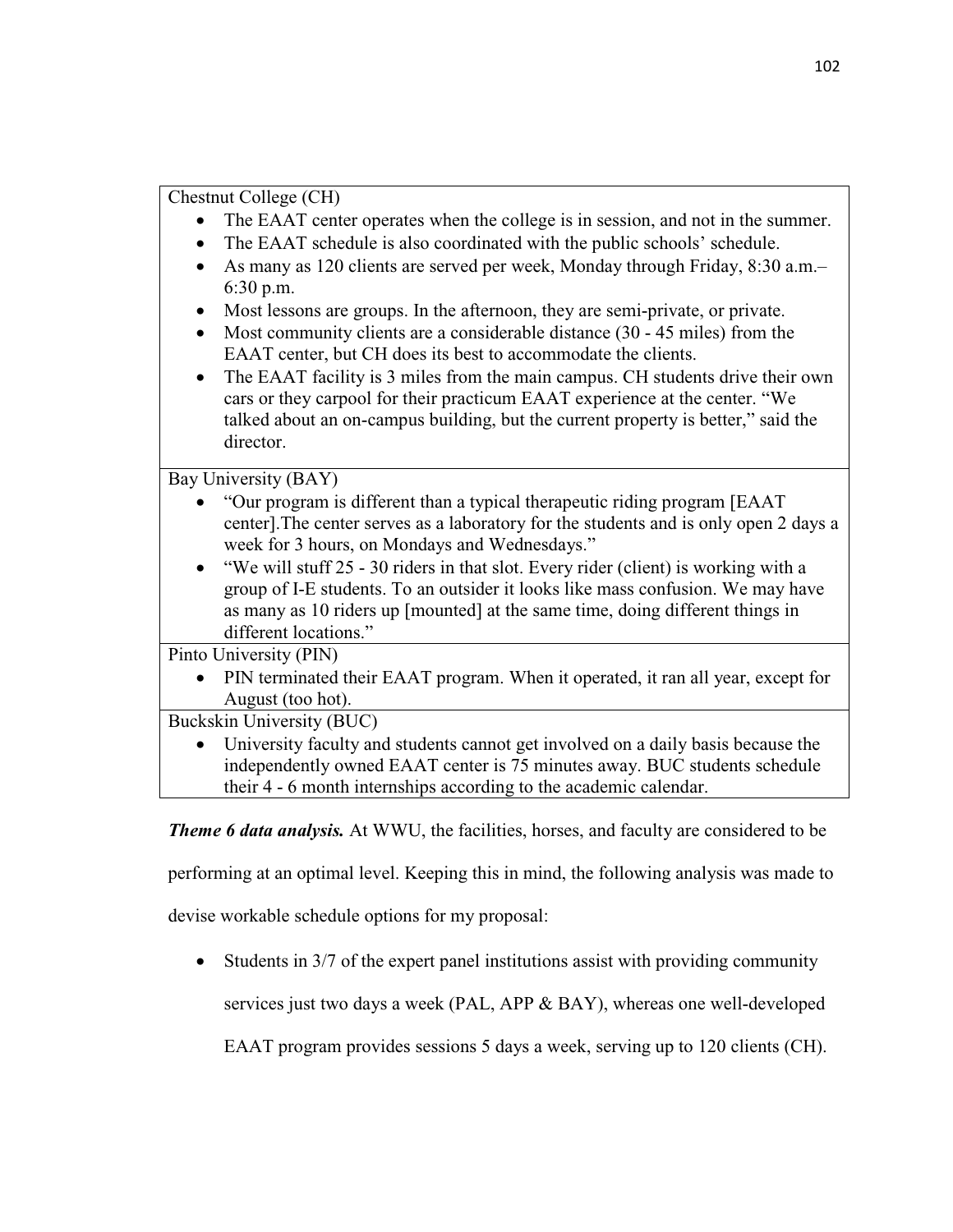- Block sessions of 6-10 weeks can be held for the community riding lessons (PAL, APP  $&$  RO).
- Conducting group EAAT lessons is an accepted practice (PAL, CH & BAY).
- EAAT session scheduling is contingent on the geographic climate. Some schools did not operate in the winter (PAL, APP & RO) and some did not operate in the summer (CH and PIN).
- EAAT service schedules are usually aligned with the institution's academic calendar, when the students are available to assist (RO, CH & PIN).
- In order to serve clientele, schedules may need to be coordinated with the public school calendar and the clients' limited availability, after school (CH).

**Theme 7: Employability.** My proposal to expand the EAAT emphasis at WWU might help to solve my research problem – filling the budgetary gap in providing a quality equine education. However, ethically, the proposal must be in the best interest of the primary stakeholder, the student. Will the expansion of the EAAT emphasis truly make the student more employable? Are well-paying jobs available in sufficient amounts? Table 10 provides the perspectives of the expert panel in regards to these questions.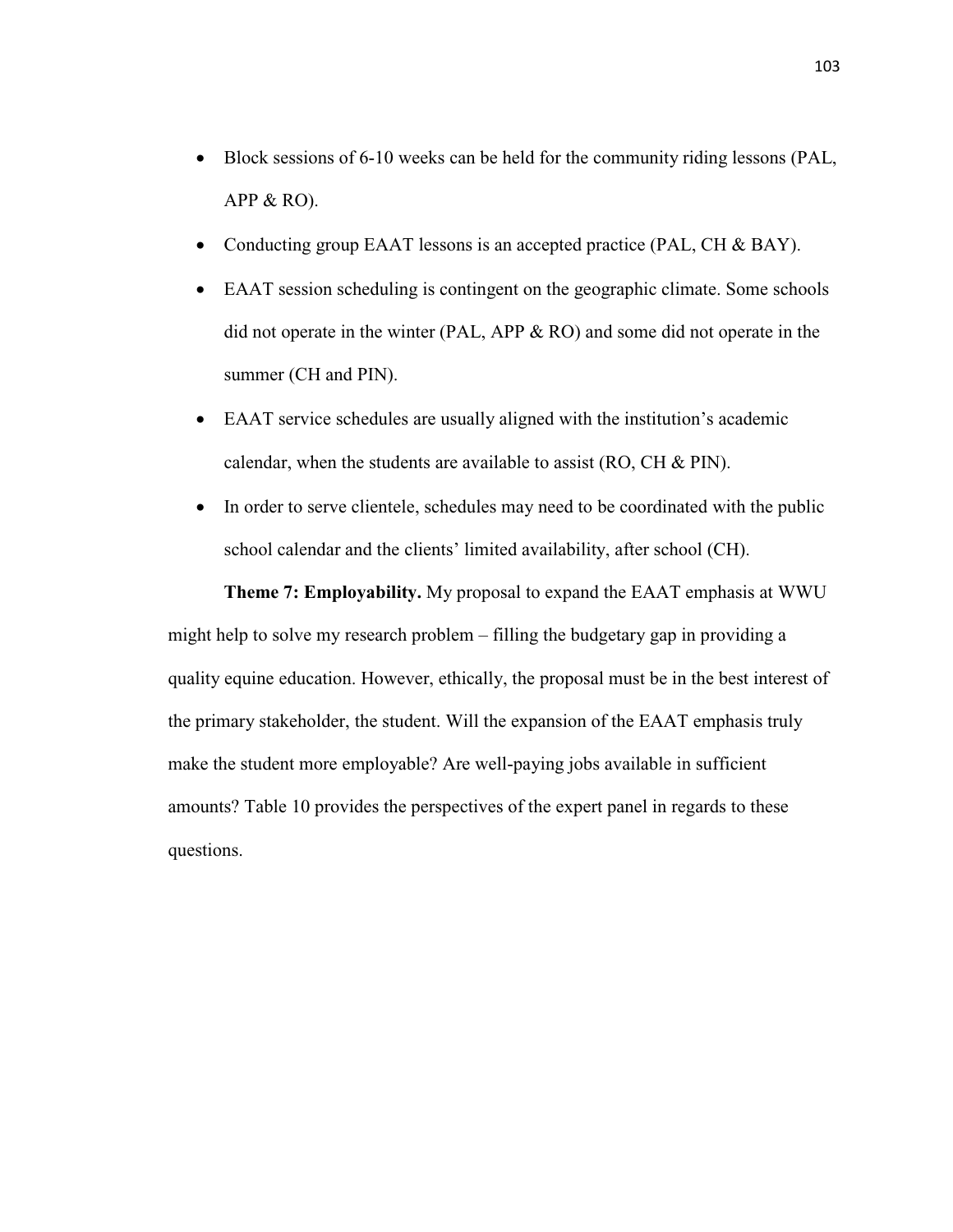Table 10

*Expert Panel Insights Regarding the Employability of EAAT Graduates* 

| Palomino University (PAL)                                                                                                                                       |  |  |
|-----------------------------------------------------------------------------------------------------------------------------------------------------------------|--|--|
| "Our graduates on that [EAAT] track who have the NARHA certification and the                                                                                    |  |  |
| B.S. are very employable and we get great feedback from employers. If they had a                                                                                |  |  |
| chance to work more with OT and PT that would be beneficial."<br>Appaloosa University (APP)                                                                     |  |  |
|                                                                                                                                                                 |  |  |
| "One thing that helps is that this state only has 5 certified instructors, and there is<br>only one NARHA Premiere Center. We have a need here, so that helps." |  |  |
| "Right now the industry is so centered around NARHA that if you look at the jobs<br>$\bullet$                                                                   |  |  |
| you need NARHA certification because of their standards of quality control. They                                                                                |  |  |
| just came up with a higher education membership, which we are planning on                                                                                       |  |  |
| pursuing so students can graduate as NARHA instructors."                                                                                                        |  |  |
| "The students here are being trained to become [EAAT] instructors, but there are<br>$\bullet$                                                                   |  |  |
| other schools which have business classes and tracks to be administrators. Our                                                                                  |  |  |
| purpose, however, is to make well-qualified instructors."                                                                                                       |  |  |
| Roan University (RO)                                                                                                                                            |  |  |
| "There is a need [for graduating students with an Associate of Arts degree with an                                                                              |  |  |
| EAAT emphasis], but many go on to do something else (i.e., working for trainers,<br>teachers, etc.). It seems more like it a stepping stone for entering jobs." |  |  |
| When asked about providing EAAT training to professional therapists, the<br>$\bullet$                                                                           |  |  |
| director commented, "[they have not been involved in our program] and I wish                                                                                    |  |  |
| they would. It is a missing piece of the puzzle because we are opening our doors                                                                                |  |  |
| to more clients with physical disabilities."                                                                                                                    |  |  |
| Chestnut College (CH)                                                                                                                                           |  |  |
| "I think we must be careful. Is our profession ready to handle as many people as                                                                                |  |  |
| we are turning out with degrees? I have had good success in job placement, but I                                                                                |  |  |
| can't guarantee they will get a job in their state."                                                                                                            |  |  |
| "I am insulted that employers want to offer part-time when they need full-time,<br>$\bullet$                                                                    |  |  |
| or [they say] we will hire you if you write a grant to cover your salary. It is                                                                                 |  |  |
| frustrating."                                                                                                                                                   |  |  |
|                                                                                                                                                                 |  |  |

(Table continues)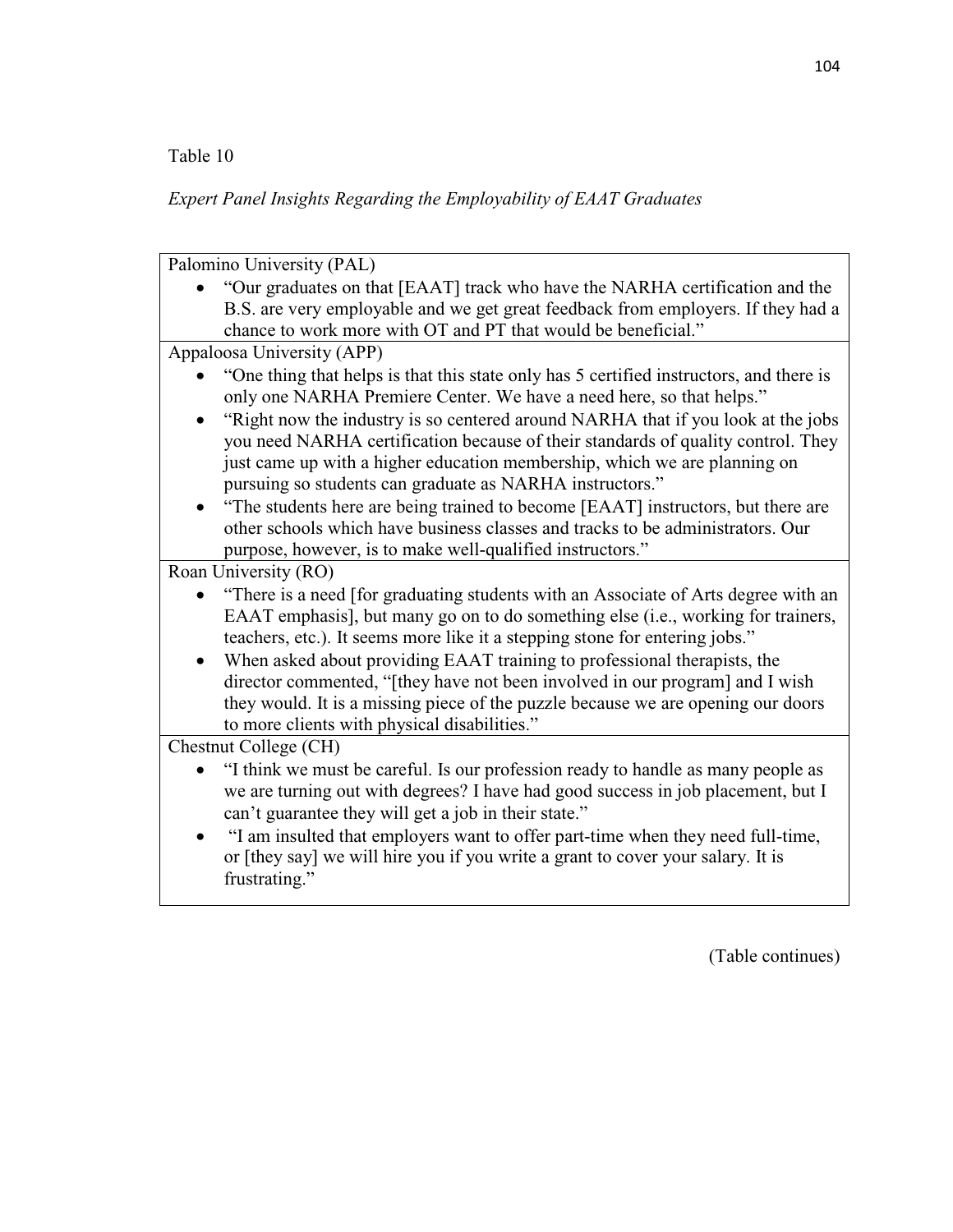| Bay University (BAY)                                                                                                                                                                                                                                                                                                                                                                                                                                                                                                                                                                                                                                                                                                                                                                              |
|---------------------------------------------------------------------------------------------------------------------------------------------------------------------------------------------------------------------------------------------------------------------------------------------------------------------------------------------------------------------------------------------------------------------------------------------------------------------------------------------------------------------------------------------------------------------------------------------------------------------------------------------------------------------------------------------------------------------------------------------------------------------------------------------------|
| Besides having the ability for BAY students to get NARHA certification on-<br>campus, the kinesiology, education, and the psychology departments can have<br>their students meet the professional development requirements for their<br>certifications. This concept broadens their education, and perhaps their<br>employability.<br>"There is definitely a need for graduates from our EAAT program.<br>$\bullet$                                                                                                                                                                                                                                                                                                                                                                               |
| Unfortunately, most of the positions available are part time and do not pay as well<br>as they can make in other industries. Most of my students who stay in the                                                                                                                                                                                                                                                                                                                                                                                                                                                                                                                                                                                                                                  |
| industry have another full time job and work part time as EAAT instructors."                                                                                                                                                                                                                                                                                                                                                                                                                                                                                                                                                                                                                                                                                                                      |
| Pinto University (PIN)                                                                                                                                                                                                                                                                                                                                                                                                                                                                                                                                                                                                                                                                                                                                                                            |
| In reference to developing qualified, employable graduates, the director said, "It is<br>definitely a challenge in finding qualified EAAT staff. You either get horse<br>people without the educational background or people skills, or you have people<br>trained in the industry (professional therapists) without the horse skills, so even<br>with [the EAAT organizations that offer] certificate programs, the training only<br>requires minimal skill. [The therapists'] knowledge base and intuition to horse<br>safety and anticipating problems isn't adequate and they need so much more<br>training. I had an entire semester with them (kinesiology, education, social work,<br>therapeutic recreation, counseling—basically the mental health field) to teach<br>them more skills." |

*Theme 7 data analysis.* Following are employability factors that had to be considered

in the development of my proposal to expand the EAAT program at WWU:

• Students might be more employable if they are strong in both their equine

knowledge/skills and professional knowledge/skills (BUC).

- NARHA instructor certification is considered as a factor in making a student more employable upon graduation in 6/7 of the expert panel.
- Students who can do their EAAT training under the guidance of professional therapists may be more employable (PAL, RO, BAY, PIN & BUC).
- Employability may be geographically contingent, based on regional needs for EAAT instructors and directors (APP, CH & BAY).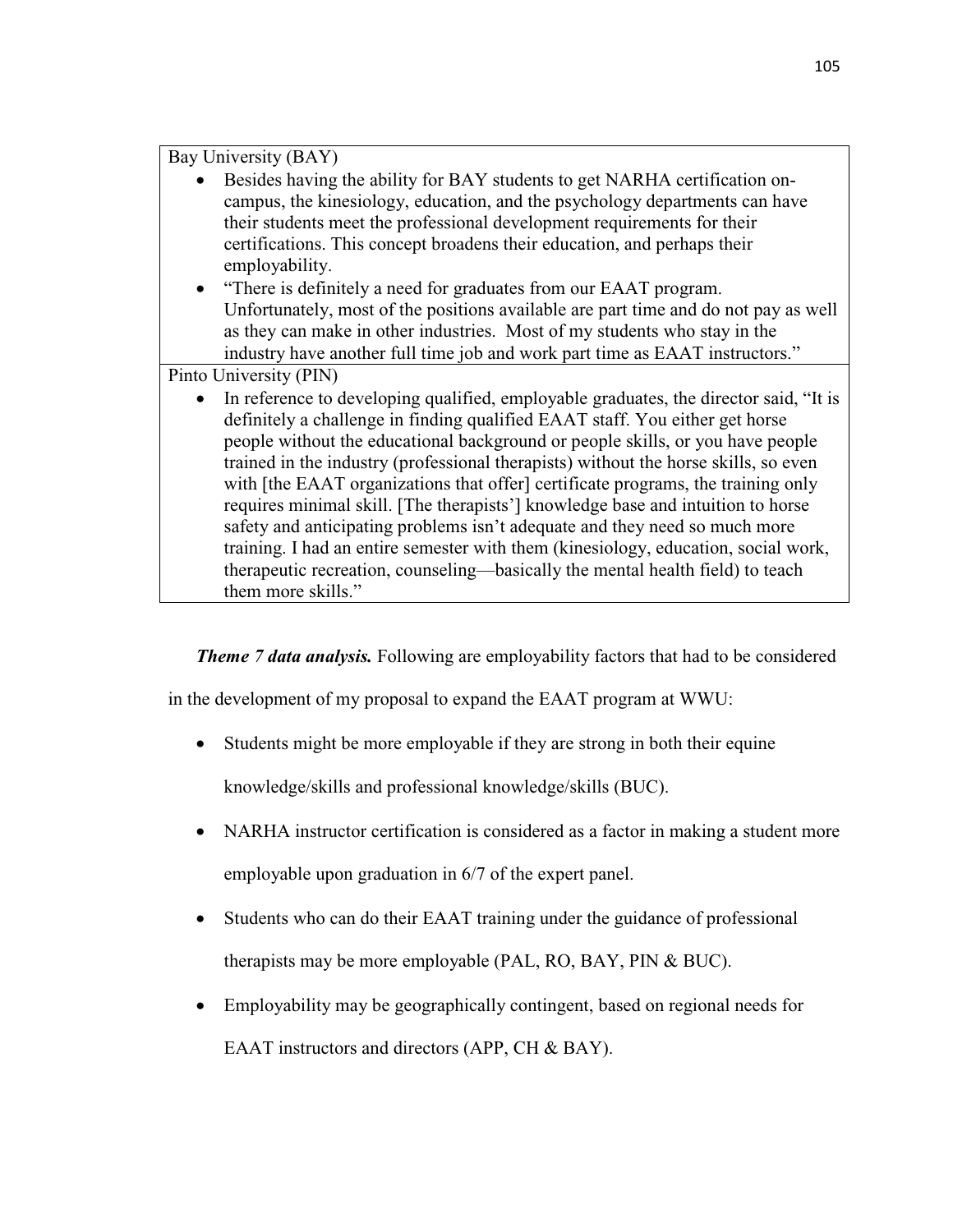- The EAAT curriculum needs to align with employment goals. Is the program training employable instructors, directors, or both (APP)?
- Students in EAAT programs may consider their EAAT training to be a means of broadening both their equine background and their employability (RO, BAY  $&$ PIN). This value also applies to those who are seeking professional degrees as therapists with an EAAT emphasis (RO, BAY & PIN).
- RO offers an Associates of Arts degree with NARHA instructor certification. Could that route be an attractive marketing tool to enroll those who are not interested in pursuing a four-year degree?
- It might be ethically responsible to search for empirical evidence to know if we are over-saturating the EAAT job market, thereby doing an injustice to graduates (CH).
- It might be ethically responsible to determine if an extensive EAAT education warrants the typically low salaries in that field (RO, CH & BAY).

### **The Qualitative Data: The End-users**

 After member-checking and triangulating the data from the quantitative survey and the five expert panel, qualitative interviews, basic prototypes of EAAT implementation were formulated for consideration and review by two distinct end-user groups. The two groups were selected on their potential to be end-users of the EAAT plan. Group I consisted of the entire WWU six member equine division faculty. The members of group II were identified as potential end-users from non-equine divisions and programs. This group included select division chairs from behavior and social services,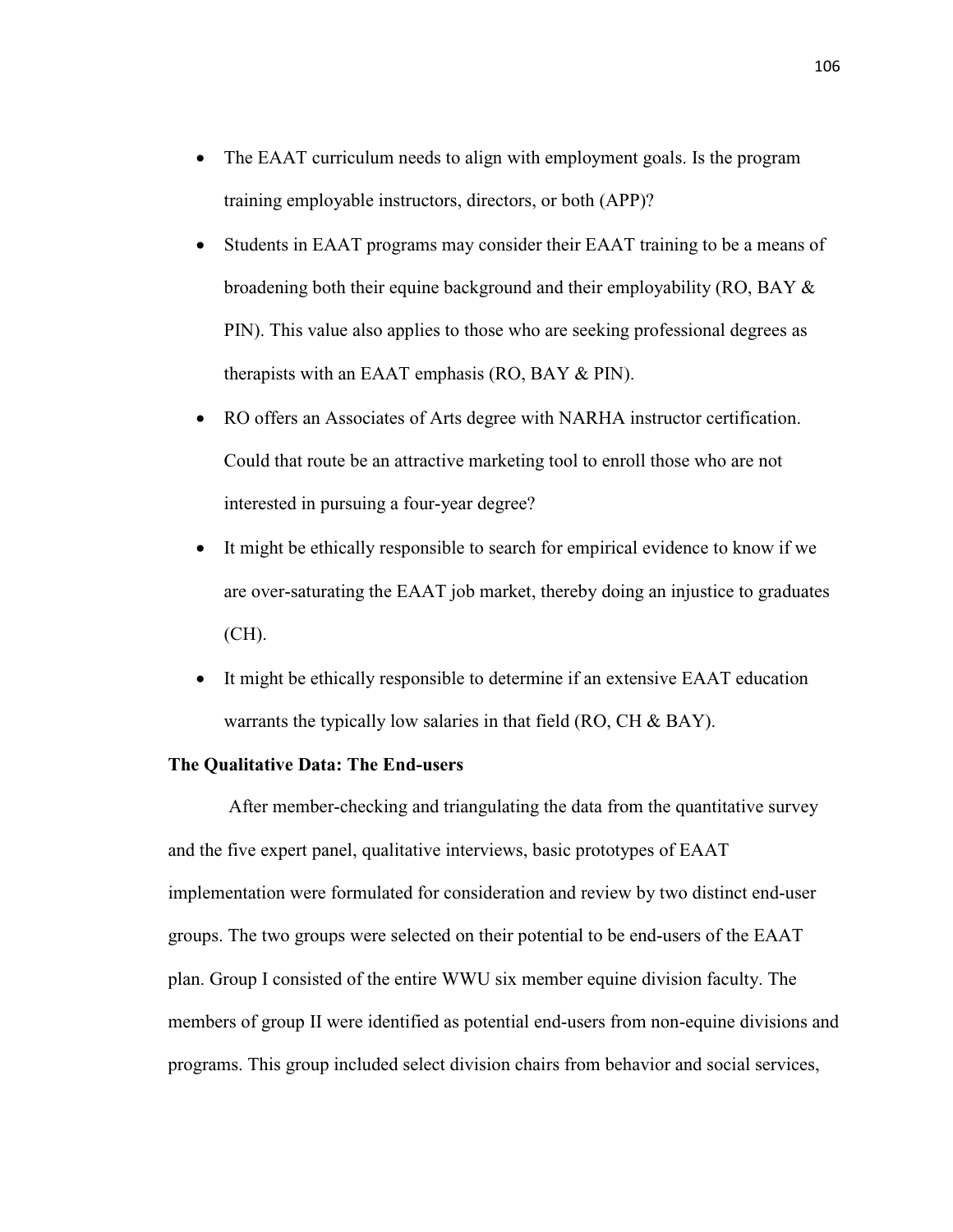business, human performance, and education. Also, included in the group were the directors for service learning and disability services. End-users were each invited to participant in a 20 minute phone or email interview. This request was made through a formal email explaining the purpose and value of the study, accompanied by an informed consent form. Follow-up phone emails were used to confirm participation and to develop a positive researcher-participant relationship.

**End-user Group I data.** I was concerned that this phase of data collection was during the opening weeks of the WWU academic school year, when the faculty is especially busy. Therefore, I offered the option of interviewing via email. Fortunately, 4/6 of the group was willing to participate. Seven predetermined questions were asked, based on the theme development from the previous data analysis of the quantitative survey and the expert panel interviews. For the anonymous reporting of the findings, each group member was assigned a pseudonym relating to horse tack and equipment. The following table provides an overview of the equine experience that makes the end-users qualified to participate in the study:

Table 11

|  | Qualifications of End-user Group I |  |
|--|------------------------------------|--|
|  |                                    |  |

| Instructor  | HM ran a horse training business for 8 years, specializing in   |  |
|-------------|-----------------------------------------------------------------|--|
| Hackamore   | western horses; trained WWU horses and riders to national and   |  |
| (HM)        | world championships; coached multiple national champion         |  |
|             | intercollegiate judging teams; and HM has been teaching at WWU  |  |
|             | for 5 years.                                                    |  |
| Instructor  | KW owned and operated a hunter/jumper training business for 20  |  |
| Kimberwicke | years prior to teaching at WWU; trained WWU horses and students |  |
| (KW)        | to national and world titles; and KW has been teaching at WWU   |  |
|             | for 15 years.                                                   |  |

(Table continues)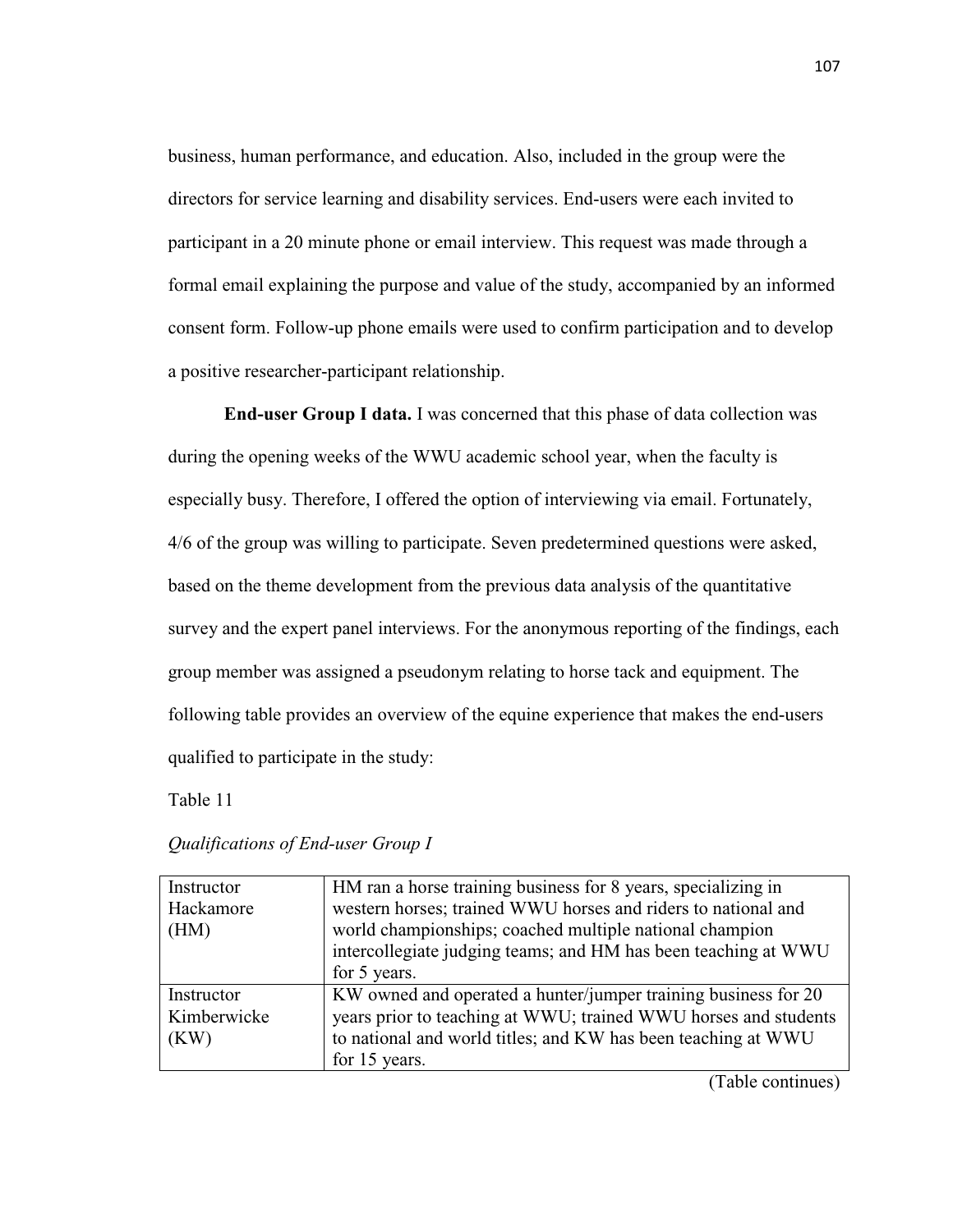| Instructor  | MB was a former WWU equine division chair for 10 years;              |
|-------------|----------------------------------------------------------------------|
| Meadowbrook | specializes in horse breed history, horse care and carriage driving; |
| (MB)        | and MB has been teaching at WWU for 19 years.                        |
| Instructor  | MG was a former WWU division chair; is a world champion rider;       |
| Martingale  | specializes in saddle seat riding; coached students and horses to    |
| (MG)        | world championships; authored a book on riding; and MG has been      |
|             | teaching at WWU for 40 years.                                        |

The qualifications of the End-user Group I represent years of diverse, practical

experience in the equine industry. These end-users would incorporate their past

experiences, beliefs, and values into the answers I would ask in the interviews. Tables 12-

18 present the seven interview questions and the highlighted responses from End-user

Group I.

Table 12

## *End-user Group I Highlighted Responses to Interview Question One*

#### **Question 1**

### **Within the equine division curriculum, what courses do you think might have potential for incorporation into and EAAT program?**

Instructor Hackamore (HM): Theory of Equine Behavior and Training Methods, Equine Business Practices, and Horse Management Practicum

Instructor Kimberwicke (KW): Equine courses plus courses in education, special education, psychology, business, and social work

Instructor Meadowbrook (MB): Equine Care, Techniques of Equine Management, Survey of Therapeutic Riding, Equine Health and First Aid, Equine Management Practicum, Theory of Teaching Techniques, Theory of Equine Behavior and Training Methods

Instructor Martingale (MG): "All of them could [be incorporated]."

*Question 1data analysis.* Whereas KW and MG viewed all WWU equine courses

as having some potential for integration into an EAAT program, HM and MB agree that

the WWU courses, Theory of Equine Behavior and Training Methods, and the Equine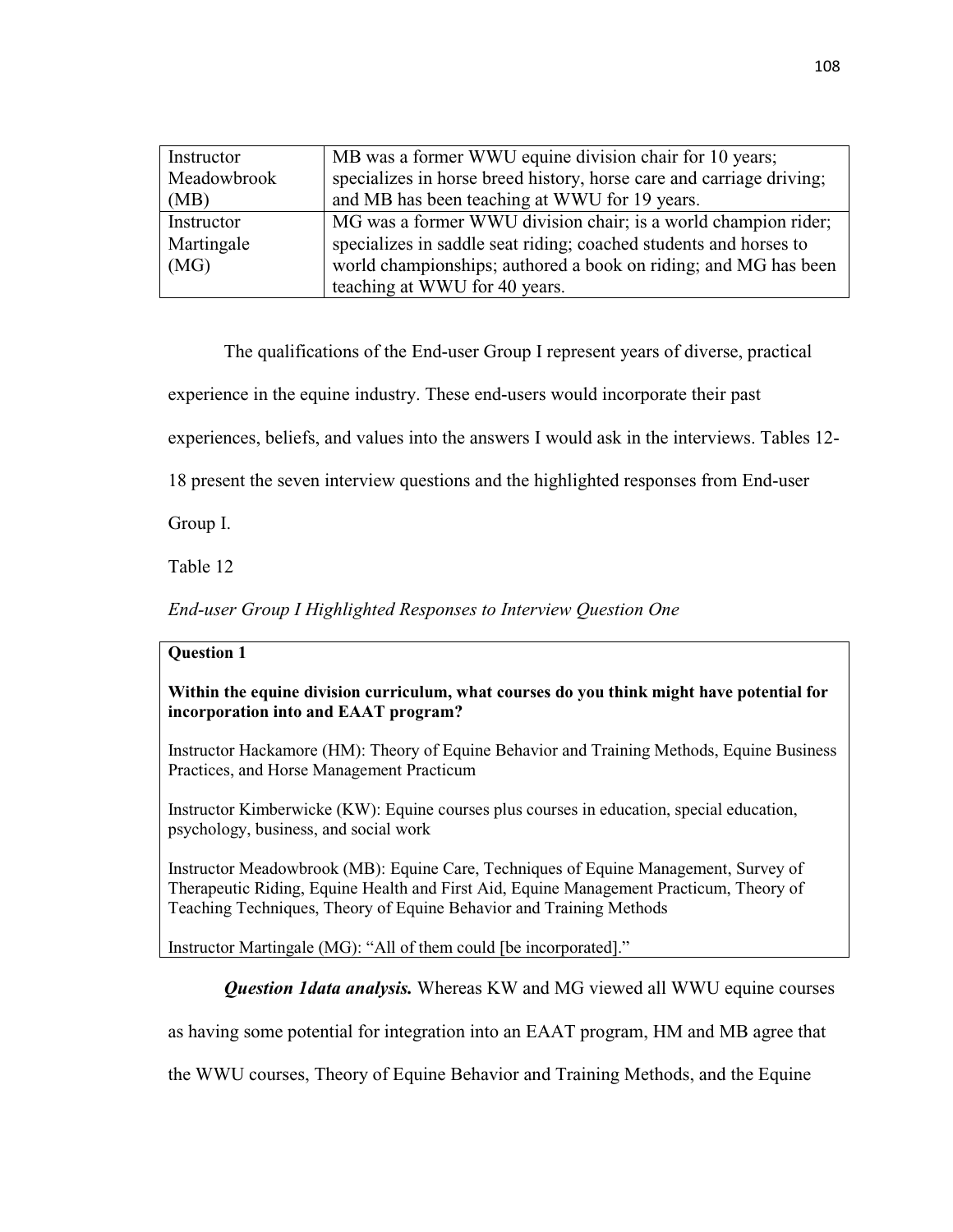Horse Management Practicum, are applicable to an EAAT program. Based on the

triangulation of the data from the quantitative survey and the expert panel interviews,

other equine courses viewed as applicable include courses in theory of teaching, teaching

methods, riding, equine business, equine health, and equine first aid.

Table 13

*End-user Group I Highlighted Responses to Interview Question Two* 

## **Question 2**

### **What do you think the positive aspects would be in having an expanded EAAT emphasis at WWU that could serve those in the community with disadvantages or disabilities?**

 Instructor Hackamore (HM): "Connection with the community that we live in is such an important aspect of life. WWU and the equestrian department have the means to provide a form of service to the community that is rare and special. Every "open house" event that we have hosted and every service activity has been well supported by the local community. An organized, intentional approach for using the horses and facility at WWU for outreach into the disadvantaged or disabled community is entirely possible. The rewards of EAAT would not just be realized for the participants, but for the students, university, and equestrian faculty. Connections with the community help students to develop a sense of oneself in world, and foster deep connections with our horses and our local population. It would be beneficial to all of us if the rest of the university was more connected with the equestrian component of the school. This would provide a way to teach "across the curriculum. I can see some clear positives to integrating EAAT into courses other than the EQS department."

Instructor Kimberwicke (KW): "An EAAT emphasis at WWU would meet the WWU initiative of incorporation of service learning into curriculum. In addition, WWU would provide a muchneeded and popular venue for the practice of EAAT in our geographic area."

Instructor Meadowbrook (MB): "A very positive aspect would be the interaction between EQS and other campus divisions, such as human performance, special education, social work, etc. I feel strongly that the strength of a small liberal arts college/university is the ability to get collaboration between dissimilar divisions. That is where the magic often starts, and the student gets a learning environment that is literally custom made for them."

Instructor Martingale (MG): "Riding horses gives them (riders with disabilities) movement they might not otherwise experience. Being with an animal makes people feel good. Being on top of a horse allows them to be up high looking down, rather than in a wheelchair looking up."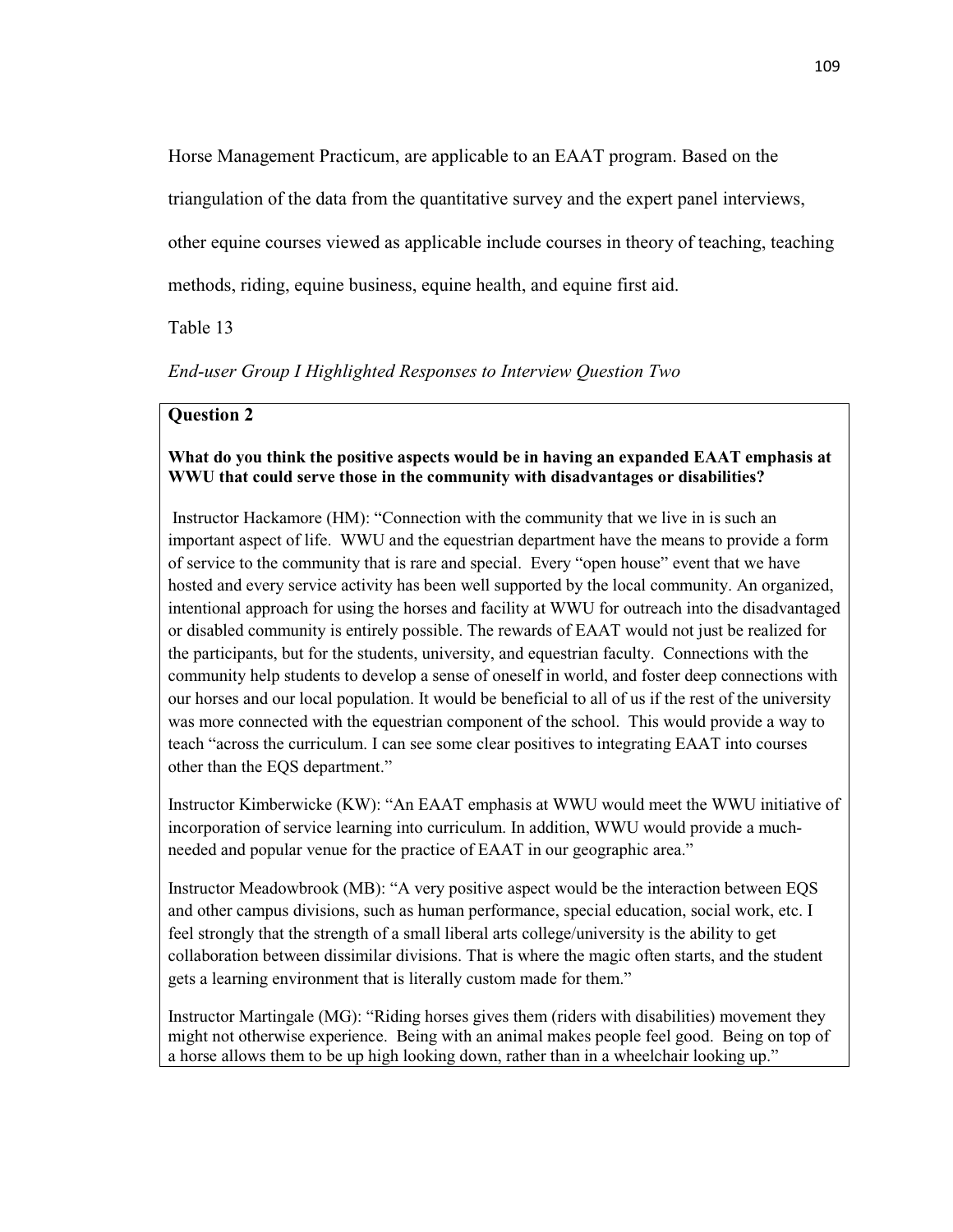*Question 2 analysis.* The fact that WWU has a history of support from the local community with EAAT events may be indicative of future support for an expanded EAAT program (HM). Another positive perspective is that EAAT program stakeholders (i.e. local community, participants, WWU students, equine faculty, and non-equine faculty, etc.) have potential to benefit from an expanded EAAT program (HM, KW, MB & MG). EAAT could also benefit the university's initiative to incorporate servicelearning into the curriculum (KW). WWU, a relatively small liberal arts institution, may also be in a good position to benefit individual students through EAAT interdisciplinary relationships (MB). The interdisciplinary aspect of EAAT could build morale and connectedness among diverse departments (HM & MB).

Table 14

*End-user Group I Highlighted Responses to Interview Question Three* 

## **Question 3**

**What do you think the negative aspects might be in having an expanded EAAT emphasis at WWU?** 

Instructor Hackamore (HM): "I can appreciate that any additional program requires organization, financing, and leadership. The equestrian department at WWU is already stretched to the very limit, so adding another program would be challenging."

Instructor Kimberwicke (KW): "The expansion of the facility use would increase costs of operation."

Instructor Meadowbrook (MB): Having the full time professors of the university make time to develop new courses for the EAAT program or adding additional components to their courses, if needed. If developing and teaching "new" courses were involved, it may be hard to fit them into qualified faculty members' already full schedules."

Instructor Martingale (MG): " [Problems might include] lack of ring time, cost of insurance, cost

of building items for safety, trying to find safe horses to do the job, and finding stall space."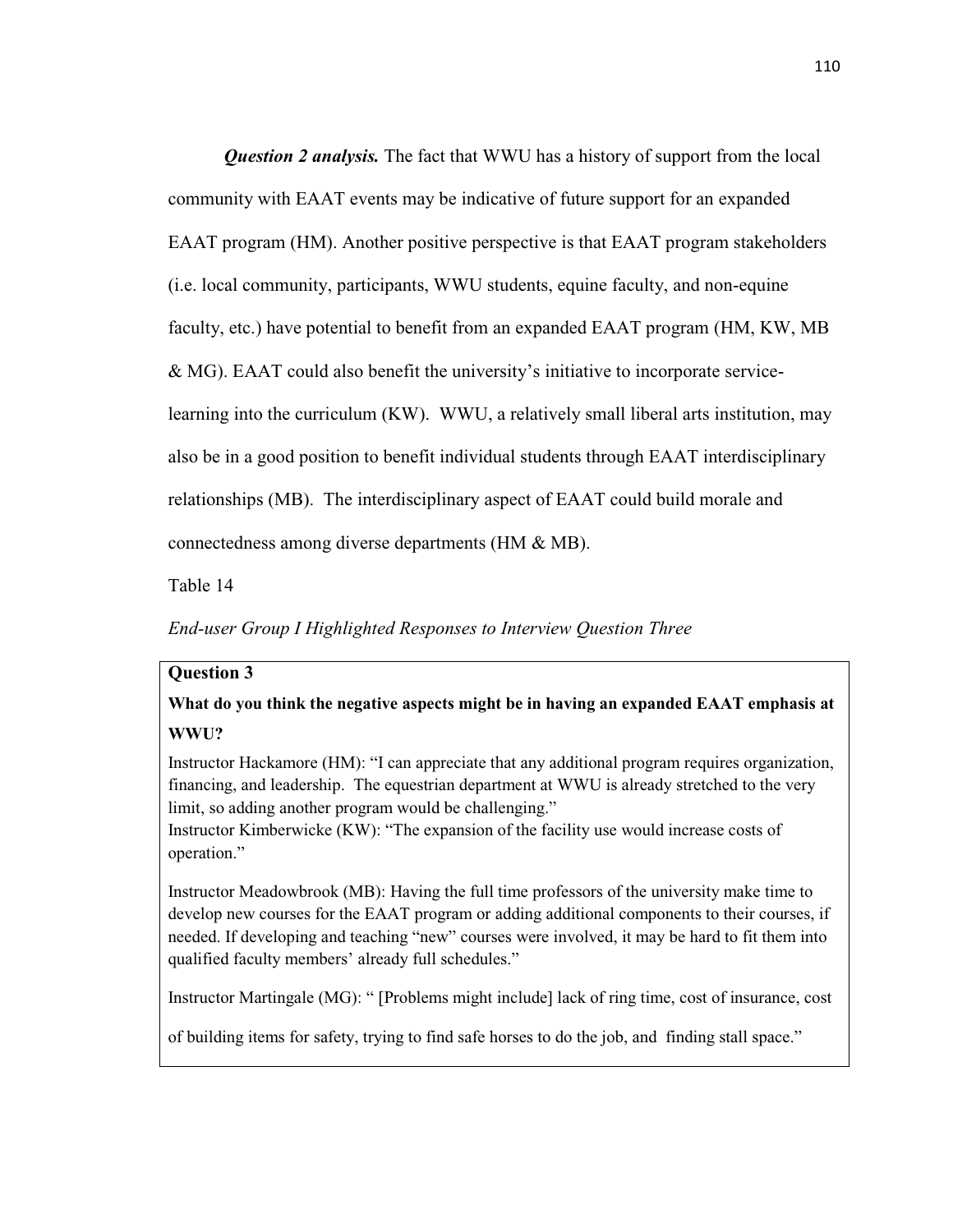*Question 3 data analysis.*The primary concern for all end-users is the cost of

expansion and operation. Another major concern is the overextending of the faculty (HM

& MB). Other concerns include having adequate leadership, facilities, horses, and

schedules.

Table 15

*End-user Group I Highlighted Responses to Interview Question Four* 

## **Question 4**

# **What obstacles do you think would be encountered in expanding the current EAAT program?**

Instructor Hackamore (HM): "Division of resources (student, faculty, facility and horses) would most likely be an obstacle. Any new program requires "buy in time" to be successful. It would be critical that the leadership be willing to stay with it until it had a strong, supportive foundation."

Instructor Kimberwicke (KW): "The main obstacle would be in convincing faculty that our students could find jobs and make a living in this discipline. They are reluctant to accept that Therapeutic Riding is anything other than a volunteer-driven activity."

Instructor Meadowbrook (MB): "Finding time in current schedule of the EQS facilities and lesson horses schedule the EAAT components. The horses suitable for EAAT events are the low key horses that can be used more than once a day, so past experience has shown that the additional horse use, has not been a problem. And as for facility use, the EAAT components do not require that much time."

Instructor Martingale (MG): ". . . same as answer three (ring time conflicts, insurance costs,

addition of safety items, finding safe horses and space to house them)."

*Question 4 data analysis.* The logistics involved in the scheduling and sharing

resources is the primary EAAT expansion obstacle, as perceived by the group I end-users

(HM, MB & MG). Consistent with my triangulation findings, two other vital points were

made that would need to be addressed in my proposal, a) stakeholders would need to be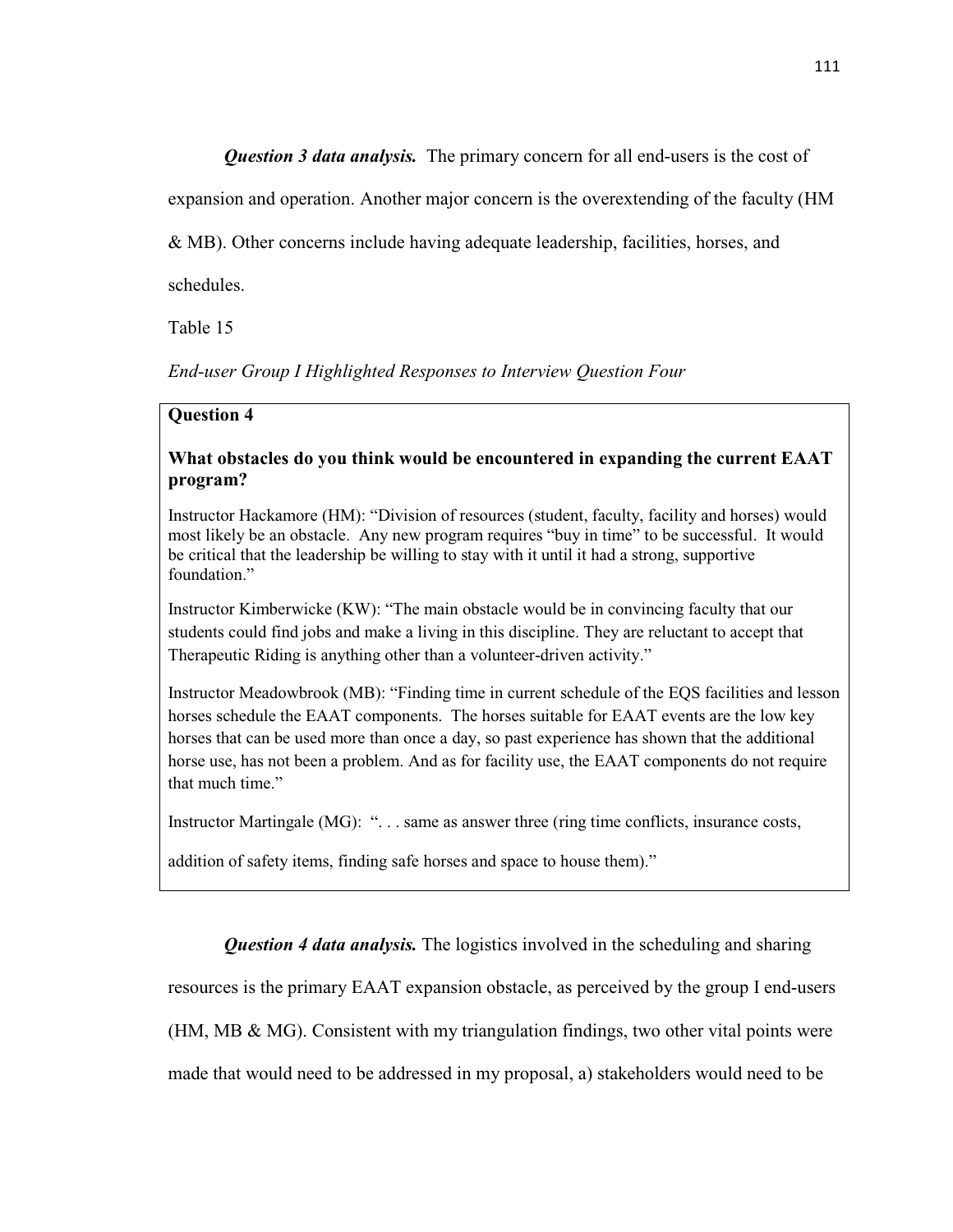convinced that EAAT is truly credible and graduates are employable (KW), and b)

stakeholders would need to be educated about the realistic amount of time needed for a

new program to gradually develop into its full potential with strong support (HM).

Table 16

# *End-user Group I Highlighted Responses to Interview Question Five*

# **Questions 5**

**If the WWU annex (a separate 1.5 acre facility, .5 mile from campus) remained available for its present purposes, how would you feel about an EAAT program being run there with approximately 3-5 horses?** 

Instructor Hackamore (HM): "If we had the manpower to do it, I think it would be a very viable idea"

Instructor Kimberwicke (KW): "If we could fund the development of that facility for that purpose, I think that it would be a grand idea."

Instructor Meadowbrook (MB): "If the EAAT scheduling was to be everyday, and the vision was not just to expose our students to it-but to have an up & running therapeutic facility, I think it is a good idea. One thing nice about having the therapy horses on campus is that they would be used in other classes. They would stay fit, and there would be the on-campus facilities protocol taking care of them. If off campus, it would fall on the students living at the annex or the students running the EAAT. Keeping those horses fit, clean, and ready to use would be harder."

Instructor Martingale (MG): "If we had the money to make it safe that would be just fine. We at the time are full to capacity with our lame, sick, and in need of a rest horses. I wish we had more pasture space for our current horses out there now."

*Question 5 data analysis.* WWU owns an adjacent (.5 mile distance) equine

facility that contains a house for a student manager, and accommodations for

approximately12 horses on 1.5 acres. The property is used for rehabilitation of injured,

ill, and tired horses, and it is used for the accommodation of overflow horse counts. The

end-users all agree that the annex has good potential for use by an expanded EAAT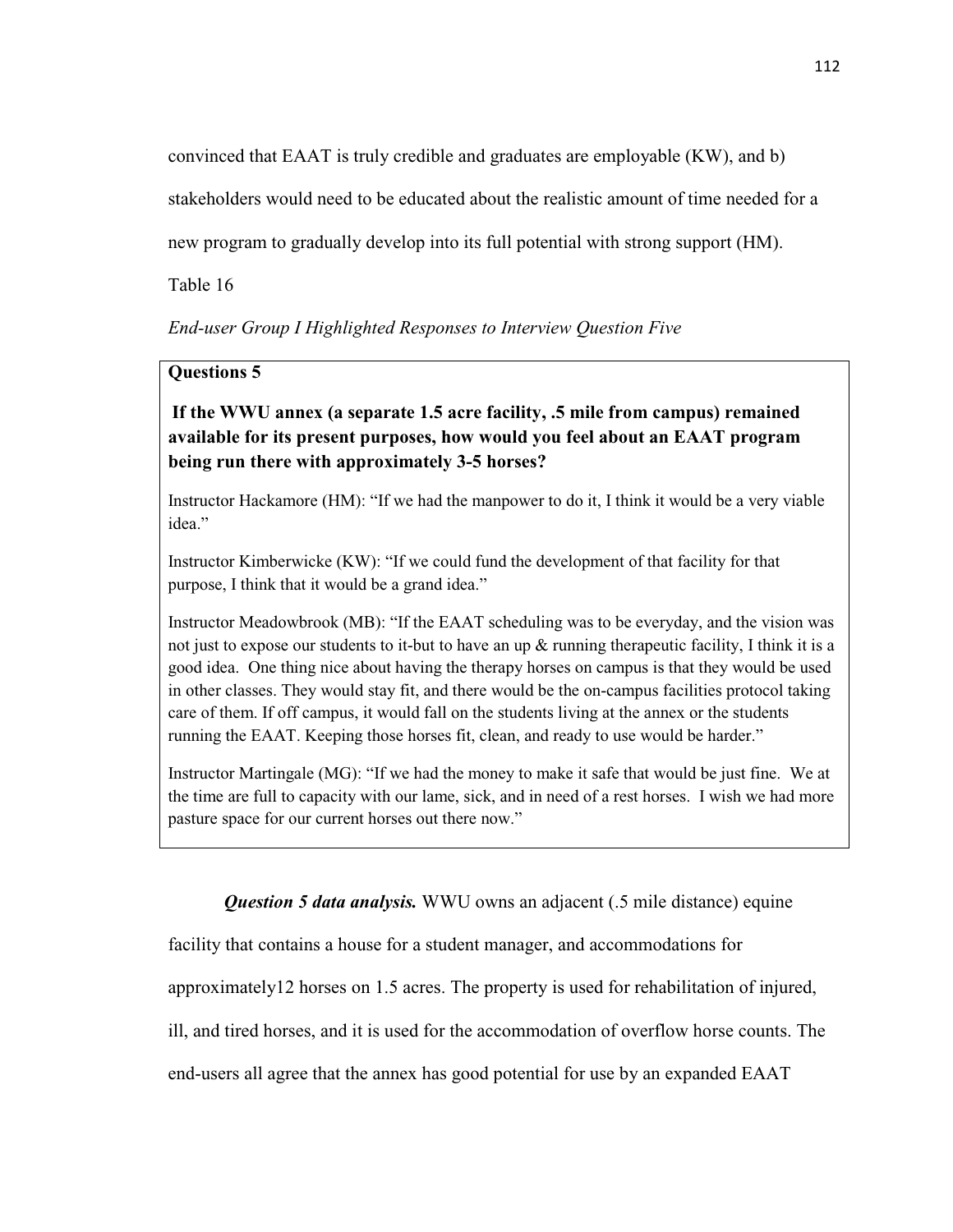program. Perceived problems include adequate funding (KW  $\&$  MG), sufficient

manpower (HM  $\&$  MB), and the limiting of the current facility usage (MG).

Table 17

*End-user Group I Highlighted Responses to Interview Question Six* 

## **Question 6**

**If land was available near the current round pen, or somewhere close to the stables, how would you feel about an oversized, covered round pen being installed for dual use by the EAAT program and the traditional equine program?** 

Instructor Hackamore (HM): "I'll dig the first post holes myself."

Instructor Kimberwicke (KW): "If we could fund the development of that facility for that purpose, I think that it would be a grand idea. [This idea is] even better because it is within walking distance of our campus."

Instructor Meadowbrook (MB): "Wonderful!"

Instructor Martingale (MG): "That would be great."

*Question 6 analysis.* The expert panel well-received the idea of using the WWU annex for an expanded EAAT emphasis, but they had a resoundingly favorable response to the idea of using a small portion of WWU property, on campus, within 200 feet of the main equestrian complex. The area currently contains a small 60' diameter arena that is used by the traditional program for training and exercising horses. My question proposed the idea of replacing the current arena with a covered arena that is a little bit larger than the current one. Although not stated, possible reasons for the positive responses could include the convenience for students (KW), the ability to share workers and horses, and the fact that a shared covered arena would allow for year-round use versus seasonal use.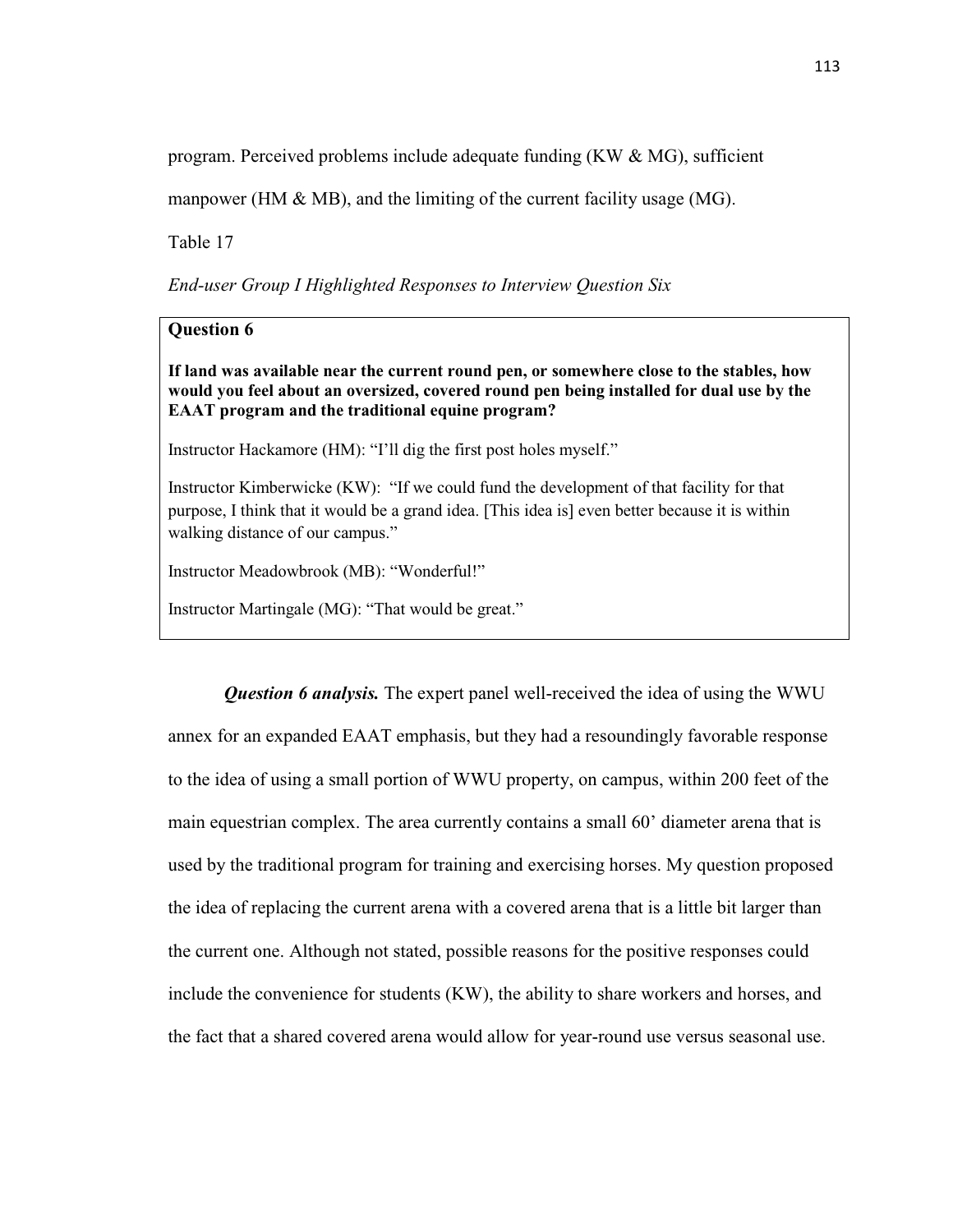Table 18

*End-user Group I Highlighted Responses to Interview Question Seven* 

## **Question 7 What additional insights or comments would you like to share?**

Instructor Kimberwicke (KW): "Although I think that an expanded EAAT emphasis is a great idea, I also think that beefing up our EQA (equine administration) major is a priority that we cannot put aside much longer. WWU is slow to accept change. For example, the entire educational world is going online and WWU is reluctant to consider it. For WWU to consider the idea of an expanded EAAT emphasis, that part of our industry will have to have an alreadyentrenched history of success and financial stability."

Instructor Martingale (MG): "It would be great if we had the resources to do this because it serves a very useful purpose. However, we have a hard time affording to do what we need to do now without that added program."

*Question 7 analysis.* Effective constructivist leadership is needed throughout the EAAT program development process to reduce any rivalry between the EAAT program and the traditional equine program for resources and administrative support (KW  $\&$  MG). Another leadership challenge would be the preparation and presentation of sound, statistical evidence to support an EAAT expansion proposal. In the past, innovative expansion proposals of the WWU traditional equine program had been met with reluctance, so strong evidence of EAAT credibility and financial feasibility would be required in my proposal (KW).

**End-user group II data.** The members of group II were identified as potential end-users from non-equine divisions and programs. This group included select division chairs from behavior and social services, business, human performance, and education; and directors of service-learning and disabilities services. At the time of the interview invitation, these faculty members were in the opening weeks of the academic school year,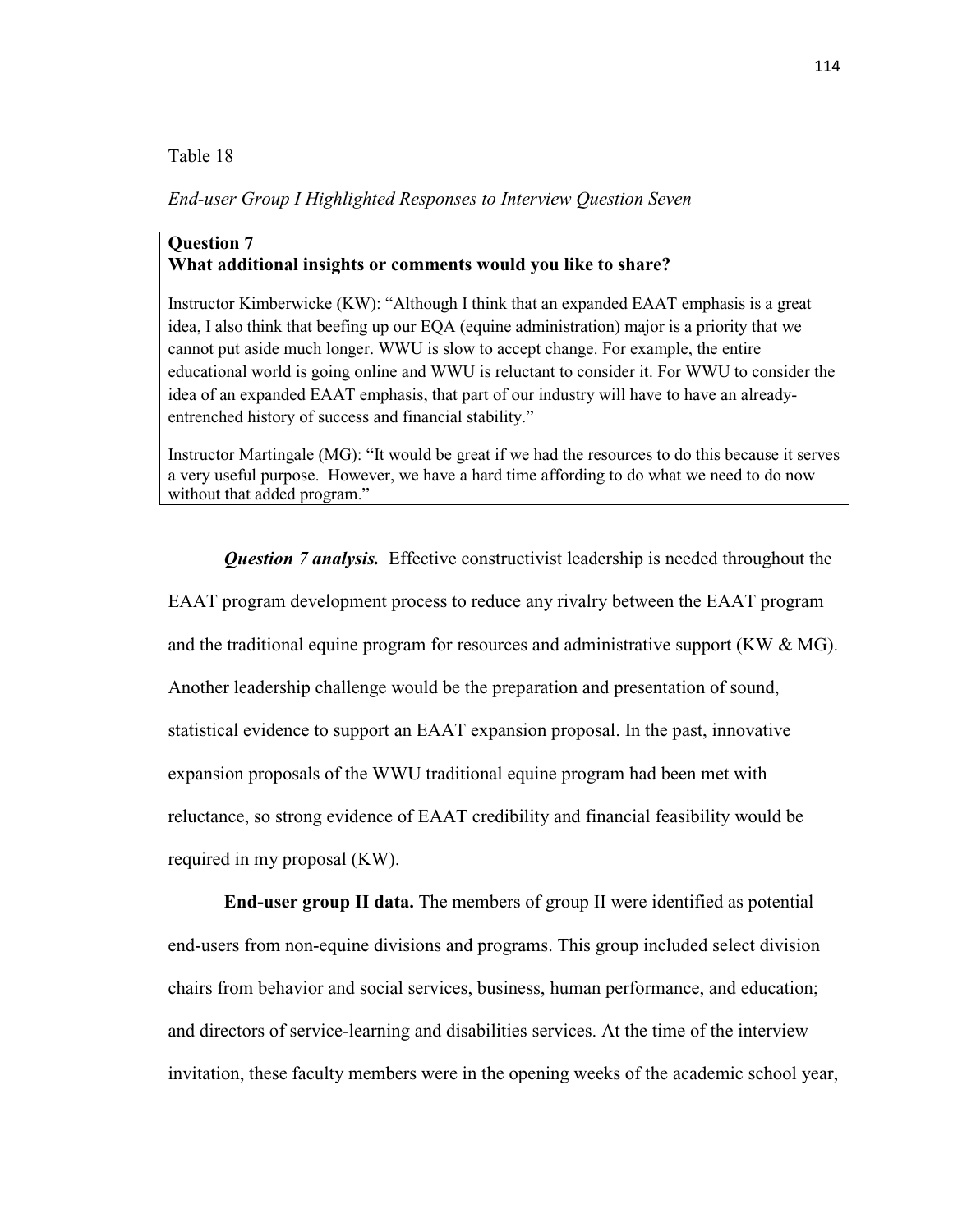an extremely busy time. Only 2/7 of the group responded after a second invitation. This is a stark contrast with the high response rates for the survey, expert panel, and end-user group I, which validates the systems thinking premise that those more closely connected to a problem are more apt to participate in helping to solve the problem (Donaldson, 2006). The two respondents were the chairs for the business department and the education department. Fortunately, according to the quantitative survey data, these two departments are typically involved in EAAT programs; therefore, I valued their insights into helping me derive shared meaning for my EAAT proposal. In recording their data, I used pseudonyms that related to their fields (Professor Reader and Professor Fiscal).

End-user group II was asked the same questions as end-user group I (see tables 12 - 18). The interview responses were congruent with the group I responses. The only notable difference was that group II suggested courses from their respective divisions to include in an EAAT program. Professor Reader recommended Education of the Exceptional Child and Educational Psychology, and Professor Fiscal recommended Entrepreneurship, Accounting, and any business course that could be deemed worthy of inclusion in an EAAT program. These suggestions were triangulated with the data from the survey and expert panel to provide interdisciplinary curriculum recommendations in the proposal.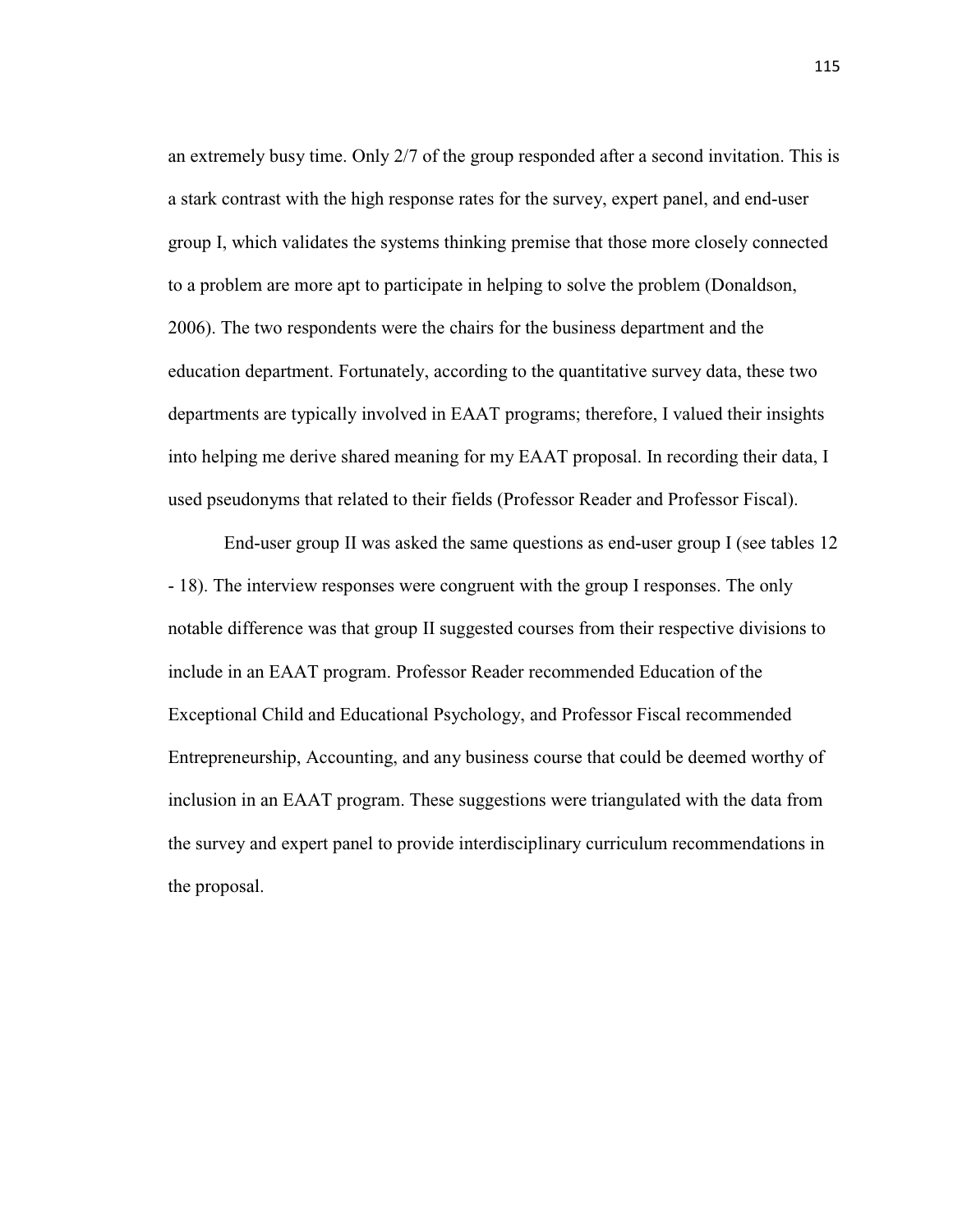#### Section 3: The Project

#### **Introduction**

 As of June 1, 2010, I was no longer employed at William Woods University (WWU). When I was employed at WWU as the equestrian division chair, my research problem arose in response to the university president's mandate for divisions to become more cost-efficient (Fessler, personal communication, 2009). This requirement was followed by a request to consider innovative programs (e.g., veterinary tech program) that could be incorporated into the existing traditional equine studies program to attract more students (McCarthy, personal communication, 2009). As the equestrian studies division chair, I was thus presented with the problem of finding an innovative and costefficient way to fill the budgetary gap in providing a quality equestrian education at WWU. For an intervention in this fiscal dilemma, my research and project focused on the expansion of the Equine-Assisted Activities and Therapy (EAAT) program at WWU. My mixed-methods research data were developed into a tailor-made proposal that included various options for EAAT expansion, focusing on the cost-efficient use of existing resources (e.g., current courses, programs, faculty, facilities, equipment). My project, the multi-option proposal, would be presented in written format to the academic dean.

The project was designed to solve my research problem by fulfilling primary goals relating to finances, students, and social justice. Following are expanded elements of each goal:

1. The financial goal is a solution for the budgetary conflict

a. Without making negative cutbacks in the existing equine program,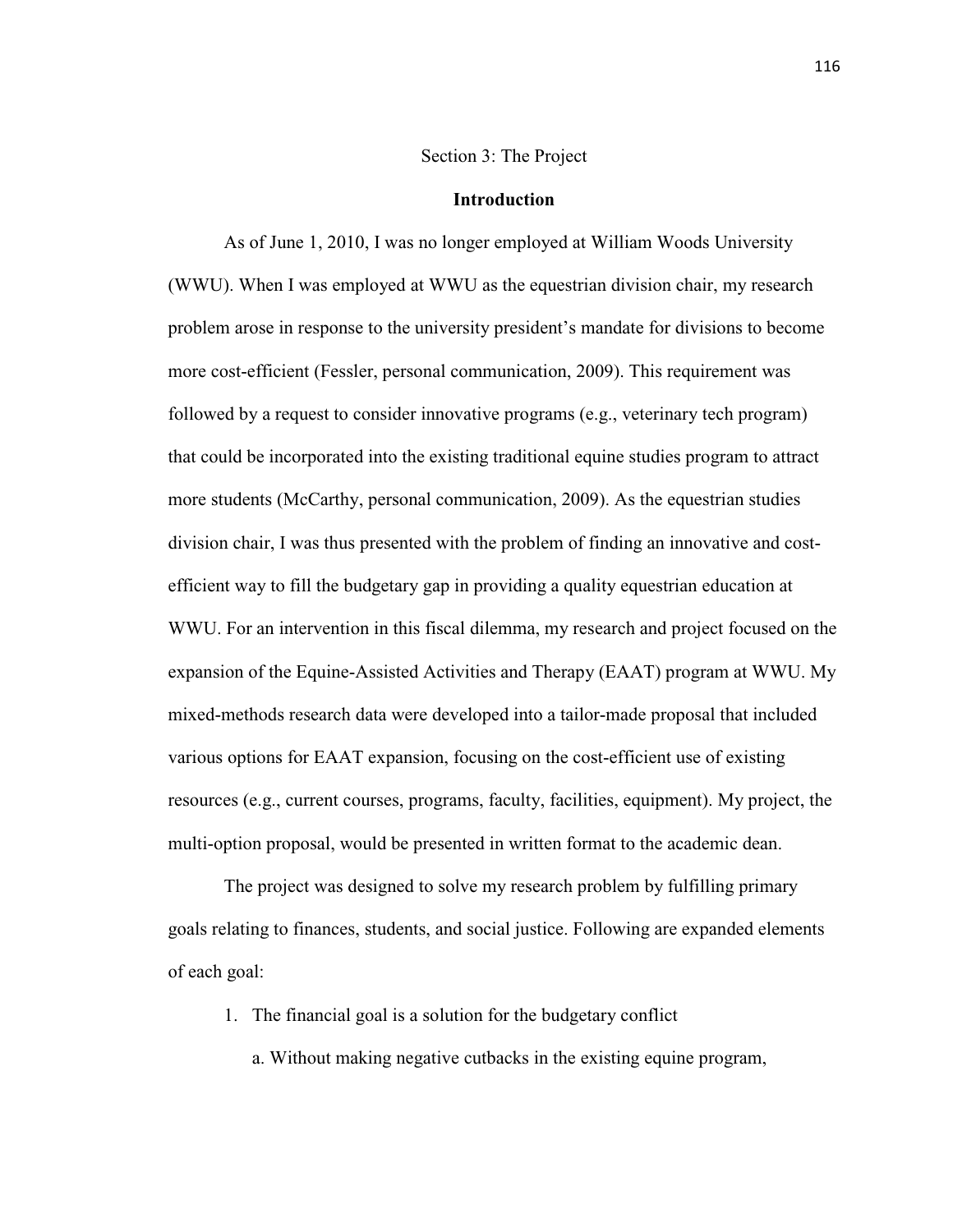- b. Without raising student fees, and
- c. By capitalizing on existing division resources, with minimal imposition.
- 2. The student goal is an enriched learning experience for the students
	- a. Through experiential, practicum learning,
	- b. Through service learning,
	- c. Through entrepreneurial learning, and
	- d. Through interdisciplinary collaborations.
- 3. The social justice goal is to provide EAAT services to those in the local community with disadvantages or disabilities.

The project genre was selected based on the Walden University objectives for a project study. A project is to involve critical review of relevant research and theoretical literature related to a problem and its possible solutions within a field of study (Walden Ed.D. guide, 2008). The project genre was suited to my leadership challenge of addressing a local problem and instituting change. The genre was especially compatible with my study's overarching theories of constructivism (Nahas, 2005) and systems thinking (Goodman, 2008). Consistent with constructivism, shared meaning was developed in the interview discussions regarding the successes, obstacles, and concerns of other institutions (Donaldson, 2006; Greyling, 2008). Using the constructivist "constant comparative method" (Creswell, 2007) of analysis, research data were to be integrated into a personalized proposal that suited the unique WWU culture.

In the proposal, the research problem had to be addressed in a convincing manner, if the administration was expected to objectively consider the expansion of the EAAT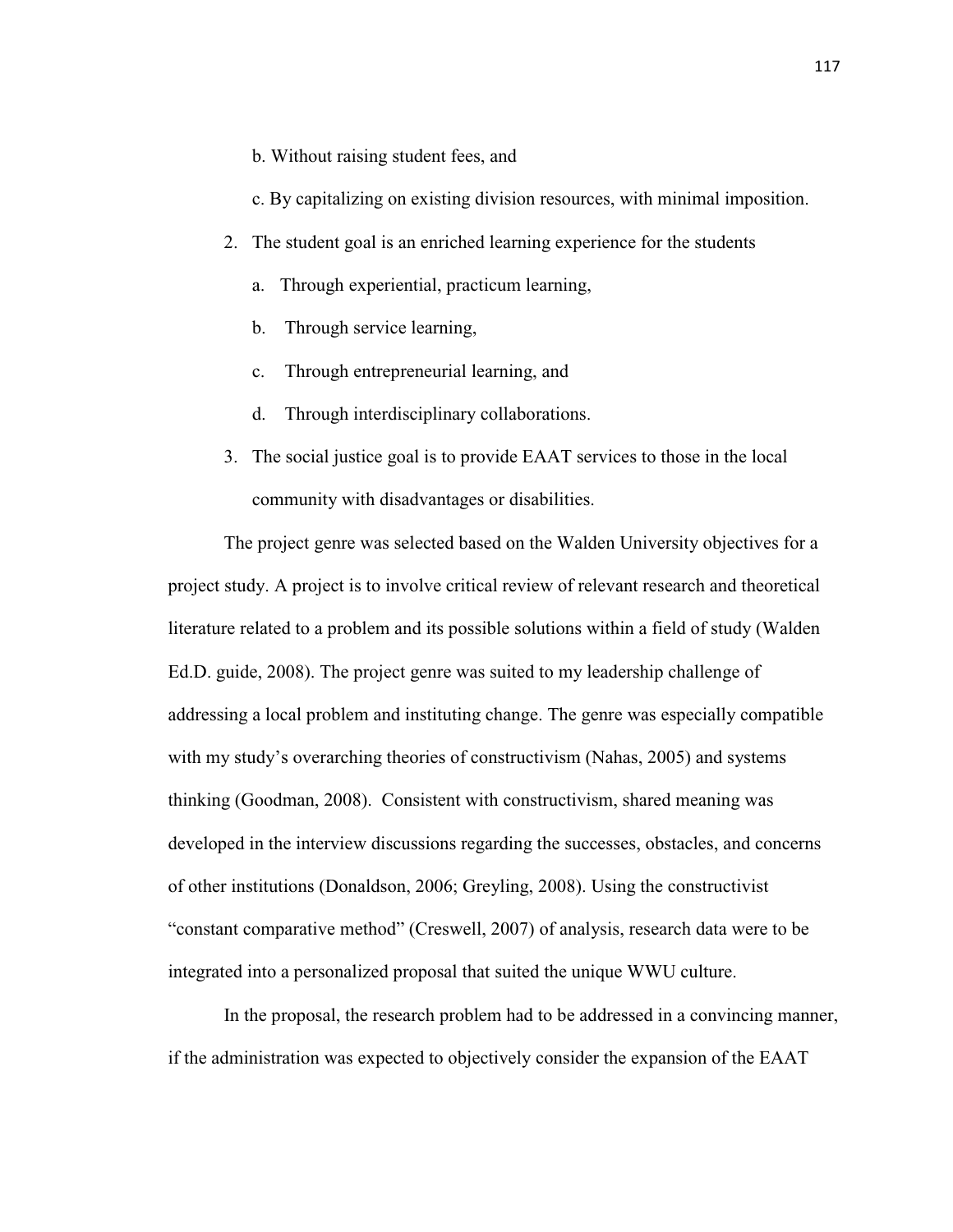program. Educative, constructivist leadership would be needed to sell the administration on a program about which they had limited knowledge (Shapiro, 2008). The decision makers would need to be strategically guided through the proposal and encouraged to be part of the constructivist process of developing collective meaning and knowledge structures (Gagnon & Collay, 2006; Goodman, 2008).

Whenever change is considered, it is prudent to be sensitive to the institutional culture. Every system (i.e., institution) has its own culture comprised of individuals with unique histories, values, beliefs, and goals; and, these factors are ever-changing (Shapiro, 2008). The content of the proposal would need to be filtered with these factors in mind. The content also needed to be linked to strong, empirical evidence for the value of EAAT through my literature review (Fine, 2006).

### **The Review of Literature**

To support the financial, student, and social justice goals for my project, it would be necessary to expand my literature review to address issues relating to the themes that emerged in my research. Therefore, the literature review included the investigation of EAAT terminology problems; relationships with EAAT organizations; the legitimacy of EAAT; the employability of EAAT graduates; and EAAT finances.

**The EAAT terminology problem.** Although my quantitative survey consisted of closeended questions, there was a section for participants to offer subjective comments. The director from one participating institution, Dun University, expressed concern about using the term, *EAAT*: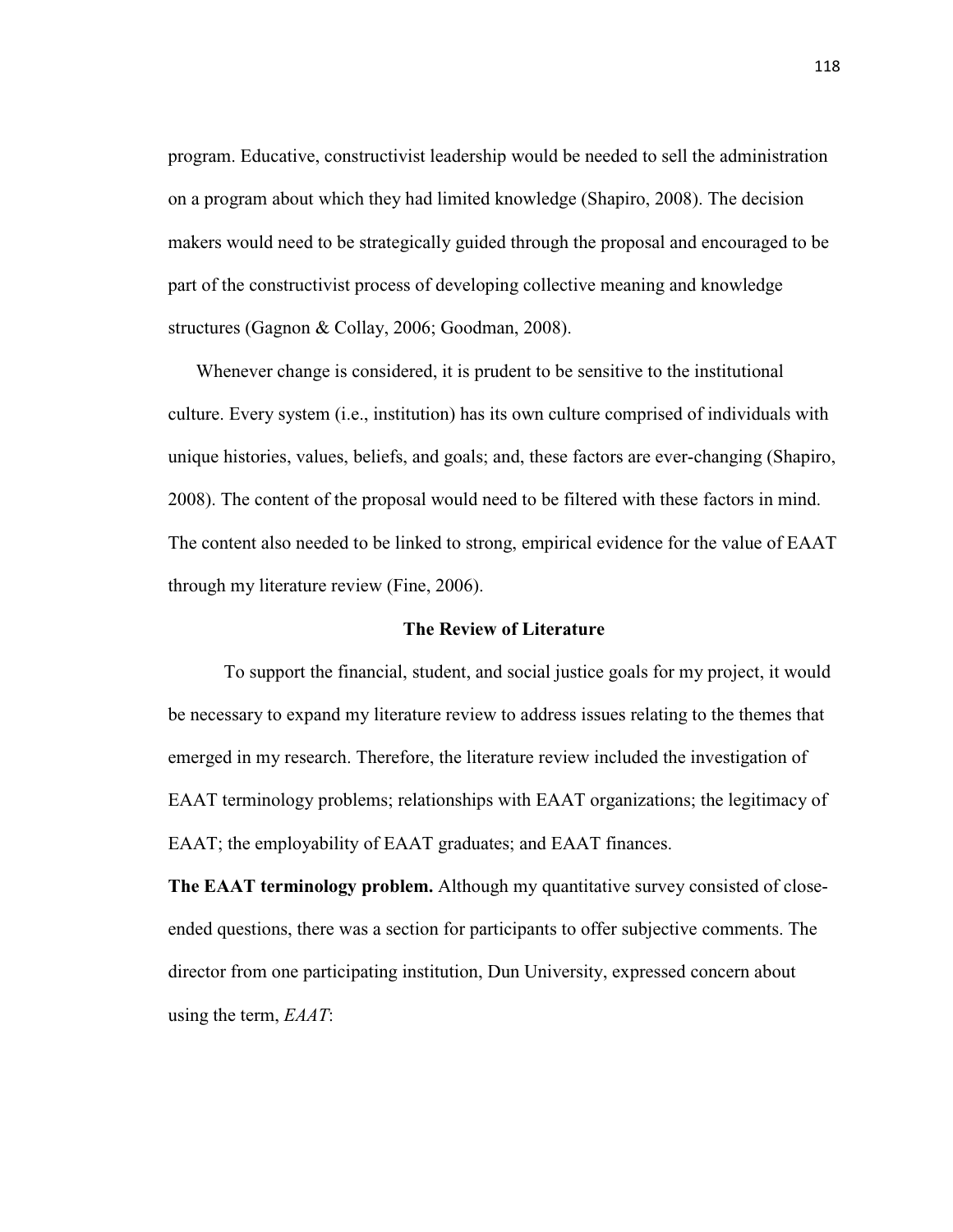Having the term *EAAT* as a global term to encompass everything makes it difficult to discern what the institution is supporting. Programs working in collaboration with institutions need to be very specific about whether the program is offering medical service (hippotherapy, or mental health service) or a recreational/adapted program such as vaulting, riding, and driving (Mullen, survey, 2010).

Serpell (2006) noted that the word *therapy* is often used loosely and that it should not be concluded that therapy is any event that is enjoyed by the patients. He explained that the term *animal-assisted therapy* (AAT) is often applied to an array of programs which are anything but therapy in the medical sense of the word (p. 22). Oxford English Dictionary Online (2010) defines *therapy* as "treatment intended to relieve or heal a disorder." In contrast, the dictionary defines *recreation* as, "an activity done for enjoyment." EAAT programs, as observed in my quantitative findings, can run the gamut of these definitions. Serpell (in Fine, 2006) warns that we must be careful not to weaken the term *therapy* by applying the term to quasi-medical fields that do not provide direct medical treatments, as is the case with gem therapy, massage therapy, aroma therapy, and many animal-assisted therapy programs (p. 22).

According to one of my expert panel interviewees, the director at Dun University, it is important to be clear and concise about the labels we use to identify EAAT programs (Mullen, EP Interview, 2010). It can be misleading to call them *therapeutic riding programs,* as was common in the early history of the movement, because such programs may offer more than riding, and they may not offer true therapy. The term *EAAT* is now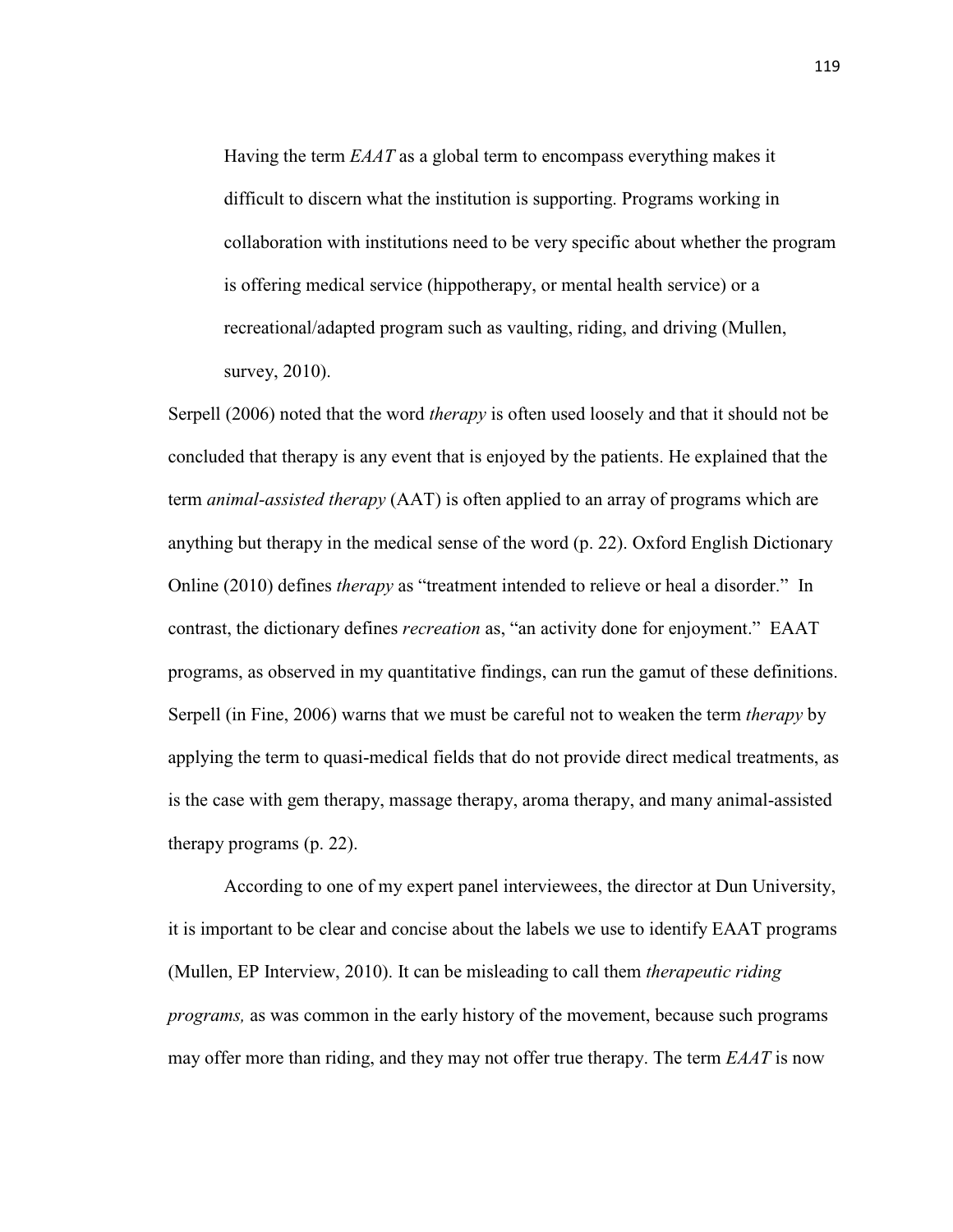commonly used by two major national organizations, NARHA and Horses and Humans Research Foundation (HHRF), because the term alludes to just about every form of equine-assisted activities and therapy (NARHA, 2010; HHF, 2010). Below is NARHA's expanded definition of the term, *EAAT:* 

Though NARHA began with a focus on horseback riding as a form of physical and mental therapy, the organization and its dedicated members have since developed a multitude of different equine-related activities for therapeutic purposes, collectively known as equine-assisted activities and therapies (or EAAT). Besides horseback riding, EAAT also includes therapeutic carriage driving; interactive vaulting, which is similar to gymnastics on horseback; equinefacilitated learning and mental health, which use the horse as a partner in cognitive and behavioural therapy, usually with the participation of a licensed therapist; ground work and stable management; and NARHA Horses for Heroes, a new program that uses a variety of EAAT disciplines specifically to help war veterans and military personnel. In addition, many of NARHA's 25 volunteerdriven committees are working on identifying and refining even more disciplines and activities that might be put to use in the world of EAAT (NARHA, 2010).

For sake of clarity in my research, and in my project (proposal), I used the term *EAAT* as an all-encompassing term to include the broad range of equine-assisted activities and therapy. I heeded the advice of the director from Dun University (Mullen, EP Interview, 2010), and attempted to make it very clear as to the extent of the therapy, and the extent of non-therapy activities, that would be included in my proposal options.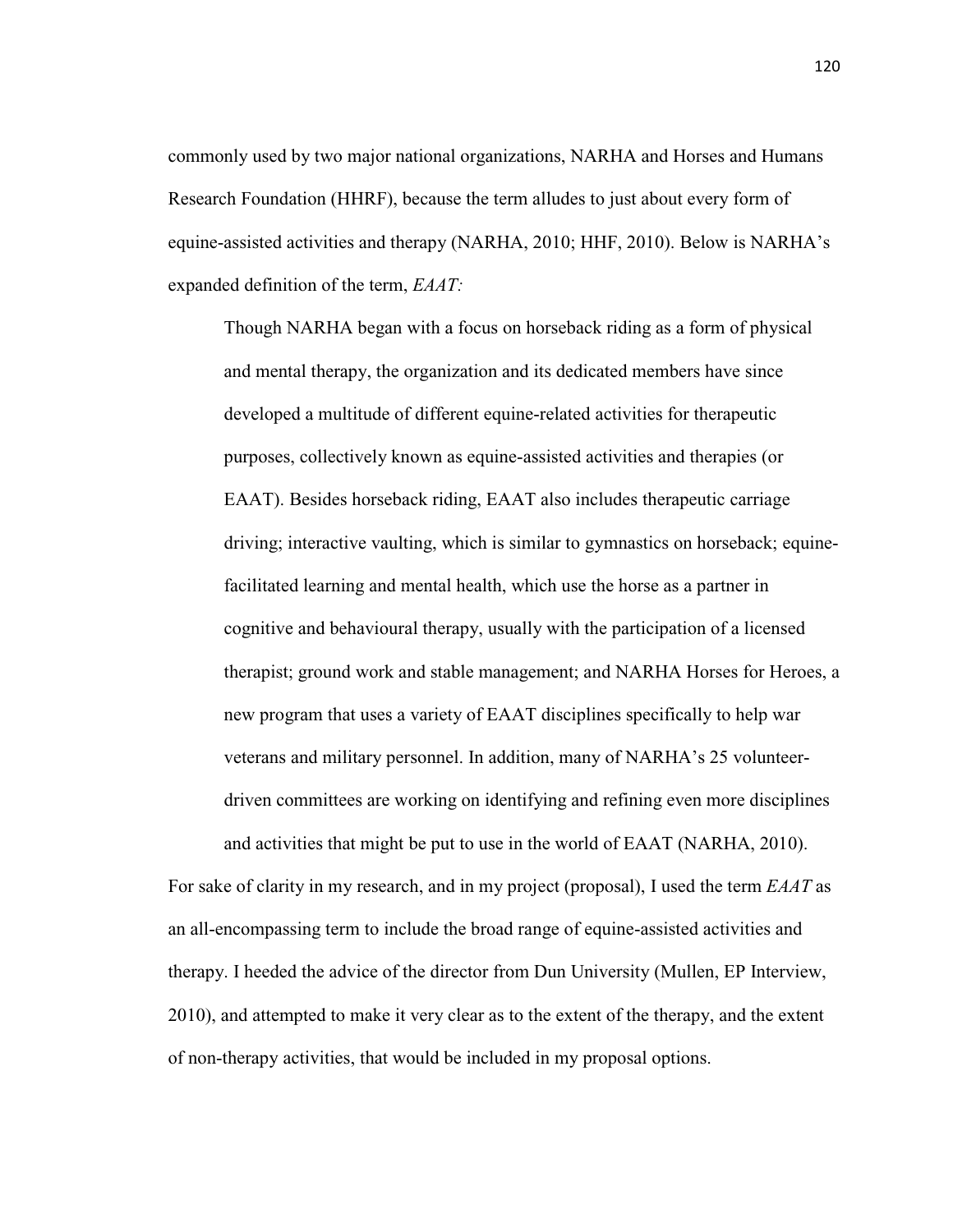**Relationships with EAAT organizations.** *Constructivist* and *systems thinking* theories permeated my project study. *Constructivism* embraces "collective intelligence" (Sergiovanni, 2005, p. 134), and *systems thinking* encourages learning from many sources (Gardner, 2008, p. 34). It would, therefore, be prudent to consider the insights and resources that could be gleaned from prominent EAAT organizations. Some of these organizations are potential allies for the development and implementation of my proposal to expand EAAT at WWU. Following, are key services provided by these organizations, all of which have potential application to my proposal:

*The North American Riding for the Handicapped Association (NARHA)***.** As of 2009, NARHA no longer calls itself the North American Riding for the Handicapped Association because the title is considered misleading and politically incorrect. NARHA represents centers that incorporate more than riding, the organization is now global in scope, and the term *handicapped* is now considered inappropriate. The title NARHA is currently considered a label, rather than an acronym, for the organization that began in 1969 when EAAT was a relatively new concept in the United States (NARHA, 2010).

Today, globally, NARHA is comprised of over 6,300 individual members and nearly 800 centers that annually provide equine-assisted activities and therapy to approximately 42,000 people. Services include instructor certification, center accreditation, educational opportunities and advocacy work. An annual national convention is a major educational opportunity. NARHA recently merged with the EFMHA (the Equine Facilitated Mental Health Association), which in 1996 was founded as a section of NARHA to support the mental health aspects of EAAT (NARHA, 2010).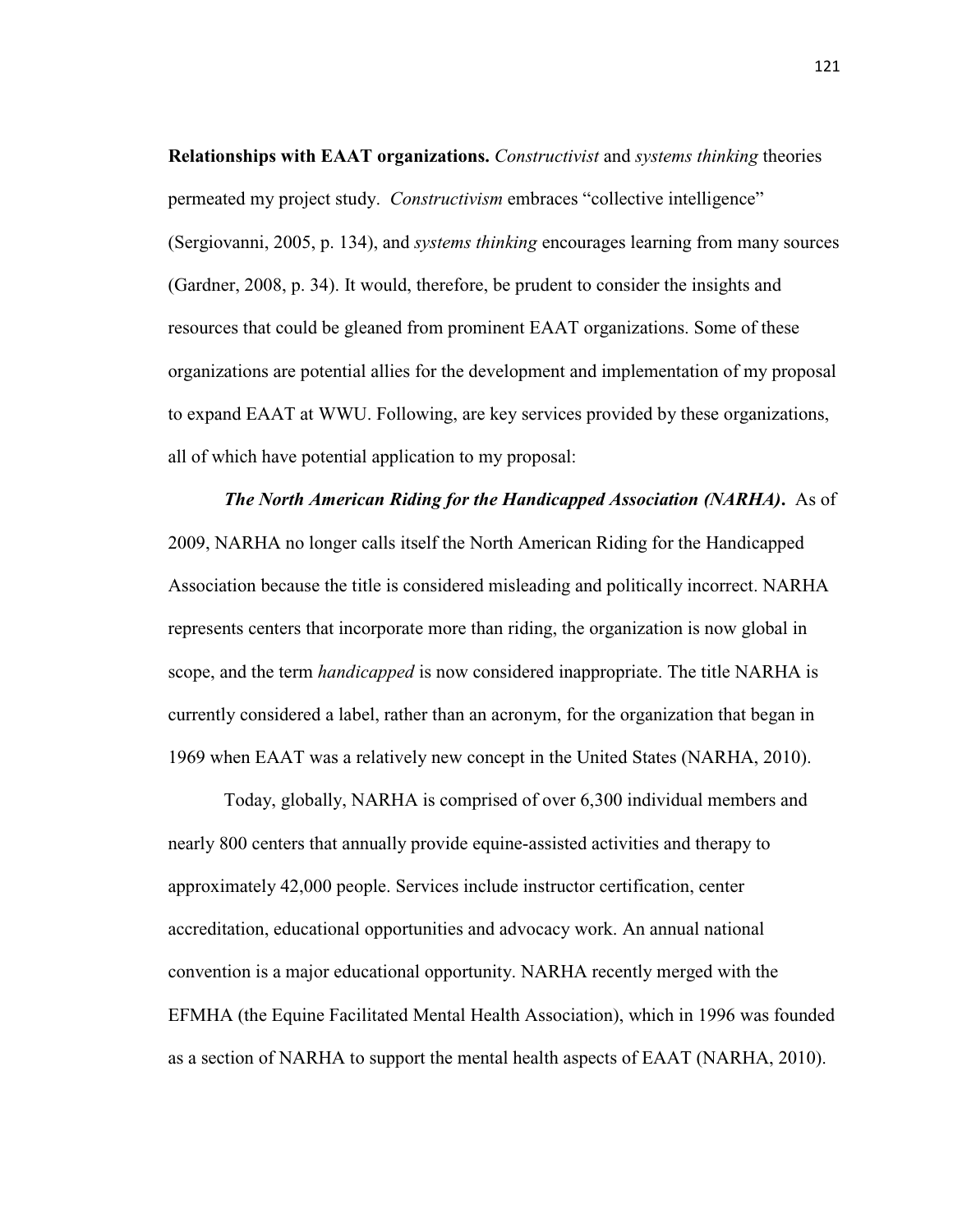My research data revealed that the majority (6/7) of the expert panel participants represented institutions that provided, or were seeking to provide, NARHA instructor certification for their students. Because these institutions felt instructor certification was an important part of an institution's EAAT program, I planned to incorporate that option into my proposal. NARHA offers three levels of instructor certification – Registered, Advanced, and Master. Special certifications are available for driving and interactive vaulting. In order for a higher learning institution to offer instructor certification, the institution must meet the requirements set by the newly formed (2010) NARHA Higher Education Membership. Three levels of NARHA Higher Education Membership provide varying plans for offering instructor certification to students. Level one does not permit the institution to offer instructor certification. Level two members can work with an oncampus or off-campus NARHA Premiere Accredited Center (PAC) to train students to meet primary certification requirements which must be completed at a NARHA sponsored certification event at a NARHA PAC. Level three members can provide training and certification on their campus. For my proposal, it was important to consider that all three levels of membership require the class room instructor and the supervising practicum instructor to be certified as either an Advanced Instructor or Master Instructor. Additionally, the on-campus or off-campus EAAT center that provides the students' practicum experience must be a NARHA PAC. The institution has one year from the start of membership to complete the accreditation process to become a NARHA PAC (NARHA, 2010).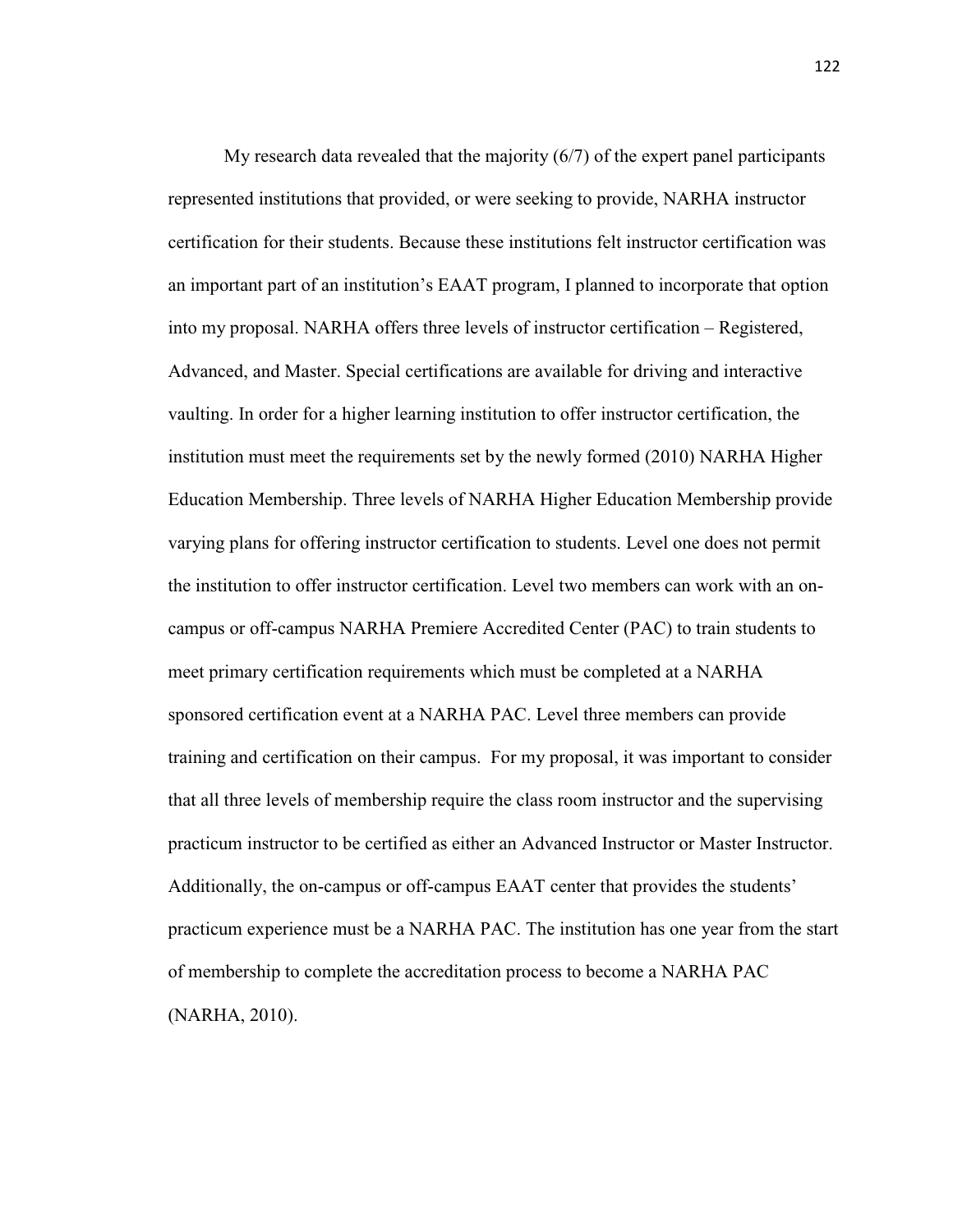NARHA's marketing approach for the Higher Education Membership highlights the value of a) exceptional educational materials and resources for the teacher and the student, b) national recognition to the university for student recruitment, c) networking opportunities for the students, and d) the potential to increase graduate employability (NARHA, 2010). These highlights could be used to sell my proposal.

*The Equine-assisted Growth and Learning Association (EAGALA).* EFMH is a term commonly used by the Equine-facilitated Mental Health Association (EFMHA) which is now fully integrated into NARHA. EFMH may or may not (i.e., 100 % of my expert panel institutions) involve actual mental health treatment by a licensed therapist (NARHA, 2010). Even though 68 % of the 25 institutions in my quantitative survey claimed to incorporate Equine Facilitated Mental Health (EFMH) into their services, only one institution (Dapple Gray University) was associated with EAGALA (Mullen, Survey, 2010). The terms Equine Assisted Psychotherapy (EAP) and Equine Assisted Learning (EAL) are used in lieu of EFMH by this national organization that trains and certifies handlers and therapists (EAGALA, 2010).

EAGALA, formed in 1999, has a global membership spanning 38 countries. Like NARHA, they offer educational resources, training, and certifications. In contrast to NARHA, the certification requirements are much less extensive. EAGALA Certification can be completed at a six day workshop. Their advanced certification requires an additional workshop and 150 professional development hours. The certifications fall into two categories -- The EAGALA Equine Specialist (non-professional) and the EAGALA Mental Health Professional (licensed therapist). Therapy involves a team that has an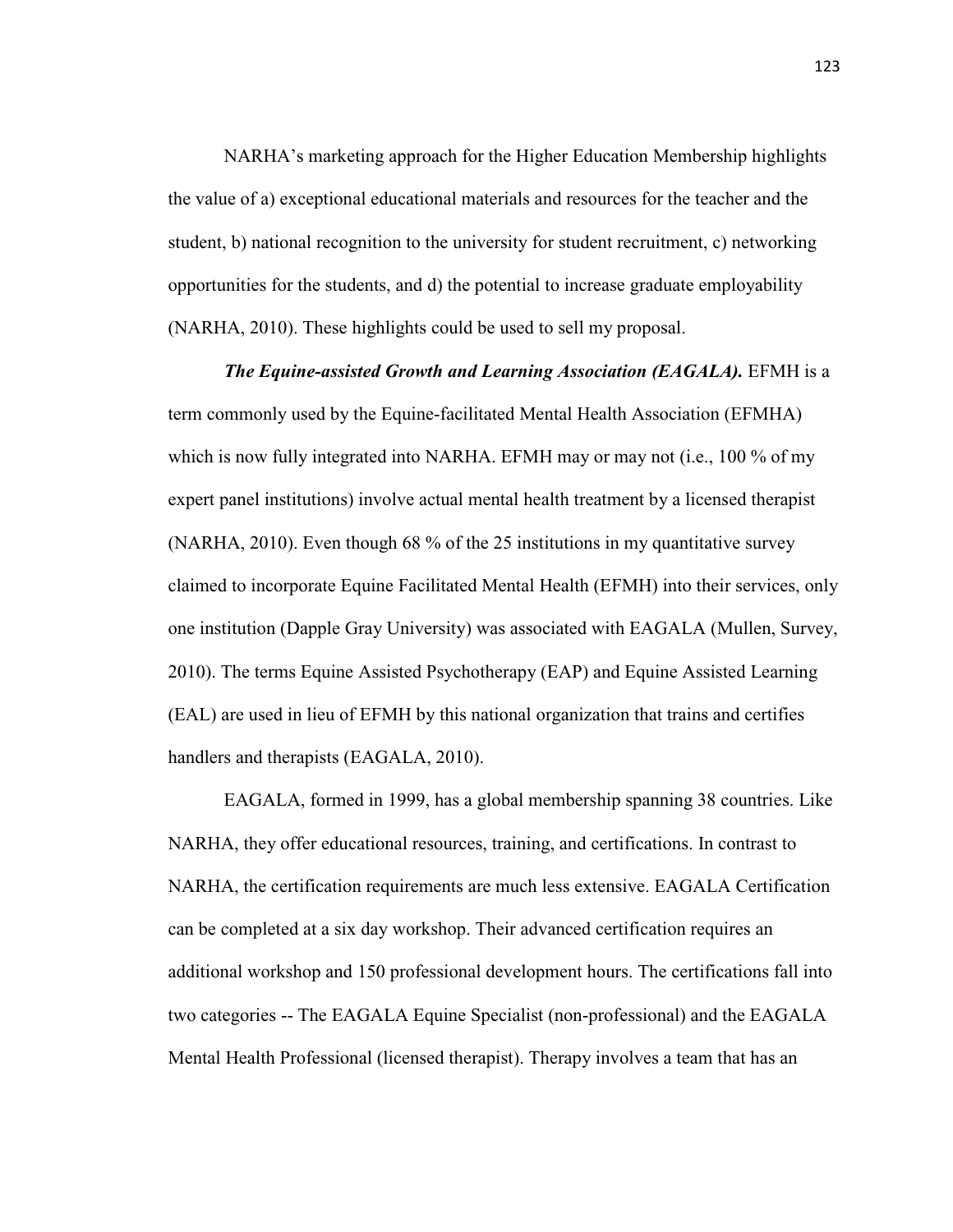Equine Specialist (ES) and Mental Health Professional (MHP), according to the EAGALA Model (EAGALA, 2010).

Based on my research, this EAGALA model draws attention to a problem that exists within the field of EAAT. According to the expert panel director from Pinto University, "when acquiring staff, you either get horse people without the educational background and people skills, or you get people professionally trained (therapists) who have minimal horse skills." The director expressed concerns that this problem cannot be resolved with certificate programs that require minimal equine handling skills (Mullen, EP Interview, 2010). Based on employability comments from 5/7 of the respondents in my expert panel interviews, this concept would need to be integrated into my project in order to address the concern about gainful employability of EAAT graduates (Mullen, EP Interview, 2010).

*The American Hippotherapy Association (AHA).* AHA, an organization which has evolved over the past 30 years, promotes the use of horse movement as a strategy of treatment in occupational, speech-language, and physical therapy sessions for those with disabilities. Muscle tone, posture, balance, coordination, motor development and emotional development are shown to be improved through the use of Hippotherapy as a treatment strategy. AHA provides extensive education, clinical experience, and certification for professional occupational, speech and language, and physical therapists. Therapists are eligible for testing to become Hippotherapy Clinical Specialists (HPCS) if they have at least 6,000 hours of professional experience and 100 hours of hippotherapy practice. The AHA also has a certification collaboration with NARHA. Licensed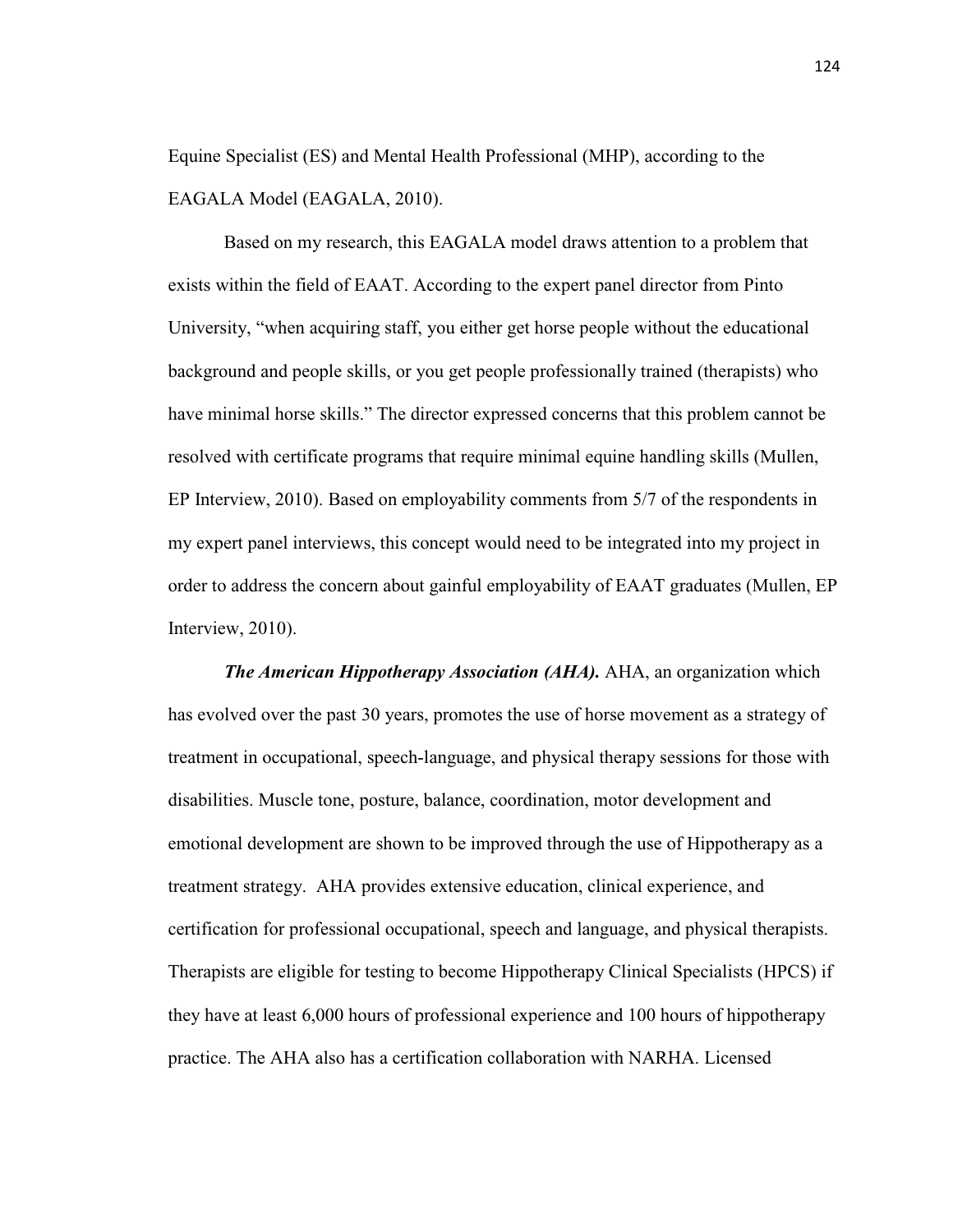therapists or therapist assistants may become NARHA Registered Therapists upon completion of requisite hours of hippotherapy practice and AHA approved hippotherapy coursework (AHA, 2010).

AHA's emphasis on providing practical equine experience with professional knowledge is observed in two of my seven expert panel institutions. Appaloosa University and Buckskin University are each in the process of pursuing involvement in hippotherapy through collaborations with OT, PT and SLT programs at local universities (Mullen, Interview, 2010). One of my survey institutions, Gruella University, offered a five year plan, through an articulation, that combines their 3-year bachelor's degree in equine studies with a 2-year master's degree in occupational therapy at a different university (Mullen, survey, 2010).

*The Delta Society.* The Delta Society is an organization that provides resources for healthcare, educational and other professionals so they can learn how to safely and effectively incorporate therapy animals into their practices. Some of their resources include information regarding standards of animal care, standards for being an animal handler, service animal laws, ADA laws, and federal laws (Delta Society, 2010). Much of their information pertains to dogs and small animals, but it can be applied to EAAT (Fine, 2006). Safety issues and legal issues must be addressed in my proposal.

*The Equestrian Medical Safety Association (EMSA).* NARHA, EAGALA, AHA all have safety standards for their related activities and therapy, but the EMSA is dedicated to the safety of people in all equestrian activities. Their mission is achieved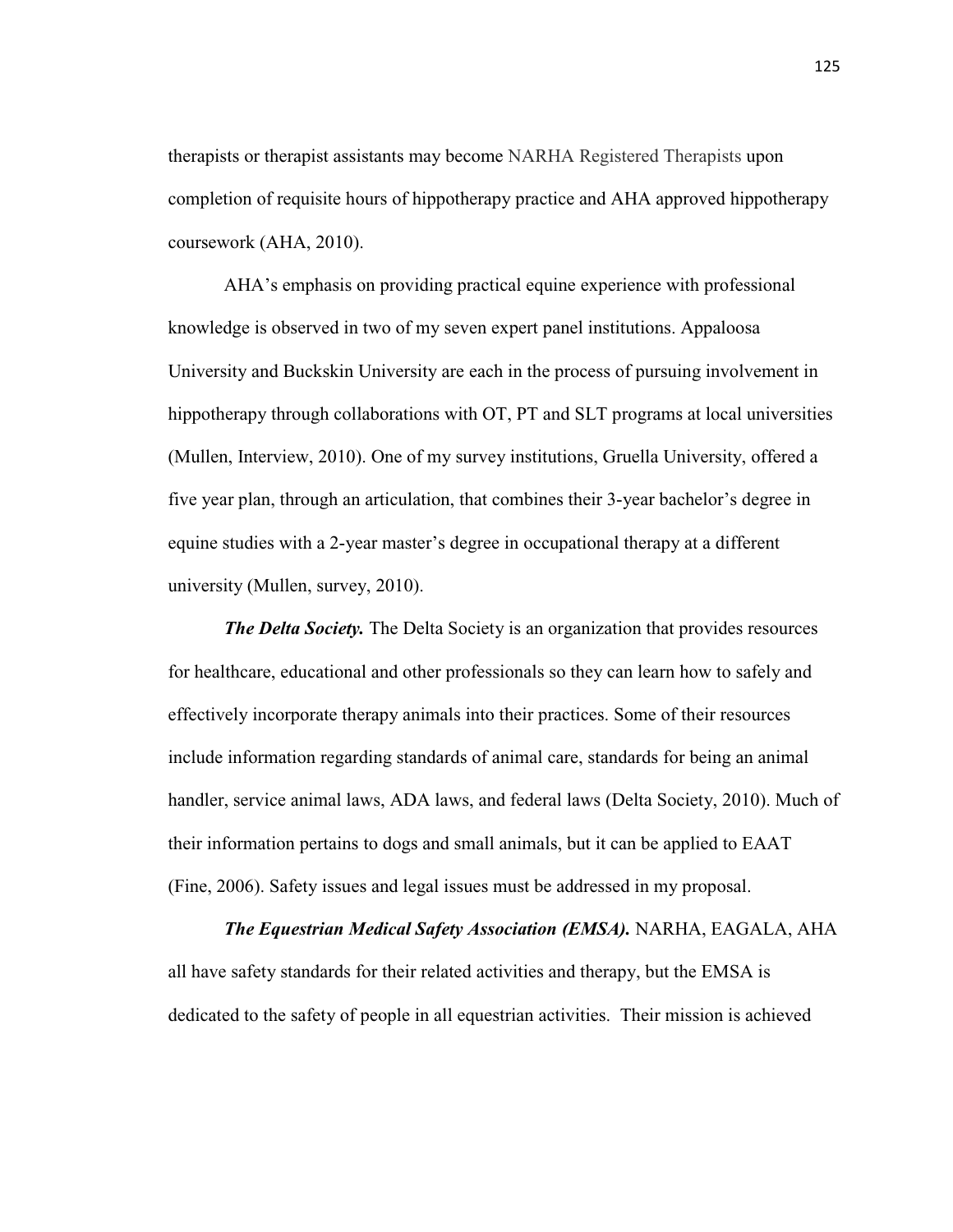through education of healthcare professionals; research about injury patterns and risks; efficacy of safety measures and equipment; and etcetera (EMSA, 2010).

*The Federation of Riding for the Disabled International (FRDI).* Another resource for the development and implementation of my EAAT proposal is the FRDI, an international organization with members from over 45 different countries. They provide current educational materials, publish an annual Scientific and Educational Journal of Therapeutic Riding, and they sponsor an International Congress for Therapeutic Riding which spotlights the latest in EAAT research and development. They support high standards of protection and training of EAAT horses, as well as high safety and competency standards for EAAT handlers and instructors (FRDI, 2010).

**The legitimacy of EAAT.** In my proposal to expand EAAT, I needed to show that EAAT is more than just a trend or what Fine (2006) identifies as "pop therapy." Instructor Kimberwicke, a participant in my End-user Group I interviews, agrees, "the main obstacle [in expanding EAAT at WWU] would be in convincing faculty that our students could find jobs and make a living in this discipline. They are reluctant to accept that EAAT is anything other than a volunteer-driven activity (Mullen Interview, 2010). Fine (2006) cautions us to be skeptical of those who make unreasonable claims about the power of the medium, stating that for AAT to gain respectability, there needs to be empirically-based evidence to document the interventions (p. 521). According to Fine (2006), in the field of psychotherapy alone, approaches and theories have increased approximately 600% since the 1960's, and there may be close to 200 therapy models, including animal-assisted activities (AAT). This growth has merit in the eyes of some,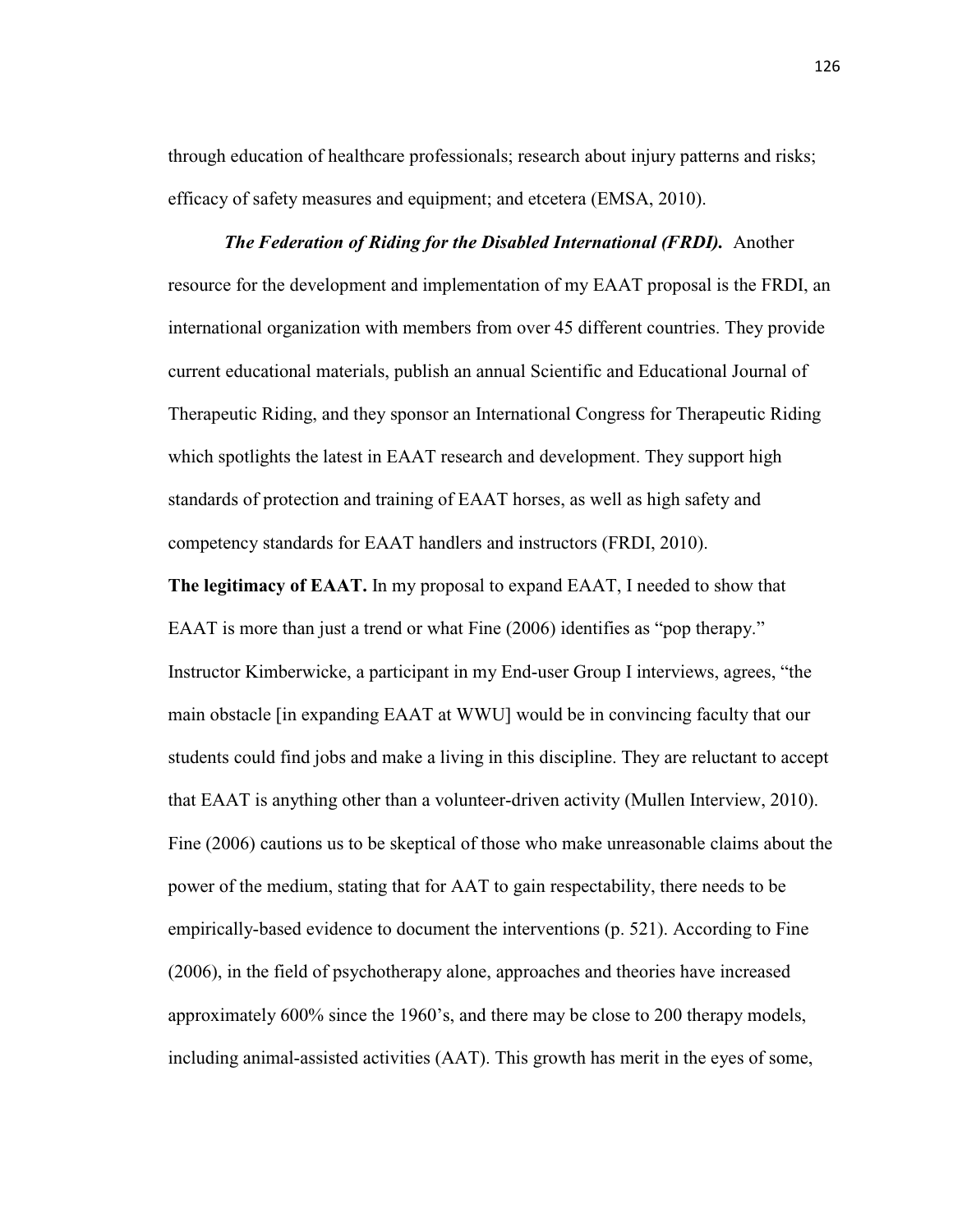but others disagree and consider it to be no more than "pop" therapy (p. 515). Fine also draws attention to the fact that research can be biased by AAT therapists who have a strong interest and passion for the medium, and often use their own animals in the research (p. 239).

 Four years ago, Kruger and Serpell (in Fine, 2006) summed up their viewpoint on the legitimacy of EAAT, by stating that "despite their long history and unequivocally positive media attention they typically receive, animal-assisted interventions are currently best described as a category of promising complementary practices that are still struggling to demonstrate their efficacy and validity" (p. 21). Four years later, in 2010, one of my survey participants expressed the same concern. In response to one of my research questions, the director from Blue Roan University said, "EAAT is an expanding industry that needs support in developing evidence based outcomes"(Mullen survey, 2010). Deliberate strides are, however, being made to validate EAAT, and support is increasing for research in this field. Support for EAAT research is the primary objective of a relatively new organization which was established in 2004, the Horses and Humans Research Foundation (HHRF). This is evident in the following HHRF statement of goals (HHRF, 2010):

The primary goal is to support, promote and fund scientific research that explores the claimed, yet unsubstantiated benefits of equine-assisted activities and therapies, leading to the discovery of the most effective methods and techniques for conducting thousands of existing and future programs. The secondary goal is to educate the public (including parents, donors, insurance companies and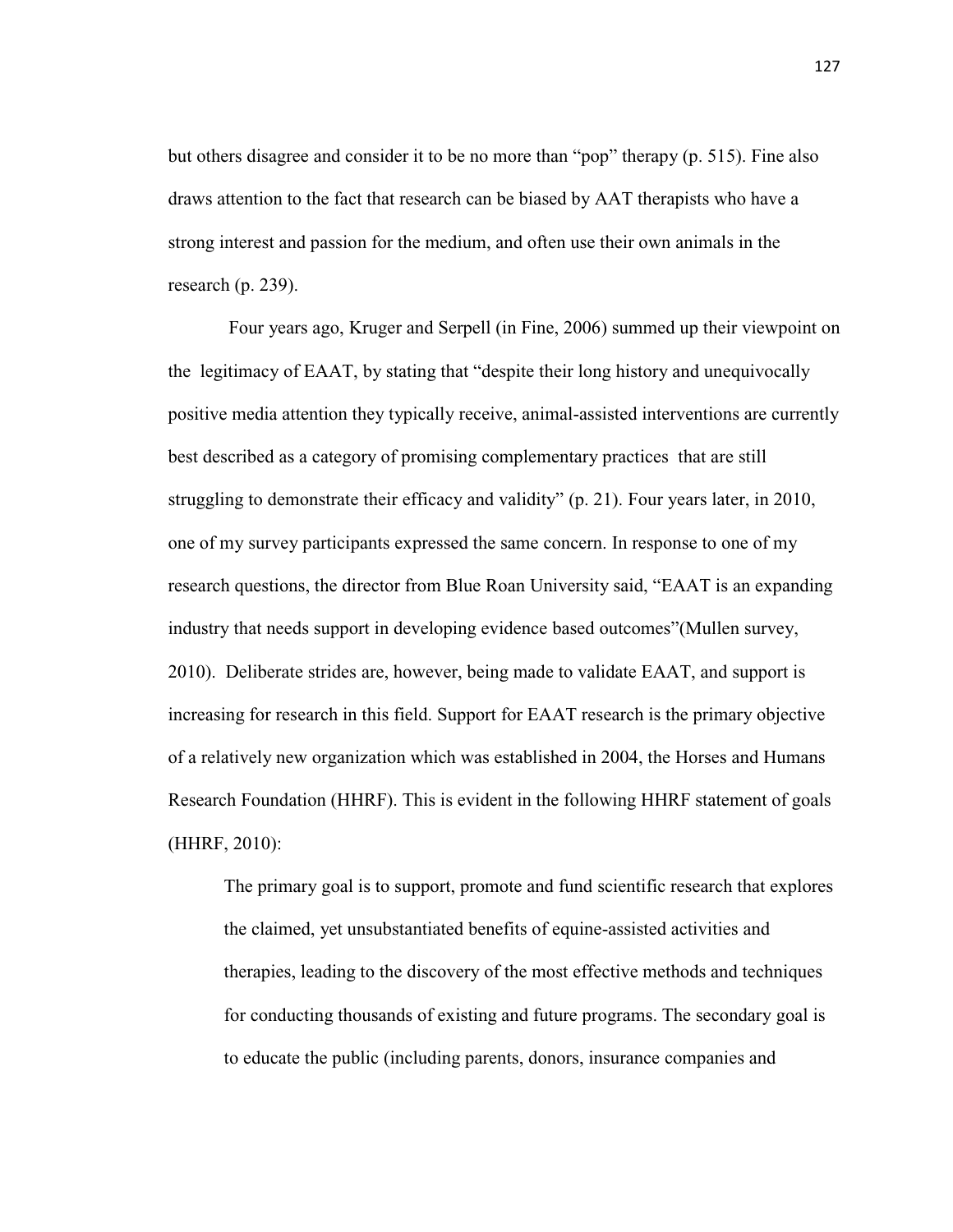physicians) on research findings so that equine-assisted activities become more accessible to those in need.

The HHRF seeks funding for research and has an approval process for awarding of funds for proposed research. Examples of HHRF funded projects include The Benefits of Equine Therapy Substantiated by a Washington University research team, the Spastic Cerebral Palsy Study, and the Mental Health/ Special Education Study (HHRF, 2010).

 The Federation for Disabled Riders International (FDRI), established in 1980 and headquartered in Belgium is also devoting attention to establishing credibility in the field of EAAT. Their mission, as follows, is also research oriented (FDRI, 2010):

Our mission is to facilitate the worldwide collaboration between organizations and individuals whose objectives are philanthropic, scientific and educational in the field of equine assisted activities.

In addition to resource-filled newsletters, The FDRI publishes an annual journal entitled, The Scientific and Education Journal of Therapeutic Riding, and every three years they sponsor The International Congress of Therapeutic Riding. A sampling of the type of studies that the FDRI provides as a resource include Forces created by the contact of a rider's back on the horse's back during hippotherapy (Dvorakova, Peham & Jamura, 2008); Therapeutic riding and symbols related to the horse (Freire & Bruna, 2008); and One horse power for success – the cooperation between equine assisted occupational therapy and speech language pathology (Ute, 2009).

 The American Hippotherapy Association (AHA) also strives to validate equine therapy. They provide research grant money for PT/OT/SLP students, instructors or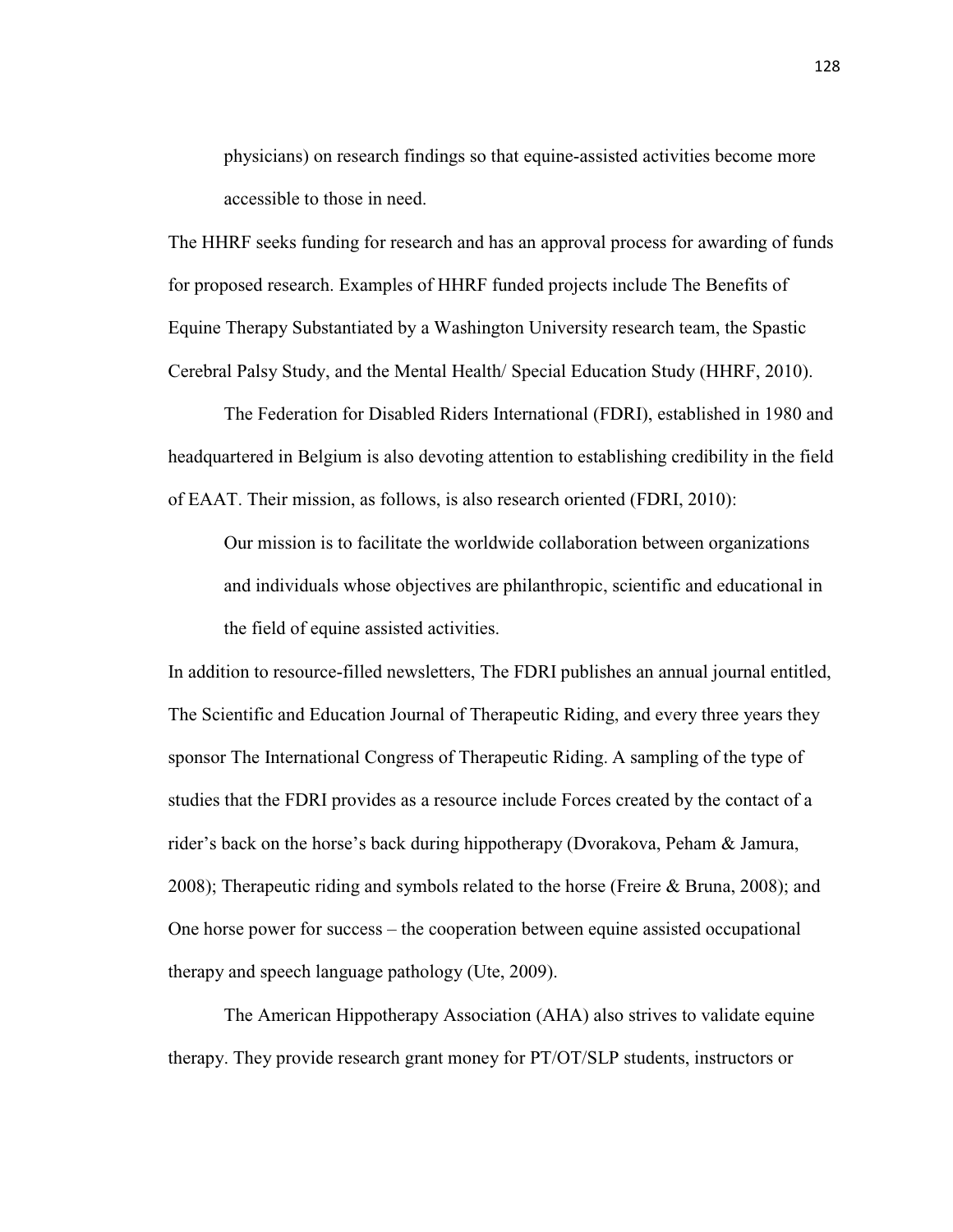clinicians to complete empirical research measuring outcomes related to hippotherapy. The AHA publishes the current evidence to support the credibility of hippotherapy. A sampling of their validating resources include the following studies: Effects of hippotherapy on postural stability, in persons with multiple sclerosis: a pilot study (Silkwood-Sherer & Warmbier, 2007); An exploration of German and British physiotherapists' views on the effects of hippotherapy and their measurement (Debuse, Chandler & Gibb, 2005); and Evaluation of hippotherapy: A single-subject experimental design study replicated in eleven patients with multiple sclerosis (Hammer et al., 2005).

The North American for the Handicapped Association (NARHA), the oldest--and the most influential--organization in the American EAAT movement, is also involved in providing credibility through evidence. Besides offering annual regional and national conventions, NARHA has four publications which spotlight the latest in EAAT developments and research (NARHA, 2010).

**The employability of EAAT graduates.** Empirical studies do not exist about the employability of EAAT graduates. Therefore, it is necessary to rely on reflective and deductive reasoning to construct a reality about EAAT employability (Shapiro, 2008).

*Types of EAAT jobs.* Prior to discussing employability, the actual jobs in the EAAT job market should be identified. Positions in the EAAT field typically include volunteer helpers and handlers (30,000 in just NARHA centers), instructors, directors, and therapists (NARHA, 2010). Many of these positions are crossover positions, especially in newer centers. Based on my research findings (Mullen survey, EP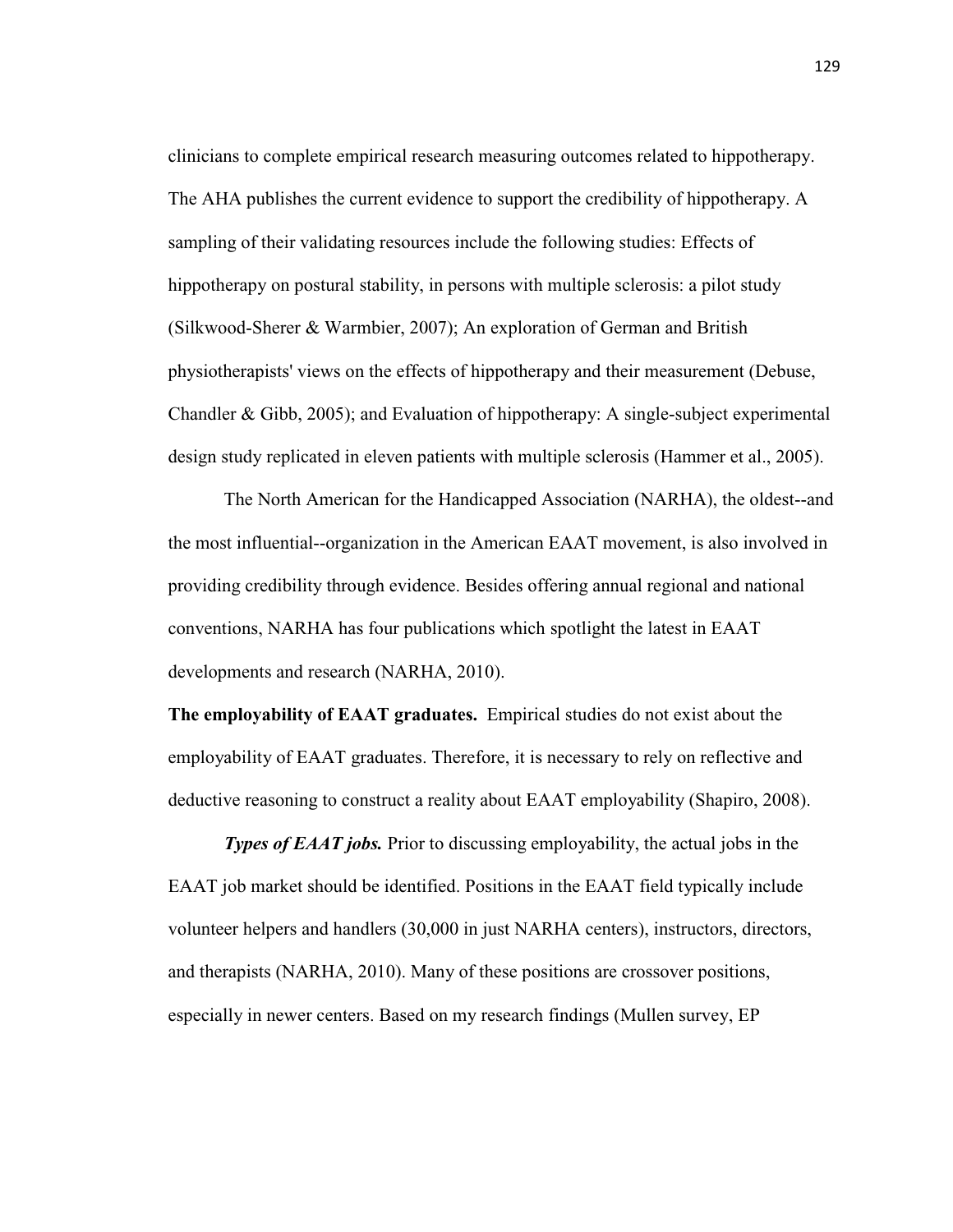interviews & EU interviews, 2010), college students participate in an EAAT class, emphasis, minor, or major with one or more of the following employment goals in mind:

- To become an EAAT instructor
- To become an EAAT director
- To become an EAAT director/instructor
- To found an EAAT center
- To enhance skills set and range of employability with a traditional equine degree
- To enhance skills set and range of employability with a business degree, education degree, special education degree, or any other degree
- To use EAAT as a treatment strategy with a therapist degree

*Ethical considerations.* Several (5/31) of my research participants revealed concern about the employability of graduates in the EAAT field. Concerns were specifically related to low salaries, the availability of EAAT jobs, and the locations of available jobs (Mullen survey, EP interview  $&$  EU interview, 2010). This presented a moral dilemma in my project study, as I pursued the proposal of a program in a field that is relatively new with limited empirical evidence of validity (Fine, 2006). Students who pay for an education have expectations of employability, and this should be a primary objective of higher education, according to Pathak (2010). He suggests that higher education should value the development of a finished product (the student) that fits into the labor market, enhancing the student's ability to get the best possible return on investment in the least possible time and cost (p. 168). Per constructivism and systems thinking, the best interest of all stakeholders should be taken into consideration when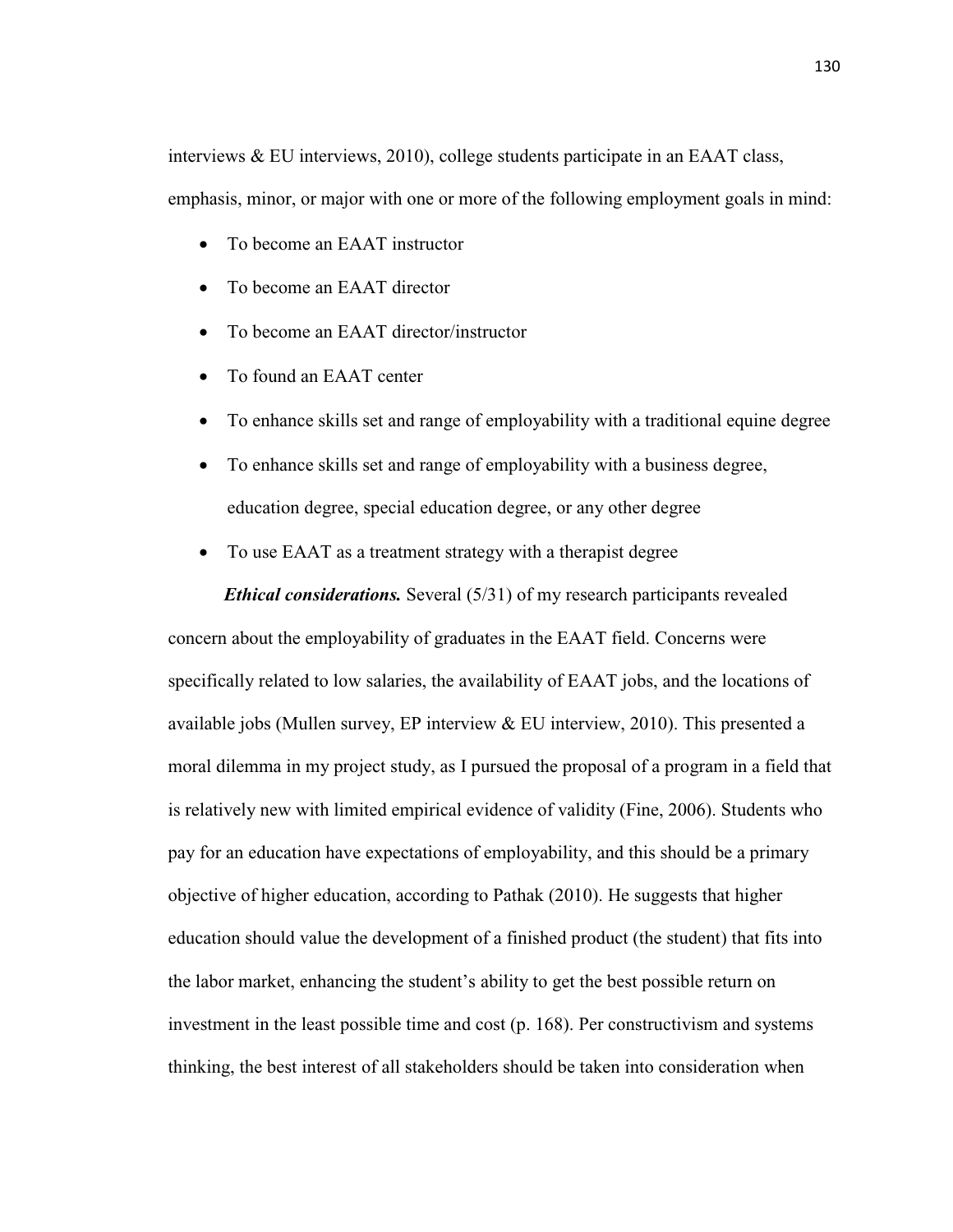addressing change (Marlowe & Page, 2005; Trochim, et al., 2006). This awareness is consistent with the institutional goal of providing a student-centered education at my workplace (WWU, 2010). A student-centered focus would require curricular changes to be in the students' best interest, conducive to gainful employment.

Even though my research problem involved finding an intervention to solve a fiscal problem, the employability of qualified graduates was an ever-present concern that guided my proposal. Following constructivist leadership principles, I needed to facilitate the development of a purpose for which all stakeholders could subscribe in their actions (Shapiro, 2008, p. 183). The ethical responsibility of establishing an honorable purpose (prepared, employable students) influenced the planning, preparation, and presentation of my proposal for EAAT expansion. This route is consistent with the concept of moral reasoning in value-added leadership, which recognizes that our values guide our actions (Sergiovanni, 2005, p. x).

*Employability factors.* It is important to understand that employability is not solely contingent on the number of available EAAT jobs. According to Bernston (2006), the job market is the external part of employability, and human capital factors as well as labor market factors help to predict employability. Human capital factors, described by McQuaid (2005), are individual characteristics (e.g., social skills, reliability, diligence, motivation, confidence, problem-solving skills, literacy, qualifications, education, work experience, and personal circumstances). The following external employability factors are identified by McQuaid (2005): the level of local and regional demand; salary schedules; opportunities for progression; availability of entry level positions; level of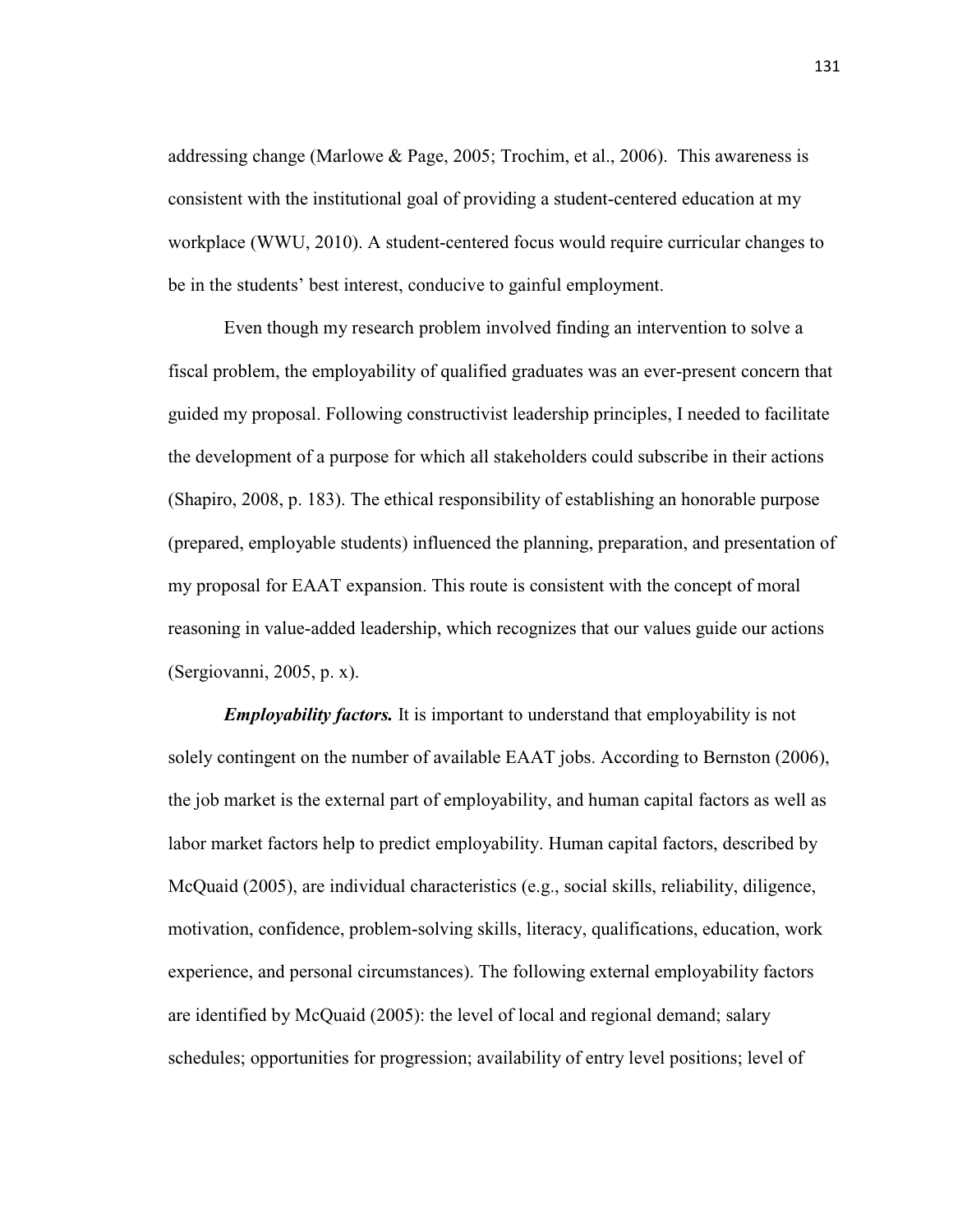competition for the jobs; required skill levels; and location of vacancies (p. 206). In my proposal, when addressing the employability of EAAT graduates, attention needed to be focused on factors that higher learning has the ability to influence (personal growth, qualifications, and education). Ethically, however, external factors (level of local and regional demand; level of competition for jobs; required skill levels) cannot be overlooked.

In regards to external employability factors, it is important to acknowledge that there are nearly 800 NARHA centers and 3, 500 NARHA certified instructors in the United States (NARHA, 2010). Hypothetically, to reconcile this disproportion, each center would need to untypically employ at least four instructors. The organizations EAGALA (specializing in mental health therapy) and AHA (specializing in physical, occupational, and speech/language therapy) also certify instructors, adding to the pool of those who might be seeking employment. In regards to the balance of supply and demand, it should be noted that EAAT employment options beyond NARHA centers, include self-employment, or work in private programs, public programs, hospitals, and higher education. It is notable that 42,000 clients with disabilities or disadvantages are being served annually at just NARHA centers alone (NARHA, 2010). Many of these centers have client waiting lists (Mullen Survey  $\&$  EP interviews). This could indicate the need for more centers or expanded centers, which equates with an increase in job market demand.

With the surging interest in EAAT in the past two decades, the supply side of employment currently appears to be out of balance with the demand side. Some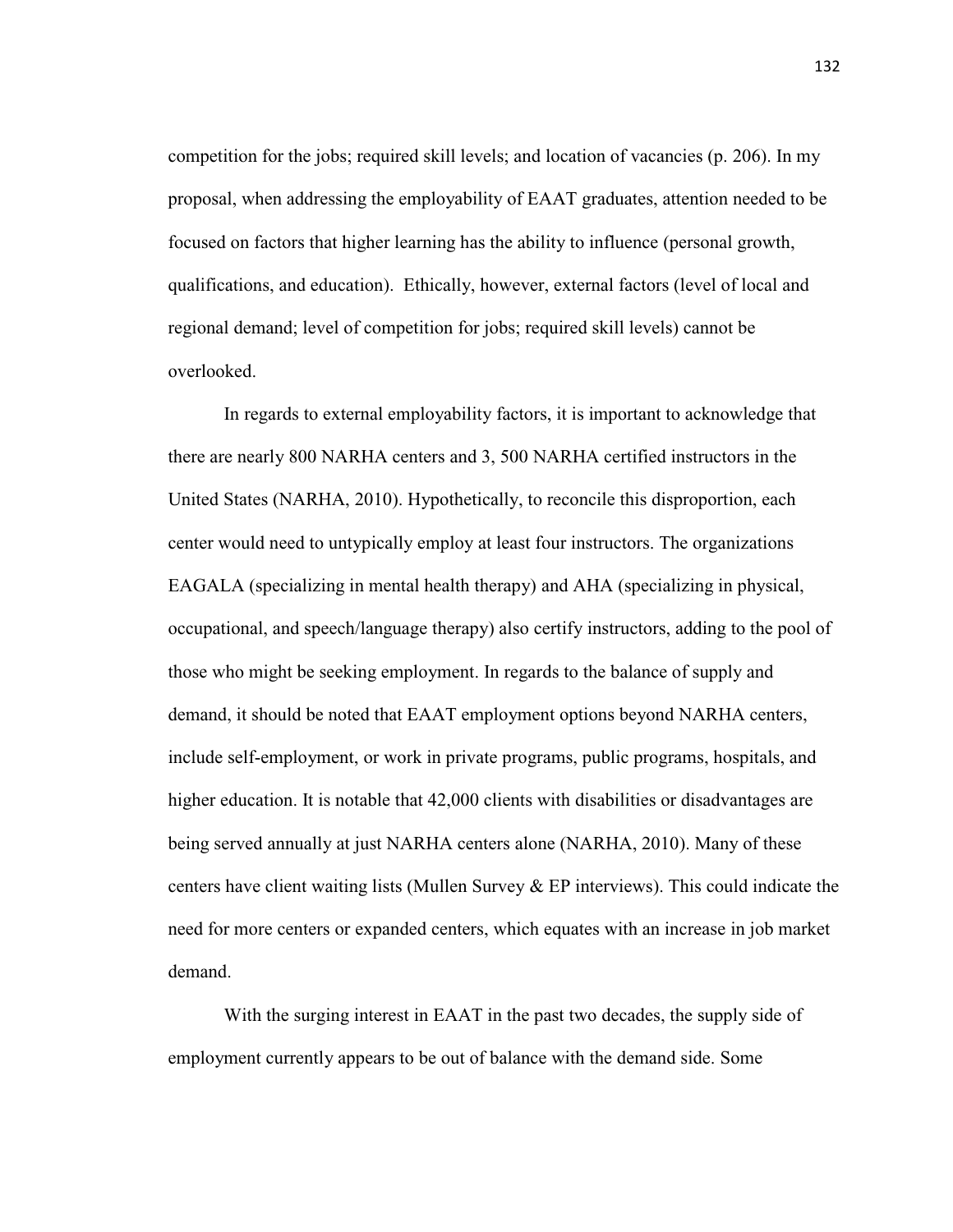employers may attempt to get entry level workers at the lowest possible salaries (Chestnut College in Mullen EP interview, 2010). College graduates with an EAAT emphasis may need to view their education as a means of what Houston (2005) describes as 'bumping up' (moving up the layers of employment through capital investment in their qualifications and education) or 'bumping down' through the layers into jobs for which they are overqualified. Houston shares how this effect impacts the overall job market and those who are less skilled:

The concentration of overqualified labor in lower-skilled jobs means those in the lowest group have nowhere to 'bump down' to. Thus, the imbalance between labor demand and supply in all occupations impacts most on bottom of the labor market and accounts for the concentration of unemployment among the unskilled (232).

In consideration of the internal or external employability factors that McQuaid (2005) described, college graduates with an EAAT emphasis might be at least able to 'bump down' to entry level jobs at lower salaries. It is likely, however, that college graduates would rather secure a "good job" which is characterized by security, reasonable pay, reasonable work conditions, and the prospect of advancement, versus a "bad job" which is characterized by insecurity, poor pay and conditions and limited opportunities (Houston, 2005, p. 232). The range between good and bad jobs is broad (Houston, 2005). Individual job seekers must personally decide what a "good job" entails. For example, college graduates, with an EAAT emphasis, may value an entry level position because fulfilling their passion has priority over salary; or it is a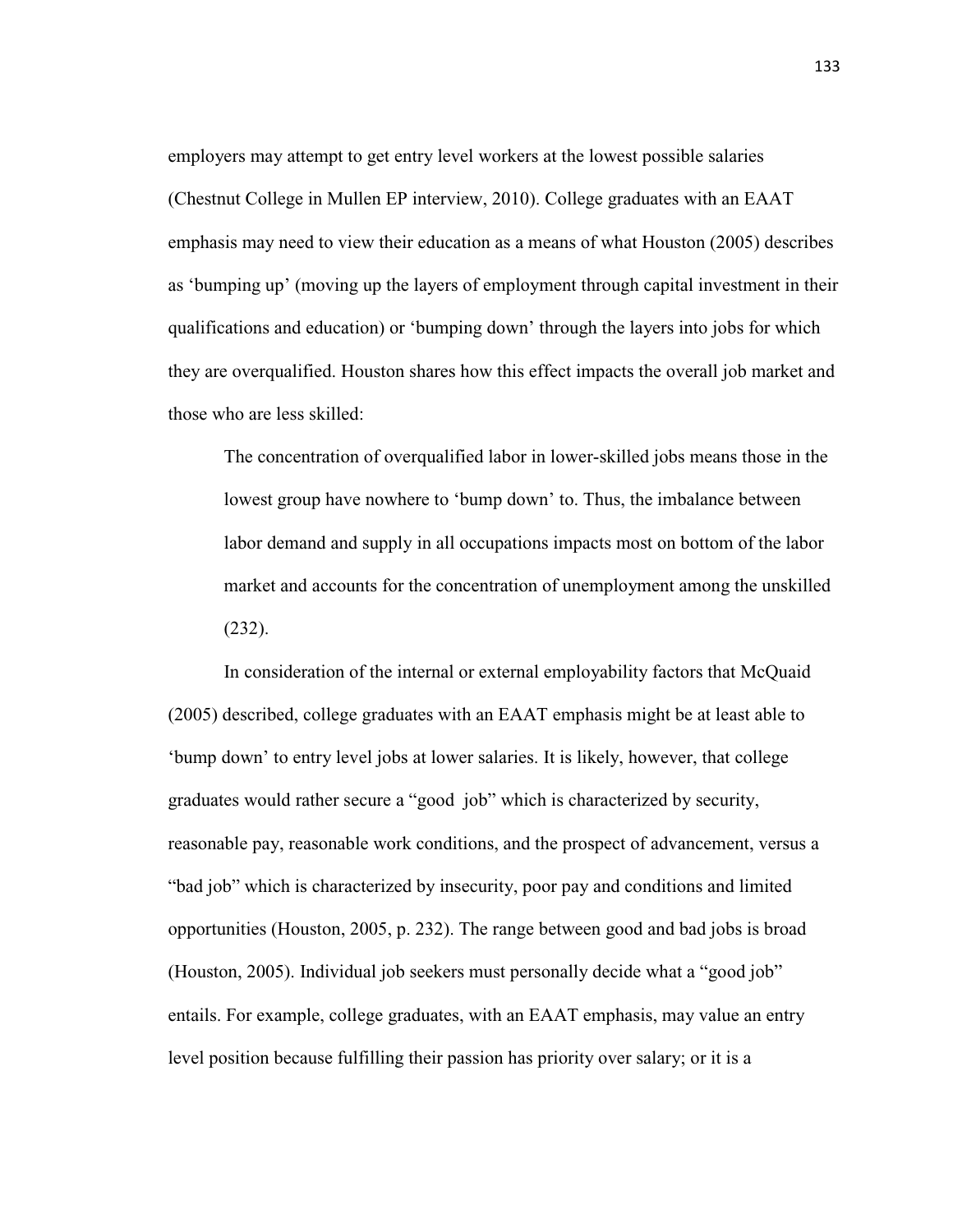steppingstone opportunity to prepare for self-employment; or it is a renowned employer that can provide enriched learning experience. Again, every individual must determine if a college education with an EAAT emphasis will provide a substantial return on their investment; but the reality is "the returns to human capital investment and/or years of work experience are greater to some workers than others" (Houston, 2005).

In my proposal, the added value of a college degree with an EAAT emphasis needs to be addressed. It may not be as simple as citing the facts that a bachelor's degree is commonly viewed as time well spent; that pursuing a higher education improves the likelihood of financial success; and that the EAAT- related degree could attract some employers who use the 4-year degree as a screening device for hiring and promotion (Arney, 2006, p. 185).

**EAAT finances.** My research identified that the number one obstacle for EAAT expansion is the alleviation of the administration's concern over finances (Mullen, Survey, EP interviews & EU interviews, 2010). Higher education institutions, according to Pathak (2010), are under intense pressure to create a valuable education with scarce funds (p. 166). This pressure was evident when my university president made a mandate to the division chairs to become more cost-efficient (Fessler, personal communication, 2009), and when I was later asked to consider new and innovative programs (e.g., veterinarian tech program), which might have potential to expand the traditional equine program (McCarthy, personal communication, 2009). These challenges are consistent with Pathak's (2010) perspective on higher learning,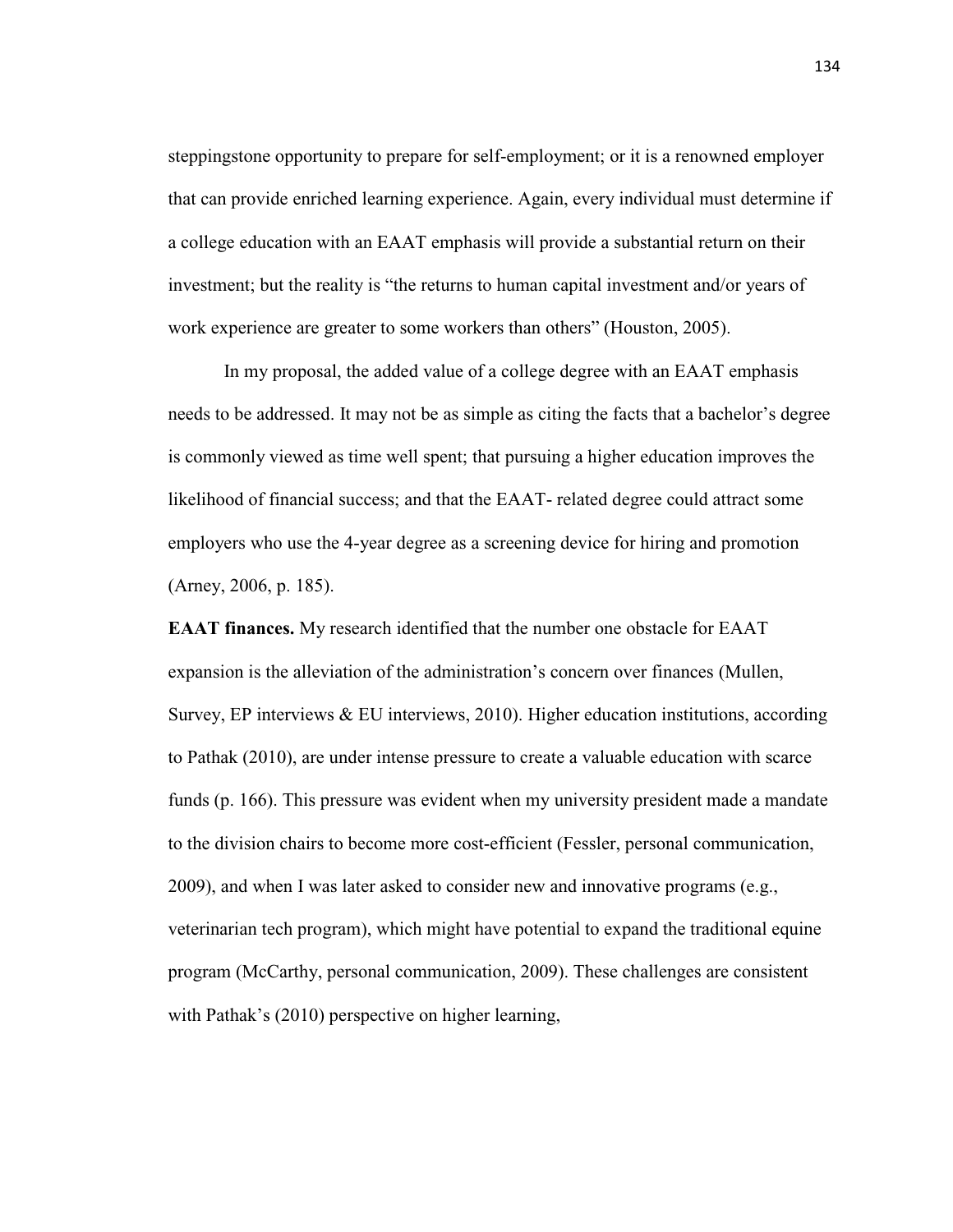Market expansion and a diverse set of customers have propelled the institutions towards active brand building and differentiation. The transformation of institutions of higher learning into competitive enterprises is underway (p. 166). Martinez (2006) explains, "policy makers will use the term *efficiency* when they speak of generating savings, encouraging lower program costs, and making the best use of state resources" (p. 314).

A study in which a state legislature passed a resolution calling on higher education to be more cost-efficient was cited by Martinez (2006). He shared that the schools did not receive a cut in their budgets, but they were encouraged to form a unified approach to achieve savings through strategies such as cutting low enrollment programs, consolidating resources, and changing business practices (p. 13). Similarly, my project, a proposal to expand EAAT at WWU, was also based on a goal of not making budget cuts. My project heavily focused on two strategies, a) the sharing of existing resources, and b) securing supplemental income through increased enrollment; providing EAAT services; fundraising; donation; and grants.

*Funding Formulas.* Three categories of funding formulas for higher learning institutions were identified by Mullin and Honeyman (2007) which include, a) no formula funding (no common calculation method), b) responsive funding (enrollment count factored with base cost of education), and c) functional component funding (responsive funding plus component funding for special programs and services). At WWU, a private institution, no formula funding is the protocol, which has its benefits and its drawbacks, according to Mullin and Honeyman (2007):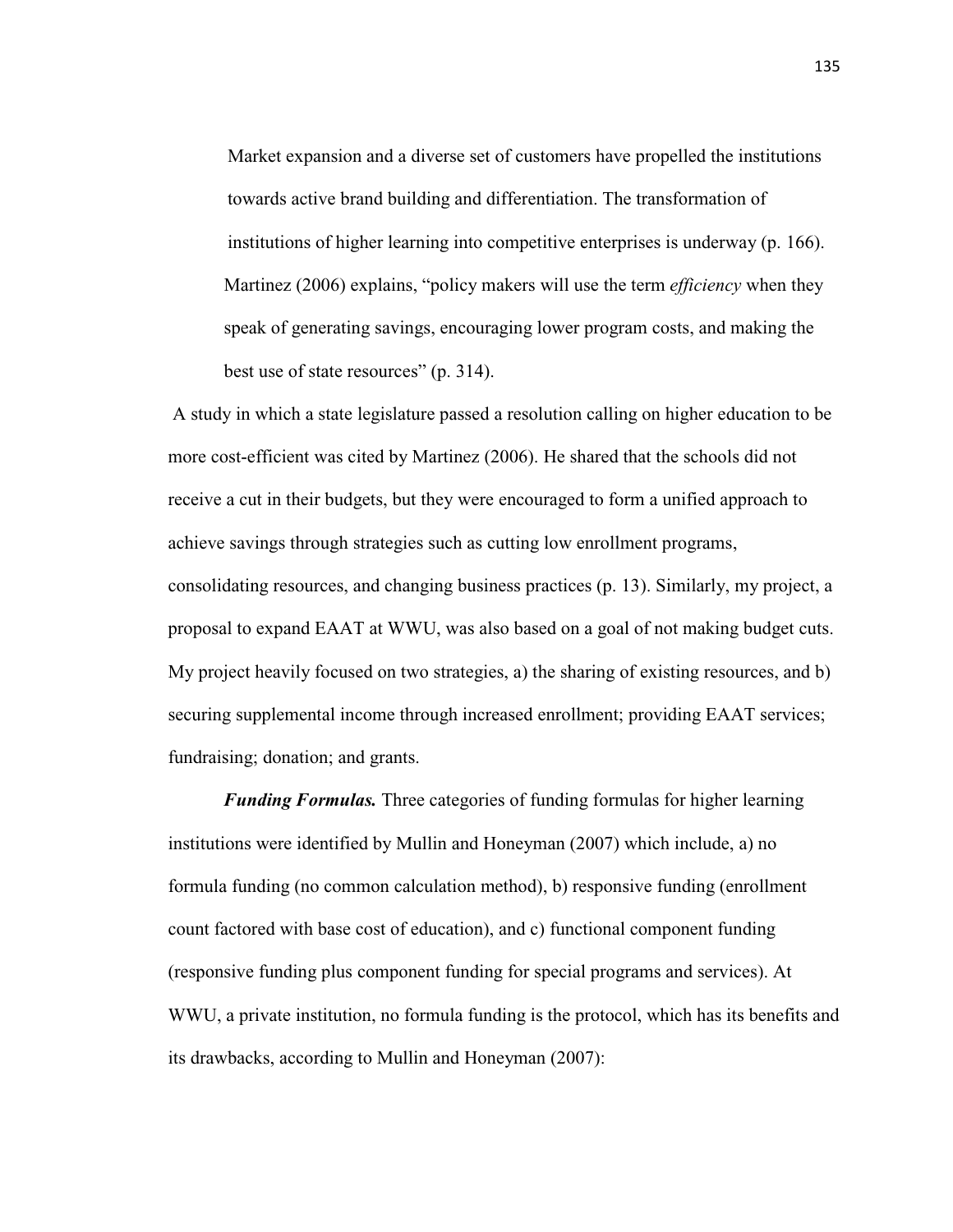Institutions benefit in that individual institutional needs that reflect unique missions can be emphasized in funding negotiations. Drawbacks may include the possibility that informal allocations could be influenced by political considerations rather than institutional need; a lack of transparency in the process to allocate funds; and the limited ability colleges may have to plan for the future. Funding formulas can emerge in an organic manner, changing in the wake of economic, technological, and political developments, according to Mullin and Honeyman (2007, p. 125).

Using this emerging process, my proposal was based on the following simple formula for funding an EAAT program at WWU:

**\_\_\_\_\_\_\_\_\_\_\_\_\_\_\_\_\_\_\_\_\_\_\_\_\_\_\_\_\_\_\_\_\_\_\_\_\_\_\_\_\_\_\_\_\_\_\_\_**



*Figure14.* Funding formula for proposed EAAT program.

The basic premise of this formula is that income minus expenses will dictate the amount of available funds for program operation, maintenance, and development. The formula results in a self-balancing budget. This is consistent with the systems thinking concept of a reinforcing loop in a system, such as a budget (Senge, 2006). Although 3/7 of my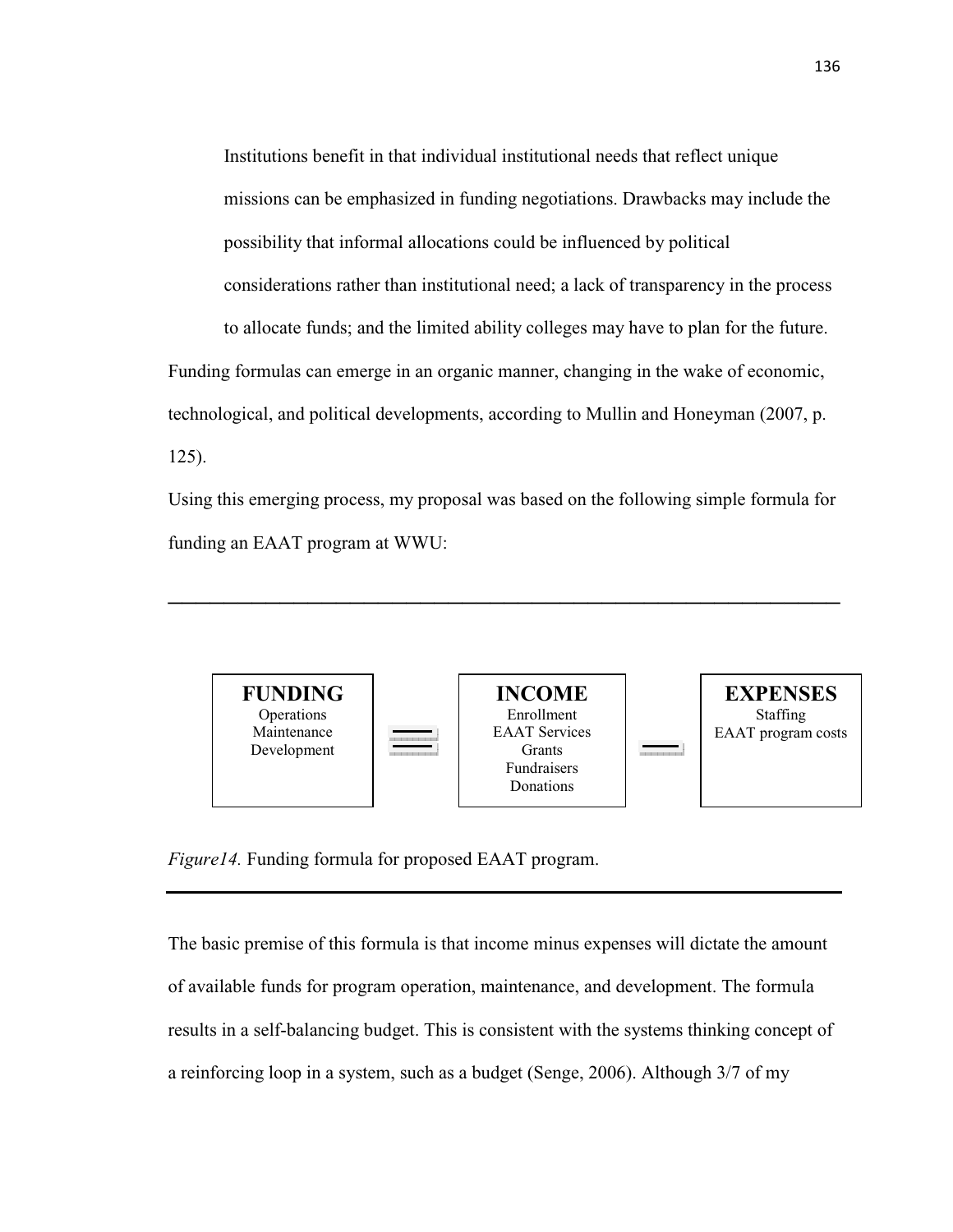expert panel interviewees had combined EAAT program and traditional program budgets, I recommended in my proposal that the budgets be kept separate for accuracy in future assessment of the EAAT program (Mullen, EP interviews, 2010).

*Efficiency through the sharing of resources.* The impressive entrepreneurial skill of combining existing resources with innovative ideas in order to create a valuable product is touted by Henderson (2010, p. 23). In 2006, Martinez explained how a state challenged its institutions to set goals to maximize the use of existing state resources. Congruent with my project goals, the institutional goals included increasing enrollment, generating external funds, and increasing collaboration among and within institutions. The goal of increased collaboration was met with the most success (p. 299). Collaborations included the sharing of resources or faculty as determined by discipline councils (interdisciplinary representatives). This is common practice for institutions with an EAAT program and a traditional equine program to share classrooms, faculty, staff, horses, facilities, utilities, equipment, and interdisciplinary courses (Mullen Survey,

2010).

One of my expert panel interviewees was in the process of pursuing a tri-college articulation to share the EAAT program at Appaloosa University (Mullen, EP interview, 2010) for the very same reasons Martinez (2006) espouses in the following statement:

Interinstitutional programs have been developed in certain areas where it is clear that one institution cannot maintain a program on its own, but where the demand from multiple institutions signals that the program should continue. Institutions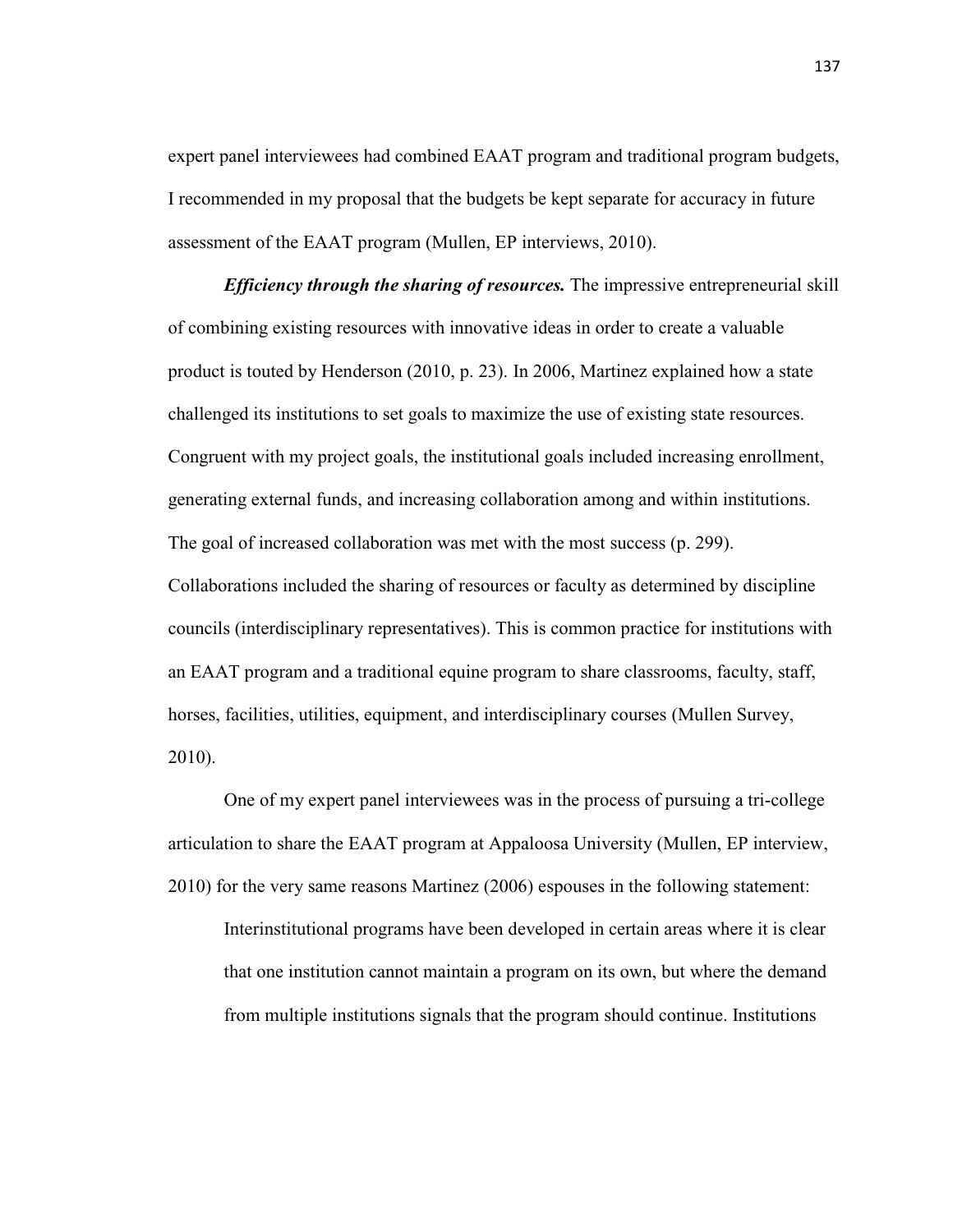have also shared facilities to offer courses that draw on the strengths of different universities (p. 310).

*Securing supplemental income.* In a 48 state study, Mullin and Honeyman (2007) investigated funding formulas for higher education. Student enrollment was identified as a dominant factor in most funding formulas. Enrollment has a significant impact on finances (p. 115). In my proposal to expand EAAT at WWU, enrollment growth is to be a major selling point. For the past three years, the WWU Survey of Therapeutic Riding class, which is offered every semester, maintained an enrollment average of 10 students (Mullen, unpublished document, 2010). Some institutions have a policy for minimum enrollment such as a 7/10 rule, which stipulates that the institution would not fund graduate classes with fewer than 7 students or undergraduate classes with fewer than 10 students. These numbers are considered the points at which the class becomes financially unfeasible (Martinez, 2006). At WWU, any class that has fewer than six students may be held, but the salary is reduced to a tutorial level (WWU Salary Schedule, 2010).

 The majority of my Expert Panel institutions offered EAAT services to those in their community with disadvantages or disabilities. The services did generate some income, but in every case the fees were below those of competitive independent EAAT centers. Some institutions were more concerned about having a learning laboratory for their students and an inviting connection with the local community Mullen, Expert Panel interviews, 2010).

The traditional emphasis on quality standards for enrolling students, hiring faculty, and teaching methods is being replaced by emphasis on student enrollment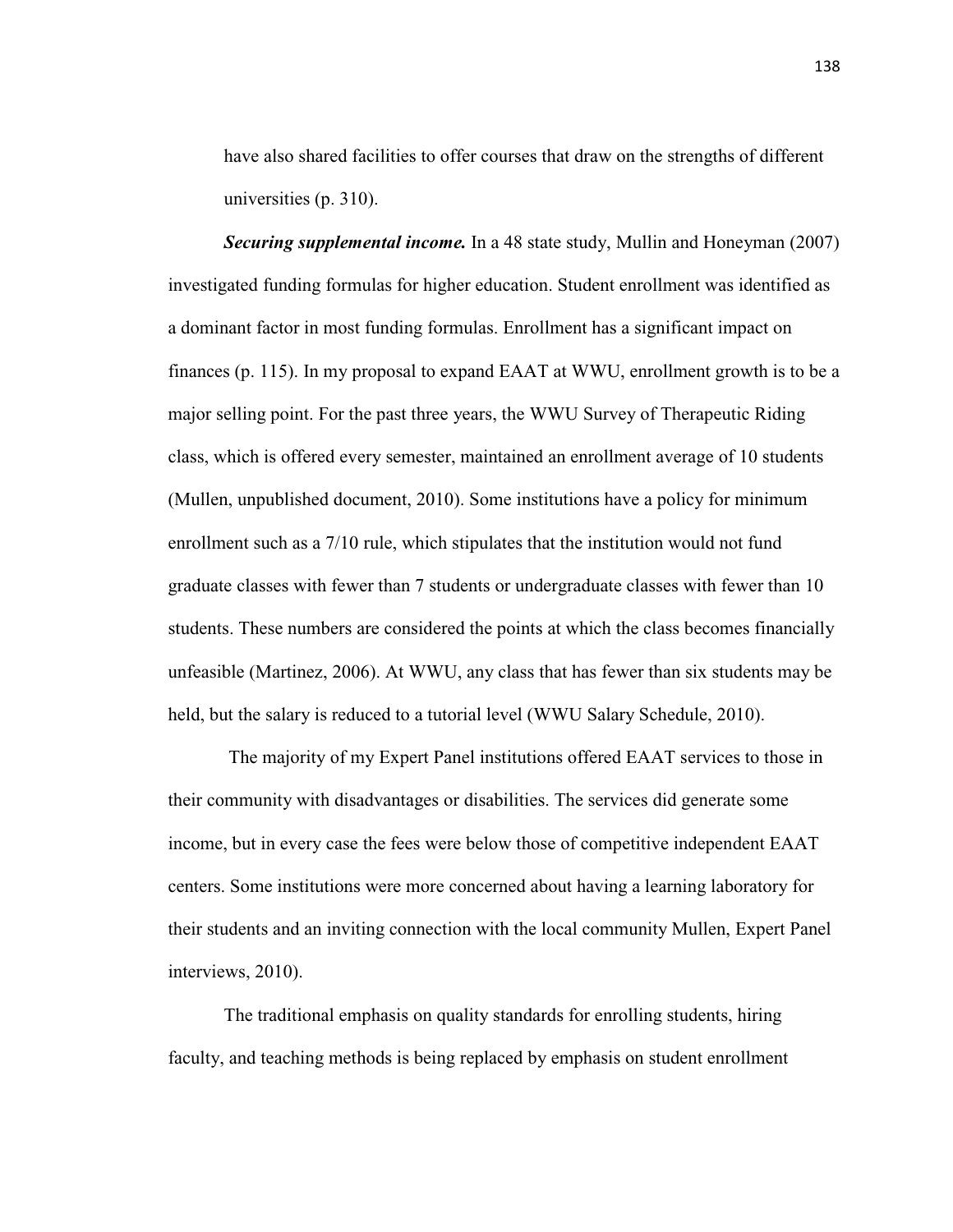numbers , the ability to secure grants, and customer satisfaction ratings, observes Pathak (2010, p. 168). In my survey, 31% of the institutions relied on grants to supplement their EAAT program budget, 23 % relied on donations, and fewer relied on fundraisers (Mullen, survey, 2010). If more funds were needed, however, to operate my proposed EAAT expansion at WWU, I suggested capitalizing on grants, donations, and fundraisers. Animal-assisted interventions, with the unequivocally positive media attention it receives (Fine, 2006), is a field that tends to be highly supported by the rich and famous, as well as those who are touched by the social justice aspect of the human-animal bond phenomena. This movement that affects people at a deep emotional level is conducive to the raising funds through fundraisers, grants, or donations.

When visiting EAAT center websites, it is not uncommon to find revenue earning achievements, innovative fundraising ideas, and, of course, a PayPal donation link. Citing a few fundraising success stories can provide an idea of the support that is possible. Shepherd Meadows Therapeutic Riding Center in CT recently received a \$120,000. grant from the state to improve their facilities (Strides, 2010). Through fundraising efforts, Texas Tech University just started construction on the first phase of building a new EAAT teaching and research facility (Strides, 2010). In California, Ride Your Horse Therapeutic Riding Program, only a few years old, is near completion of an expansive indoor arena, purchased through donations (Rideyourhorse.com, 2010). One institution in my survey, Chestnut College, started its EAAT program and thereby drove up enrollment in their traditional equine program through a substantial FIPSE grant (Mullen survey, 2010). Not an average EAAT center, the 30 year old nationally-acclaimed Shea Center in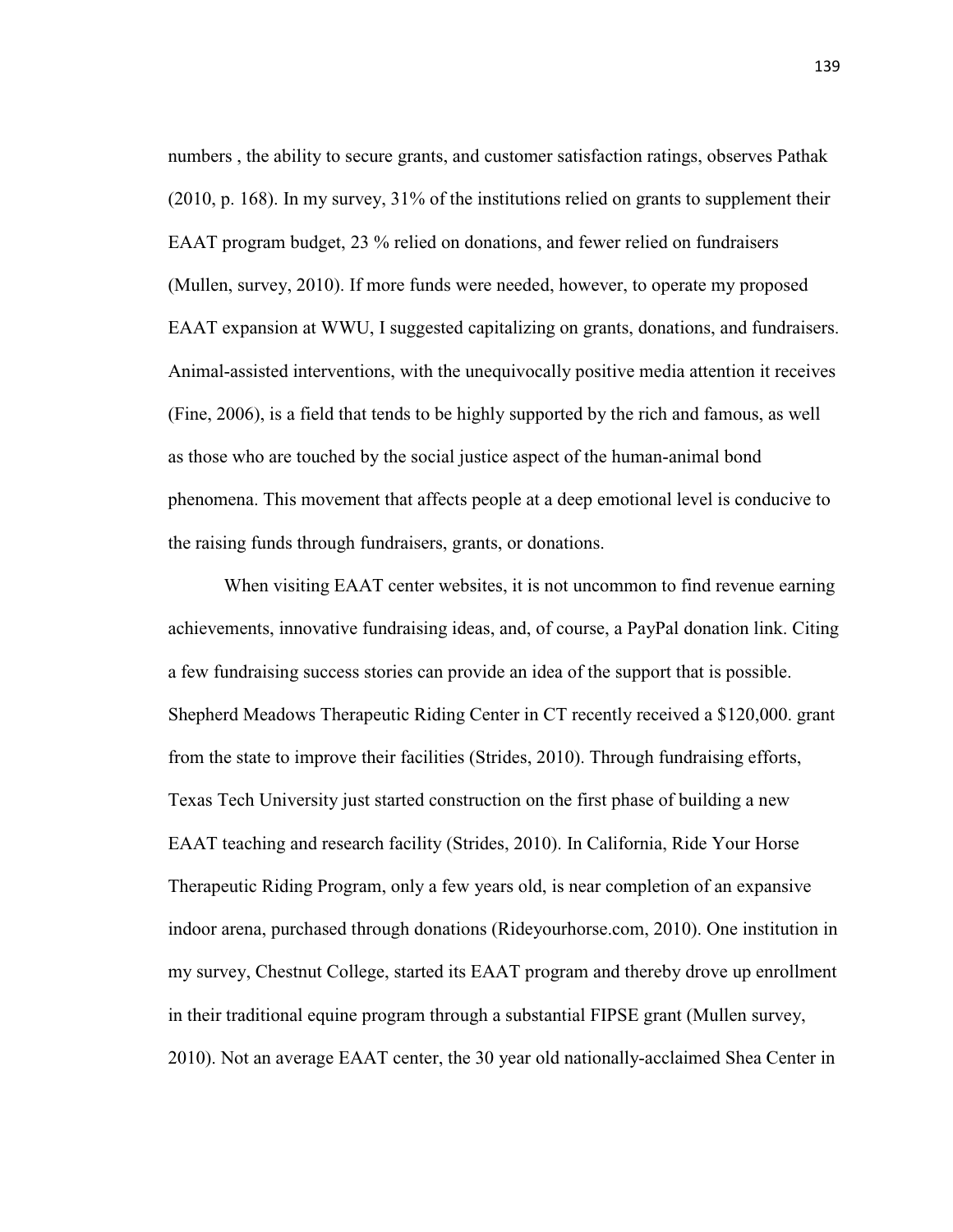Orange County, CA built a 4.5 million dollar EAAT center in 2006, and they recently secured another 1.8 million dollars to build an educational complex. All of this was accomplished through donations, grants, and fundraisers. A recent, one night, fundraising event earned them \$440,000. (Sheacenter.org, 2010). These examples validate Martinez's (2006) viewpoint on external funding, "external funding can improve educational experiences for students and contribute to capital improvements" (317).

# **Implementation of the Project**

 For my proposal to be well-received, it was important to focus on the development and presentation preparations. Mallon (2006) warns that new proposals are seldom enthusiastically greeted by an organization's administration, especially with the interplay of politics and power at various individual, interoganizational, intraorganizational, and societal levels (p. 152). Constructivist leadership recognizes these factors, and works diligently to unite these forces with a common purpose leading to a sense of "collective ownership" (Patton, Wesley & Zimmerman, 2006).

When I began my research, I had a grandiose vision as to how the EAAT program could be expanded at WWU. I assumed my proposal would be the recommendation of an EAAT major and the development of an operating EAAT center on campus. After triangulation of my mixed methods data, I learned that a major in EAAT is a rarity, and institutions with majors have well-established, long-running programs. In addition to that fact, the lack of empirical evidence about the employability of graduates has me concerned. Through the construction of my understanding of EAAT in higher learning, I subscribed to the approach of starting small, and following the concept of an "emerging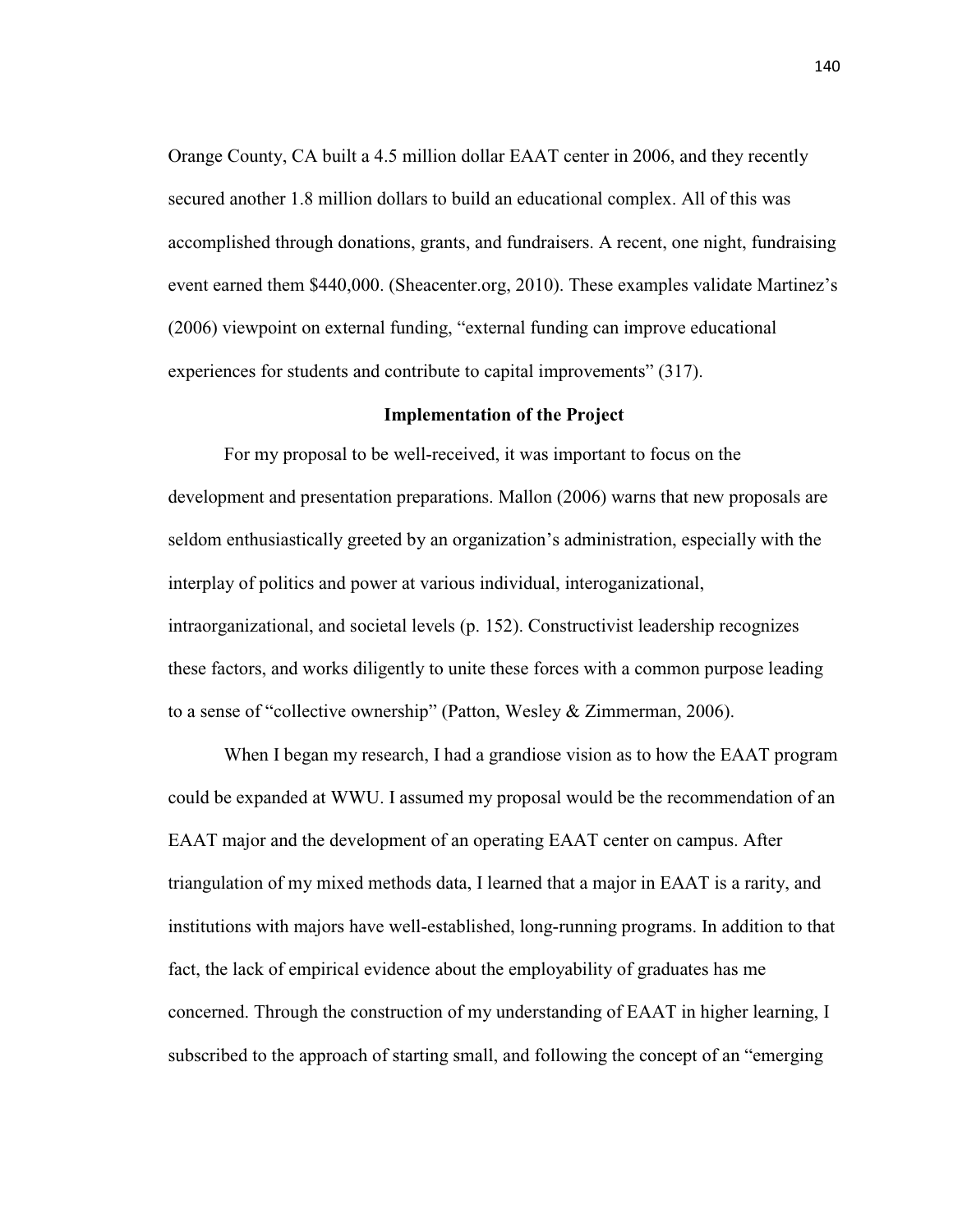curriculum," as described by Shapiro (2008). An "emerging curriculum" is one that develops from the students' needs and interests (p. 11). My proposal, therefore, recommended that the EAAT expansion start at a low level with minimal need for capital investment. Then, if student interest (i.e., increased enrollment) and student needs (i.e., employment) were met, the curriculum and the program could emerge and grow at a manageable pace. In reference to starting an animal-assisted venture, Mallon (2006) believes, "starting small is a good maxim." Haug (2010) recommended that when adding an innovative e-learning library program to an existing traditional library program it should be started part-time to minimize the stress on the current faculty so they do not lose confidence in the concept and productivity with their regular responsibilities. Garvin (2008) also alludes to the strategy of a gradual transition for program growth, based on a stages-of-change strategy. My proposal for expansion of the EAAT program attempted to provide a clear picture of how the program could develop over time, giving an exciting glimpse of what the future could hold.

**Needed resources, existing supports, and potential barriers.** My proposal for expanding the EAAT concentration at WWU was multi-optioned. Following are the needed resources for Option One (an EAAT program/center which provides community lessons on the main campus):

- Sharing of 3 4 beginning-level school horses
- Sharing of 3 4 full sets of horse tack
- Sharing of one small arena
- One NARHA certified part-time adjunct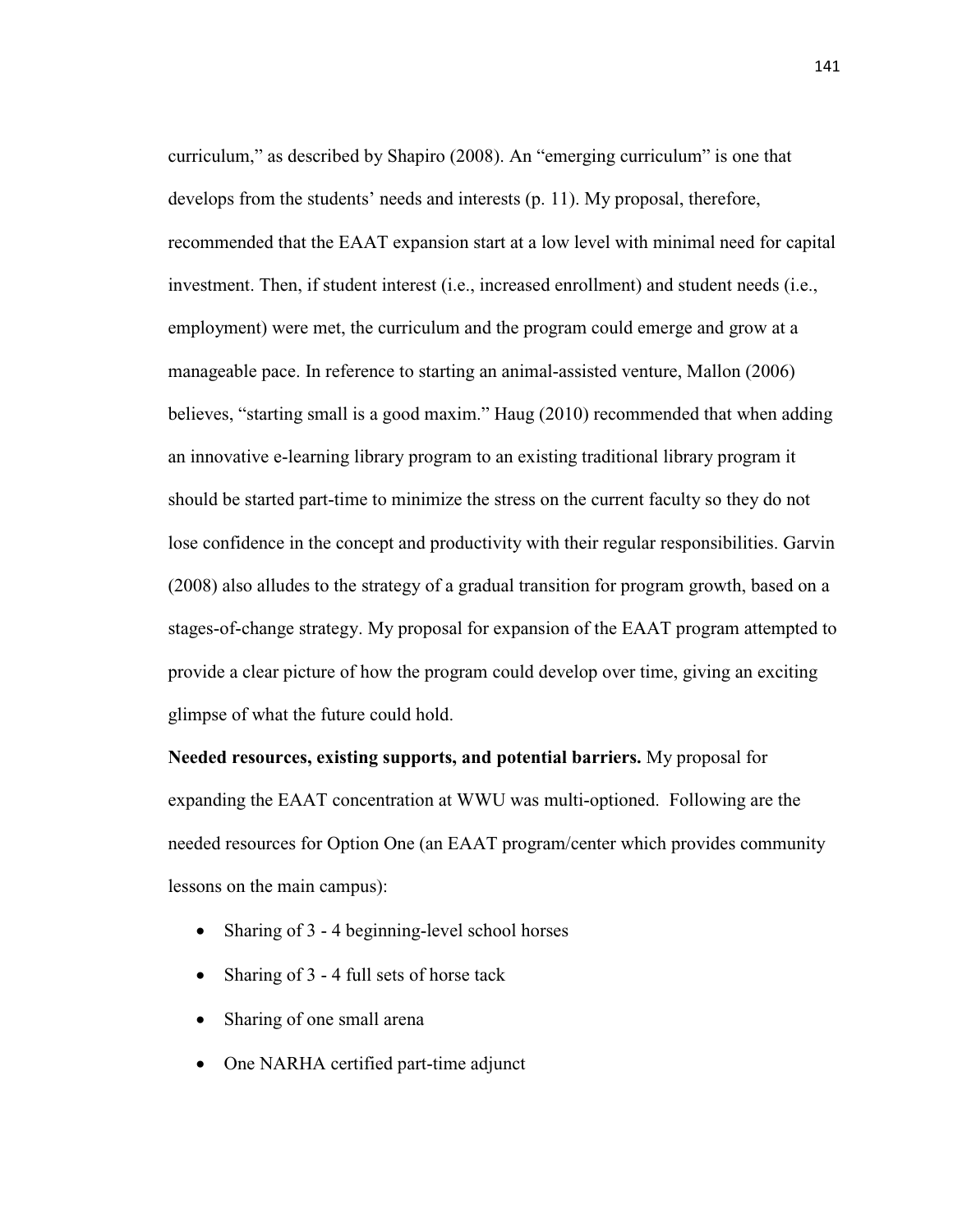• Additional stipend for the adjunct, or someone else, to serve as program coordinator

The support for these needs could be provided by the sharing of existing traditional equine program resources. Per my expert panel interviews, 100% of the WWU equine faculty members are in support of this on-campus option, especially if one of the small arenas could be eventually upgraded (through donations or fundraisers) to a covered arena for use by both programs. The NARHA certified adjunct is already teaching in the existing EAAT course at WWU.

Potential barriers to this option include the scheduling of arenas and horses, and the typical problems that might be encountered in sharing (e.g., miscommunications, and differences in training methods). The salary stipend for the adjunct would need to be covered through enrollment, EAAT services, and possibly grants.

Following are the needed resources for Option Two (an EAAT program/center that provides community lessons off campus):

- Sharing of the university's off-campus equine facility
- Donation or purchase of 3 4 beginning-level school horses
- Donation or purchase of 3 4 full sets of horse tack
- Conditioning of the arena footing
- One NARHA certified, part-time adjunct
- Additional stipend for the adjunct, or someone else, to serve as the program coordinator
- Conversion of restroom to ADA standards.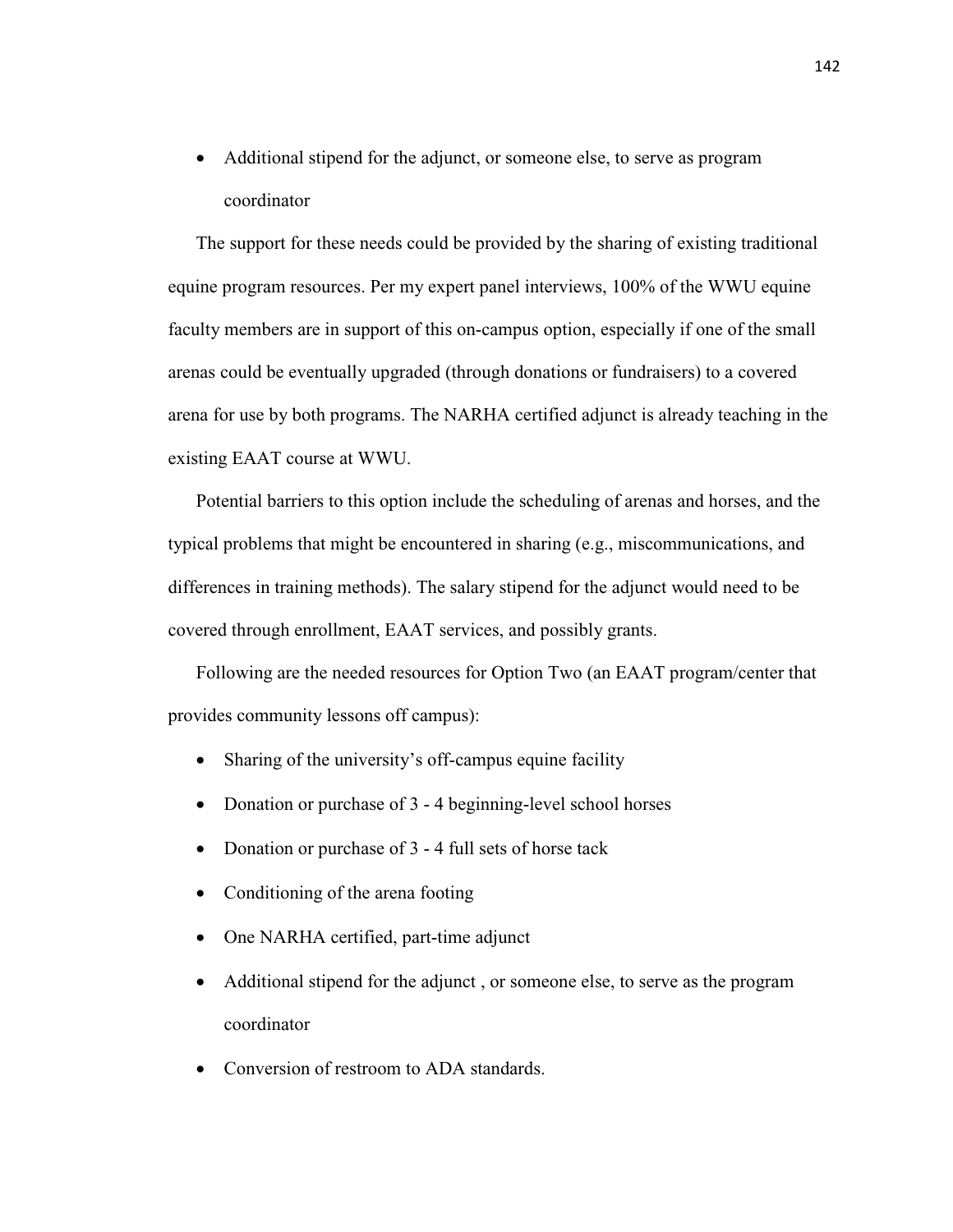The off-campus equine annex could be shared between the EAAT program and the traditional equine program; however, because this option is off campus, horses and tack cannot be shared. The financial support for this option would need to be secured through institutional develop funding and/or fundraising, donations, and grants.

The potential barriers include the extra time and effort, beyond program coordinating, to secure the funding. The students would not be able to conveniently walk to the facility, which is  $\frac{1}{2}$  mile away. They could drive themselves or carpool. Another barrier is the needed conversion of the current restroom into an ADA accessible restroom.

Following are the resources needed for Option Three (collaborating with an offcampus independent center) include the following:

- Transportation (individual cars, university shuttle, or carpooling) to the site which is 30 minutes from campus
- A collaboration agreement with the center

Support for this option would depend on the willingness of the independent center to form collaboration for students to do their practicum experience and practice teaching at the center. This option might involve a cost to the university. In my interviews, I learned that Buckskin University paid an independent EAAT center for the cost of supervising their students, whereas Appaloosa University did not (Mullen, EP interviews, 2010). The needed financial support for this option should, however, be minimal, which could appeal to the administration.

The potential barriers to this option are related to the distance from campus. This option could result in time conflicts with the student schedules; limited daily involvement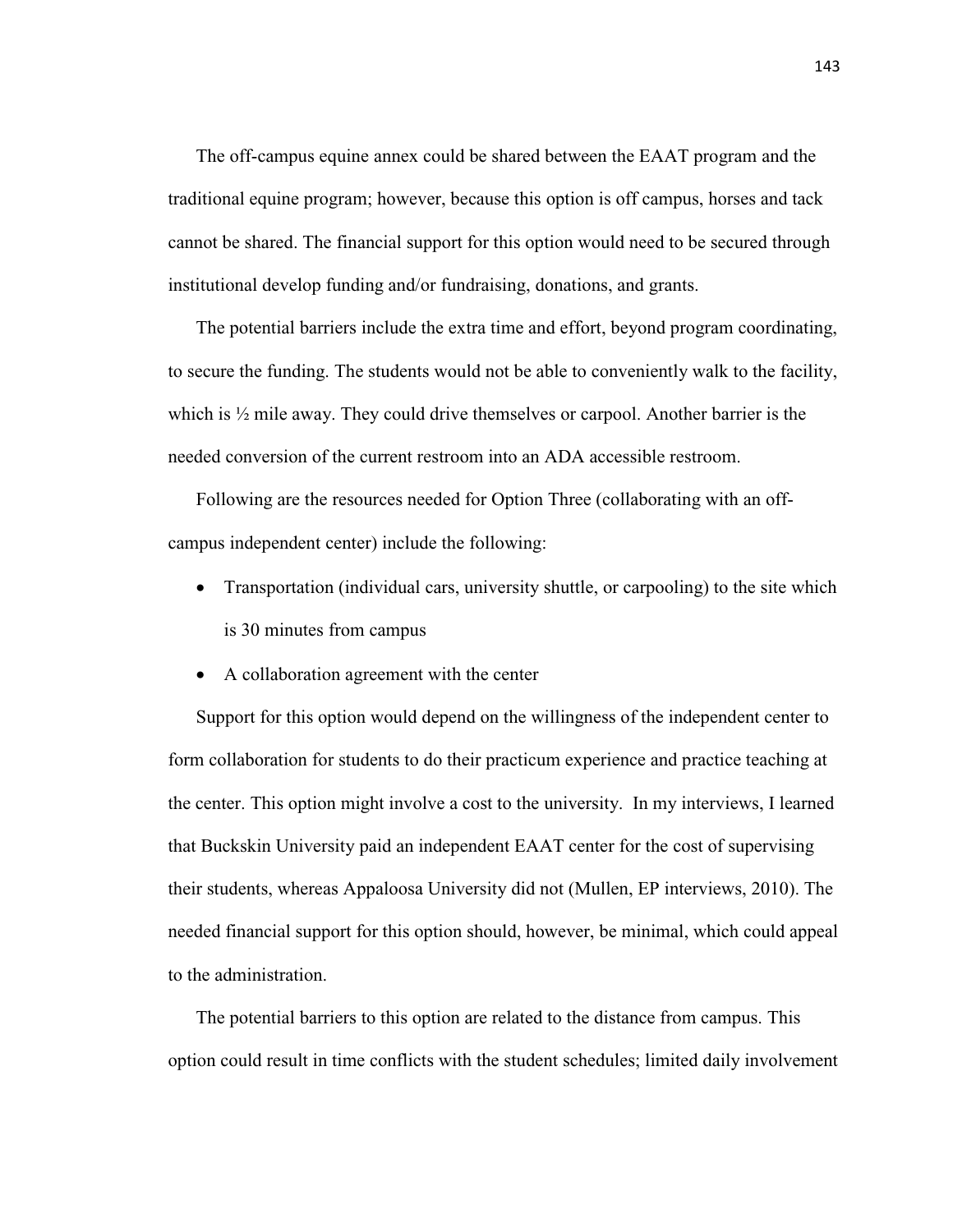by students; less interest for enrollment; the inability to serve the immediate local community; the loss of opportunity to incorporate interdisciplinary courses and service learning; and fewer donation possibilities which could also benefit the traditional equine program.

**Proposal for implementation.** My project, the proposal to expand EAAT at WWU, was presented in written form to the university's academic dean. Since I am no longer employed at William Woods University, the dean will determine the route of the proposal. I provided recommendations to the dean for the implementation process and time table, based on a constructivist leadership approach. It is important that key stakeholders are involved in the decision making, planning, and implementation of a program, in order to establish trust and support (Shapiro, 2008). Following were my recommendations, in chronological order, for the proposal process:

Step one: I present the written proposal to the academic dean.

Step two: The academic dean will review the proposal and decide whether or not to send it to the university president and the CFO to initiate their interest and support.

Step three: A week later, the academic dean will meet with the university president and the CFO to discuss the different options and determine if, and what, steps will follow.

Step four: In respect to the primary end-users, the equine division faculty, it is recommended that the academic dean immediately set a meeting with the equestrian division chair to discuss the administration's interest in expanding the EAAT program (which could include an EAAT minor), and offer the opportunity for the chair to express concerns and share ideas and suggestions.

Step five: The equestrian division chair sets a division meeting to discuss the EAAT expansion with the end-users, garnering suggestions, ideas, and concerns.

Step six: The equestrian division chair sets a meeting with the academic dean to discuss the division's input.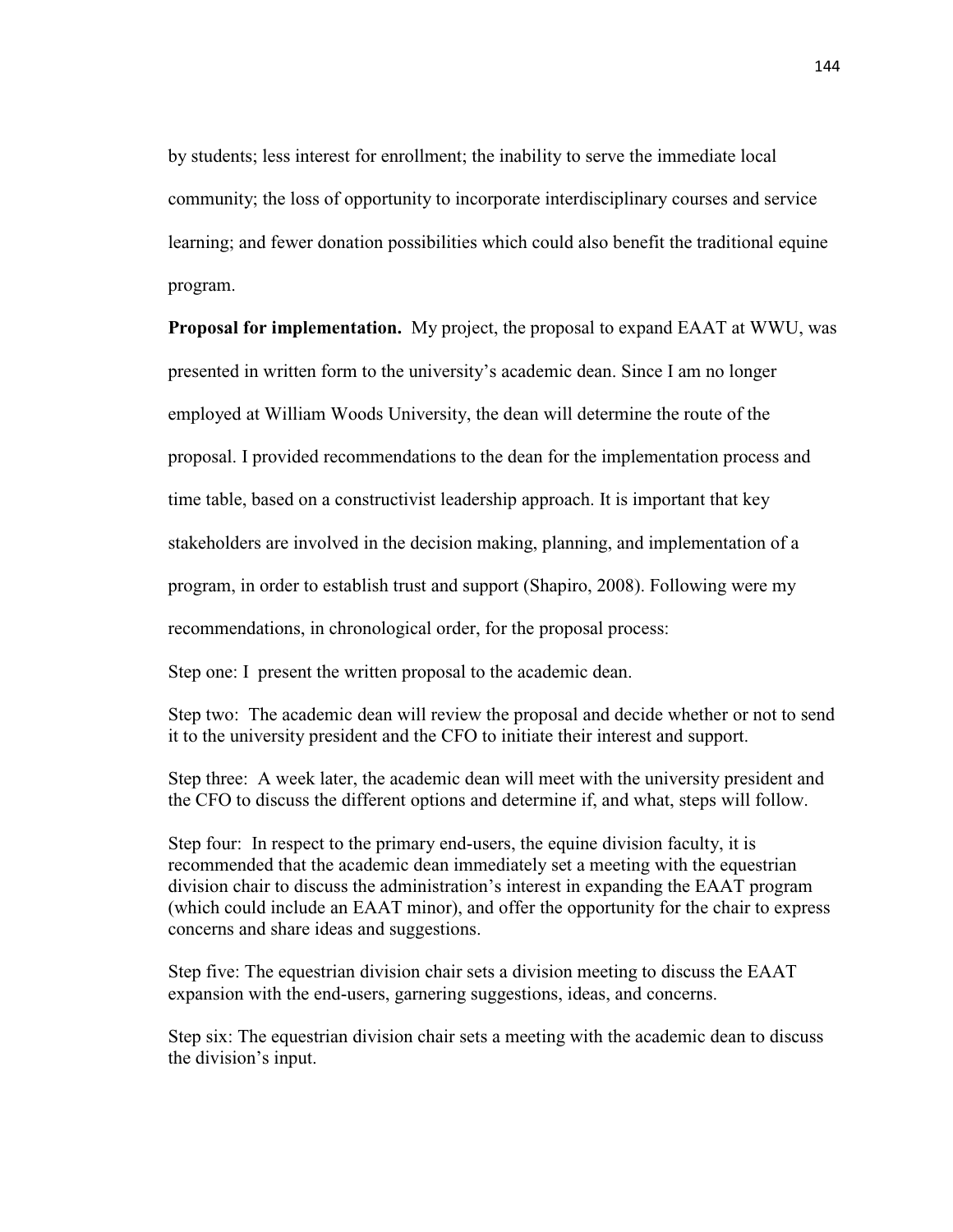Step seven: The academic dean will meet with the division chairs in an upcoming Academic Council meeting to share the administration's interest, and gain their perspectives on integrating EAAT into different divisions, relative to curriculum and the establishing of an EAAT minor (if the administration chooses this option). The meeting should include the determination of the next few steps to take, and the deadlines to accomplish them. A target program starting date should be set.

Step eight: The dean and the equestrian division chair meet to finalize, in writing, the curricular content of an EAAT minor (if this option was selected by the administration), and the additional job description duties of the EAAT adjunct who will be overseeing the EAAT program.

Step nine: If an EAAT minor is selected as a component of the EAAT expansion, the dean and the division chairs, in one of the weekly Academic Council meetings, review the final proposal of the EAAT minor and make the recommendation to send it to the WWU curriculum committee for final approval.

Step ten: The academic dean puts into writing the finalized details of the adjunct job description and then meets with the CFO to determine an adjunct stipend for coordinating the EAAT program expansion.

Step eleven: The academic dean and the equestrian division chair meet with the adjunct to discuss the duties involved in the contract, and the starting date of stipend responsibilities.

Step twelve: The adjunct (EAAT program coordinator), in corroboration with the equestrian division chair, starts working on the details of program implementation which include the duties in the job description (see table 13).

Step thirteen: The program coordinator and the equestrian division chair should immediately hold a meeting with the university's marketing, admissions, and advancement directors to discuss ways that their departments can market the program and seek publicity, grants, and donations.

**Roles and responsibilities.** As stated in the steps to implementation, the academic dean

and the equestrian division chair hold key roles in getting the proposal approved and

ready for implementation. An EAAT adjunct, or a select faculty member, or graduate

assistant could assume the role of EAAT program coordinator. The role of the EAAT

program coordinator should include at least the following duties: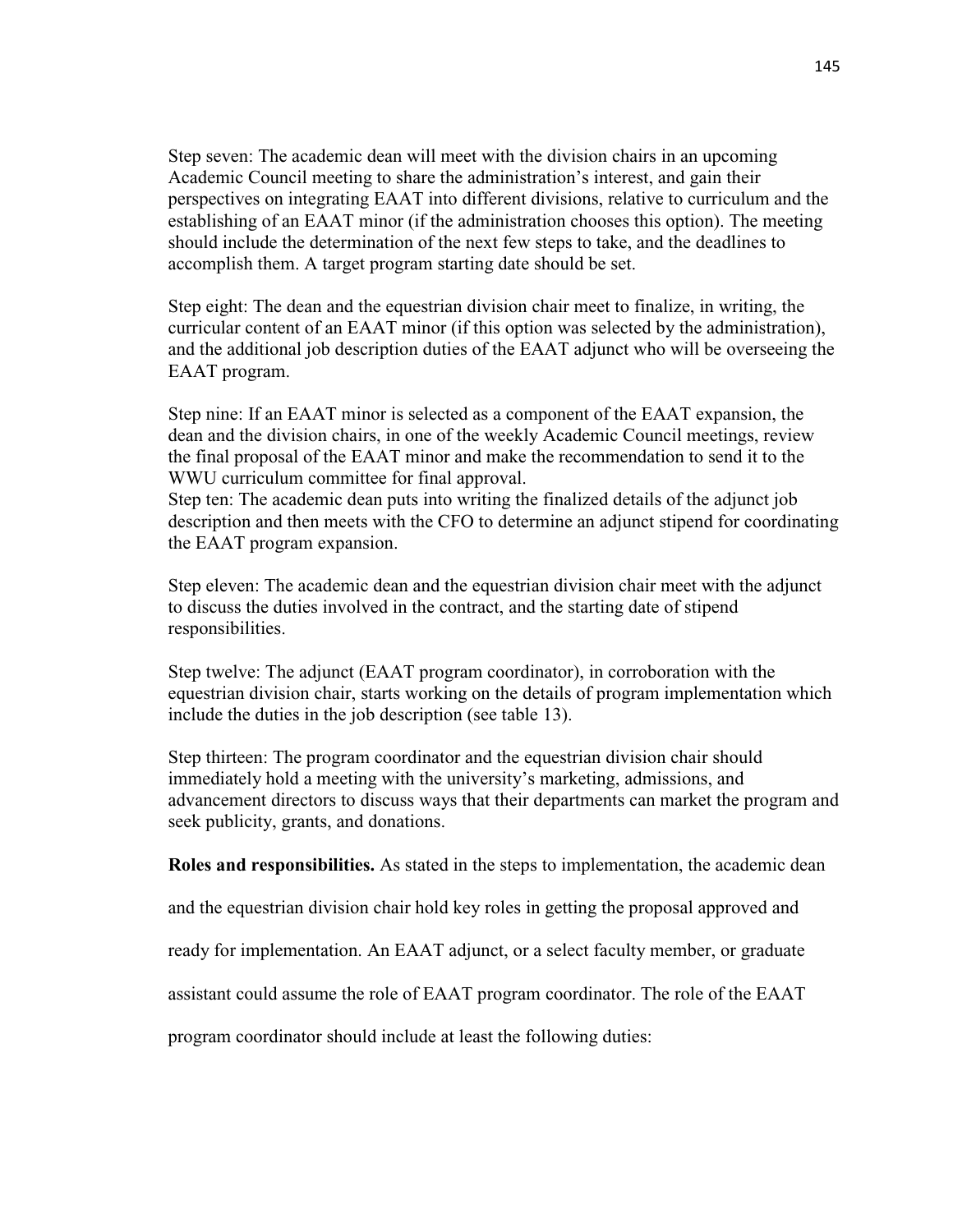Under the direct supervision of the equestrian division chair, the EAAT program coordinator will oversee the development and planning of the EAAT program/center; hire and supervise student workers; seek NARHA premiere Accredited Center (PAC) status for the EAAT program/center; seek NARHA Higher Education membership; seek NARHA instructor certification for students; coordinate horse and tack scheduling and care with instructors; work with the stable manager on developing and maintaining adequate EAAT facilities and equipment; serve as advisor of EAAT students; coordinate fundraisers; design and supervise an EAAT center website through the university tech division; work with the directors from marketing, admissions, and advancement to involve them in seeking publicity, donations , and grants; work with community organizations to establish clientele; supervise student teachers during community lessons; maintain EAAT records for community services; maintain the financial records and EAAT budget; and oversee program assessment.

#### **Project Evaluation**

The evaluation of my project, the proposal for an expanded EAAT program, would likely not take place until the EAAT program was operating for at least one semester. Program "growing pains" are to be expected, and it takes a reasonable amount of time to get a new program smoothly running. The goal-based assessment could take place as early as the end of the first semester.

As stated earlier, the EAAT proposal has the following three primary goals:

1. The financial goal is a solution for the budgetary conflict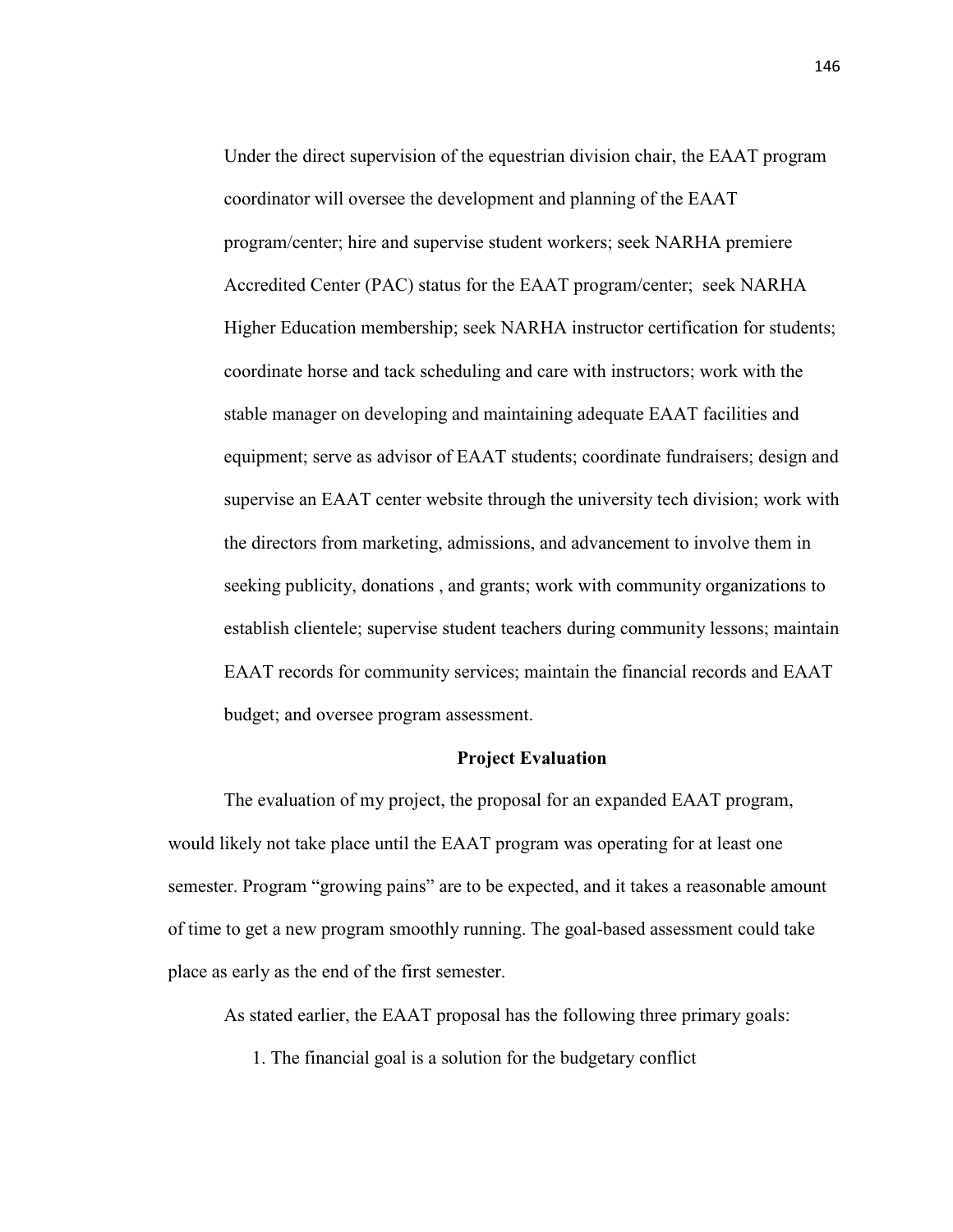- a. Without making negative cutbacks in the existing equine program,
- b. Without raising student fees, and
- c. By capitalizing on existing division resources, with minimal imposition.
- 2. The student goal is an enriched learning experience for the students
	- a. Through experiential, practicum learning,
	- b. Through service learning,
	- c. Through entrepreneurial learning, and
	- d. Through interdisciplinary collaborations.
- 3. The social justice goal is to provide EAAT services to those in the local community with disadvantages or disabilities.

These three goals can serve as an outline for evaluation by the equestrian division chair, along with the detailed EAAT program coordinator's job description which expands upon these goals. At that time, assessment should involve analysis of the financial records for the enterprise component (the EAAT center, which provides services to the community). The EAAT program financial report should also be included in the evaluation. "Success is defined by the ability of entrepreneurs to continually convert ideas into market profits," according to Henderson and Weiler (2010). Also, at that point in time, a recruitment report from the Office of Admissions can provide insight into the projected enrollment growth for the program.

At WWU, Students assess each course, every semester, using a well-managed institutional survey. This serves as a means of assessing the quality of teaching, and it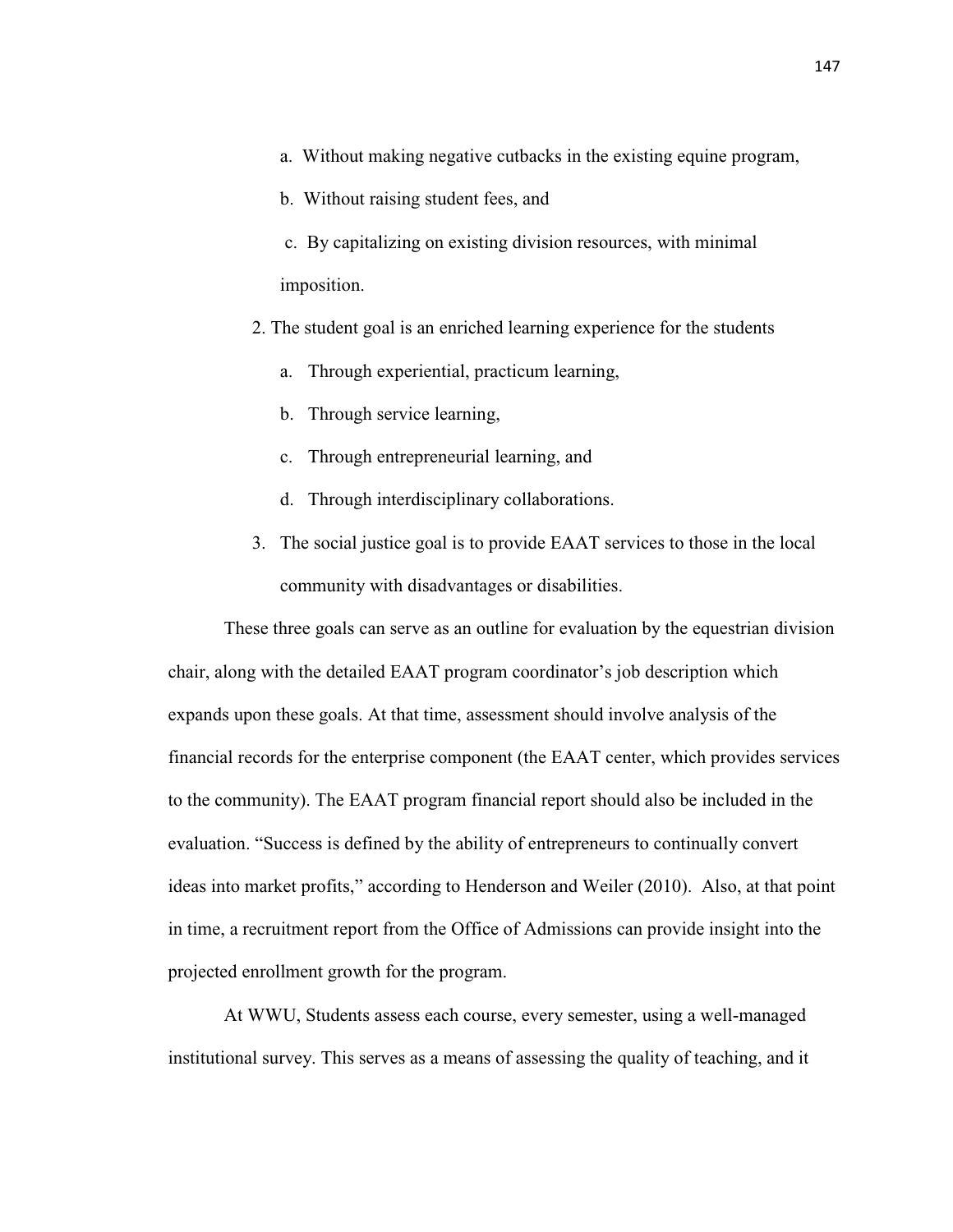sheds light on program quality. Close-ended questions constitute the bulk of the survey, but a few open-ended questions offer revealing insights into the effectiveness of a program from the key stakeholder, the student.

Annually, at WWU, as part of the institution's strong assessment program, each division completes a program assessment which aligns course objectives, program objectives, and institutional objections. It would be the responsibility of the equestrian division chair to include the EAAT component in the assessment, which identifies strengths and weaknesses, and makes recommendations for improvements in the following year.

A long-term summative evaluation could include the assessment of graduates over time. Statistics (e.g., job duties, income  $\&$  location) should be maintained on the types of EAAT jobs students get upon graduation, and the types of jobs they are in a few years later.

#### **Implications Including Social Change**

 If my proposal to expand EAAT at WWU is adopted, the implications would be widespread throughout the institution and the local community. Within the university, students will have the opportunity for a specialized equestrian education that could help to satisfy their passion for a vocation in a purposeful and rewarding field. Their education could be enriched through service learning, entrepreneurial learning, and experiential learning, all of which are prominent elements of an EAAT education.

The university would have the opportunity to fill the budgetary gap for providing a quality equestrian education. The potential for expanded marketing appeal can lead to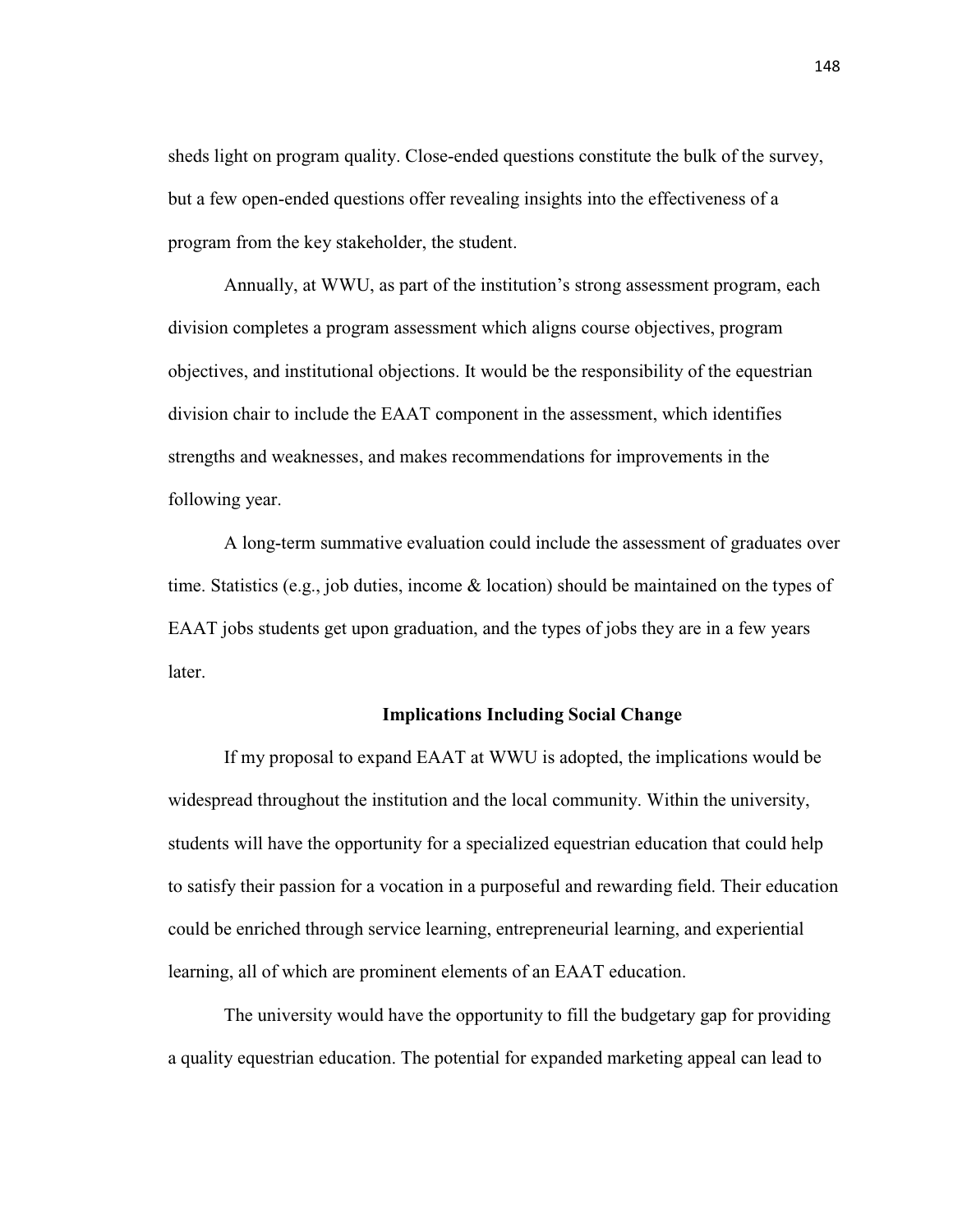an increased student enrollment. Through an EAAT minor founded on interdisciplinary collaboration, the added enrollment could boost university income and help to fill seats in some of the smaller non-equine courses (e.g., grant writing, human anatomy and physiology, special education, and entrepreneurship). Also, the traditional equine program and the EAAT program could dually benefit from resources secured through the donations, grants, and fundraisers that are commonplace in this field that tugs at the heartstrings of givers (Fine, 2006).

Besides enriched student learning in a specialized field, and a solution to the equestrian division budgetary gap, those in the local community with disadvantages and disabilities will be served through an operating EAAT center, an entrepreneurial enterprise. They will have the opportunity to experience the world of horses, just as ablebodied people do – social justice in action. Mental (emotional and educational) and physical benefits can be derived from the human-animal connection (Kachelmeier, 2008).

#### **Conclusion**

In this section, I introduced my project, a multi-option proposal to expand the EAAT program at WWU. I explained how the project was prompted by a problem that was presented when the administration requested that division chairs become more costefficient and innovative in program development. My three primary goals for the project (the EAAT program expansion proposal) were related to finances, enriched student learning, and social justice to those with disadvantages and disabilities. The literature review addressed these goals through the investigation of potential relationships with EAAT organizations; EAAT terminology/identity issues; EAAT credibility as a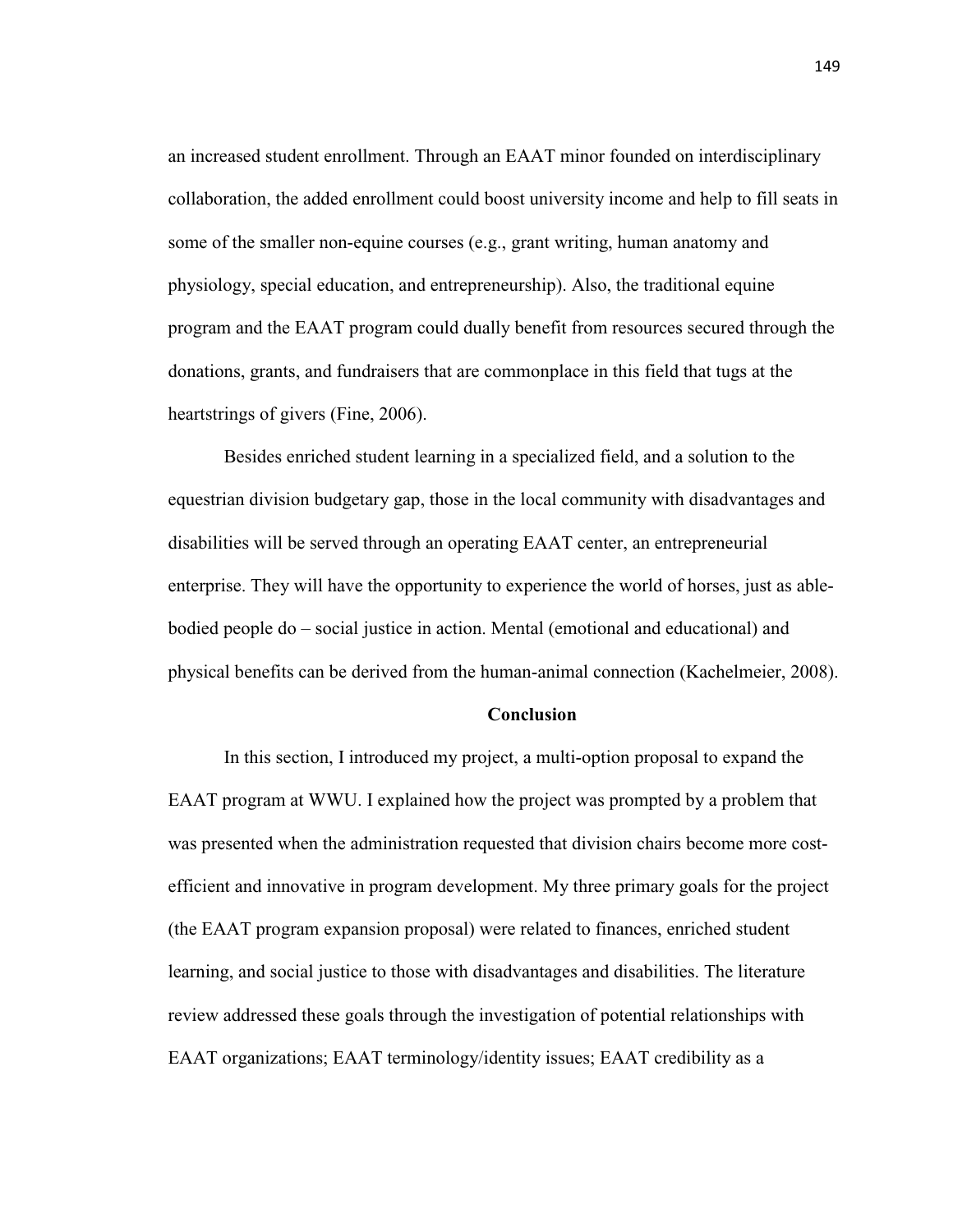profession; employability in the EAAT field; and financial matters. Then, I identified the needed resources and the logistics, steps, and timetable for the implementation of the project. Various assessment procedures were discussed which included short-term and long-term methods.

Upon completing this section, I was filled with mixed thoughts and emotions regarding my research and project. In the following section, I discuss my project's strengths and limitations; recommendations for improvement; what I learned about scholarship, leadership, and my inner self; the importance and application of my work; and how my project study can be developed in future research.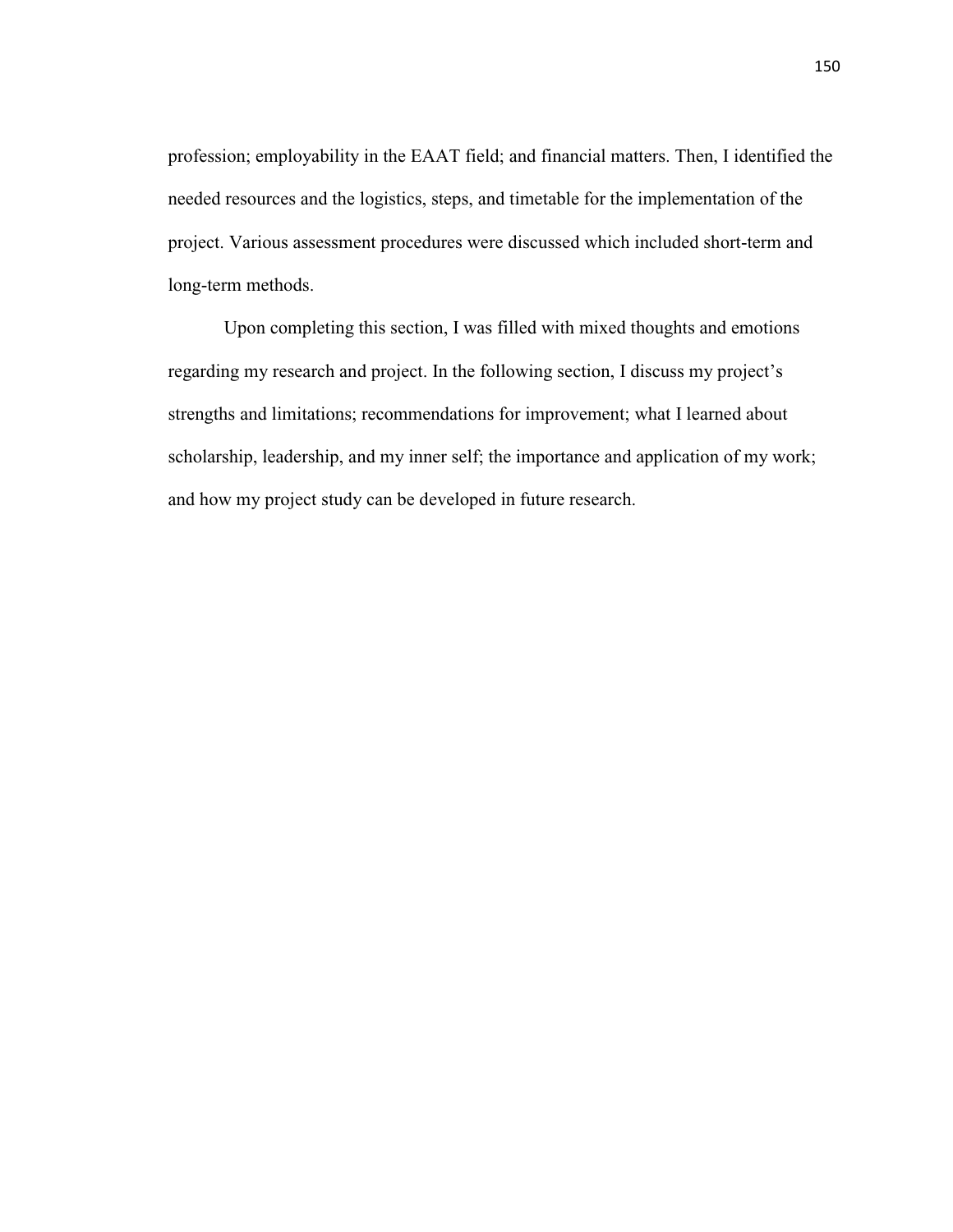Section 4: Reflections and Conclusions

# **Introduction**

My project is the end-result of nearly four years of study at Walden University. In that time, I reconstructed many of my perspectives on education and leadership. I learned a great deal about myself as a scholarly practitioner and as a person. Following, I reflect on this educational journey and acknowledge project strengths and limitations. I share the knowledge I acquired about scholarship, leadership, and project development, and I examine the quality of my practice in these areas. I discuss how my project relates to social justice and has application in other settings. I conclude with recommendations for expansion on my project.

# **Project Strengths**

I was pleased with aspects of my project, which could be considered strong points. The project, a multi-option proposal for the expansion of EAAT at William Woods University (WWU), carefully and concisely addressed the problem of finding an intervention to fill the budgetary gap in providing a quality equestrian education. Major points were supported with research evidence to give credibility to the proposal. The proposal was saturated with the overarching theories of constructivism and systems thinking. All stakeholders were considered in the proposal, and the implementation stages were threaded with suggestions for discussion and shared decision-making.

Careful attention was given to the order of the content in the proposal, in an effort to assist the reader in constructing a positive outlook and a complete understanding.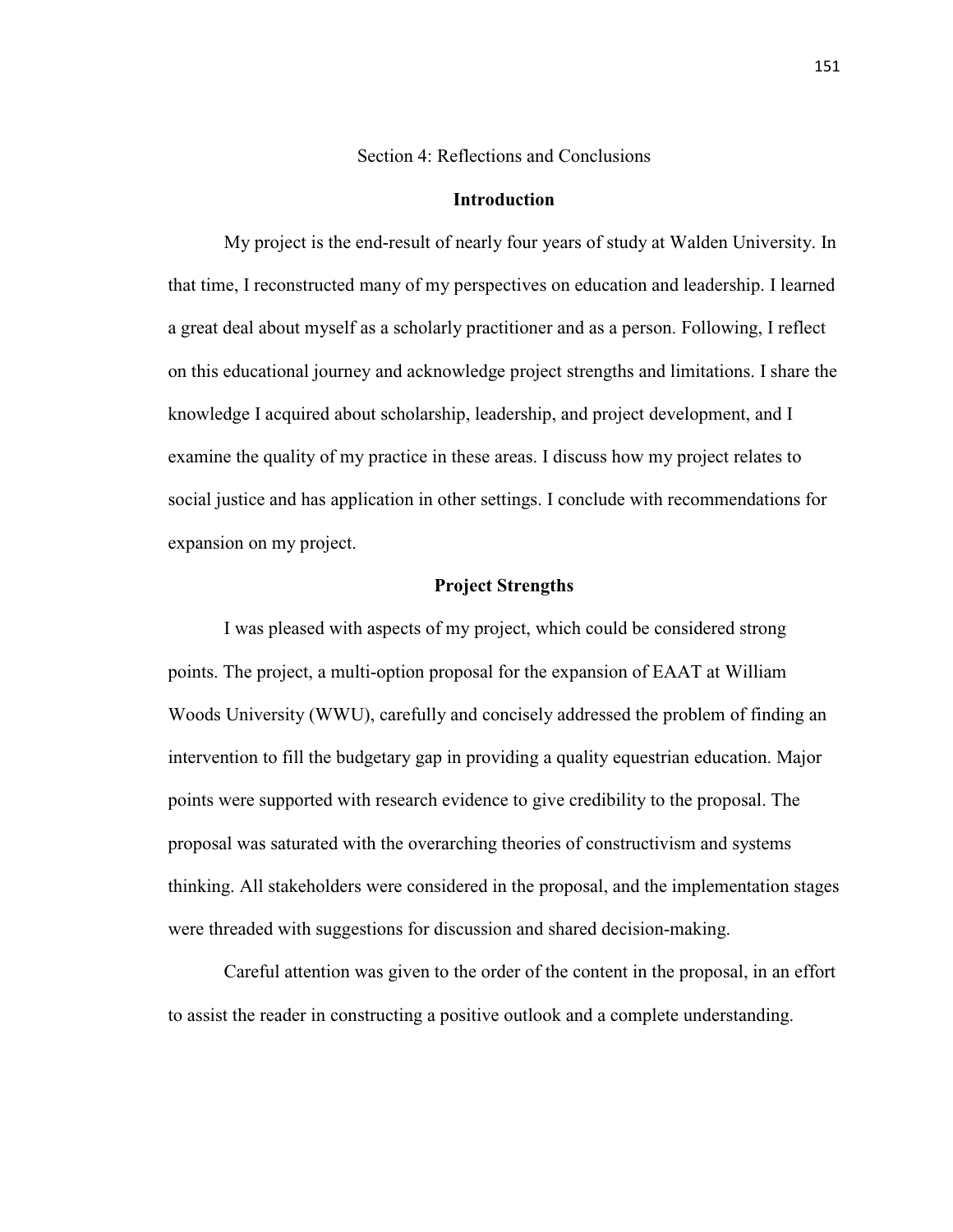Concerns about EAAT that were discovered in my research, were addressed in the proposal to quench any misconceptions about EAAT credibility and employment.

The goals for solving the problem were stated in the proposal. The proposal content supported those goals and it recommended options for EAAT expansion that were not costly or demanding on end-users. The problem of finding an intervention for the financial gap in the equestrian studies program was directly addressed with opportunities to secure additional revenue through increased enrollment; services for those in the community with disabilities; grants; donations; and fundraisers.

Perhaps the greatest strength of the proposal is that it has benefits beyond financial gain. It incorporates enriched student experience through experiential learning, entrepreneurial learning, and service learning. The interdisciplinary collaboration benefits all stakeholders. Lastly, and most importantly, the proposal involves the development of an EAAT center which provides services to those in the local community with disadvantages or disabilities.

### **Recommendations for Remediation of Limitations**

 Some of the weaknesses in the project were related to unexpected circumstances. I intended to have my doctoral studies completed before I resigned as equestrian studies division chair at WWU. I left in June, prior to IRB approval to collect data, so I was unable to conduct end-user interviews in person. I ended up changing them to phone interviews. When the time came to interview the end-user groups, they were in their first week of the new school year -- an extremely hectic time. Then, I altered the phone interviews to include the option of e-mail interviews to accommodate the end-users, in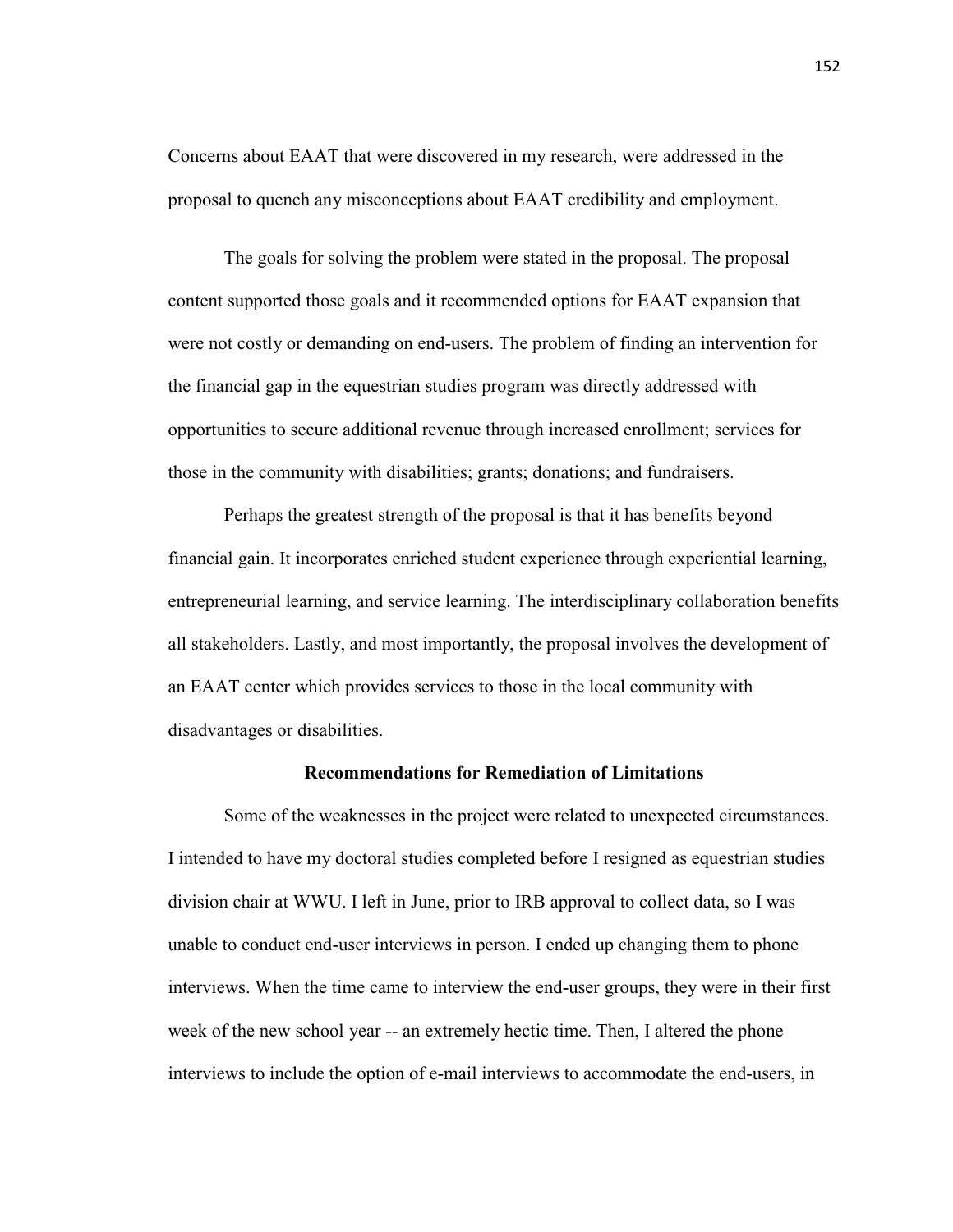hopes of getting a good participation rate. Unfortunately, even with a second invitation, end-user group II only had a 2/7 participation response. Although these circumstances were unexpected, I should have been more proactive in educating the end-user group II, in advance, about the importance of the study. Their input would have strengthened the credibility of my suggestions for the EAAT minor.

The fact that I moved 1,700 miles from WWU prohibited me from presenting the proposal in person. I had to resort to a presentation in written format, which eliminated the ability to answer questions and manipulate the course and tone of the presentation. A solution to this problem would have been to fly in for a personal presentation.

Another weakness in my project was the lack of empirical evidence regarding the employability of EAAT graduates. My proposal promoted a program that has minimal proof of the job market demand. I had to use deductive reasoning to address this concern. More evidence-based studies are needed in this area.

#### **Scholarship**

In my first Walden course, I was impressed with the immediate emphasis on scholarly writing. This included the challenge of using the APA Style manual. Within a few months, I became less dependent on the manual. Rubrics for assessment of my writing soon became replaced by mental rubrics that guided me in my doctoral program and in my workplace. This mental gauge now encourages me to be much more concise and organized in my writing. I find myself analyzing every single word to determine its accuracy and worth. In addition to this attention to detail, I learned to not overlook the value of proofing my work multiple times and in separate sittings.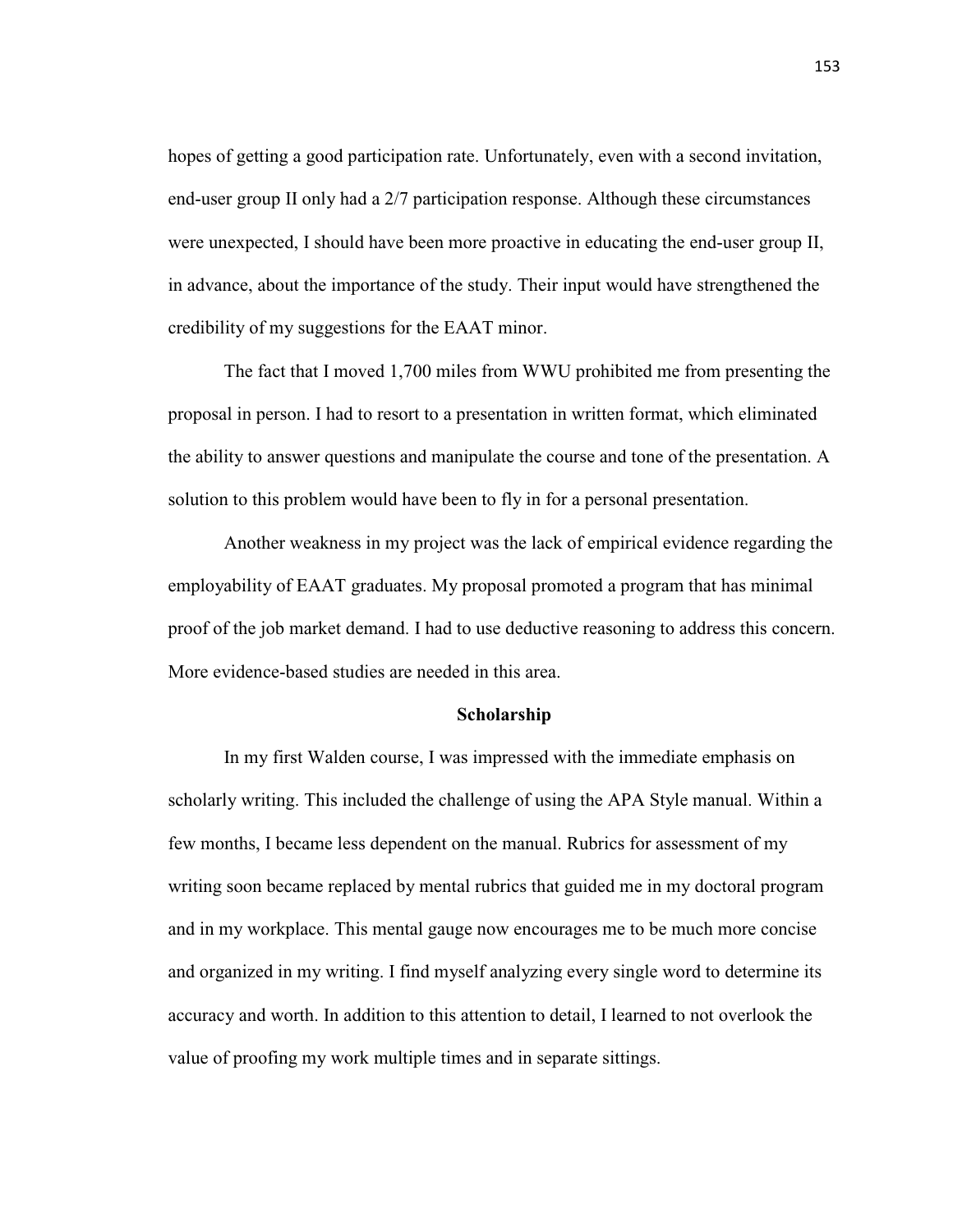It was not until later in my studies that I realized the full importance of primary sources garnered from scholarly, peer-reviewed journals and sound academic journals and texts. The use of various data bases and libraries soon became common practice in my studies; however, my "moral compass" was continuously tested in regards to sources and referencing. I learned to discipline myself to avoid short-cuts and compromises, because in my courses I was exposed to the connection between ethics and scholarship. Carelessness, laziness, and dishonesty have no place in the life of a scholar.

Throughout my entire project study, I was challenged to base my work on a theoretical foundation. I discovered how overarching theories can permeate research methods, analysis, and a project. I was pleasantly surprised that the theories served as a guide, providing direction and focus in my studies. The theories became more meaningful to me as I aligned them with every aspect of my project study.

Due to my limited research experience, the methodology portion of my study provided me with significant scholarship challenges. I was puzzled about the direction of my study, until late in my coursework. After I determined my research problem, I was pleased with how all of my Walden courses contributed to the development of my mixedmethod research design. During my data collection and analysis, I realized the importance of effective communication with participants; the ethical treatment of participants; accurate record keeping; triangulation and the constant comparative method (Creswell, 2007); member-checking; and the creation of reader-friendly tables and charts.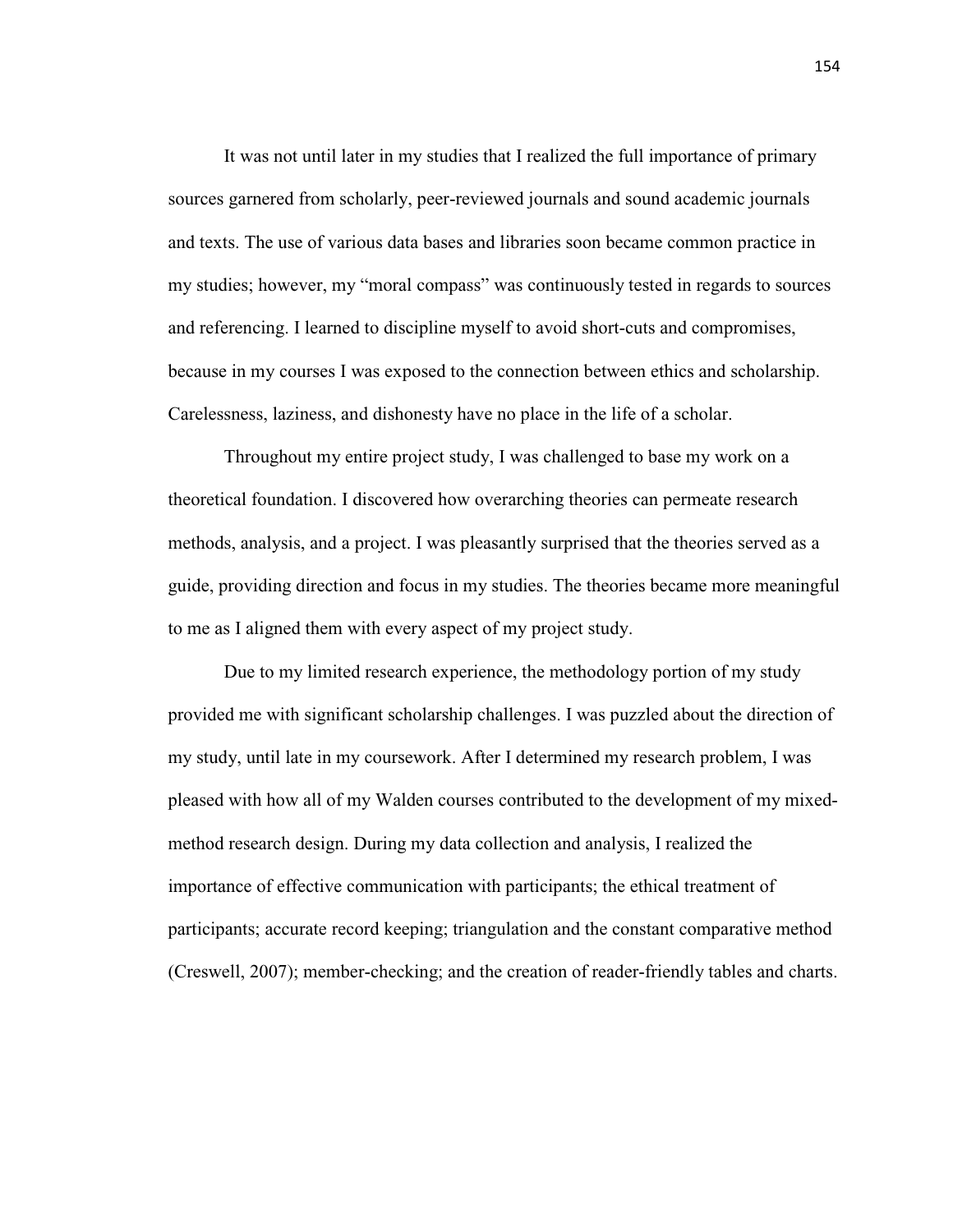### **Project Development and Evaluation**

 I learned that a thorough literature review is of prime importance. Empirical evidence not only lends itself to credibility, it provides substantial material about which to write. My vision for the project was further developed in the section one literature review. I discovered how the overarching theories pertained to the various aspects of my research design and my project. After the data collection, and throughout the analysis phase, it was important to conduct an entirely new literature review to provide missing information and further develop the project. These two literature reviews enabled me to exhaust the available literature on the topic of EAAT as it pertained to my project. I quickly learned that literature review should be an ongoing process throughout the research project study. Regularly scheduled time blocks allow for enough "quality time" to properly address the problem.

The constant comparative method of data analysis (Creswell, 2007) was useful in developing my project. It helped to maintain a constant awareness of, a) my overarching theories, b) my research problem and guiding research questions, c) the goals of my proposal, and d) the anticipated perspectives of the audience to whom I would present the proposal.

 Based on the constructivist and systems thinking theories, I recommended various assessment methods for my project, with input coming from multiple stakeholders. The instruments included a student survey; a division chair evaluation aligned with program goals and coordinator duties; an evaluation of EAAT financial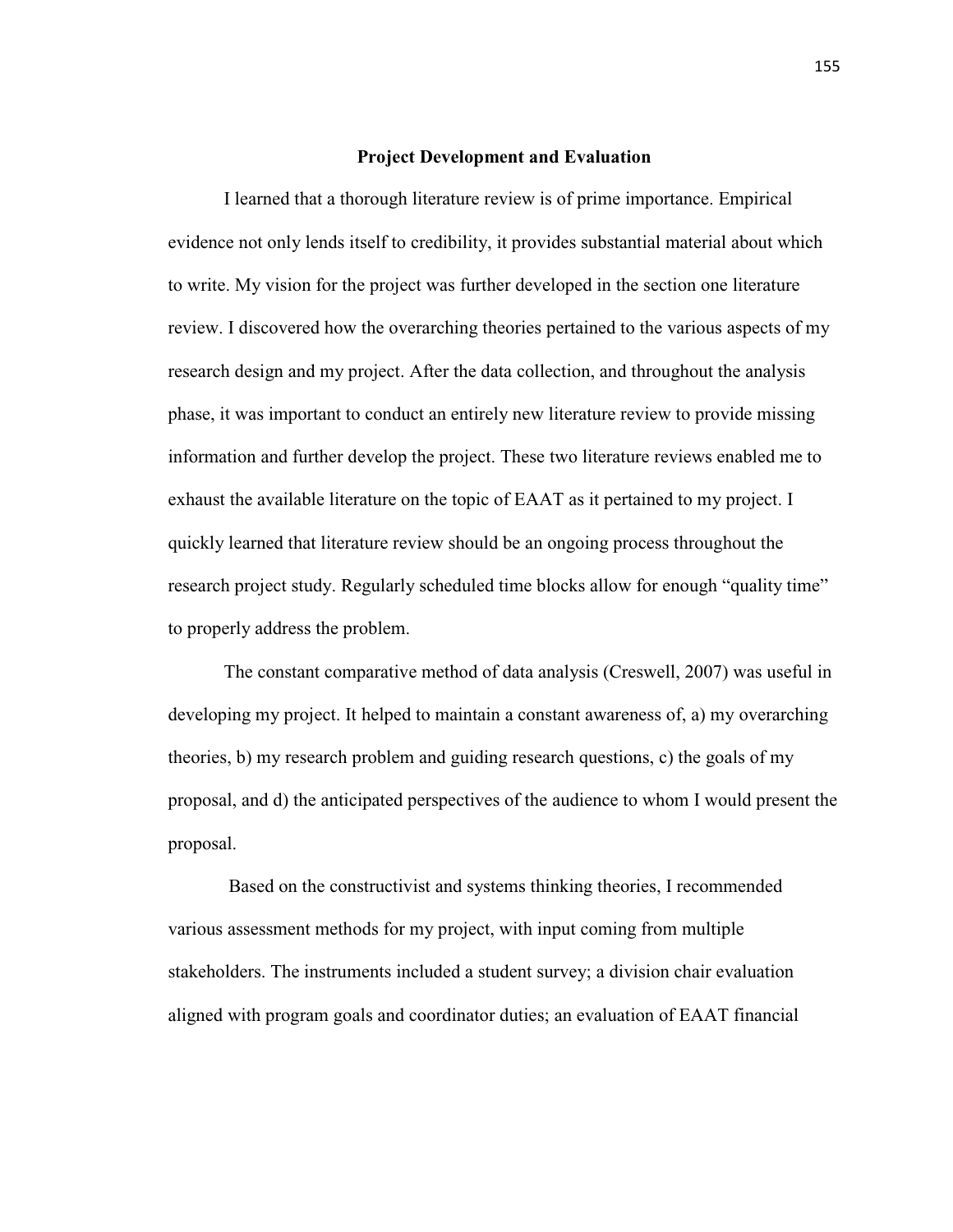records; and assessment of graduate employment. The diverse forms of assessment can help to provide the institution with a credible review of the EAAT program.

### **Leadership and Change**

 Systems thinking encouraged me to view an educational institution as a whole unit, an "organism" that is made up individual components that interplay to establish equilibrium. My project (the EAAT proposal) was developed in consideration of the whole unit (EAAT and the higher learning institution), as I attempted to balance out the conflicting backgrounds, values, and beliefs of all the stakeholders. This diversity in the stakeholders contributed to healthy discussion and informed decision-making based on the constructivist concept of "collective intelligence" (Sergiovanni, 2005). Effective constructivist leadership is shared, redistributed, collegial, enabling, entrusting, empowering, and not heavily dependent on a particular person or position (Murphy, 2005). It involves active problem solving and "sense building" through the pooling of human resources and the fostering of collegial values, leading to shared purposes of the school (Sergiovanni, 2005). Patton, Wesley, and Zimmerman (2006) explain how these collaborative efforts lead to a wonderful sense of "collective ownership," and the participants feel this is their project or cause, and their time to change the world (p. 130).

Per Greyling's (2008) recommendation, I mustered the courage to adopt a questioning attitude in the workplace, thereby fostering stakeholders to become open to new experiences, new constructions of meaning by engaging in a reciprocal relationship that involves the pursuit of critical reflection, innovation, and transformative learning. This type of leadership helps to grow a *learning community of practice*, as described by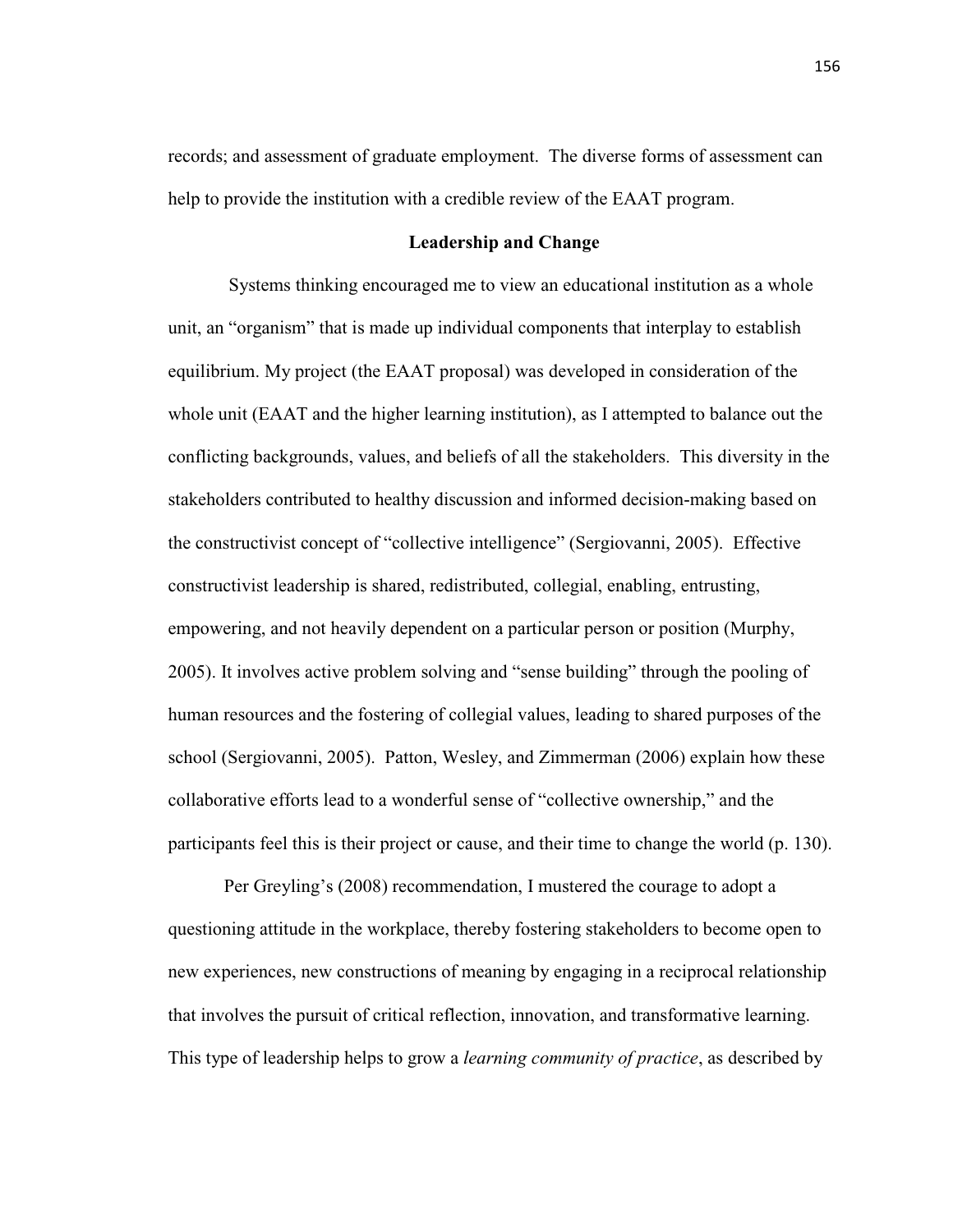Lunenburg and Ornstein (2004) and Senge (2006). Successful constructivist leadership, however, depends highly on the leader having the capacity to foster strong relationships through reciprocal trust and respect (Donaldson, 2006, p. 137). This premise is especially important when the decision maker is amidst a network of environmental influences that affect rational decision making, such as organizational life, internal and external politics, requirements for conflict resolution, power distribution, and limitations of human rationality. These leadership challenges were an integral part of this doctoral study, as it focused on the three diverse components that drive an equine program – administration, academic rigor, and equestrian knowledge.

# **Analysis of Self as Scholar**

I have become more accurate and thorough when I research solutions for everyday problems in the workplace. I can readily find credible empirical evidence to support a problem, and correctly reference it. The process I follow for a literature review is now based on strategic scheduling and planning. My understanding of various theories and research methods has increased. I have developed a systematic approach for analyzing my research data and recording the information in a logical, organized manner. I can more clearly envision how the various components of research are interconnected. My acquired knowledge is now expressed through writing that is more concise, effective, and correct (per APA standards).

 Through my Walden experience, I have developed a solid foundation for scholarly growth. I do, however, realize that my scholarly status is in need of much more development. This is especially true in regards to methodology and theoretical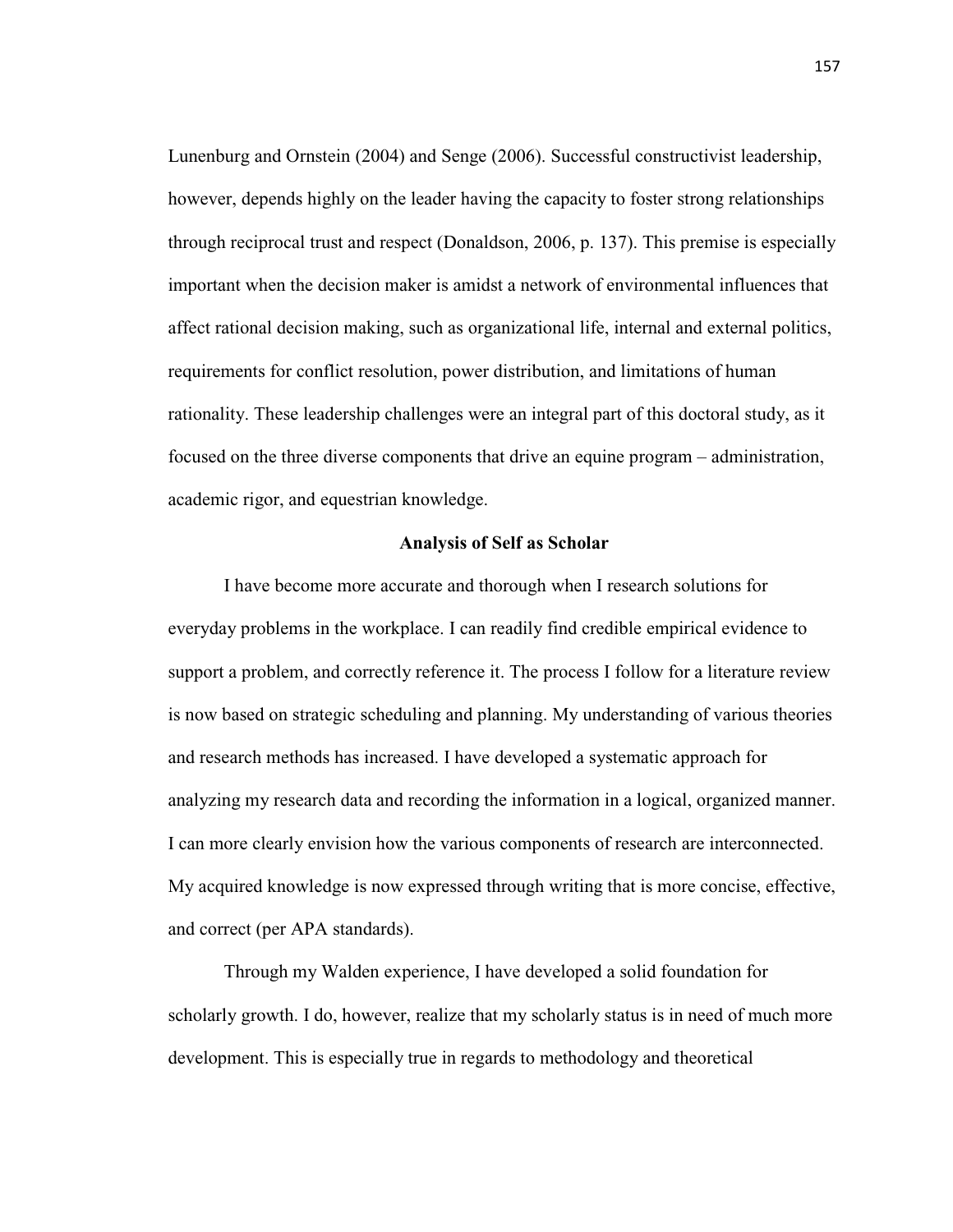framework. Quality literature review needs to become a regular part of my work life. The standards of excellence and integrity, which I followed in my doctoral studies, need to be continued in the workplace. This means that procrastinating, taking short-cuts, and compromising quality are habits that need to be excluded from my practice. I have good intention to address these issues, and I am enthusiastically looking forward to the journey of scholarly growth.

#### **Analysis of Self as Practitioner**

As I learned scholarly principles throughout the development of my project study, I applied them on a daily basis in my workplace. The constructivist and systems thinking theories followed me to division meetings, classrooms, and my office. I have become more aware of the feelings and perspectives of others, acknowledging the fact that diversity is a positive thing. I have become more courageous in my leadership, and I more readily involve stakeholders when addressing change. This practice has been conducive to trusting relationships and respected leadership, and it has allowed me to make decisions that are often well-received. Also, this awareness of diverse perspectives, feelings, values, and beliefs has been an immense help in settling conflicts. It allows the conflict to be settled through the careful construction of shared meaning.

I have some practitioner skills that come naturally. Temperament tests reveal that I have an administrative bent. I am highly organized, detail-minded, and time-efficient. I tend to see the whole picture when problems arise. These traits can be assets or liabilities, depending on how I implement them. Fortunately, my three and one-half years at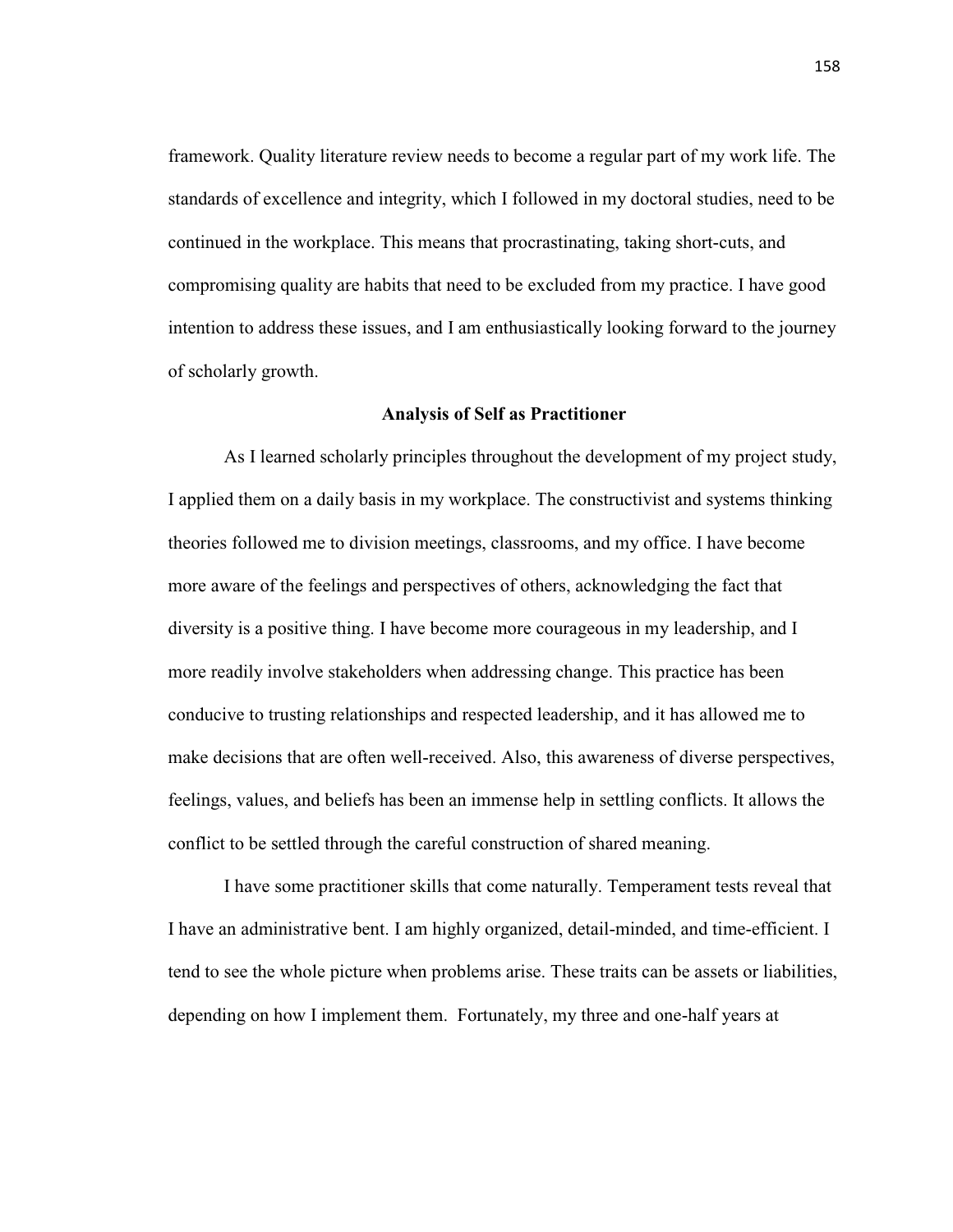Walden have helped me to become more respectful of those who are not like me, and to realize that the dissimilarity can help me to grow as a practitioner.

 I am desirous of doing things that are purposeful, because this life is short and we all have the opportunity to make a positive contribution to this planet. These attributes create added value to my role as a practitioner (Sergiovanni, 2005). I, however, must not lose sight of the fact that I need to be forever learning and growing as a person and as a practitioner.

# **Analysis of Self as Project Developer**

 My project study originated from the passion I have for creating and organizing ideas into meaningful outcomes (i.e. social justice). Once I focused on a social justice issue, the project development was a natural progression. I was able to identify a problem, create a research study, and organize a plan to develop the project.

 Although the development followed a logical progression, I discovered that my lack of research experience complicated the process. I struggled with identifying my actual problem. With the guidance of my doctoral chair, I was able to sift through secondary problems and pinpoint the primary problem that would form my inquiry stance. I encountered a similar level of confusion when I sought to develop guiding research questions. Once the problem was identified and the guiding research questions were established, I had less difficulty in deciding if I would do a research study or a project study. The theoretical framework and the methodology evolved out of my decision to do a project study.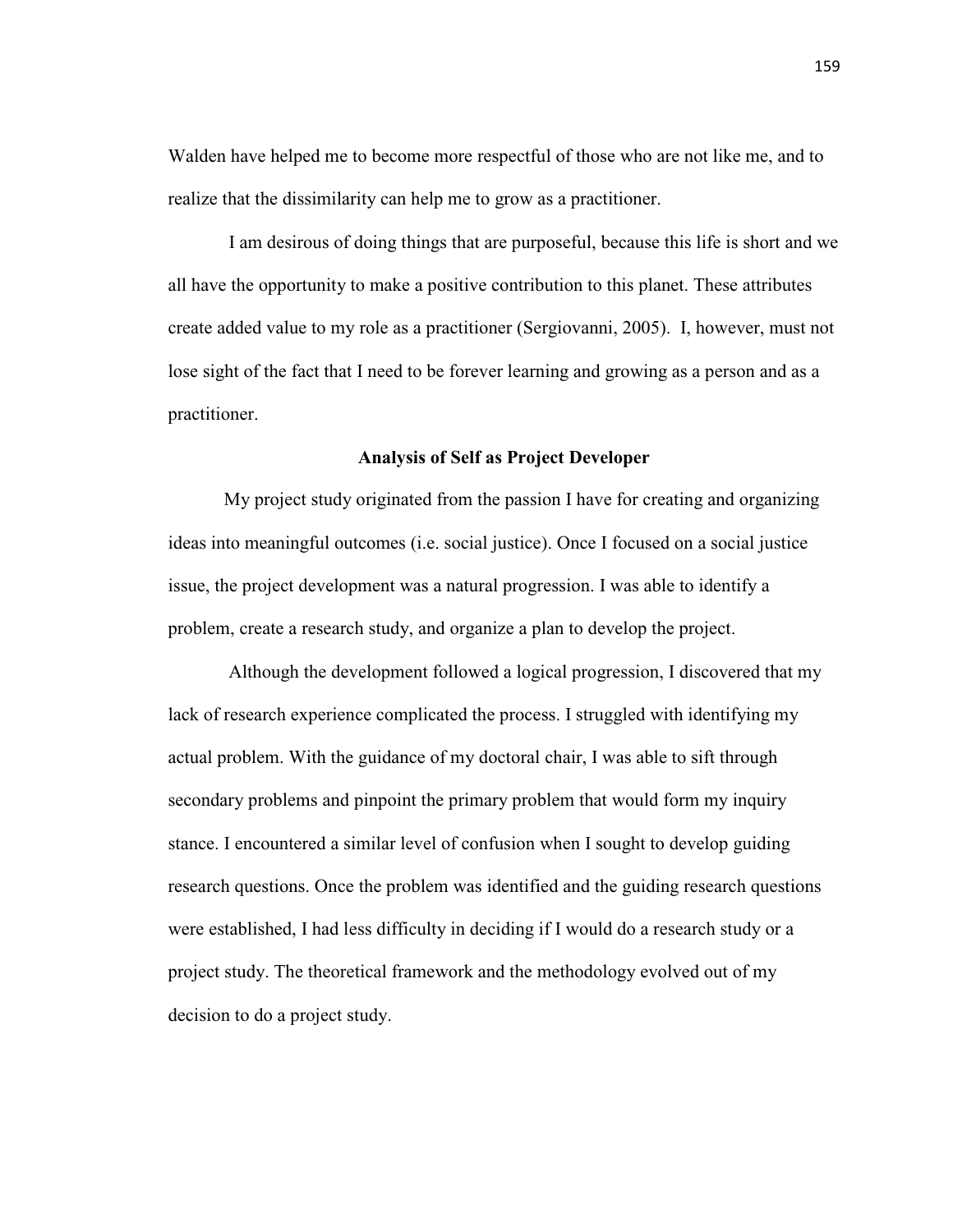My methodology sequence involved extensive triangulation and the use of the constant comparative method. After my research data collection and analysis was complete, I incorporated many components of my project study into the actual project (a multi-option proposal for EAAT). The Walden design for a project study made this a smooth and logical process. I am confident that in the future I will be able to address projects with greater competency, using a similar design. I will, however, need to avoid my propensity to put projects into tight time frames, due to procrastination. This limits the time allowed for proper research, planning, and implementation.

# **The Project's Potential impact on Social Change**

My project (proposal for EAAT) has the potential to provide WWU with an intervention to fill the budgetary gap for providing a quality equestrian education. The project was designed to address the budgetary gap without raising student fees, thus providing students with the opportunity for an affordable, specialized equestrian education to satisfy their passion for a vocation in a purposeful and rewarding field. Their education could be enriched through service learning, entrepreneurial learning, and experiential learning, all of which are prominent elements of an EAAT education. Research identifies how EAAT programs are excellent mediums for service-learning and experiential learning, profoundly benefiting people with or without disabilities (Brouillette, 2006; Esbjorn, 2006; Foley, 2008; Graham, 2007; Hayden, 2005; Helm, 2009; Koch, 2008; Miller, Lamb & Downs, 2005; NARHA, 2009; Ridding, 2005; Russel-Martin, 2006; Schultz, Remick-Barlow & Robbins, 2006; Sole, 2006).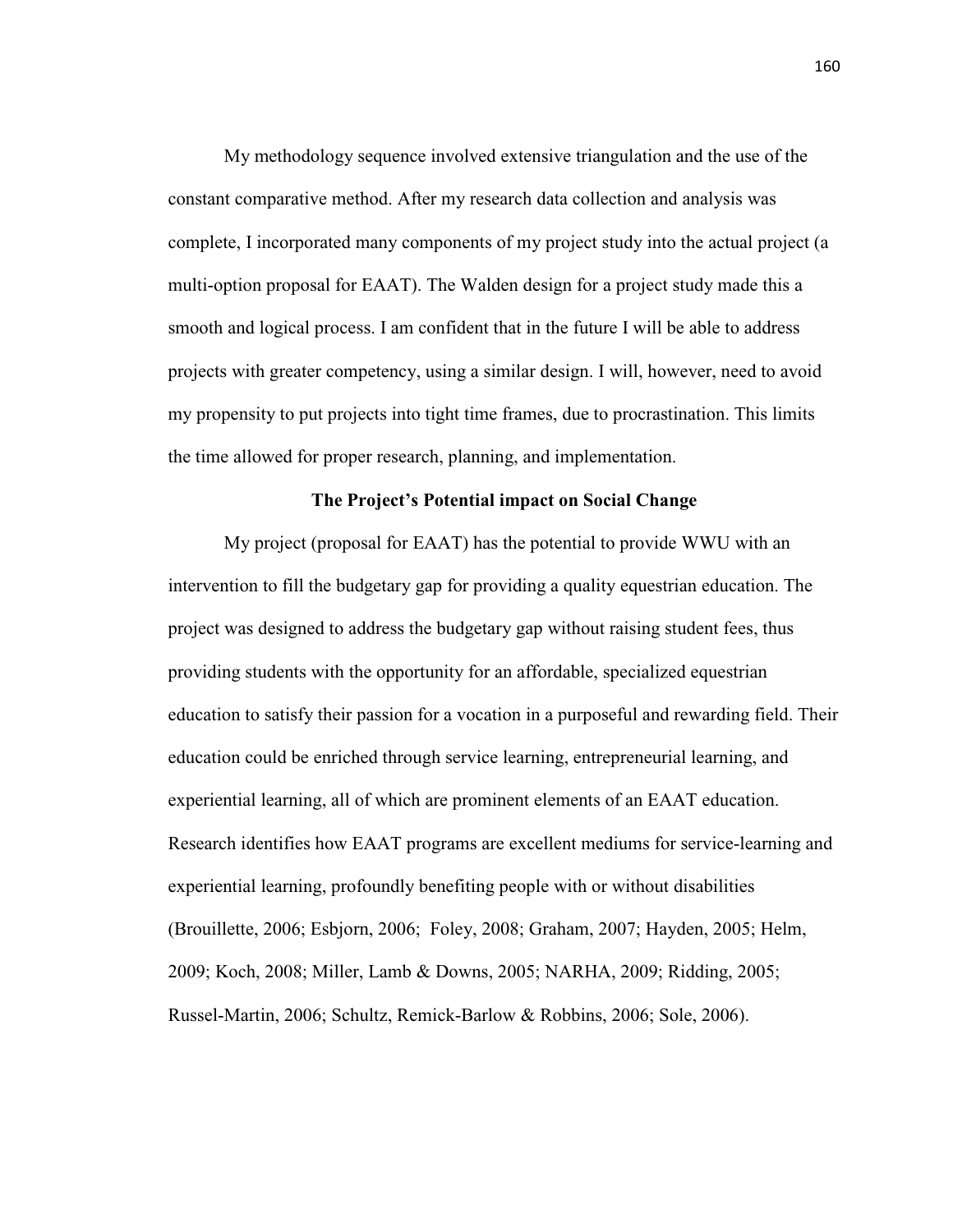Besides enriched student learning in a specialized field, and a solution to the equestrian division budgetary gap, those in the local community with disadvantages and disabilities could be served through an operating university EAAT center, an entrepreneurial enterprise. They would have the opportunity to experience the world of horses, just as able-bodied people do---social justice in action. This use of equines in EAAT programs as valuable therapeutic tools for those with physical and mental disabilities is undisputable, according to the literature (Brouillette, 2006; Foley, 2008; Helm, 2009; Schultz, Remick-Barlow & Robbins, 2006; Trotter, 2008). Besides equine activities and therapy for common mental and physical disabilities, EAAT programs are experiencing treatment success with issues related to post-trauma, eating disorders, obsessive compulsive behavior, criminal rehabilitation, at-risk children, ineffective leadership, dysfunctional relationships, and a plethora of other disorders (Esbjorn, 2006; Graham, 2007; Hayden, 2005; Koch, 2008; NARHA, 2009; Ridding, 2005; Sole, 2006).

#### **Implications, Applications, and Directions for Future Research**

 If the proposal to expand the EAAT program is accepted, it should help to fill the budgetary gap in the equestrian studies program. With the establishment of an EAAT center, students could have the opportunity for an enriched learning experience through experiential learning, entrepreneurial learning, and service learning. The entire institution could benefit from the interdisciplinary collaborations formed through the proposed EAAT minor. Community relations could be enhanced through the services provided to those with disabilities of disadvantages. Other institutions that want to start or expand an EAAT program could adapt the proposal for application in their organization.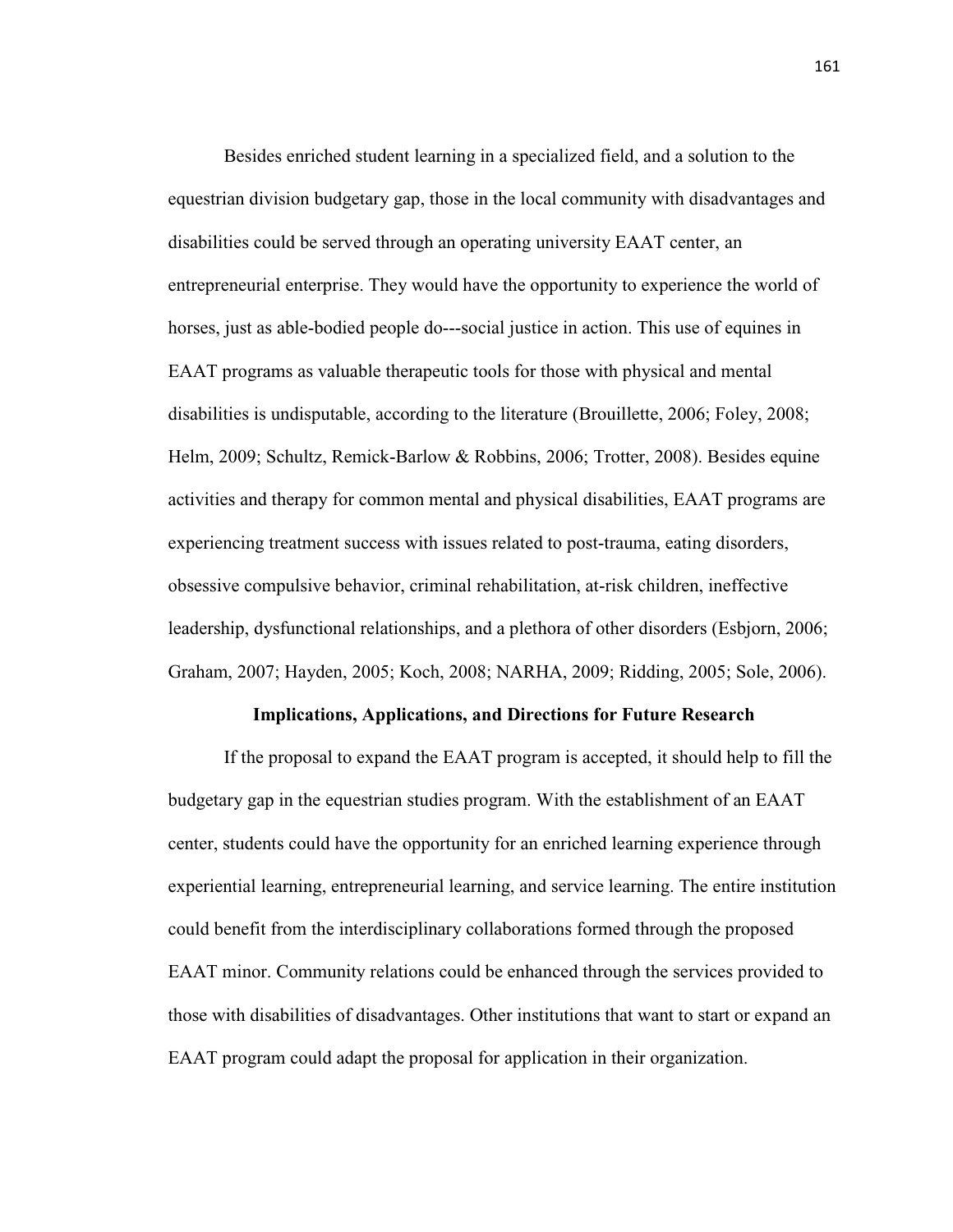To build upon my project, I recommend future research in the area of EAAT employment. Evidence is needed regarding the EAAT job market demand, salary ranges, job locations, preferred skills, and education. Another contribution could involve an expanded study of EAAT curriculum related to concentrations, minors, and majors.

## **Conclusion**

My project strengths included the alignment of the constructivist and systems thinking theories and the involvement of all stakeholders throughout the development process. Limitations included my resignation as the WWU equestrian division chair and the poor timing of the data collection during the busy start of the academic school year.

 Walden University's emphasis on scholarly research and writing helped me develop a firm foundation for future growth as a scholar. Through personal reflection, I identified my need to build on this foundation, especially in the areas of methodology. I recognized that project development requires an exhaustive, ongoing literature review, and project evaluation requires multiple means of assessment for a credible review.

I was able to put theories and principles of educational leadership into practice as I developed the project, and as I served as division chair in my workplace. I learned to view an educational institution as a system, a whole unit, seeking to establish equilibrium. Balance is complicated, but often enhanced, by the interplay of stakeholders with differing backgrounds, beliefs, values, and goals. I was rewarded with a newfound appreciation for the diversity of stakeholders and their ability to contribute to change.

As a project developer I had difficulty in filtering out secondary problems and pinpointing the primary problem. I also had difficulty in developing my guiding research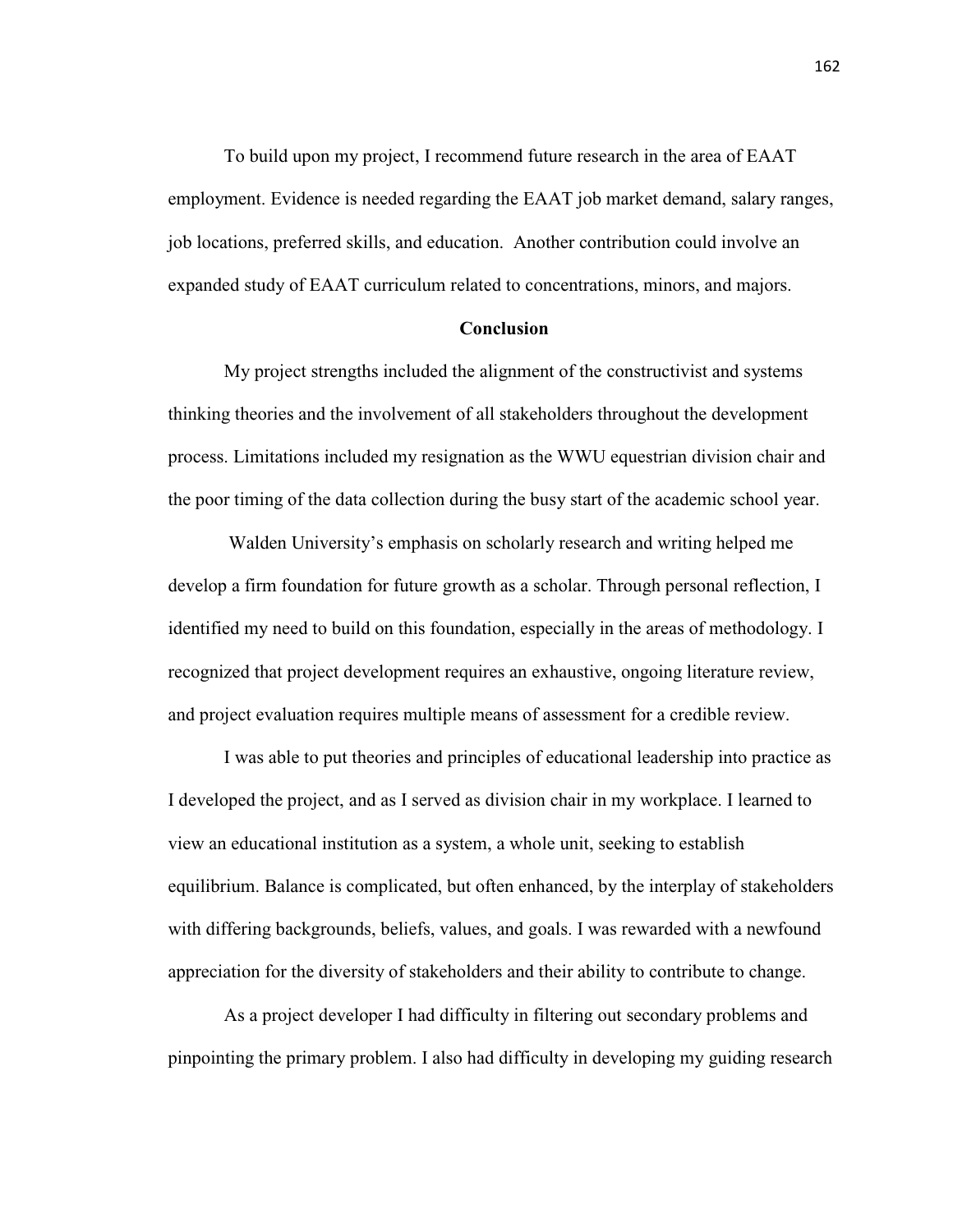questions. Once these areas were confirmed, the progression of my project had a natural evolution. The constant comparative method was invaluable throughout development process.

I had the satisfaction of working on a project that could provide social justice for students who desire a unique, specialized equestrian education at an affordable price. The project was designed to enrich their education through experiential learning, service learning, and entrepreneurial learning. Social justice could extend to those in the local community with disadvantages and disabilities, providing them with the opportunity for equestrian activities that are typically only experienced by able-bodied people.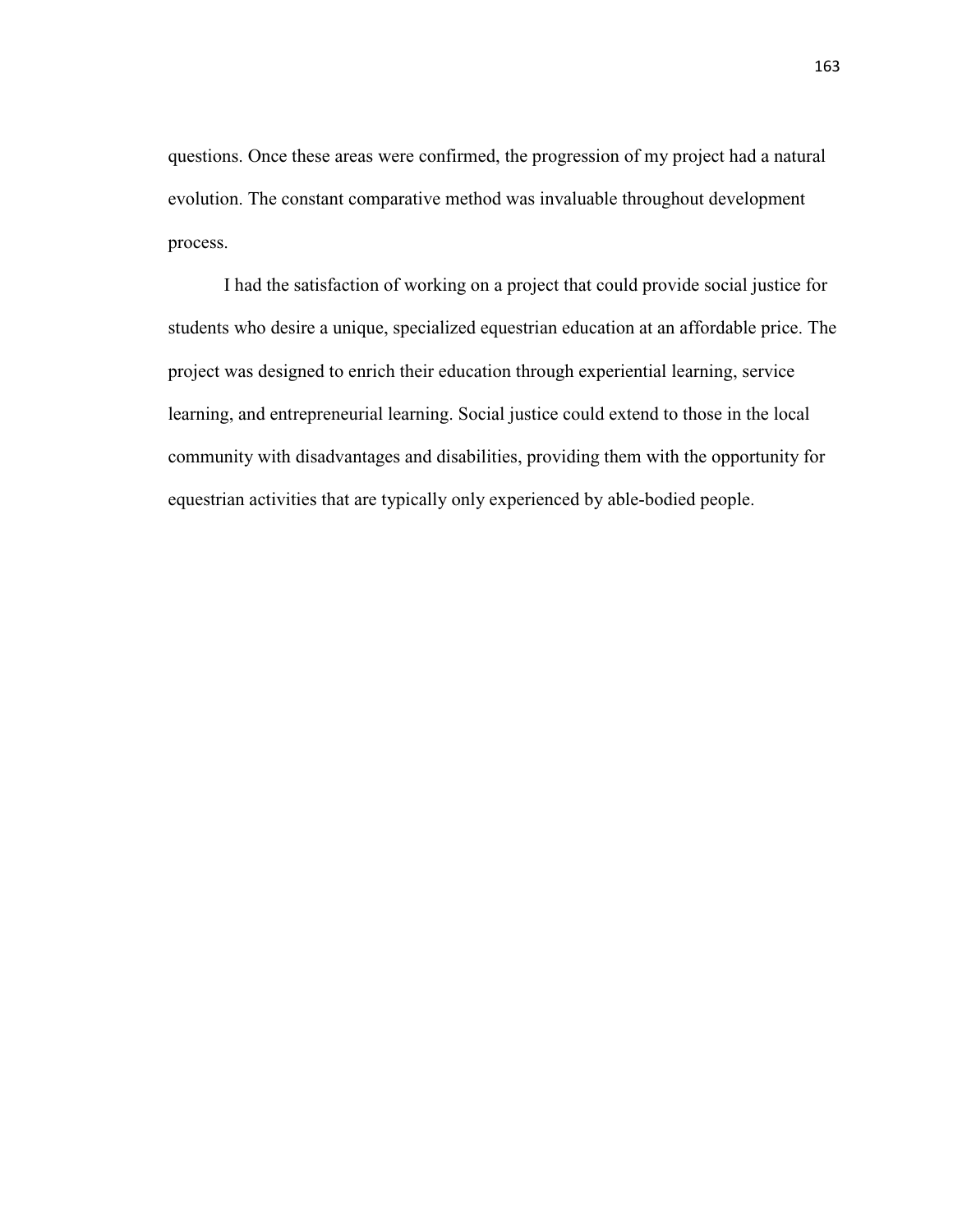### **References**

Almos, A. (2008). The ivies. *Horse Schools E-News*, vol.3. Retrieved from Horse Schools.net

Almos, A. (2009). *Horse schools.* North Pomfret, VT: Trafalgar Square Books.

- American Hippotherapy Association. (2010). Hippotherapy terms*.* Retrieved from www.americanhippotherapyassociation.org/
- American Horse Council. (1979-2009). [Census surveys]. Retrieved from http://www.horsecouncil.org/statistics.htm
- Anfara, V. & Mertz, N. (2006).*Theoretical frameworks in qualitative research*. Thousand Oaks, CA: Sage Publications, Inc.
- Arney, J., Estrada, J., Hardebeck, S. & Permenter, V. (2006). An innovative baccalaureate degree: Applied versus traditional. *Journal of Hispanic Higher Education.* 5, 184.

Association of American Colleges and Universities. (2009). [Website]. www.aacu.org

Bass, M.; Duchowny, C. & Llabre, M. (2009). The effect of therapeutic horseback riding on social functioning in children with autism. *Journal of Autism and Developmental Disorders*. 39(9), 1261-1267. doi: 10.1007/s10803-009-0734-3.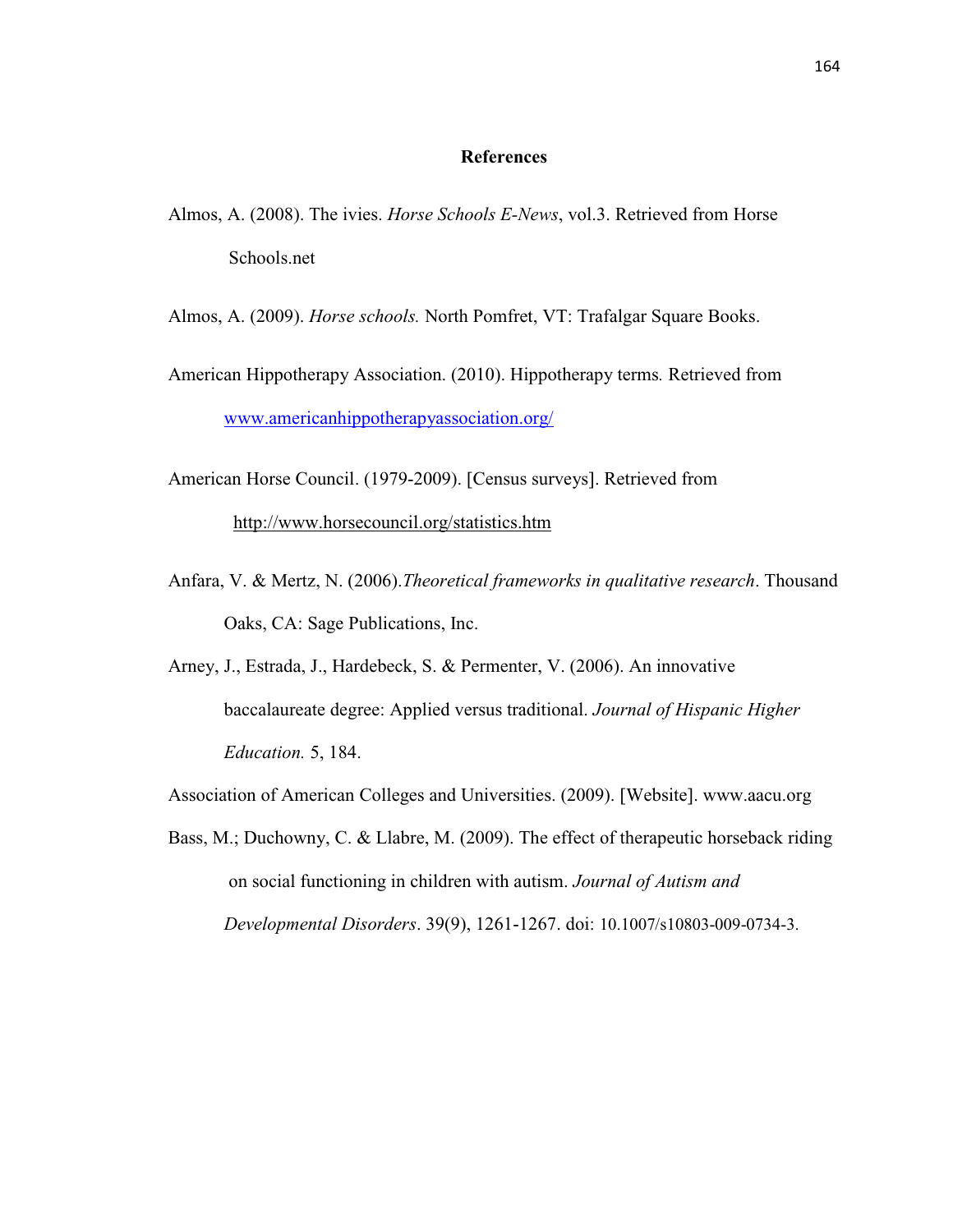- Brady, H., Lawver, D., Guay, K. & Pyle, A. (2005). Principles of therapeutic riding as a service-based learning course within an agricultural curriculum. *NACTA Journal*, December issue, 19-23.
- Bernston, E. , Marklund, S. & Sverke, M. (2006). Predicting perceived employability or labour market opportunities. *Economic and Industrial Democracy,* 27(22), 223- 244.
- Bertalanffy, L. (1975). *General systems theory: Foundations, development, applications.* New York: George Braziller.

Bertalanffy, L. (1983). *A systems view of man.* Boulder, CO: Westview Press.

- Brouillette, M. (2006). *The psychological impact of equine-assisted therapy on special eduction students.* [dissertation]. Walden University. AAT 3215057. Retrieved from ProQuest data base.
- Bump, K. (2004). *Equine program survey*. Retrieved from the National Association of Equine Affliliated Academics (NAEAA) website. www.naeaa.com
- Bump, K. (2009). Equine studies as an academic discipline in U.S. higher education: emergence and challenge. [Convention transcripts]. *The 2009 inaugural meeting of the NAEAA.*
- Bump, K. (2009). Unwanted horse: Fact or fiction? [convention transcripts]. *The 2009 USDA/AHC forum on the unwanted horse*. Retrieved from usda.gov
- Campbell-Jones, F., Lindsey, R.B. & Roberts, L. (2005). *The Culturally Proficient School.* Thousand Oaks, CA: Corwin Press.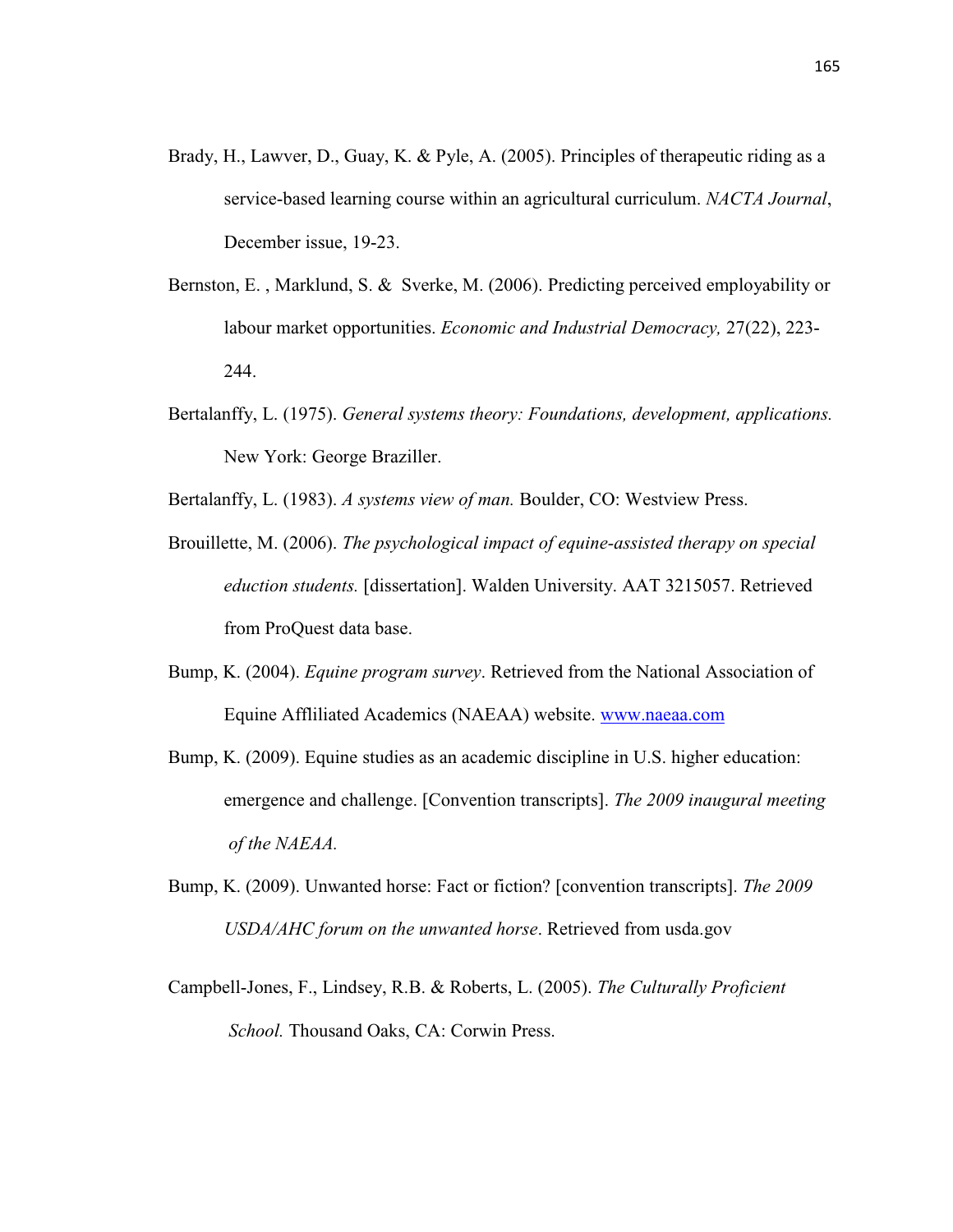- Cannon, L.R. (2008). *A rationale of a veteran-specific entrepreneurial curriculum*. [Dissertation]. Cappella University. Retrieved from ProQuest data base.
- Creswell, J. W. (2007). *Qualitative inquiry & research design: choosing among five approaches.* Thousand Oaks, CA: Sage Publications, Inc.
- Creswell, J. W. (2009). *Research design: qualitative, quantitative & mixed methods approaches.* Thousand Oaks, CA: Sage Publications, Inc.
- Davidson, M. (1983). *Uncommon sense: The life and thought of Ludwig Von Bertalanffy (1901-1992), father of general systems theory.* Los Angeles, CA: J.P. Tarcher, Inc.
- Deloitte (2006). National economic impact of the U.S. horse industry [survey]. Retrieved from http://www.horsecouncil.org/statistics.com
- Debuse, D., Chandler, C. & Gibb, C. (2005). An exploration of German and British physiotherapists views on the effects of hippotherapy and their measurement. *Physiological Therapy and Theory Practice.* 21(4), 219-242.

Delta Society. (2010). [*Website*]. www.deltasociety.org/

Dhindsa, M., Barnes, J., Devan, A., Nualnim, N. & Tamaka, H. (2008). Innovative exercise device that simulates horseback riding: Cardiovascular and metabolic responses. *Comparative Exercise Physiology*, 5, 1-5. doi: 10.1249/01.mss.0000274378.88099.3a.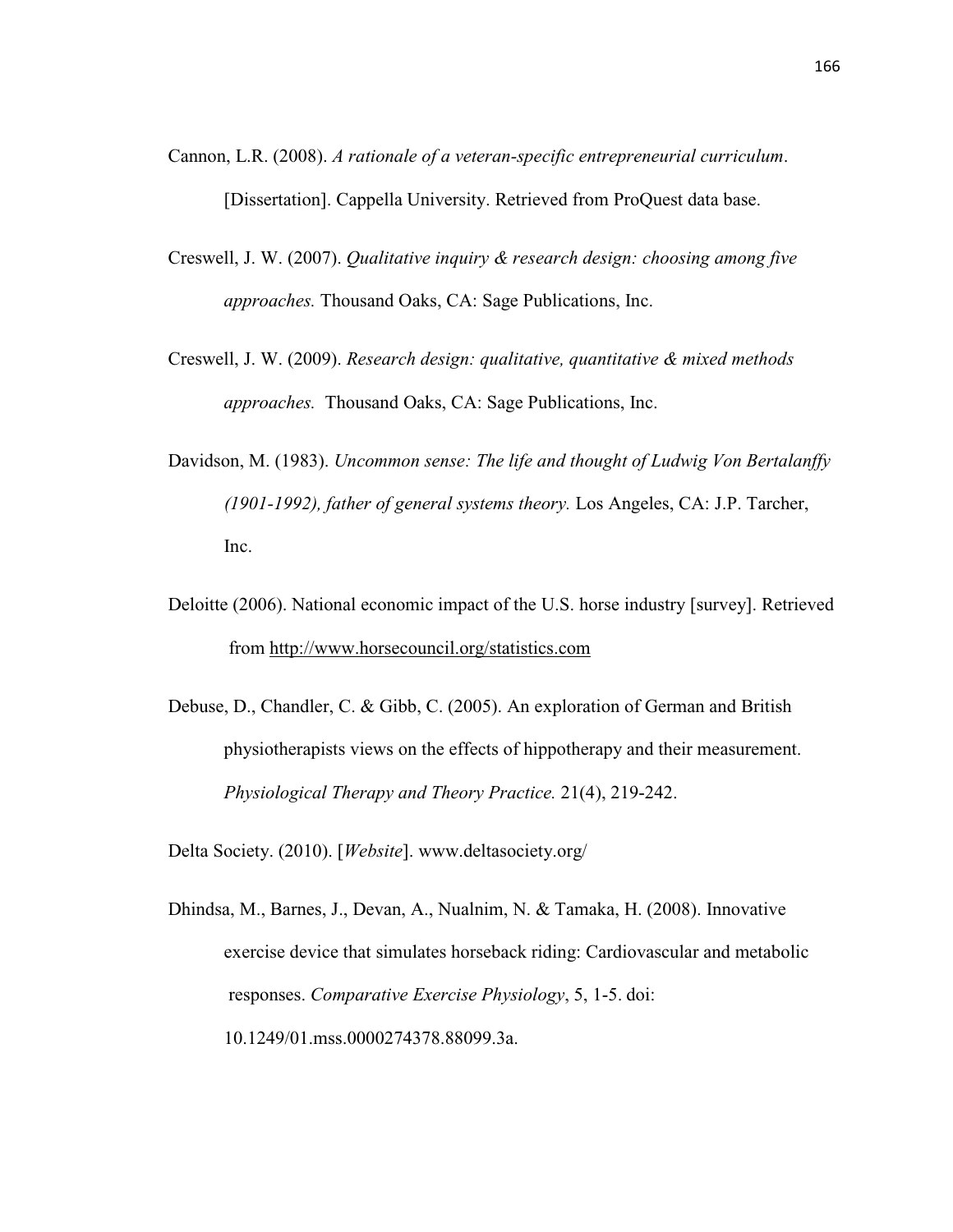- Donaldson, G. (2006). *Cultivating leadership in schools: Connecting people, purpose and practice.* New York, NY: Teachers College Press
- Dutta, A. & Roy, R. (2005). Offshore outsourcing: a dynamic causal model of counteracting forces. *Journal of Management Information Systems,* 22(2), 15-35.
- Dvorakova, T., Jamura, H. & Peham, C. (2008). Pressure forces created by the contact of a riders body on the horse's back during hippotherapy. *Clinical Biomechanics,*  23(5), 670.
- Engel, B., MacKinnon, J. (2008). Enhancing human occupation through hippotherapy: A guide for occupational therapy. *Occupational Therapy in Health Care*, 22(4), 90- 92.

Equestrian College Recruiter (2008). [Website]. Retrieved from

www.equestriancollegerecruiter.com

Equine Assisted Growth and Learning Association (EAGALA). (2010). [website]. www.eagala.org

Equine Medical Safety Association. (2010). [Website]. www.ameaonline.org

Equine Science Society. (2009). [Website]. www.**equinescience**.org/

Esbjorn, R. (2006). *When horses heal: A qualitative inquiry into equine facilitated psychotherapy.* [dissertation]. Institute of Transpersonal Psychology. AAT 3213087. Retrieved from ProQuest data base.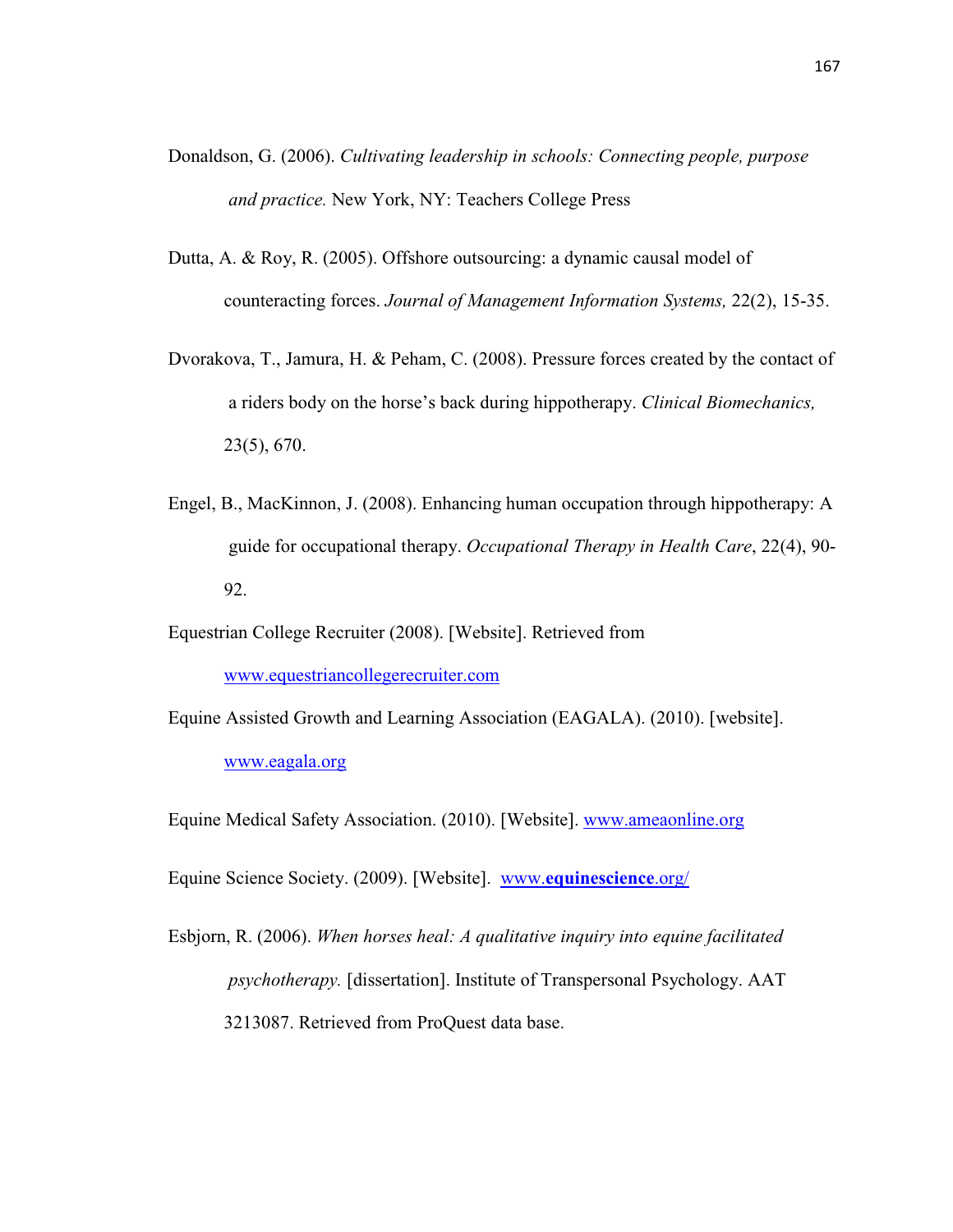- Ewing, C., MacDonald, P., Taylor, M., Bowers, M. (2007).Equine-facilitated learning for youths with severe emotional disorders: A quantitative and qualitative study. *Child Youth Care Forum,* 36, 59-62.
- Fain, P. (2009). Budget cuts cast shadow over Florida universities. *The Chronicle of Higher Education*, 55(38). Retrieved from http://chronicle.com
- Fessler, C. (2009). *Financial report.* Unpublished document, William Woods University, Fulton, MO, USA.
- Fine, A. (2006). *Animal-assisted therapy: Theoretical foundations and guidelines for practice.* San Diego, CA: Academic Press.
- Fink, A. (2006). *How to conduct surveys: a step-by-step guide*. Thousand Oaks, CA: Sage Publications.
- Fischer, K. (2008). Colleges consider their roles in economic development. *The Chronicle of Higher Education,* 54(25), 16. Retrieved from http://chronicle.com

Fowler, F. (2009). *Survey research methods.* Thousand Oaks, CA: Sage Publications, Inc.

Foley, A. (2008). *Conflict and connection: A theoretical and evaluative study of equine assisted psychotherapy program for at-risk and delinquent girls.* [Dissertation]. University of Colorado at Boulder. AAT 3315784. Retrieved from ProQuest data base.

Forrester, J. (1961). *Industrial Dynamics.* Waltham, MS: Pegasus Communications.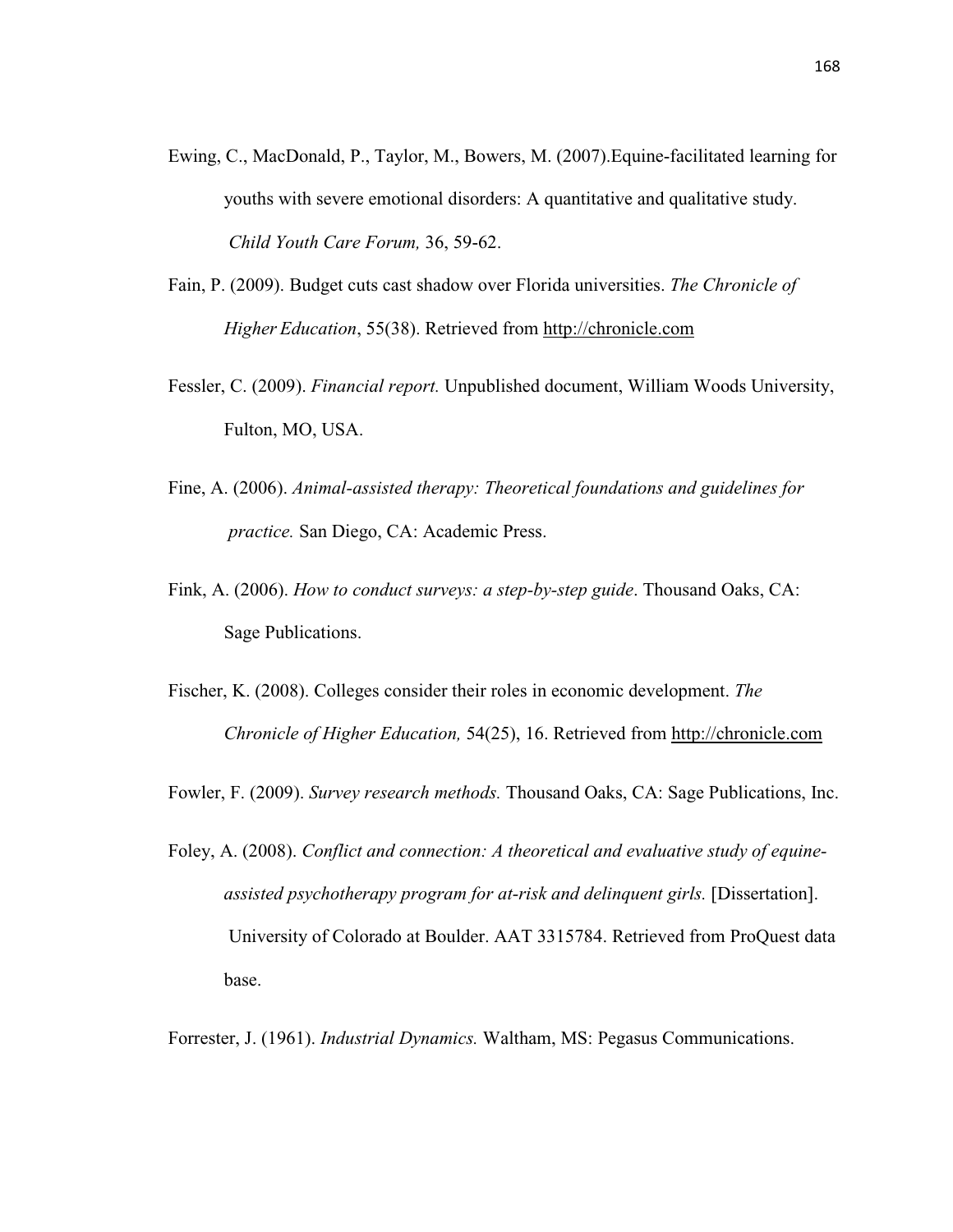Forrester, J. (1973). *World dynamics.* Cambridge, MS: Wright-Allen Press, Inc.

- Franz, L. & Morrison, D. (2005) Random acts of progress versus planned productivity via strategic planning. In Groccia, J. & Miller, J., *On Becoming a Productive University*. Boston, MA: Anker Publishing Co., Inc.
- FRDI. (2010, January). FRDI is looking for a new name. *Federation of Riding for the Disabled International.*[newsletter]. Retrieved from http://www.frdi.net/
- Freire, G. & Bruna, H. (2008). Therapeutic riding and symbols related to the horse.  *International Journal of Psychology,* 43(3-4), 552.
- Froeschle, J. (2009). Empowering abused women through equine-assisted career therapy. *Journal of Creativity in Mental Health,* 4(2)2, 180-190. doi**:** 10.1080/15401380902945228
- Gagnon, G. & Collay, M. (2006). *Constructivist learning design: Key questions for teaching to standards.* Thousand Oaks, CA: Corwin Press.

Gardner, H. (2008). *Five minds for the future.* Boston, MA: Harvard Business Press.

- Garvin (2008). Project program development and implementation. *Small group research.*  Doi: 10.1177/1046496407313415.
- Gasalberti, D. (2006). Alternate therapies for children and youth with special health care needs. *Journal of Pediatric Health Care*, 20(2), 132-136. doi:10.1016/j.pedhc.2005.12.015.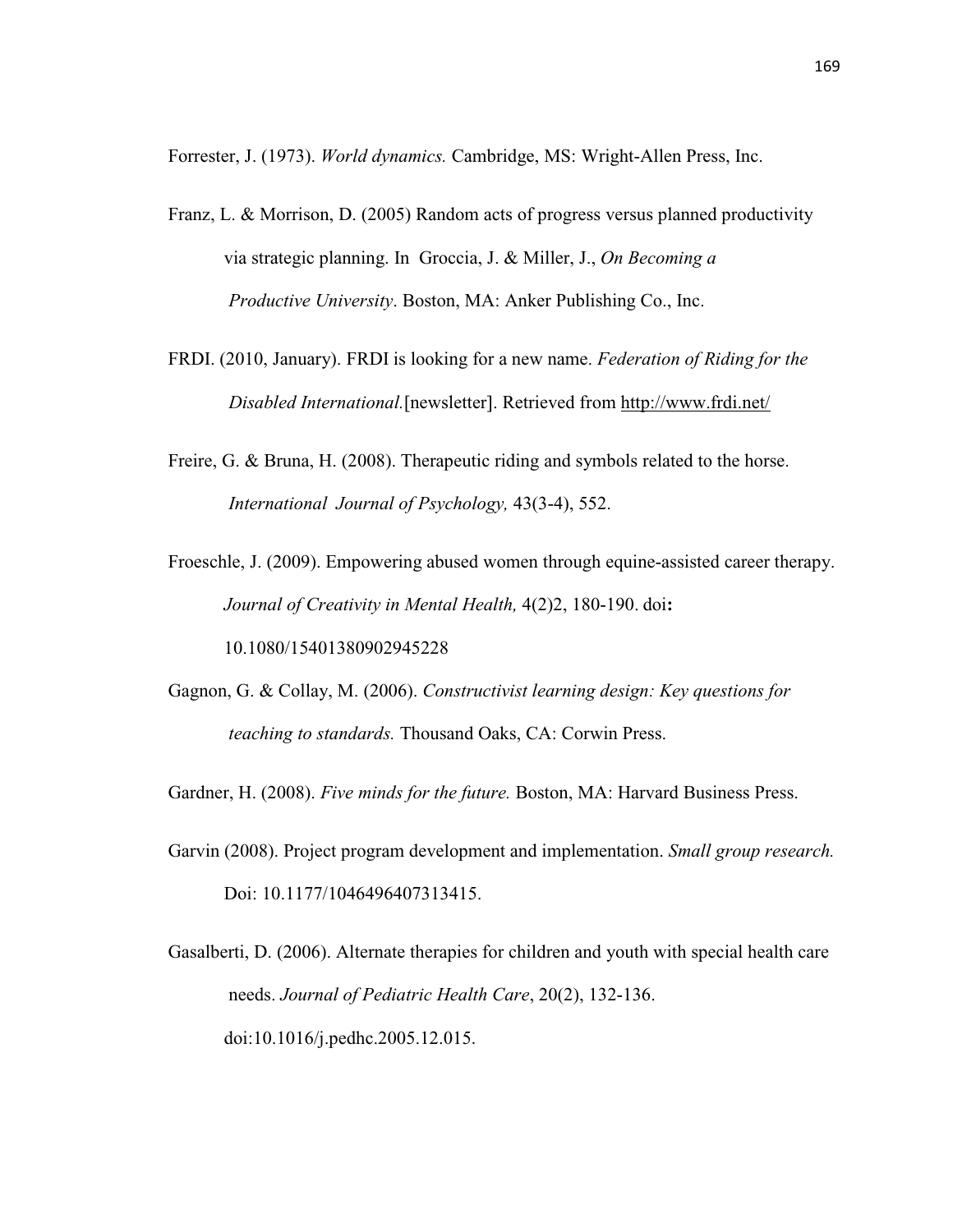- Goodman, G. (2008). *Educational psychology: an application of critical constructivism.* New York: Peter Lang.
- Graham, J. (2007). *An evaluation of equine-assisted wellness in those suffering from catastrophic loss and emotional fluctuations.* [Dissertation]. The University of Utah. AAT 3255567. Retrieved from ProQuest data base.
- Gravetter, F. & Wallau, L. (2008). *Essentials of statistics for the behavioral sciences*. Belmont, CA: Thomson & Wadsworth.
- Greyling, W. (2008). Pursuing a constructivist approach to mentoring in the higher education sector. *South African Journal of Higher Education*, 22(5), 957. ISSN: 1011-3487.
- Groccia, J. & Miller, J. (Ed.), *On becoming a productive university*. Boston, MA: Anker Publishing Co., Inc.
- Grumet, M.; Anderson, A.; and Osmond, C. (2008). In Gallagher, K. (2008). *The methodological dilemma*. New York, NY: Routledge.
- Gutierrez, R., Shasha, D. & Coruzzi, G. (2005). Systems biology for the virtual plant. *Plant Physiology: American Society of Plant Biologists,*138, 550-554.
- Guskin, A. & Marcy, M. (2005). Institutional transformation in a climate of reduced resources. In Groccia, J. & Miller, J. (Ed.), *On becoming a productive university*. Boston, MA: Anker Publishing Co., Inc.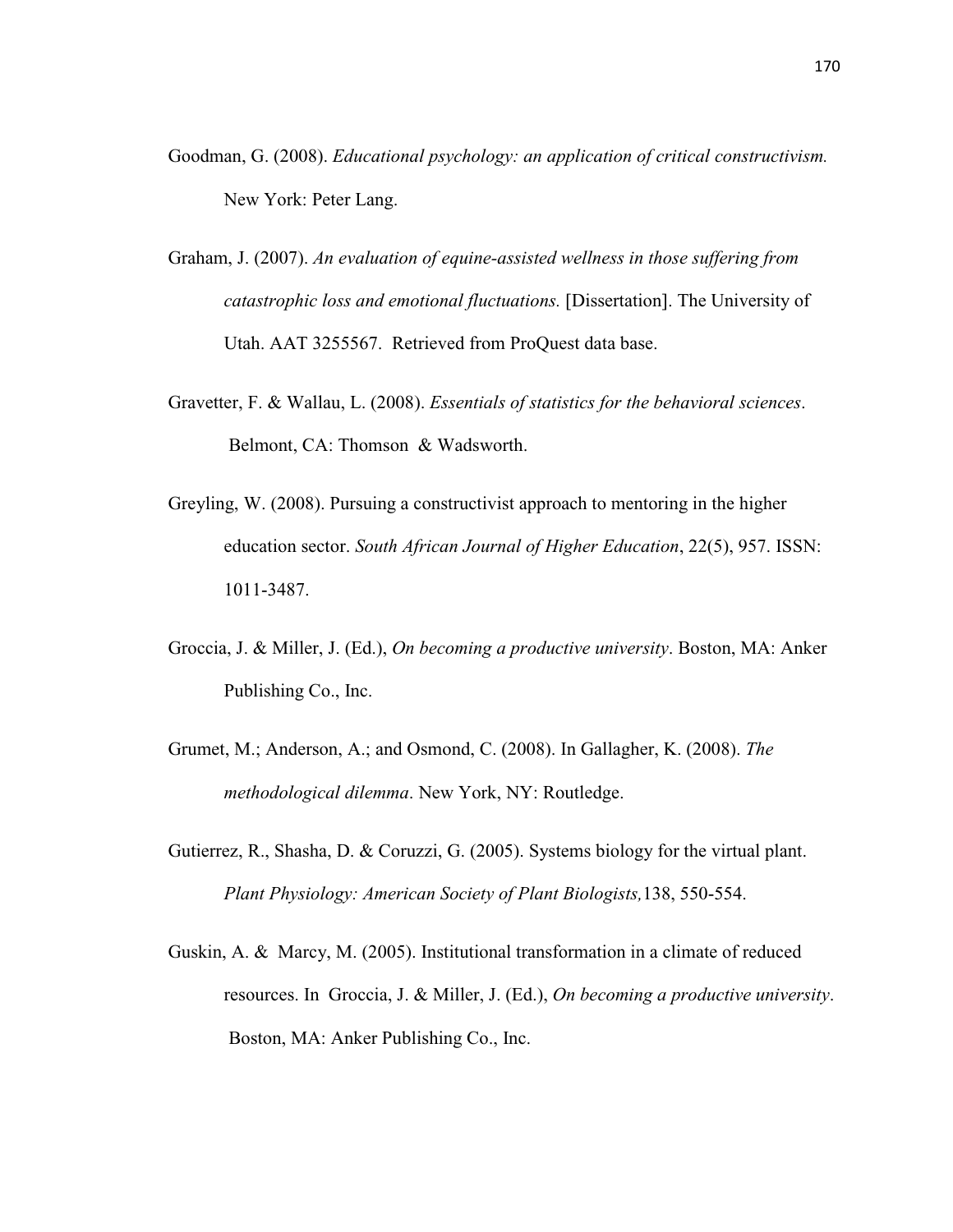- Hamill, D.,Washington, K. & White, O. (2007). Physical and occupational therapy in pediatrics. *Physical and Occupational Therapy in Pediatrics*, 27(4), 23-42.
- Hammer, A., Forsberg, A., Nilsgard, Y., Pepa, H. & Skargren, E. (2008). Evaluation of hippotherapy: A single-subject experimental design study replicated in eleven patients with multiple sclerosis. *Physiology, Therapy, Theory, and Practice,* 21, 51-77.
- Haug, L. (2010). Planning and implementation framework for a hybrid e-learning model: The context of a part-time LIS postgraduate program. *Journal of Librarianship and Information Science.* doi: 10.1177/1046496407313415.
- Hayden, A. (2005). An exploration of the experiences of adolescents who participated in equine-facilitated psychotherapy: a resiliency perspective. [Dissertation]. Alliant International University, San Diego. AAT 3156902. Retrieved from ProQuest data base.
- Haylock, P. & Cantril, C. (2006). Healing with horses: Fostering recovery from cancer with horses as therapists. *Journal of Science and Healing*, 2(3), 264-268.
- Heleski, C.R. (2009). Ethical perspectives on the unwanted horse and the U.S. ban on equine Slaughter [convention transcripts].2009 *USDA/AHC forum on the unwanted horse.* Retrieved from usda.gov
- Helm, K. (2009). The effects of equine assited psychotherapy on women with eating disorders: A multiple case study. [Dissertation]. The University of the Rockies. AAT 3344785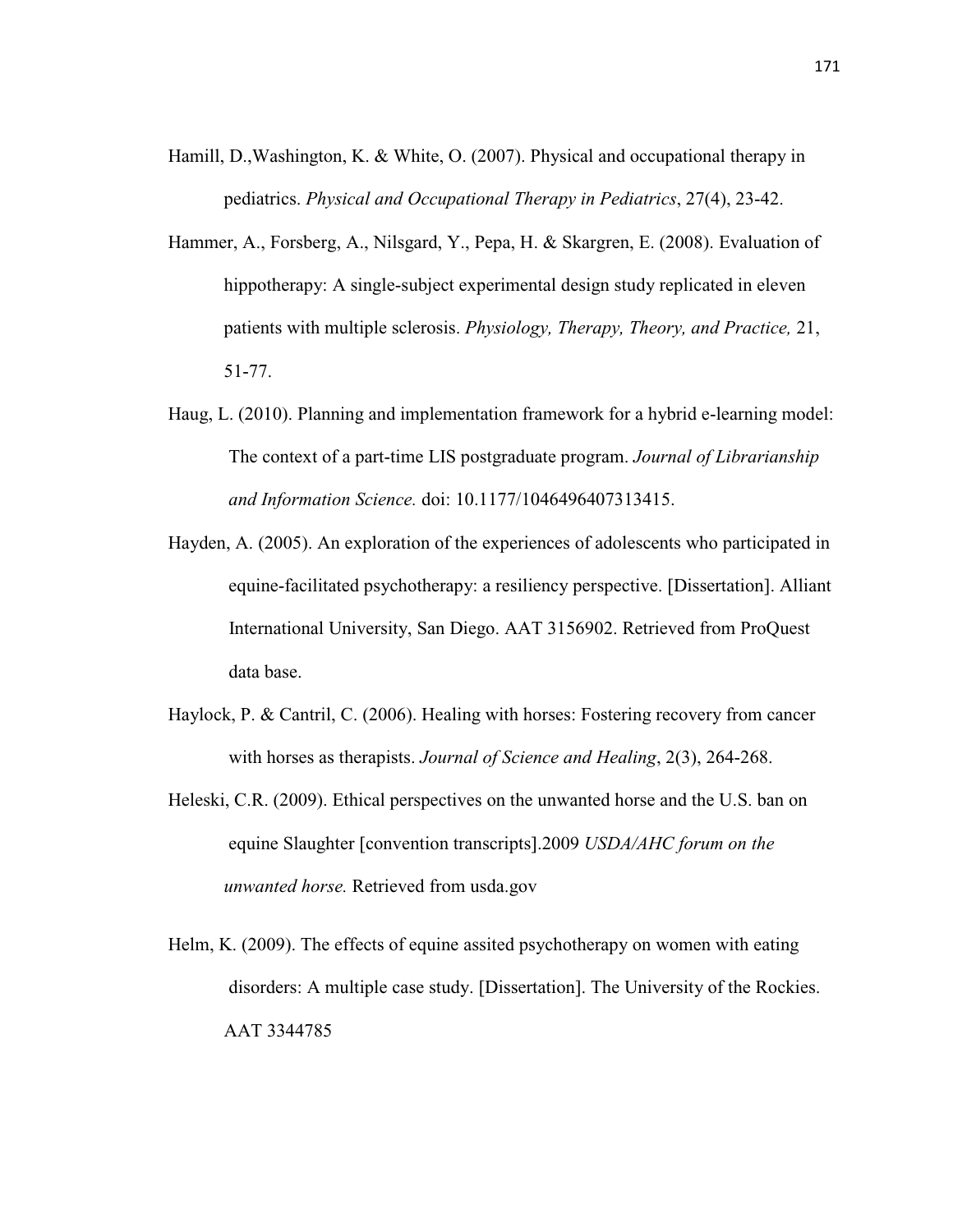- Henderson, J. & Weiler, S. (2010). Entrepreneurs and job growth: probing the boundaries of time and space. *Economic development quarterly.* 24 (2). Doi:177/0891242409350917.
- Holt, B., Brown, O., Spink, J., and Tebay, J. (1994). Therapeutic riding as a university curriculum. [Conference transcript]. *The 8th International Congress on Therapeutic Riding.* University of Waikato, Hamilton, New Zealand. Retrieved from www.catra.net
- Horses and Humans Research Foundation. (2010). [Website]. www.horsesand humans.org/
- Houston, D. (2005). Employability skills mismatch and spatial mismatch in metropolitan labour markets. *Urban Studies,* 42:221.

Interscholastic Equestrian Association. (2009). [Website]. www.rideiea.com/

Interscholastic Equestrian League. (2009). [Website].www.theiel.org/

Intercollegiate Horse Show Association. (2009). [Website].www.ihsainc.com/

- Jenkins, A. and Sheehey, P. (2009). Implementing service learning in special education coursework: What we learned. *Education*, 129 (4), 668-682.
- Kachelmeier, P. (2008). Starting and equine-assisted program: An investigative study into the creaton of an equine-assisted psychotherapy or learning business. [*Dissertation*]. UMI1462067.Retrieved from ProQuest data base.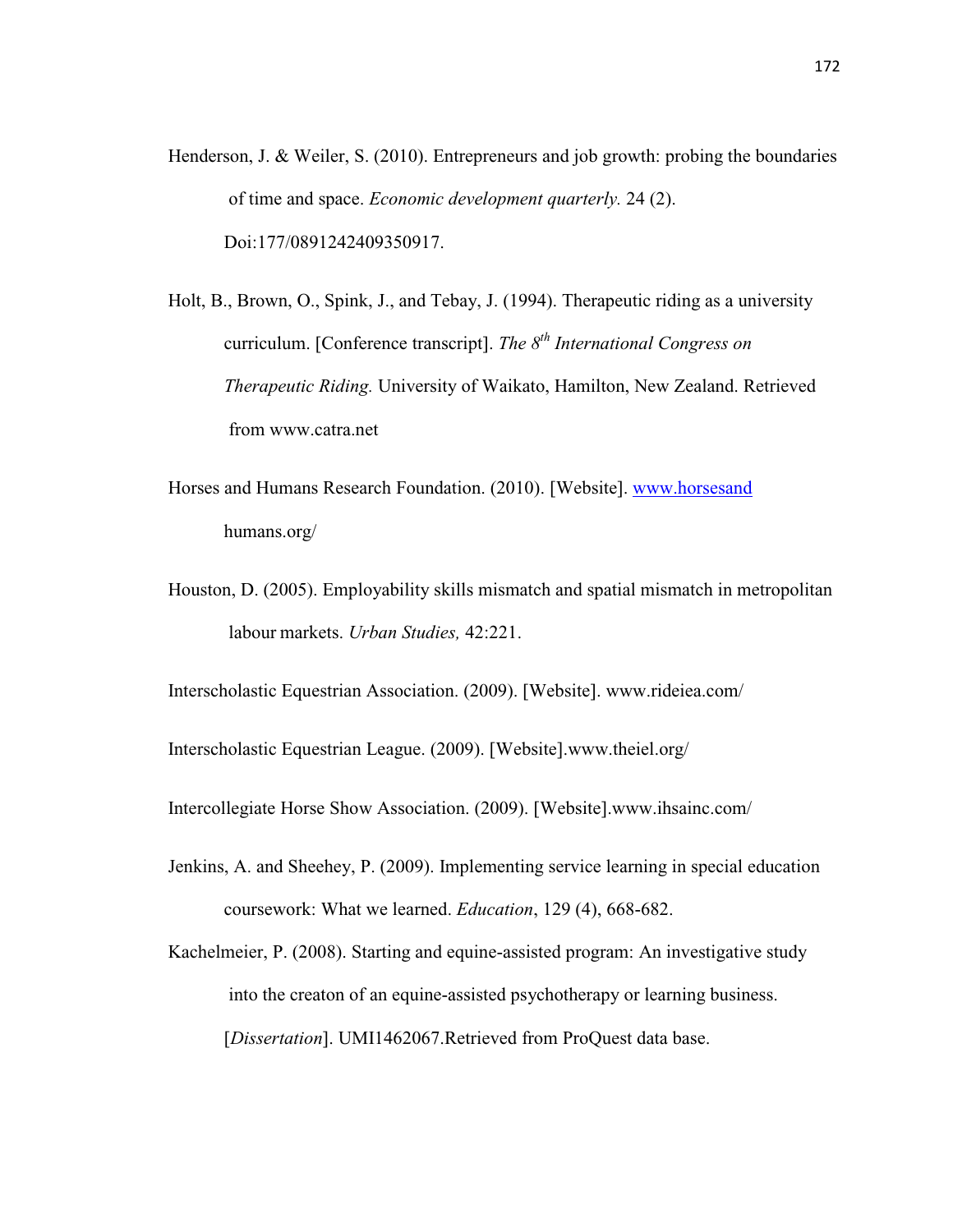Karol, J. (2007). Applying a traditional individual psychotherapy model to equine facilitated psychotherapy (EFP): Theory and method. *Clinical Child Psychology and Psychiatry,* 12(1), 77 -90. doi:10.1177/1359104507071057.

Kincheloe, J. (2005). *Critical constructivism*. New York: Peter Lang.

- Klontz, B., Bivens, A., Leinart, D. & Klontz, T. (2007). The effectiveness of equine assisted experiential therapy: Results of an open clinical trial. *Society and Animals* 15(3-f4), 257-267. doi: 10.1163/156853007X217195.
- Koch, L. (2008). *Equine therapy: what impact does owning or riding a horse have on the emotional well-being of a woman?* [Dissertation]. Capella University. AAT 3291950. Retrieved from ProQuest data base.
- Kuratko, D. F. (2004). Entrepreneurship education in the  $21<sup>st</sup>$  century: from legitimization to leadership. [Presentation]. *2004 USASBE National Conference*.

LanGrish, B.(2006). A decade of change [insert]. *Equus*, January issue.

Lapovsky, L. (2008*).* Strategies for controlling cost and enhancing revenue. [On-line seminar]. May 1, 2008. Retrieved from http://www.magnapubs.com

Lewin, K. (1948). *Resolving social conflicts.* New York: Harper & Row, Inc.

Lewin, K. (1966). *Principles of topological psychology.* New York: McGraw Hill.

Lunenburg, F. & Ornstein, A. (2004). *Educational administration: Concepts and practices.* Belmont, CA: Wadsworth/Thomson Learning.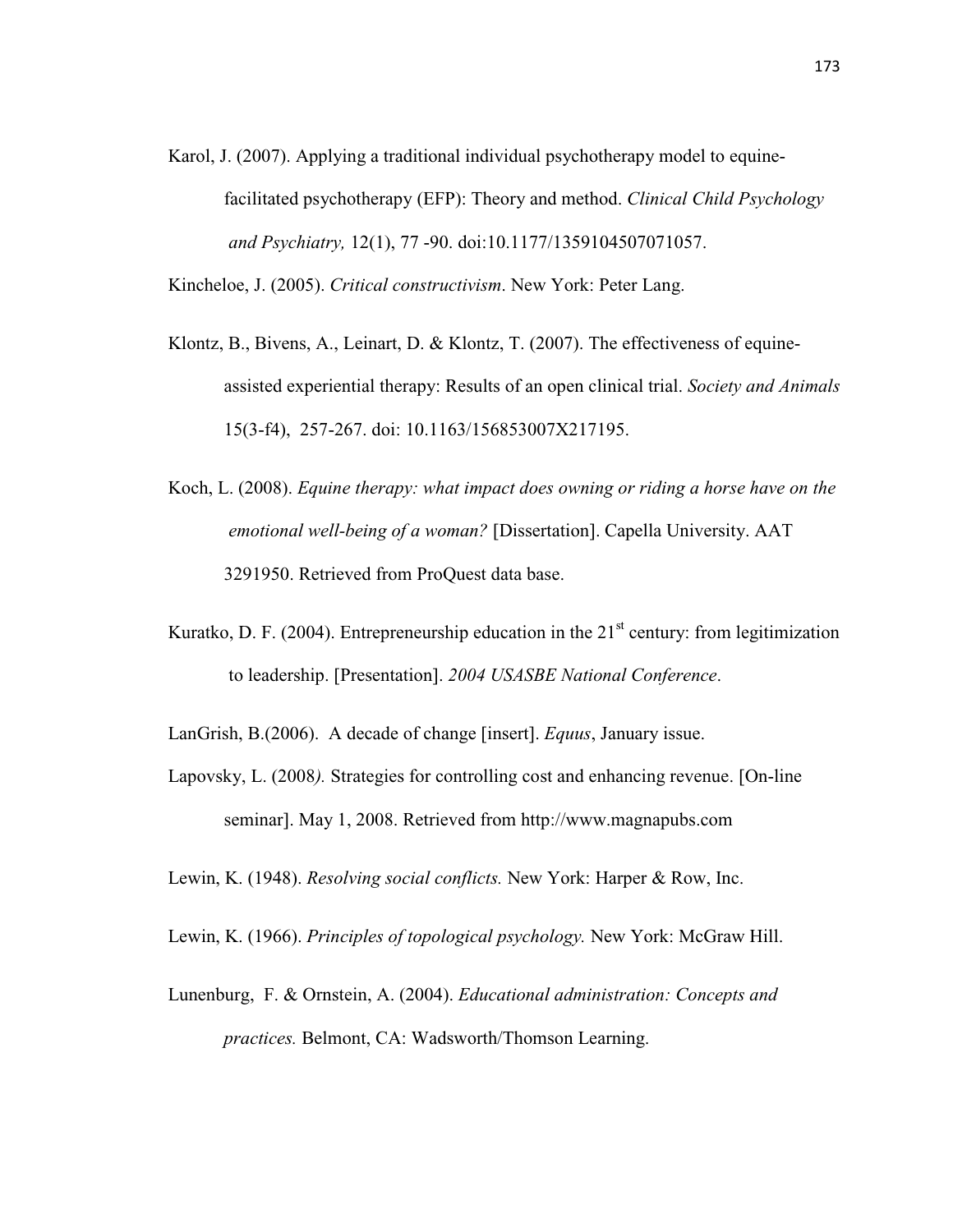- Macauley, B. (2004). The effectiveness of hippotherapy for children with language learning disorders. *Communications Disorders Quarterly*, 25(4), 205-217.
- Macauley, B. (2006). Animal assisted therapy for persons with aphasia: A pilot study. *Journal of Rehabilitation Research & Development,* 43(3), 357-366.
- Macauley, B. (2006). *Resources for research and education in equine assisted activities and therapy.* Chicago, IL: Publisher Services.
- Mallon, G., Ross, B. & Ross, L. (2006). Designing and implementing animal-assisted therapy programs in health and mental health organizations. In Fine (2006). *Animal-assisted therapy: Theoretical foundations and guidelines for practice.* San Diego, CA: Academic Press.
- Mars, M., Slaughter, S. & Rhoades, G. (2008). The state-sponsored entrepreneur.  *Journal of Higher Education,* 79(6), 639-670. doi: 10.1353/jhe.0.0024.
- Marshall, C. and Oliva, M. (2006)*. Leadership for social justice: Making new revolutions in education.* San Francisco, CA: Pearson Education, Inc.
- Martinez, M & Nilson, M. (2006). Assessing the connection between higher education policy and performance. *Educational Policy,* 20, 299-322.
- Martin-Schramm, K. (2004). A liberal arts college goes entrepreneurial. *Trusteeship,*12(3), 1.
- Masterson, K. (2009). Research inventions earn big bucks for American universities.  *Chronicle of Higher Education,* 55(22), A16.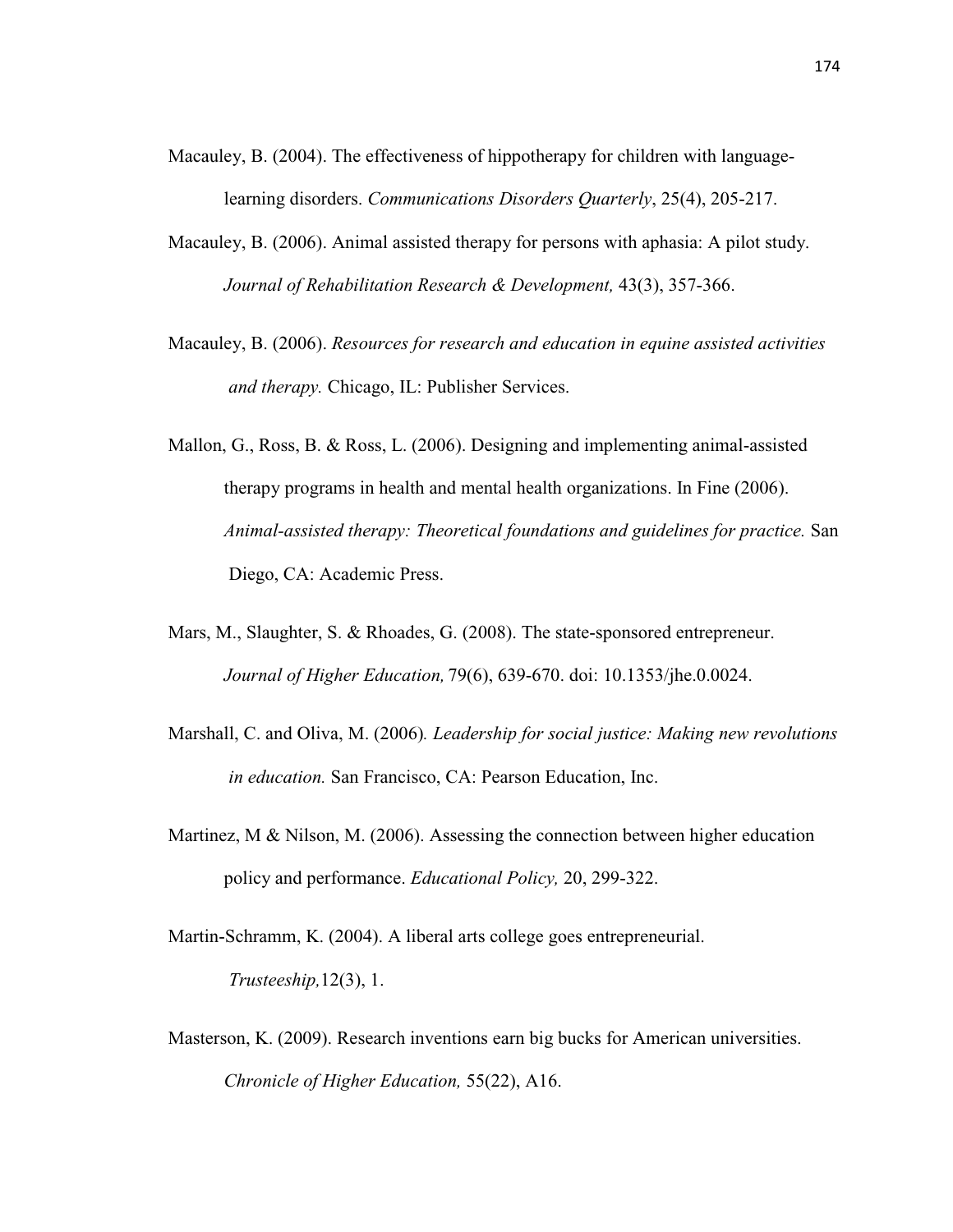- Mabizela, M. (2005). *The business of higher education: a study of public-private partnerships in the provision of higher education in South Africa.* Cape Town, South Africa: HSRC Press.
- Macfarlane, B. (2007). *The academic citizen: The virtue of service in university life*. Abingdon: Routledge.
- Magnuszewki, P., Sendzimir, J. & Kronenberg, J. (2005). Conceptual modeling for adaptive environmental assessment and management in the Barycz Valley, Lower Silesia, Poland. *International Journal of Environmental Research and Public Health,* 2(2), 194-203.
- Marlowe, B. & Page, M. (2005). *Creating and sustaining the constructivist classroom*. Thousand Oaks, CA: Corwin Press.
- Matte, G. (1994). Characteristics of the equine degree department [thesis]. Retrieved from the ERIC database.
- Mazurak, K. & Winzer, M. (2006). *Schooling around the world: Debates, challenges, and practices.* New York: Pearson Education, Inc.
- McCarthy, S. (2009). *Personal communication.* May 8, 2009. William Woods University, Fulton, MO
- McCarthy, S. (2009). *Meeting minutes*. May 11, 2009. Unpublished document. William Woods University, Fulton, MO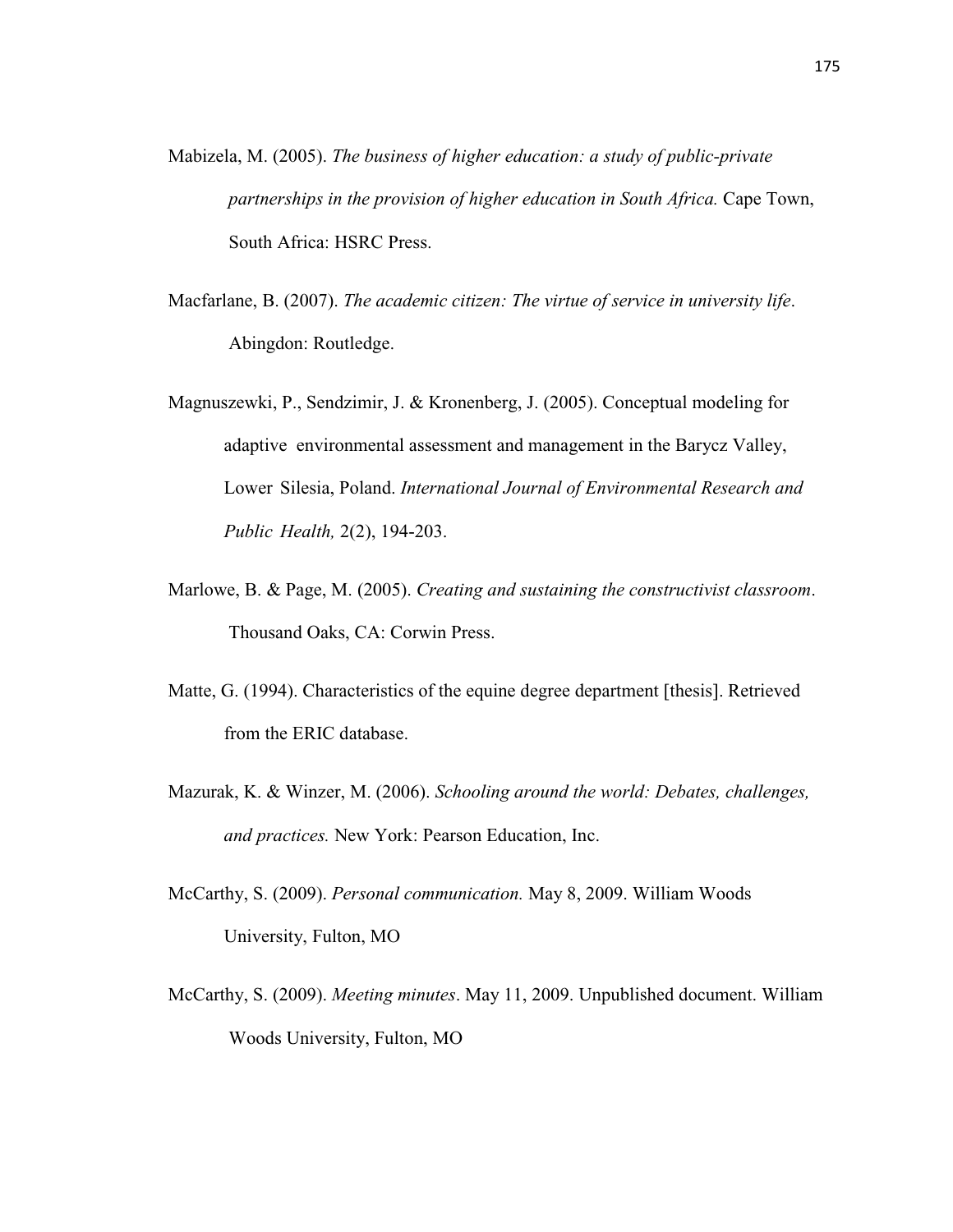- McClaren, L.D. (2007). Designing for change in equestrian studies: A study of learner participation in instructional design [Dissertation]. Cappella University. Retrieved from ProQuest data base.
- McQuaid, R. & Lindsay, C. (2005). The concept of employability. *Urban Studies.*42(2), 197-219.
- Meisier, N.T. (2009). The historical perspectives of the unwanted horse [convention transcripts]. 2009 *USDA/AHC forum on the unwanted horse.* Retrieved from usda.org
- Merriam-Webster. (2006). *Merriam-webster's pocket dictionary.* Springfield, MS: Merriam-Webster, Inc.
- Mind Tools. (2010). Systems diagrams. Retrieved from Mind Tools website, http://www.mindtolls.com/pages/article/newTMC 04.htm
- Morrison, M. (2007). Health benefits of animal-assisted interventions. *Complementary Health Practice Review*, 1(1), 51-62.
- Mullen, G. (2008). A survey of eight equine division chairs [*a non-published Walden assignment*].

Mullen, G. (2010). Expert panel interviews. [*Walden project study research*].

Mullen, G. (2010). End-user interviews. [*Walden project study research*].

Mullen, G. (2010). Quantitative survey. [*Walden project study research*].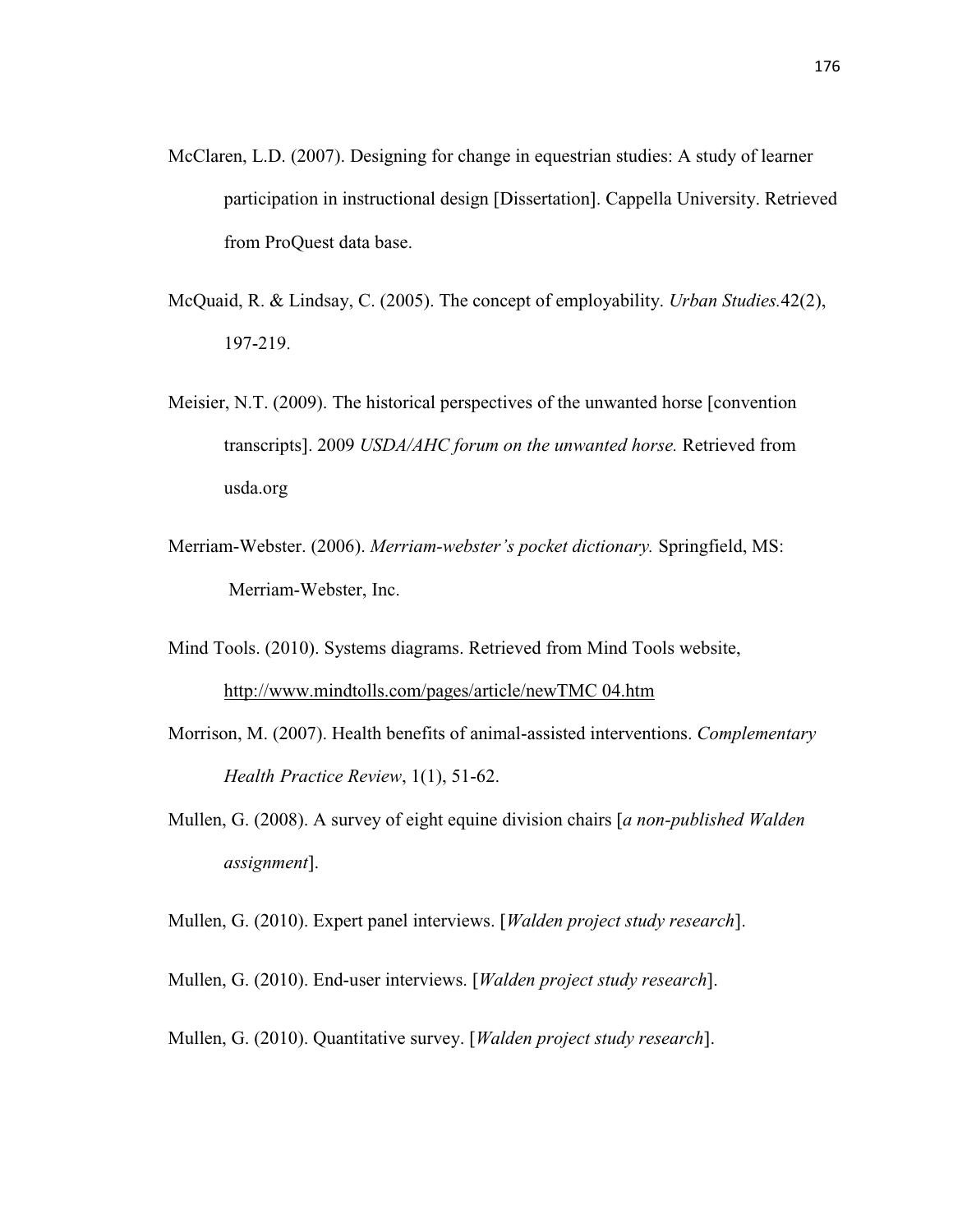- Mullin, C. & Honeyman, D. (2007). The funding of community colleges: A typology of state funding formulas. *Community College Review.* 35 (2), 113-127.
- Murphy, J. (2005). *Connecting teacher leadership and school improvement*. Thousand Oaks, CA: Corwin Press.
- Nahas, G.N. (2005). The cognitive approaches as a basis for enhanced curricula. In Groccia, J. & Miller, J. (Ed.), *On becoming a productive university*. Boston, MA: Anker Publishing Co., Inc.

NARHA. (2003). *How to start a NARHA center.* Denver, CO: NARHA, Inc.

NARHA. (2005). Higher education committee report. [Website]. www.narha.org

NARHA. (2009). [Website].*www.narha.org/* 

NARHA. (2010). [Website].*www.narha.org/* 

Oxford English Dictionary Online. (2010). [Website]. www. OxfordDictionariesonline.

- Pathak, V. & Pathak, K.(2010). Refiguring the higher education value chain. *Management in Education.* 2010, 24, 166-171.
- Parmenter, C. (1978). Equine education programs and related studies as found in colleges and universities in the United States [thesis]. Retrieved from the ERIC database.
- Portelli, J. (2008). In Sikes, P. & Potts, A. *Researching education from the inside: Investigations from within.* New York, NY: Routledge.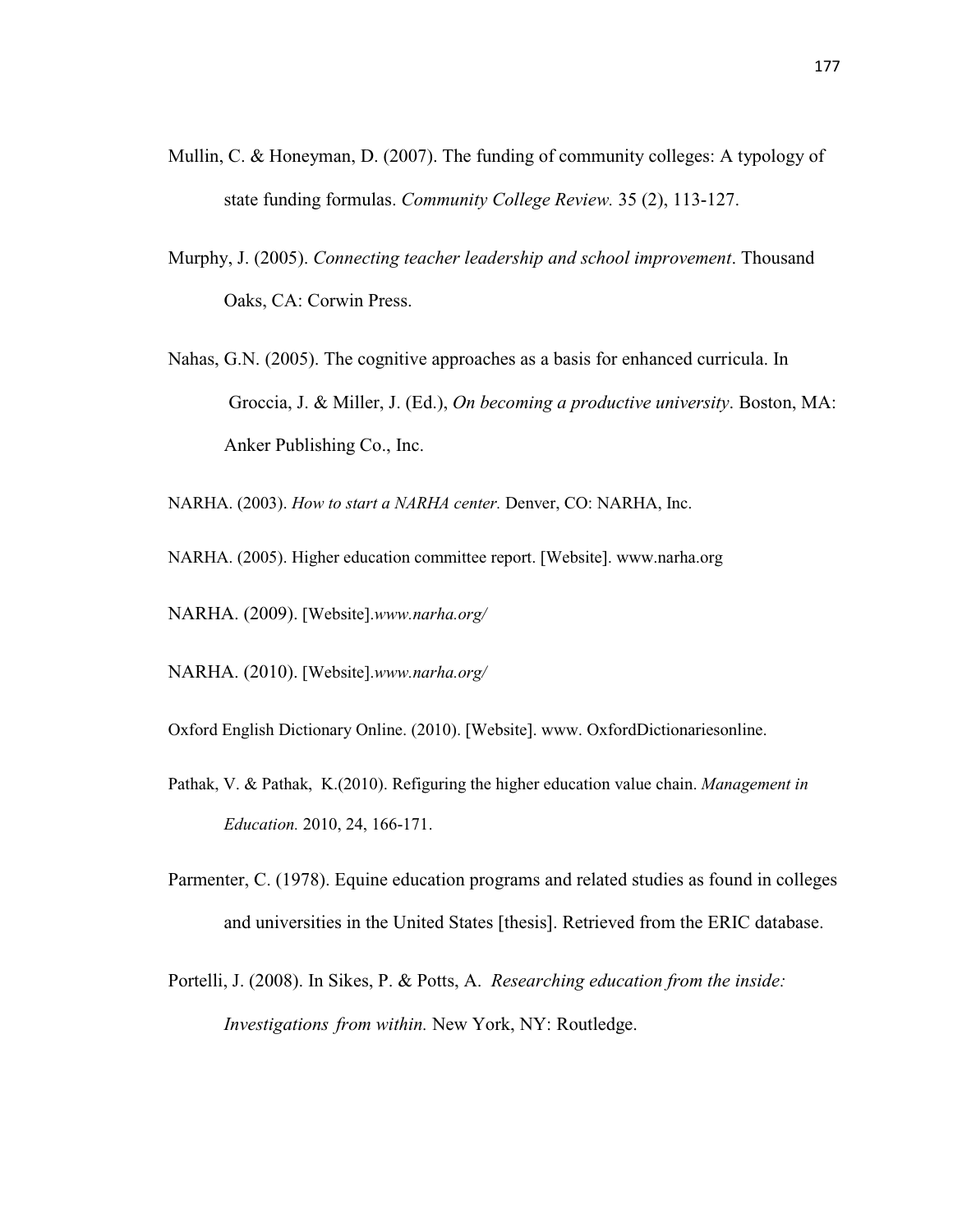- Porter-Wenzlaff, L. (2007). Finding their voice: Developing emotional, cognitive, and behavioral congruence in female abuse survivors through equine facilitated therapy. *The Journal of Science and Healing*, 3(5), 529-534.
- Reeves, D. (2009). *Leading change in your school: how to conquer myths, build commitment, and get results.* Alexandria, VA: ASCD.
- Ridding, K. (2005). *A natural approach: Leadership in horses as a model for leadership in organizations.* [Dissertation]. Royal Roads University. AAT MR17593. Retrieved from ProQuest data base.

Ride Your Horse. (2010). [*Website*]. Rideyourhorse.com

- Robinson, V. and Lai, M. (2006). *Practitioner research for educators: A guide to improving classrooms and schools*. Thousand Oaks, CA: Corwin Press.
- Rosengrant, M. (2008). Biofuels and grain prices: impacts and policy responses.  *International Food Policy Research Institute.* Retrieved from www.ifpri.org
- Rubin, H. & Rubin, I. (2005). *Qualitative interviewing: the art of hearing data*. Thousand Oaks, CA: Sage Publications.
- Rudolph, J. (1979). Selected characteristics of equine education programs at colleges and universities [thesis]. Retrieved from the ERIC database.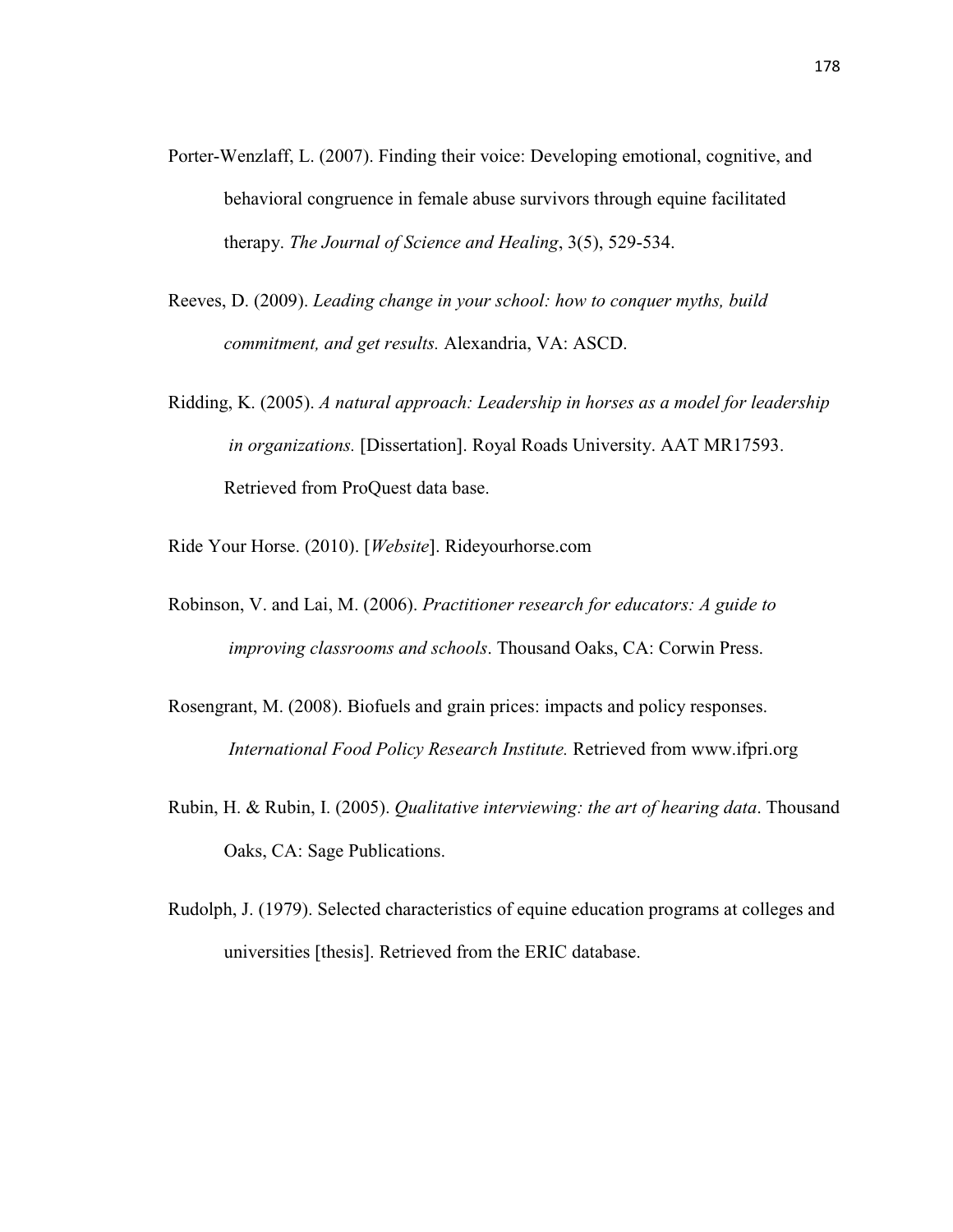- Russel-Martin, L. (2006). Equine facilitated couples therapy and solution focused couples therapy: a comparison study. [Dissertation]. Northcentral University. AAT 3234094. Retrieved from ProQuest data base.
- Schneider, E & Hollenczer, L. (2006). *The principal's guide to managing communication*. Thousand Oaks, CA: Corwin Press.
- Scott, B. (2009). Organization primer: Change management, Kurt Lewin and beyond. *IRC article series.* Retrieved from irc.queensu.ca
- Schultz, P., Remick-Barlow, A. & Robbins, L. (2007). Equine-assisted psychotherapy: A mental health promotion/intervention modality for children who have experienced intra-family violence. *Journal of Health and Social Care in the Community,* 15(3), 265-271.
- Schultz-Rathbun, M. (2009). Finding healing through horses: Equine assisted psychotherapy. [Senior Project]. William Woods University.
- Senge, P. (2006). *The fifth discipline: The art and practice of the learning organization.*  New York, NY: Broadway Business Publishing.
- Serpell, J. (2006). Animal-assisted interventions in historical perspective. In Fine (2006). *Animal assisted therapy: Theoretical foundations and guidelines for practice.*  San Diego, CA: Academic Press.
- Serpell, J. & Kruger, K. (2006). Animal-assisted interventions in mental health: Definitions and theoretical foundations. In Fine (2006). *Animal-assisted therapy:*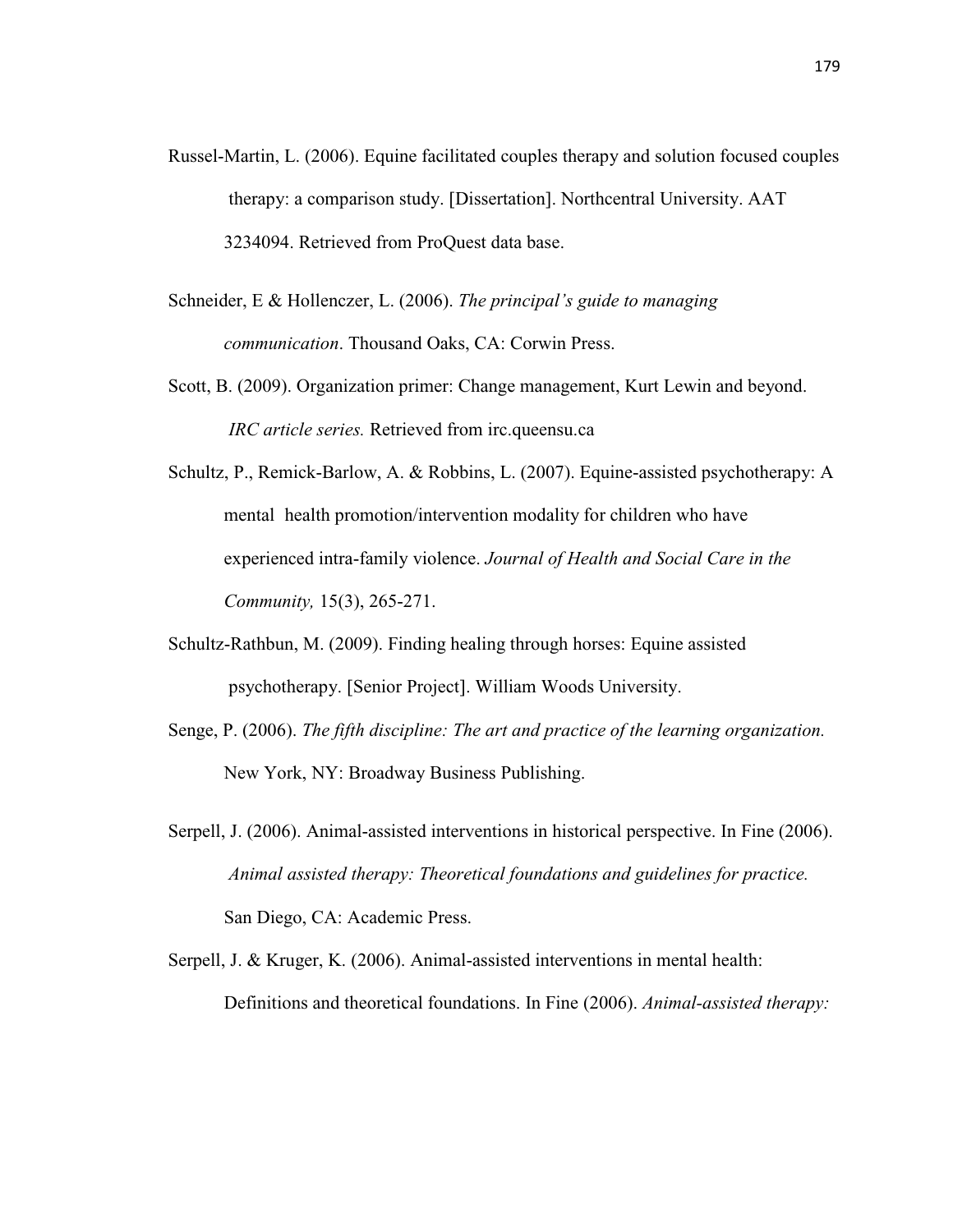*Theoretical foundations and guidelines for practice.* San Diego, CA: Academic Press.

- Sergiovanni, T.J. (2005). *Strengthening the heartbeat.* San Francisco, CA: Jossey-Bass.
- Shapiro, A. (2008). *The effective constructivist leader.* New York: Rowman & Littlefield Education.
- Shea Center. (2010).[*Website*]. Sheacenter.org
- Shields, C. & Edwards, M. (2005). *Dialogue is not just talk: a new ground for educational leadership.* New York: Peter Lang.
- Silkwood-Sherer,D. & Warmbier, H. (2007). Effects of hippotherapy on postural stability in persons with multiple sclerosis. *Journal of Neurologic Physical Therapy*, 31(2), 77-84. doi: 10.1097/NPT.0b013e31806769f7
- Singh. (2007). *Quantitative social researach methods*. Thousand Oaks, CA: Sage publications, Inc.
- Snow, D.R. (2005). *Classroom strategies for helping at-risk students*. Alexandria,VA: Association for Supervision and Curriculum development. Retrieved from http://site.ebary.cm/lib/waldenu
- Sole, D. (2006). *Effects of equine-facilitated therapy on self-efficacy beliefs of cerebral palsied pre-adolescents and adolescents.* [dissertation]. Union Institute and University. AAT 3228130. Retrieved from ProQuest data base.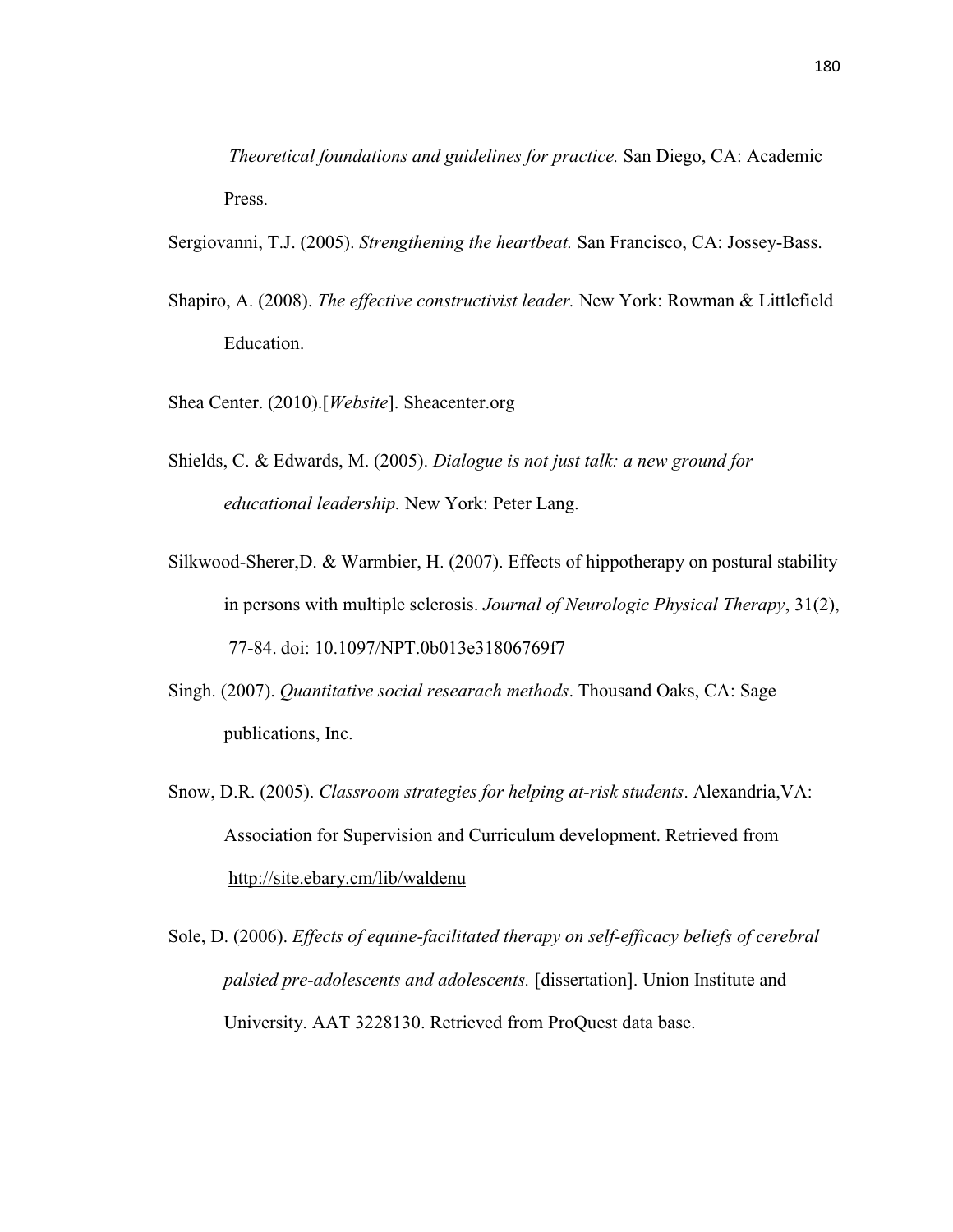- Strides, [News excerpt. Undeclared author]. (2009). Vol. 15, No. 3, NARHA. Denver: CO Strides, [News excerpt. Undeclared author]. (2009). Vol. 15, No. 3, NARHA. Denver:<br>
CO<br>
Strimple, E. (2003). A history of prison inmate-animal interaction programs. *American*
- *Behavioral Scientist,*  47(1), 70-78. Doi: 1177/0002764203255212 Behavioral Scientist, 47(1), 70-78. Doi: 1177/0002764203255212<br>The Systems Thinker (2010). Reinforcing and balancing processes. Retrieved from the
- Systems Thinker website, http://thesystemsthinker.com/tstcld.html.
- Thomsen, K. (2006). *Service learning in grades K-8: Experiential learning that builds character and motivation.*  Thousand Oaks, CA: Corwin Press.
- Toole, M. (2005). A project management causal loop diagram [transcript]. 2005 *ARCOM Conference, London, UK* .
- Tracey, D. & Morrow, L. (2006). Lenses on reading: An introduction to theories and *models*, NewYork, NY: Guilford Publications, Inc.
- Traeen, B. & Wang, C. (2006). Perceived gender attribution, self-esteem, and general self-efficacy in female horseback riders. Journal of Equine Veterinary Science, 26(10), 439-444. doi:10.1016/j.jevs.2006.08.007
- Trochim, W., Cabrera, D., Milstein, B., Gallagher, R., & Leischow, S. (2006). Practical challenges of systems thinking and modeling in public health. *American Public Health Association Association,* 96(3), 538-546. Doi:10.2105/AJPH.2005.066001 er, R., & Leischow, S. (2006).<br>ling in public health. America<br>:10.2105/AJPH.2005.066001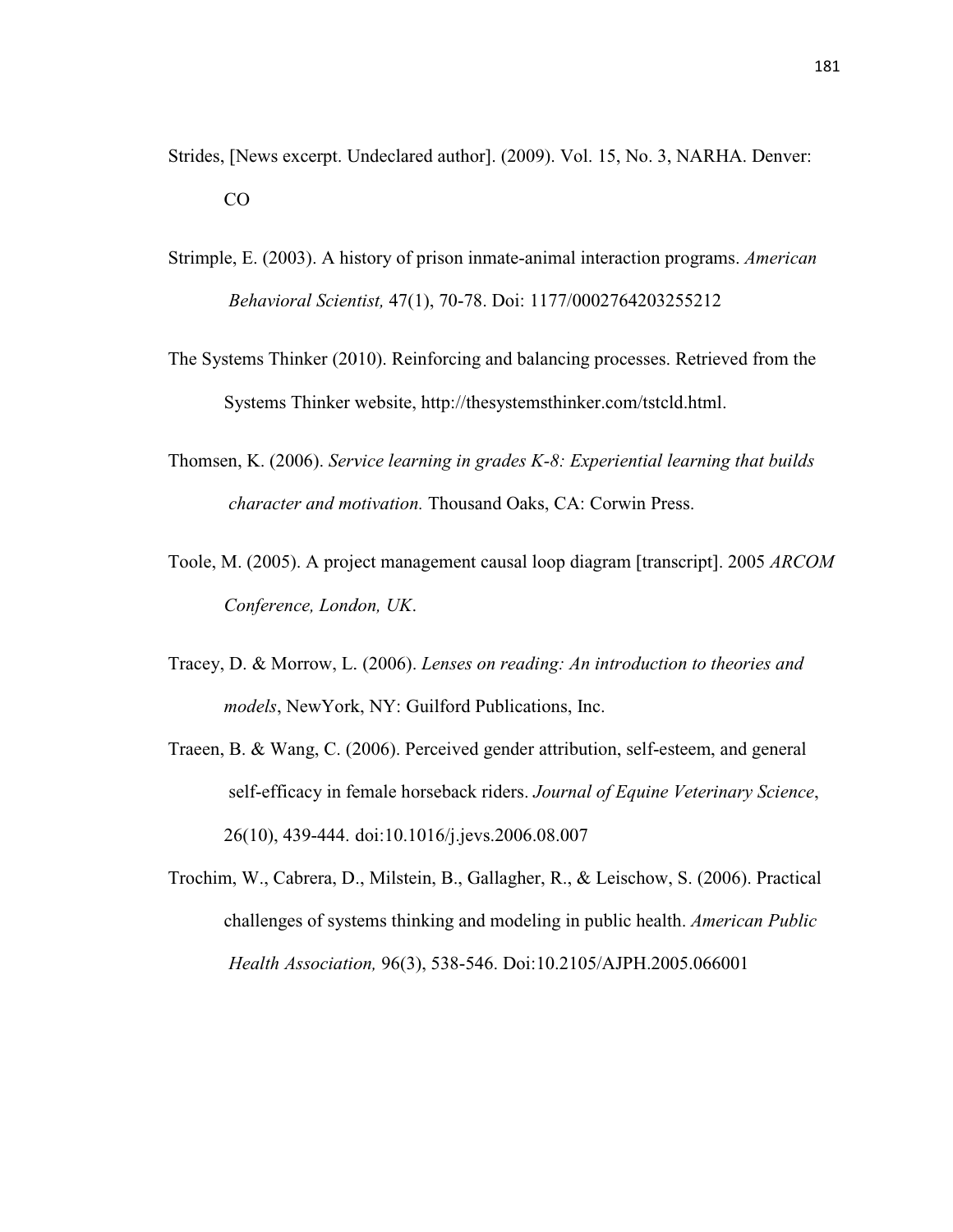- Trotte, K.; Chandler, C.; Goodwin-Bond, D. & Casey, J. (2008). A comparative study of the efficacy of group equine-assisted counseling with at-risk children and adolescents. *Journal of Creativity in Mental Health,*3(3), 254-284.
- Ute, P.(2009). One horse power for success the cooperation between equine assisted occupational therapy and speech language pathology. *Mensch and Pferd international.*2009, heft 1, 34-35.
- Wasley, P. (2008) Entrepreneurship 101: Not just for business school any more.  *Chronicle of Higher Education,* 54(41), A8. ISSN-0009-5982.
- Wesley, F. Zimmerman, B. & Patton, M. (2006). *Getting to maybe*. Canada: Random House of Canada Limited.
- Wessels, M. (2005). *Experiential learning*. Landsdowne, South Africa: Juta & Co.
- Willis, J.(2007). *Foundations of qualitative research*. Thousand Oaks, CA: Sage Publications, Inc.
- Witmer, D., Silverman, D. & Gaschen, D. (2008). Working to learn and learning to work: A profile of service-learning courses in university public relations programs. *Public Relations Review,* 35(2), 153-155.
- William Woods University (WWU) (2006). *HLC program review.* Unpublished document, WWU, Fulton, MO.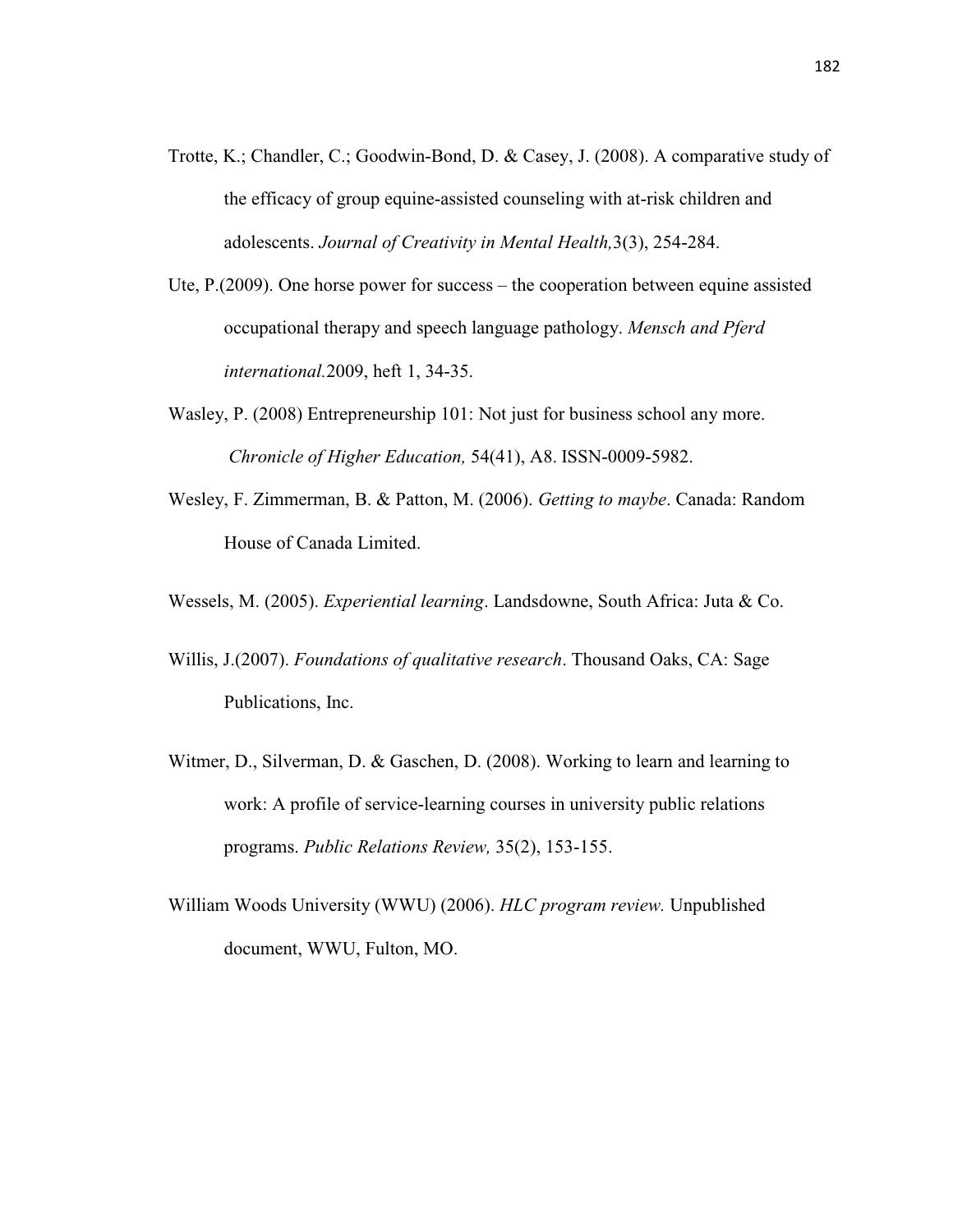- William Woods University (WWU) (2009). *Faculty manual, meeting minutes, promotional manual, registrar record.* Unpublished documents, WWU, Fulton, MO.
- Young, R. (2008). Budget crises create opportunity. *University Business,*11(8), 19-20.
- Young, M. (2008). From constructivism to realism in the sociology of the curriculum. *Review of Research in Education,* 32(1), 23-28.
- Yorke, J., Adams, C. & Coady, N. (2008). Therapeutic value of equine-human bonding in recovery from trauma. *Anthrozoos: A Multi-Disciplinary Journal of the Interactions of People and Animals,* 21(1), 17-30.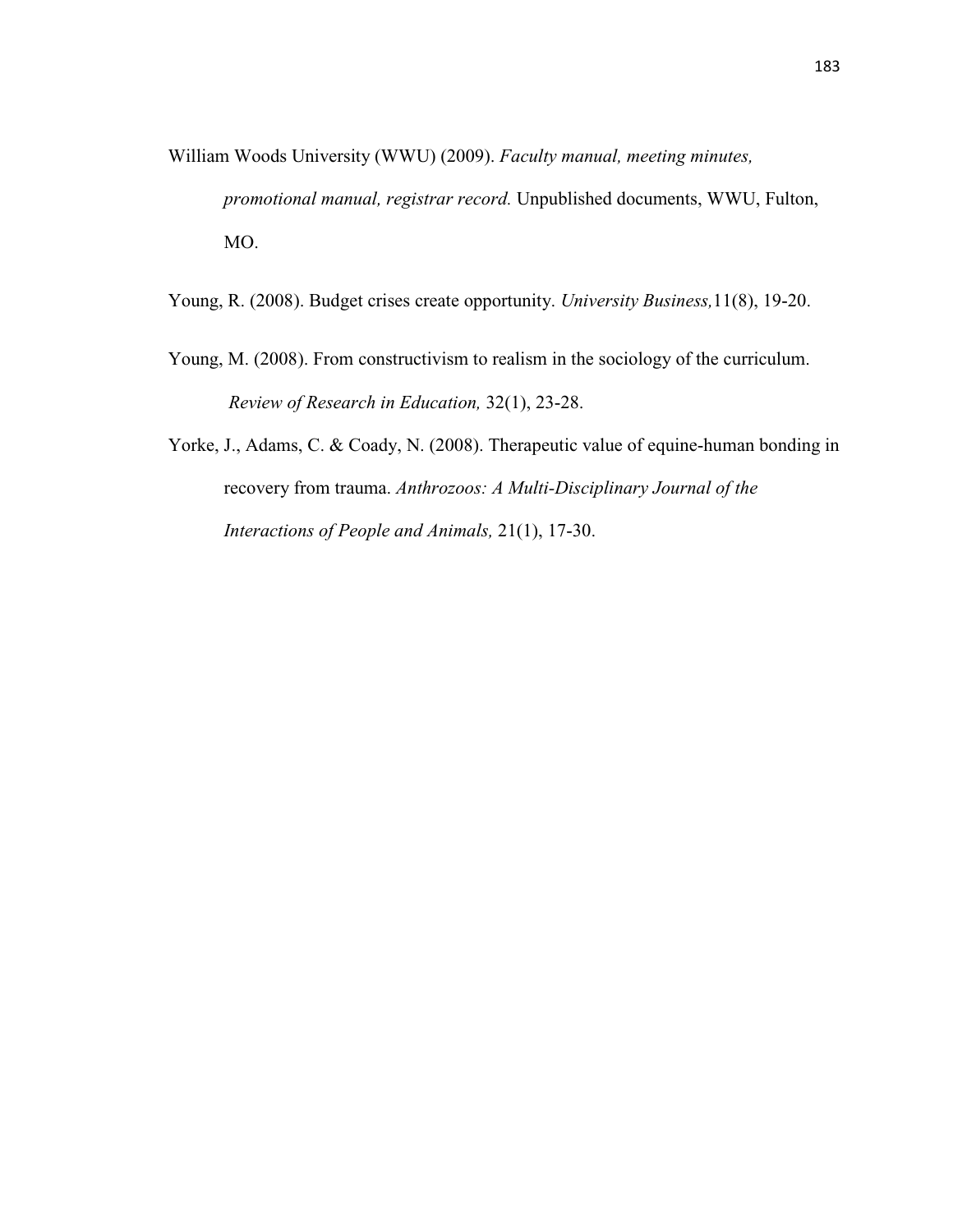Appendix A: The Project

# A MULTI-OPTION PROPOSAL FOR THE EXPANSION OF THE EQUINE-ASSISTED ACTIVITIES AND THERAPY (EAAT) PROGRAM AT WILLIAM WOODS UNIVERSITY

GARY MULLEN

December, 2010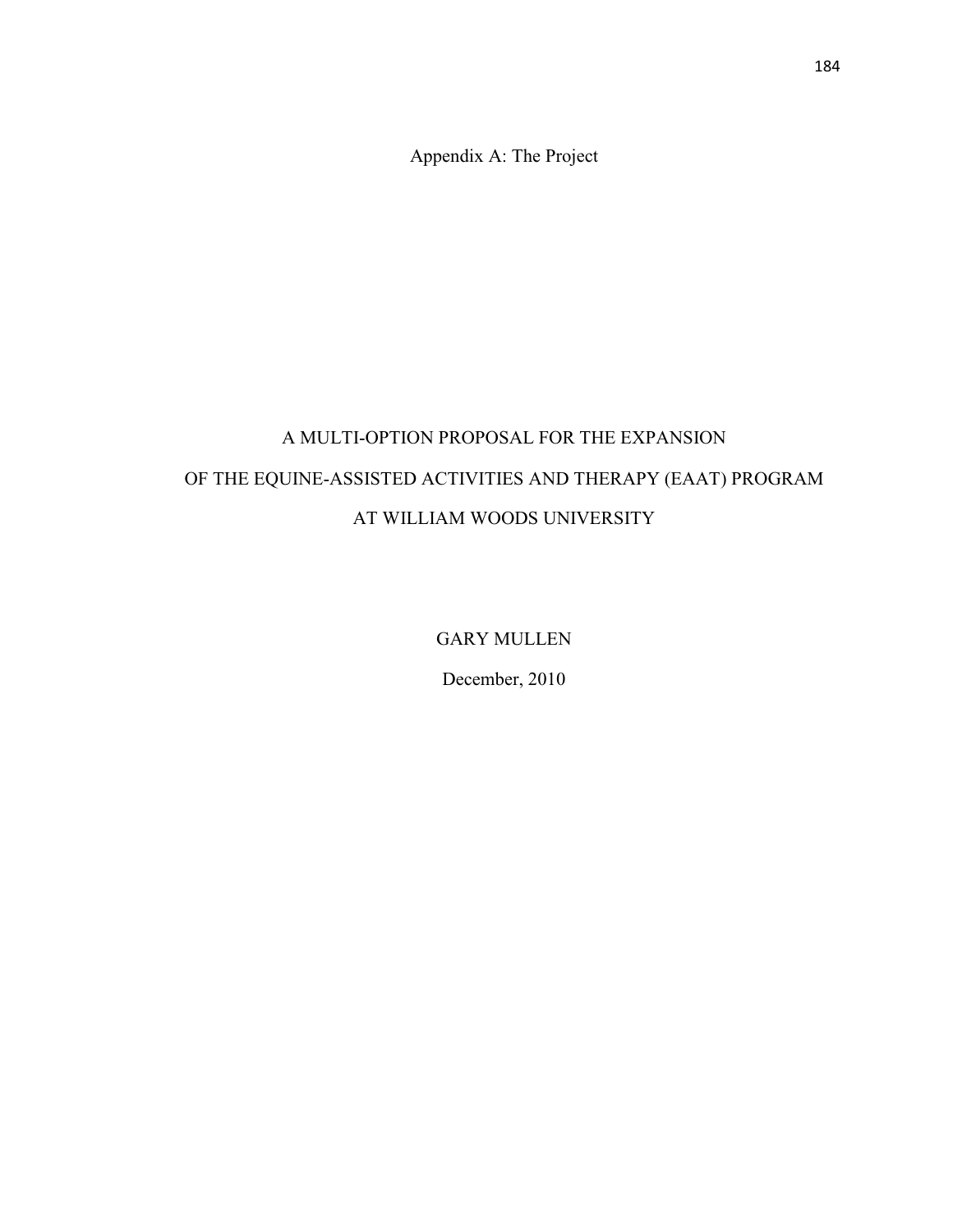#### **Introduction**

This proposal is the product of my doctoral project study for my Ed.D. in Administration Leadership at Walden University. The title of my project study is, "Integrating Equine-Assisted Activities and Therapy (EAAT) into a Higher Learning Institution." Walden University encourages professionals to target their local workplace as the recipient of their research efforts. I, therefore, purposefully selected this project with the hopes that William Woods University would benefit from my studies. Later in this proposal, I will address issues that are likely to be a concern, including financial matters, the credibility of EAAT as a profession, and the employability of graduates.

#### **The Problem**

My research problem developed as a response to the university president's mandate for divisions to become more cost-efficient (Fessler, personal communication, 2009). This requirement was followed by a request to consider innovative programs (e.g., a veterinary technical program) that could be incorporated into the existing traditional equestrian studies program to attract more students (McCarthy, personal communication, 2009). As the equestrian studies division chair (at that time), I was thus presented with the problem of finding an innovative and cost-efficient way to fill the budgetary gap in providing a quality equestrian education at WWU. For an intervention in this fiscal dilemma, my research and project focused on the expansion of the Equine-Assisted Activities and Therapy (EAAT) program at WWU.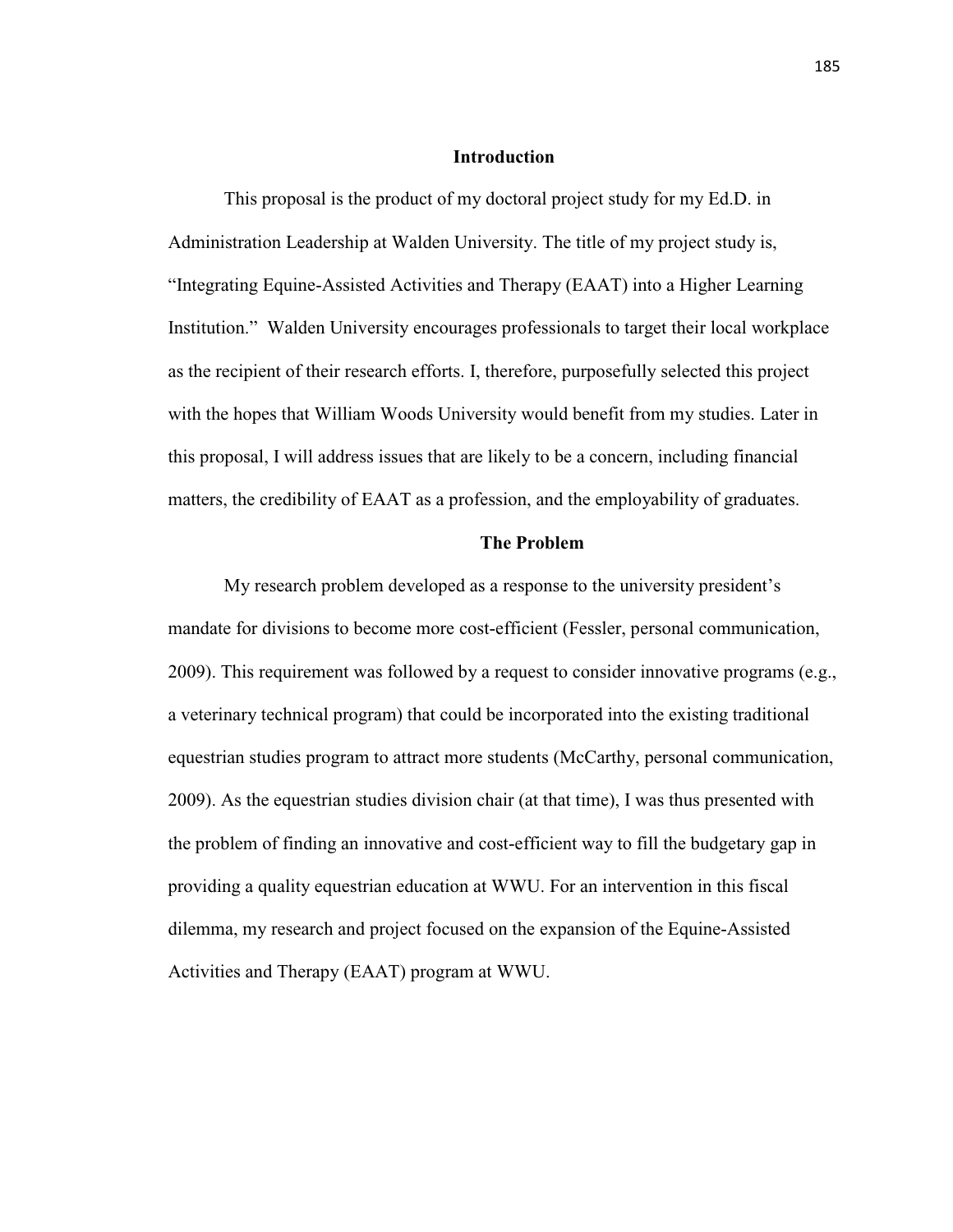#### **Proposal Overview**

This multi-option proposal is for the expansion of the existing EAAT program at WWU. The extent of the current program is one course, Survey of Therapeutic Riding, which has been offered every semester since 2007, with an average enrollment of ten students. Service learning events associated with the class include the first Equestrian Special Olympics for the state of Missouri (in the spring of 2008); field trip visits from various Fulton treatment centers; occasional community riding lessons; and, the first WWU horse show with integrated classes for riders with disabilities (in the spring of 2010). The EAAT program is used as a successful recruiting tool by the Office of Admissions. It is marketed as an EAAT "concentration."

This proposal recommends the subtle expansion of the EAAT program to include an EAAT minor, and the opportunity for students to receive North American Riding for the Handicapped Association (NARHA) instructor certification through an EAAT center that serves the local community, on or off-campus. Options and logistics will be presented later in the proposal.

#### **Proposal Goals**

This proposal was designed with primary goals relating to finances, students, and social justice. Following are expanded elements of each goal:

- 4. The financial goal is a solution for the budgetary conflict,
	- a. Without making negative cutbacks in the existing equestrian program,
	- b. Without raising student fees, and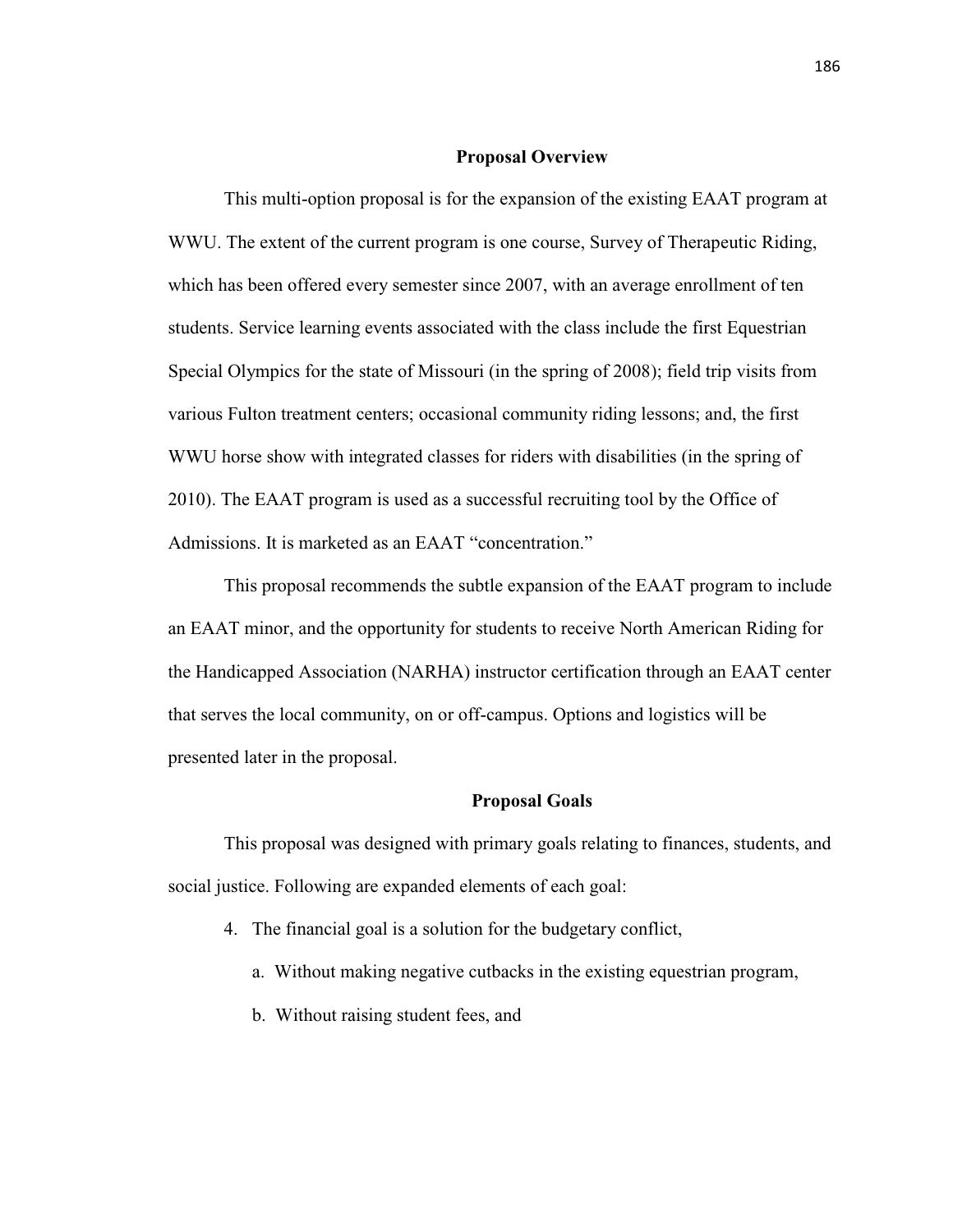- c. By capitalizing on existing equestrian division resources, with minimal imposition.
- 5. The student goal is an enriched learning experience for the students
	- e. Through experiential, practicum learning,
	- f. Through service learning,
	- g. Through entrepreneurial learning, and
	- h. Through interdisciplinary collaboration.
- 6. The social justice goal is to provide EAAT services to those in the local community with disadvantages or disabilities.

## **Growth Strategy**

When starting an EAAT center, Mallon (2006) recommends the maxim of "start small." This is consistent with Shapiro's (2008) explanation of an "emergent curriculum" that evolves based on student interest (i.e., enrollment in the program) and student need (i.e., gainful employment). Garvin (2008) also alludes to the strategy of a gradual transition for program growth, based on a stages-of-change strategy. By following this "start small" philosophy, time is allowed to see if enrollment does grow, and if students are securing quality EAAT jobs. Plus, this approach is less demanding on all stakeholders, and growth can naturally progress over time, as needs dictate.

#### **Research Summary**

The two guiding research questions for my mixed methods project study were as follows: (a) Among higher learning institutions, to what extent are internal and external resources used to integrate EAAT as an intervention to close the gap between income and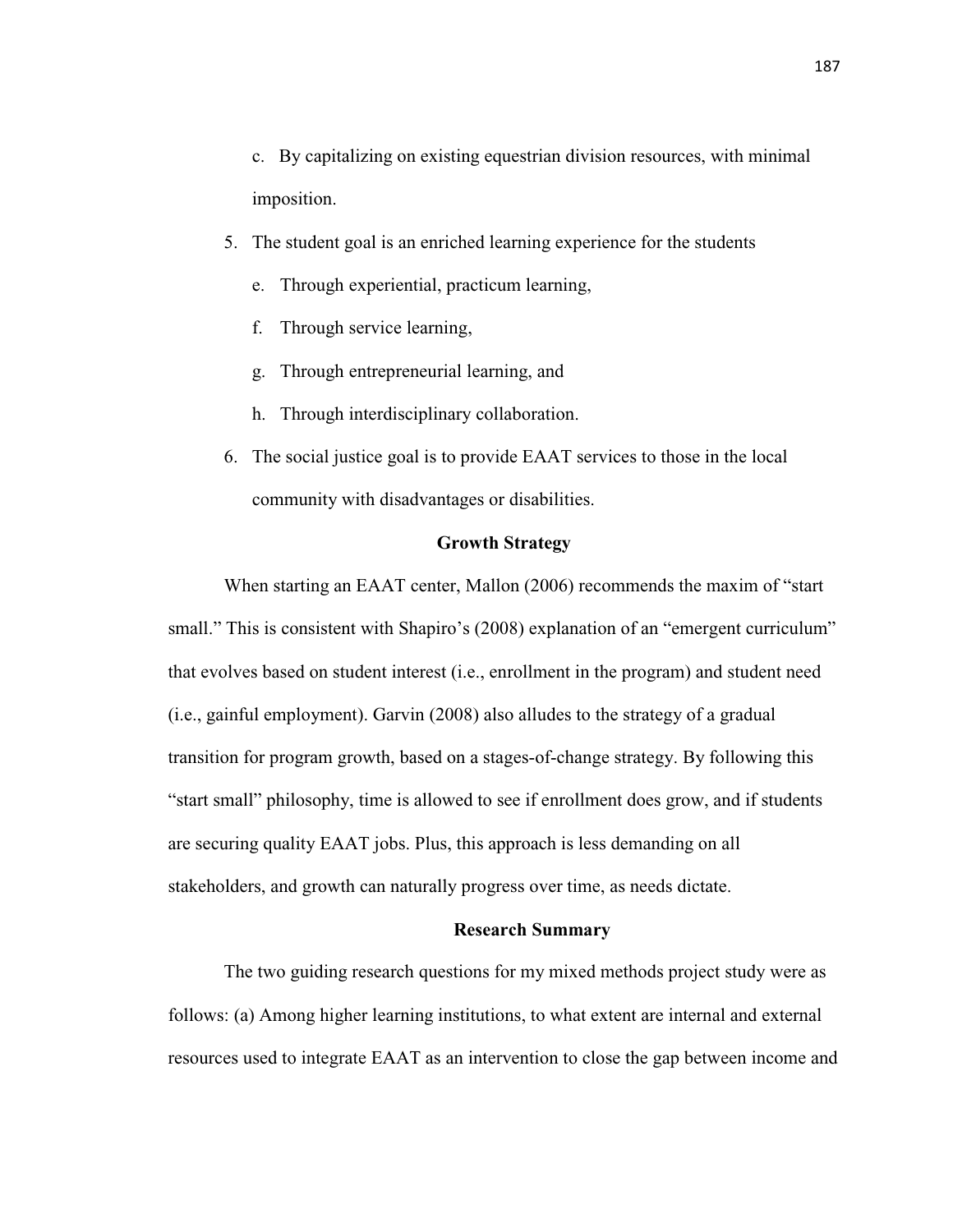the budget needed for a quality equestrian studies program? and (b) How is an EAAT program compatible with the needs and capabilities of the institution, WWU? The quantitative component was in the form of a one-time survey to all identified U.S. higher learning institutions (37) that have an EAAT emphasis, minor, or major. The survey addressed the descriptive portion (ways and means) of the guiding research question. Research on how to align the survey data with the "needs and capabilities" of WWU was achieved using multi-faceted qualitative design involving five phone interviews involving experts (selected school administrators) and individual phone/e-mail interviews with two end-user groups (WWU equine division faculty and select WWU division chairs). After all the quantitative and qualitative information was compiled and analyzed, it was further refined into prototypes for various levels of EAAT involvement at WWU, and a written, multi-optioned proposal was developed. The draft was sent for member checking by the expert panel and end-user groups. After final review of all data, the multi-optioned proposal was refined and put into presentation format for consideration by the WWU administration. A full copy of the doctoral study can be viewed online at the Walden University Library (www.degrees4teachers.net).

## **Overview of Expansion Options**

Three options for the expansion of the EAAT program at WWU are offered for consideration.

Expansion Option One:

• Provide on-campus lessons to those in the community who are disadvantaged or disabled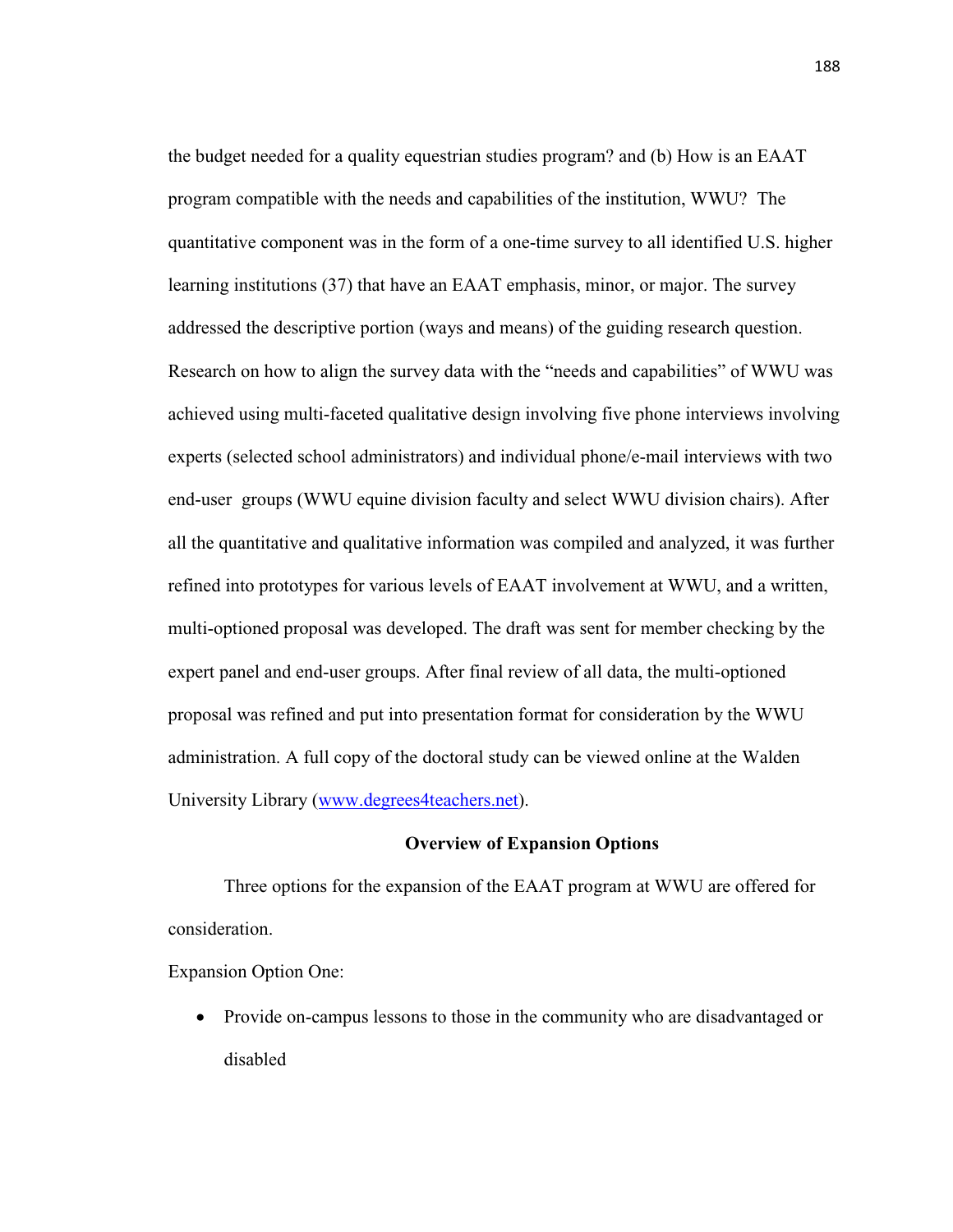- Expand the EAAT concentration to a minor
- Seek NARHA Higher Education Membership to provide NARHA instructor certifications for WWU students

Expansion Option Two:

- Provide off-campus lessons to those in the community who are disadvantaged or disabled at the WWU equine annex
- Expand the EAAT concentration to a minor
- Seek NARHA Higher Education Membership to provide NARHA instructor certifications to WWU students

Expansion Option Three:

- Form a collaboration with an off-campus independent EAAT center (Cedar Creek) TRP)
- Expand the EAAT concentration to a minor
- Seek NARHA Higher Education Membership to provide NARHA instructor certifications to WWU students

# **Option One Details**

# **The Proposed Expansion**

- Provide on-campus lessons to those in the community who are disadvantaged or disabled
- Expand the EAAT concentration to a minor
- Seek NARHA Higher Education Membership to provide NARHA instructor certifications for WWU students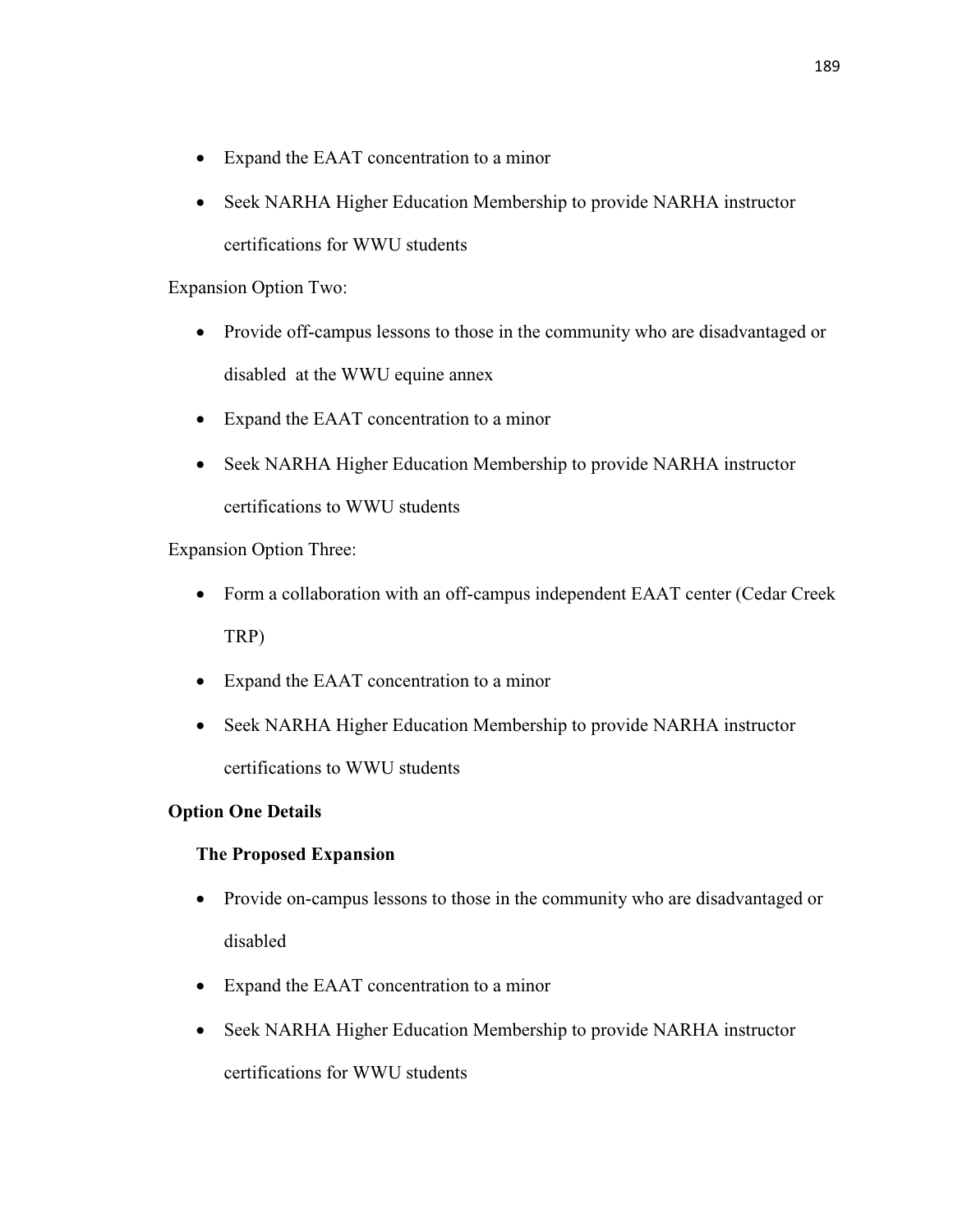# **Needed Resources**

- Sharing of 3 4 beginning-level school horses
- Sharing of 3 4 full sets of horse tack
- Sharing of one small arena
- Additional stipend for the adjunct, or someone else, to serve as program coordinator

# **Benefits**

- This is a cost-efficient option because t capitalizes on the sharing of existing traditional equine program resources. 74% of the 25 surveyed institutions share horses and arenas between their EAAT program and their traditional equine program.
- Per my end-user Interviews, 100% of the WWU equine faculty members are in support of this on-campus option, especially if one of the small arenas could be eventually upgraded (through donations or fundraisers) to a covered arena for use by both programs.
- The NARHA certified adjunct is already teaching the existing EAAT course at WWU.

### **Barriers**

• It should be expected that there will be some conflict in the scheduling of arenas and horses, as well as the typical problems that might be encountered in sharing (e.g., miscommunications and differences in training methods).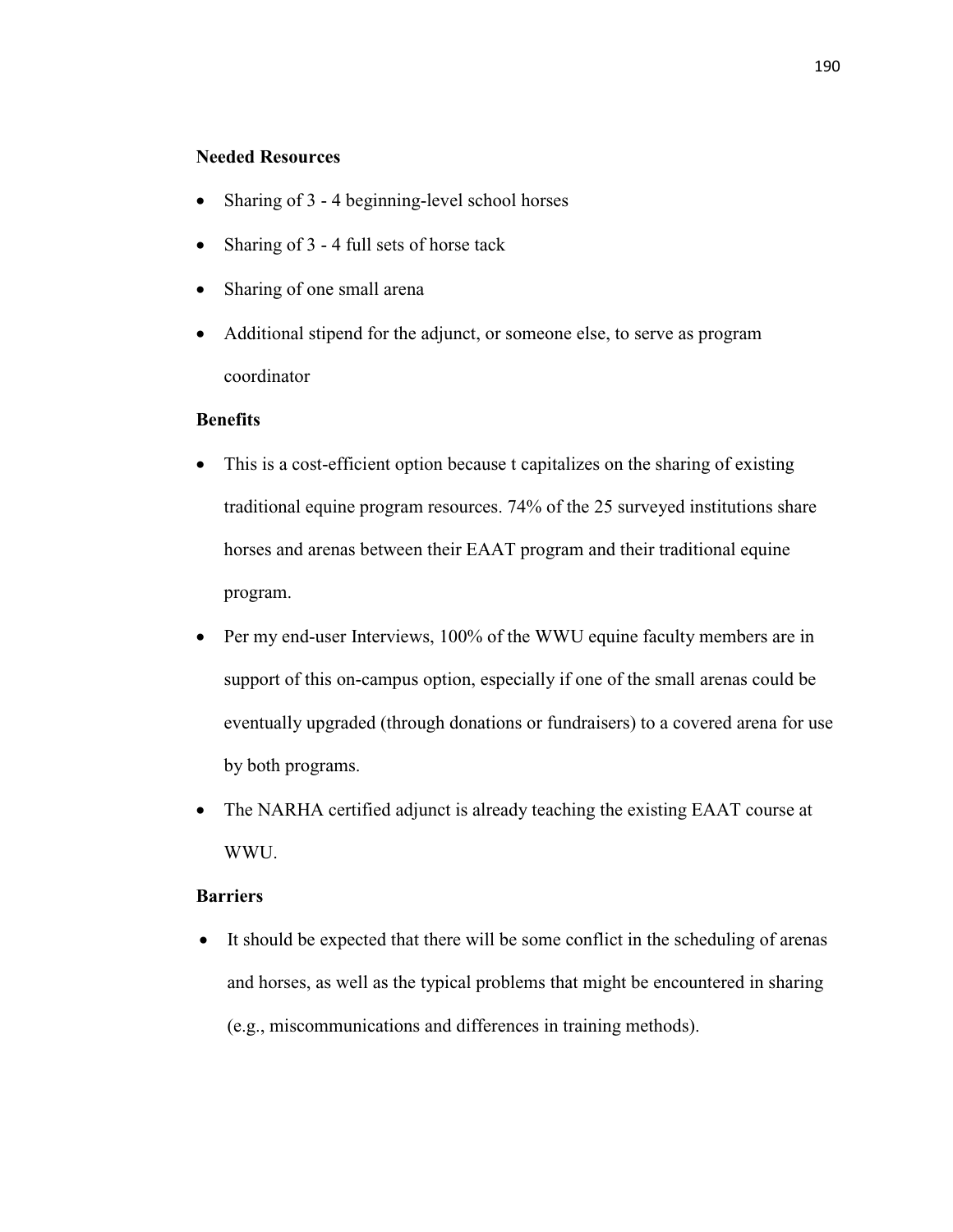• Unless a more creative idea is devised, a salary stipend might be needed for the adjunct, or faculty member, or graduate assistant, to assume the program coordinator role (see job description of EAAT program coordinator).

## **Recommendations**

- Based on my Expert Panel interviews, many of the institutions restricted community lessons to 2 days per week. Since WWU horses are ridden in traditional classes only 4 days per week, the scheduling could be developed around the classes, with Friday being a prime day for EAAT activities.
- I recommend that the proposed "EAAT Center" operate only on Fridays for the first year, during a 3-hour time slot. When I taught the Survey of Therapeutic Riding class, this was the time slot we successfully used. No traditional riding classes are held that day, and the human traffic is minimal, conducive to safety.
- The use of the small arena adjacent to the classrooms is my recommendation. It allows those with disabilities to safely arrive and prepare in a designated area. A future goal to benefit the EAAT program and the traditional program could involve an EAAT class sponsored fundraiser to put a roof on that arena.
- Expand the Survey of Therapeutic Riding course to four credit hours, and include a 3-hour lab on Friday. This will cover the adjuncts salary to supervise the community lessons during the lab. In 3 hours, using three horses, at least six community lessons could be offered.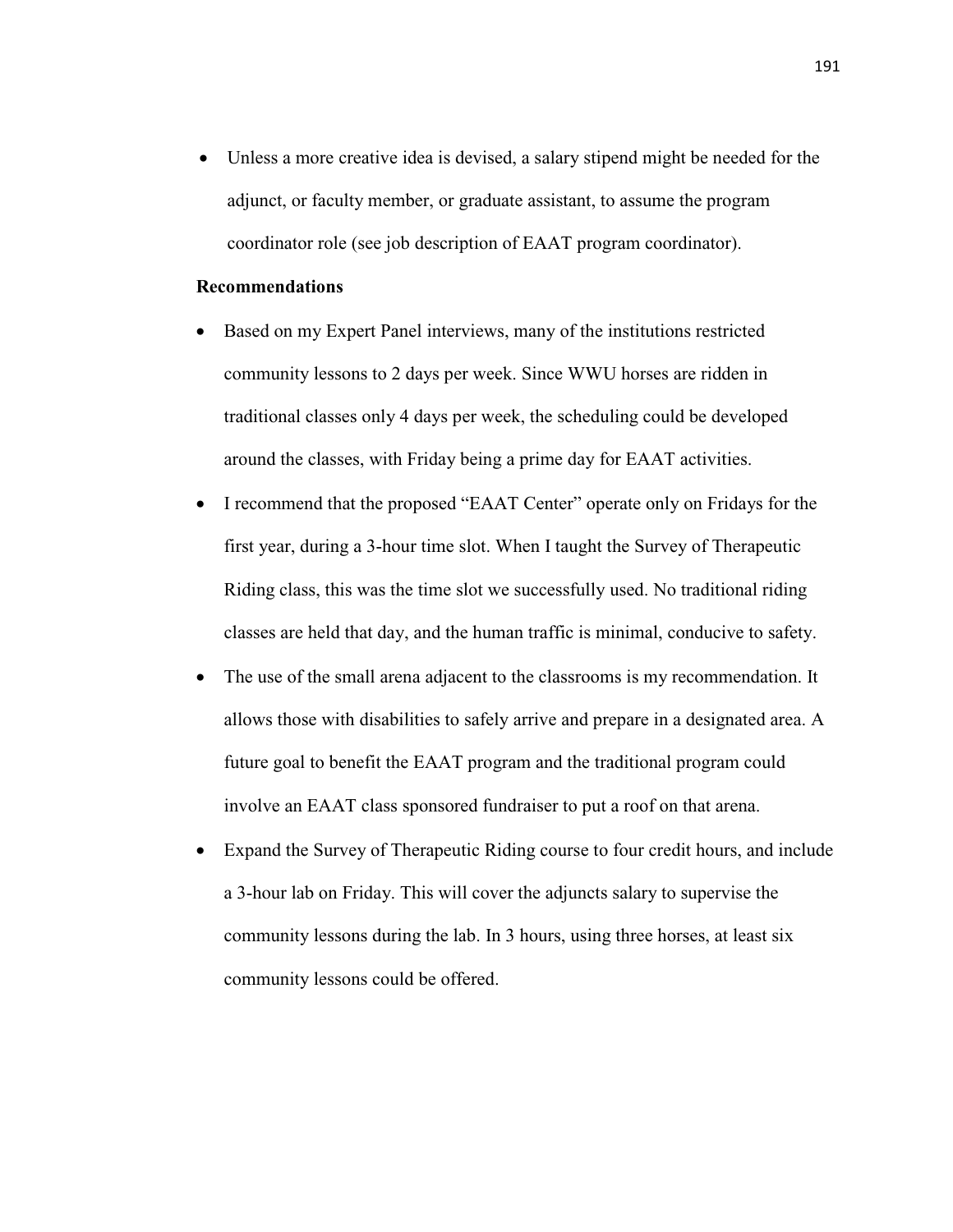- I recommend that a graduate assistant assume the program coordinator role, and work in conjunction with the NARHA certified adjunct and the equestrian studies division chair (see EAAT Program Coordinator job description).
- An EAAT minor could be a valuable marketing tool, since only 25% of the 27 schools in the nation offer an EAAT minor, and only 13% offer an EAAT major (Mullen, survey, 2010). For more details and potential course offerings, see the section entitled The EAAT Minor.
- If this option is approved, I recommend that the departments of marketing, university advancement, and admissions meet with the equestrian studies chair and the EAAT program coordinator to plan out a strategy to promote the fully functioning EAAT center and the EAAT minor. Also, a plan to raise funds to cover the small arena by the classrooms could be incorporated into the media attention that is likely to be received.

# **Option Two Details**

## **The Proposed Expansion**

- Provide off-campus lessons to those in the community who are disadvantaged or disabled at the WWU equine annex
- Expand the EAAT concentration to a minor
- Seek NARHA Higher Education Membership to provide NARHA instructor certifications to WWU students

## **Resources Needed**

• Sharing of the university's off-campus equine facility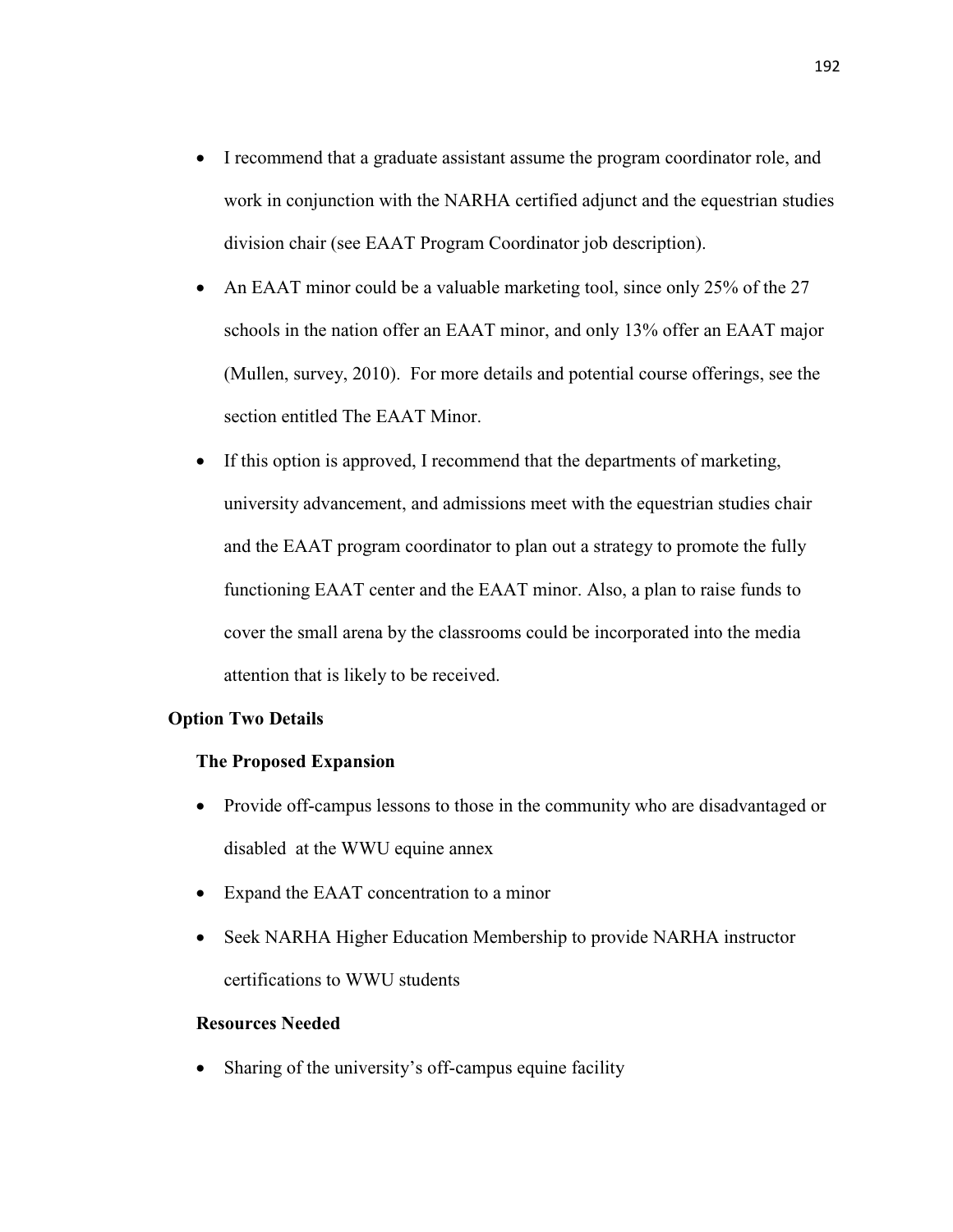- Donation or purchase of 3-4 beginning-level school horses
- Donation or purchase of 3-4 full sets of horse tack
- Conditioning of the arena footing
- One NARHA certified, part-time adjunct
- Additional stipend for the adjunct, or someone else, to serve as the program coordinator
- Conversion of restroom to ADA standards.

# **Benefits**

• The off-campus equine annex could be shared between the EAAT program and the traditional equine program.

# **Barriers**

- Because this option is off campus, horses and tack cannot be shared. The financial support for this option would need to be secured through institutional develop funding and/or fundraising, donations, and grants.
- This will require extra time and effort, beyond program coordinating, to secure the funding.
- The students would not be able to conveniently walk to the facility, which is  $\frac{1}{2}$ mile away. They could drive themselves or carpool.
- Another barrier is the needed conversion of the current restroom into an ADA accessible restroom.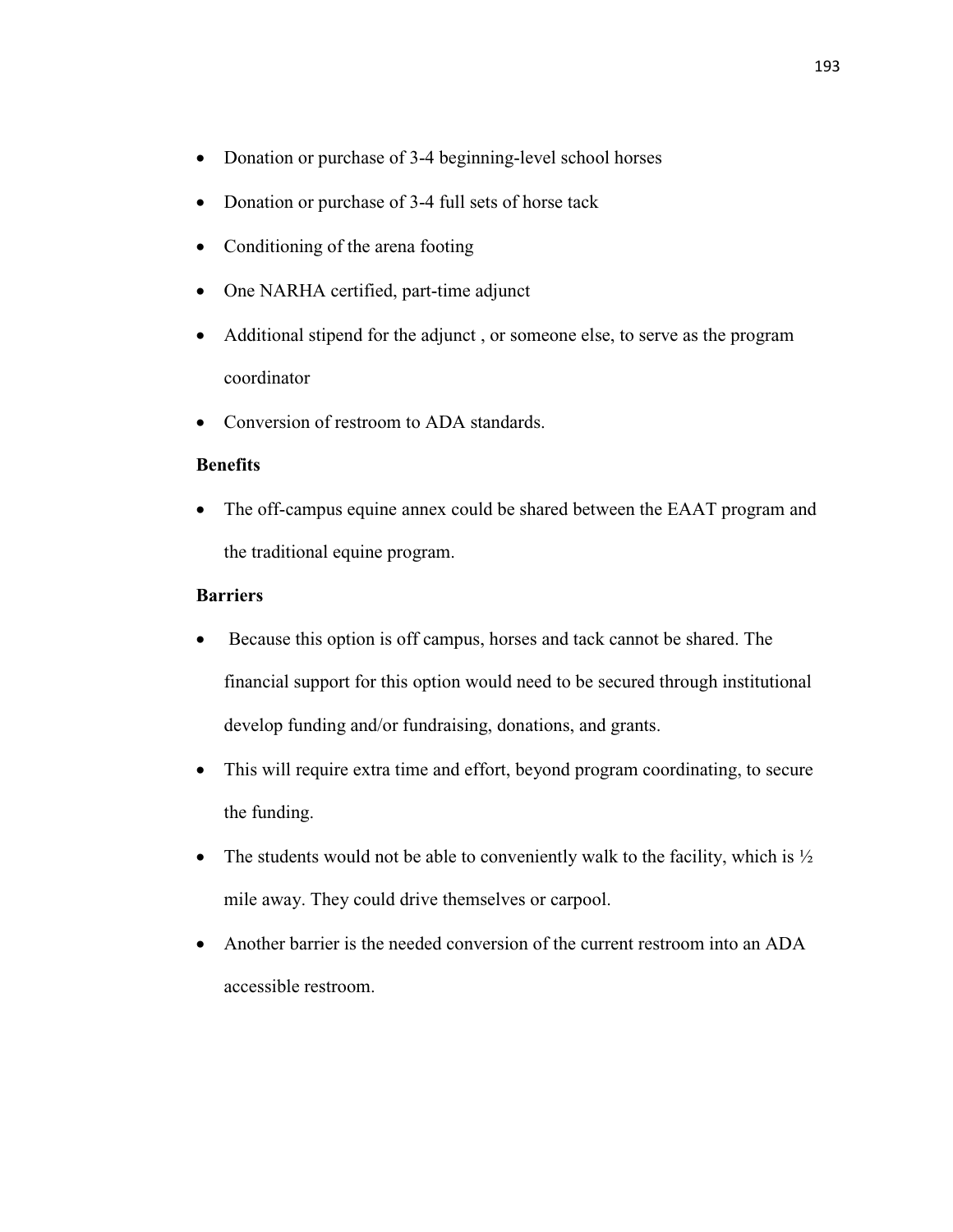# **Recommendations**

• See the above recommendations in Option One. Most of them apply to this option.

# **Option Three Details**

# **Option Three Proposed Expansion**

- Form a collaboration with an off-campus independent EAAT center (Cedar Creek TRP)
- Expand the EAAT concentration to a minor
- Seek NARHA Higher Education Membership to provide NARHA instructor certifications to WWU students

# **Resources Needed**

- Transportation (individual cars, university shuttle, or carpooling) to the site which is 30 minutes from campus
- A collaboration agreement with the center

# **Benefits**

• In my interviews, I learned that Buckskin University paid an independent EAAT center for the cost of supervising their students, whereas Appaloosa University did not (Mullen, EP interviews, 2010). The needed financial support for this option should, however, be minimal, which could appeal to the administration.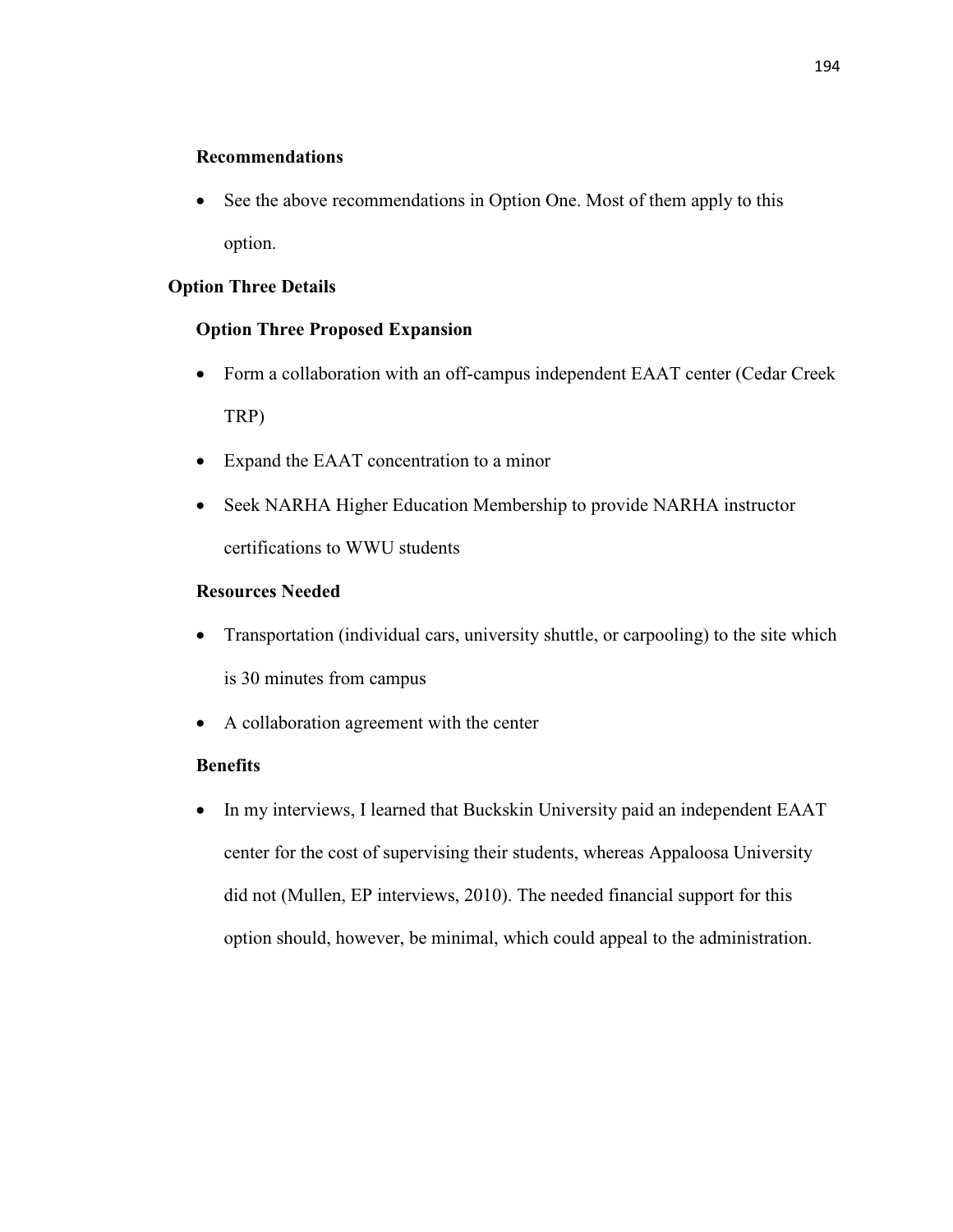## **Barriers**

- Support for this option would depend on the willingness of the independent center to form collaboration for students to do their practicum experience and practice teaching at the center.
- The distance from campus could result in time conflicts with the student schedules; limited daily involvement by students; less interest for enrollment; the inability to serve the immediate local community; the loss of opportunity to incorporate interdisciplinary courses and service learning; and fewer donation possibilities which could also benefit the traditional equine program.
- The independent center is accredited by NARHA, but it is not a NARHA Premiere Center (PAC). This means students cannot earn their NARHA instructor certification there, but they can complete all of the supervised teaching requirements and then take a one week NARHA workshop to complete the certification.

# **Recommendations**

See the recommendations in option one, most of which apply to this option.

# **EAAT Program Coordinator Job Description**

The role of the EAAT program coordinator will include at least the following duties:

Under the direct supervision of the equestrian division chair, the EAAT program coordinator will oversee the development and planning of the EAAT program/center; hire and supervise student workers; seek NARHA premiere Accredited Center (PAC) status for the EAAT program/center; seek NARHA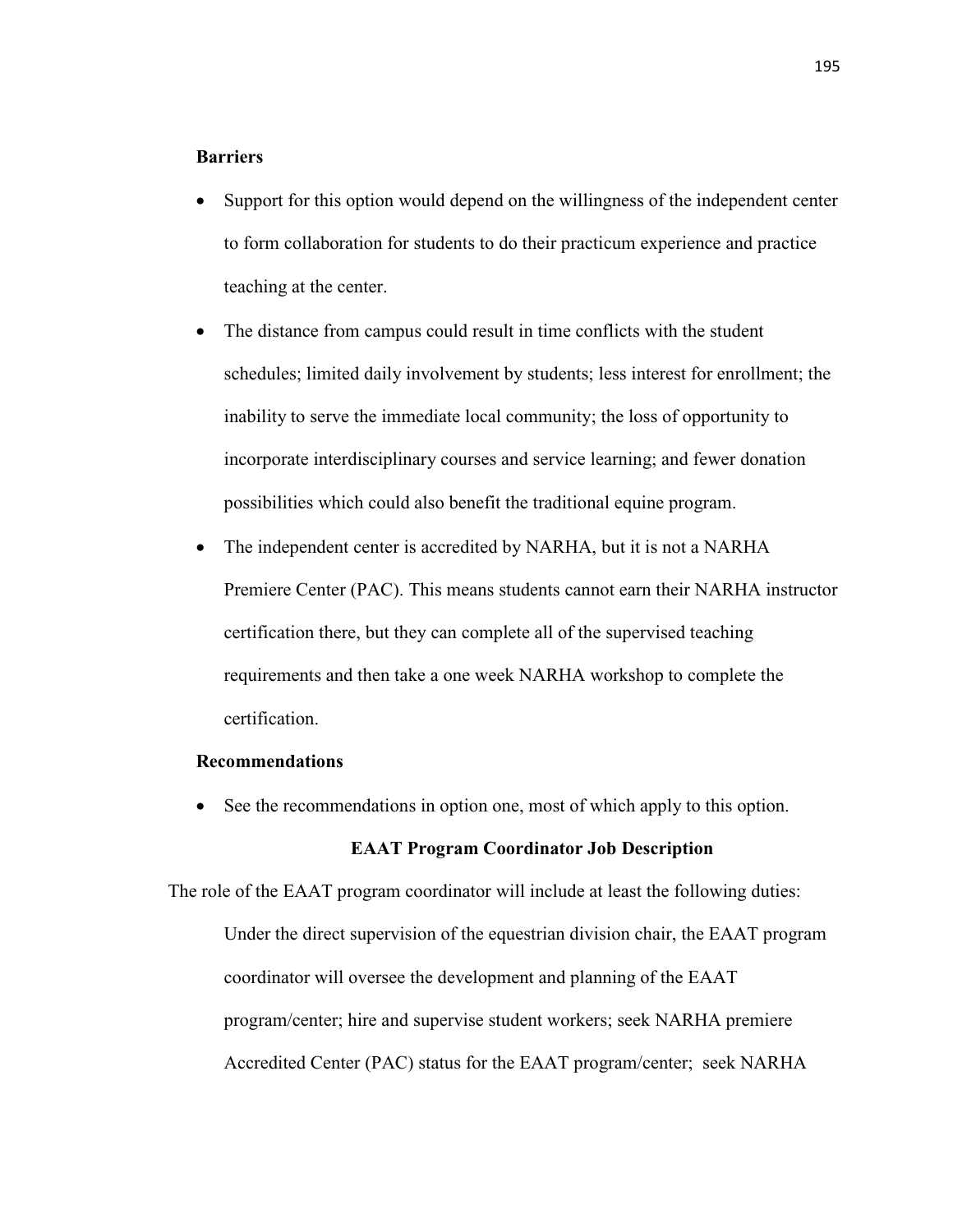Higher Education membership; seek NARHA instructor certification for students; coordinate horse and tack scheduling and care with instructors; work with the stable manager on developing and maintaining adequate EAAT facilities and equipment; serve as advisor of EAAT students; coordinate fundraisers; design and supervise an EAAT center website through the university tech division; work with the directors from marketing, admissions, and advancement to involve them in seeking publicity, donations , and grants; work with community organizations to establish clientele; supervise student teachers during community lessons; maintain EAAT records for community services; maintain the financial records and EAAT budget; and oversee program assessment.

#### **Financial Details**

 Higher education institutions, according to Pathak (2010), are under intense pressure to create a valuable education with scarce funds. Market expansion and a diverse set of customers have propelled the institutions towards active brand building and differentiation. The transformation of institutions of higher learning into competitive enterprises is underway (p. 166).

 Martinez (2006) explains, "policy makers will use the term *efficiency* when they speak of generating savings, encouraging lower program costs, and making the best use of state resources" (p. 314). Similarly, my proposal to expand EAAT at WWU, is also based on a goal of not making budget cuts. My project heavily focuses on two strategies, a) the sharing of existing resources, and b) securing supplemental income through increased enrollment; providing EAAT services; fundraising; donation; and grants.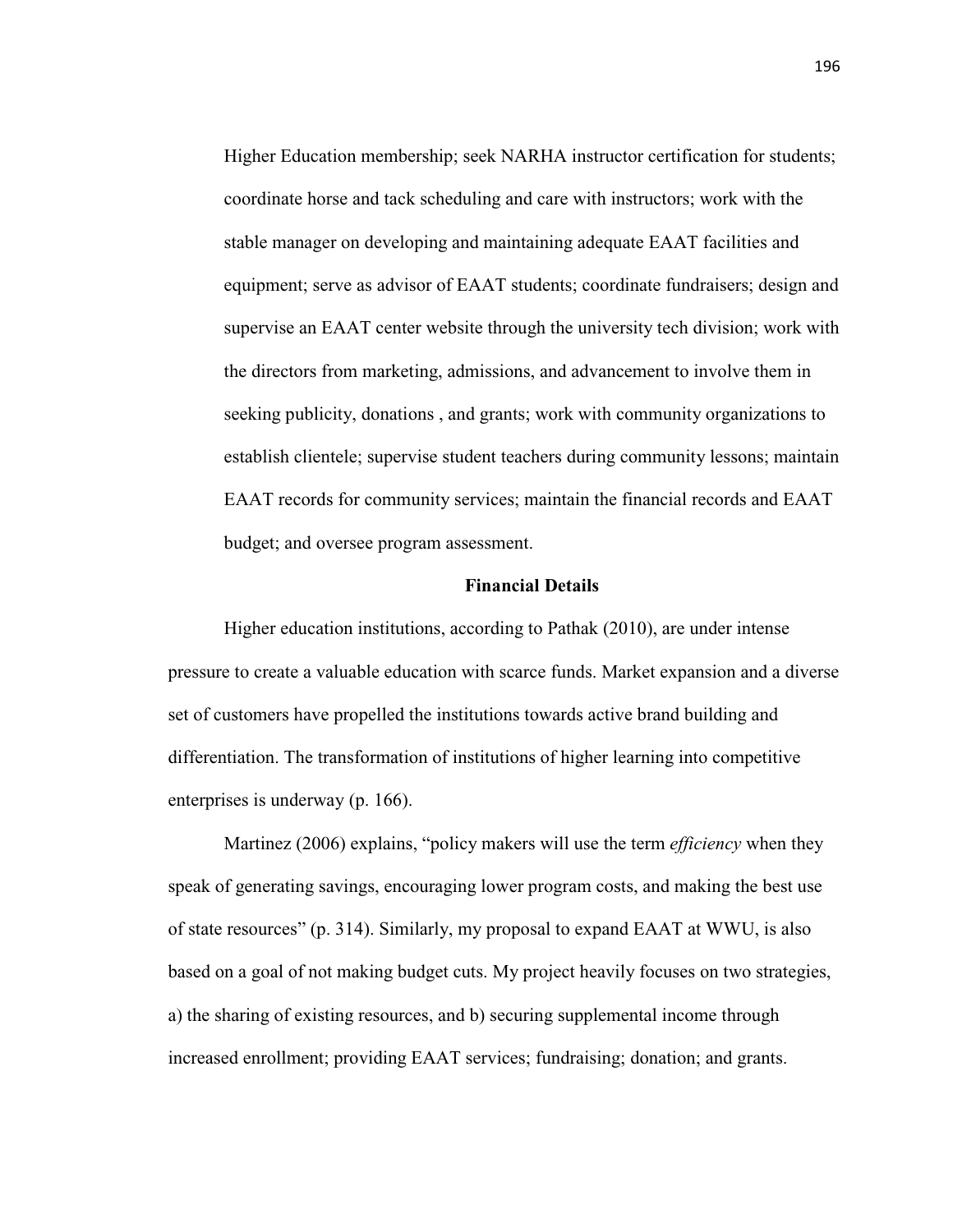## **Funding Formula**

Funding formulas can emerge in an organic manner, changing in the wake of economic, technological, and political developments, according to Mullin and Honeyman (2007). Using this emerging process, my proposal is based on the following simple formula for funding an EAAT program at WWU:

**\_\_\_\_\_\_\_\_\_\_\_\_\_\_\_\_\_\_\_\_\_\_\_\_\_\_\_\_\_\_\_\_\_\_\_\_\_\_\_\_\_\_\_\_\_\_\_\_** 



*Figure 1.* Funding formula for proposed EAAT program.

The basic premise of this formula is that income minus expenses will dictate the amount of available funds for program operation, maintenance, and development. The formula results in a self-balancing budget. This is consistent with the systems thinking concept of a reinforcing loop in a system, such as a budget (Senge, 2006). Although 3/7 of my expert panel interviewees had combined EAAT program and traditional program budgets, I propose that the budgets be kept separate for accuracy in future assessment of the EAAT program (Mullen, EP interviews, 2010).

## **Efficiency through the sharing of resources**

The impressive entrepreneurial skill of combining existing resources with innovative ideas in order to create a valuable product is touted by Henderson (2010).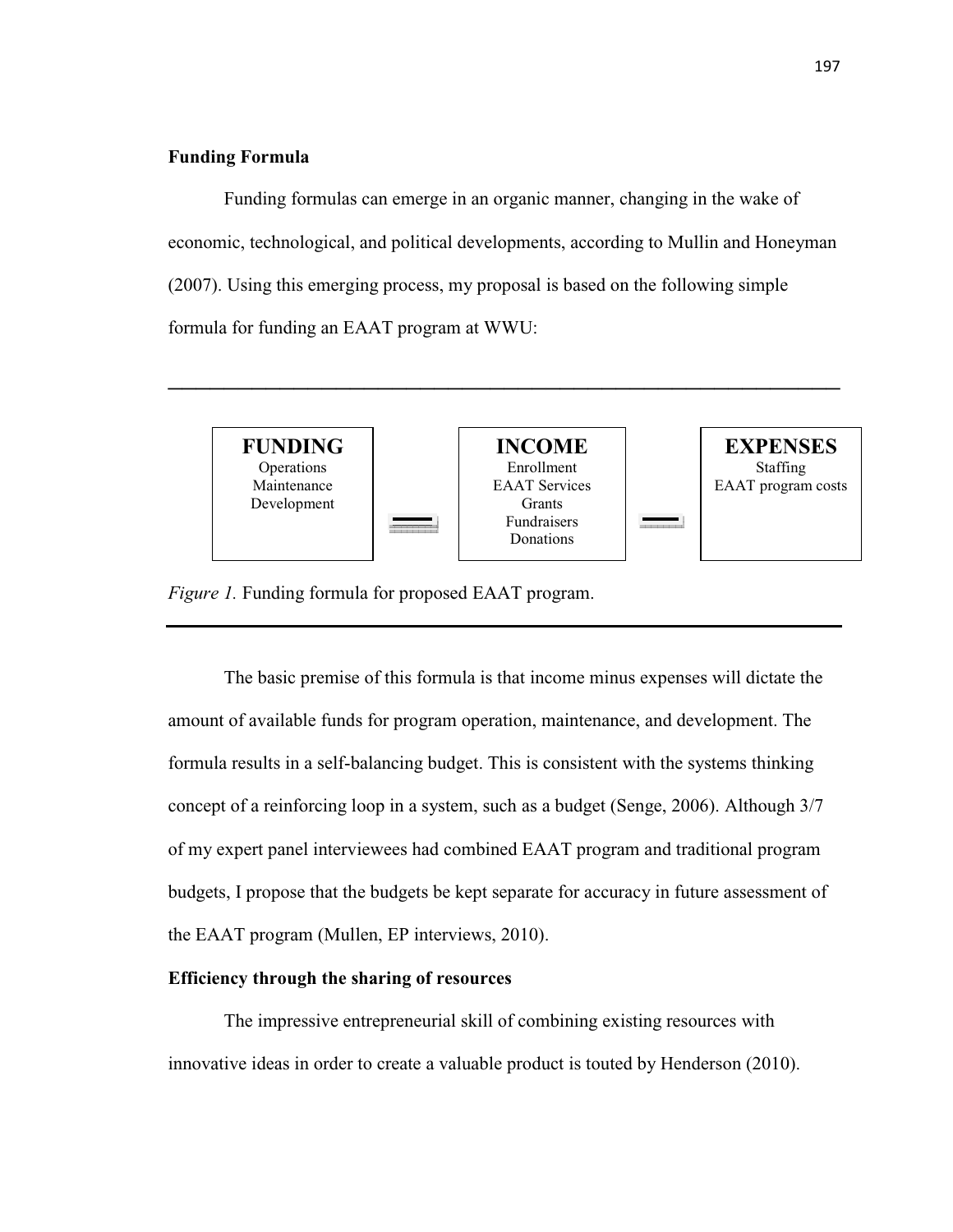Collaborations include the sharing of resources or faculty. It is common practice for institutions with an EAAT program and a traditional equine program to share classrooms, faculty, staff, horses, facilities, utilities, equipment, and interdisciplinary courses (Mullen Survey, 2010).

One of my expert panel interviewees was in the process of pursuing a tri-college articulation to share the EAAT program at Appaloosa University (Mullen, EP interview, 2010) for the very same reasons Martinez (2006) espouses in the following statement:

Interinstitutional programs have been developed in certain areas where it is clear that one institution cannot maintain a program on its own, but where the demand from multiple institutions signals that the program should continue. Institutions have also shared facilities to offer courses that draw on the strengths of different universities (p. 310).

## **Securing Supplemental Income**

In a 48 state study, Mullin and Honeyman (2007) investigated funding formulas for higher education. Student enrollment was identified as a dominant factor in most funding formulas. Enrollment has a significant impact on finances (p. 115). In my proposal to expand EAAT at WWU, enrollment growth is to be considered a major selling point. For the past three years, the WWU Survey of Therapeutic Riding class, which is offered every semester, maintained an enrollment average of 10 students, serving as an indicator of the interest in EAAT.

The majority of my Expert Panel institutions offered EAAT services to those in their community with disadvantages or disabilities. The services did generate some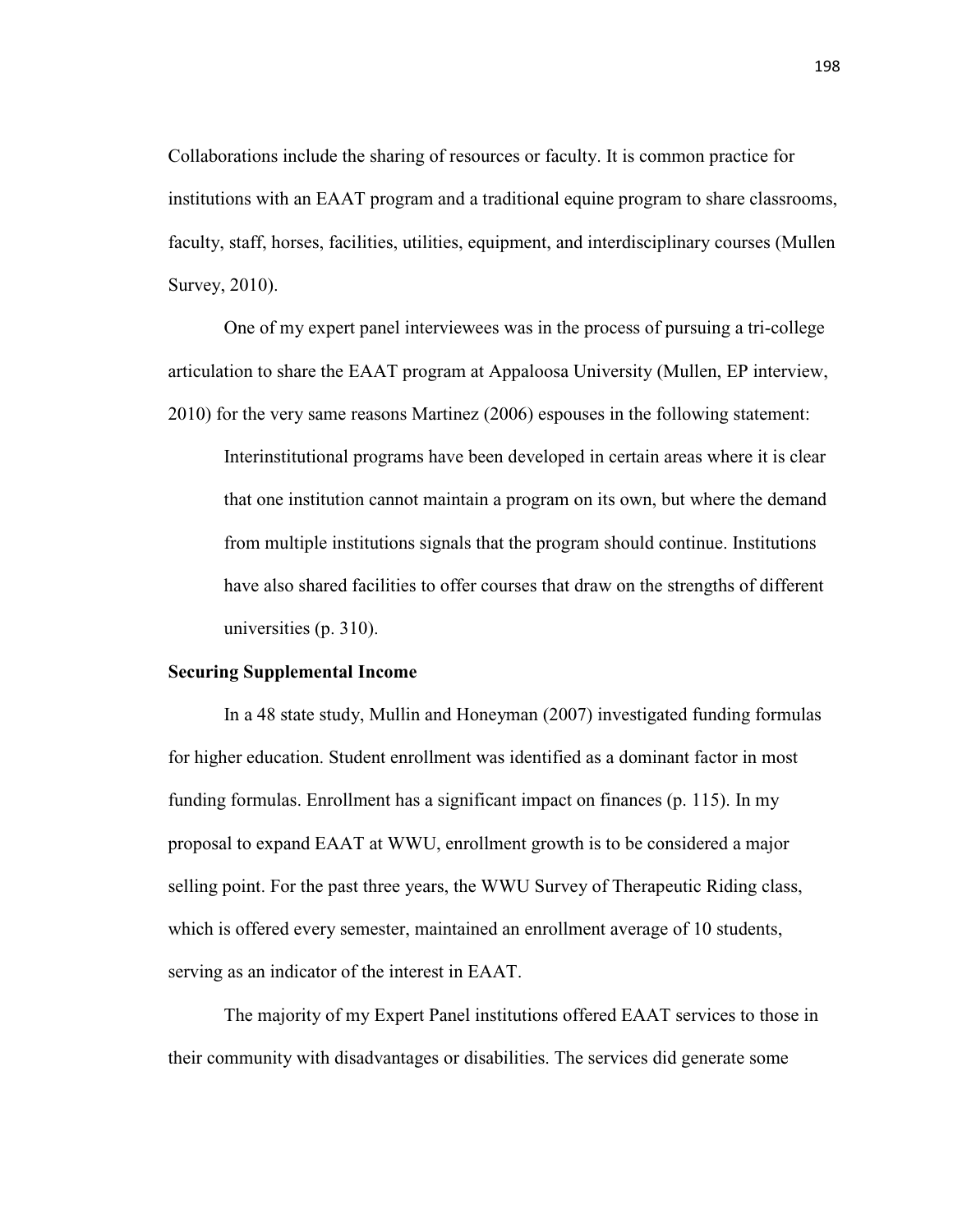income, but in every case the fees were below those of competitive independent EAAT centers (e.g., free or \$10. - 25./lesson versus the competitive rate of \$40./lesson). Some institutions were more concerned about having a learning laboratory for their students and an inviting connection with the local community

 In my survey, 31% of the institutions relied on grants to supplement their EAAT program budget, 23% relied on donations, and fewer relied on fundraisers. I would definitely suggest capitalizing on grants, donations, and fundraisers. Animal-assisted interventions, with the unequivocally positive media attention it receives (Fine, 2006), is a field that tends to be highly supported by the rich and famous, as well as those who are touched by the social justice aspect of the human-animal bond phenomena. This movement that affects people at a deep emotional level is conducive to the raising funds through fundraisers, grants, or donations.

## **Examples of Financial Success**

When visiting EAAT center websites, it is not uncommon to find revenue earning achievements, innovative fundraising ideas, and, of course, a PayPal donation link. Citing a few fundraising success stories can provide an idea of the support that is possible. Shepherd Meadows Therapeutic Riding Center in CT recently received a \$120,000. grant from the state to improve their facilities (Strides, 2010). Through fundraising efforts, Texas Tech University just started construction on the first phase of building a new EAAT teaching and research facility (NARHA Strides, 2010). In California, Ride Your Horse Therapeutic Riding Program, only a few years old, is near completion of an expansive indoor arena, purchased through donations (Ride Your Horse TRP, 2010). One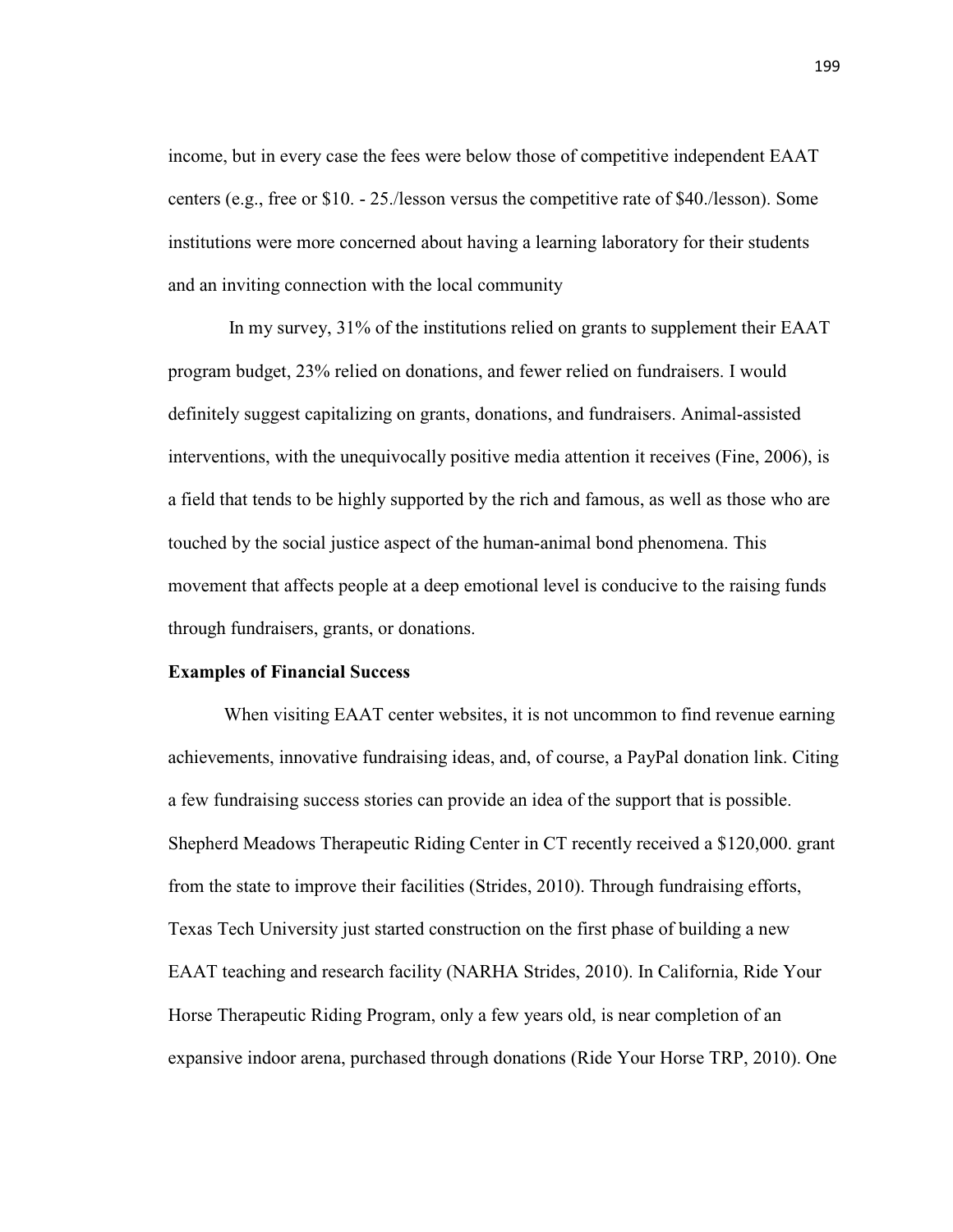institution in my survey, Chestnut College, started its EAAT program and thereby drove up enrollment in their traditional equine program through a substantial FIPSE grant (Mullen survey, 2010). Not an average EAAT center, the 30-year-old nationallyacclaimed Shea Center in Orange County, CA built a 4.5 million dollar EAAT center in 2006, and they recently secured another 1.8 million dollars to build an educational complex. All of this was accomplished through donations, grants, and fundraisers. A recent, one night, fundraising event earned them \$440,000. (Sheacenter.org, 2010). These examples validate Martinez's (2006) viewpoint on external funding, "external funding can improve educational experiences for students and contribute to capital improvements" (317).

# **Considerations for an EAAT Minor**

The following chart represents my research data regarding EAAT collaborations within institutions.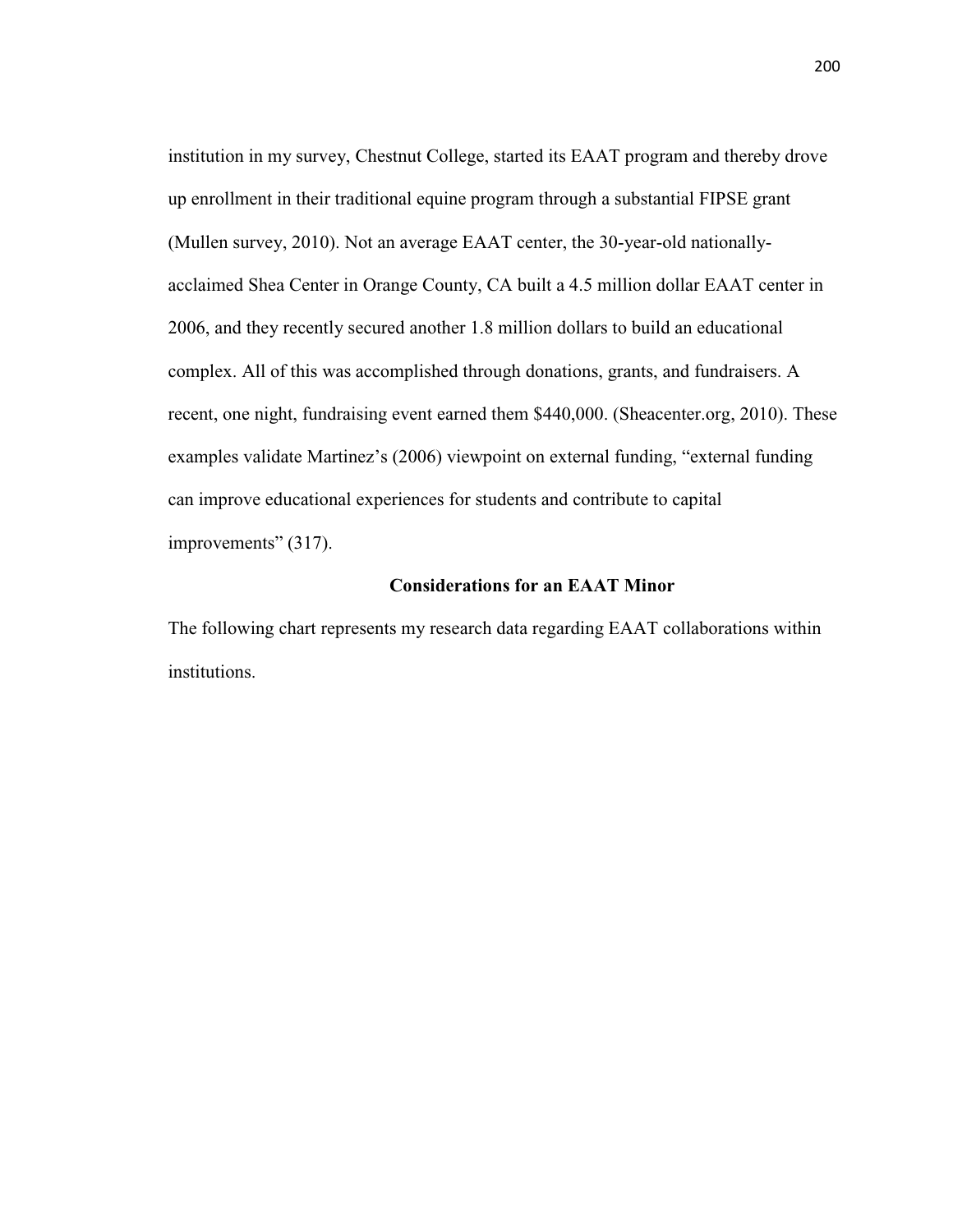



A collaboration is a joint effort (e.g., EAAT program) between two parties that might not be immediately connected. An institution's equine department is the most common department (78.9%) to form an EAAT collaboration, followed by the departments of education (63.2%), special education (52.8%), business (28.3%), health (21.10%), and physical education (15.8%). Data also revealed that some institutions had multiple collaborations.

In my research, I asked End-User Group I (the WWU equestrian studies faculty) which courses they felt had potential for integration into an EAAT program. Using pseudonyms, their responses are as follows: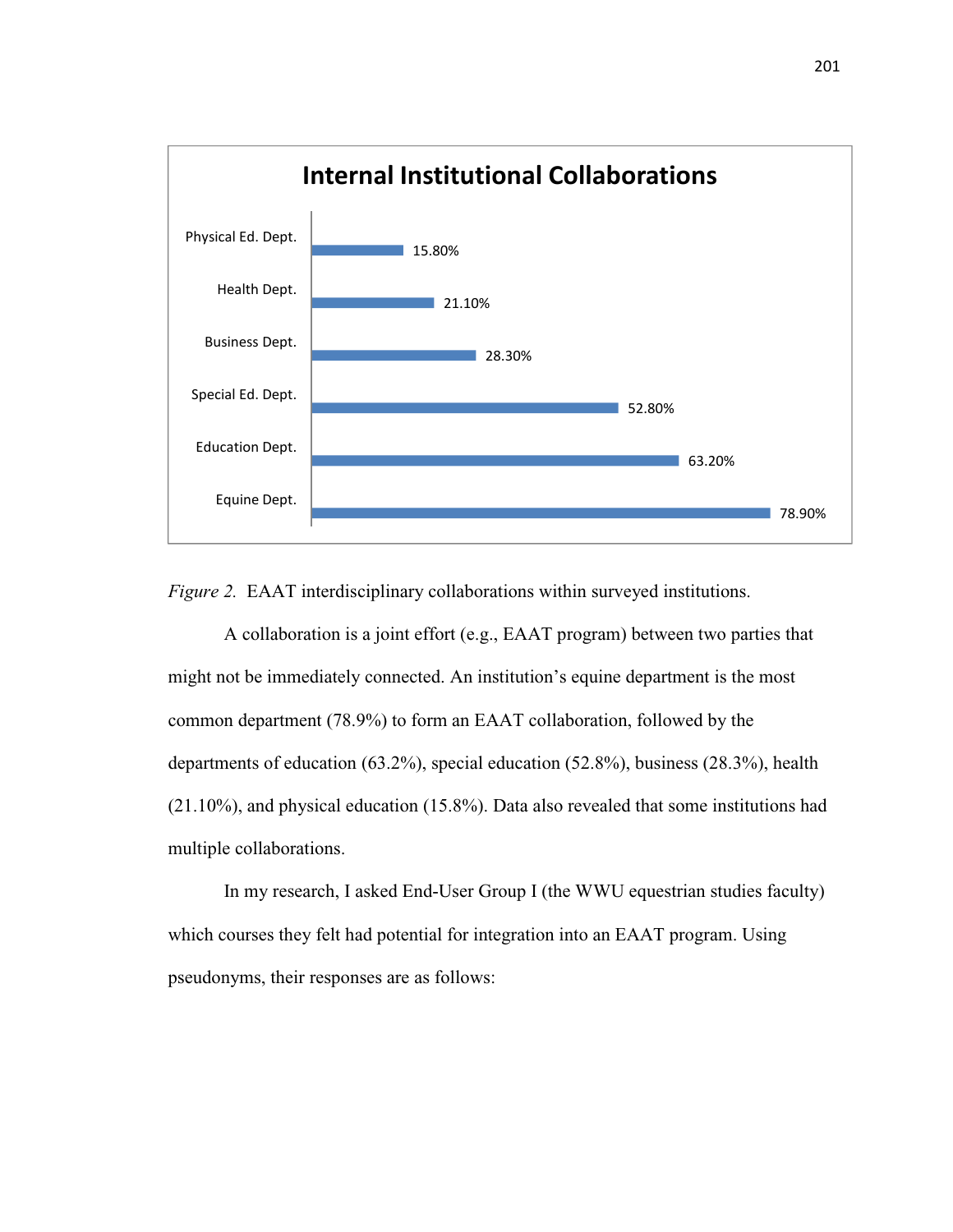## Table 1

## *End-user Group I Highlighted Responses to Interview Question One*

#### **Question 1**

# **Within the equine division curriculum, what courses do you think might have potential for incorporation into and EAAT program?**

*\_\_\_\_\_\_\_\_\_\_\_\_\_\_\_\_\_\_\_\_\_\_\_\_\_\_\_\_\_\_\_\_\_\_\_\_\_\_\_\_\_\_\_\_\_\_\_\_\_\_\_\_\_\_\_\_\_\_\_\_\_\_\_\_\_\_\_\_\_\_\_\_* 

Instructor Hackamore (HM): Theory of Equine Behavior and Training Methods, Equine Business Practices, and Horse Management Practicum

Instructor Kimberwicke (KW): Equine courses plus courses in education, special education, psychology, business, and social work

Instructor Meadowbrook (MB): Equine Care, Techniques of Equine Management, Survey of Therapeutic Riding, Equine Health and First Aid, Equine Management Practicum, Theory of Teaching Techniques, Theory of Equine Behavior and Training Methods

Instructor Martingale (MG): "All of them could [be incorporated]."

Whereas KW and MG viewed all WWU equine courses as having some potential

**\_\_\_\_\_\_\_\_\_\_\_\_\_\_\_\_\_\_\_\_\_\_\_\_\_\_\_\_\_\_\_\_\_\_\_\_\_\_\_\_\_\_\_\_\_\_\_\_\_\_\_\_\_\_\_\_\_\_\_\_\_\_\_\_\_\_\_\_\_\_\_\_\_\_\_\_\_\_** 

for integration into an EAAT program, HM and MB agree that the WWU courses,

Theory of Equine Behavior and Training Methods, and the Equine Horse Management

Practicum, are applicable to an EAAT program.

End-user group II participants (select WWU division chairs) were asked the same

question. Professor Reader recommended Education of the Exceptional Child and

Educational Psychology, and Professor Fiscal recommended Entrepreneurship,

Accounting, and any business course that could be deemed worthy of inclusion in an

EAAT program.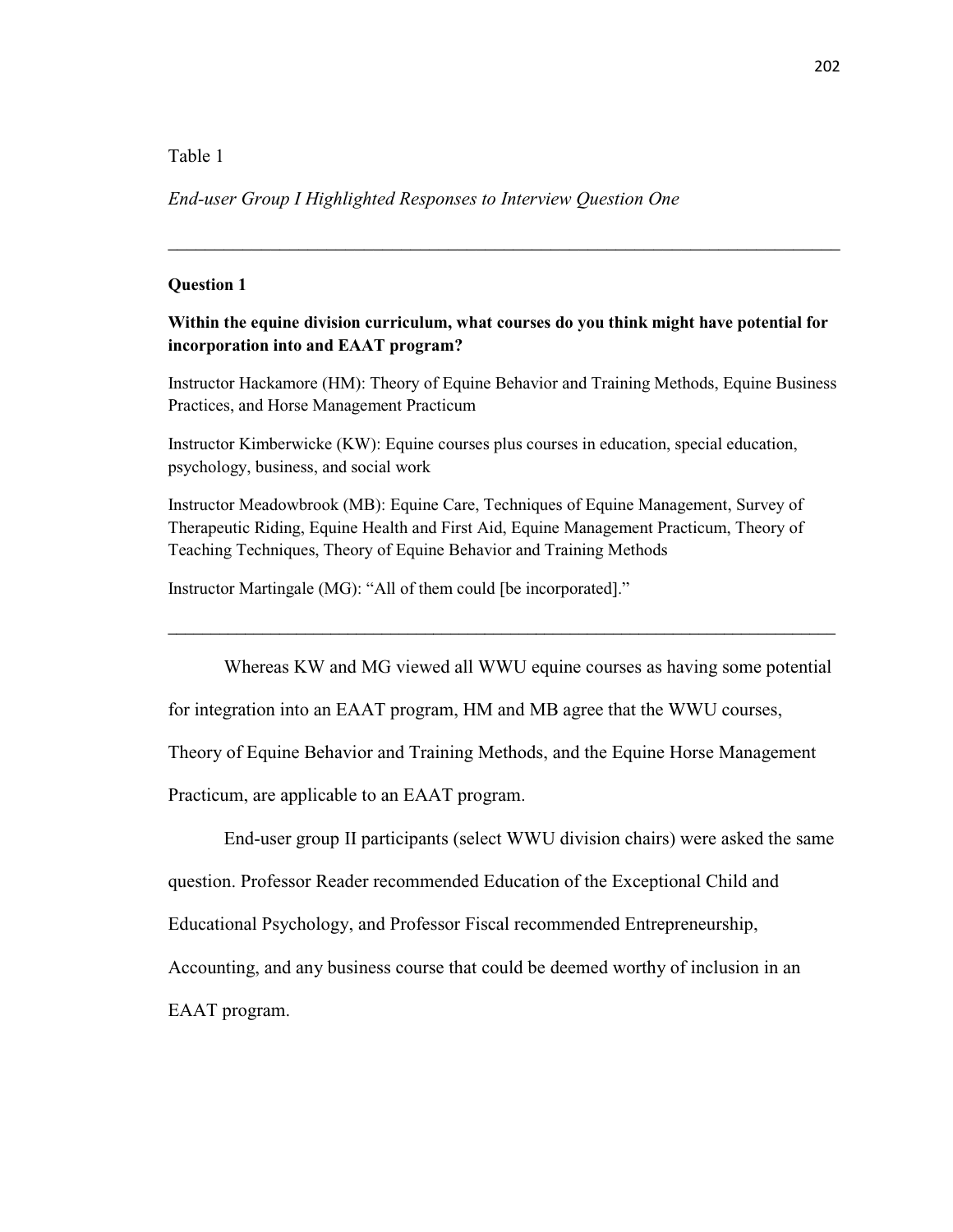These suggestions were triangulated with the data from the survey and expert panel, and I am, therefore, recommending that courses are selected which are conducive to employment as an EAAT instructor/director. Many job openings have this dual role preference. In addition to the recommended courses by the end-user groups, I also suggest consideration of the courses Grant Writing, Anatomy and Physiology, and Physiology of Exercise.

In the following section entitled Stages of Implementation, the process for establishing the EAAT minor is presented. The equestrian studies division chair, the EAAT program coordinator, the EAAT adjunct, and the academic dean have key roles in the development of the minor.

#### **Stages of Implementation**

This proposal is first to be presented to the university's academic dean. Since I am no longer employed at William Woods University, the dean will determine the route of the proposal after that point. It is important that key stakeholders are involved in the decision making, planning, and implementation of a program, in order to establish trust and support (Shapiro, 2008). Following are my recommendations, in chronological order, for the proposal process:

Step one: The proposal is sent to the academic dean.

Step two: The academic dean will review the proposal and decide whether or not to send it to the university president and the CFO to initiate their interest and support.

Step three: A week later, the academic dean will meet with the university president and the CFO to discuss the different options and determine if, and what, steps will follow.

Step four: In respect to the primary end-users, the equine division faculty, it is recommended that the academic dean immediately set a meeting with the equestrian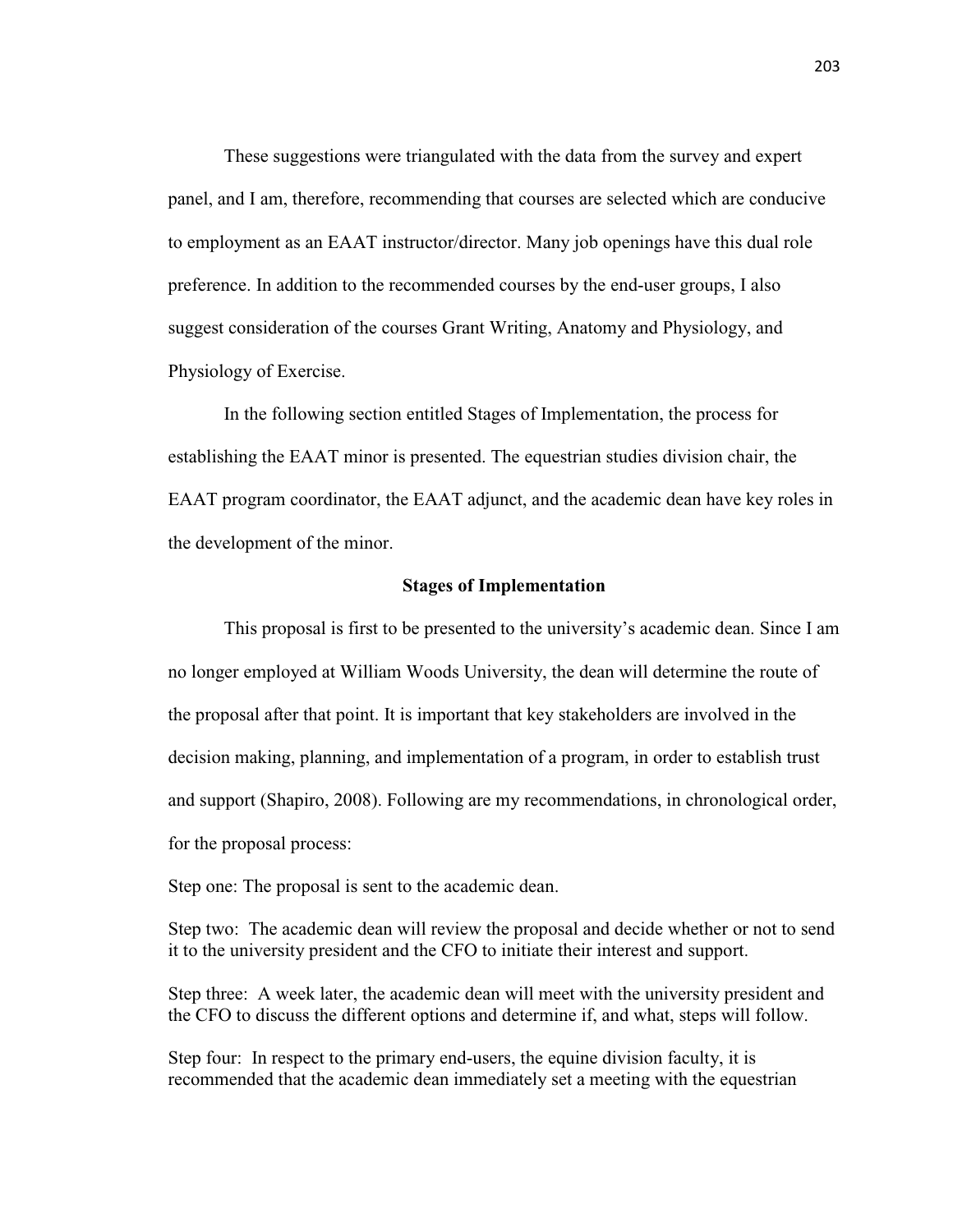division chair to discuss the administration's interest in expanding the EAAT program (which could include an EAAT minor), and offer the opportunity for the chair to express concerns and share ideas and suggestions.

Step five: The equestrian division chair sets a division meeting to discuss the EAAT expansion with the end-users, garnering suggestions, ideas, and concerns.

Step six: The equestrian division chair sets a meeting with the academic dean to discuss the division's input.

Step seven: The academic dean will meet with the division chairs in an upcoming Academic Council meeting to share the administration's interest, and gain their perspectives on integrating EAAT into different divisions, relative to curriculum and the establishing of an EAAT minor (if the administration chooses this option). The meeting should include the determination of the next few steps to take, and the deadlines to accomplish them. A target program starting date should be set.

Step eight: The dean and the equestrian division chair meet to finalize, in writing, the curricular content of an EAAT minor (if this option was selected by the administration), and the additional job description duties of the EAAT adjunct who will be overseeing the EAAT program.

Step nine: If an EAAT minor is selected as a component of the EAAT expansion, the dean and the division chairs, in one of the weekly Academic Council meetings, review the final proposal of the EAAT minor and make the recommendation to send it to the WWU curriculum committee for final approval.

Step ten: The academic dean puts into writing the finalized details of the adjunct job description and then meets with the CFO to determine an adjunct stipend for coordinating the EAAT program expansion.

Step eleven: The academic dean and the equestrian division chair meet with the adjunct to discuss the duties involved in the contract, and the starting date of stipend responsibilities.

Step twelve: The adjunct (EAAT program coordinator), in corroboration with the equestrian division chair, starts working on the details of program implementation which include the duties in the job description.

Step thirteen: The program coordinator and the equestrian division chair should immediately hold a meeting with the university's marketing, admissions, and advancement directors to discuss ways that their departments can market the program and seek publicity, grants, and donations.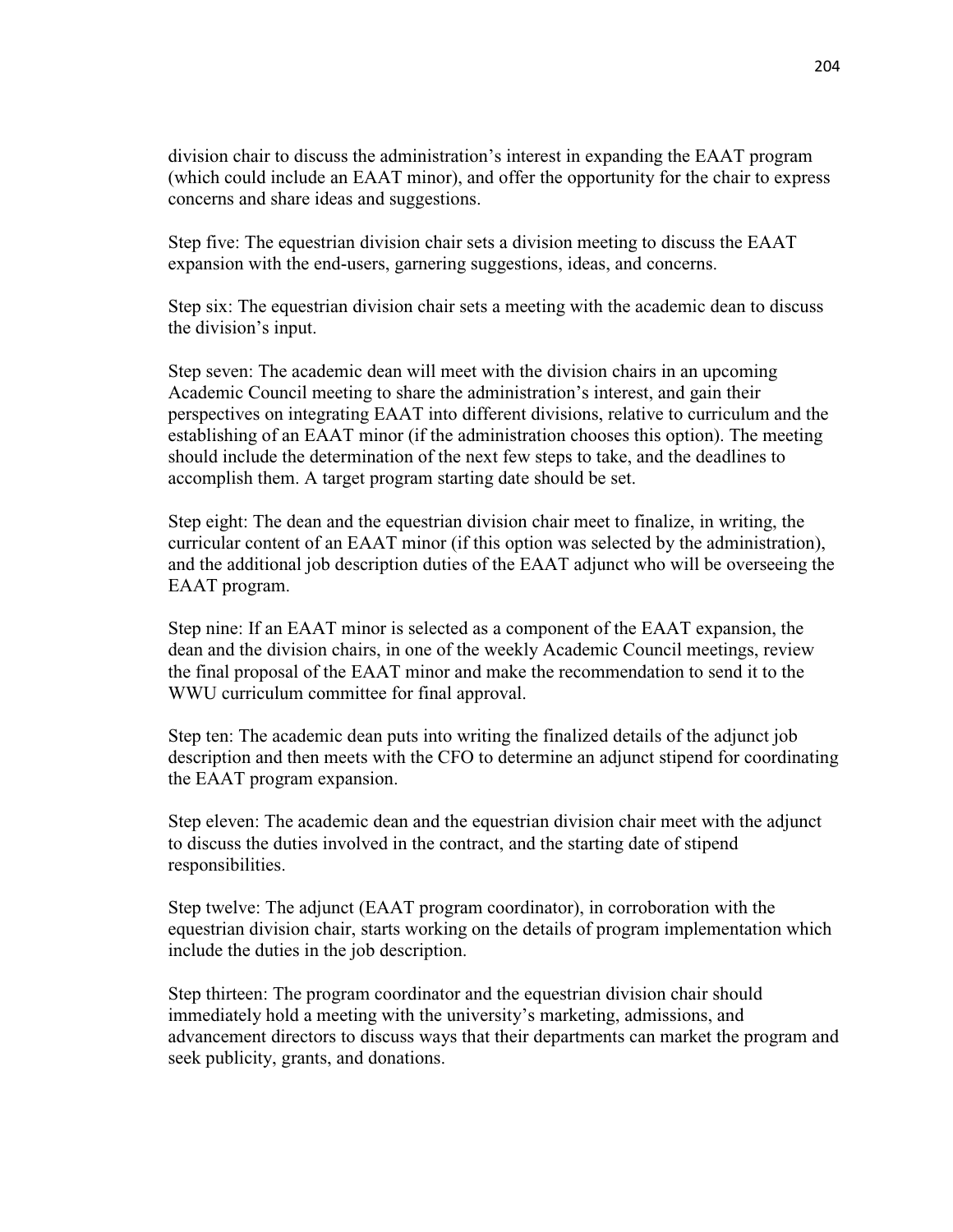### **EAAT Program Evaluation**

The evaluation of the expanded EAAT program, should probably not take place until the EAAT program is operating for at least one semester. Program "growing pains" are to be expected, and it takes a reasonable amount of time to get a new program smoothly running. The goal-based assessment could take place as early as the end of the first semester.

As stated earlier, the EAAT proposal has the following three primary goals:

- 1. The financial goal is a solution for the budgetary conflict
	- a. Without making negative cutbacks in the existing equine program,
	- b. Without raising student fees, and
	- c. By capitalizing on existing division resources, with minimal imposition.
- 2. The student goal is an enriched learning experience for the students
	- e. Through experiential, practicum learning,
	- f. Through service learning,
	- g. Through entrepreneurial learning, and
	- h. Through interdisciplinary collaborations.
- 4. The social justice goal is to provide EAAT services to those in the local community with disadvantages or disabilities.

These three goals can serve as an outline for evaluation by the equestrian division chair, along with the detailed EAAT program coordinator's job description which expands upon these goals. At that time, assessment should involve analysis of the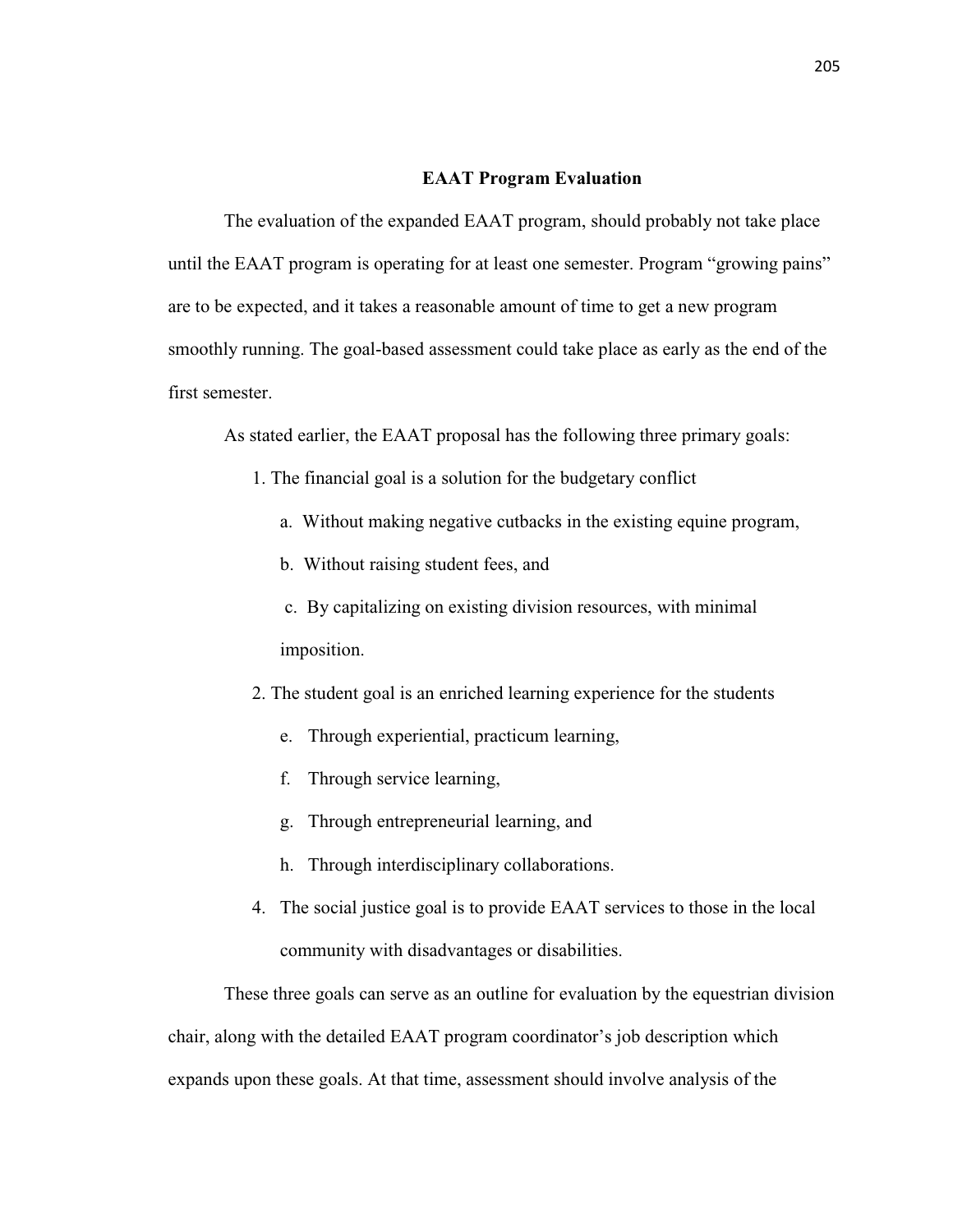financial records for the enterprise component (the EAAT center, which provides services to the community). The EAAT program financial report should also be included in the evaluation. "Success is defined by the ability of entrepreneurs to continually convert ideas into market profits," according to Henderson and Weiler (2010). Also, at that point in time, a recruitment report from the Office of Admissions can provide insight into the projected enrollment growth for the program.

At WWU, students assess each course, every semester, using a well-managed institutional survey. This serves as a means of assessing the quality of teaching, and it sheds light on program quality. Close-ended questions constitute the bulk of the survey, but a few open-ended questions offer revealing insights into the effectiveness of a program from the key stakeholder, the student.

Annually, at WWU, as part of the institution's strong assessment program, each division completes a program assessment which aligns course objectives, program objectives, and institutional objections. It would be the responsibility of the equestrian division chair to include the EAAT component in the assessment, which identifies strengths and weaknesses, and makes recommendations for improvements in the following year.

A long-term summative evaluation could include the assessment of graduates over time. Statistics (i.e., job duties, income, location, etc.) should be maintained on the types of EAAT jobs students get upon graduation, and the types of jobs they are in a few years later.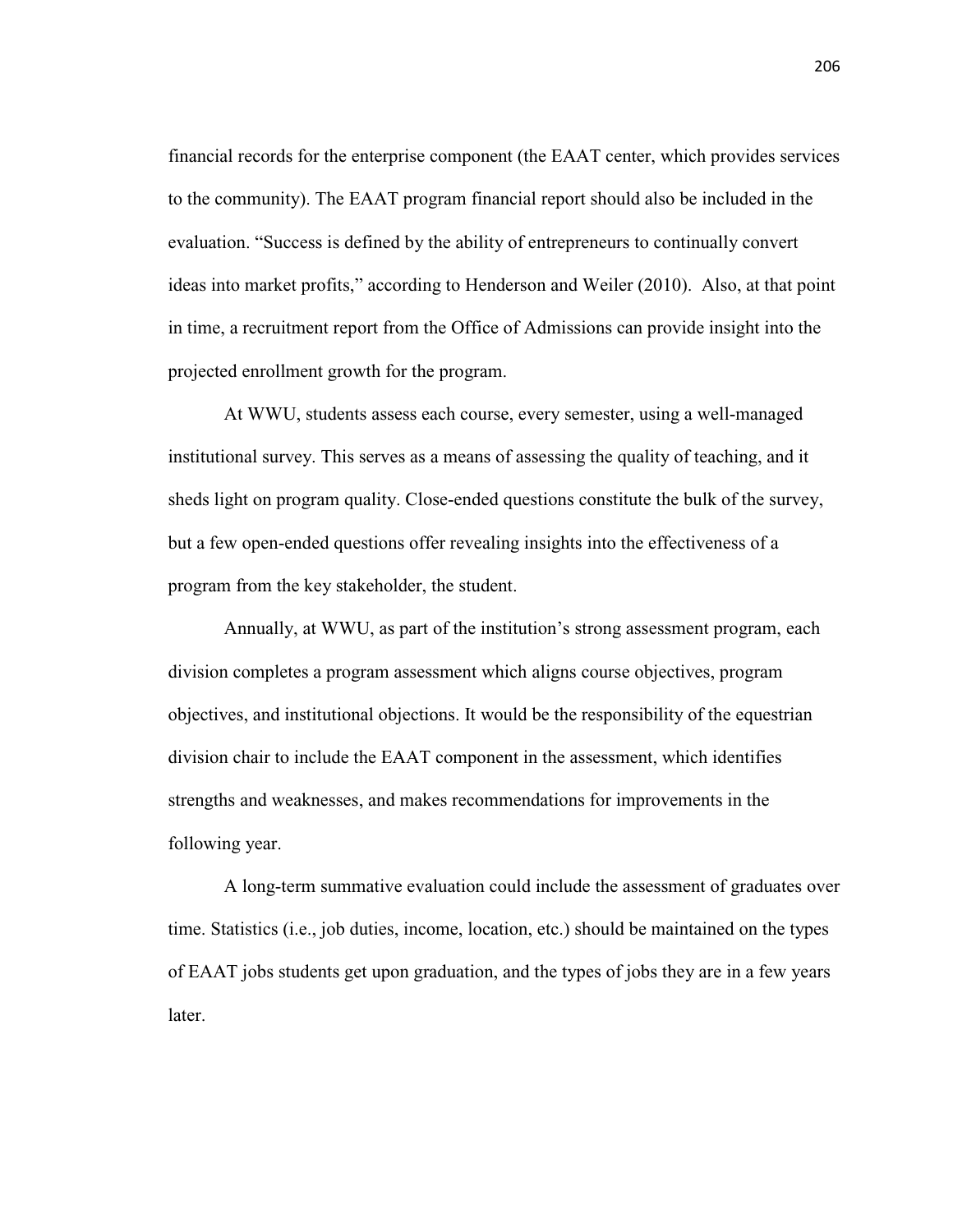### **Important Issue: EAAT Identity**

The director from one surveyed institution, Dun University, expressed concern about using the term, *EAAT*:

Having the term EAAT as a global term to encompass everything makes it difficult to discern what the institution is supporting. Programs working in collaboration with institutions need to be very specific about whether the program is offering medical service (hippotherapy, or mental health service) or a

recreational/adapted program such as vaulting, riding, and driving.

Serpell (2006) noted that the word *therapy* is often used loosely and that it should not be concluded that therapy is any event that is enjoyed by the patients. He explained that the term *animal-assisted therapy* (AAT) is often applied to an array of programs which are anything but therapy in the medical sense of the word. Serpell warned that we must be careful not to weaken the term *therapy* by applying the term to quasi-medical fields that do not provide direct medical treatments, as is the case with gem therapy, massage therapy, aroma therapy, and many animal-assisted therapy programs (p. 22).

The term *EAAT* is now commonly used by two major national organizations, NARHA and Horses and Humans Research Foundation (HHRF), because the term alludes to just about every form of equine-assisted activities and therapy (NARHA, 2010; HHF, 2010). Below is NARHA's expanded definition of the term, *EAAT:* 

Though NARHA began with a focus on horseback riding as a form of physical and mental therapy, the organization and its dedicated members have since developed a multitude of different equine-related activities for therapeutic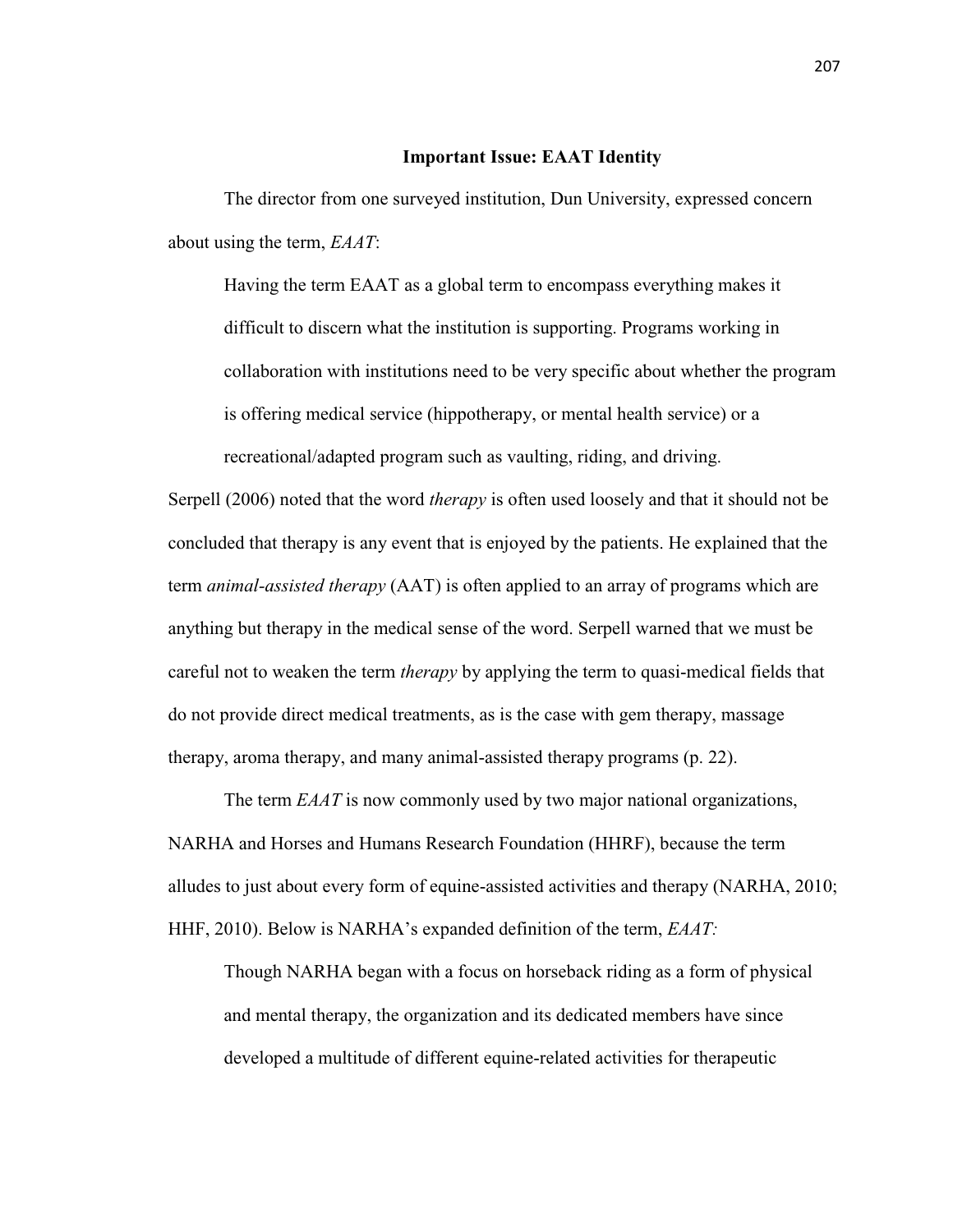purposes, collectively known as equine-assisted activities and therapies (or EAAT). Besides horseback riding, EAAT also includes therapeutic carriage driving; interactive vaulting, which is similar to gymnastics on horseback; equinefacilitated learning and mental health, which use the horse as a partner in cognitive and behavioural therapy, usually with the participation of a licensed therapist; ground work and stable management; and NARHA Horses for Heroes, a new program that uses a variety of EAAT disciplines specifically to help war veterans and military personnel. In addition, many of NARHA's 25 volunteerdriven committees are working on identifying and refining even more disciplines and activities that might be put to use in the world of EAAT (NARHA, 2010).

 It is noteworthy that therapy must involve a licensed therapist. In the vast majority of the 25 surveyed institutions, no therapists were on staff. So, technically they are not practicing equine-assisted therapy. At WWU, it needs to be very clear as to the extent of the equine-assisted activities, which probably will not include therapy (unless a licensed therapist is involved).

#### **Important Issue: The Credibility of EAAT**

Fine (2006) cautions us to be skeptical of those who make unreasonable claims about the power of the medium, stating that for AAT to gain respectability, there needs to be empirically-based evidence to document the interventions (p. 521). According to Fine (2006), in the field of psychotherapy alone, approaches and theories have increased approximately 600% since the 1960's, and there may be close to 200 therapy models, including animal-assisted activities (AAT). This growth has merit in the eyes of some,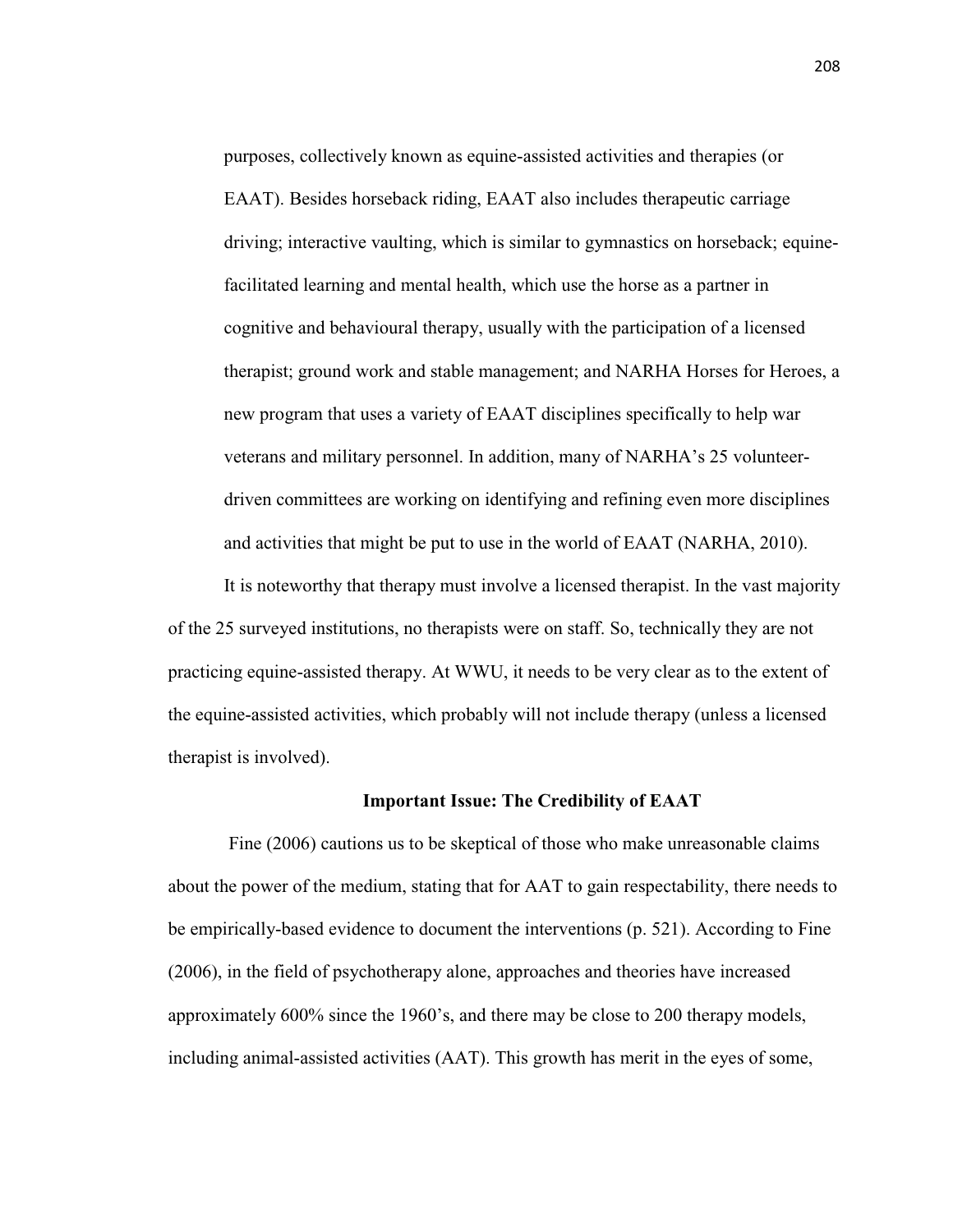but others disagree and consider it to be no more than "pop" therapy (p. 515). Fine also draws attention to the fact that research can be biased by AAT therapists who have a strong interest and passion for the medium, and often use their own animals in the research (p. 239).

 Four years ago, Kruger and Serpell (in Fine, 2006) summed up their viewpoint on the legitimacy of EAAT, by stating that "despite their long history and unequivocally positive media attention they typically receive, animal-assisted interventions are currently best described as a category of promising complementary practices that are still struggling to demonstrate their efficacy and validity" (p. 21). Four years later, in 2010, one of my survey participants expressed the same concern. In response to one of my research questions, the director from Blue Roan University said, "EAAT is an expanding industry that needs support in developing evidence based outcomes"(Mullen survey, 2010). Deliberate strides are, however, being made to validate EAAT, and support is increasing for research in this field. Support for EAAT research is the primary objective of a relatively new organization which was established in 2004, the Horses and Humans Research Foundation (HHRF). This is evident in the following HHRF statement of goals (HHRF, 2010):

The primary goal is to support, promote and fund scientific research that explores the claimed, yet unsubstantiated benefits of equine-assisted activities and therapies, leading to the discovery of the most effective methods and techniques for conducting thousands of existing and future programs. The secondary goal is to educate the public (including parents, donors, insurance companies and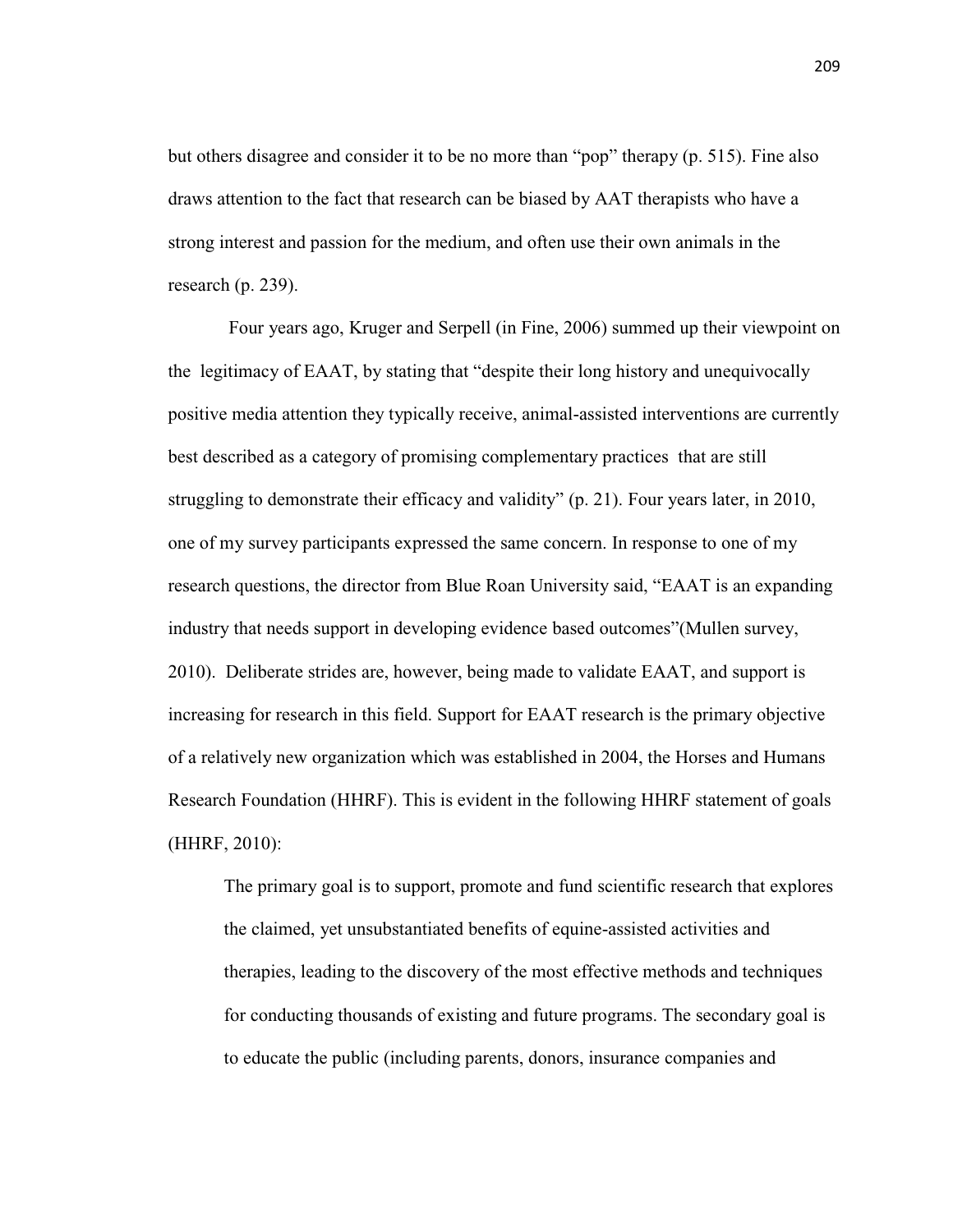physicians) on research findings so that equine-assisted activities become more accessible to those in need.

The HHRF seeks funding for research and has an approval process for awarding of funds for proposed research. Examples of HHRF funded projects include The Benefits of Equine Therapy Substantiated by a Washington University research team, the Spastic Cerebral Palsy Study, and the Mental Health/ Special Education Study (HHRF, 2010).

 The Federation for Disabled Riders International (FDRI), established in 1980 and headquartered in Belgium is also devoting attention to establishing credibility in the field of EAAT. Their mission, as follows, is also research oriented (FDRI, 2010):

Our mission is to facilitate the worldwide collaboration between organizations and individuals whose objectives are philanthropic, scientific and educational in the field of equine assisted activities.

In addition to resource-filled newsletters, The FDRI publishes an annual journal entitled, The Scientific and Education Journal of Therapeutic Riding, and every three years they sponsor The International Congress of Therapeutic Riding. A sampling of the type of studies that the FDRI provides as a resource include Forces created by the contact of a rider's back on the horse's back during hippotherapy (Dvorakova, Peham & Jamura, 2008); Therapeutic riding and symbols related to the horse (Freire & Bruna, 2008); and One horse power for success – the cooperation between equine assisted occupational therapy and speech language pathology (Ute, 2009).

 The American Hippotherapy Association (AHA) also strives to validate equine therapy. They provide research grant money for PT/OT/SLP students, instructors or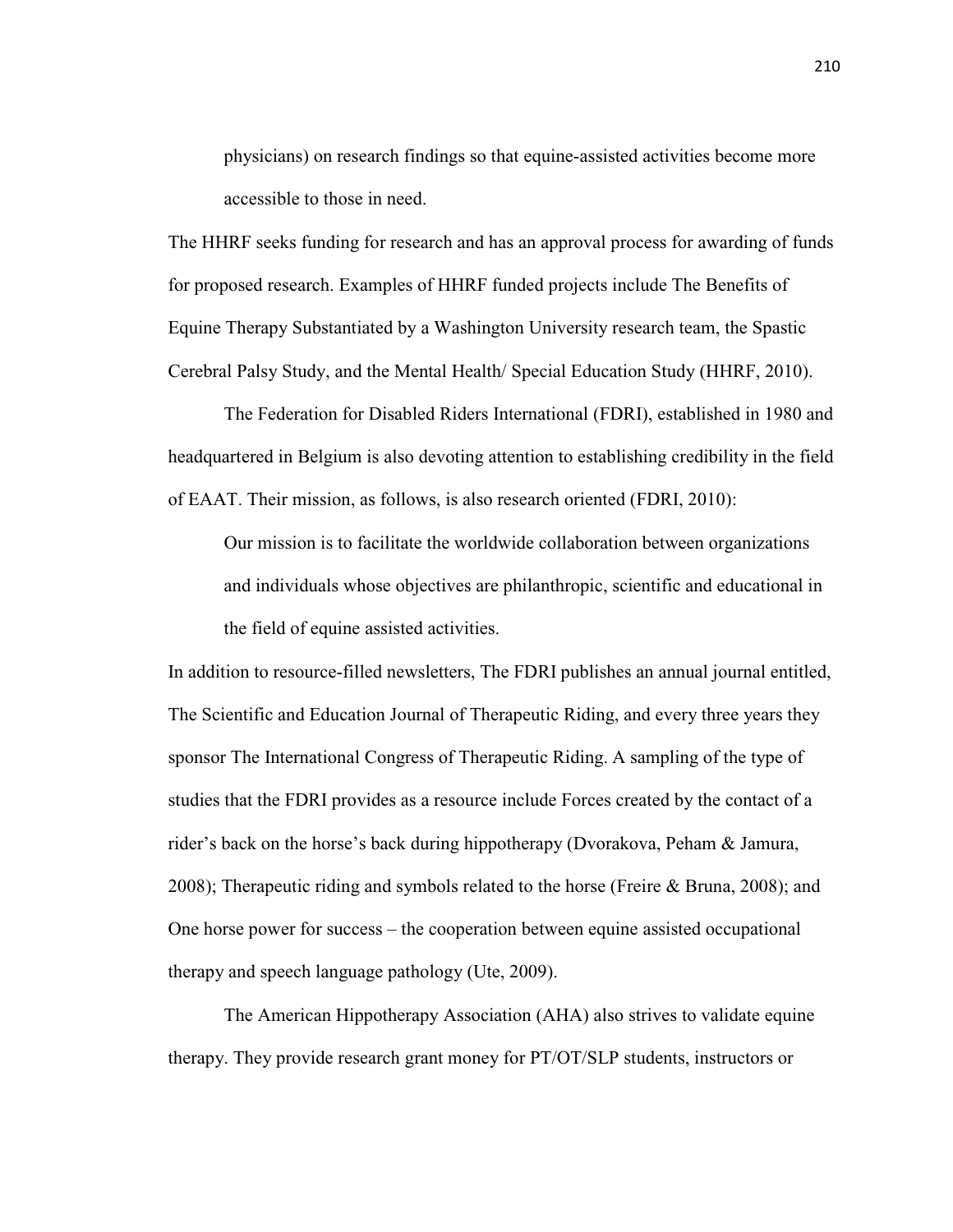clinicians to complete empirical research measuring outcomes related to hippotherapy. The AHA publishes the current evidence to support the credibility of hippotherapy. A sampling of their validating resources include the following studies: Effects of hippotherapy on postural stability, in persons with multiple sclerosis: a pilot study (Silkwood-Sherer & Warmbier, 2007); An exploration of German and British physiotherapists' views on the effects of hippotherapy and their measurement (Debuse, Chandler & Gibb, 2005); and Evaluation of hippotherapy: A single-subject experimental design study replicated in eleven patients with multiple sclerosis (Hammer et al., 2005).

The North American for the Handicapped Association (NARHA), the oldest - and the most influential -- organization in the American EAAT movement, is also involved in providing credibility through evidence. Besides offering annual regional and national conventions, NARHA has four publications which spotlight the latest in EAAT developments and research (NARHA, 2010).

### **Types of EAAT jobs**

 Prior to discussing employability, the actual jobs in the EAAT job market should be identified. Positions in the EAAT field typically include volunteer helpers and handlers (30,000 in just NARHA centers), instructors, directors, and therapists (NARHA, 2010). Many of these positions are crossover positions, especially in newer centers. Based on my research finding (Mullen survey, EP interviews  $\&$  EU interviews, 2010), college students participate in an EAAT class, emphasis, minor, or major with one or more of the following employment goals in mind:

To become an EAAT instructor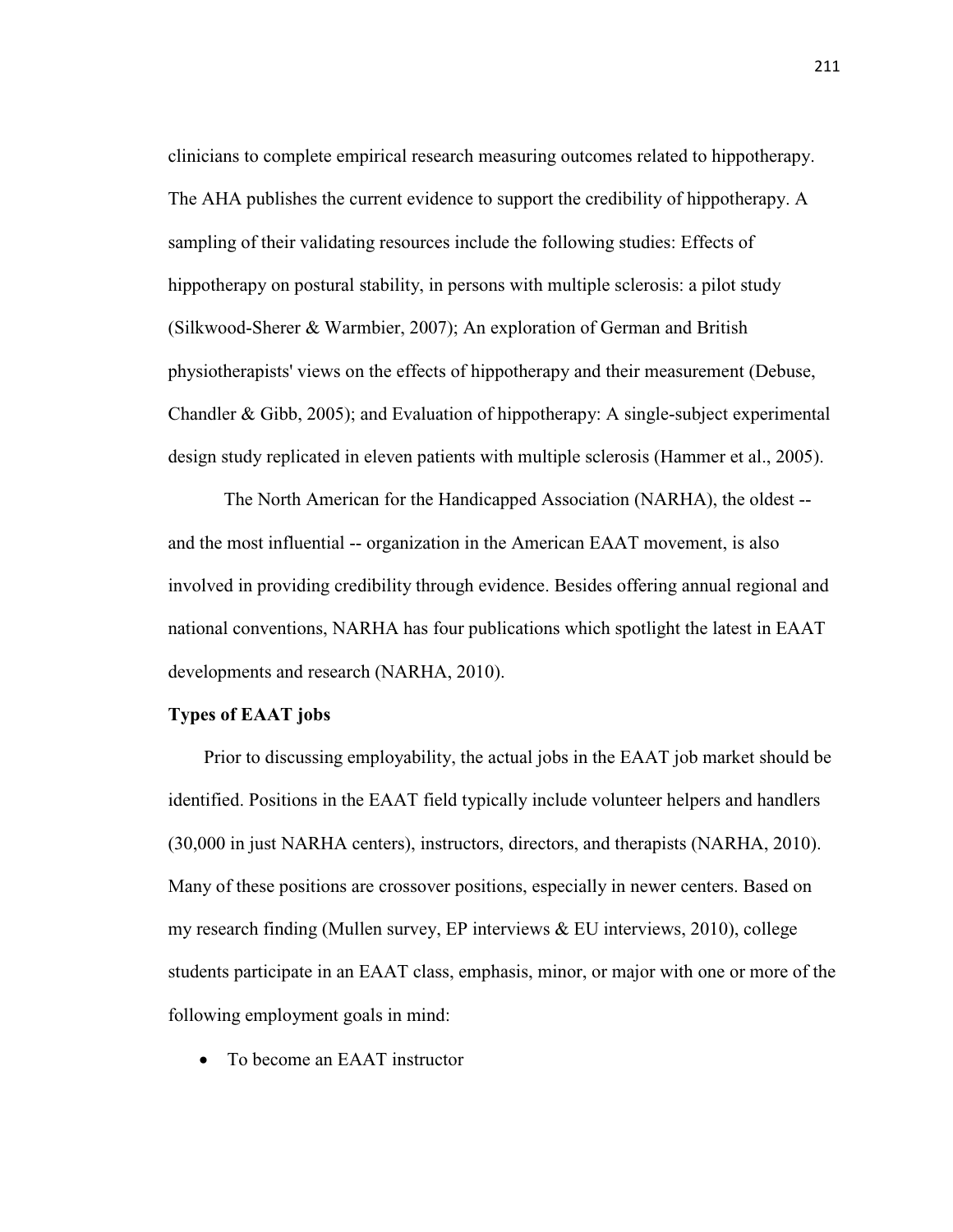- To become an EAAT director
- To become an EAAT director/instructor
- To found an EAAT center
- To enhance skills set and range of employability with a traditional equine degree
- To enhance skills set and range of employability with a business degree, education degree, special education degree, or any other degree
- To use EAAT as a treatment strategy with a therapist degree

### **Ethical considerations**

Several (5/31) of my research participants revealed concern about the employability of graduates in the EAAT field. Concerns were specifically related to low salaries, the availability of EAAT jobs, and the locations of available jobs (Mullen survey, EP interview  $&$  EU interview, 2010). This presented a moral dilemma in my project study, as I pursued the proposal of a program in a field that is relatively new with limited empirical evidence of validity (Fine, 2006). Students who pay for an education have expectations of employability, and this should be a primary objective of higher education, according to Pathak (2010). He suggests that higher education should value the development of a finished product (the student) that fits into the labor market, enhancing the student's ability to get the best possible return on investment in the least possible time and cost (p. 168). Per constructivism and systems thinking, the best interest of all stakeholders should be taken into consideration when addressing change (Marlowe & Page, 2005; Trochim, et al., 2006). This awareness is consistent with the institutional goal of providing a student-centered education at my workplace (WWU, 2010). A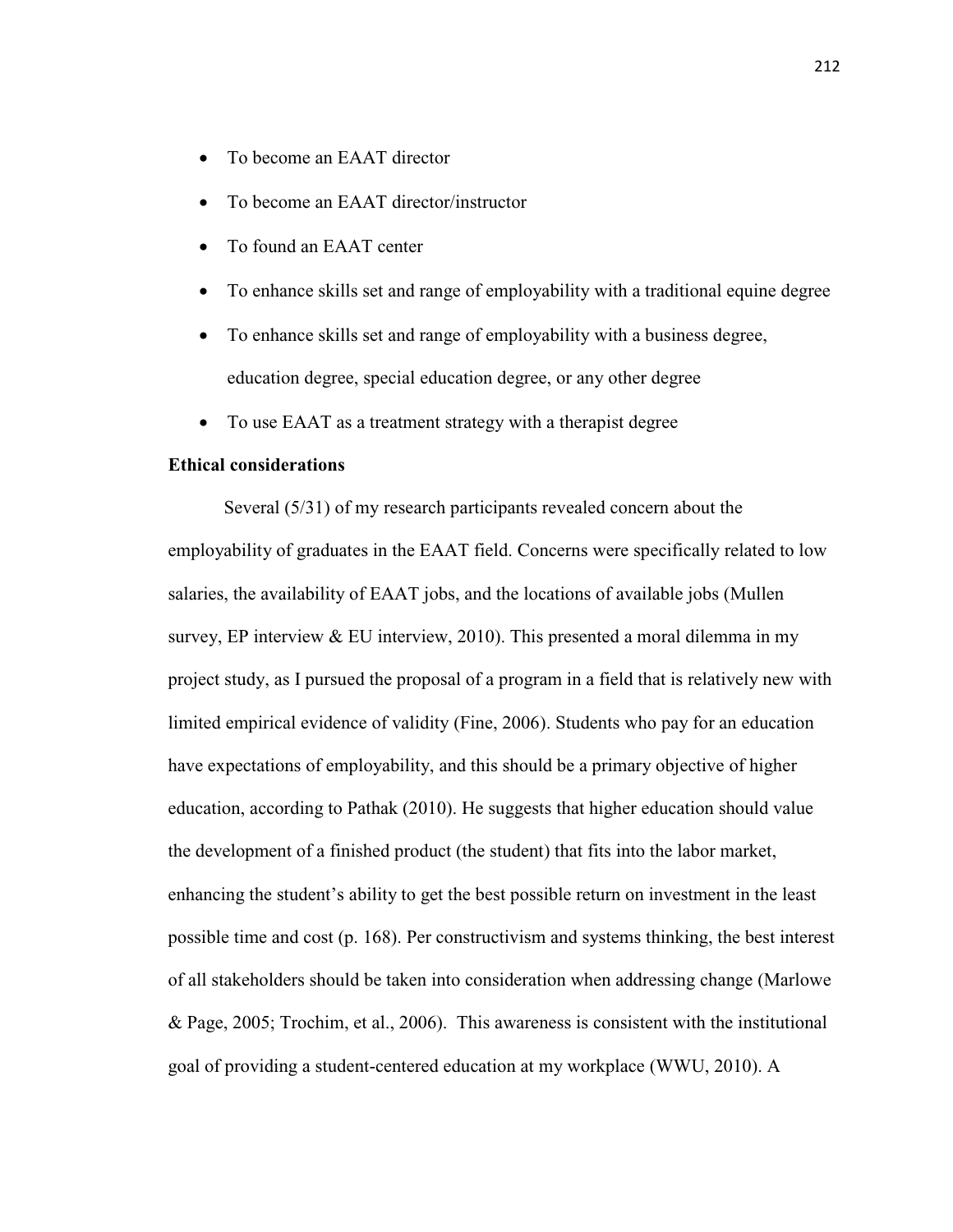student-centered focus would require curricular changes to be in the students' best interest, conducive to gainful employment.

Even though my research problem involved finding an intervention to solve a fiscal problem, the employability of qualified graduates was an ever-present concern that guided this proposal. Following constructivist leadership principles, we need to facilitate the development of a purpose for which all stakeholders could subscribe in their actions (Shapiro, 2008, p. 183). The ethical responsibility of establishing an honorable purpose (prepared, employable students) influenced the planning, preparation, and presentation of my proposal for EAAT expansion. This route is consistent with the concept of moral reasoning in value-added leadership, which recognizes that our values guide our actions (Sergiovanni, 2005, p. x).

### **Employability factors**

It is important to understand that employability is not solely contingent on the number of available EAAT jobs. According to Bernston (2006), the job market is the external part of employability, and human capital factors as well as labor market factors help to predict employability. Human capital factors, described by McQuaid (2005), are individual characteristics (i.e., social skills, reliability, diligence, motivation, confidence, problem-solving skills, literacy, qualifications, education, work experience, personal circumstances, and etc.). The following external employability factors are identified by McQuaid (2005): the level of local and regional demand; salary schedules; opportunities for progression; availability of entry level positions; level of competition for the jobs; required skill levels; and location of vacancies (p. 206). In my proposal, when addressing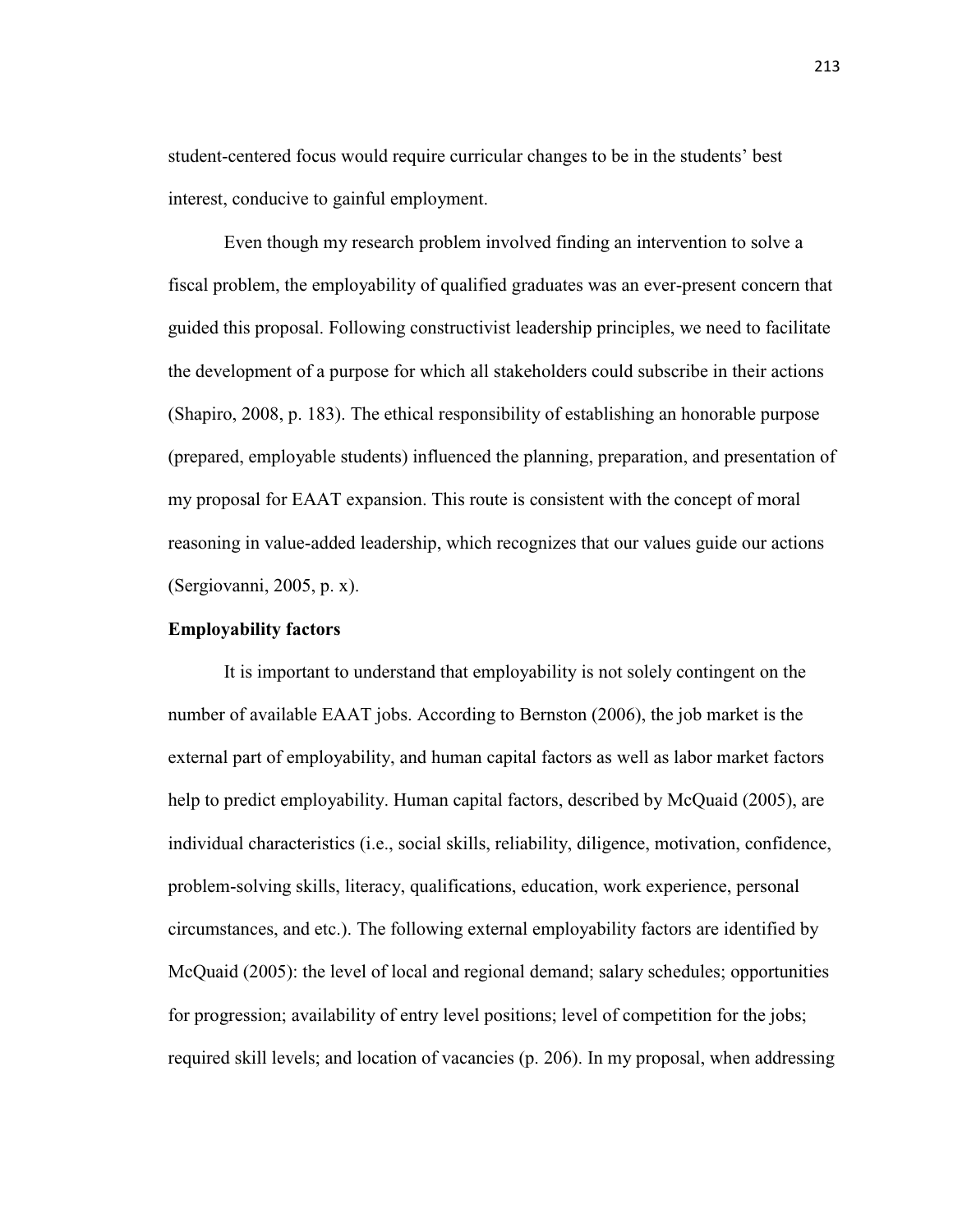the employability of EAAT graduates, attention needed to be focused on factors that higher learning has the ability to influence (personal growth, qualifications, and education). Ethically, however, external factors (level of local and regional demand; level of competition for jobs; required skill levels) cannot be overlooked.

In regards to external employability factors, it is important to acknowledge that there are nearly 800 NARHA centers and 3, 500 NARHA certified instructors in the United States (NARHA, 2010). Hypothetically, to reconcile this disproportion, each center would need to untypically employ at least four instructors. The organizations EAGALA (specializing in mental health therapy) and AHA (specializing in physical, occupational, and speech/language therapy) also certify instructors, adding to the pool of those who might be seeking employment. In regards to the balance of supply and demand, it should be noted that EAAT employment options beyond NARHA centers, include self-employment, or work in private programs, public programs, hospitals, and higher education. It is notable that 42,000 clients with disabilities or disadvantages are being served annually at just NARHA centers alone (NARHA, 2010). Many of these centers have client waiting lists (Mullen Survey  $\&$  EP interviews). This could indicate the need for more centers or expanded centers, which equates with an increase in job market demand.

With the surging interest in EAAT in the past two decades, the supply side of employment currently appears to be out of balance with the demand side. Some employers may attempt to get entry level workers at the lowest possible salaries (Chestnut College in Mullen EP interview, 2010). College graduates with an EAAT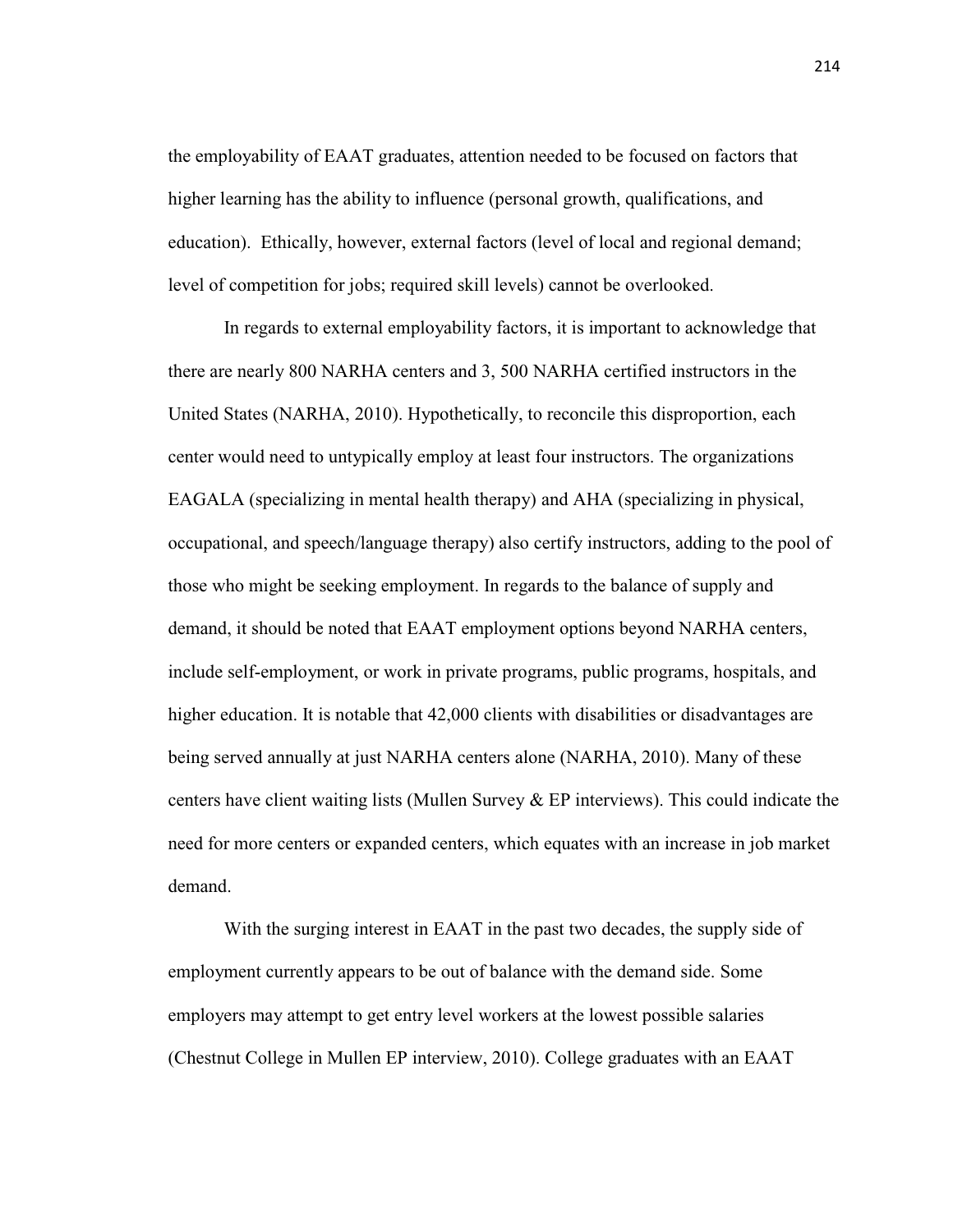emphasis may need to view their education as a means of what Houston (2005) describes as 'bumping up' (moving up the layers of employment through capital investment in their qualifications and education) or 'bumping down' through the layers into jobs for which they are overqualified. Houston shares how this effect impacts the overall job market and those who are less skilled:

The concentration of overqualified labor in lower-skilled jobs means those in the lowest group have nowhere to 'bump down' to. Thus, the imbalance between labor demand and supply in all occupations impacts most on bottom of the labor market and accounts for the concentration of unemployment among the unskilled (232).

In consideration of the internal or external employability factors that McQuaid (2005) described, college graduates with an EAAT emphasis might be at least able to 'bump down' to entry level jobs at lower salaries. It is likely, however, that college graduates would rather secure a 'good' job' which is characterized by security, reasonable pay, reasonable work conditions, and the prospect of advancement, versus a 'bad' job which is characterized by insecurity, poor pay and conditions and limited opportunities (Houston, 2005, p. 232). The range between good and bad jobs is broad (Houston, 2005). Individual job seekers must personally decide what a 'good' job entails. For example, college graduates, with an EAAT emphasis, may value an entry level position because fulfilling their passion has priority over salary; or it is a steppingstone opportunity to prepare for self-employment; or it is a renowned employer that can provide enriched learning experience. Again, every individual must determine if a college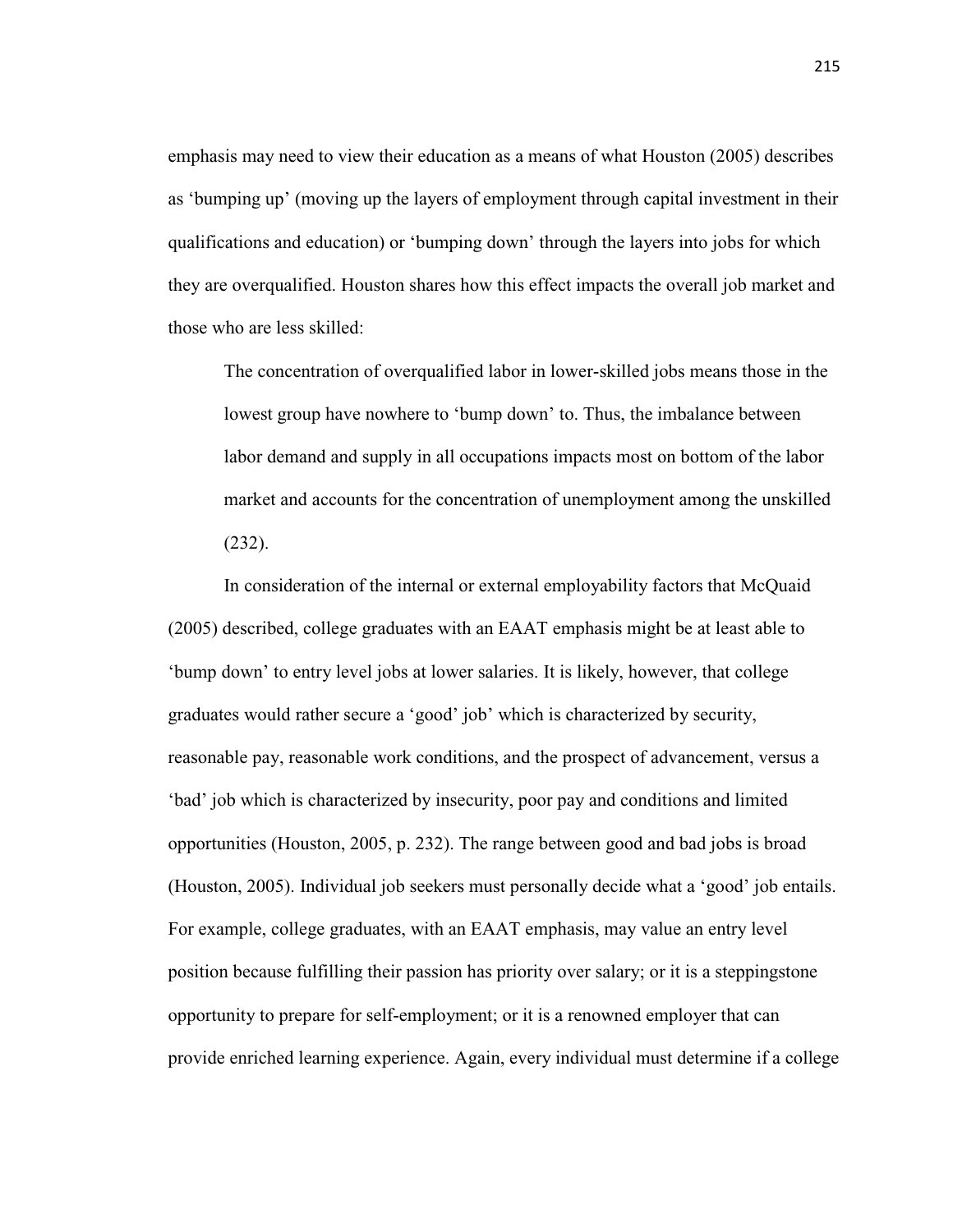education with an EAAT emphasis will provide a substantial return on their investment; but the reality is "the returns to human capital investment and/or years of work experience are greater to some workers than others" (Houston, 2005).

The added value of a college degree with an EAAT emphasis needs to be addressed. It may not be as simple as citing the facts that a bachelor's degree is commonly viewed as time well spent; that pursuing a higher education improves the likelihood of financial success; and that the EAAT- related degree could attract some employers who use the 4-year degree as a screening device for hiring and promotion (Arney,2006, p. 185)

### **Conclusion**

If my proposal to expand EAAT at WWU is adopted, the implications would be widespread throughout the institution and the local community. Within the university, students will have the opportunity for a specialized equestrian education that could help to satisfy their passion for a vocation in a purposeful and rewarding field. Their education could be enriched through service learning, entrepreneurial learning, and experiential learning, all of which are prominent elements of an EAAT education.

The university will have the opportunity to fill the budgetary gap for providing a quality equestrian education. The potential for expanded marketing appeal can lead to an increased student enrollment. Through an EAAT minor founded on interdisciplinary collaboration, the added enrollment could boost university income and help to fill seats in some of the smaller non-equine courses (e.g., grant writing, human anatomy and physiology, special education, entrepreneurship, etc.). Also, the traditional equine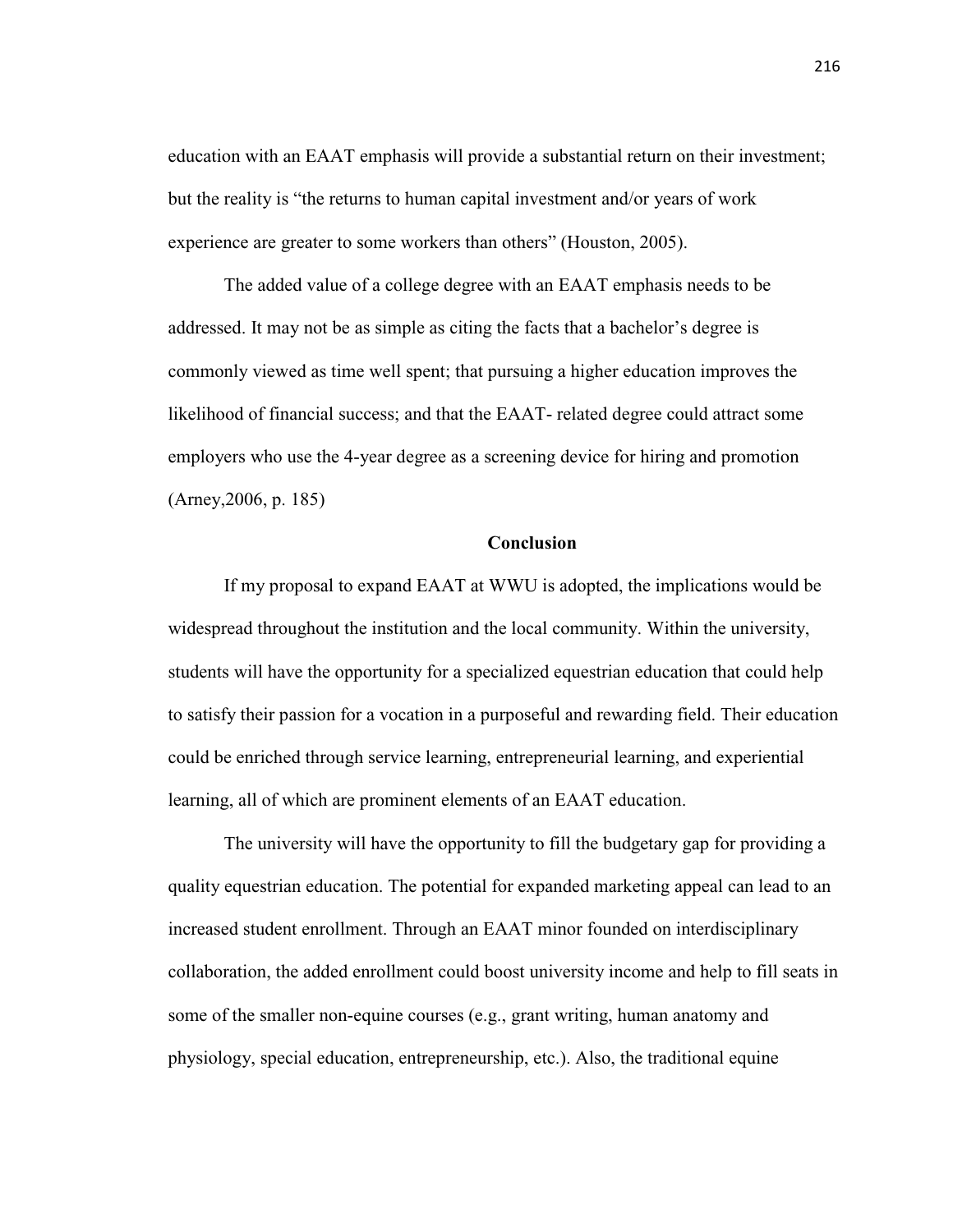program and the EAAT program could dually benefit from resources secured through the donations, grants, and fundraisers that are commonplace in this field that tugs at the heartstrings of givers (Fine, 2006).

Besides enriched student learning in a specialized field, and a solution to the equestrian division budgetary gap, those in the local community with disadvantages and disabilities will be served through an operating EAAT center, an entrepreneurial enterprise. They will have the opportunity to experience the world of horses, just as ablebodied people do---social justice in action. Mental (emotional and educational) and physical benefits can be derived from the human-animal connection (Kachelmeier, 2008).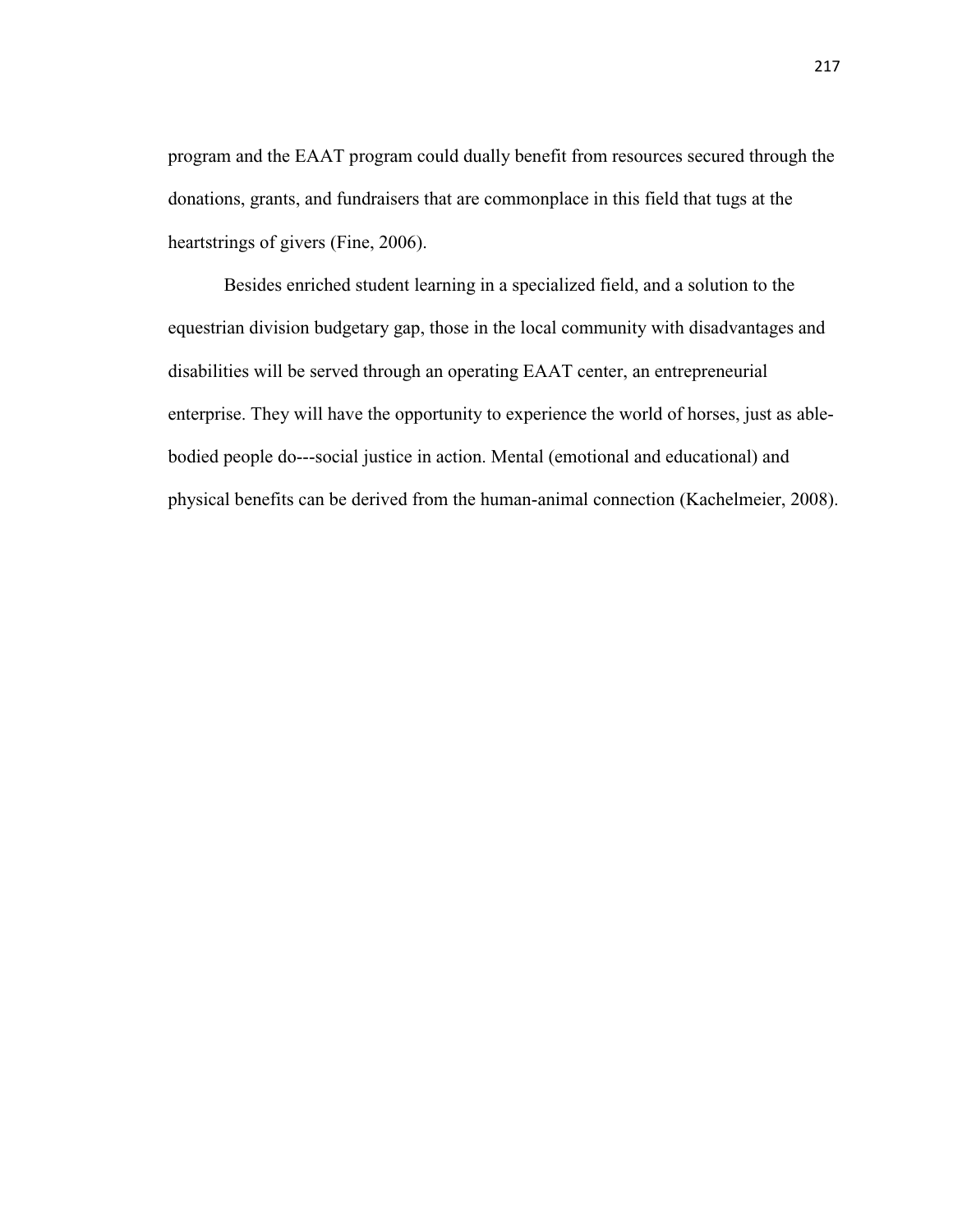Appendix B: The Quantitative Survey

# **EQUINE PROGRAM SURVEY Gary Mullen, Walden University Ed. D. Candidate**

*\*This survey can be completed online at \_\_\_\_\_\_\_\_\_\_\_\_\_\_\_\_.edu* 

 $\mathcal{L}$ 

 $\frac{1}{2}$ 

This survey is to be completed by the individual who is chiefly responsible for the equine program in the institution – namely, the department chair, program director, or chief supervisor. It is being conducted as part of a doctoral project study to determine the ways and means of incorporating institutional resources (i.e. curriculum, faculty, facilities, programs, campus stakeholders, community with disabilities, etc.) into an equine-assisted activities and therapy (EAAT) program. Quantitative and qualitative data will be used to develop a multi-option proposal for integrating an EAAT program into the equine department at William Woods University, Fulton, Mo. The completed study will be of value to other institutions that are considering the implementation or expansion of an EAAT program.

 $\overline{\phantom{a}}$  , and the contribution of the contribution of the contribution of the contribution of the contribution of the contribution of the contribution of the contribution of the contribution of the contribution of the

| PERSON COMPLETING SURVEY: | <b>POSITION:</b> |
|---------------------------|------------------|
| <b>INSTITUTION:</b>       | DATE:            |
|                           |                  |

**PLEASE NOTE:** In this survey, the term *equine-assisted activities and therapy* (EAAT) is a general term synonymous with the terms *therapeutic riding, equine facilitated therapy, hippotherapy*, and any other terms that describe using horses for treatment of individuals with any type of disability, disadvantage, or disorder -- physical or mental.

## **EAAT PROGRAM DEMOGRAPHICS**

| 1.             | <b>Please answer YES or NO to the following questions:</b>                                     |            |  |
|----------------|------------------------------------------------------------------------------------------------|------------|--|
| a.             | Are you a 501 C3 non-profit institution?                                                       | $\Box$ Yes |  |
|                | $\square$ No                                                                                   |            |  |
| $b_{\cdot}$    | Are you a public institution?                                                                  | $\Box$ Yes |  |
|                | $\square$ No                                                                                   |            |  |
| $\mathbf{c}$ . | Did your institution have an <i>existing</i> equine program (major, minor, or emphasis), prior |            |  |
|                | to its involvement in EAAT?                                                                    | $\Box$ Yes |  |
|                | . ΠNο                                                                                          |            |  |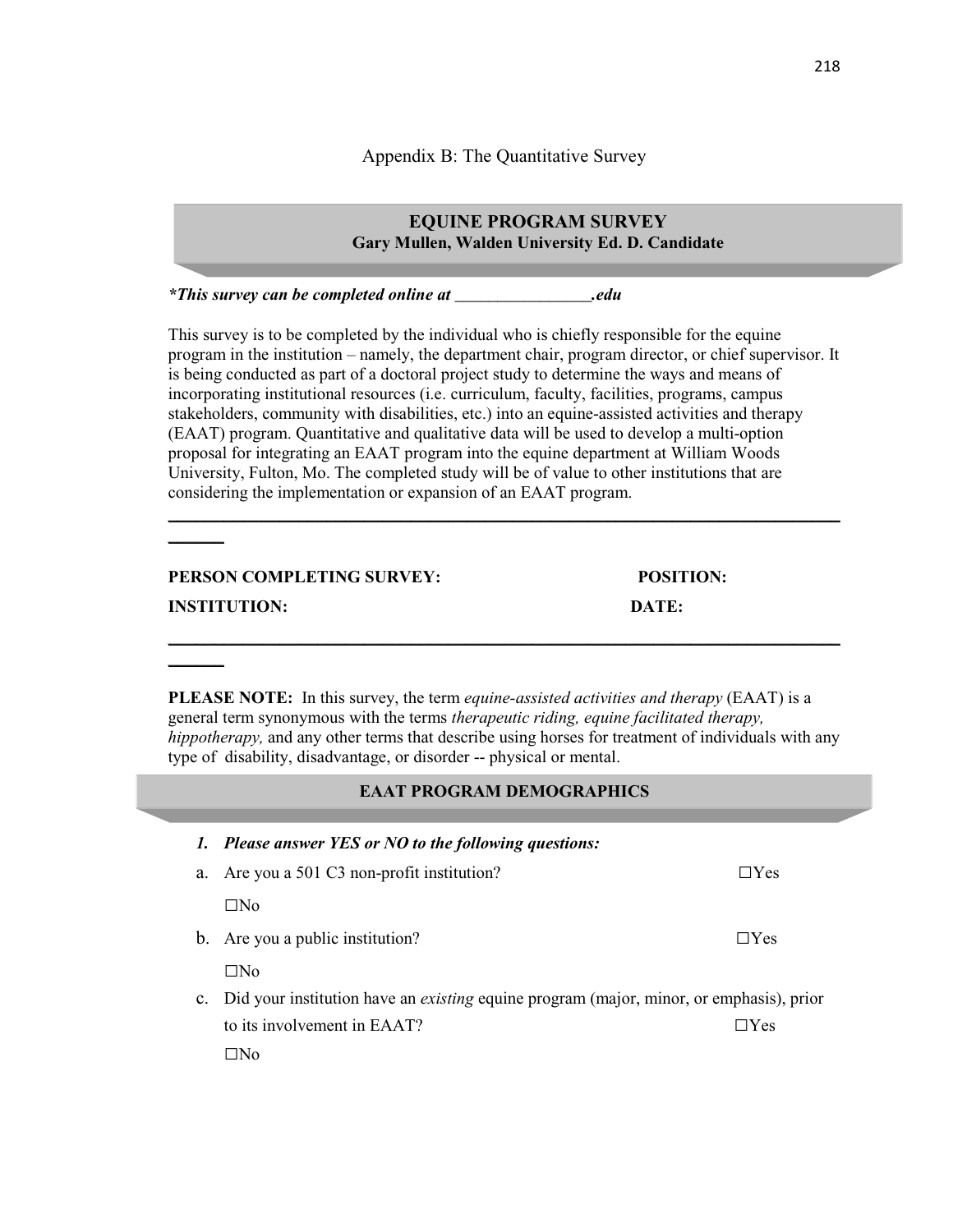|    | d. Does your institution <i>currently</i> have an equine program (not EAAT) in addition to an |            |  |
|----|-----------------------------------------------------------------------------------------------|------------|--|
|    | EAAT program?                                                                                 | $\Box$ Yes |  |
|    | $\square$ No                                                                                  |            |  |
|    | e. Does your institution offer just one EAAT course?                                          | $\Box$ Yes |  |
|    | $\square$ No                                                                                  |            |  |
| f. | Does your institution offer an EAAT emphasis, track, or concentration?                        | $\Box$ Yes |  |
|    | $\square$ No                                                                                  |            |  |
| g. | Does your institution offer an EAAT minor?                                                    | $\Box$ Yes |  |
|    | $\square$ No                                                                                  |            |  |
|    | h. Does your institution offer an EAAT major?                                                 | $\Box$ Yes |  |
|    | $\square$ No                                                                                  |            |  |
| 1. | Is your institution an accredited training center for EAAT instructors?                       | $\Box$ Yes |  |
|    | $\Box$ No                                                                                     |            |  |
|    | If yes, please state the accreditation organization $(s)$ :                                   |            |  |

- *1. Put an X in the box of the ONE statement that best describes the EAAT opportunities that your institution offers to community members with disabilities, disadvantages, or disorders:*
- $\Box$  Our students are not involved in providing services to these community members.

 $\Box$  Our students serve this community in collaboration with an off-campus, independentlyoperated EAAT center. *Please explain:* 

 $\Box$  Our institution uses its own resources to provide some EAAT services to these community members. *Please explain:* 

□ Our institution has another way of providing services to these community members. *Please explain:*

#### *2. Please provide answers to these questions:*

a. What year did your institution begin involvement in EAAT?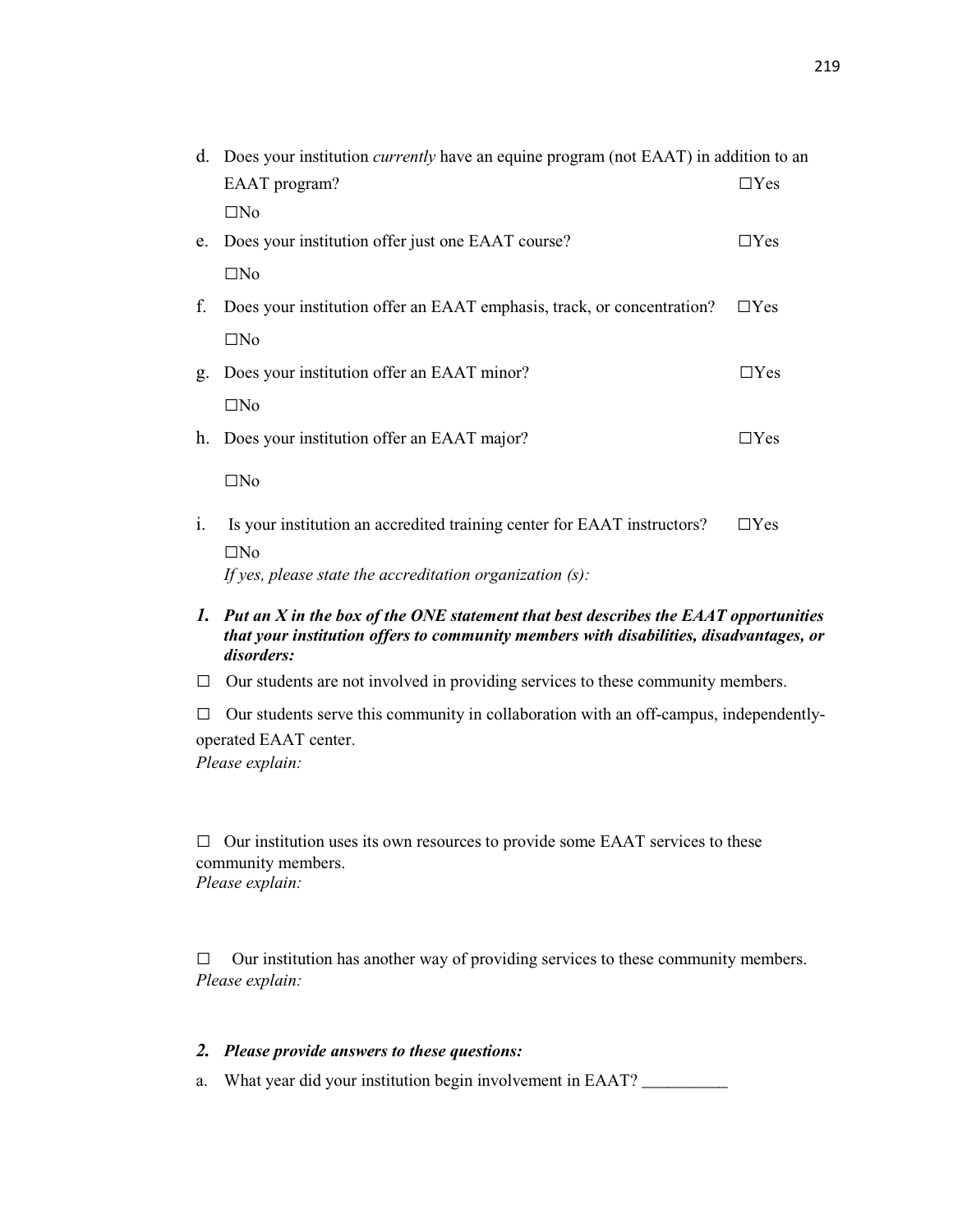- b. How many horses are used in the EAAT program?
- c. How many clients from the community with disabilities, disadvantages, or disorders are being served by your program?
- d. Do the insurance policies of clients provide some coverage for your services?  $\Box$  Yes  $\Box$  No
- *3. Put an X in the box of all the teaching modes that your EAAT program uses for community members with disabilities, disadvantages, or disorders:*

 $\Box$  Vaulting  $\Box$  Driving  $\Box$  Riding  $\Box$  Ground activities  $\Box$  Only ground activities □ Other (*please explain):*

# *4. Put an X in the box of all the disabilities, disadvantages, or disorders that your EAAT program serves:*

 $\square$  Equine Facilitated Mental Health  $\square$  Physical disabilities  $\square$  At risk youth

 $\Box$  Learning disorders  $\Box$  Developmental disabilities  $\Box$  Other (please explain)

### *5. Does your EEAT program specialize in any particular disabilities, disadvantages, or*

 $disorders? \Box Yes \Box No$  *If yes, which one(s)* 

## **EAAT RESOURCES**

| 1. Put an X in the box of all the institutional resources that are shared (at any level of<br>magnitude) by your EAAT program.               |                                |                                           |                  |  |
|----------------------------------------------------------------------------------------------------------------------------------------------|--------------------------------|-------------------------------------------|------------------|--|
| $\Box$ Classrooms                                                                                                                            | $\Box$ Land<br>$\Box$ Arenas   | $\Box$ ADA approved restrooms             | $\Box$ Utilities |  |
| $\Box$ Vehicles for transportation                                                                                                           |                                | $\Box$ Tractors, trailers, farm equipment | $\Box$ Horses    |  |
| Stalls and corrals<br>Riding tack<br>Maintenance crew<br>$\Box$                                                                              |                                |                                           |                  |  |
|                                                                                                                                              | $\Box$ Other (please explain): |                                           |                  |  |
|                                                                                                                                              |                                |                                           |                  |  |
| Put an X in the box of the departments that involve their faculty, staff, curriculum, or<br><sup>2.</sup><br>coursework in the EAAT program. |                                |                                           |                  |  |
| $\Box$ Education                                                                                                                             | $\Box$ Physical Education      | $\Box$ Special Education                  | $\Box$ Equine    |  |
| Department                                                                                                                                   |                                |                                           |                  |  |
| <b>Business</b>                                                                                                                              | Sports Therapy                 | Legal Studies                             | Communications   |  |

□ Entrepreneurial Studies □ Technology □ Health □ Other *(please explain):*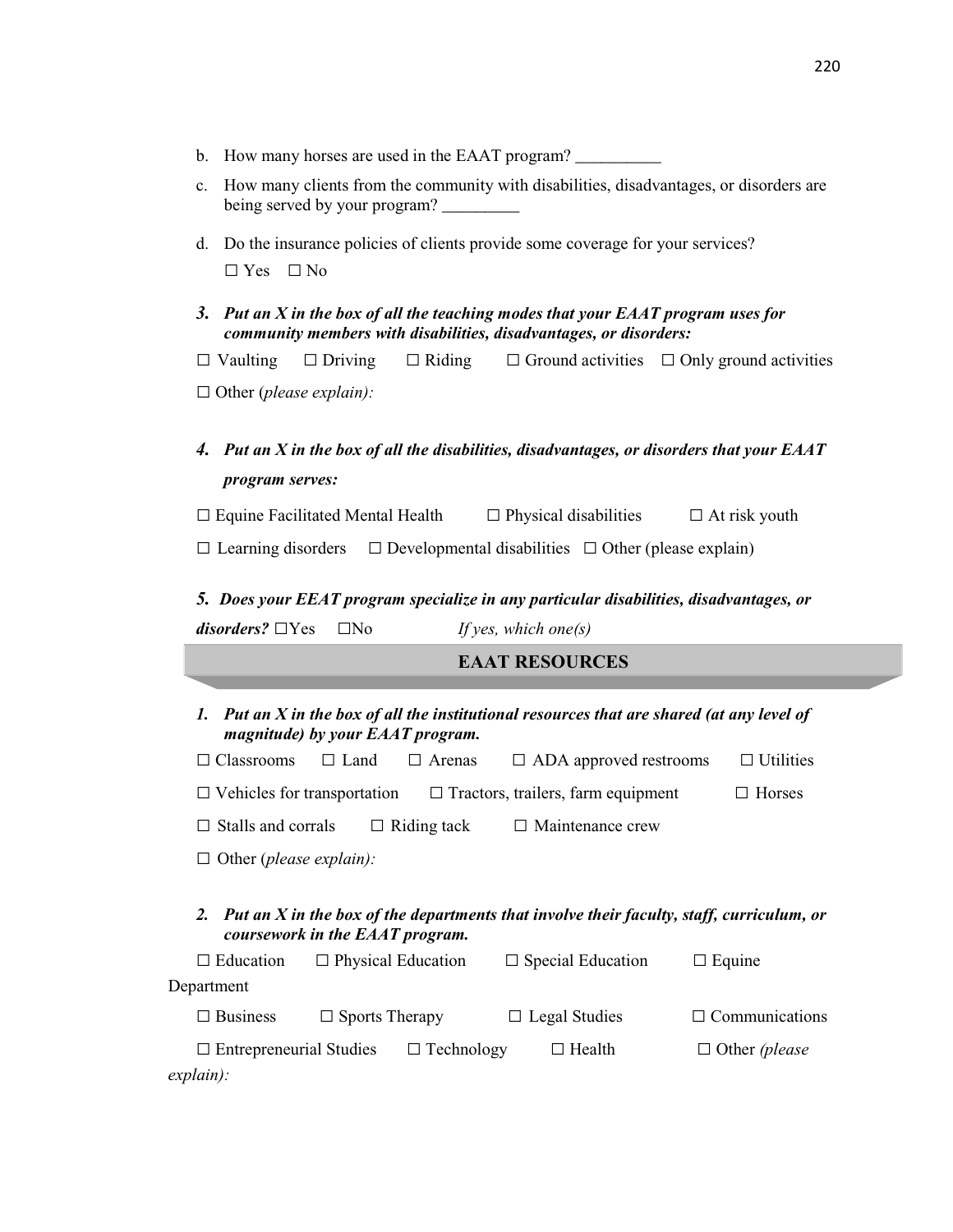### *3. Put an X in the box of the institutional programs that are involved in your EAAT Program.*

□ Greek life □ Service learning □ Work study/financial aid program

□ Clubs *(please identify):*

□ Other *(please identify):* 

## **EAAT GROWTH**

### *1. Put an X in the box of the ONE answer that best describes the growth of student enrollment in your EAAT program.*

- $\Box$  Enrollment has decreased from the prior year.
- $\Box$  Enrollment is the same as the prior year.
- $\Box$  Enrollment has increased from the prior year.
- 2. Enrollment growth is anticipated in our EAAT program.  $\square$  Yes  $\square$  No
- *3.* Our institution plans to expand the scope of the program in the future.  $\square Yes \square No$

# **EAAT FINANCES**

*1. Rank the sources of funding for your EAAT Program. Rank in order with the top ranked assigned the number 1 and the lowest ranked as number 5.* 

| # the allotted program budget (based on student enrollment)<br>$\#$ grants           |            | #         |
|--------------------------------------------------------------------------------------|------------|-----------|
| donations                                                                            |            |           |
| $\#$ revenue earned by providing EAAT services<br># ___ other sources <i>(please</i> |            |           |
| explain)                                                                             |            |           |
| 2. Do you consider your EAAT program to be financially successful?                   | $\Box$ Yes | $\Box$ No |
| Do you anticipate future EAAT financial success?                                     | ∟ Yes      |           |

# **CLOSING ITEMS**

*1. Would you be willing to follow up with a thirty minute phone or email interview, if necessary?* □ yes □ No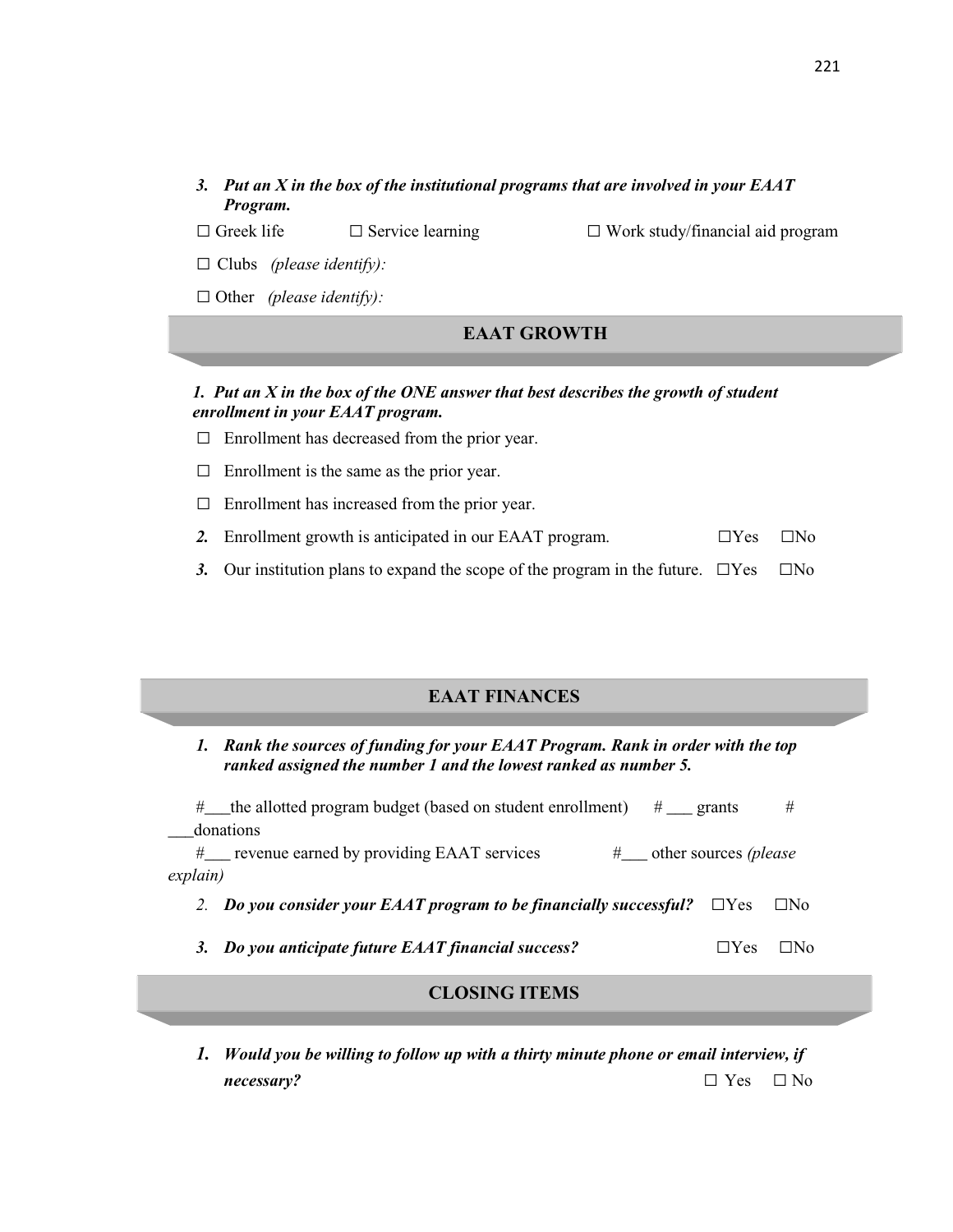*2. Please add any additional comments or insights that you think might be helpful with this study (you may use a separate sheet of paper):* 

*\*Please attach any brochures, class descriptions, or other artifacts that might be helpful with this study.* 

Thank you for responding to this survey. Your contribution of time and effort has potential for far-reaching, positive benefits to equine programs in higher learning.

You may E-mail this survey as a Word Document, send it via postal service, or FAX it.

Gary Mullen, Equine Division Chair William Woods University One University Ave. Fulton, MO 65251

Phone: 573-592-4280 FAX: 573- 592- 1196 E-mail: gary.mullen@williamwoods.edu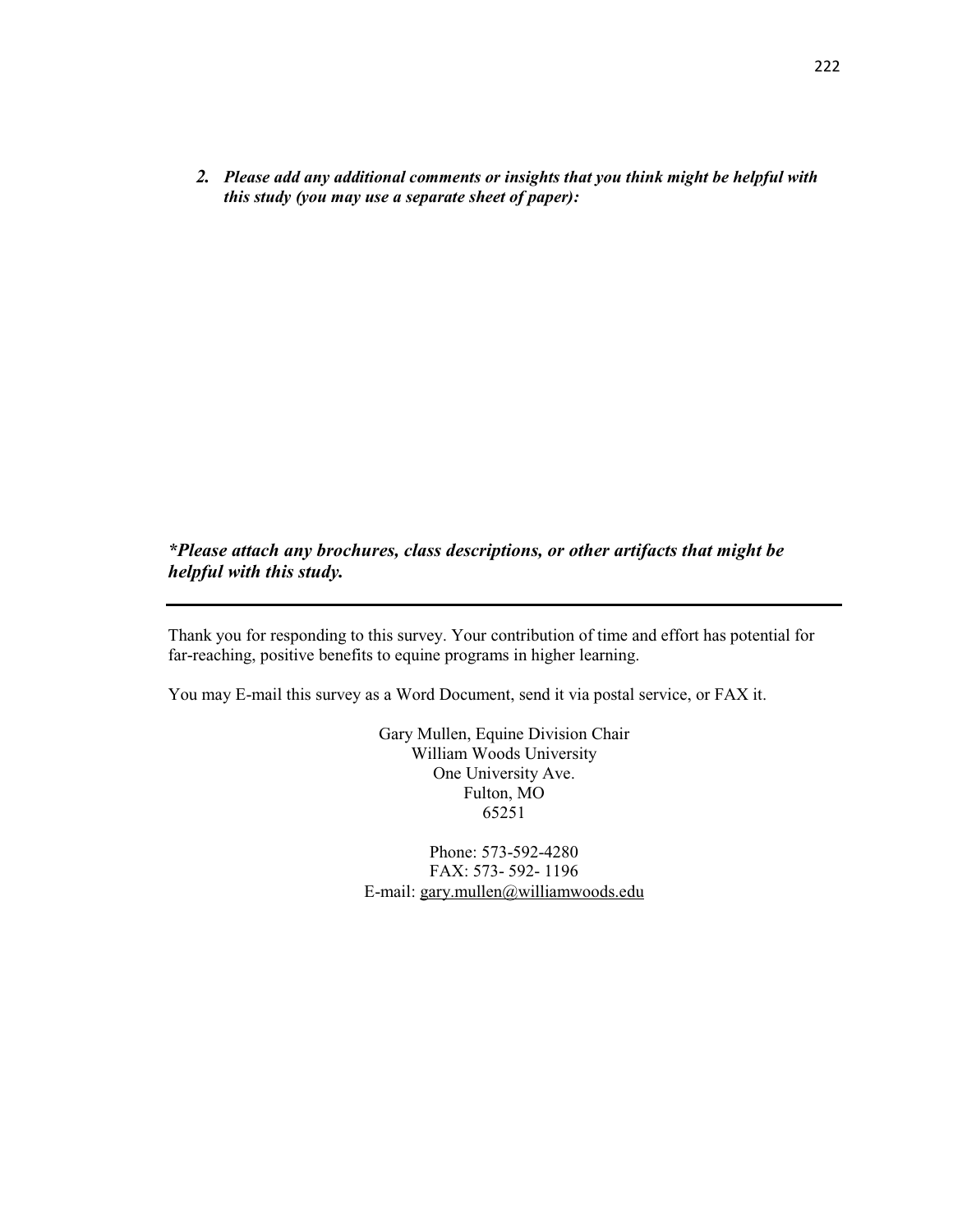| Name of institution               |  |  |
|-----------------------------------|--|--|
| Location                          |  |  |
| Number of years involved in       |  |  |
| EAAT                              |  |  |
| Private?                          |  |  |
| Non-profit?                       |  |  |
| Liberal arts based?               |  |  |
| Traditional equine program?       |  |  |
| EAAT major?                       |  |  |
| EAAT minor?                       |  |  |
| <b>EAAT</b> concentration?        |  |  |
| Collaborates with independent     |  |  |
| EAAT center?                      |  |  |
| Operates EAAT center?             |  |  |
| Accredited center?                |  |  |
| Approved for instructor           |  |  |
| certification?                    |  |  |
| Integrate entrepreneurialism?     |  |  |
| Integrate service learning?       |  |  |
| Integrate specialists/therapists? |  |  |
| Other departments integrated?     |  |  |

Appendix C: Matrix for the Selection of the Expert Panel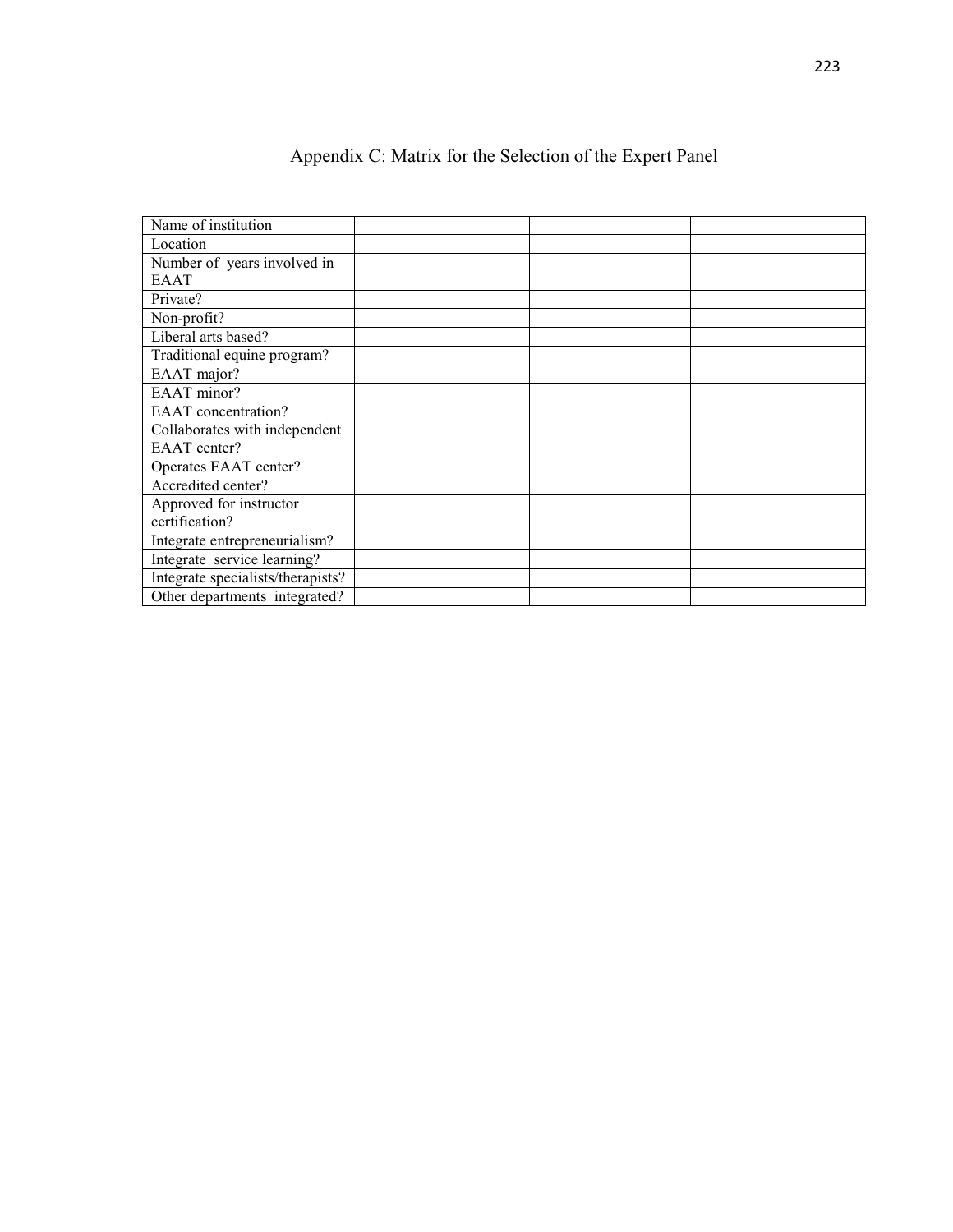# Qualitative Instrument Items

# Guiding Research Questions

- Aniong inglier rearning institutions, to what extent are inter-1. Among higher learning institutions, to what extent are internal and external resources used to integrate EAAT as an intervention to close the gap between income and the budget needed for a quality equestrian studies program?
- 2. How is an EAAT program compatible with the needs and capabilities of the institution, WWU?

# I. Phone Interviews: Expert Panel

The expert panel will consist of five program directors selected on the following criteria: 1.) Their institution is similar to William Woods University; 2.) Their institution has a functioning EAAT program; and 3.) Their institution exhibits unique and creative use of resources (see Appendix C for Selection Matrix). Participants will be individually interviewed using primary questions, in addition to questions that are unique to their situation.

Primary Questions:

- 1. How did you incorporate existing courses and resources into your EAAT program?
- 2. What major benefits have been derived from your EAAT program?
- 3. What were the major obstacles in the development of the EAAT program?
- 4. What are the major obstacles that you encounter in the operation of the program?
- 5. How would you describe the financial condition of the EAAT program?
- 6. Is there anything I have overlooked, or anything else you would like to add?

Secondary questions (if time allows):

- 7. How does the EAAT program justify its existence?
- 8. How does the EAAT program attract enrollment, even into non-equine majors?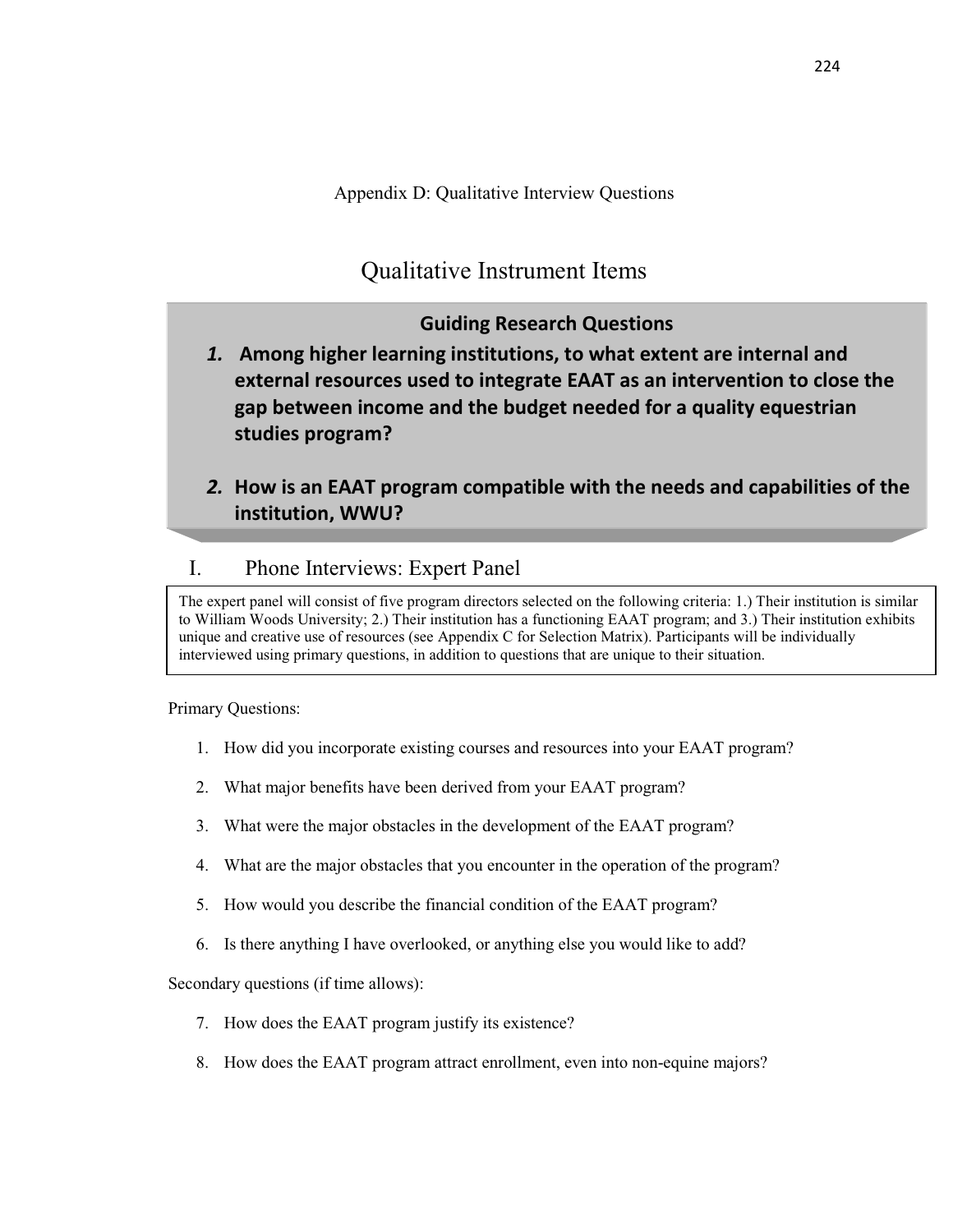9. Tell me your plans to expand the scope of your EAAT program.

# II. Phone Interviews: Group One (WWU equine division faculty)

After analyzing data from the survey and the expert panel interviews, EEAT prototypes will be conceptualized for review and discussion with equine division faculty members, via individual phone interviews.

Primary Questions:

- 1. If I were to say we want to use department resources to expand our EAAT emphasis, what are your immediate thoughts?
- 2. How could we incorporate existing WWU curriculum and resources into an EAAT program?
- 3. What conflicts or obstacles do you think would be encountered?
- 4. What do you think the positive aspects would be in having an expanded EAAT emphasis?
- 5. Is there anything I have overlooked, or anything else you would like to add?

# III. Phone Interviews: Group Two (WWU division chairs & program directors)

After analyzing data from the survey and the interviews, EEAT prototypes will be conceptualized for review and discussion with select division chairs and program directors, via individual telephone interviews.

Primary Questions:

- 1. If I were to say we wanted to use department resources to expand our EAAT emphasis, what are your immediate thoughts?
- 2. How could we incorporate existing WWU curriculum and resources into an EAAT program?
- 3. What conflicts or obstacles do you think would be encountered?
- 4. What do you think the positive aspects would be in having an expanded EAAT emphasis?
- 5. Is there anything I have overlooked, or anything else you would like to add?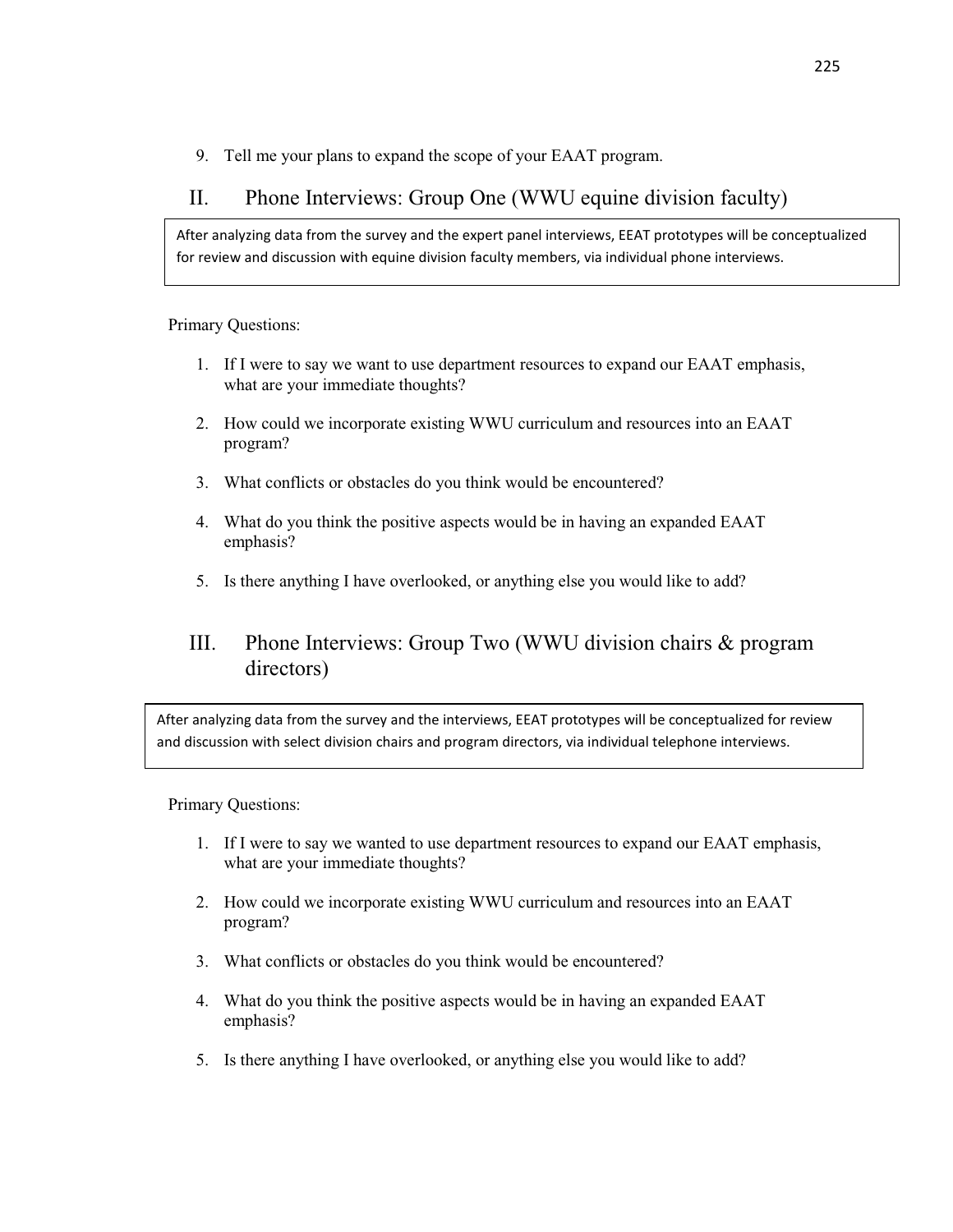# Curriculum Vitae **Gary Mullen**  Garymullen2@aol.com

# **Experience**

## **Equestrian Studies Department Chair /Associate Professor**

William Woods University Fulton, MO 2006 - 2010 Chief responsibility for the equine department faculty, staff, facilities, curriculum, budget, marketing and development; taught six credit hours; advised students; served on the Academic Council with other department heads; assessed faculty, staff, and students; Assessed and revised curriculum; etcetera

## **Horse Training Business, Self-employed**

Gary Mullen Training Services Chino, CA 2001 - 2006 Trained most horse breeds in nearly every discipline; taught all riding levels; won over 40 national championship or reserve titles

## **Administrator/Instructor & Part-time Horse Training Business**

Various private schools Southern CA 1978 - 2001 During these years, continuously operated part-time horse training business. Served as dean of men at a private college; principal or vice principal/instructor at 4 private schools; founded, developed, and operated two private K-12 schools; taught classes at middle school and high school level in basic math, pre-algebra, algebra, English, public speaking, newspaper, yearbook, etc.; counseled and advised students.

## **Director of Equine Science**

University of Minnesota Crookston, MN 1976 - 1977 Taught courses in equine nutrition, physiology, industry, horsemanship, judging, etc.; marketed

the program through fundraising and public relations; advised and counseled students.

## **Education**

| Walden University<br>Ed.D., Administration Leadership | MN              | $2007 - 2010$ |
|-------------------------------------------------------|-----------------|---------------|
| Colorado State University<br>M.S., Animal Science     | Ft. Collins, CO | 1975 - 1977   |